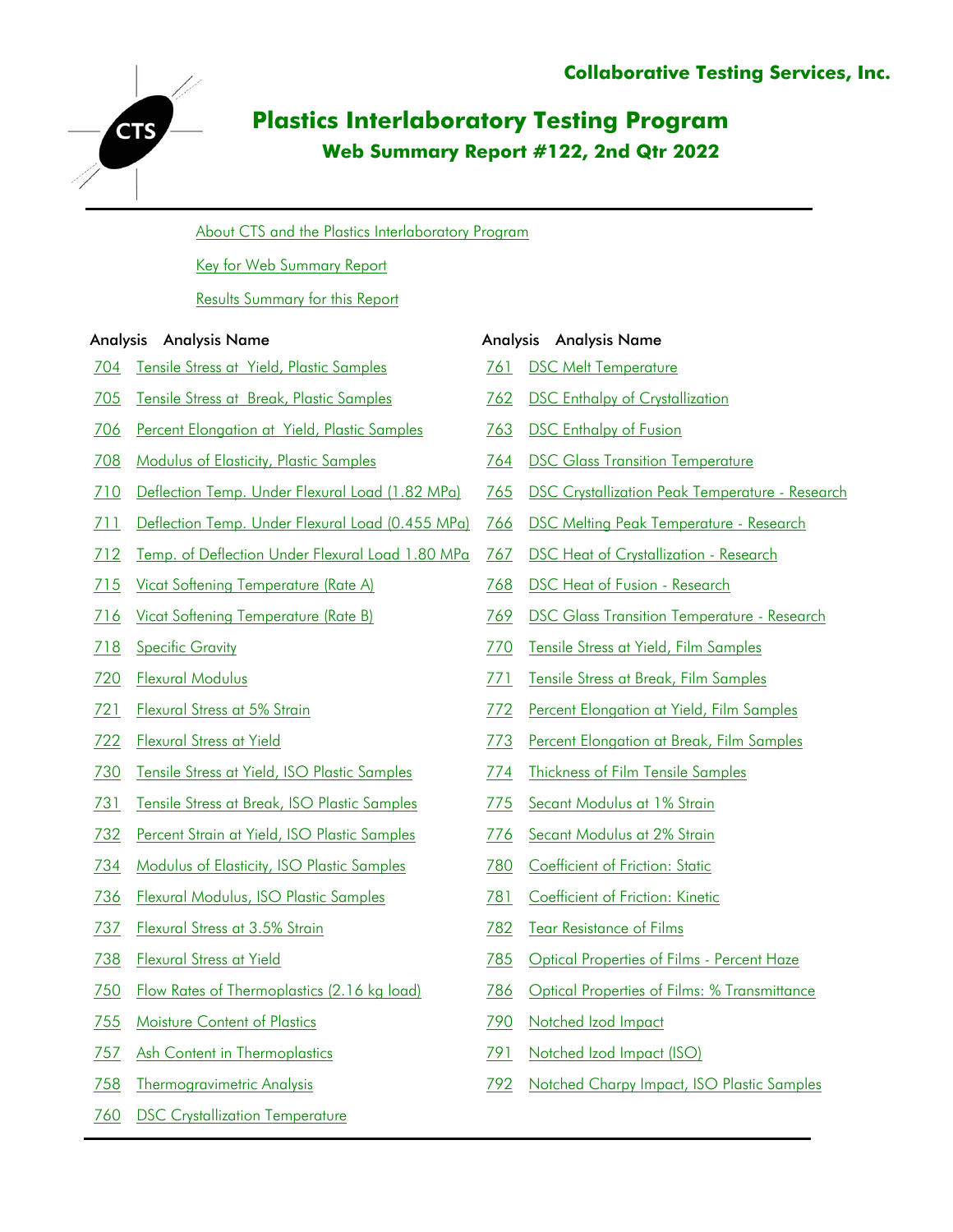# About CTS and the Plastics Interlaboratory Program

<span id="page-1-0"></span>Founded in 1971, Collaborative Testing Services, Inc. (CTS) is a privately-owned company that specializes in interlaboratory tests for a wide variety of industries, including rubber, plastics, fasteners and metals, containerboard, paper, color and wine, as well as proficiency tests for forensic laboratories. All of the tests are designed to assist organizations in achieving and maintaining quality control objectives. Labs from the U.S., as well as more than 80 countries currently participate in CTS programs.

Collaborative Testing Services initiated the Collaborative Reference Program for PLASTICS in 1992 at the request of industry, ASTM committee D-20 members, and accrediting bodies. Additional test methods are always under review and are incorporated into the program when possible.

The program allows laboratories to compare periodically the level and uniformity of their testing with that of other participating laboratories. It also provides a realistic assessment of the state of plastics testing proficiency.

For each test there is a summary of the statistics for the analysis and a graphical representation of the data. Also shown are notes concerning specific laboratory results, as well as significant findings related to instrument types or other testing variations. Refer to the KEY FOR SUMMARY REPORT for an explanation of terms and guidelines for interpreting the results.

For further information contact:

COLLABORATIVE TESTING SERVICES, INC. 21331 Gentry Drive Sterling, VA 20166 Phone: (571) 434-1925 FAX: (571) 434-1937 e-mail: plastics@cts-interlab.com

Office Hours: 8:00 a.m. - 4:30 p.m. ET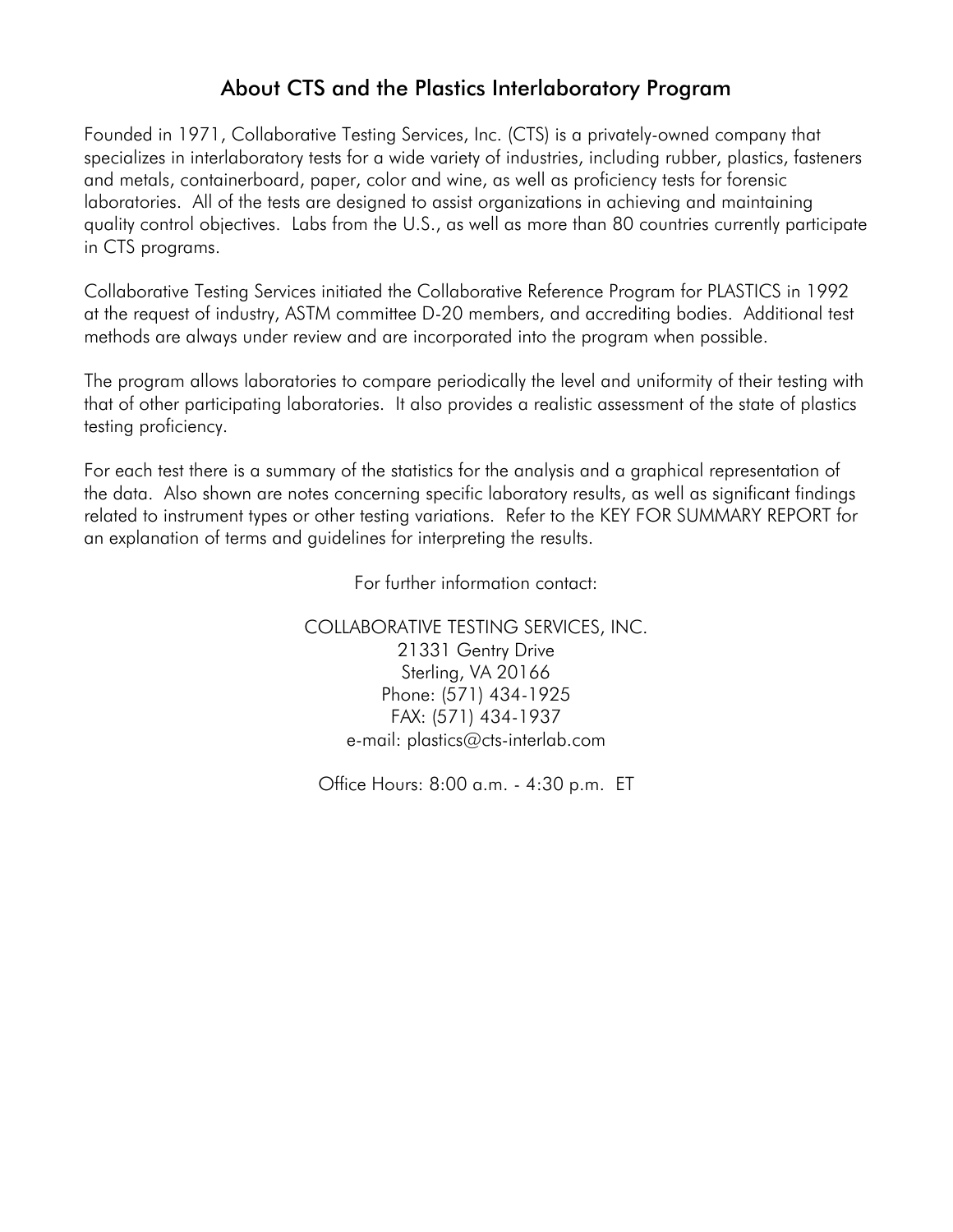#### Key for Web Summary Report (Page 1 of 2)

<span id="page-2-0"></span>

| WebCode                                         | Assigned laboratory identification number (temporary) used to ensure lab confidentiality<br>while permitting a lab to locate its data in the Plastics Web Summary Report published<br>on the CTS web site. The WebCode for each analysis can be found in the<br>Performance Analysis Report mailed to each participant.                                                                                                                                |
|-------------------------------------------------|--------------------------------------------------------------------------------------------------------------------------------------------------------------------------------------------------------------------------------------------------------------------------------------------------------------------------------------------------------------------------------------------------------------------------------------------------------|
| <b>Lab Mean</b>                                 | The average of the test results obtained by the participant.                                                                                                                                                                                                                                                                                                                                                                                           |
| <b>Grand Mean</b>                               | The average of the LAB MEANS for all included participants. Laboratories flagged<br>with an X or an M (see DATA FLAG column) are excluded from the GRAND MEAN.                                                                                                                                                                                                                                                                                         |
| <b>Difference from</b><br><b>Grand Mean</b>     | The difference of the LAB MEAN from the GRAND MEAN.                                                                                                                                                                                                                                                                                                                                                                                                    |
| <b>Between-Lab</b><br><b>Standard Deviation</b> | An indication of the precision of measurement between the laboratories.<br>The greater the spread of the LAB MEANS about the GRAND MEAN, the larger the<br>BETWEEN-LAB STANDARD DEVIATION (and vice versa).                                                                                                                                                                                                                                            |
| Comparative<br><b>Performance Value</b>         | An indication of how well a laboratory's results agree with the other<br>participants. The CPV is a ratio indicating the number of standard deviations from the<br>GRAND MEAN. The closer a laboratory's COMPARATIVE PERFORMANCE<br>VALUE is to zero, the more consistent its results are with the other participants' data<br>(and vice versa). The critical value for each CPV will vary depending on the number of<br>labs participating in a test. |
| <b>Inst Code</b>                                | A code indicating the manufacturer of the instrument used to perform the test (see<br>separate INSTRUMENT CODE LIST for each test section) if instruments are tracked.                                                                                                                                                                                                                                                                                 |
| Data Flag                                       | DATA FLAGS are assigned based on the simultaneous analysis of both samples<br>tested. Refer to the following chart for an explanation of each symbol:                                                                                                                                                                                                                                                                                                  |

### **DATA STATISTICALLY FLAG INCLUDED/EXCLUDED ACTION REQUIRED**  \* INCLUDED **CAUTION** - review testing procedure and monitor future results. Results fall outside 95% ellipse but within a 99% ellipse that is calculated but not drawn. X EXCLUDED **STOP** - immediate review of data and/or testing procedure is required. Results fall outside the 99% ellipse. See specific notes following each table for more information on why the data is excluded. M EXCLUDED **PROCEED** - lab was unable to report data for at least one sample.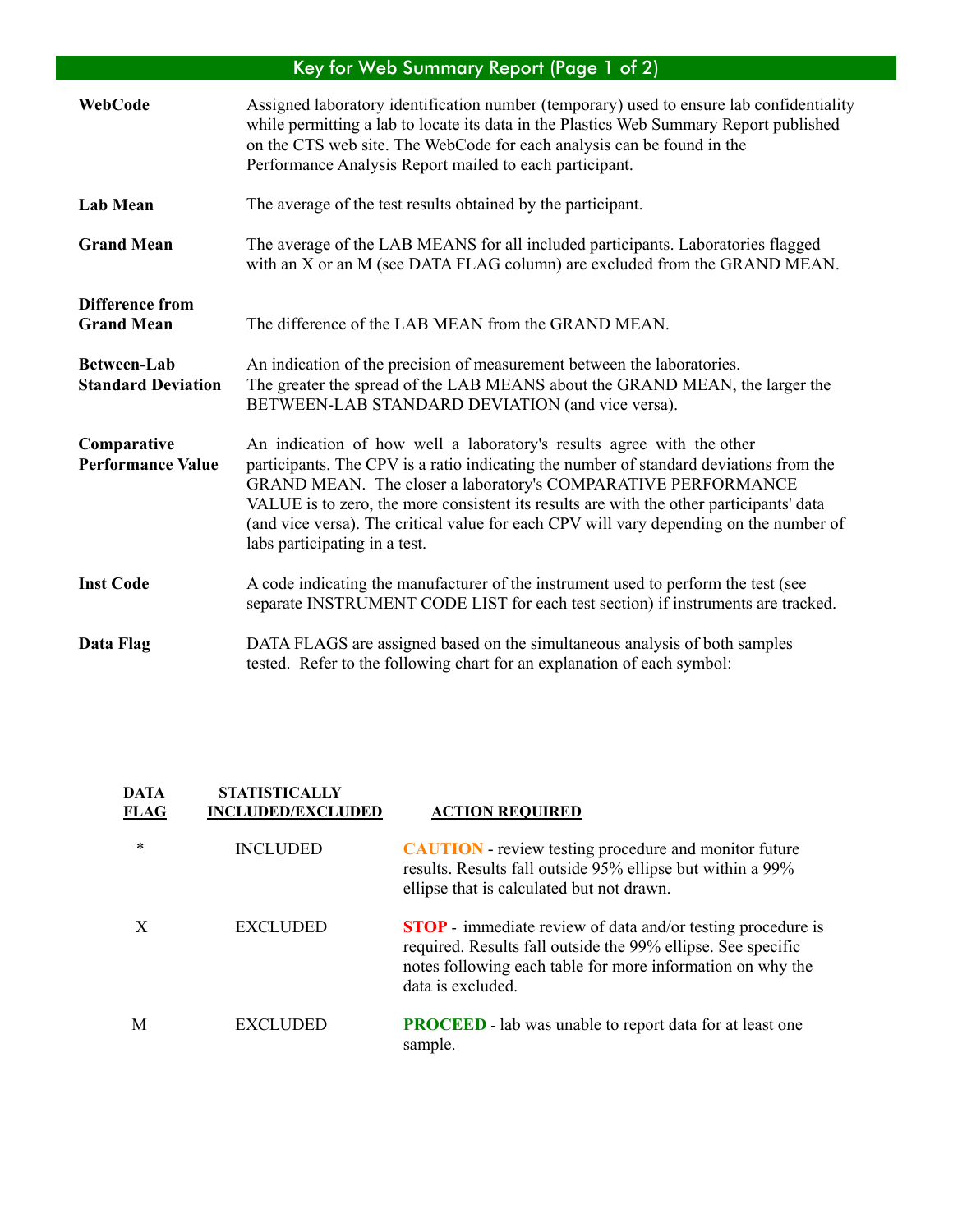**Graph** - For each laboratory, the LAB MEAN for the first sample (x-axis) is plotted against the LAB MEAN for the second sample (y-axis) with each point representing a laboratory. The horizontal and vertical cross-hairs are the GRAND MEANS for each sample. When 20 or more laboratories are in the statistics, an ellipse is also drawn so that 95% of the time a randomly selected laboratory will be included inside the ellipse. Plotted data flags are explained above.

#### **Common Problems Highlighted in Footnotes**

1. *Extreme data* - The laboratory's results for one or both samples are so inconsistent with those of the other participants that the lab mean(s) fall outside the plot. The participant is advised to immediately review his data and/or testing procedure.

2. *Systematic bias* - The laboratory's results are either consistently high or low for both samples when compared to the other participants (the plotted point falls near the top or bottom of the ellipse). This indicates that the participant is performing the test with a constant bias. Causes of systematic errors include improper calibration, the particular make/model of equipment or a modification to the testing procedure.

3. *Inconsistency in testing between samples/sample sets* - The laboratory's results indicate that there are differences in the way the two samples tested (the plotted point falls to the side of the ellipse). This type of error may be attributed to the analyst deviating from the procedure when testing one of the samples or a material interaction occurrence with the instrument or room conditions. The inconsistency is reflected in the CPVs for the two samples, such as a +1.5 CPV for sample A and a -2.2 CPV for sample B. CTS also will specify if the laboratory's data for one sample are high/low compared to the other participants. If this inconsistency is slight, the lab's plotted point will be an \* that falls on the edge of the ellipse.

4. *Inconsistency in testing within a sample* - The laboratory's within-lab standard deviation for a specified sample is high when compared to the other participants, often causing the lab's plotted point to fall outside of the ellipse.

Labs flagged with an \* are not typically included in the footnotes of a data table. These labs may locate their position in the control ellipse and use the definitions above to help identify the type of testing error. An \* should serve as a caution flag, a "yellow light", to a lab. If this error is repeated in future rounds, a lab may need to stop and review its testing procedures. The initial data flag is not cause for alarm. Interlaboratory tests conducted at regular intervals permit a lab to recognize trends in testing.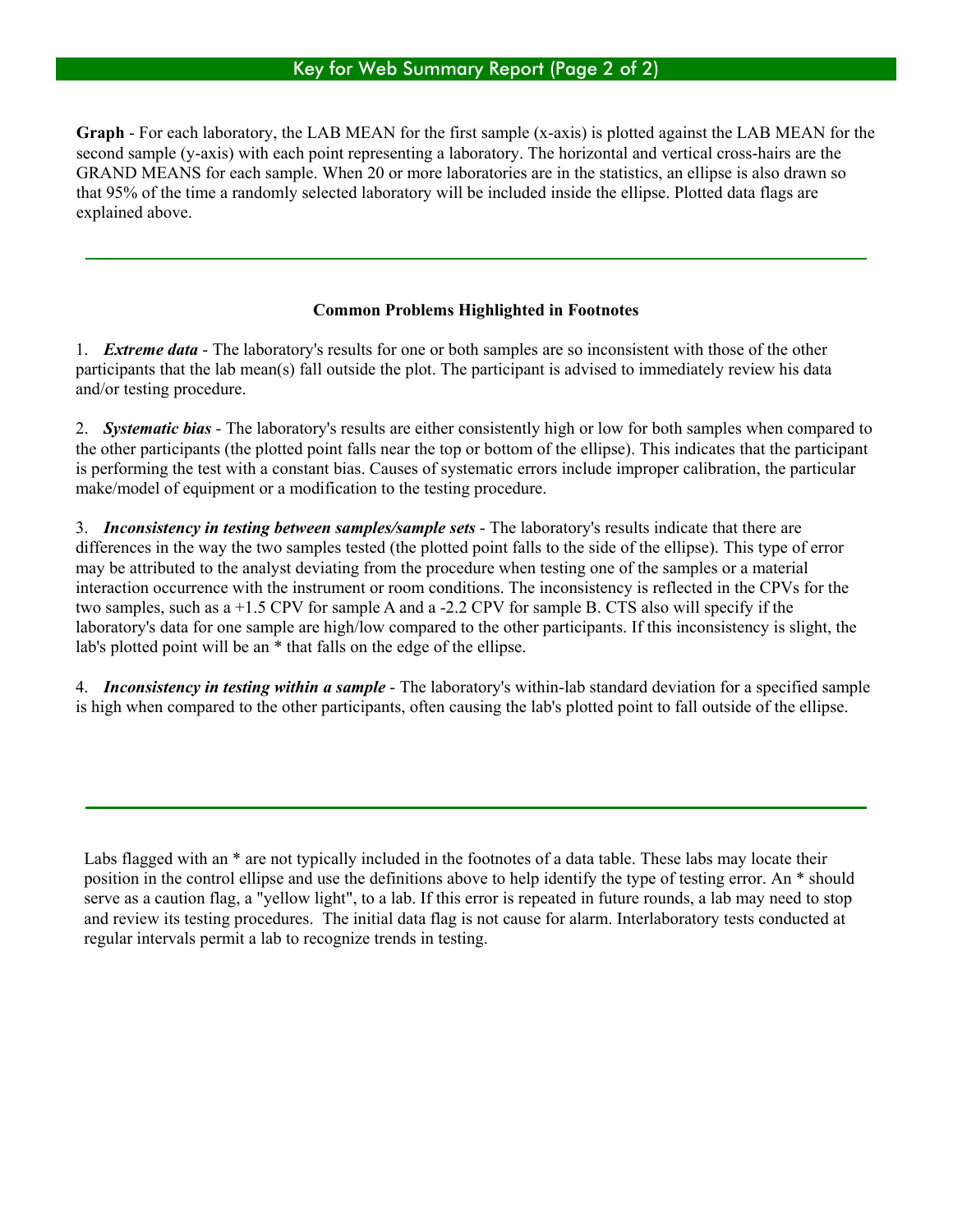<span id="page-4-0"></span>

| Analysis 704 - Tensile Stress at Yield                          |                          |                  |                        |                        |
|-----------------------------------------------------------------|--------------------------|------------------|------------------------|------------------------|
| Material: HIPS                                                  | Sample F83               | 3,482.52         | psi                    | 2.79% COV              |
|                                                                 | Sample F84               | 3,476.54         | psi                    | 2.82% COV              |
| <b>Analysis 705 - Tensile Stress at Break</b>                   |                          |                  |                        |                        |
| Material: HIPS                                                  | Sample F83               | 2,741.92         | psi                    | 3.48% COV              |
|                                                                 | Sample F84               | 2,705.24         | psi                    | 2.95% COV              |
| <b>Analysis 706 - Percent Elongation at Yield</b>               |                          |                  |                        |                        |
| Material: HIPS                                                  | Sample F83               | 1.5370           | Percent                | 5.32% COV              |
|                                                                 | Sample F84               | 1.5339           | Percent                | 5.65% COV              |
| <b>Analysis 708 - Modulus of Elasticity</b>                     |                          |                  |                        |                        |
| Material: HIPS                                                  | Sample F83               | 259.67           | ksi                    | 6.66% COV              |
|                                                                 | Sample F84               | 259.33           | ksi                    | 7.03% COV              |
| Analysis 710 - Deflection Temp. Under Flexural Load (1.82 MPa)  |                          |                  |                        |                        |
| Material: ABS                                                   | Sample E83               | 81.190           | Degrees C              | 1.56% COV              |
| Analysis 711 - Deflection Temp. Under Flexural Load (0.455 MPa) | Sample E84               | 81.103           | Degrees C              | 1.63% COV              |
|                                                                 |                          |                  |                        |                        |
| Material: PP                                                    | Sample G83               | 85.848<br>86.371 | Degrees C<br>Degrees C | 6.69% COV<br>6.95% COV |
| Analysis 712 - Temperature of Deflection (1.80 MPa)             | Sample G84               |                  |                        |                        |
|                                                                 |                          |                  |                        |                        |
| Material: ABS/PC                                                | Sample N83<br>Sample N84 | 104.28<br>104.37 | Degrees C<br>Degrees C | 1.50% COV<br>1.47% COV |
| Analysis 715 - Vicat Temperature (Rate A)                       |                          |                  |                        |                        |
| Material: ABS/PC                                                | Sample H83               | 137.13           | Degrees C              | 3.44% COV              |
|                                                                 | Sample H84               | 136.97           | Degrees C              | 3.46% COV              |
| <b>Analysis 716 - Vicat Temperature (Rate B)</b>                |                          |                  |                        |                        |
| Material: ABS/PC                                                | Sample R83               | 138.50           | Degrees C              | 3.76% COV              |
|                                                                 | Sample R84               | 138.66           | Degrees C              | 3.68% COV              |
| <b>Analysis 718 - Specific Gravity</b>                          |                          |                  |                        |                        |
| Material: HIPS                                                  | Sample T83               | 1.0297           | sp gr 23/23 C          | 0.235% COV             |
|                                                                 | Sample T84               | 1.0353           | sp gr 23/23 C          | 0.214% COV             |
| <b>Analysis 720 - Flexural Modulus</b>                          |                          |                  |                        |                        |
| Material: ABS/PC                                                | Sample J83               | 335.49           | ksi                    | 4.98% COV              |
|                                                                 | Sample J84               | 335.06           | ksi                    | 5.04% COV              |
| Analysis 721 - Flexural Stress at 5% Strain                     |                          |                  |                        |                        |
| Material: ABS/PC                                                | Sample J83               | 11,673.61        | psi                    | 4.54% COV              |
|                                                                 | Sample J84               | 11,639.23        | psi                    | 4.16% COV              |
| Analysis 722 - Flexural Stress at Yield                         |                          |                  |                        |                        |
| Material: ABS/PC                                                | Sample J83               | 11,865.18        | psi                    | 4.98% COV              |
|                                                                 | Sample J84               | 11,841.87        | psi                    | 4.75% COV              |
| Analysis 730 - Tensile Stress at Yield, ISO Method              |                          |                  |                        |                        |
| Material: ABS/PC                                                | Sample C83               | 49.552           | MPa                    | 1.76% COV              |
|                                                                 | Sample C84               | 49.600           | MPa                    | 1.84% COV              |
| Analysis 731 - Tensile Stress at Break, ISO Method              |                          |                  |                        |                        |
| Material: ABS/PC                                                | Sample C83               | 46.381           | MPa<br>MPa             | 5.30% COV              |
|                                                                 | Sample C84               | 46.791           |                        | 5.44% COV              |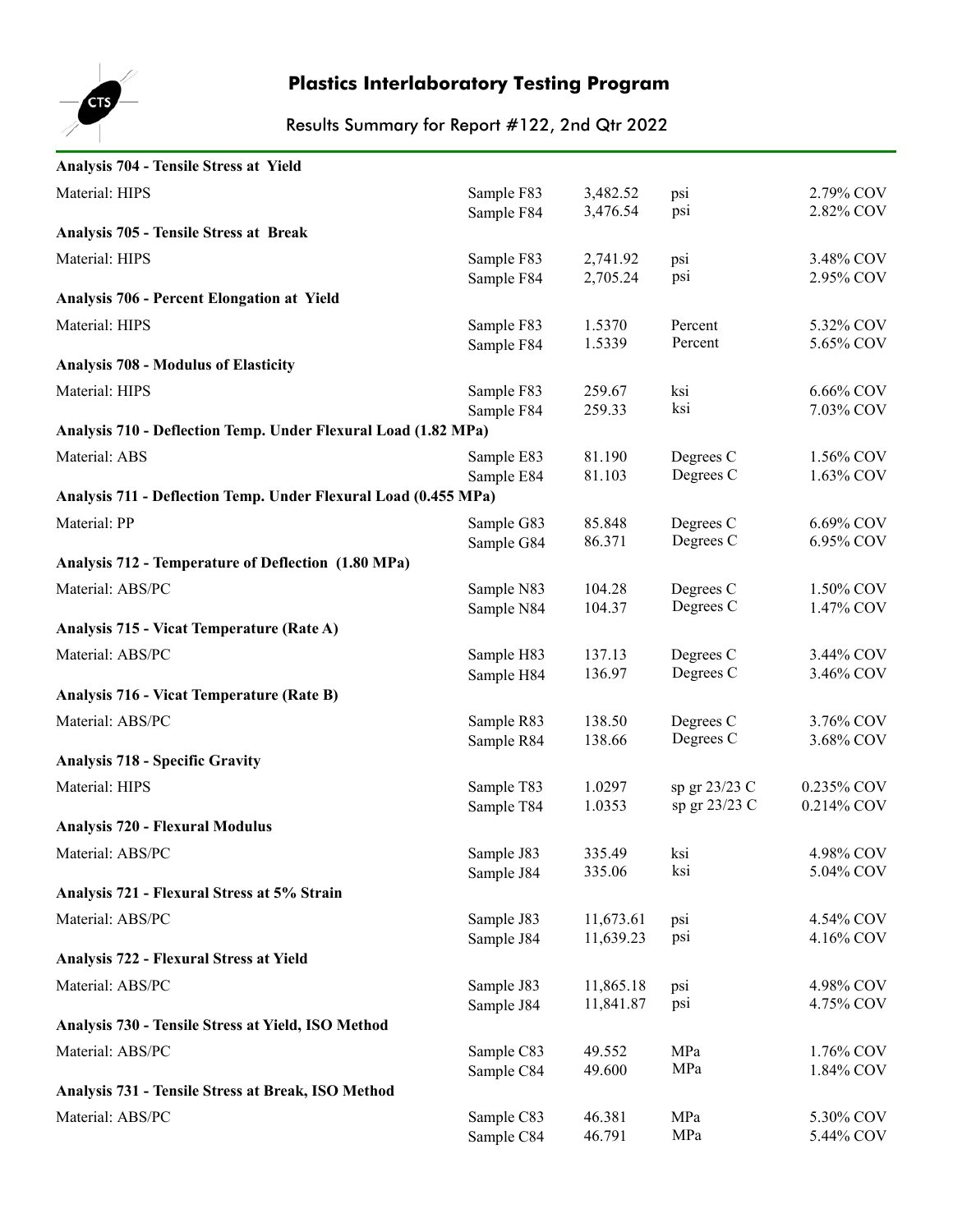

| Analysis 732 - Strain at Yield, ISO Method                      |            |          |                 |            |
|-----------------------------------------------------------------|------------|----------|-----------------|------------|
| Material: ABS/PC                                                | Sample C83 | 4.4856   | Percent         | 4.32% COV  |
|                                                                 | Sample C84 | 4.4955   | Percent         | 4.39% COV  |
| Analysis 734 - Modulus of Elasticity, ISO Method                |            |          |                 |            |
| Material: ABS/PC                                                | Sample C83 | 2,225.84 | MPa             | 3.66% COV  |
|                                                                 | Sample C84 | 2,218.17 | MPa             | 3.58% COV  |
| <b>Analysis 736 - Flexural Modulus</b>                          |            |          |                 |            |
| Material: ABS/PC                                                | Sample K83 | 2,293.07 | MPa             | 3.91% COV  |
|                                                                 | Sample K84 | 2,295.91 | MPa             | 4.18% COV  |
| Analysis 737 - Flexural Stress at 3.5% Strain                   |            |          |                 |            |
| Material: ABS/PC                                                | Sample K83 | 69.974   | MPa             | 3.92% COV  |
|                                                                 | Sample K84 | 69.983   | MPa             | 4.03% COV  |
| Analysis 738 - Flexural Stress at Yield                         |            |          |                 |            |
| Material: ABS/PC                                                | Sample K83 | 80.041   | MPa             | 2.74% COV  |
|                                                                 | Sample K84 | 80.015   | MPa             | 2.94% COV  |
| Analysis 750 - Flow Rate (190C or 230C/2.16 kg)                 |            |          |                 |            |
| Material: PP                                                    | Sample X83 | 13.322   | grams/10 mins   | 5.19% COV  |
|                                                                 | Sample X84 | 13.458   | grams/10 mins   | 5.13% COV  |
| <b>Analysis 755 - Moisture Content</b>                          |            |          |                 |            |
| Material: ABS/PC                                                | Sample Y83 | 0.11064  | Percent         | 18.2% COV  |
|                                                                 | Sample Y84 | 0.10999  | Percent         | 18.2% COV  |
| Analysis 757 - Ash Content                                      |            |          |                 |            |
| Material: PBT                                                   | Sample L83 | 30.602   | Percent         | 1.07% COV  |
|                                                                 | Sample L84 | 30.548   | Percent         | 1.09% COV  |
| Analysis 758 - TGA                                              |            |          |                 |            |
| Material: PP                                                    | Sample A83 | 67.656   | Percent         | 35.5% COV  |
|                                                                 | Sample A84 | 67.643   | Percent         | 35.4% COV  |
| <b>Analysis 760 - DSC Crystallization Temperature</b>           |            |          |                 |            |
| Material: PBT                                                   | Sample W83 | 175.03   | Degrees Celsius | 3.34% COV  |
|                                                                 | Sample W84 | 175.23   | Degrees Celsius | 3.31% COV  |
| <b>Analysis 761 - DSC Melt Temperature</b>                      |            |          |                 |            |
| Material: PBT                                                   | Sample W83 | 223.92   | Degrees Celsius | 0.509% COV |
|                                                                 | Sample W84 | 223.92   | Degrees Celsius | 0.554% COV |
| Analysis 762 - DSC Enthalpy of Crystallization                  |            |          |                 |            |
| Material: PBT                                                   | Sample W83 | 48.228   | Joules Per Gram | 8.85% COV  |
|                                                                 | Sample W84 | 48.405   | Joules Per Gram | 9.16% COV  |
| Analysis 763 - DSC Enthalpy of Fusion                           |            |          |                 |            |
| Material: PBT                                                   | Sample W83 | 42.791   | Joules Per Gram | 15.9% COV  |
|                                                                 | Sample W84 | 41.901   | Joules Per Gram | 16.1% COV  |
| <b>Analysis 764 - DSC Glass Transition Temperature</b>          |            |          |                 |            |
| Material: PET                                                   | Sample V83 | 81.945   | Degrees Celsius | 2.15% COV  |
|                                                                 | Sample V84 | 81.960   | Degrees Celsius | 2.29% COV  |
| <b>Analysis 765 - Research Crystallization Peak Temperature</b> |            |          |                 |            |
| Material: PBT                                                   | Sample W83 | 174.81   | Degrees Celsius | 3.66% COV  |
|                                                                 | Sample W84 | 174.76   | Degrees Celsius | 3.48% COV  |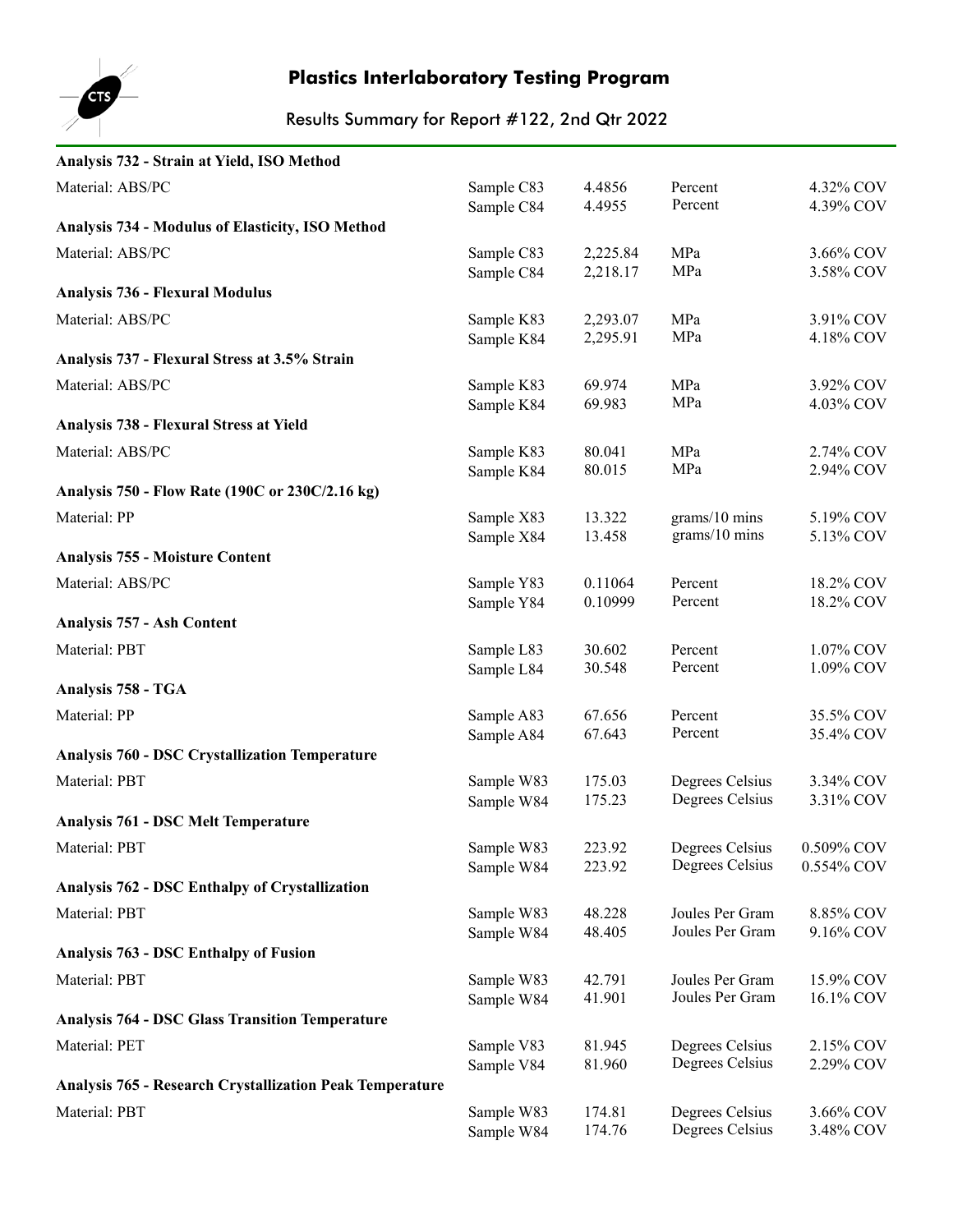

| <b>Analysis 766 - Research Melting Peak Temperature</b>     |                          |                      |                            |                        |
|-------------------------------------------------------------|--------------------------|----------------------|----------------------------|------------------------|
| Material: PBT                                               | Sample W83               | 223.41               | Degrees Celsius            | 0.459% COV             |
|                                                             | Sample W84               | 223.46               | Degrees Celsius            | 0.527% COV             |
| Analysis 767 - Research Heat of Crystallization             |                          |                      |                            |                        |
| Material: PBT                                               | Sample W83               | 50.004               | Joules Per Gram            | 9.93% COV              |
|                                                             | Sample W84               | 50.296               | Joules Per Gram            | 13.9% COV              |
| <b>Analysis 768 - Research Heat of Fusion</b>               |                          |                      |                            |                        |
| Material: PBT                                               | Sample W83               | 43.706               | Joules Per Gram            | 13.9% COV              |
|                                                             | Sample W84               | 43.445               | Joules Per Gram            | 13.9% COV              |
| <b>Analysis 769 - Research Glass Transition Temperature</b> |                          |                      |                            |                        |
| Material: PET                                               | Sample V83               | 79.965               | Degrees Celsius            | 3.87% COV              |
|                                                             | Sample V84               | 80.078               | Degrees Celsius            | 3.19% COV              |
| Analysis 770 - Tensile Stress at Yield, Films               |                          |                      |                            |                        |
| Material: LDPE                                              | Sample B83               | 1,926.87             | psi                        | 11.6% COV              |
| Analysis 771 - Tensile Stress at Break, Films               | Sample B84               | 1,655.60             | psi                        | 9.54% COV              |
|                                                             |                          |                      |                            |                        |
| Material: LDPE                                              | Sample B83<br>Sample B84 | 3,362.06<br>3,427.52 | psi<br>psi                 | 14.6% COV<br>13.6% COV |
| <b>Analysis 772 - Elongation at Yield, Films</b>            |                          |                      |                            |                        |
| Material: LDPE                                              | Sample B83               | 79.080               | Percent                    | 37.1% COV              |
|                                                             | Sample B84               | 44.594               | Percent                    | 41.6% COV              |
| <b>Analysis 773 - Elongation at Break, Films</b>            |                          |                      |                            |                        |
| Material: LDPE                                              | Sample B83               | 756.91               | Percent                    | 17.8% COV              |
|                                                             | Sample B84               | 889.32               | Percent                    | 16.1% COV              |
| <b>Analysis 774 - Thickness of Film Specimens</b>           |                          |                      |                            |                        |
| Material: LDPE                                              | Sample B83               | 2.6963               | mils                       | 3.05% COV              |
|                                                             | Sample B84               | 2.9285               | mils                       | 3.21% COV              |
| Analysis 775 - Secant Modulus at 1% Strain                  |                          |                      |                            |                        |
| Material: LDPE                                              | Sample B83               | 33,204.80            | psi                        | 13.2% COV              |
|                                                             | Sample B84               | 33,705.54            | psi                        | 17.3% COV              |
| Analysis 776 - Secant Modulus at 2% Strain                  |                          |                      |                            |                        |
| Material: LDPE                                              | Sample B83               | 28,445.66 psi        |                            | 9.24% COV              |
|                                                             | Sample B84               | 28,718.33            | psi                        | 12.6% COV              |
| <b>Analysis 780 - Static Friction</b>                       |                          |                      |                            |                        |
| Material: LDPE                                              | Sample P83               | 0.15224              | COF                        | 25.1% COV              |
|                                                             | Sample P84               | 0.15236              | <b>COF</b>                 | 29.0% COV              |
| <b>Analysis 781 - Kinetic Friction</b>                      |                          |                      |                            |                        |
| Material: LDPE                                              | Sample P83               | 0.08712              | COF                        | 29.5% COV              |
|                                                             | Sample P84               | 0.09692              | <b>COF</b>                 | 42.9% COV              |
| Analysis 782 - Tear Resistance of Film                      |                          |                      |                            |                        |
| Material: LDPE                                              | Sample Q83               | 311.80<br>230.12     | grams-force<br>grams-force | 14.9% COV              |
| Analysis 785 - Percent Haze                                 | Sample Q84               |                      |                            | 11.4% COV              |
|                                                             |                          |                      |                            |                        |
| Material: LDPE                                              | Sample D83<br>Sample D84 | 25.070<br>23.936     | Percent<br>Percent         | 3.94% COV<br>4.32% COV |
|                                                             |                          |                      |                            |                        |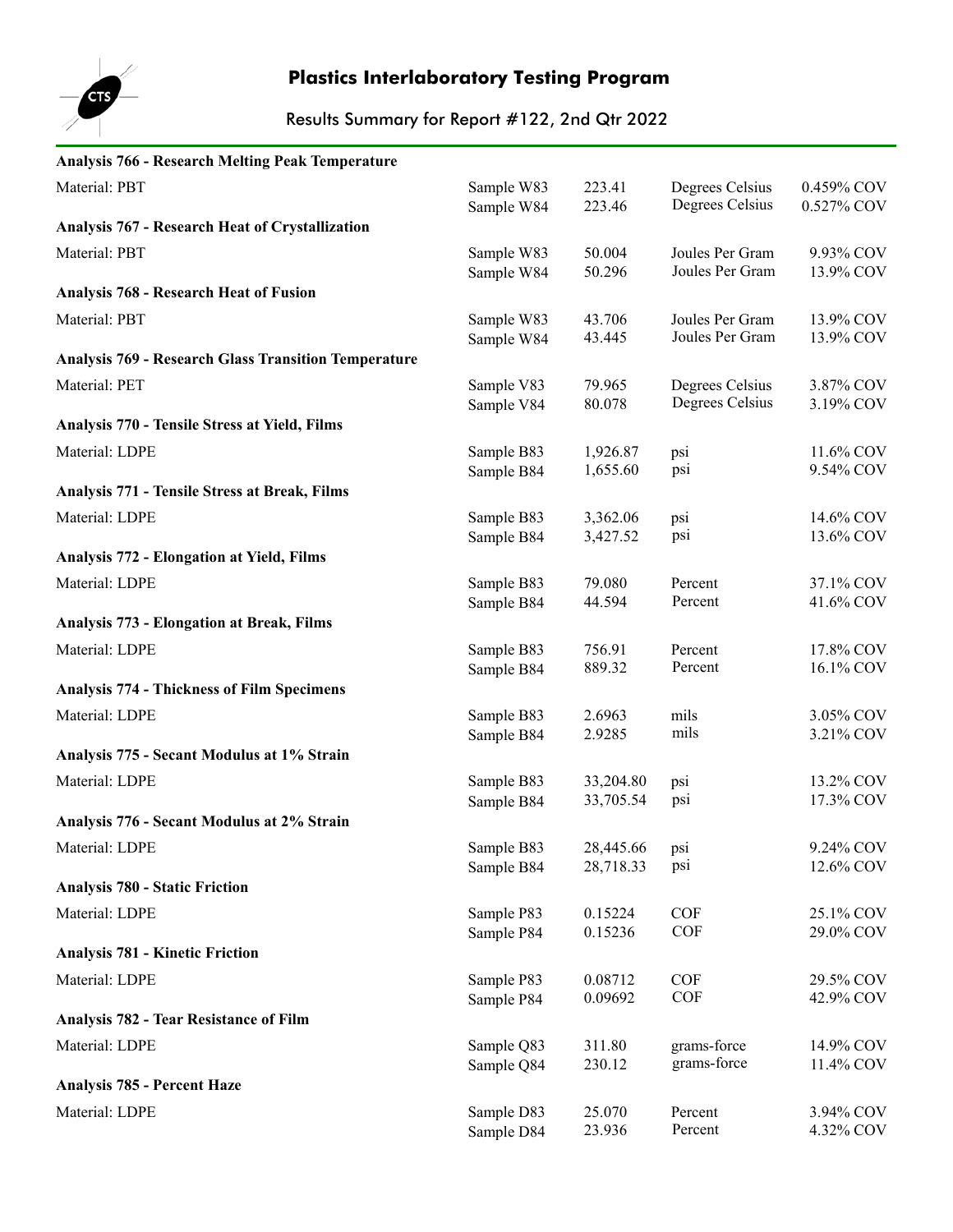

| Analysis 786 - Total Transmittance          |            |        |           |           |
|---------------------------------------------|------------|--------|-----------|-----------|
| Material: LDPE                              | Sample D83 | 92.580 | Percent   | 1.31% COV |
|                                             | Sample D84 | 92.659 | Percent   | 1.34% COV |
| Analysis 790 - Notched Izod Impact          |            |        |           |           |
| Material: HIPS                              | Sample S83 | 1.9308 | ft.lbf/in | 8.08% COV |
|                                             | Sample S84 | 1.9211 | ft.lbf/in | 7.34% COV |
| Analysis 791 - Notched Izod Impact          |            |        |           |           |
| Material: ABS/PC                            | Sample Z83 | 46.045 | kJ/m^2    | 11.0% COV |
|                                             | Sample Z84 | 45.594 | $kJ/m^2$  | 10.2% COV |
| <b>Analysis 792 - Notched Charpy Impact</b> |            |        |           |           |
| Material: ABS/PC                            | Sample M83 | 50.722 | $kJ/m^2$  | 9.53% COV |
|                                             | Sample M84 | 50.528 | $kJ/m^2$  | 9.08% COV |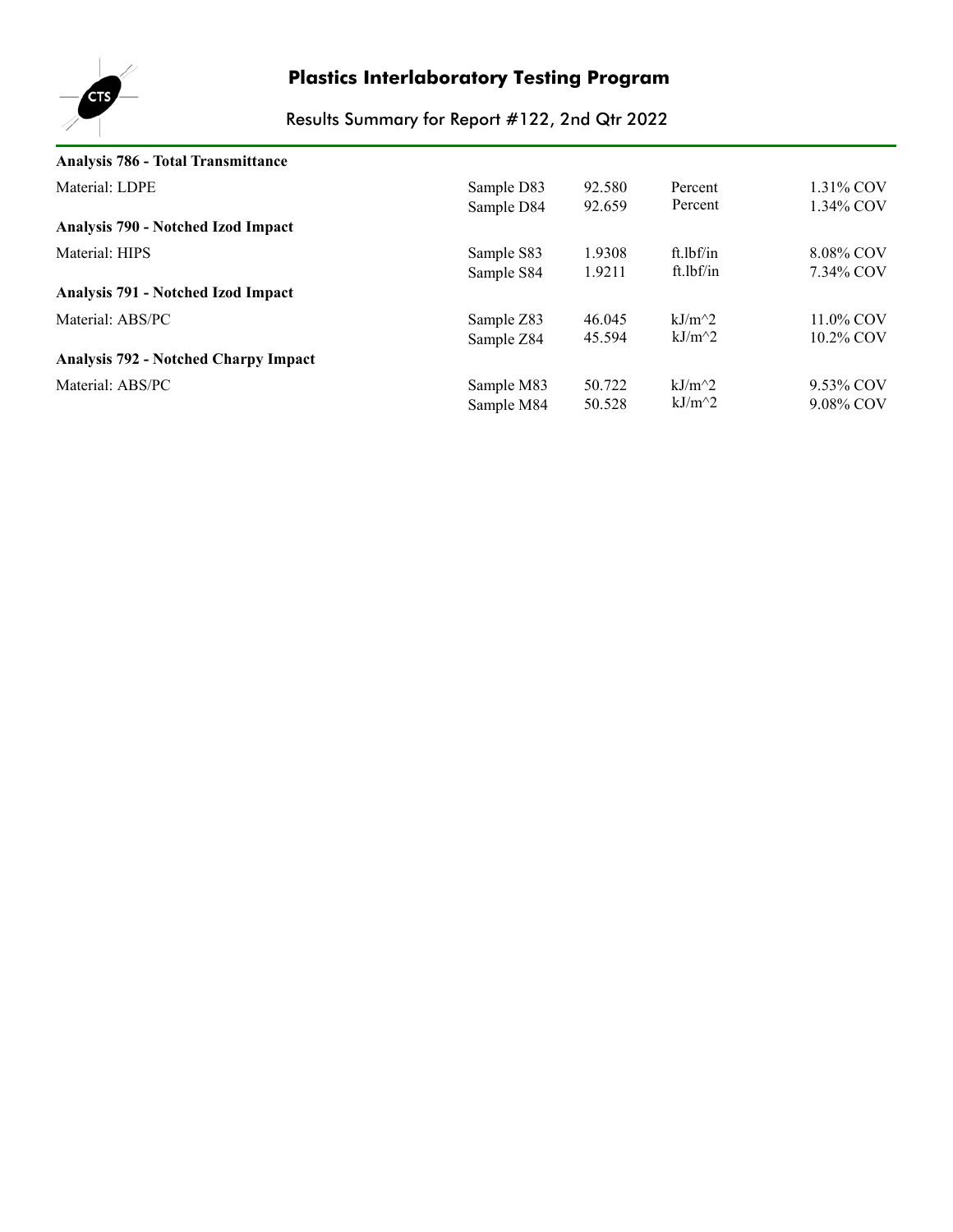<span id="page-8-0"></span>

#### **Analysis 704 Tensile Stress at Yield - psi**

|                                  | Data        |          | Sample F83<br>Diff from          |            |          | Sample F84<br>Diff from |            |
|----------------------------------|-------------|----------|----------------------------------|------------|----------|-------------------------|------------|
| WebCode                          | Flag        | Lab Mean | Grand Mean                       | <b>CPV</b> | Lab Mean | <b>Grand Mean</b>       | <b>CPV</b> |
| 22PKMZ                           |             | 3,541.6  | 59.1                             | 0.61       | 3,534.8  | 58.3                    | 0.59       |
| 36LT7Z                           |             | 3,411.0  | $-71.5$                          | $-0.74$    | 3,394.0  | $-82.5$                 | $-0.84$    |
| 3KDD23                           |             | 3,611.2  | 128.7                            | 1.32       | 3,567.2  | 90.7                    | 0.92       |
| 3RWTFX                           |             | 3,504.1  | 21.6                             | 0.22       | 3,504.1  | 27.6                    | 0.28       |
| 426DMZ                           |             | 3,413.4  | $-69.1$                          | $-0.71$    | 3,370.6  | $-105.9$                | $-1.08$    |
| 4FN9UJ                           | M           |          | No data reported for this sample |            | 2,557.9  | $-918.7$                | $-9.37$    |
| 4GY4HW                           | $\mathbf X$ | 3,509.8  | 27.3                             | 0.28       | 3,330.2  | $-146.3$                | $-1.49$    |
| 4JMH88                           |             | 3,588.3  | 105.7                            | 1.09       | 3,582.5  | 105.9                   | 1.08       |
| 4XG9LF                           |             | 3,531.8  | 49.3                             | 0.51       | 3,526.2  | 49.7                    | 0.51       |
| 4ZQCD7                           |             | 3,480.9  | $-1.6$                           | $-0.02$    | 3,480.9  | 4.4                     | 0.04       |
| 6B3VHV                           |             | 3,488.0  | 5.5                              | 0.06       | 3,464.0  | $-12.5$                 | $-0.13$    |
| 6CERNZ                           |             | 3,253.8  | $-228.7$                         | $-2.35$    | 3,264.2  | $-212.3$                | $-2.17$    |
| <b>6ENP89</b>                    |             | 3,528.0  | 45.5                             | 0.47       | 3,534.0  | 57.5                    | 0.59       |
| 6HL7HG                           |             | 3,504.0  | 21.5                             | 0.22       | 3,502.0  | 25.5                    | 0.26       |
| 6VCZWW                           |             | 3,383.0  | $-99.5$                          | $-1.02$    | 3,348.0  | $-128.5$                | $-1.31$    |
| 7CAURU                           |             | 3,529.1  | 46.6                             | 0.48       | 3,560.8  | 84.3                    | 0.86       |
| 7V77QV                           |             | 3,322.9  | $-159.6$                         | $-1.64$    | 3,288.5  | $-188.0$                | $-1.92$    |
| 84D6VQ                           |             | 3,512.6  | 30.1                             | 0.31       | 3,520.2  | 43.7                    | 0.45       |
| 8WTTXP                           |             | 3,256.0  | $-226.5$                         | $-2.33$    | 3,240.0  | $-236.5$                | $-2.41$    |
| 94W7LY                           |             | 3,478.6  | $-3.9$                           | $-0.04$    | 3,455.2  | $-21.3$                 | $-0.22$    |
| 99RV6R                           |             | 3,480.9  | $-1.6$                           | $-0.02$    | 3,451.9  | $-24.6$                 | $-0.25$    |
| 9U4XUG                           |             | 3,496.0  | 13.5                             | 0.14       | 3,486.0  | 9.5                     | 0.10       |
| AC2G8V                           |             | 3,515.6  | 33.1                             | 0.34       | 3,480.4  | 3.9                     | 0.04       |
| <b>B7XXMB</b>                    |             | 3,518.0  | 35.5                             | 0.36       | 3,508.0  | 31.5                    | 0.32       |
| BE7REJ                           |             | 3,367.7  | $-114.8$                         | $-1.18$    | 3,368.0  | $-108.5$                | $-1.11$    |
| <b>BMGUZJ</b>                    |             | 3,522.6  | 40.1                             | 0.41       | 3,519.0  | 42.5                    | 0.43       |
| BPG7BP                           |             | 3,403.0  | $-79.5$                          | $-0.82$    | 3,451.2  | $-25.3$                 | $-0.26$    |
| BPQRD2                           |             | 3,536.2  | 53.7                             | 0.55       | 3,566.2  | 89.7                    | 0.91       |
| <b>BT6NLN</b>                    |             | 3,528.4  | 45.9                             | 0.47       | 3,568.2  | 91.7                    | 0.94       |
| <b>DLGMCN</b>                    | $\mathbf X$ | 3,286.2  | $-196.3$                         | $-2.02$    | 3,429.4  | $-47.1$                 | $-0.48$    |
| <b>DZQMVR</b>                    |             | 3,525.2  | 42.7                             | 0.44       | 3,486.8  | 10.3                    | $0.10\,$   |
| EUNN7N                           |             | 3,400.0  | $-82.5$                          | $-0.85$    | 3,418.4  | $-58.1$                 | $-0.59$    |
| H <sub>2</sub> D <sub>G8</sub> D |             | 3,511.3  | 28.8                             | 0.30       | 3,536.9  | 60.4                    | 0.62       |
| H2F23T                           |             | 3,404.0  | $-78.5$                          | $-0.81$    | 3,406.6  | $-69.9$                 | $-0.71$    |
| H4KR8M                           |             | 3,342.4  | $-140.1$                         | $-1.44$    | 3,382.2  | $-94.3$                 | $-0.96$    |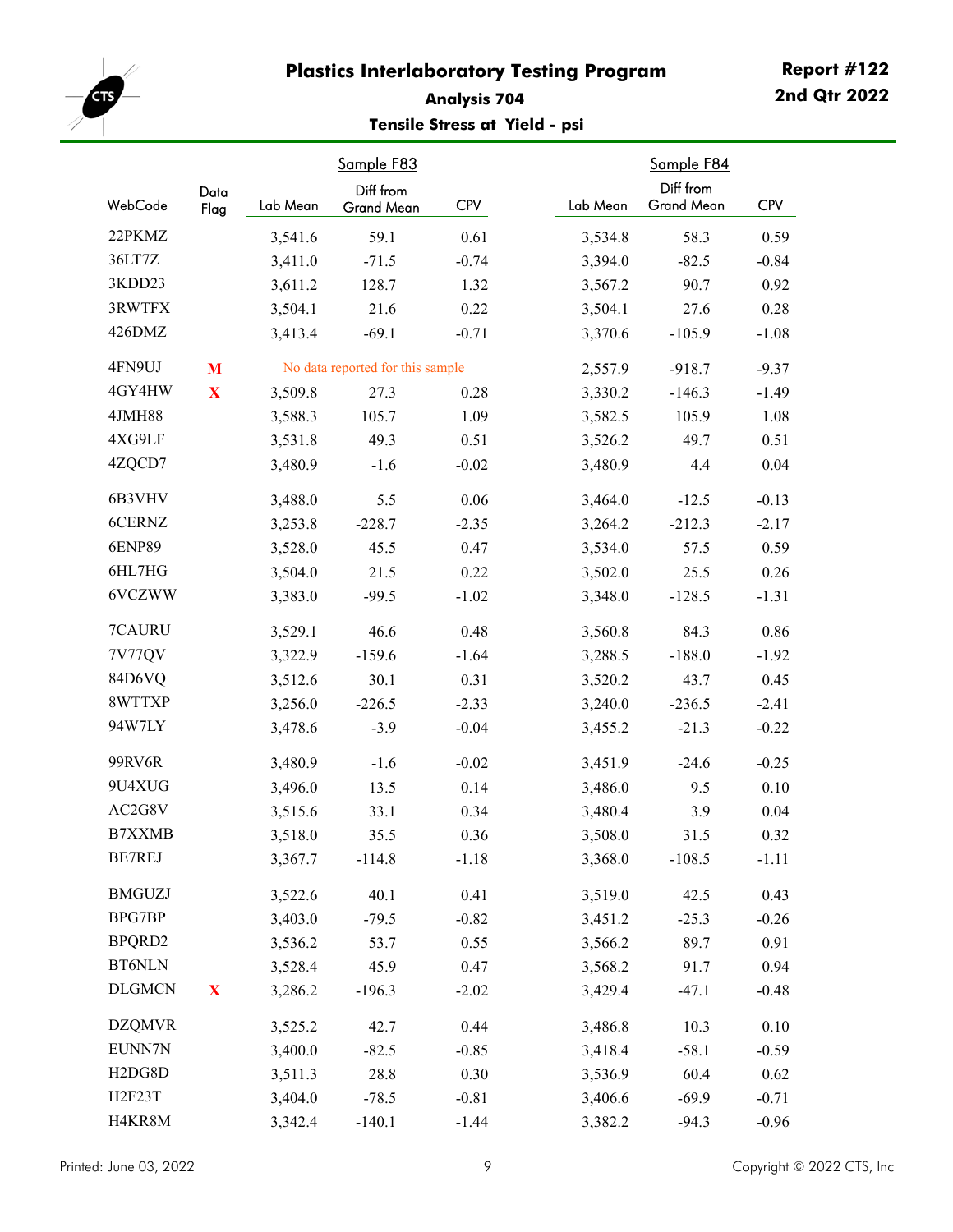

#### **Analysis 704 Tensile Stress at Yield - psi**

|                           | Data                |          | Sample F83<br>Diff from |            |          | Sample F84<br>Diff from |            |
|---------------------------|---------------------|----------|-------------------------|------------|----------|-------------------------|------------|
| WebCode                   | Flag                | Lab Mean | Grand Mean              | <b>CPV</b> | Lab Mean | <b>Grand Mean</b>       | <b>CPV</b> |
| JWG92A                    |                     | 3,432.2  | $-50.3$                 | $-0.52$    | 3,406.1  | $-70.4$                 | $-0.72$    |
| KEUDZ7                    |                     | 3,425.4  | $-57.1$                 | $-0.59$    | 3,476.2  | $-0.3$                  | $0.00\,$   |
| KMLQZ7                    |                     | 3,412.5  | $-70.0$                 | $-0.72$    | 3,396.7  | $-79.8$                 | $-0.81$    |
| N38A9P                    |                     | 3,469.8  | $-12.8$                 | $-0.13$    | 3,491.9  | 15.4                    | 0.16       |
| NA6ZRE                    |                     | 3,523.4  | 40.9                    | 0.42       | 3,543.6  | 67.1                    | 0.68       |
| <b>PDMNMC</b>             | X                   | 3,115.4  | $-367.1$                | $-3.77$    | 3,109.6  | $-366.9$                | $-3.74$    |
| PFPMX6                    | $\color{red} \star$ | 3,316.0  | $-166.5$                | $-1.71$    | 3,372.0  | $-104.5$                | $-1.07$    |
| <b>PLFUHX</b>             |                     | 3,357.9  | $-124.6$                | $-1.28$    | 3,311.0  | $-165.6$                | $-1.69$    |
| <b>PMVYGW</b>             |                     | 3,540.0  | 57.5                    | 0.59       | 3,510.0  | 33.5                    | 0.34       |
| <b>QXRGDG</b>             |                     | 3,443.6  | $-38.9$                 | $-0.40$    | 3,461.4  | $-15.1$                 | $-0.15$    |
| RF2XQU                    |                     | 3,630.1  | 147.5                   | 1.52       | 3,619.0  | 142.5                   | 1.45       |
| <b>TABNGV</b>             | $\star$             | 3,729.4  | 246.9                   | 2.54       | 3,689.2  | 212.7                   | 2.17       |
| TGU7HA                    |                     | 3,410.0  | $-72.5$                 | $-0.75$    | 3,402.0  | $-74.5$                 | $-0.76$    |
| TYQGH7                    |                     | 3,503.1  | 20.6                    | 0.21       | 3,516.8  | 40.3                    | 0.41       |
| UA2FG7                    |                     | 3,569.8  | 87.2                    | 0.90       | 3,572.6  | 96.1                    | 0.98       |
| VMC4FV                    | X                   | 327.4    | $-3,155.1$              | $-32.43$   | 326.6    | $-3,149.9$              | $-32.14$   |
| VV3VFA                    |                     | 3,531.2  | 48.7                    | 0.50       | 3,509.2  | 32.7                    | 0.33       |
| VVLMG8                    | $\mathbf X$         | 3,964.2  | 481.7                   | 4.95       | 3,970.3  | 493.8                   | 5.04       |
| W34BV9                    |                     | 3,489.2  | 6.7                     | 0.07       | 3,496.6  | 20.1                    | 0.20       |
| XWP2YW                    |                     | 3,541.0  | 58.5                    | 0.60       | 3,518.6  | 42.1                    | 0.43       |
| XZ8GBA                    | $\ast$              | 3,540.6  | 58.1                    | 0.60       | 3,457.6  | $-18.9$                 | $-0.19$    |
| <b>YDQBDM</b>             |                     | 3,696.2  | 213.7                   | 2.20       | 3,713.0  | 236.5                   | 2.41       |
| YND6R6                    |                     | 3,588.0  | 105.5                   | 1.08       | 3,588.0  | 111.5                   | 1.14       |
| Z3RTHE                    | $\mathbf X$         | 3,690.4  | 207.9                   | 2.14       | 3,546.8  | 70.3                    | 0.72       |
| ZB3AW7                    |                     | 3,320.0  | $-162.5$                | $-1.67$    | 3,286.0  | $-190.5$                | $-1.94$    |
| <b>ZCPZPX</b>             |                     | 3,585.8  | 103.2                   | 1.06       | 3,529.4  | 52.9                    | 0.54       |
| ZJQ8EY                    |                     | 3,572.0  | 89.5                    | 0.92       | 3,600.0  | 123.5                   | 1.26       |
| ZMEE32                    |                     | 3,504.1  | 21.6                    | 0.22       | 3,451.9  | $-24.6$                 | $-0.25$    |
| <b>Summary Statistics</b> |                     |          | Sample F83              |            |          | Sample F84              |            |

| <b>Summary Statistics</b> |              |                                                     |
|---------------------------|--------------|-----------------------------------------------------|
|                           | Sample F83   | Sample F84                                          |
| <b>Grand Means</b>        | 3,482.52 psi | 3,476.54 psi                                        |
| <b>Stnd Dev Btwn Labs</b> | 97.30 psi    | 98.02 psi                                           |
|                           |              | Statistics based on 56 of 63 reporting participants |

٦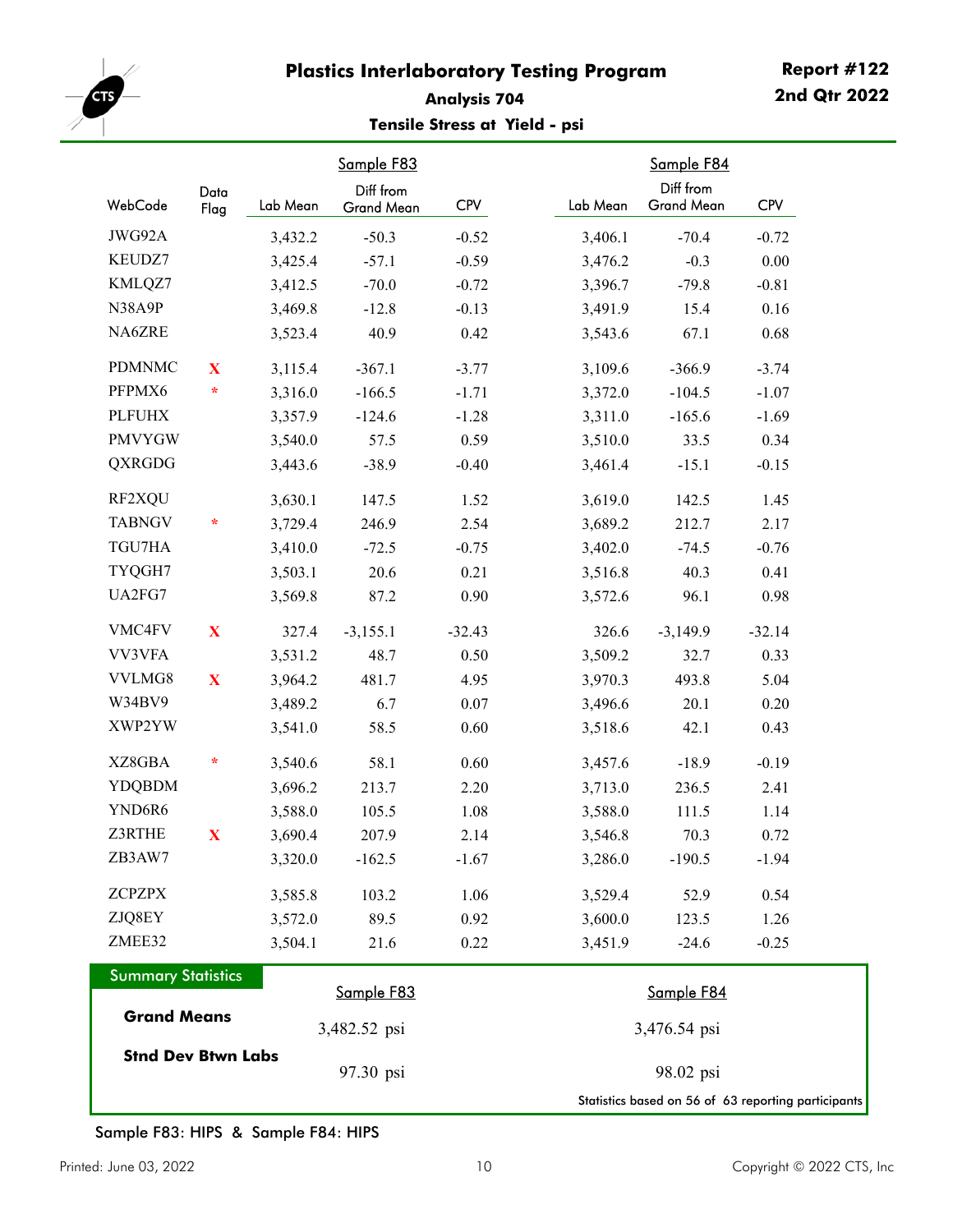

#### **Comments on Assigned Data Flags for Test #704**

- 4GY4HW (X) Inconsistent in testing between samples.
- 4FN9UJ (M) Participant did not submit data for sample F83.
- VMC4FV (X) Extreme data.
- PDMNMC (X) Data for both samples are low. Possible Systematic Error.
- VVLMG8 (X) Data for both samples are high. Possible Systematic Error.
- DLGMCN (X) Inconsistent in testing between samples. Inconsistent within the determinations of sample F83.
- Z3RTHE (X) Inconsistent in testing between samples. Inconsistent within the determinations of sample F83.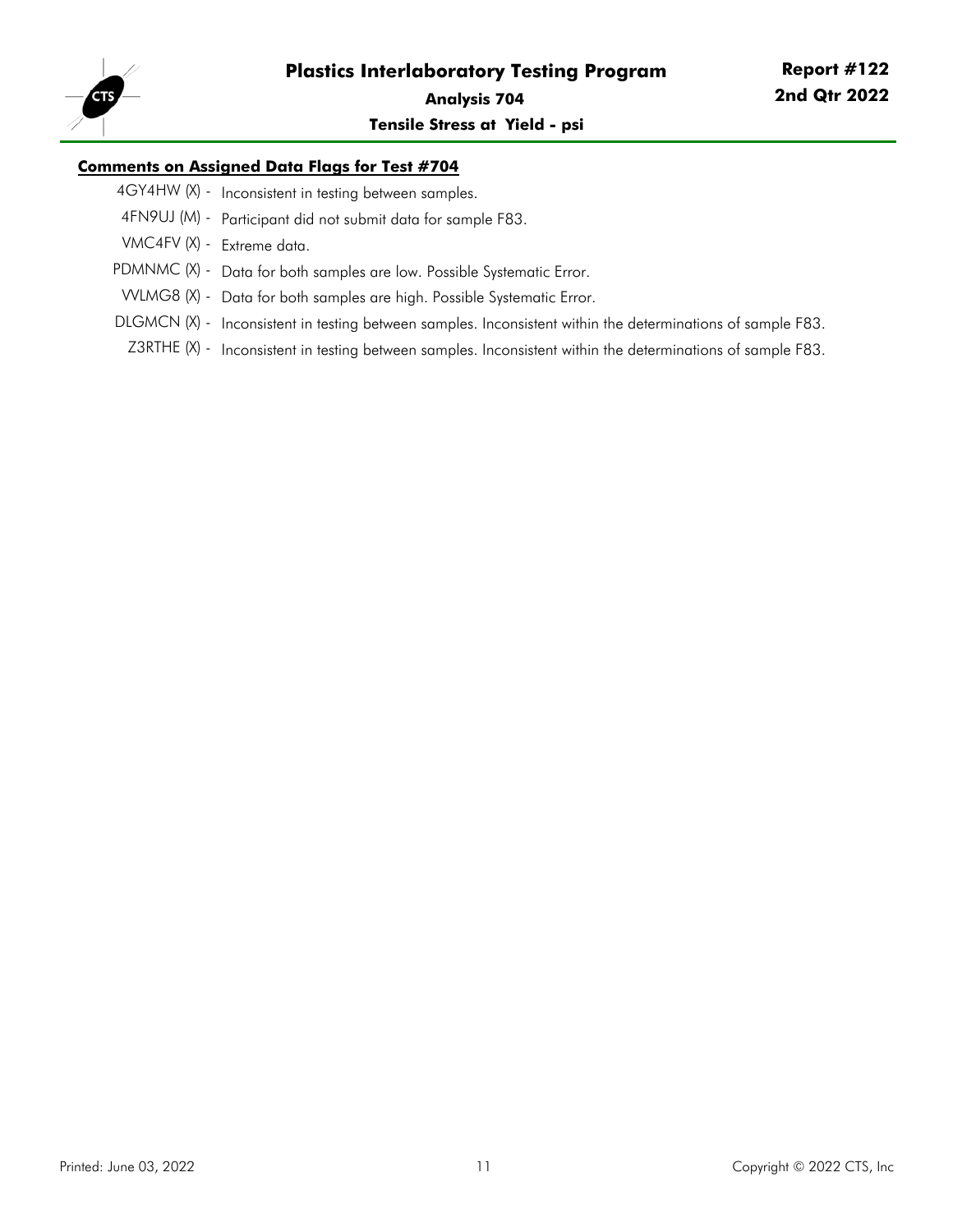

**2nd Qtr 2022**

**Report #122**

**Tensile Stress at Yield - psi**

**Grand Mean Sample F83: 3,482.52 psi Grand Mean Sample F84: 3,476.54 psi**

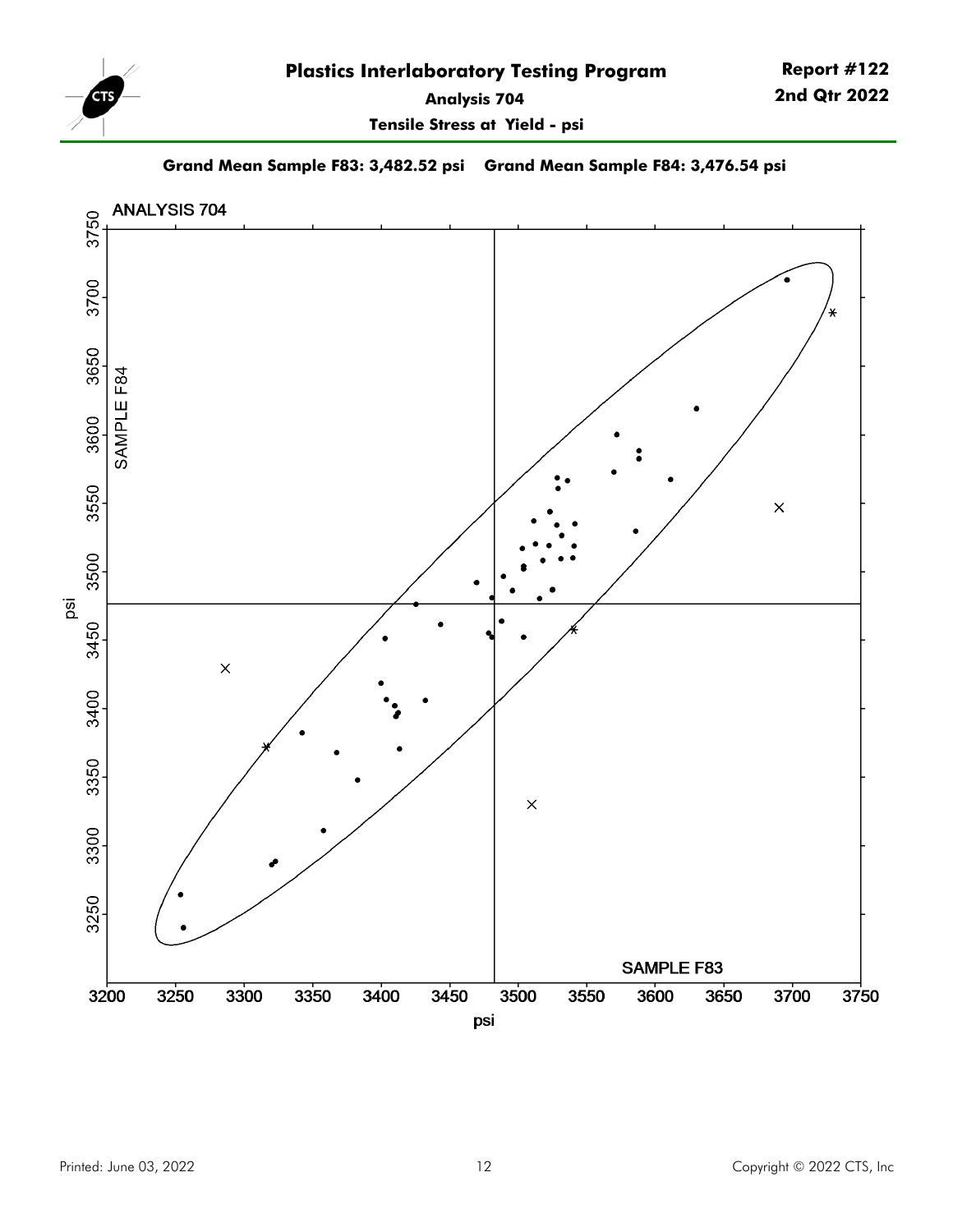<span id="page-12-0"></span>

#### **Analysis 705 Tensile Stress at Break - psi**

|                                  | Data        |          | Sample F83<br>Diff from          |            |          | Sample F84<br>Diff from |            |
|----------------------------------|-------------|----------|----------------------------------|------------|----------|-------------------------|------------|
| WebCode                          | Flag        | Lab Mean | Grand Mean                       | <b>CPV</b> | Lab Mean | <b>Grand Mean</b>       | <b>CPV</b> |
| 22PKMZ                           |             | 2,827.8  | 85.9                             | 0.90       | 2,693.0  | $-12.2$                 | $-0.15$    |
| 36LT7Z                           |             | 2,617.0  | $-124.9$                         | $-1.31$    | 2,582.4  | $-122.8$                | $-1.54$    |
| 3KDD23                           |             | 2,941.8  | 199.9                            | 2.09       | 2,803.4  | 98.2                    | 1.23       |
| 3RWTFX                           |             | 2,842.8  | 100.8                            | 1.06       | 2,793.5  | 88.2                    | 1.11       |
| 3UMTVG                           | X           | 2,554.0  | $-187.9$                         | $-1.97$    | 2,742.2  | 37.0                    | 0.46       |
| 426DMZ                           |             | 2,697.0  | $-44.9$                          | $-0.47$    | 2,689.8  | $-15.4$                 | $-0.19$    |
| 4FN9UJ                           | M           |          | No data reported for this sample |            | 2,604.9  | $-100.3$                | $-1.26$    |
| 4GY4HW                           |             | 2,802.4  | 60.5                             | 0.63       | 2,631.6  | $-73.6$                 | $-0.92$    |
| 4JMH88                           |             | 2,845.7  | 103.7                            | 1.09       | 2,819.6  | 114.3                   | 1.43       |
| 4XG9LF                           |             | 2,788.0  | 46.1                             | 0.48       | 2,655.8  | $-49.4$                 | $-0.62$    |
| 4ZQCD7                           |             | 2,784.7  | 42.8                             | 0.45       | 2,755.7  | 50.5                    | 0.63       |
| 6B3VHV                           |             | 2,728.0  | $-13.9$                          | $-0.15$    | 2,697.8  | $-7.4$                  | $-0.09$    |
| 6CERNZ                           | $\star$     | 2,471.2  | $-270.7$                         | $-2.83$    | 2,458.5  | $-246.7$                | $-3.09$    |
| <b>6ENP89</b>                    |             | 2,722.1  | $-19.8$                          | $-0.21$    | 2,730.1  | 24.9                    | 0.31       |
| 6VCZWW                           |             | 2,610.6  | $-131.3$                         | $-1.37$    | 2,550.4  | $-154.8$                | $-1.94$    |
| 7CAURU                           |             | 2,725.7  | $-16.2$                          | $-0.17$    | 2,742.5  | 37.2                    | 0.47       |
| 7V77QV                           |             | 2,623.7  | $-118.3$                         | $-1.24$    | 2,601.0  | $-104.3$                | $-1.31$    |
| 84D6VQ                           |             | 2,725.8  | $-16.1$                          | $-0.17$    | 2,750.2  | 45.0                    | 0.56       |
| 8WTTXP                           |             | 2,536.0  | $-205.9$                         | $-2.16$    | 2,546.0  | $-159.2$                | $-1.99$    |
| 94W7LY                           |             | 2,761.3  | 19.4                             | 0.20       | 2,719.5  | 14.3                    | 0.18       |
| 99RV6R                           |             | 2,726.7  | $-15.2$                          | $-0.16$    | 2,755.7  | 50.5                    | 0.63       |
| AC2G8V                           |             | 2,806.4  | 64.5                             | 0.67       | 2,673.4  | $-31.8$                 | $-0.40$    |
| <b>B7XXMB</b>                    |             | 2,812.6  | 70.7                             | 0.74       | 2,785.8  | 80.6                    | 1.01       |
| <b>BE7REJ</b>                    |             | 2,573.7  | $-168.2$                         | $-1.76$    | 2,584.0  | $-121.2$                | $-1.52$    |
| <b>BMGUZJ</b>                    |             | 2,763.0  | 21.1                             | 0.22       | 2,785.0  | 79.8                    | 1.00       |
| BPG7BP                           | $\star$     | 2,708.2  | $-33.7$                          | $-0.35$    | 2,812.6  | 107.4                   | 1.34       |
| BPQRD2                           |             | 2,810.0  | 68.1                             | 0.71       | 2,749.8  | 44.6                    | 0.56       |
| <b>BT6NLN</b>                    |             | 2,835.8  | 93.9                             | 0.98       | 2,815.0  | 109.8                   | 1.37       |
| <b>DLGMCN</b>                    |             | 2,645.2  | $-96.7$                          | $-1.01$    | 2,673.0  | $-32.2$                 | $-0.40$    |
| <b>DZQMVR</b>                    |             | 2,732.2  | $-9.7$                           | $-0.10$    | 2,686.4  | $-18.8$                 | $-0.24$    |
| EUNN7N                           |             | 2,749.2  | 7.3                              | $0.08\,$   | 2,711.8  | 6.6                     | $0.08\,$   |
| H <sub>2</sub> D <sub>G8</sub> D |             | 2,741.1  | $-0.8$                           | $-0.01$    | 2,762.9  | 57.6                    | 0.72       |
| H4KR8M                           | $\mathbf X$ | 3,344.6  | 602.7                            | 6.31       | 3,385.2  | 680.0                   | 8.52       |
| JWG92A                           |             | 2,691.9  | $-50.0$                          | $-0.52$    | 2,664.1  | $-41.2$                 | $-0.52$    |
| KEUDZ7                           |             | 2,606.8  | $-135.1$                         | $-1.41$    | 2,630.6  | $-74.6$                 | $-0.94$    |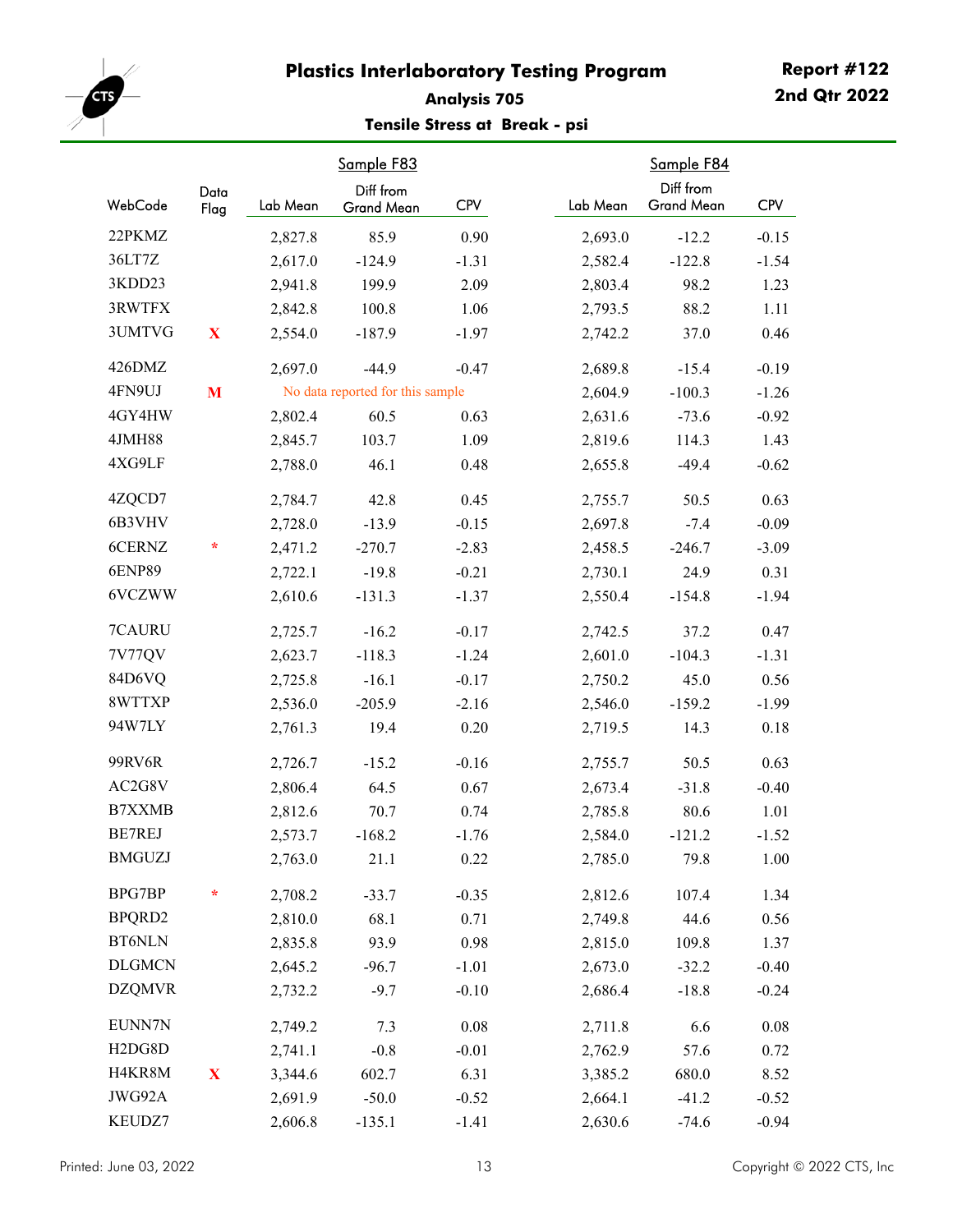

#### **Analysis 705 Tensile Stress at Break - psi**

| WebCode                   | Data         | Lab Mean | Sample F83<br>Diff from | <b>CPV</b> | Lab Mean | Sample F84<br>Diff from<br><b>Grand Mean</b>        | <b>CPV</b> |
|---------------------------|--------------|----------|-------------------------|------------|----------|-----------------------------------------------------|------------|
|                           | Flag         |          | Grand Mean              |            |          |                                                     |            |
| KMLQZ7                    |              | 2,639.5  | $-102.4$                | $-1.07$    | 2,641.4  | $-63.9$                                             | $-0.80$    |
| N38A9P                    |              | 2,811.7  | 69.8                    | 0.73       | 2,694.5  | $-10.8$                                             | $-0.13$    |
| NA6ZRE                    |              | 2,736.6  | $-5.3$                  | $-0.06$    | 2,677.8  | $-27.4$                                             | $-0.34$    |
| <b>PDMNMC</b>             |              | 2,729.6  | $-12.3$                 | $-0.13$    | 2,732.5  | 27.3                                                | 0.34       |
| PFPMX6                    |              | 2,620.0  | $-121.9$                | $-1.28$    | 2,626.0  | $-79.2$                                             | $-0.99$    |
| <b>PLFUHX</b>             |              | 2,808.8  | 66.9                    | 0.70       | 2,736.0  | 30.8                                                | 0.39       |
| <b>PMVYGW</b>             |              | 2,774.4  | 32.5                    | 0.34       | 2,697.8  | $-7.4$                                              | $-0.09$    |
| QXRGDG                    |              | 2,900.4  | 158.5                   | 1.66       | 2,741.1  | 35.9                                                | 0.45       |
| <b>TABNGV</b>             |              | 2,887.6  | 145.7                   | 1.52       | 2,853.4  | 148.2                                               | 1.86       |
| TYQGH7                    |              | 2,714.4  | $-27.5$                 | $-0.29$    | 2,688.9  | $-16.4$                                             | $-0.20$    |
| UA2FG7                    |              | 2,712.9  | $-29.0$                 | $-0.30$    | 2,715.5  | 10.2                                                | 0.13       |
| VMC4FV                    | $\mathbf X$  | 257.3    | $-2,484.6$              | $-26.00$   | 260.8    | $-2,444.5$                                          | $-30.62$   |
| VV3VFA                    |              | 2,730.8  | $-11.1$                 | $-0.12$    | 2,703.0  | $-2.2$                                              | $-0.03$    |
| VVLMG8                    | $\mathbf{X}$ | 3,208.0  | 466.1                   | 4.88       | 3,167.4  | 462.1                                               | 5.79       |
| XWP2YW                    |              | 2,734.2  | $-7.7$                  | $-0.08$    | 2,713.0  | 7.8                                                 | $0.10\,$   |
| XZ8GBA                    |              | 2,701.6  | $-40.3$                 | $-0.42$    | 2,644.2  | $-61.0$                                             | $-0.76$    |
| <b>YDQBDM</b>             | $\mathbf X$  | 2,923.4  | 181.5                   | 1.90       | 3,026.4  | 321.2                                               | 4.02       |
| YND6R6                    |              | 2,902.0  | 160.1                   | 1.68       | 2,782.0  | 76.8                                                | 0.96       |
| Z3RTHE                    | $\mathbf{X}$ | 3,027.0  | 285.1                   | 2.98       | 2,739.2  | 34.0                                                | 0.43       |
| ZB3AW7                    |              | 2,818.0  | 76.1                    | $0.80\,$   | 2,750.0  | 44.8                                                | 0.56       |
| <b>ZCPZPX</b>             |              | 2,846.7  | 104.8                   | 1.10       | 2,778.5  | 73.3                                                | 0.92       |
| ZJQ8EY                    |              | 2,796.0  | 54.1                    | 0.57       | 2,818.0  | 112.8                                               | 1.41       |
| ZMEE32                    |              | 2,718.0  | $-23.9$                 | $-0.25$    | 2,662.9  | $-42.3$                                             | $-0.53$    |
| <b>Summary Statistics</b> |              |          |                         |            |          |                                                     |            |
|                           |              |          | Sample F83              |            |          | Sample F84                                          |            |
| <b>Grand Means</b>        |              |          | 2,741.92 psi            |            |          | 2,705.24 psi                                        |            |
| <b>Stnd Dev Btwn Labs</b> |              |          | 95.55 psi               |            |          | 79.82 psi                                           |            |
|                           |              |          |                         |            |          | Statistics based on 51 of 58 reporting participants |            |

Sample F83: HIPS & Sample F84: HIPS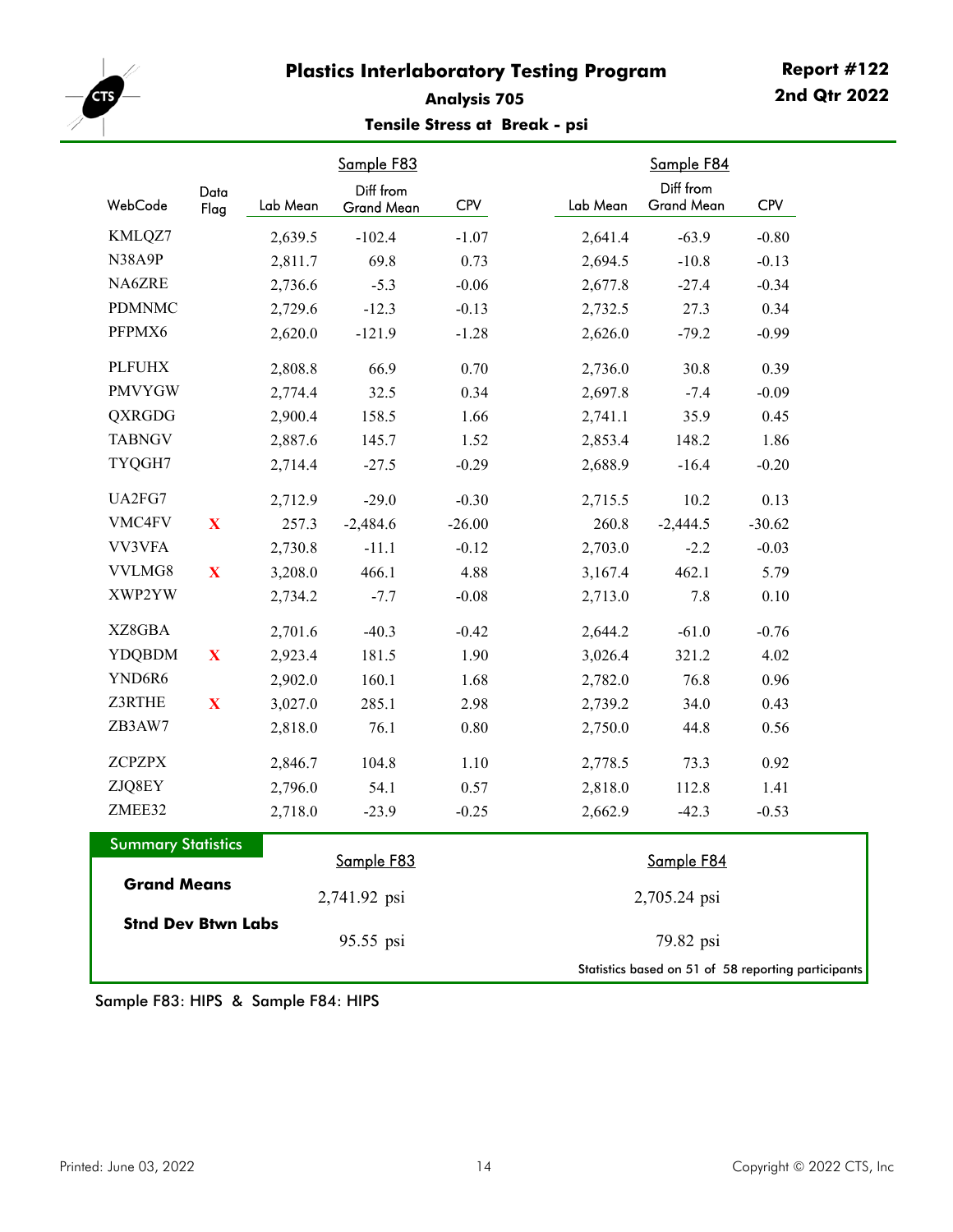

**Tensile Stress at Break - psi**

#### **Comments on Assigned Data Flags for Test #705**

- H4KR8M (X) Data for both samples are high.
- 4FN9UJ (M) Participant did not submit data for sample F83.
- 3UMTVG (X) Inconsistent in testing between samples.
- VMC4FV (X) Extreme data.
- VVLMG8 (X) Data for both samples are high.
- Z3RTHE (X) Data for sample F83 are high. Inconsistent in testing between samples.
- YDQBDM (X) Data for sample F84 are high.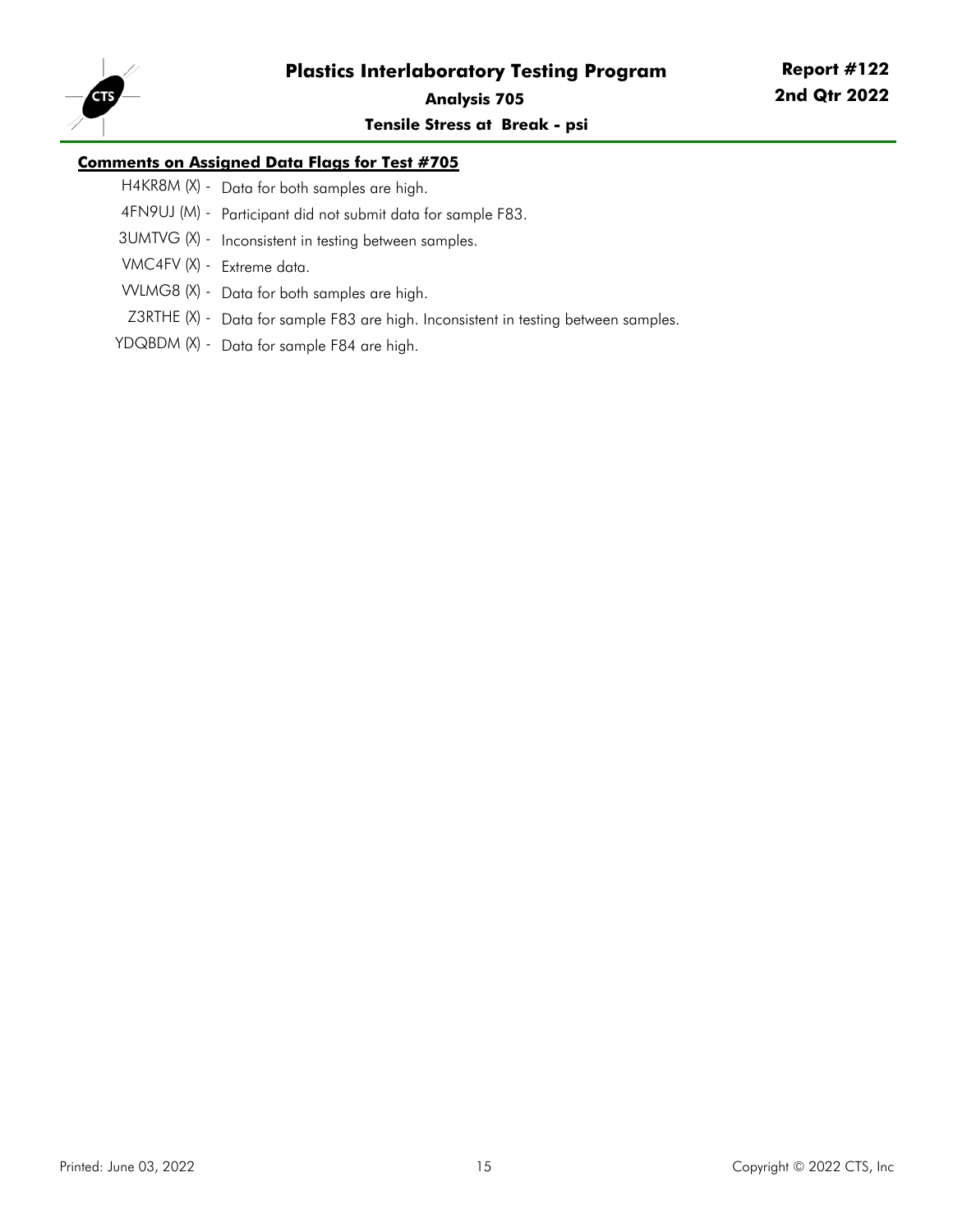

**Tensile Stress at Break - psi**

**Report #122 2nd Qtr 2022**

**Grand Mean Sample F83: 2,741.92 psi Grand Mean Sample F84: 2,705.24 psi**

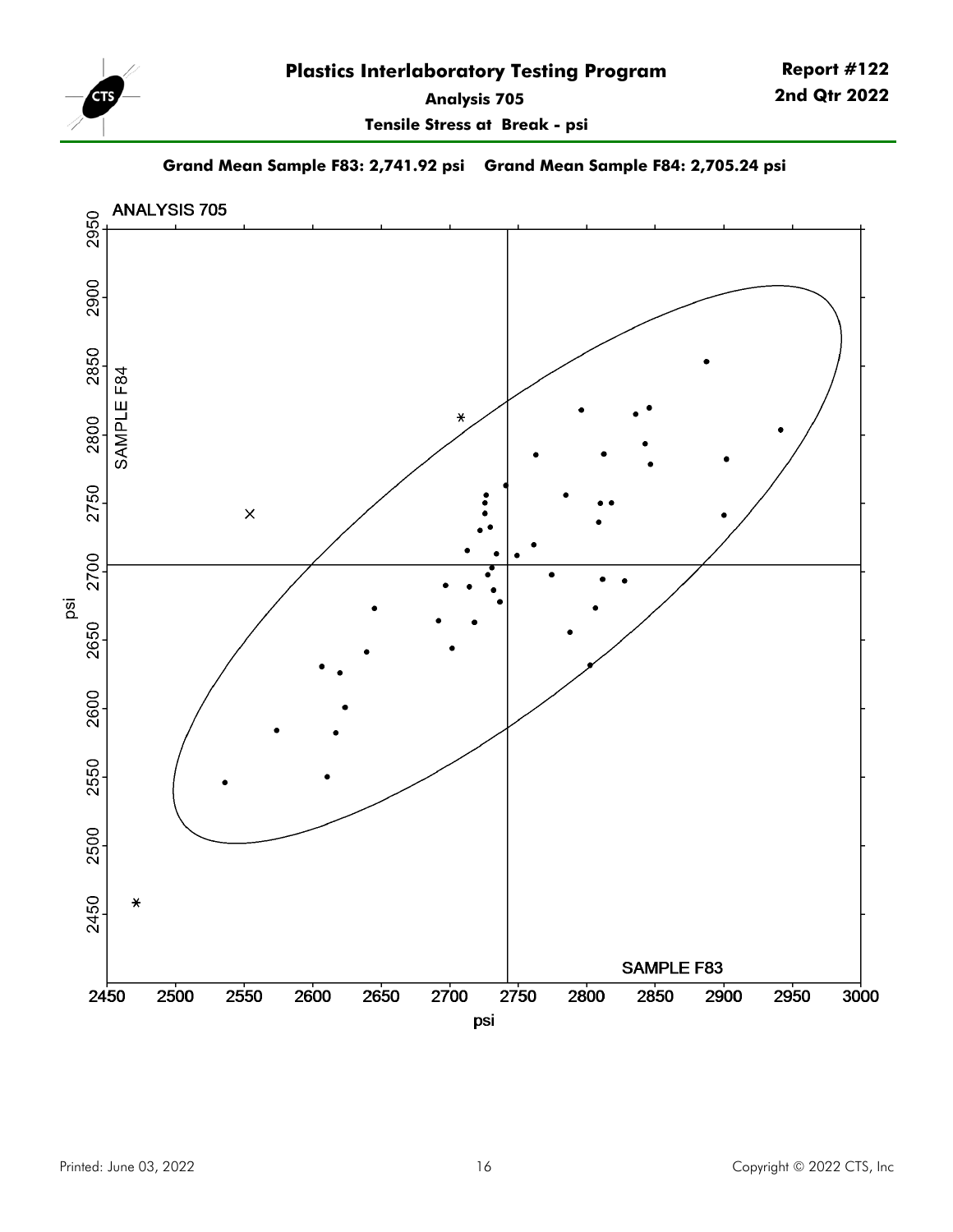<span id="page-16-0"></span>

#### **Analysis 706 Percent Elongation at Yield - Percent**

| WebCode                          | Data         | Lab Mean | Sample F83<br>Diff from | <b>CPV</b> | Lab Mean | Sample F84<br>Diff from<br><b>Grand Mean</b> | <b>CPV</b> |
|----------------------------------|--------------|----------|-------------------------|------------|----------|----------------------------------------------|------------|
|                                  | Flag         |          | Grand Mean              |            |          |                                              |            |
| 22PKMZ                           |              | 1.518    | $-0.019$                | $-0.23$    | 1.520    | $-0.014$                                     | $-0.16$    |
| 36LT7Z                           |              | 1.588    | 0.051                   | 0.62       | 1.562    | 0.028                                        | 0.32       |
| 3RWTFX                           |              | 1.580    | 0.043                   | 0.53       | 1.580    | 0.046                                        | 0.53       |
| 426DMZ                           |              | 1.454    | $-0.083$                | $-1.01$    | 1.430    | $-0.104$                                     | $-1.20$    |
| 4GY4HW                           |              | 1.636    | 0.099                   | 1.21       | 1.608    | 0.074                                        | 0.85       |
| 4JMH88                           |              | 1.600    | 0.063                   | 0.77       | 1.600    | 0.066                                        | 0.76       |
| 4XG9LF                           |              | 1.462    | $-0.075$                | $-0.92$    | 1.430    | $-0.104$                                     | $-1.20$    |
| 4ZQCD7                           |              | 1.488    | $-0.049$                | $-0.60$    | 1.492    | $-0.042$                                     | $-0.48$    |
| 6B3VHV                           |              | 1.438    | $-0.099$                | $-1.21$    | 1.384    | $-0.150$                                     | $-1.73$    |
| 6CERNZ                           |              | 1.524    | $-0.013$                | $-0.16$    | 1.528    | $-0.006$                                     | $-0.07$    |
| <b>6ENP89</b>                    |              | 1.664    | 0.127                   | 1.55       | 1.670    | 0.136                                        | 1.57       |
| 6HL7HG                           |              | 1.600    | 0.063                   | 0.77       | 1.534    | 0.000                                        | 0.00       |
| 6VCZWW                           |              | 1.452    | $-0.085$                | $-1.04$    | 1.410    | $-0.124$                                     | $-1.43$    |
| 7CAURU                           |              | 1.702    | 0.165                   | 2.01       | 1.725    | 0.191                                        | 2.20       |
| 7V77QV                           | $\mathbf X$  | 1.964    | 0.427                   | 5.21       | 1.964    | 0.430                                        | 4.95       |
| 84D6VQ                           |              | 1.494    | $-0.043$                | $-0.53$    | 1.502    | $-0.032$                                     | $-0.37$    |
| 8WTTXP                           |              | 1.362    | $-0.175$                | $-2.14$    | 1.380    | $-0.154$                                     | $-1.77$    |
| 94W7LY                           |              | 1.528    | $-0.009$                | $-0.11$    | 1.532    | $-0.002$                                     | $-0.02$    |
| 99RV6R                           |              | 1.532    | $-0.005$                | $-0.06$    | 1.516    | $-0.018$                                     | $-0.21$    |
| AC2G8V                           |              | 1.532    | $-0.005$                | $-0.06$    | 1.516    | $-0.018$                                     | $-0.21$    |
| <b>B7XXMB</b>                    |              | 1.528    | $-0.009$                | $-0.11$    | 1.544    | 0.010                                        | 0.12       |
| BE7REJ                           |              | 1.496    | $-0.041$                | $-0.50$    | 1.500    | $-0.034$                                     | $-0.39$    |
| <b>BMGUZJ</b>                    |              | 1.524    | $-0.013$                | $-0.16$    | 1.514    | $-0.020$                                     | $-0.23$    |
| <b>BPG7BP</b>                    |              | 1.540    | 0.003                   | 0.04       | 1.600    | 0.066                                        | 0.76       |
| BPQRD2                           |              | 1.522    | $-0.015$                | $-0.18$    | 1.490    | $-0.044$                                     | $-0.51$    |
| <b>BT6NLN</b>                    |              | 1.544    | 0.007                   | 0.09       | 1.530    | $-0.004$                                     | $-0.04$    |
| <b>DLGMCN</b>                    | $\mathbf{X}$ | 8.602    | 7.065                   | 86.33      | 8.632    | 7.098                                        | 81.84      |
| <b>DZQMVR</b>                    |              | 1.528    | $-0.009$                | $-0.11$    | 1.510    | $-0.024$                                     | $-0.28$    |
| EUNN7N                           |              | 1.484    | $-0.053$                | $-0.65$    | 1.532    | $-0.002$                                     | $-0.02$    |
| H <sub>2</sub> D <sub>G8</sub> D |              | 1.597    | 0.060                   | 0.73       | 1.582    | 0.048                                        | 0.55       |
| H2F23T                           |              | 1.558    | 0.021                   | 0.26       | 1.548    | 0.014                                        | 0.16       |
| H4KR8M                           | *            | 1.800    | 0.263                   | 3.21       | 1.800    | 0.266                                        | 3.07       |
| JWG92A                           |              | 1.584    | 0.047                   | 0.57       | 1.585    | 0.051                                        | 0.59       |
| KEUDZ7                           | $\mathbf X$  | 4.348    | 2.811                   | 34.35      | 4.320    | 2.786                                        | 32.12      |
| KMLQZ7                           |              | 1.489    | $-0.048$                | $-0.59$    | 1.539    | 0.006                                        | 0.06       |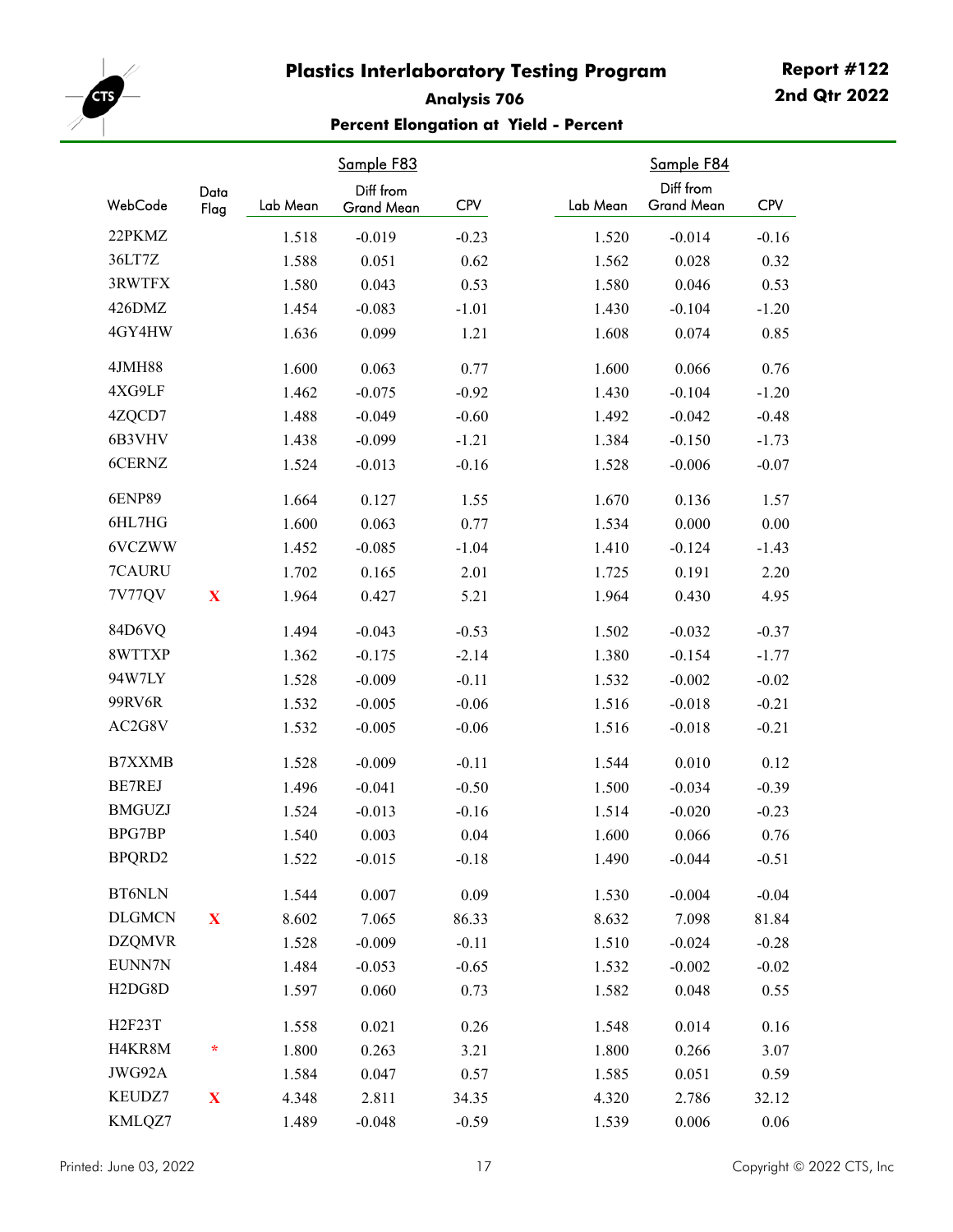

#### **Analysis 706 Percent Elongation at Yield - Percent**

|                           | Data         |          | Sample F83<br>Diff from |            |          | Sample F84<br>Diff from                             |            |
|---------------------------|--------------|----------|-------------------------|------------|----------|-----------------------------------------------------|------------|
| WebCode                   | Flag         | Lab Mean | <b>Grand Mean</b>       | <b>CPV</b> | Lab Mean | Grand Mean                                          | <b>CPV</b> |
| N38A9P                    |              | 1.540    | 0.003                   | 0.03       | 1.570    | 0.036                                               | 0.41       |
| NA6ZRE                    |              | 1.518    | $-0.019$                | $-0.23$    | 1.538    | 0.004                                               | 0.05       |
| <b>PDMNMC</b>             |              | 1.358    | $-0.179$                | $-2.19$    | 1.340    | $-0.194$                                            | $-2.24$    |
| PFPMX6                    | $\mathbf X$  | 7.102    | 5.565                   | 68.00      | 8.840    | 7.306                                               | 84.24      |
| <b>PMVYGW</b>             |              | 1.494    | $-0.043$                | $-0.53$    | 1.512    | $-0.022$                                            | $-0.25$    |
| <b>QXRGDG</b>             |              | 1.473    | $-0.064$                | $-0.78$    | 1.536    | 0.002                                               | 0.03       |
| RF2XQU                    |              | 1.538    | 0.001                   | 0.01       | 1.542    | 0.008                                               | 0.09       |
| TYQGH7                    | $\mathbf{X}$ | 1.534    | $-0.003$                | $-0.04$    | 1.410    | $-0.124$                                            | $-1.43$    |
| UA2FG7                    |              | 1.730    | 0.193                   | 2.35       | 1.726    | 0.192                                               | 2.22       |
| VMC4FV                    | $\mathbf{X}$ | 51.994   | 50.457                  | 616.56     | 41.998   | 40.464                                              | 466.56     |
| VV3VFA                    |              | 1.500    | $-0.037$                | $-0.45$    | 1.535    | 0.001                                               | 0.01       |
| VVLMG8                    | $\mathbf{X}$ | 1.854    | 0.317                   | 3.87       | 1.876    | 0.342                                               | 3.94       |
| W34BV9                    |              | 1.580    | 0.043                   | 0.53       | 1.580    | 0.046                                               | 0.53       |
| XWP2YW                    |              | 1.572    | 0.035                   | 0.43       | 1.570    | 0.036                                               | 0.42       |
| XZ8GBA                    |              | 1.530    | $-0.007$                | $-0.09$    | 1.504    | $-0.030$                                            | $-0.34$    |
| <b>YDQBDM</b>             |              | 1.532    | $-0.005$                | $-0.06$    | 1.550    | 0.016                                               | 0.19       |
| YND6R6                    |              | 1.608    | 0.071                   | 0.87       | 1.540    | 0.006                                               | $0.07\,$   |
| Z3RTHE                    | $\mathbf X$  | 4.000    | 2.463                   | 30.10      | 3.800    | 2.266                                               | 26.13      |
| ZB3AW7                    |              | 1.418    | $-0.119$                | $-1.45$    | 1.358    | $-0.176$                                            | $-2.03$    |
| <b>ZCPZPX</b>             |              | 1.600    | 0.063                   | 0.77       | 1.600    | 0.066                                               | 0.76       |
| ZJQ8EY                    |              | 1.500    | $-0.037$                | $-0.45$    | 1.500    | $-0.034$                                            | $-0.39$    |
| ZMEE32                    |              | 1.476    | $-0.061$                | $-0.75$    | 1.466    | $-0.068$                                            | $-0.78$    |
| <b>Summary Statistics</b> |              |          | Sample F83              |            |          | Sample F84                                          |            |
| <b>Grand Means</b>        |              |          | 1.5370 Percent          |            |          | 1.5339 Percent                                      |            |
| <b>Stnd Dev Btwn Labs</b> |              |          | 0.0818 Percent          |            |          | 0.0867 Percent                                      |            |
|                           |              |          |                         |            |          | Statistics based on 49 of 57 reporting participants |            |

Sample F83: HIPS & Sample F84: HIPS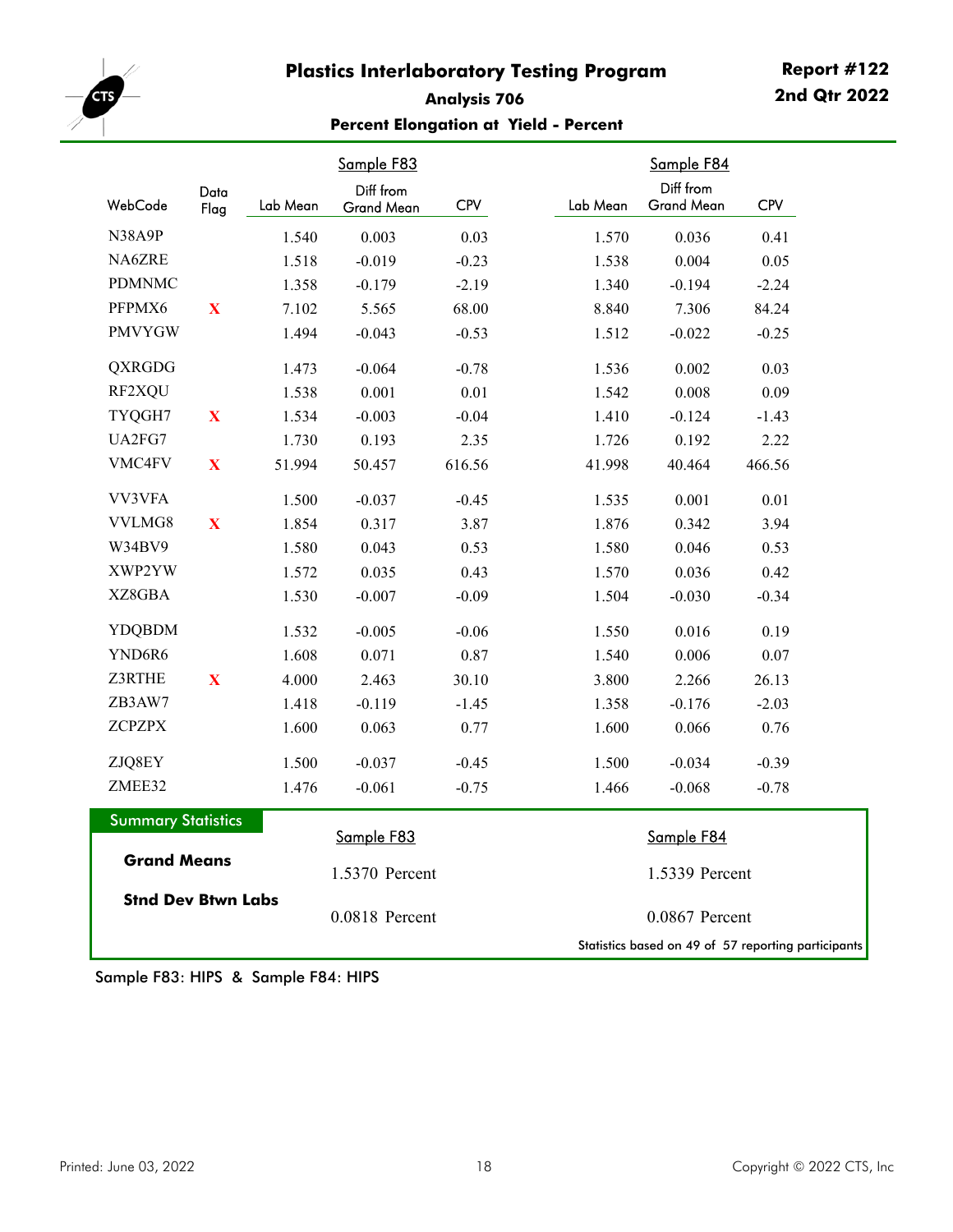

**Percent Elongation at Yield - Percent**

#### **Comments on Assigned Data Flags for Test #706**

- KEUDZ7 (X) Data for both samples are high. Possible Systematic Error.
- VMC4FV (X) Extreme data.
- TYQGH7 (X) Inconsistent in testing between samples. Inconsistent within the determinations of both samples.
- PFPMX6 (X) Extreme data.
- VVLMG8 (X) Data for both samples are high. Possible Systematic Error. Inconsistent within the determinations of both samples.
- 7V77QV (X) Data for both samples are high. Possible Systematic Error. Inconsistent within the determinations of sample F83.
- DLGMCN (X) Extreme data.
- Z3RTHE (X) Extreme data.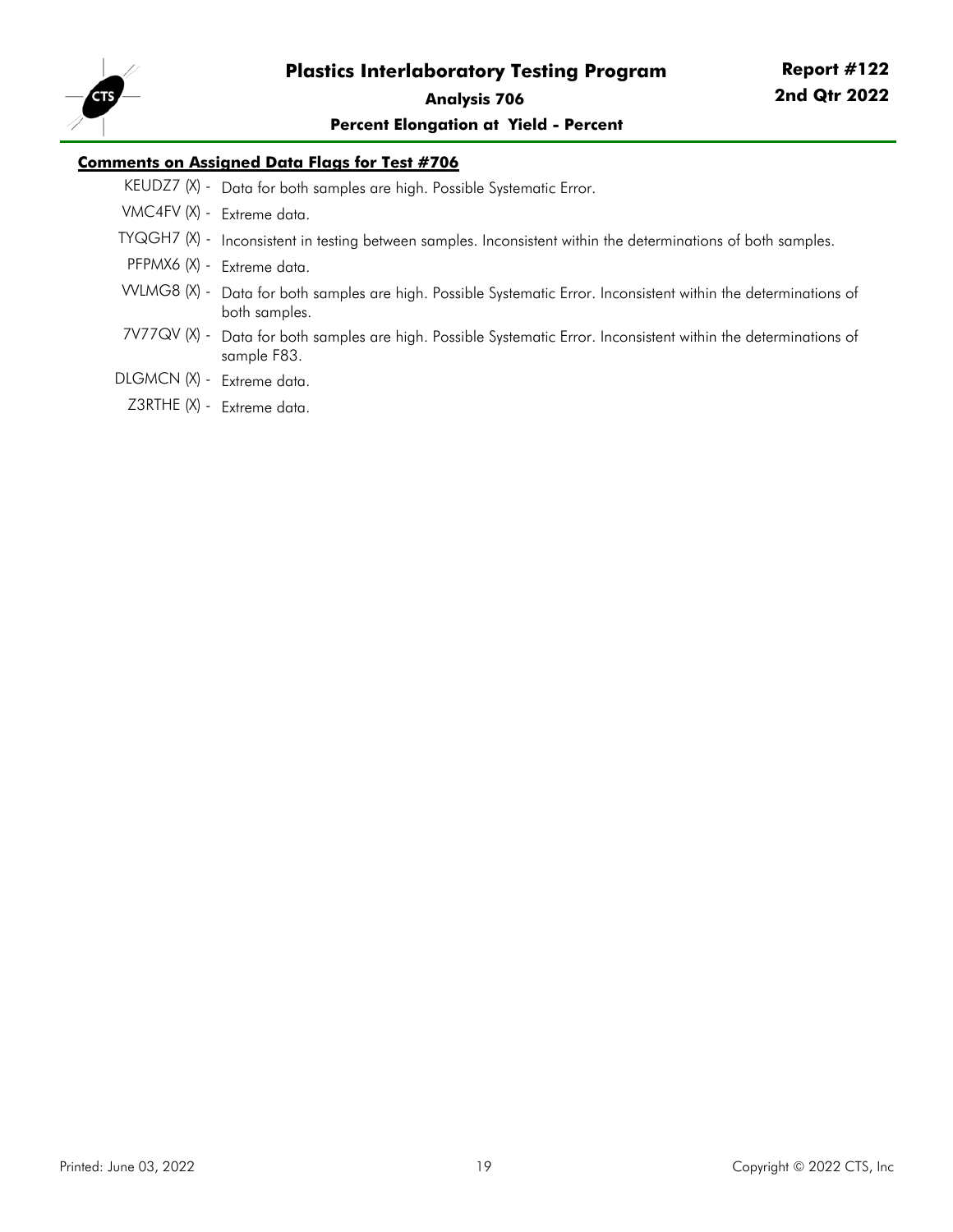

**Report #122 2nd Qtr 2022**

**Percent Elongation at Yield - Percent**

**Grand Mean Sample F83: 1.5370 Percent Grand Mean Sample F84: 1.5339 Percent**

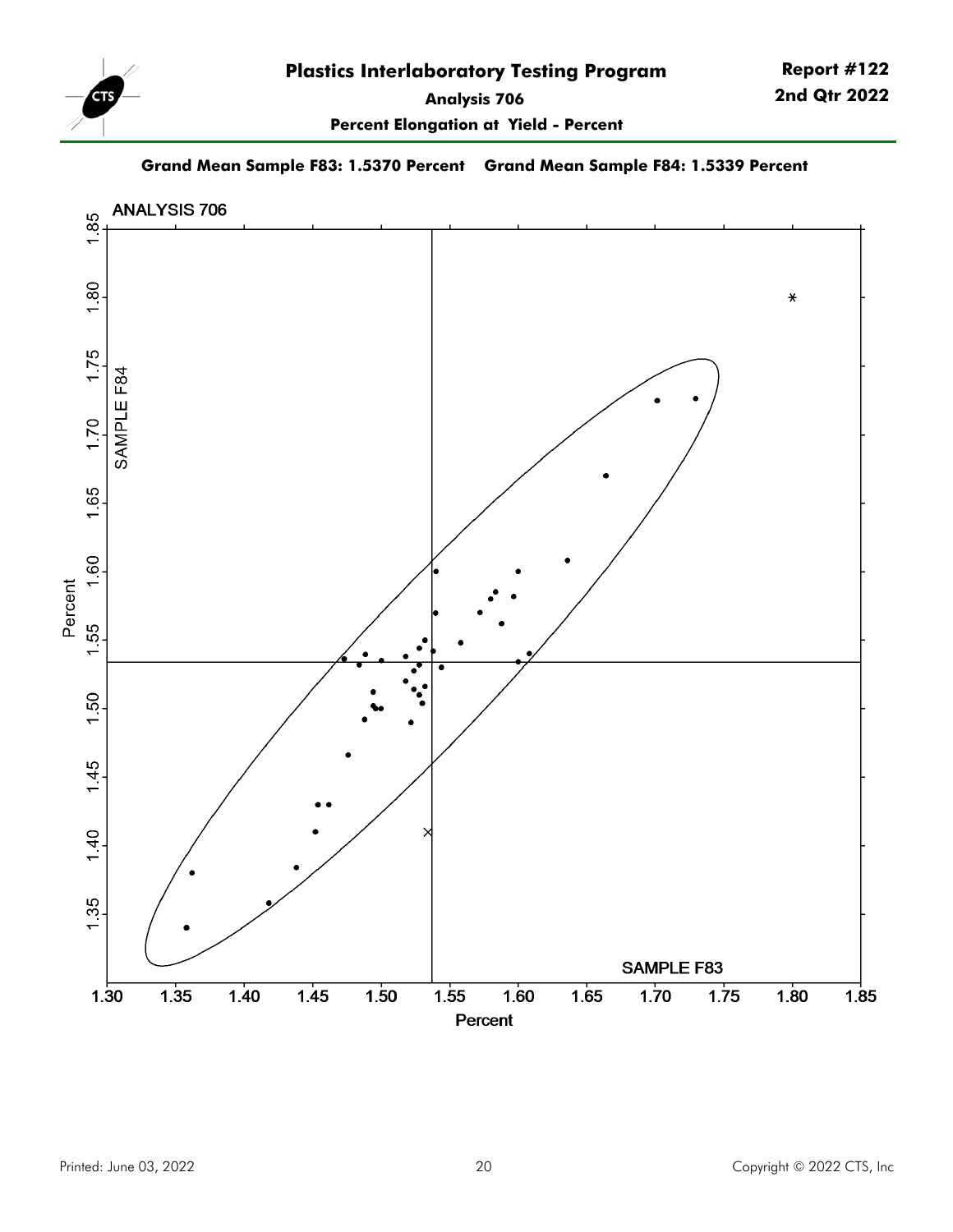<span id="page-20-0"></span>

#### **Analysis 708 Modulus of Elasticity - ksi**

|                                  | Data        |          | Sample F83<br>Diff from          |            |          | Sample F84<br>Diff from |            |
|----------------------------------|-------------|----------|----------------------------------|------------|----------|-------------------------|------------|
| WebCode                          | Flag        | Lab Mean | Grand Mean                       | <b>CPV</b> | Lab Mean | <b>Grand Mean</b>       | <b>CPV</b> |
| 22PKMZ                           |             | 259.82   | 0.15                             | 0.01       | 257.26   | $-2.07$                 | $-0.11$    |
| 36LT7Z                           |             | 245.10   | $-14.57$                         | $-0.84$    | 245.02   | $-14.31$                | $-0.78$    |
| 3RWTFX                           |             | 257.01   | $-2.66$                          | $-0.15$    | 257.59   | $-1.74$                 | $-0.10$    |
| 426DMZ                           |             | 273.68   | 14.02                            | 0.81       | 274.78   | 15.45                   | 0.85       |
| 4FN9UJ                           | M           |          | No data reported for this sample |            | 269.46   | 10.13                   | 0.56       |
| 4GY4HW                           |             | 249.26   | $-10.41$                         | $-0.60$    | 246.50   | $-12.83$                | $-0.70$    |
| 4JMH88                           |             | 251.79   | $-7.88$                          | $-0.46$    | 251.21   | $-8.12$                 | $-0.45$    |
| 4XG9LF                           |             | 279.50   | 19.83                            | 1.15       | 280.22   | 20.89                   | 1.15       |
| 4ZQCD7                           |             | 264.49   | 4.82                             | 0.28       | 266.87   | 7.55                    | 0.41       |
| 6B3VHV                           |             | 255.40   | $-4.27$                          | $-0.25$    | 256.00   | $-3.33$                 | $-0.18$    |
| 6CERNZ                           | X           | 0.24     | $-259.43$                        | $-15.00$   | 0.23     | $-259.09$               | $-14.20$   |
| <b>6ENP89</b>                    |             | 254.24   | $-5.43$                          | $-0.31$    | 255.74   | $-3.59$                 | $-0.20$    |
| 6HL7HG                           |             | 246.76   | $-12.91$                         | $-0.75$    | 249.64   | $-9.69$                 | $-0.53$    |
| 6VCZWW                           |             | 273.08   | 13.41                            | 0.78       | 283.40   | 24.07                   | 1.32       |
| 7CAURU                           | $\ast$      | 212.32   | $-47.35$                         | $-2.74$    | 213.09   | $-46.24$                | $-2.53$    |
| 7V77QV                           | X           | 196.39   | $-63.28$                         | $-3.66$    | 201.49   | $-57.83$                | $-3.17$    |
| 84D6VQ                           |             | 279.74   | 20.07                            | 1.16       | 270.14   | 10.81                   | 0.59       |
| 8WTTXP                           |             | 259.40   | $-0.27$                          | $-0.02$    | 256.40   | $-2.93$                 | $-0.16$    |
| 94W7LY                           |             | 262.92   | 3.25                             | 0.19       | 262.95   | 3.62                    | 0.20       |
| 99RV6R                           |             | 263.54   | 3.87                             | 0.22       | 268.29   | 8.97                    | 0.49       |
| AC2G8V                           |             | 260.82   | 1.15                             | 0.07       | 261.24   | 1.91                    | 0.10       |
| <b>B7XXMB</b>                    |             | 266.20   | 6.53                             | 0.38       | 269.20   | 9.87                    | 0.54       |
| BE7REJ                           |             | 257.69   | $-1.97$                          | $-0.11$    | 258.11   | $-1.22$                 | $-0.07$    |
| <b>BMGUZJ</b>                    |             | 274.10   | 14.43                            | 0.83       | 273.78   | 14.45                   | 0.79       |
| BPG7BP                           | ÷           | 266.58   | 6.92                             | 0.40       | 254.05   | $-5.28$                 | $-0.29$    |
| BPQRD2                           |             | 292.72   | 33.05                            | 1.91       | 297.94   | 38.61                   | 2.12       |
| <b>DLGMCN</b>                    | $\mathbf X$ | 43.60    | $-216.07$                        | $-12.49$   | 45.20    | $-214.13$               | $-11.74$   |
| <b>DZQMVR</b>                    |             | 271.96   | 12.29                            | 0.71       | 268.32   | 8.99                    | 0.49       |
| EUNN7N                           |             | 235.04   | $-24.63$                         | $-1.42$    | 225.77   | $-33.56$                | $-1.84$    |
| H <sub>2</sub> D <sub>G8</sub> D |             | 258.94   | $-0.73$                          | $-0.04$    | 258.87   | $-0.46$                 | $-0.03$    |
| H2F23T                           |             | 257.80   | $-1.87$                          | $-0.11$    | 264.26   | 4.93                    | 0.27       |
| H4KR8M                           | $\mathbf X$ | 119.51   | $-140.16$                        | $-8.10$    | 99.38    | $-159.95$               | $-8.77$    |
| JWG92A                           |             | 244.71   | $-14.96$                         | $-0.86$    | 244.16   | $-15.17$                | $-0.83$    |
| KEUDZ7                           |             | 296.62   | 36.95                            | 2.14       | 291.50   | 32.17                   | 1.76       |
| KMLQZ7                           | *           | 220.88   | $-38.79$                         | $-2.24$    | 211.64   | $-47.68$                | $-2.61$    |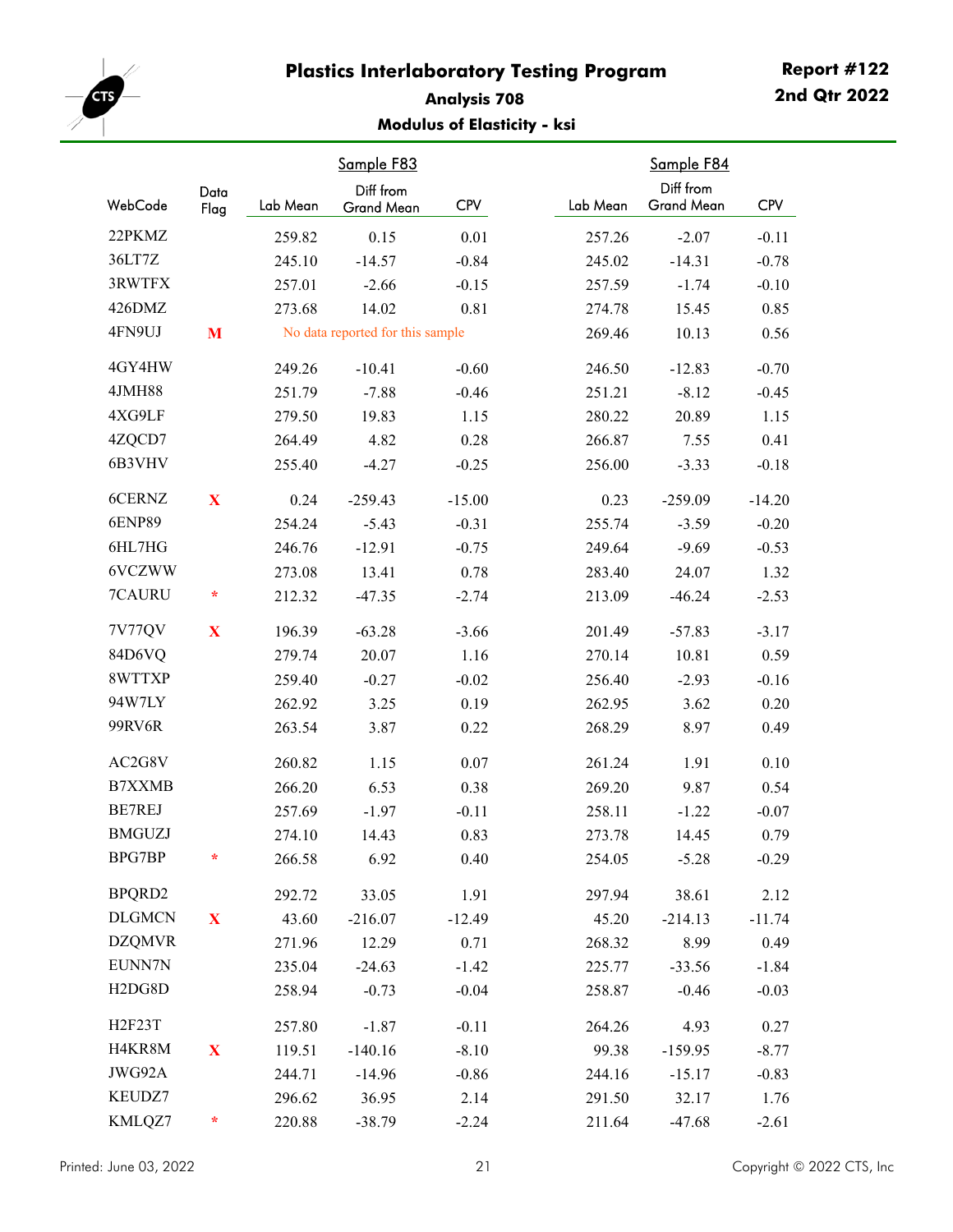

#### **Analysis 708 Modulus of Elasticity - ksi**

|               |              |          | Sample F83                     |            |          | Sample F84                     |            |
|---------------|--------------|----------|--------------------------------|------------|----------|--------------------------------|------------|
| WebCode       | Data<br>Flag | Lab Mean | Diff from<br><b>Grand Mean</b> | <b>CPV</b> | Lab Mean | Diff from<br><b>Grand Mean</b> | <b>CPV</b> |
| N38A9P        |              | 265.06   | 5.39                           | 0.31       | 262.22   | 2.89                           | 0.16       |
| NA6ZRE        |              | 258.80   | $-0.87$                        | $-0.05$    | 265.46   | 6.13                           | 0.34       |
| <b>PDMNMC</b> | X            | 313.05   | 53.38                          | 3.09       | 324.00   | 64.67                          | 3.55       |
| PFPMX6        | X            | 39.48    | $-220.19$                      | $-12.73$   | 32.04    | $-227.29$                      | $-12.46$   |
| <b>PMVYGW</b> |              | 266.80   | 7.13                           | 0.41       | 261.20   | 1.87                           | 0.10       |
| QXRGDG        |              | 262.06   | 2.39                           | 0.14       | 261.22   | 1.89                           | 0.10       |
| TYQGH7        |              | 281.32   | 21.65                          | 1.25       | 284.82   | 25.49                          | 1.40       |
| UA2FG7        | $\star$      | 211.64   | $-48.03$                       | $-2.78$    | 211.57   | $-47.76$                       | $-2.62$    |
| VMC4FV        | X            | 9.82     | $-249.85$                      | $-14.45$   | 9.83     | $-249.49$                      | $-13.68$   |
| VV3VFA        |              | 265.16   | 5.49                           | 0.32       | 262.72   | 3.39                           | 0.19       |
| VVLMG8        |              | 248.02   | $-11.65$                       | $-0.67$    | 248.36   | $-10.96$                       | $-0.60$    |
| W34BV9        |              | 249.02   | $-10.65$                       | $-0.62$    | 248.22   | $-11.11$                       | $-0.61$    |
| XWP2YW        |              | 268.32   | 8.65                           | 0.50       | 269.10   | 9.77                           | 0.54       |
| XZ8GBA        |              | 267.50   | 7.83                           | 0.45       | 267.10   | 7.77                           | 0.43       |
| <b>YDQBDM</b> |              | 283.30   | 23.63                          | 1.37       | 284.58   | 25.25                          | 1.38       |
| YND6R6        |              | 247.20   | $-12.47$                       | $-0.72$    | 257.20   | $-2.13$                        | $-0.12$    |
| ZB3AW7        |              | 247.40   | $-12.27$                       | $-0.71$    | 249.80   | $-9.53$                        | $-0.52$    |
| <b>ZCPZPX</b> |              | 255.26   | $-4.41$                        | $-0.25$    | 254.10   | $-5.23$                        | $-0.29$    |
| ZJQ8EY        |              | 276.40   | 16.73                          | 0.97       | 275.40   | 16.07                          | 0.88       |
| ZMEE32        |              | 259.04   | $-0.63$                        | $-0.04$    | 251.35   | $-7.97$                        | $-0.44$    |

| <b>Summary Statistics</b> |             |                                                     |
|---------------------------|-------------|-----------------------------------------------------|
|                           | Sample F83  | Sample F84                                          |
| <b>Grand Means</b>        | 259.668 ksi | 259.327 ksi                                         |
| <b>Stnd Dev Btwn Labs</b> | 17.296 ksi  | 18.241 ksi                                          |
|                           |             | Statistics based on 47 of 55 reporting participants |

Sample F83: HIPS & Sample F84: HIPS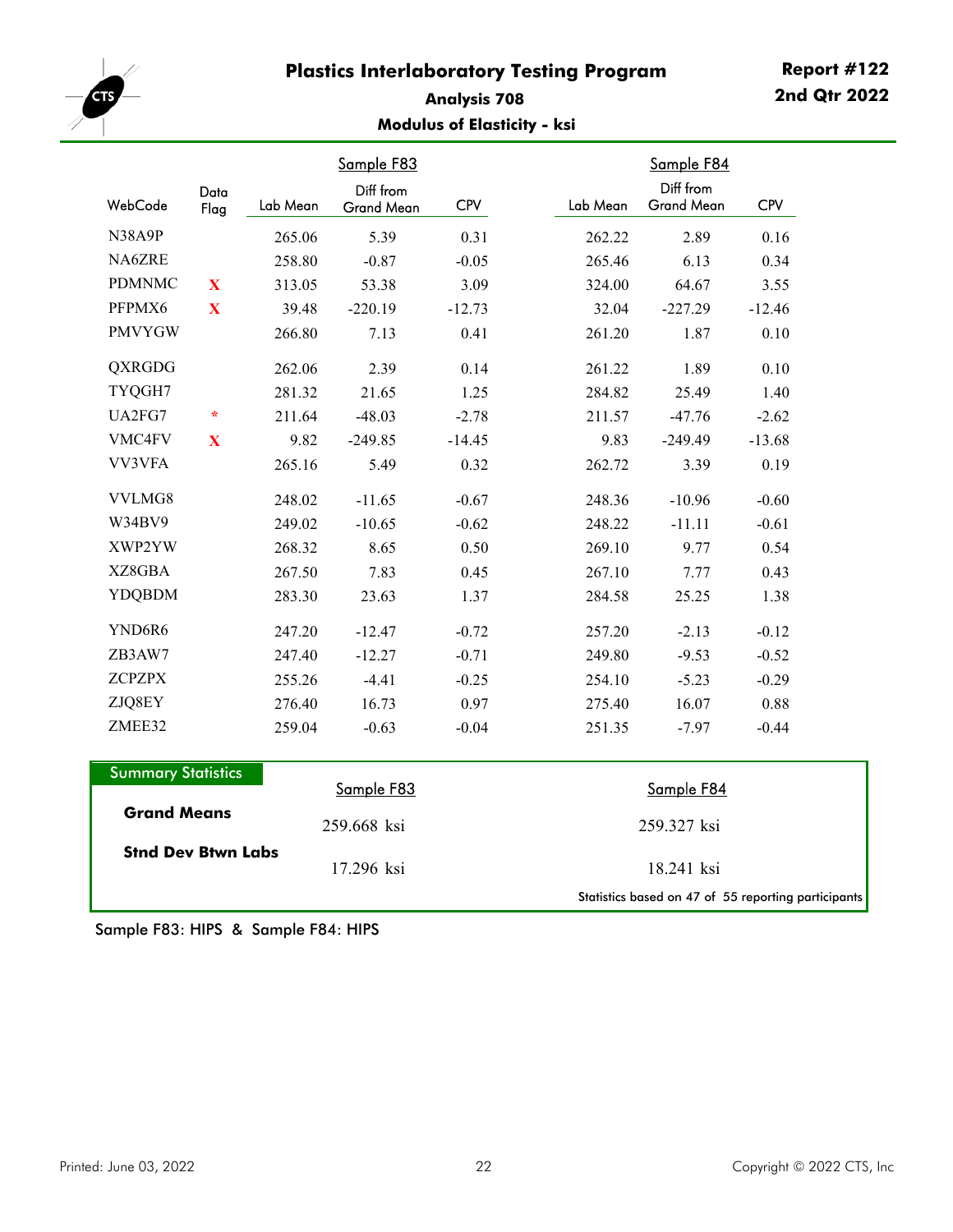

#### **Modulus of Elasticity - ksi**

#### **Comments on Assigned Data Flags for Test #708**

- H4KR8M (X) Data for both samples are low. Possible Systematic Error. Inconsistent within the determinations of sample F83.
- 4FN9UJ (M) Participant did not submit data for sample F83.
- VMC4FV (X) Data for both samples are low.
- PFPMX6 (X) Data for both samples are low.
- PDMNMC (X) Data for both samples are high. Possible Systematic Error. Inconsistent within the determinations of sample F83.
- 7V77QV (X) Data for both samples are low. Possible Systematic Error.
- DLGMCN (X) Data for both samples are low.
- 6CERNZ (X) Extreme data.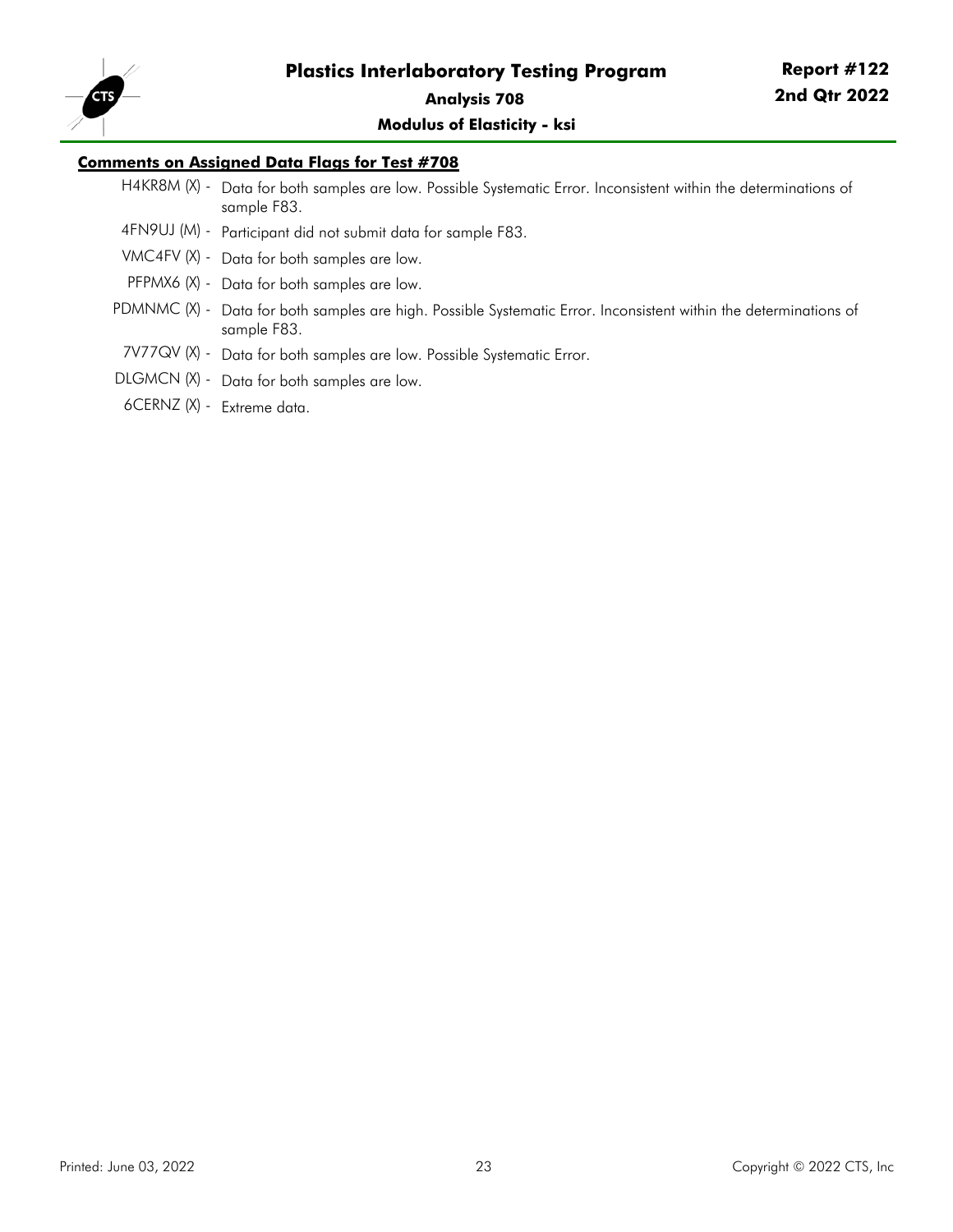

**Modulus of Elasticity - ksi**

**Grand Mean Sample F83: 259.67 ksi Grand Mean Sample F84: 259.33 ksi**

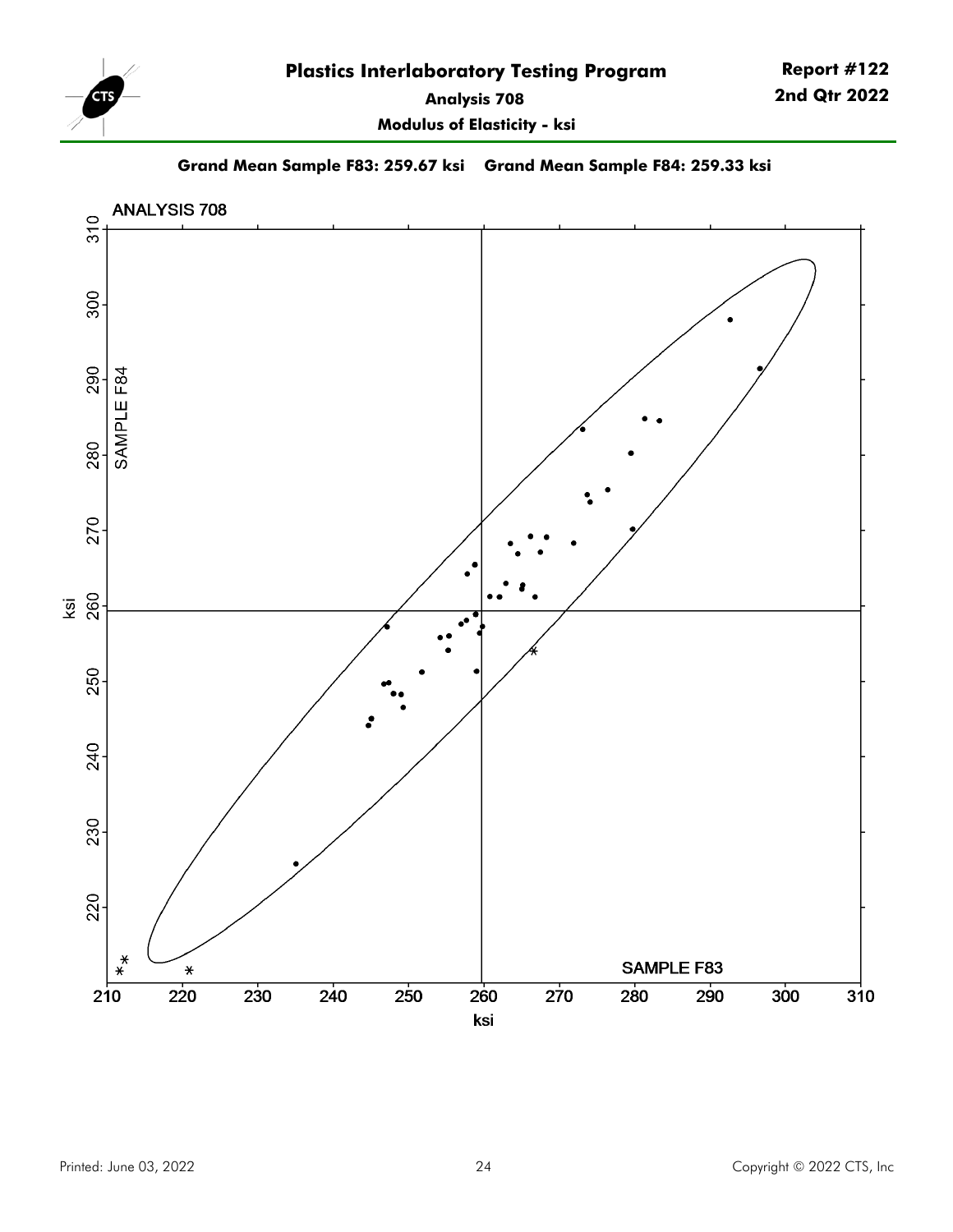<span id="page-24-0"></span>

**Report #122 2nd Qtr 2022**

#### **Analysis 710 Deflection Temp. Under Flexural Load (1.82 MPa) - Degrees C**

|                                  |              |          | Sample E83                       |            |          | Sample E84                     |            |                        |
|----------------------------------|--------------|----------|----------------------------------|------------|----------|--------------------------------|------------|------------------------|
| WebCode                          | Data<br>Flag | Lab Mean | Diff from<br>Grand Mean          | <b>CPV</b> | Lab Mean | Diff from<br><b>Grand Mean</b> | <b>CPV</b> | Instr<br>Code          |
| 3RWTFX                           |              | 80.25    | $-0.94$                          | $-0.74$    | 80.15    | $-0.95$                        | $-0.72$    | AT                     |
| 426DMZ                           |              | 79.33    | $-1.86$                          | $-1.47$    | 79.35    | $-1.75$                        | $-1.33$    | $\!$ $\!$              |
| 4GY4HW                           |              | 80.83    | $-0.36$                          | $-0.29$    | 80.60    | $-0.50$                        | $-0.38$    | $\rm ZW$               |
| 4JMH88                           |              | 81.25    | 0.06                             | 0.05       | 81.18    | 0.07                           | 0.05       | AT                     |
| 4ZQCD7                           |              | 81.95    | 0.76                             | 0.60       | 82.05    | 0.95                           | 0.72       | $\rm ZW$               |
| 6VCZWW                           |              | 79.30    | $-1.89$                          | $-1.49$    | 79.43    | $-1.68$                        | $-1.27$    | <b>TO</b>              |
| 99RV6R                           |              | 78.48    | $-2.71$                          | $-2.14$    | 78.42    | $-2.68$                        | $-2.03$    | R <sub>O</sub>         |
| AC2G8V                           |              | 80.48    | $-0.71$                          | $-0.57$    | 80.38    | $-0.73$                        | $-0.55$    | IN                     |
| BPQRD2                           |              | 81.80    | 0.61                             | 0.48       | 81.28    | 0.17                           | 0.13       | IN                     |
| <b>BT6NLN</b>                    |              | 79.88    | $-1.31$                          | $-1.04$    | 79.83    | $-1.28$                        | $-0.97$    | <b>TO</b>              |
| <b>DLGMCN</b>                    |              | 82.98    | 1.79                             | 1.41       | 83.10    | 2.00                           | 1.51       | XX                     |
| G6HPYH                           |              | 81.85    | 0.66                             | 0.52       | 81.53    | 0.42                           | 0.32       | XA                     |
| H <sub>2</sub> D <sub>G8</sub> D | M            |          | No data reported for this sample |            | 80.85    | $-0.25$                        | $-0.19$    | IN                     |
| H <sub>2F23T</sub>               |              | 80.18    | $-1.01$                          | $-0.80$    | 79.95    | $-1.15$                        | $-0.88$    | <b>TO</b>              |
| <b>PDMNMC</b>                    |              | 81.80    | 0.61                             | 0.48       | 81.38    | 0.27                           | 0.21       | CE                     |
| PEEHM2                           |              | 81.23    | 0.04                             | 0.03       | 80.70    | $-0.40$                        | $-0.31$    | IN                     |
| QWRLJD                           |              | 81.08    | $-0.11$                          | $-0.09$    | 81.15    | 0.05                           | 0.04       | <b>TO</b>              |
| QXRGDG                           |              | 80.13    | $-1.06$                          | $-0.84$    | 79.72    | $-1.39$                        | $-1.05$    | <b>TO</b>              |
| RF2XQU                           |              | 81.50    | 0.31                             | 0.25       | 81.40    | 0.30                           | 0.23       | IN                     |
| <b>TABNGV</b>                    |              | 81.33    | 0.14                             | 0.11       | 81.45    | 0.35                           | 0.26       | <b>TO</b>              |
| VVLMG8                           |              | 82.13    | 0.94                             | 0.74       | 81.90    | 0.80                           | 0.60       | $\rm CE$               |
| W2N2X2                           |              | 80.50    | $-0.69$                          | $-0.55$    | 80.43    | $-0.68$                        | $-0.51$    | XX                     |
| W34BV9                           |              | 83.93    | 2.74                             | 2.16       | 83.68    | 2.57                           | 1.95       | CE                     |
| WM79AV                           |              | 81.65    | 0.46                             | 0.36       | 81.80    | 0.70                           | 0.53       | <b>TO</b>              |
| XWP2YW                           |              | 81.20    | 0.01                             | 0.01       | 81.40    | 0.30                           | 0.23       | <b>CE</b>              |
| XZ8GBA                           | $\mathbf X$  | 88.33    | 7.14                             | 5.64       | 88.13    | 7.02                           | 5.33       | <b>TO</b>              |
| <b>YDQBDM</b>                    |              | 83.45    | 2.26                             | 1.79       | 83.68    | 2.57                           | 1.95       | <b>TO</b>              |
| Z3RTHE                           |              | 80.93    | $-0.26$                          | $-0.21$    | 80.60    | $-0.50$                        | $-0.38$    | <b>CE</b>              |
| ZJQ8EY                           | $\ast$       | 82.77    | 1.58                             | 1.25       | 83.30    | 2.20                           | 1.67       | $\mathrm{C}\mathrm{F}$ |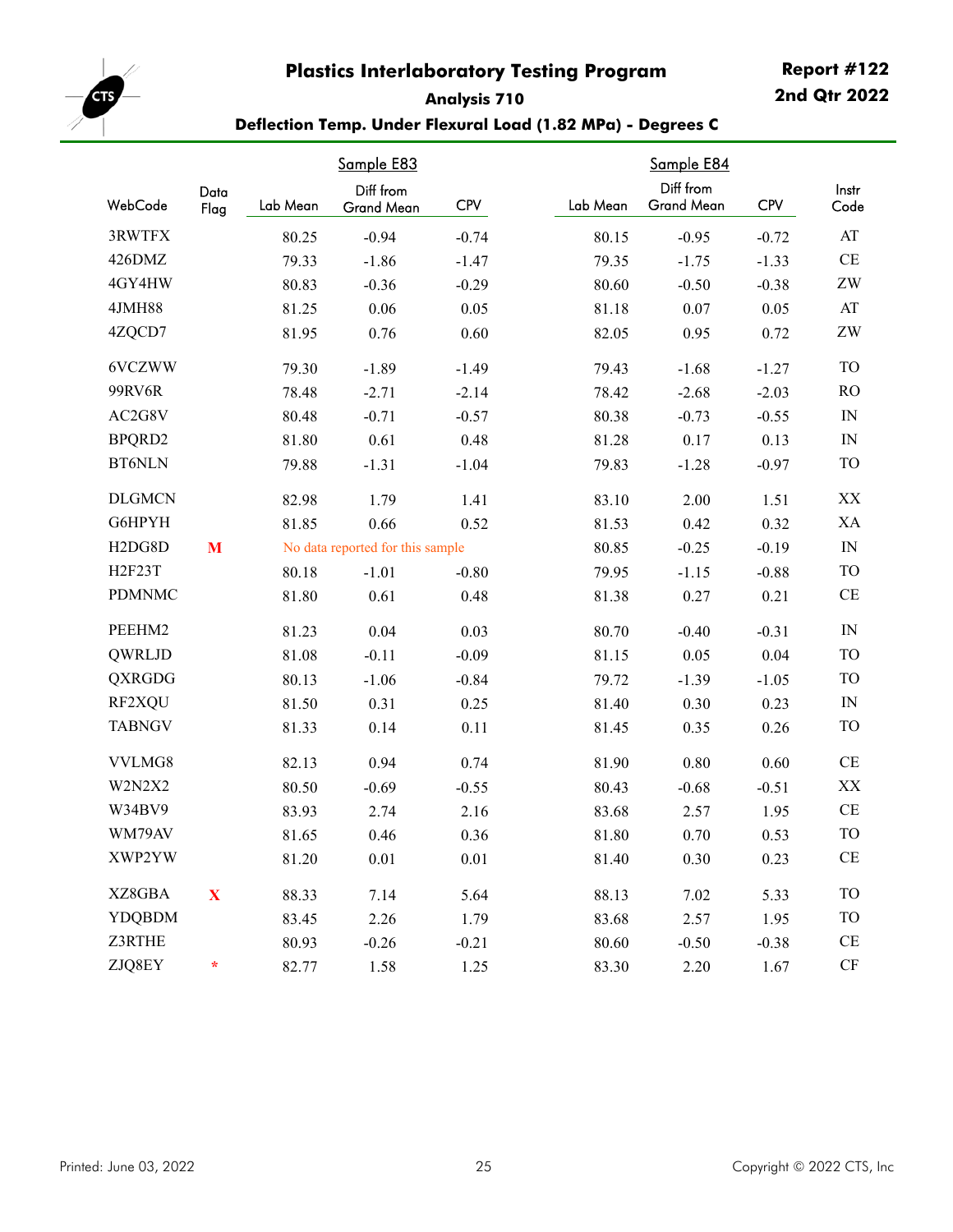

**Deflection Temp. Under Flexural Load (1.82 MPa) - Degrees C**

| <b>Summary Statistics</b> | Sample E83         | Sample E84                                          |
|---------------------------|--------------------|-----------------------------------------------------|
| <b>Grand Means</b>        | $81.190$ Degrees C | $81.103$ Degrees C                                  |
| <b>Stnd Dev Btwn Labs</b> | 1.265 Degrees $C$  | 1.318 Degrees C                                     |
|                           |                    | Statistics based on 27 of 29 reporting participants |

Sample E83: ABS & Sample E84: ABS

#### **Comments on Assigned Data Flags for Test #710**

XZ8GBA (X) - Data for both samples are high. Possible Systematic Error.

H2DG8D (M) - Participant did not submit data for sample E83.

|     | <b>Key to Instrument Codes Reported by Participants</b> |    |                                                 |  |  |  |  |  |  |  |  |
|-----|---------------------------------------------------------|----|-------------------------------------------------|--|--|--|--|--|--|--|--|
| AT  | Atlas                                                   | CE | Ceast                                           |  |  |  |  |  |  |  |  |
| CF. | Coesfeld                                                | IN | Instron                                         |  |  |  |  |  |  |  |  |
|     | <b>RO</b> Rosand                                        | TO | Tinius Olsen                                    |  |  |  |  |  |  |  |  |
|     | XA Special In-House Instrument                          |    | XX Instrument manufacturer not specified by lab |  |  |  |  |  |  |  |  |
|     | <b>ZW</b> Zwick                                         |    |                                                 |  |  |  |  |  |  |  |  |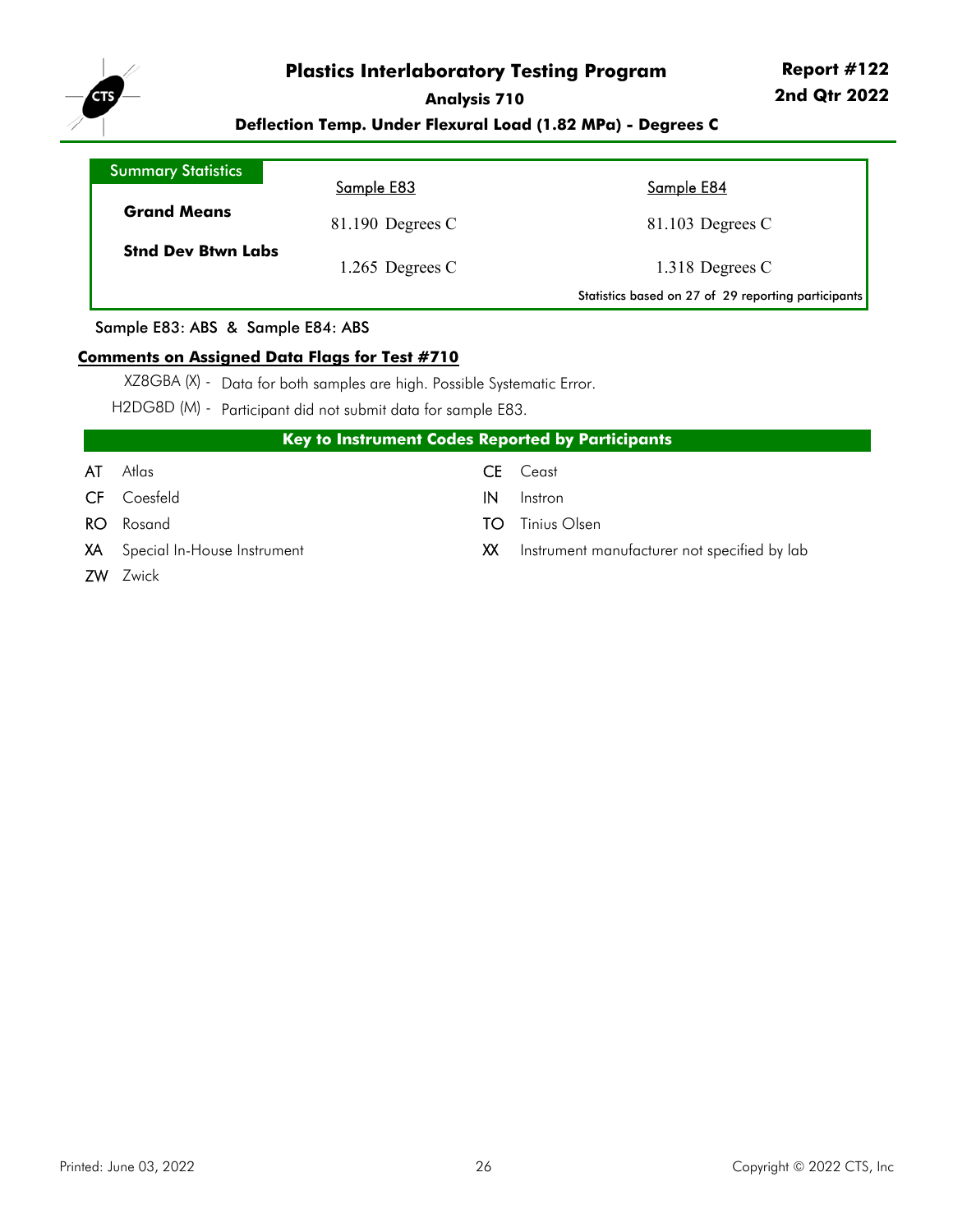

**Deflection Temp. Under Flexural Load (1.82 MPa) - Degrees C**

#### **Grand Mean Sample E83: 81.190 Degrees C Grand Mean Sample E84: 81.103 Degrees C**

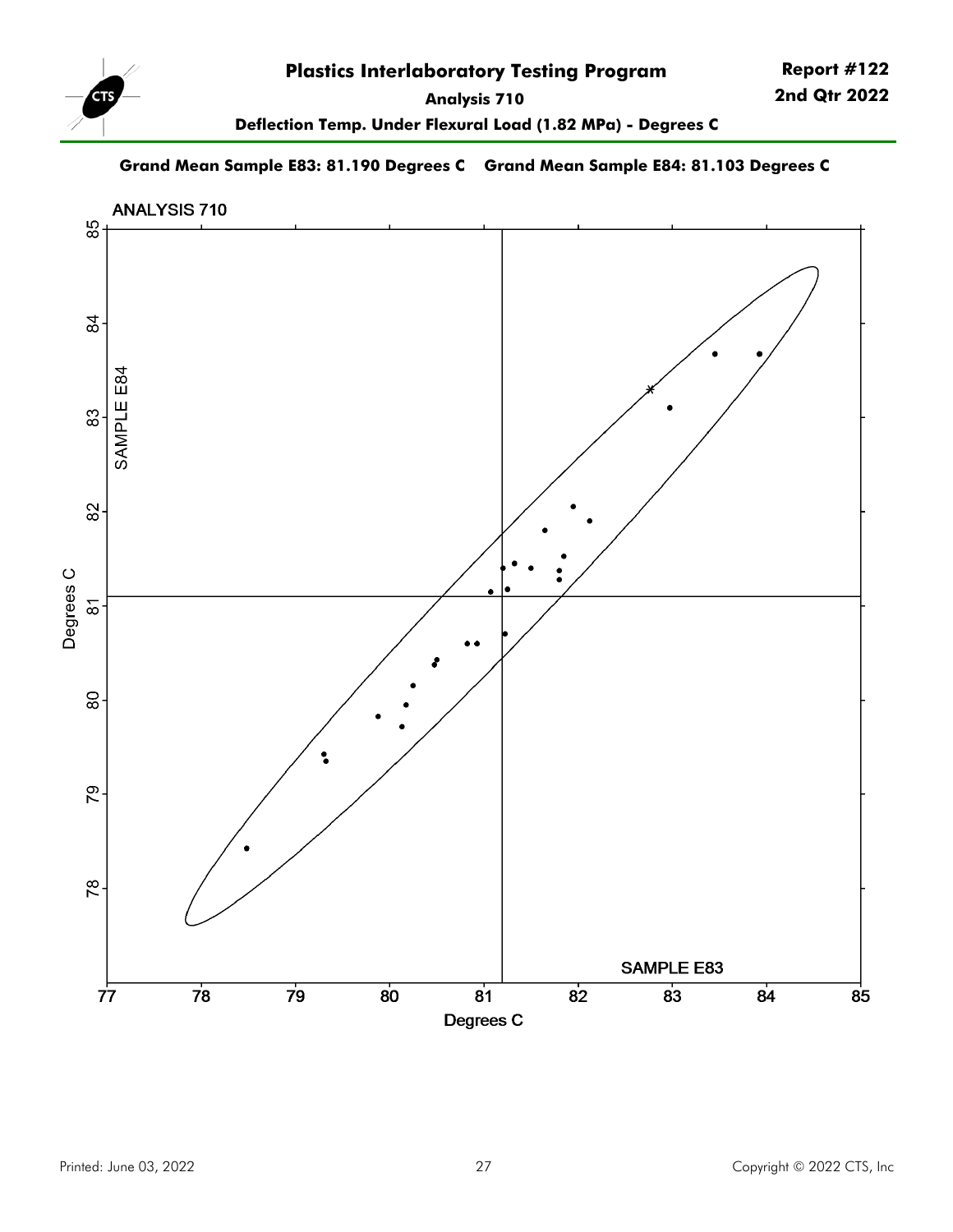#### **Report #122 2nd Qtr 2022**

<span id="page-27-0"></span>

#### **Analysis 711 Deflection Temp. Under Flexural Load (0.455 MPa) - Degrees C**

|                                  |          | Sample G83                     |            |  |          | Sample G84                                          |            |                        |
|----------------------------------|----------|--------------------------------|------------|--|----------|-----------------------------------------------------|------------|------------------------|
| Data<br>WebCode<br>Flag          | Lab Mean | Diff from<br><b>Grand Mean</b> | <b>CPV</b> |  | Lab Mean | Diff from<br><b>Grand Mean</b>                      | <b>CPV</b> | Instr<br>Code          |
| 426DMZ                           | 83.9     | $-1.9$                         | $-0.34$    |  | 86.3     | 0.0                                                 | $-0.01$    | CE                     |
| 4JMH88                           | 90.3     | 4.5                            | 0.78       |  | 90.1     | 3.7                                                 | 0.61       | AT                     |
| 4ZQCD7                           | 91.8     | 5.9                            | 1.03       |  | 96.3     | 9.9                                                 | 1.66       | ZW                     |
| 8PUGPY                           | 87.3     | 1.4                            | 0.24       |  | 85.8     | $-0.6$                                              | $-0.10$    | $\mathbf{C}\mathbf{S}$ |
| 9U4XUG                           | 85.0     | $-0.9$                         | $-0.15$    |  | 84.1     | $-2.3$                                              | $-0.38$    | XX                     |
| <b>BT6NLN</b>                    | 82.8     | $-3.1$                         | $-0.54$    |  | 86.0     | $-0.4$                                              | $-0.07$    | <b>TO</b>              |
| <b>DAFEHK</b>                    | 85.2     | $-0.6$                         | $-0.11$    |  | 84.9     | $-1.4$                                              | $-0.24$    | CE                     |
| H <sub>2</sub> D <sub>G8</sub> D | 85.2     | $-0.6$                         | $-0.11$    |  | 85.8     | $-0.6$                                              | $-0.10$    | IN                     |
| <b>H2F23T</b>                    | 81.1     | $-4.8$                         | $-0.84$    |  | 84.0     | $-2.4$                                              | $-0.40$    | <b>TO</b>              |
| <b>PDMNMC</b>                    | 93.5     | 7.6                            | 1.32       |  | 92.6     | 6.3                                                 | 1.04       | CE                     |
| QWRLJD                           | 90.8     | 4.9                            | 0.86       |  | 91.7     | 5.4                                                 | 0.89       | <b>TO</b>              |
| RF2XQU                           | 88.7     | 2.8                            | 0.49       |  | 87.4     | 1.0                                                 | 0.17       | IN                     |
| <b>TABNGV</b>                    | 70.3     | $-15.6$                        | $-2.72$    |  | 70.0     | $-16.4$                                             | $-2.73$    | <b>TO</b>              |
| TGU7HA                           | 86.3     | 0.4                            | 0.07       |  | 84.4     | $-2.0$                                              | $-0.33$    | XX                     |
| <b>Summary Statistics</b>        |          | Sample G83                     |            |  |          | Sample G84                                          |            |                        |
| <b>Grand Means</b>               |          |                                |            |  |          |                                                     |            |                        |
|                                  |          | 85.85 Degrees C                |            |  |          | 86.37 Degrees C                                     |            |                        |
| <b>Stnd Dev Btwn Labs</b>        |          | 5.74 Degrees C                 |            |  |          | 6.00 Degrees C                                      |            |                        |
|                                  |          |                                |            |  |          | Statistics based on 14 of 14 reporting participants |            |                        |

#### Sample G83: PP & Sample G84: PP

| Key to Instrument Codes Reported by Participants |
|--------------------------------------------------|
|                                                  |

- 
- 
- 
- ZW Zwick
- AT Atlas **CE Ceast**
- CS CSI IN Instron
- TO Tinius Olsen **XX** Instrument manufacturer not specified by lab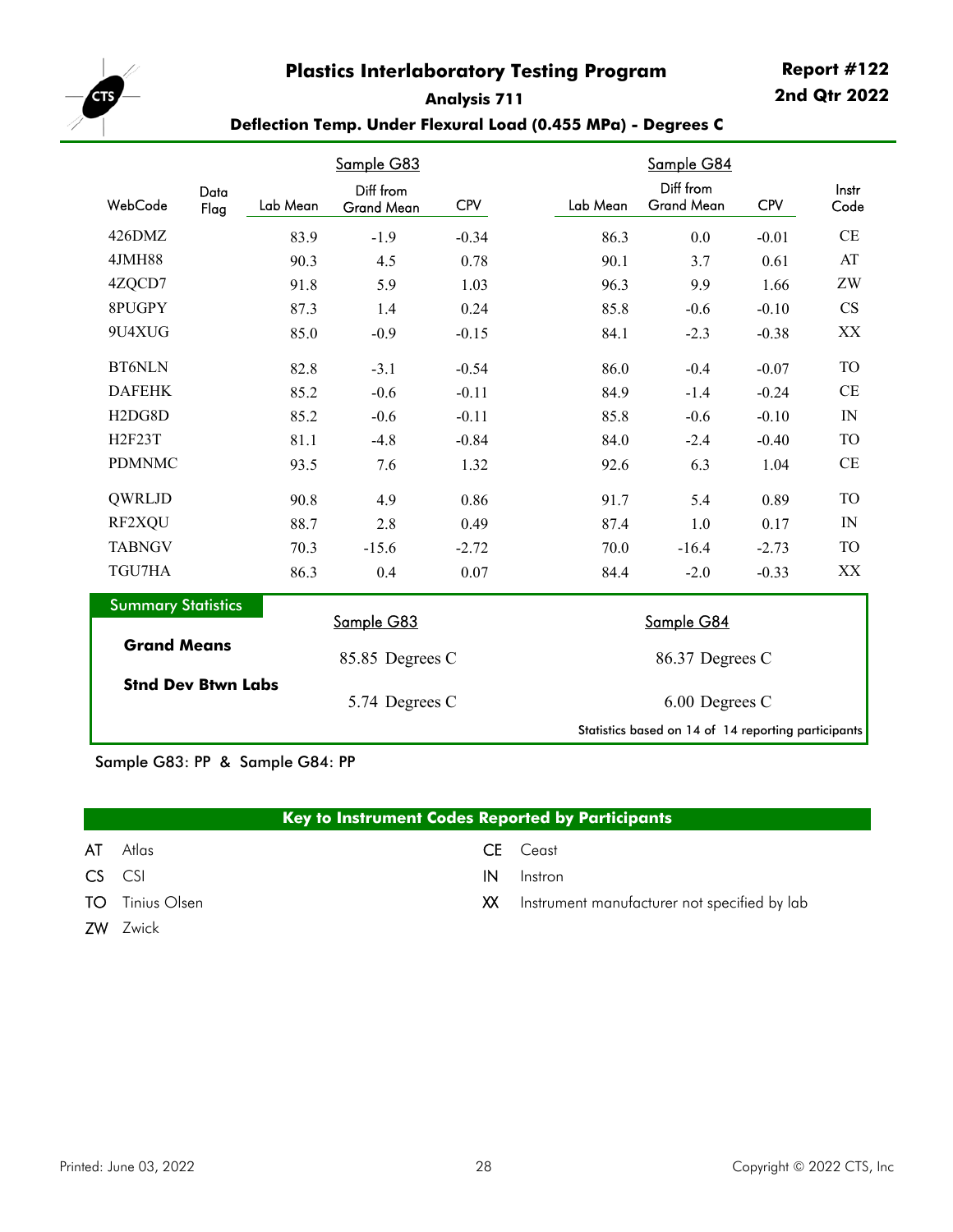

**Deflection Temp. Under Flexural Load (0.455 MPa) - Degrees C**

#### **Grand Mean Sample G83: 85.848 Degrees C Grand Mean Sample G84: 86.371 Degrees C**



If fewer than 20 laboratories are included in an analysis, a control ellipse will not be drawn on the two-sample plot.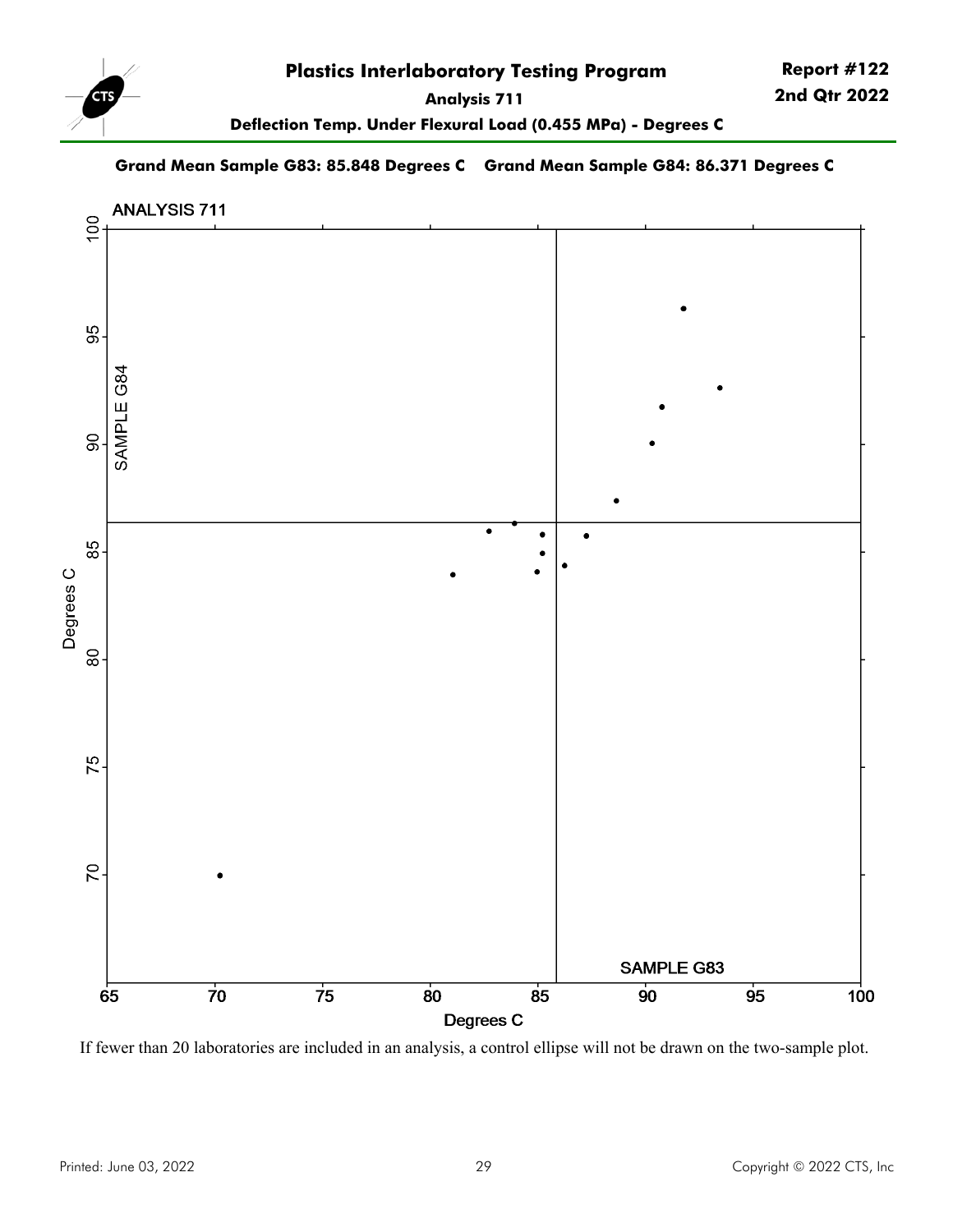# **Report #122**

<span id="page-29-0"></span>

# **Analysis 712**

**2nd Qtr 2022**

|                                  |              |          | Temp. of Deflection Under Flexural Load (1.80 MPa) - Degrees C |            |          |                         |            |                          |  |
|----------------------------------|--------------|----------|----------------------------------------------------------------|------------|----------|-------------------------|------------|--------------------------|--|
|                                  |              |          | Sample N83                                                     |            |          | Sample N84              |            |                          |  |
| WebCode                          | Data<br>Flag | Lab Mean | Diff from<br>Grand Mean                                        | <b>CPV</b> | Lab Mean | Diff from<br>Grand Mean | <b>CPV</b> | Instr<br>Code            |  |
| 29RUUR                           |              | 105.32   | 1.04                                                           | 0.67       | 104.98   | 0.60                    | 0.39       | $\!$ $\!$                |  |
| 426DMZ                           |              | 102.60   | $-1.68$                                                        | $-1.08$    | 102.95   | $-1.42$                 | $-0.93$    | $\!$ $\!$                |  |
| <b>4JMH88</b>                    |              | 105.35   | 1.07                                                           | 0.68       | 104.83   | 0.45                    | 0.30       | $\mathbf{A}\mathbf{T}$   |  |
| 4ZQCD7                           |              | 104.83   | 0.54                                                           | 0.35       | 104.98   | 0.60                    | 0.39       | $\rm ZW$                 |  |
| 94W7LY                           |              | 103.53   | $-0.76$                                                        | $-0.49$    | 103.98   | $-0.40$                 | $-0.26$    | <b>TO</b>                |  |
| 9U4XUG                           | $\star$      | 101.15   | $-3.13$                                                        | $-2.01$    | 103.03   | $-1.35$                 | $-0.88$    | XX                       |  |
| AL8J9L                           |              | 104.25   | $-0.03$                                                        | $-0.02$    | 104.70   | 0.33                    | 0.21       | ${\rm TY}$               |  |
| <b>AVUH2D</b>                    |              | 103.78   | $-0.51$                                                        | $-0.33$    | 103.95   | $-0.42$                 | $-0.28$    | $\!$ $\!$ $\!$           |  |
| BPQRD2                           |              | 104.50   | 0.22                                                           | 0.14       | 103.88   | $-0.50$                 | $-0.33$    | $\hbox{IN}$              |  |
| <b>CGLGEL</b>                    |              | 106.38   | 2.09                                                           | 1.34       | 106.18   | 1.80                    | 1.18       | $\ensuremath{\text{IN}}$ |  |
| <b>DLGMCN</b>                    |              | 106.13   | 1.84                                                           | 1.18       | 106.55   | 2.18                    | 1.42       | XX                       |  |
| DMD24M                           |              | 104.45   | 0.17                                                           | 0.11       | 104.08   | $-0.30$                 | $-0.19$    | $\rm CE$                 |  |
| <b>FGXAML</b>                    |              | 104.53   | 0.24                                                           | 0.15       | 104.23   | $-0.15$                 | $-0.10$    | $\!$ $\!$ $\!$           |  |
| FY9FMF                           |              | 104.00   | $-0.28$                                                        | $-0.18$    | 103.75   | $-0.62$                 | $-0.41$    | <b>TO</b>                |  |
| G9JTQ6                           |              | 104.95   | 0.67                                                           | 0.43       | 105.48   | 1.10                    | 0.72       | TY                       |  |
| H <sub>2</sub> D <sub>G8</sub> D |              | 103.20   | $-1.08$                                                        | $-0.69$    | 103.43   | $-0.95$                 | $-0.62$    | <b>TO</b>                |  |
| <b>HGKJKR</b>                    |              | 102.13   | $-2.16$                                                        | $-1.38$    | 103.35   | $-1.02$                 | $-0.67$    | $\rm CE$                 |  |
| JLWV7K                           |              | 104.83   | 0.54                                                           | 0.35       | 104.45   | 0.08                    | 0.05       | $\ensuremath{\text{IN}}$ |  |
| JWG92A                           |              | 104.60   | 0.32                                                           | 0.20       | 103.73   | $-0.65$                 | $-0.42$    | $\rm CE$                 |  |
| MDA9NQ                           | ÷            | 99.95    | $-4.33$                                                        | $-2.78$    | 100.13   | $-4.25$                 | $-2.78$    | XX                       |  |
| QWRLJD                           |              | 105.25   | 0.97                                                           | 0.62       | 104.25   | $-0.12$                 | $-0.08$    | XX                       |  |
| R9JGBD                           |              | 103.55   | $-0.73$                                                        | $-0.47$    | 102.70   | $-1.67$                 | $-1.09$    | $\rm CE$                 |  |
| RAFXG9                           | ÷            | 108.08   | 3.79                                                           | 2.43       | 109.15   | 4.78                    | 3.12       | CE                       |  |
| RF2XQU                           |              | 103.83   | $-0.46$                                                        | $-0.29$    | 103.98   | $-0.40$                 | $-0.26$    | IN                       |  |
| TGU7HA                           |              | 104.25   | $-0.03$                                                        | $-0.02$    | 104.00   | $-0.37$                 | $-0.24$    | XX                       |  |
| V37QJ3                           |              | 106.43   | 2.14                                                           | 1.37       | 106.68   | 2.30                    | 1.50       | CE                       |  |
| VBZNG4                           |              | 105.43   | 1.14                                                           | 0.73       | 105.78   | 1.40                    | 0.92       | CE                       |  |
| VG6MQ9                           |              | 104.48   | 0.19                                                           | 0.12       | 105.20   | 0.83                    | 0.54       | <b>TO</b>                |  |
| VUE7MH                           |              | 102.75   | $-1.53$                                                        | $-0.98$    | 103.00   | $-1.37$                 | $-0.90$    | <b>TO</b>                |  |
| W4VEGN                           |              | 103.73   | $-0.56$                                                        | $-0.36$    | 103.65   | $-0.72$                 | $-0.47$    | CE                       |  |
| XWP2YW                           |              | 105.28   | 0.99                                                           | 0.63       | 105.10   | 0.73                    | 0.47       | CE                       |  |

ZJQ8EY 103.65 -0.63 -0.41 103.90 -0.47 -0.31 CF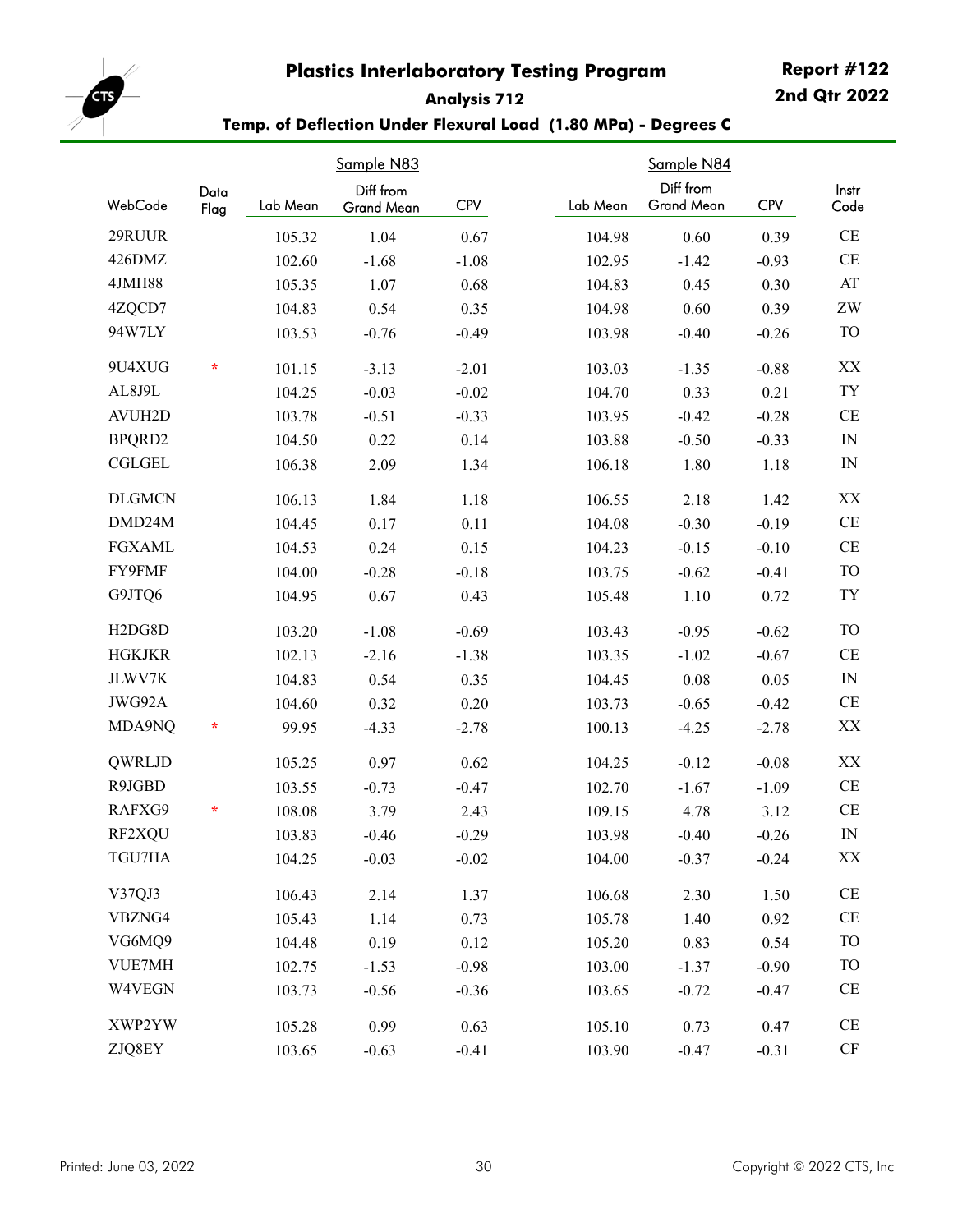

**Temp. of Deflection Under Flexural Load (1.80 MPa) - Degrees C**

| <b>Summary Statistics</b> |                     |                                                     |
|---------------------------|---------------------|-----------------------------------------------------|
|                           | Sample N83          | Sample N84                                          |
| <b>Grand Means</b>        | 104.284 Degrees $C$ | 104.373 Degrees C                                   |
| <b>Stnd Dev Btwn Labs</b> | 1.560 Degrees $C$   | 1.531 Degrees $C$                                   |
|                           |                     | Statistics based on 32 of 32 reporting participants |

Sample N83: ABS/PC & Sample N84: ABS/PC

|     | <b>Key to Instrument Codes Reported by Participants</b> |    |                 |  |  |  |  |  |  |  |  |
|-----|---------------------------------------------------------|----|-----------------|--|--|--|--|--|--|--|--|
| AT  | Atlas                                                   | CE | Ceast           |  |  |  |  |  |  |  |  |
| CF. | Coesfeld                                                | IN | Instron         |  |  |  |  |  |  |  |  |
| TO. | Tinius Olsen                                            | TY | Toyoseiki       |  |  |  |  |  |  |  |  |
| XX  | Instrument manufacturer not specified by lab            |    | <b>ZW</b> Zwick |  |  |  |  |  |  |  |  |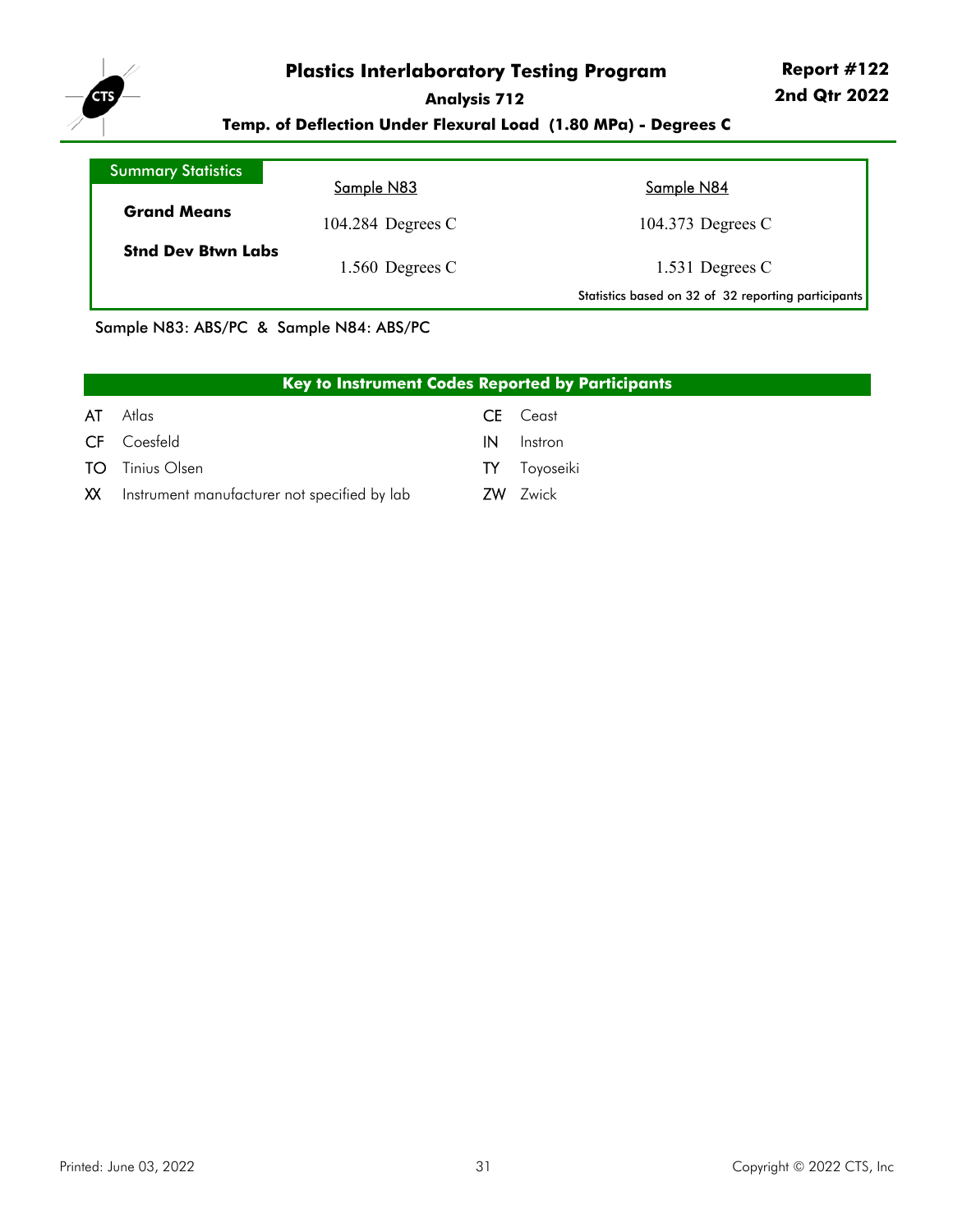

**Temp. of Deflection Under Flexural Load (1.80 MPa) - Degrees C**

#### **Grand Mean Sample N83: 104.28 Degrees C Grand Mean Sample N84: 104.37 Degrees C**

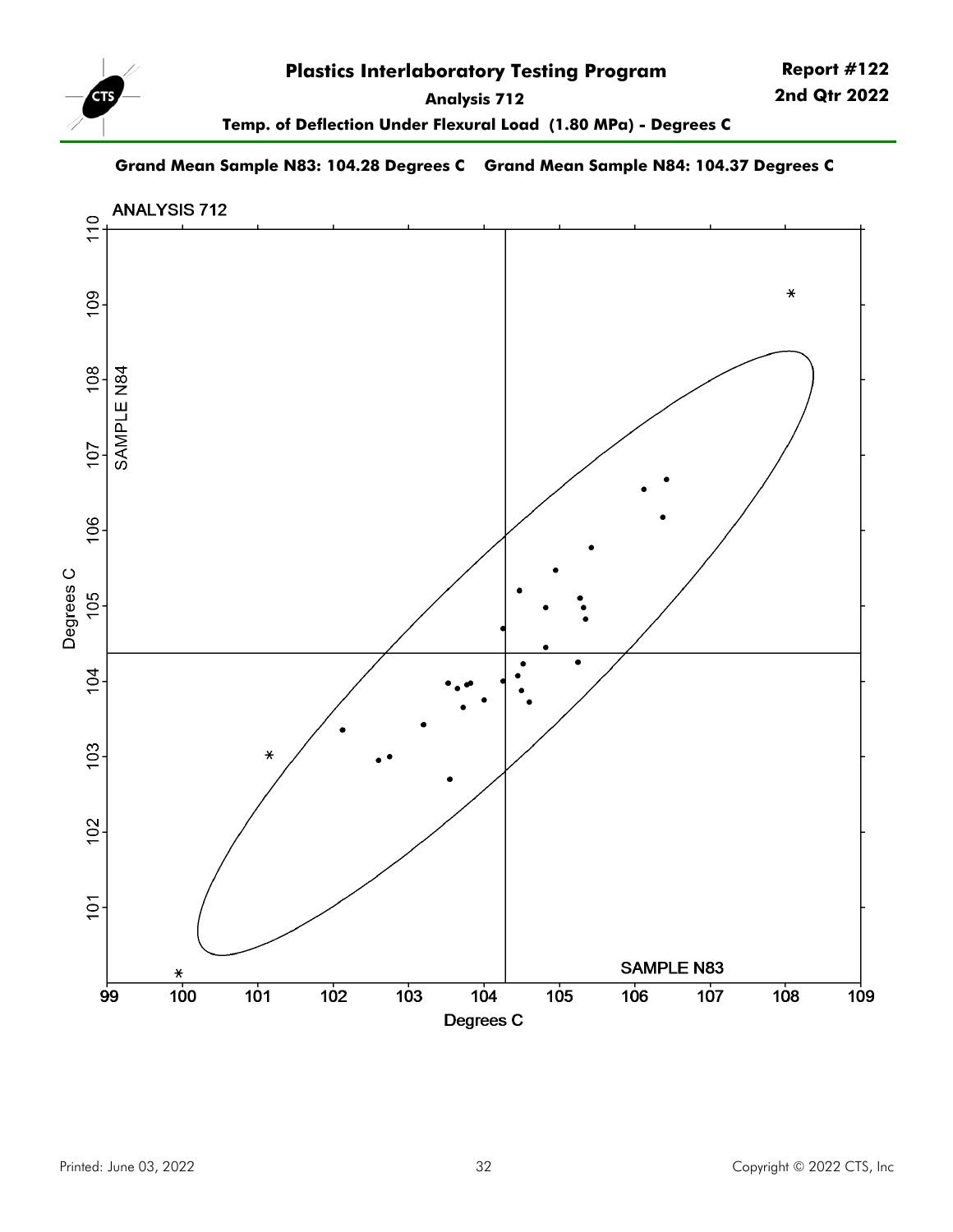<span id="page-32-0"></span>

#### **Report #122 2nd Qtr 2022**

#### **Vicat Softening Temperature (Rate A)**

|                                  |              |          | Sample H83                     |            |          | Sample H84                     |            |                |
|----------------------------------|--------------|----------|--------------------------------|------------|----------|--------------------------------|------------|----------------|
| WebCode                          | Data<br>Flag | Lab Mean | Diff from<br><b>Grand Mean</b> | <b>CPV</b> | Lab Mean | Diff from<br><b>Grand Mean</b> | <b>CPV</b> | Instr<br>Code  |
| 29RUUR                           |              | 140.20   | 3.07                           | 0.65       | 139.93   | 2.97                           | 0.63       | <b>CF</b>      |
| 3UMTVG                           |              | 139.63   | 2.50                           | 0.53       | 139.13   | 2.17                           | 0.46       | XX             |
| 426DMZ                           |              | 139.03   | 1.90                           | 0.40       | 138.57   | 1.60                           | 0.34       | $\!$ $\!$      |
| 4GY4HW                           |              | 138.88   | 1.75                           | 0.37       | 138.77   | 1.80                           | 0.38       | WZ             |
| <b>4JMH88</b>                    |              | 139.20   | 2.07                           | 0.44       | 139.23   | 2.27                           | 0.48       | AT             |
| 4ZQCD7                           |              | 140.40   | 3.27                           | 0.69       | 140.50   | 3.53                           | 0.75       | CF             |
| 6VCZWW                           |              | 136.43   | $-0.70$                        | $-0.15$    | 136.43   | $-0.53$                        | $-0.11$    | <b>TO</b>      |
| 7K93RT                           |              | 128.07   | $-9.07$                        | $-1.92$    | 128.23   | $-8.73$                        | $-1.84$    | CE             |
| 98R9WT                           |              | 138.17   | 1.03                           | 0.22       | 137.50   | 0.53                           | 0.11       | <b>TO</b>      |
| 99RV6R                           |              | 138.62   | 1.49                           | 0.32       | 138.42   | 1.45                           | 0.31       | R <sub>O</sub> |
| <b>DLGMCN</b>                    |              | 137.40   | 0.27                           | 0.06       | 137.32   | 0.35                           | 0.07       | XX             |
| H <sub>2</sub> D <sub>G8</sub> D |              | 138.47   | 1.33                           | 0.28       | 138.12   | 1.15                           | 0.24       | <b>TO</b>      |
| JWG92A                           |              | 139.72   | 2.58                           | 0.55       | 139.33   | 2.37                           | 0.50       | CE             |
| MDA9NQ                           |              | 138.68   | 1.55                           | 0.33       | 138.60   | 1.63                           | 0.34       | AT             |
| VBZNG4                           |              | 139.57   | 2.43                           | 0.52       | 139.58   | 2.62                           | 0.55       | CE             |
| W2N2X2                           |              | 126.20   | $-10.93$                       | $-2.32$    | 125.70   | $-11.27$                       | $-2.38$    | XX             |
| XWP2YW                           |              | 139.60   | 2.47                           | 0.52       | 139.63   | 2.67                           | 0.56       | CE             |
| YND6R6                           |              | 140.02   | 2.88                           | 0.61       | 139.93   | 2.97                           | 0.63       | <b>TO</b>      |
| ZB3AW7                           |              | 125.10   | $-12.03$                       | $-2.55$    | 124.95   | $-12.02$                       | $-2.54$    | IN             |
| ZJQ8EY                           |              | 139.25   | 2.12                           | 0.45       | 139.45   | 2.48                           | 0.52       | <b>CF</b>      |

| <b>Summary Statistics</b> |                   |                                                     |  |  |
|---------------------------|-------------------|-----------------------------------------------------|--|--|
| <b>Grand Means</b>        | Sample H83        | Sample H84                                          |  |  |
|                           | 137.132 Degrees C | 136.967 Degrees C                                   |  |  |
| <b>Stnd Dev Btwn Labs</b> | 4.720 Degrees C   | 4.734 Degrees C                                     |  |  |
|                           |                   | Statistics based on 20 of 20 reporting participants |  |  |

Sample H83: ABS/PC & Sample H84: ABS/PC

| Key to Instrument Codes Reported by Participants |                    |                                                                                                                                                                                                                                |                                              |  |  |  |
|--------------------------------------------------|--------------------|--------------------------------------------------------------------------------------------------------------------------------------------------------------------------------------------------------------------------------|----------------------------------------------|--|--|--|
| AT                                               | Atlas              |                                                                                                                                                                                                                                | <b>CE</b> Ceast                              |  |  |  |
|                                                  | <b>CF</b> Coesfeld | IN                                                                                                                                                                                                                             | Instron                                      |  |  |  |
|                                                  | <b>RO</b> Rosand   | TΟ                                                                                                                                                                                                                             | Tinius Olsen                                 |  |  |  |
|                                                  | WZ Zwick           | XX and the second the second term in the second term in the second term in the second term in the second term in the second term in the second term in the second term in the second term in the second term in the second ter | Instrument manufacturer not specified by lab |  |  |  |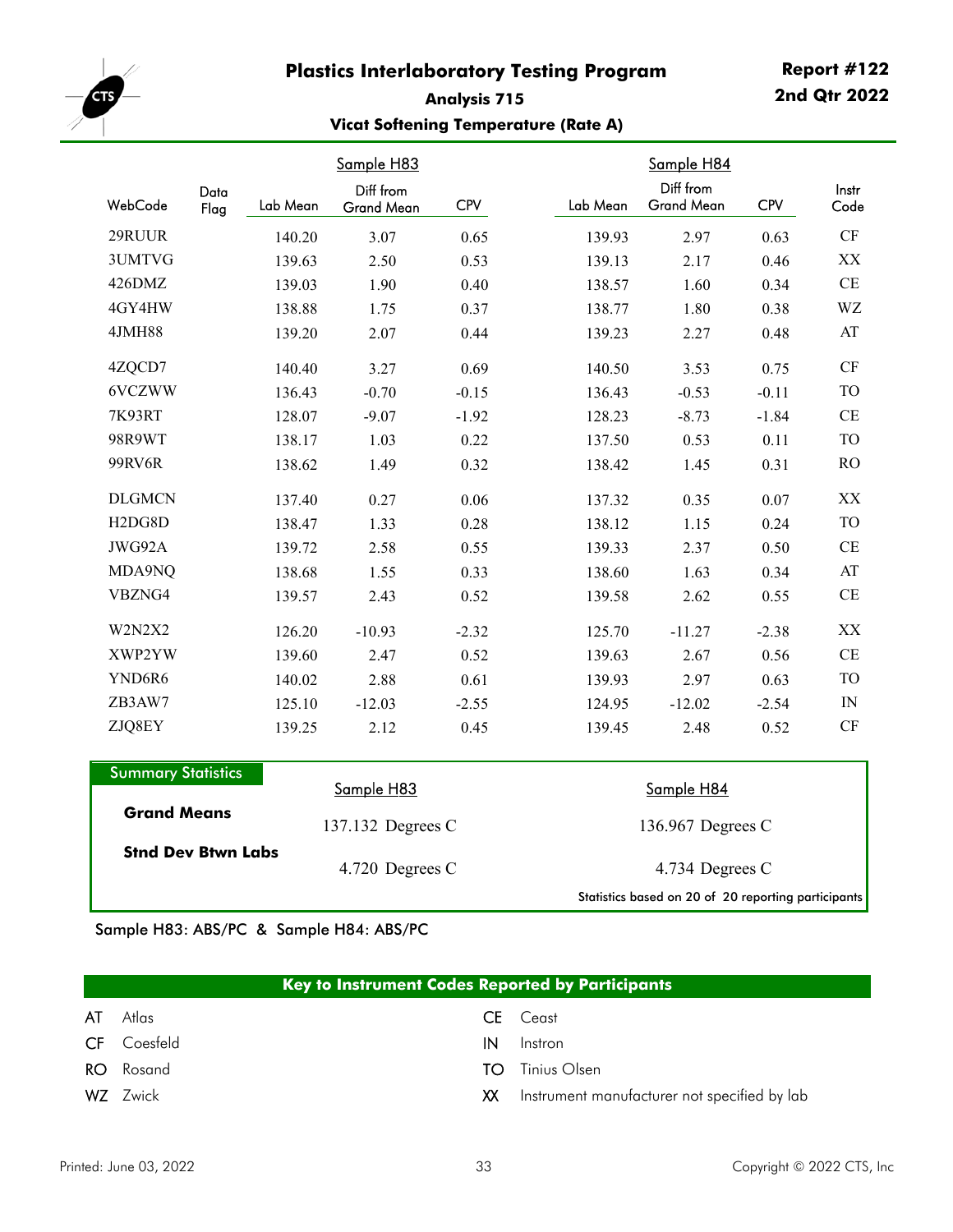

**Vicat Softening Temperature (Rate A)**

#### **Grand Mean Sample H83: 137.13 Degrees C Grand Mean Sample H84: 136.97 Degrees C**

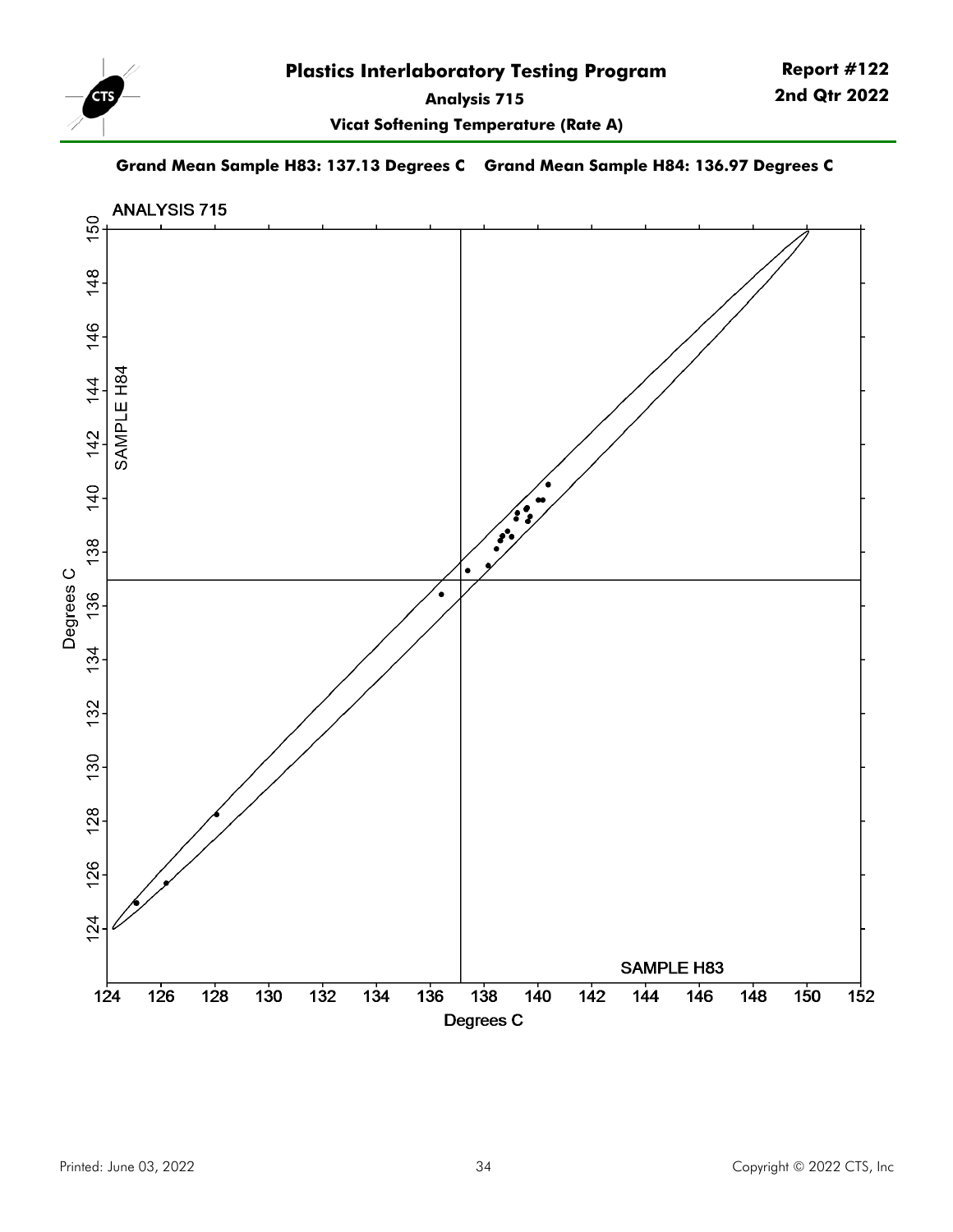<span id="page-34-0"></span>

#### **Analysis 716 Vicat Softening Temperature (Rate B)**

|                                                                              |              |          | Sample R83              |            |  |                                                     | Sample R84                     |            |               |
|------------------------------------------------------------------------------|--------------|----------|-------------------------|------------|--|-----------------------------------------------------|--------------------------------|------------|---------------|
| WebCode                                                                      | Data<br>Flag | Lab Mean | Diff from<br>Grand Mean | <b>CPV</b> |  | Lab Mean                                            | Diff from<br><b>Grand Mean</b> | <b>CPV</b> | Instr<br>Code |
| 29RUUR                                                                       |              | 141.10   | 2.60                    | 0.50       |  | 141.73                                              | 3.07                           | 0.60       | CF            |
| 4GY4HW                                                                       |              | 140.88   | 2.39                    | 0.46       |  | 140.78                                              | 2.12                           | 0.42       | CE            |
| <b>4JMH88</b>                                                                | $\star$      | 139.20   | 0.70                    | 0.14       |  | 141.32                                              | 2.66                           | 0.52       | AT            |
| 4ZQCD7                                                                       |              | 141.47   | 2.97                    | 0.57       |  | 141.70                                              | 3.04                           | 0.60       | CF            |
| 6VCZWW                                                                       |              | 138.72   | 0.22                    | 0.04       |  | 138.68                                              | 0.02                           | 0.00       | <b>TO</b>     |
| 7K93RT                                                                       |              | 128.28   | $-10.21$                | $-1.96$    |  | 128.43                                              | $-10.23$                       | $-2.00$    | CE            |
| 98R9WT                                                                       |              | 139.83   | 1.34                    | 0.26       |  | 139.50                                              | 0.84                           | 0.16       | <b>TO</b>     |
| 99RV6R                                                                       |              | 139.98   | 1.48                    | 0.28       |  | 139.98                                              | 1.32                           | 0.26       | <b>RO</b>     |
| <b>DLGMCN</b>                                                                |              | 138.70   | 0.20                    | 0.04       |  | 138.90                                              | 0.24                           | 0.05       | XX            |
| H <sub>2</sub> D <sub>G8</sub> D                                             |              | 140.28   | 1.79                    | 0.34       |  | 140.37                                              | 1.71                           | 0.33       | <b>TO</b>     |
| JWG92A                                                                       |              | 142.52   | 4.02                    | 0.77       |  | 141.73                                              | 3.07                           | 0.60       | CE            |
| MDA9NQ                                                                       |              | 140.55   | 2.05                    | 0.39       |  | 140.55                                              | 1.89                           | 0.37       | AT            |
| VBZNG4                                                                       |              | 141.13   | 2.64                    | 0.51       |  | 141.10                                              | 2.44                           | 0.48       | CE            |
| W2N2X2                                                                       |              | 127.70   | $-10.80$                | $-2.07$    |  | 127.18                                              | $-11.48$                       | $-2.25$    | XX            |
| XWP2YW                                                                       |              | 141.40   | 2.90                    | 0.56       |  | 141.45                                              | 2.79                           | 0.55       | CE            |
| YND6R6                                                                       |              | 141.55   | 3.05                    | 0.59       |  | 141.40                                              | 2.74                           | 0.54       | <b>TO</b>     |
| ZB3AW7                                                                       |              | 126.50   | $-12.00$                | $-2.30$    |  | 127.87                                              | $-10.79$                       | $-2.11$    | ${\rm IN}$    |
| ZJQ8EY                                                                       |              | 143.15   | 4.65                    | 0.89       |  | 143.20                                              | 4.54                           | 0.89       | <b>CF</b>     |
| <b>Summary Statistics</b><br><b>Grand Means</b><br><b>Stnd Dev Btwn Labs</b> |              |          | Sample R83              |            |  | Sample R84                                          |                                |            |               |
|                                                                              |              |          | 138.497 Degrees C       |            |  | 138.660 Degrees C                                   |                                |            |               |
|                                                                              |              |          | 5.205 Degrees C         |            |  | 5.107 Degrees C                                     |                                |            |               |
|                                                                              |              |          |                         |            |  | Statistics based on 18 of 18 reporting participants |                                |            |               |

Sample R83: ABS/PC & Sample R84: ABS/PC

|    | <b>Key to Instrument Codes Reported by Participants</b> |                        |  |  |  |  |
|----|---------------------------------------------------------|------------------------|--|--|--|--|
| AT | Atlas                                                   | <b>CE</b> Ceast        |  |  |  |  |
|    | <b>CF</b> Coesfeld                                      | Instron<br>IN          |  |  |  |  |
|    | <b>RO</b> Rosand                                        | <b>TO</b> Tinius Olsen |  |  |  |  |
|    | $\mathbf{M}$                                            |                        |  |  |  |  |

XX Instrument manufacturer not specified by lab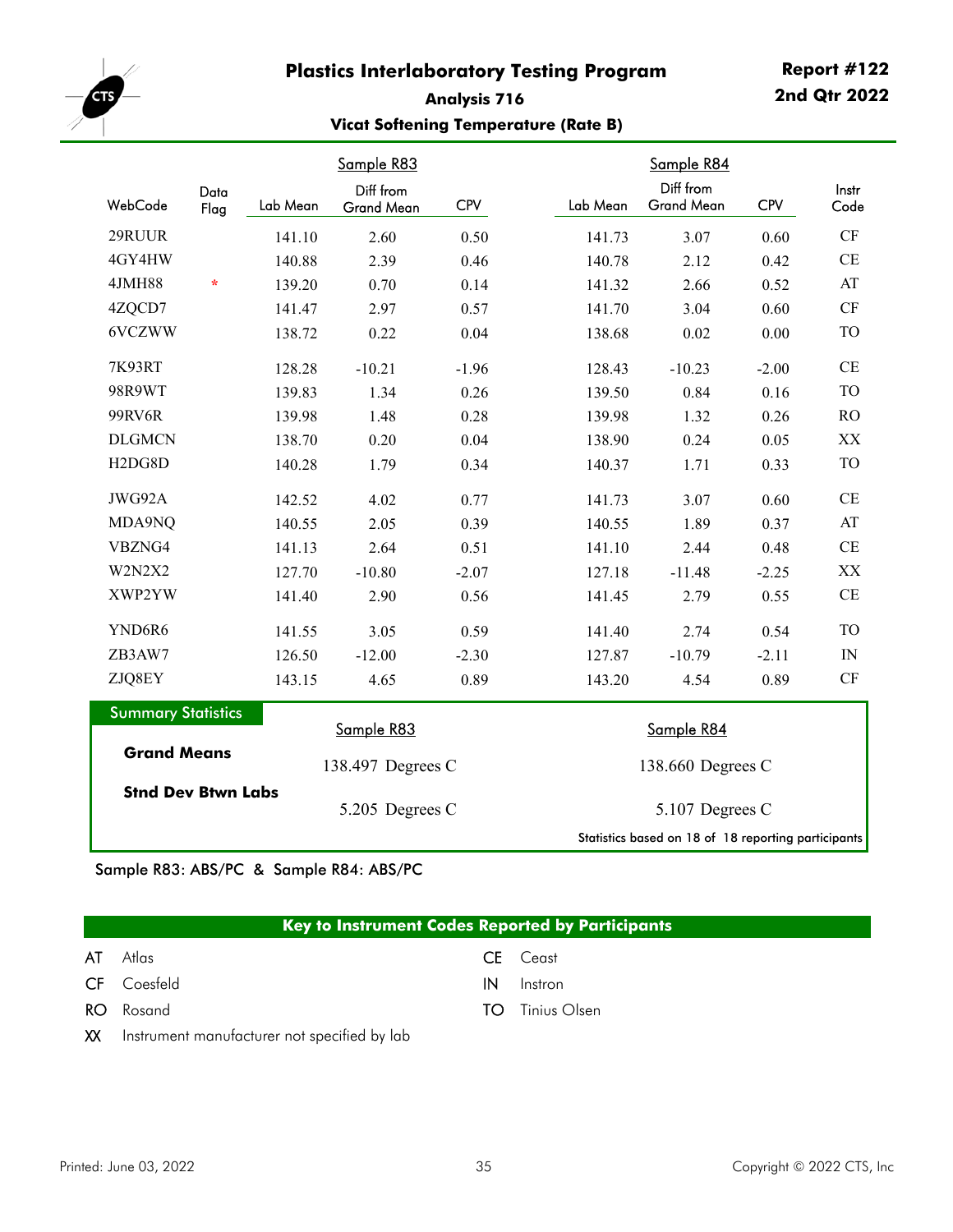

**Vicat Softening Temperature (Rate B)**

#### **Grand Mean Sample R83: 138.50 Degrees C Grand Mean Sample R84: 138.66 Degrees C**



If fewer than 20 laboratories are included in an analysis, a control ellipse will not be drawn on the two-sample plot.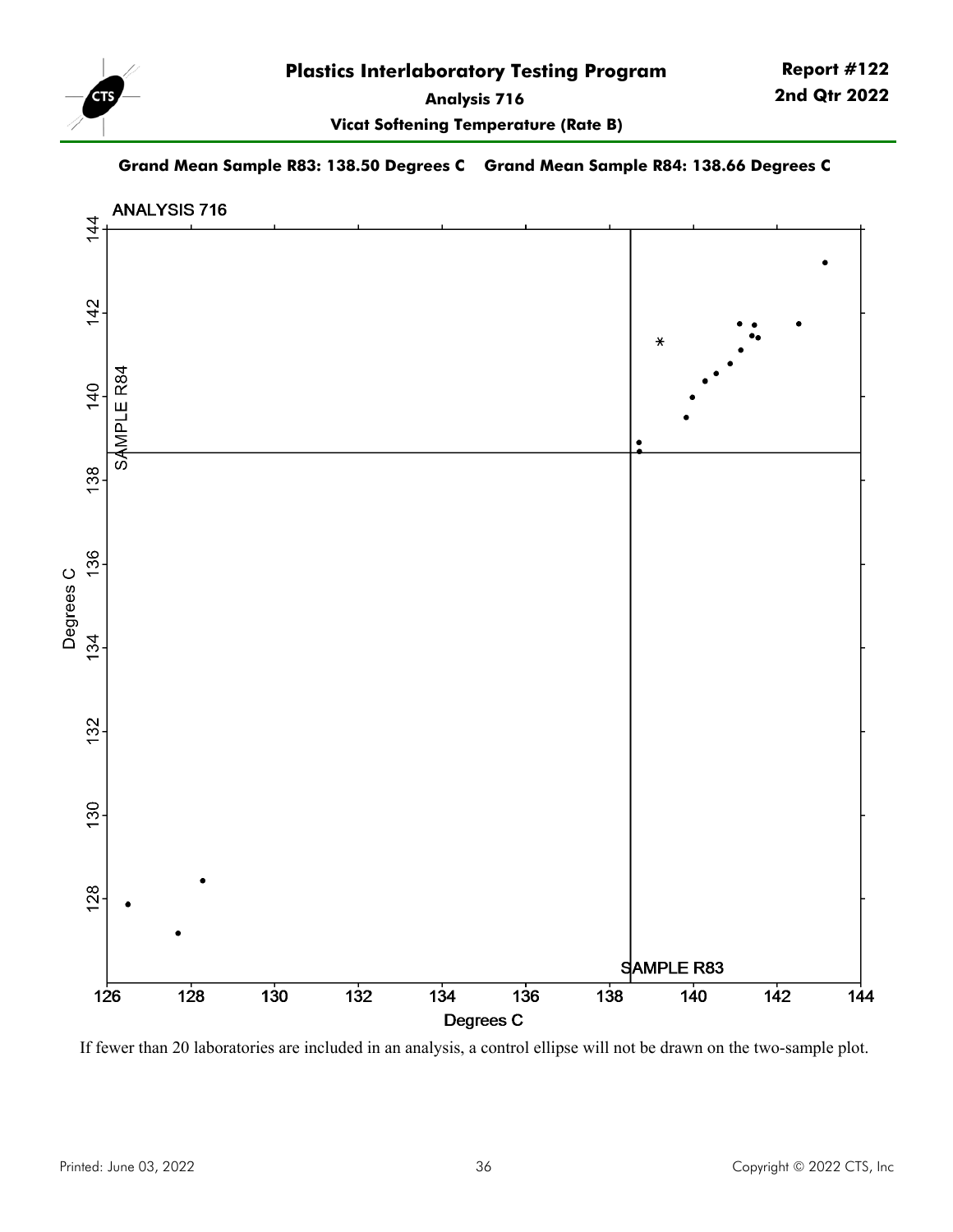

## **Analysis 718 Specific Gravity - sp gr 23/23 C**

| WebCode       | Data<br>Flag | Lab Mean | Sample T83<br>Diff from<br>Grand Mean | <b>CPV</b> | Lab Mean | Sample T84<br>Diff from<br><b>Grand Mean</b> | <b>CPV</b> |
|---------------|--------------|----------|---------------------------------------|------------|----------|----------------------------------------------|------------|
| 24XUGH        |              | 1.02900  | $-0.00065$                            | $-0.27$    | 1.03667  | 0.00139                                      | 0.63       |
| 2M9ML6        |              | 1.02530  | $-0.00435$                            | $-1.80$    | 1.03100  | $-0.00428$                                   | $-1.93$    |
| 2MPVE7        |              | 1.02820  | $-0.00145$                            | $-0.60$    | 1.03490  | $-0.00038$                                   | $-0.17$    |
| 3RWTFX        |              | 1.03100  | 0.00135                               | 0.56       | 1.03700  | 0.00172                                      | 0.78       |
| 3UMTVG        | ÷            | 1.02257  | $-0.00708$                            | $-2.93$    | 1.02903  | $-0.00625$                                   | $-2.82$    |
| 426DMZ        |              | 1.03223  | 0.00258                               | 1.07       | 1.03800  | 0.00272                                      | 1.23       |
| 4GY4HW        |              | 1.02800  | $-0.00165$                            | $-0.68$    | 1.03350  | $-0.00178$                                   | $-0.80$    |
| 4HRY67        |              | 1.02597  | $-0.00368$                            | $-1.53$    | 1.03103  | $-0.00425$                                   | $-1.92$    |
| 4JMH88        |              | 1.03087  | 0.00122                               | 0.50       | 1.03743  | 0.00215                                      | 0.97       |
| 4U49NP        |              | 1.02867  | $-0.00098$                            | $-0.41$    | 1.03333  | $-0.00195$                                   | $-0.88$    |
| 4XG9LF        |              | 1.02553  | $-0.00412$                            | $-1.70$    | 1.03167  | $-0.00361$                                   | $-1.63$    |
| 4ZQCD7        |              | 1.03163  | 0.00198                               | 0.82       | 1.03553  | 0.00025                                      | 0.11       |
| 6HL7HG        |              | 1.03217  | 0.00252                               | 1.04       | 1.03737  | 0.00209                                      | 0.94       |
| 8LW3ZN        |              | 1.03063  | 0.00098                               | 0.41       | 1.03913  | 0.00385                                      | 1.74       |
| 8M8ZD7        |              | 1.03047  | 0.00082                               | 0.34       | 1.03650  | 0.00122                                      | 0.55       |
| 8WEKTV        | $\ast$       | 1.02980  | 0.00015                               | 0.06       | 1.03167  | $-0.00361$                                   | $-1.63$    |
| 94W7LY        |              | 1.02787  | $-0.00178$                            | $-0.74$    | 1.03513  | $-0.00015$                                   | $-0.07$    |
| 98R9WT        |              | 1.03477  | 0.00512                               | 2.12       | 1.03877  | 0.00349                                      | 1.57       |
| 997LPW        |              | 1.03170  | 0.00205                               | 0.85       | 1.03470  | $-0.00058$                                   | $-0.26$    |
| 9D2D2Y        |              | 1.03117  | 0.00152                               | 0.63       | 1.03750  | 0.00222                                      | 1.00       |
| 9NHXKV        |              | 1.02633  | $-0.00332$                            | $-1.37$    | 1.03333  | $-0.00195$                                   | $-0.88$    |
| 9U4XUG        |              | 1.03100  | 0.00135                               | 0.56       | 1.03567  | 0.00039                                      | 0.17       |
| AC2G8V        |              | 1.02770  | $-0.00195$                            | $-0.81$    | 1.03403  | $-0.00125$                                   | $-0.56$    |
| <b>B7XXMB</b> |              | 1.03253  | 0.00288                               | 1.19       | 1.03817  | 0.00289                                      | 1.30       |
| BF24JY        |              | 1.03000  | 0.00035                               | 0.14       | 1.03733  | 0.00205                                      | 0.93       |
| <b>BMGUZJ</b> |              | 1.03093  | 0.00128                               | 0.53       | 1.03720  | 0.00192                                      | 0.87       |
| BPQRD2        |              | 1.03133  | 0.00168                               | 0.70       | 1.03443  | $-0.00085$                                   | $-0.38$    |
| <b>BT6NLN</b> |              | 1.03050  | 0.00085                               | 0.35       | 1.03743  | 0.00215                                      | 0.97       |
| CGLGEL        | $\mathbf X$  | 1.02633  | $-0.00332$                            | $-1.37$    | 1.04267  | 0.00739                                      | 3.34       |
| <b>CGQQEY</b> |              | 1.02673  | $-0.00292$                            | $-1.21$    | 1.03367  | $-0.00161$                                   | $-0.73$    |
| <b>CUEX8T</b> |              | 1.03110  | 0.00145                               | 0.60       | 1.03700  | 0.00172                                      | 0.78       |
| <b>DLGMCN</b> |              | 1.02400  | $-0.00565$                            | $-2.34$    | 1.03083  | $-0.00445$                                   | $-2.01$    |
| DMD24M        |              | 1.03087  | 0.00122                               | 0.50       | 1.03520  | $-0.00008$                                   | $-0.04$    |
| <b>DVPZTR</b> |              | 1.02900  | $-0.00065$                            | $-0.27$    | 1.03400  | $-0.00128$                                   | $-0.58$    |
| EUNN7N        | $\mathbf{X}$ | 1.02300  | $-0.00665$                            | $-2.75$    | 1.03533  | 0.00005                                      | $0.02\,$   |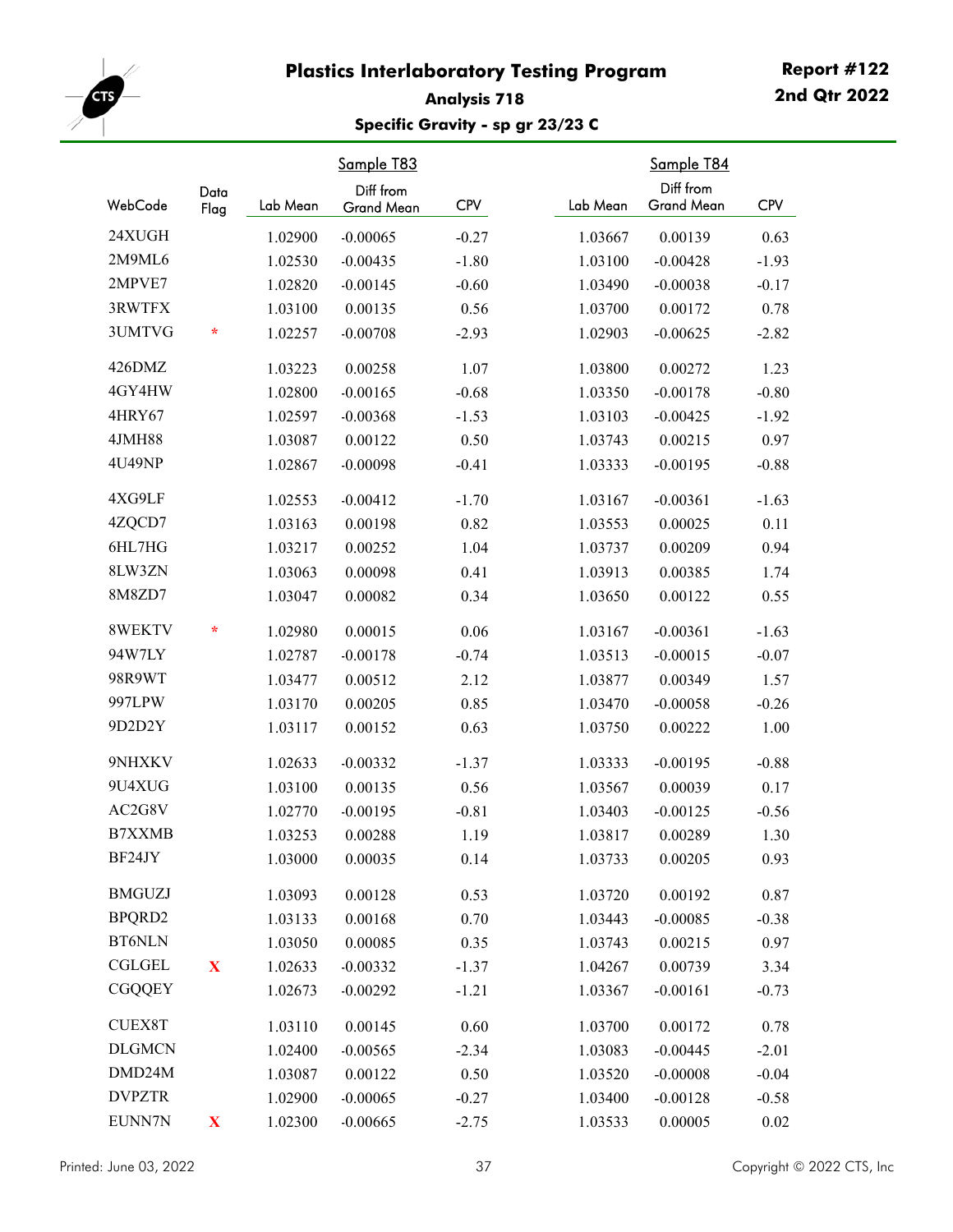

## **Analysis 718 Specific Gravity - sp gr 23/23 C**

| WebCode                          | Data<br>Flag | Lab Mean | Sample T83<br>Diff from<br>Grand Mean | <b>CPV</b> | Lab Mean | Sample T84<br>Diff from<br>Grand Mean | <b>CPV</b> |
|----------------------------------|--------------|----------|---------------------------------------|------------|----------|---------------------------------------|------------|
| <b>FGXAML</b>                    | $\mathbf X$  | 1.02000  | $-0.00965$                            | $-4.00$    | 1.03000  | $-0.00528$                            | $-2.38$    |
| H <sub>2</sub> D <sub>G8</sub> D |              | 1.03097  | 0.00132                               | 0.55       | 1.03780  | 0.00252                               | 1.14       |
| <b>H2F23T</b>                    |              | 1.03053  | 0.00088                               | 0.37       | 1.03340  | $-0.00188$                            | $-0.85$    |
| H34QVK                           |              | 1.03033  | 0.00068                               | 0.28       | 1.03533  | 0.00005                               | 0.02       |
| <b>HGKJKR</b>                    | $\mathbf X$  | 1.03333  | 0.00368                               | 1.53       | 1.02800  | $-0.00728$                            | $-3.29$    |
| JK2GFL                           |              | 1.03203  | 0.00238                               | 0.99       | 1.03433  | $-0.00095$                            | $-0.43$    |
| JLWV7K                           | X            | 1.02220  | $-0.00745$                            | $-3.09$    | 1.03767  | 0.00239                               | 1.08       |
| JWG92A                           | ÷            | 1.03567  | 0.00602                               | 2.49       | 1.03900  | 0.00372                               | 1.68       |
| L7YKCD                           |              | 1.03207  | 0.00242                               | 1.00       | 1.03753  | 0.00225                               | 1.02       |
| MDA9NQ                           |              | 1.02993  | 0.00028                               | 0.12       | 1.03420  | $-0.00108$                            | $-0.49$    |
| NA6ZRE                           |              | 1.02867  | $-0.00098$                            | $-0.41$    | 1.03500  | $-0.00028$                            | $-0.13$    |
| NXW37Z                           |              | 1.02893  | $-0.00072$                            | $-0.30$    | 1.03437  | $-0.00091$                            | $-0.41$    |
| <b>PDMNMC</b>                    |              | 1.03030  | 0.00065                               | 0.27       | 1.03763  | 0.00235                               | 1.06       |
| <b>PVLQFA</b>                    |              | 1.03037  | 0.00072                               | 0.30       | 1.03563  | 0.00035                               | 0.16       |
| <b>QALTMA</b>                    | $\mathbf X$  | 1.02067  | $-0.00898$                            | $-3.72$    | 1.03033  | $-0.00495$                            | $-2.23$    |
| QRWUD2                           |              | 1.03120  | 0.00155                               | 0.64       | 1.03707  | 0.00179                               | 0.81       |
| <b>QXRGDG</b>                    |              | 1.03000  | 0.00035                               | 0.14       | 1.03600  | 0.00072                               | 0.32       |
| RAFXG9                           |              | 1.03057  | 0.00092                               | 0.38       | 1.03663  | 0.00135                               | 0.61       |
| RF2XQU                           |              | 1.02947  | $-0.00018$                            | $-0.08$    | 1.03537  | 0.00009                               | 0.04       |
| <b>TABNGV</b>                    |              | 1.03047  | 0.00082                               | 0.34       | 1.03663  | 0.00135                               | 0.61       |
| TGU7HA                           |              | 1.02600  | $-0.00365$                            | $-1.51$    | 1.03167  | $-0.00361$                            | $-1.63$    |
| U6VLMB                           |              | 1.03140  | 0.00175                               | 0.72       | 1.03727  | 0.00199                               | 0.90       |
| <b>UAPUVC</b>                    |              | 1.02867  | $-0.00098$                            | $-0.41$    | 1.03427  | $-0.00101$                            | $-0.46$    |
| UAQJ4F                           |              | 1.03215  | 0.00250                               | 1.03       | 1.03752  | 0.00224                               | 1.01       |
| V37QJ3                           |              | 1.02823  | $-0.00142$                            | $-0.59$    | 1.03333  | $-0.00195$                            | $-0.88$    |
| VBZNG4                           |              | 1.02870  | $-0.00095$                            | $-0.39$    | 1.03480  | $-0.00048$                            | $-0.22$    |
| VMC4FV                           | $\mathbf X$  | 1.03527  | 0.00562                               | 2.33       | 1.03017  | $-0.00511$                            | $-2.31$    |
| VUE7MH                           |              | 1.02800  | $-0.00165$                            | $-0.68$    | 1.03400  | $-0.00128$                            | $-0.58$    |
| VVLMG8                           |              | 1.03077  | 0.00112                               | 0.46       | 1.03657  | 0.00129                               | 0.58       |
| <b>VZERAB</b>                    |              | 1.02723  | $-0.00242$                            | $-1.00$    | 1.03380  | $-0.00148$                            | $-0.67$    |
| W34BV9                           |              | 1.03367  | 0.00402                               | 1.66       | 1.03667  | 0.00139                               | 0.63       |
| <b>WWBCGD</b>                    |              | 1.02720  | $-0.00245$                            | $-1.01$    | 1.03513  | $-0.00015$                            | $-0.07$    |
| XL8K7Q                           |              | 1.02927  | $-0.00038$                            | $-0.16$    | 1.03390  | $-0.00138$                            | $-0.62$    |
| <b>XNZAVD</b>                    |              | 1.02717  | $-0.00248$                            | $-1.03$    | 1.03453  | $-0.00075$                            | $-0.34$    |
| XU3J26                           | $\mathbf X$  | 1.04063  | 0.01098                               | 4.55       | 1.04907  | 0.01379                               | 6.23       |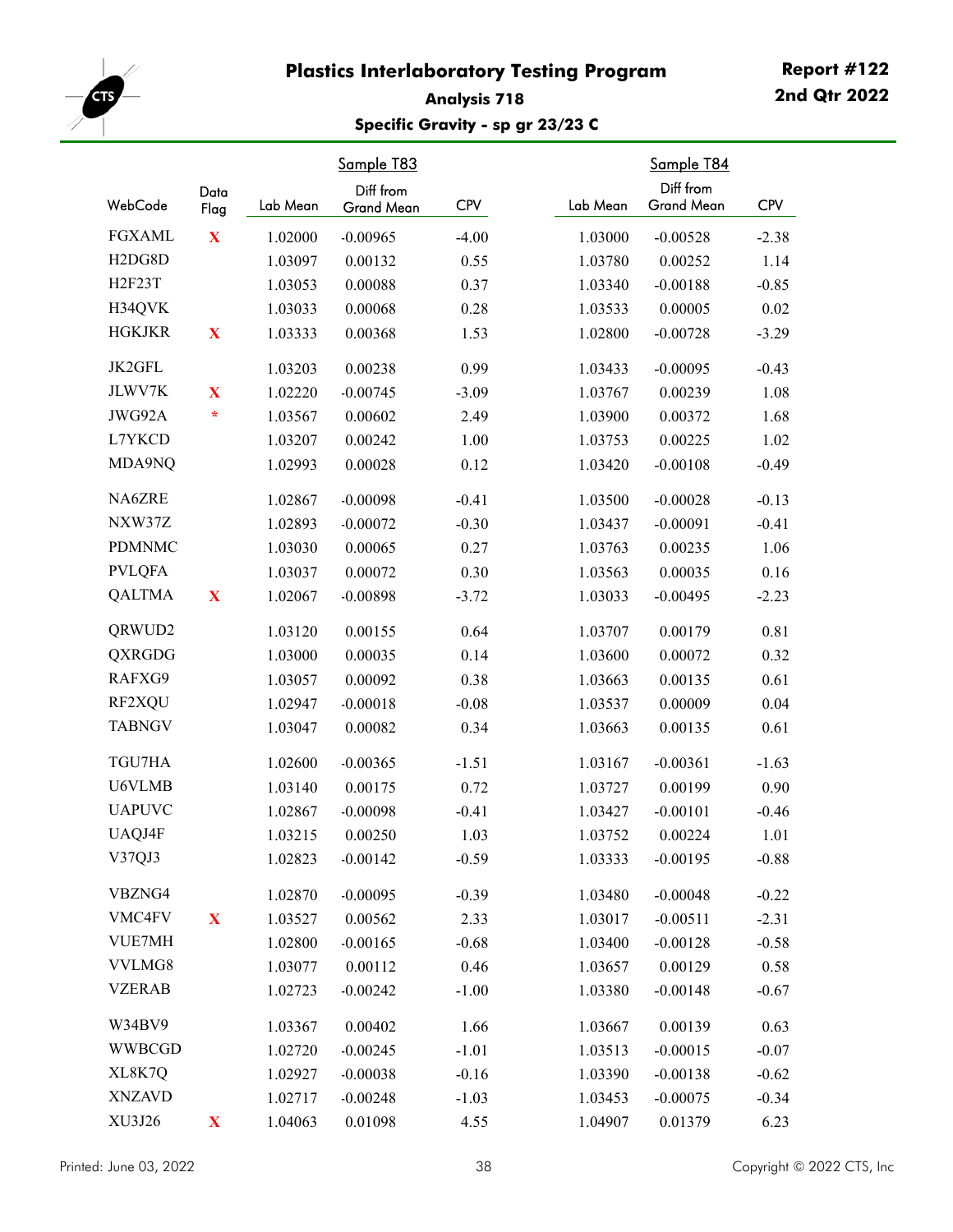

## **Analysis 718 Specific Gravity - sp gr 23/23 C**

|                           |              |          | Sample T83               |            |          | Sample T84               |                                                     |
|---------------------------|--------------|----------|--------------------------|------------|----------|--------------------------|-----------------------------------------------------|
| WebCode                   | Data<br>Flag | Lab Mean | Diff from<br>Grand Mean  | <b>CPV</b> | Lab Mean | Diff from<br>Grand Mean  | <b>CPV</b>                                          |
| XWP2YW                    |              | 1.03070  | 0.00105                  | 0.43       | 1.03740  | 0.00212                  | 0.96                                                |
| XZ8GBA                    |              | 1.03187  | 0.00222                  | 0.92       | 1.03797  | 0.00269                  | 1.21                                                |
| <b>YMYWMB</b>             |              | 1.02933  | $-0.00032$               | $-0.13$    | 1.03400  | $-0.00128$               | $-0.58$                                             |
| YND6R6                    |              | 1.02500  | $-0.00465$               | $-1.93$    | 1.03300  | $-0.00228$               | $-1.03$                                             |
| Z4ZEJY                    |              | 1.03000  | 0.00035                  | 0.14       | 1.03667  | 0.00139                  | 0.63                                                |
| Z6WHM9                    |              | 1.02976  | 0.00011                  | 0.05       | 1.03250  | $-0.00278$               | $-1.26$                                             |
| ZJQ8EY                    |              | 1.02700  | $-0.00265$               | $-1.10$    | 1.03300  | $-0.00228$               | $-1.03$                                             |
| ZU9YUV                    |              | 1.03233  | 0.00268                  | 1.11       | 1.03760  | 0.00232                  | 1.05                                                |
| <b>Summary Statistics</b> |              |          | Sample T83               |            |          | Sample T84               |                                                     |
| <b>Grand Means</b>        |              |          | 1.029650 sp gr 23/23 C   |            |          | 1.035281 sp gr $23/23$ C |                                                     |
| <b>Stnd Dev Btwn Labs</b> |              |          | 0.002415 sp gr $23/23$ C |            |          | 0.002214 sp gr $23/23$ C |                                                     |
|                           |              |          |                          |            |          |                          | Statistics based on 70 of 78 reporting participants |

### Sample T83: HIPS & Sample T84: HIPS

### **Comments on Assigned Data Flags for Test #718**

| XU3J26 (X) - Data for both samples are high. Possible Systematic Error. Inconsistent within the determinations of<br>sample T83. |
|----------------------------------------------------------------------------------------------------------------------------------|
| $QALTMA (X)$ - Data for sample T83 are low. Inconsistent within the determinations of both samples.                              |
| JLWV7K (X) - Data for sample T83 are low.                                                                                        |
| VMC4FV (X) - Inconsistent in testing between samples.                                                                            |
| CGLGEL (X) - Data for sample T84 are high. Inconsistent within the determinations of sample T84.                                 |
| EUNN7N (X) - Data for sample T83 are low.                                                                                        |
| FGXAML (X) - Data for sample T83 are low.                                                                                        |
| HGKJKR (X) - Data for sample T84 are low.                                                                                        |

# **Results by Methodology (as reported by laboratory)**

|                                |          | Sample T83  |          |          | Sample T84                                                                  |          |                 |
|--------------------------------|----------|-------------|----------|----------|-----------------------------------------------------------------------------|----------|-----------------|
|                                |          | <b>HIPS</b> |          |          | <b>HIPS</b>                                                                 |          |                 |
| <b>Test Methodology</b>        |          |             |          |          | Group Mean Btwn Lab STD Diff from GM   Group Mean Btwn Lab STD Diff from GM |          | Labs Incl / Rpt |
| ASTM D792 Method A (water)     | 1.029869 | 0.002401    | 0.000    | 1.035379 | 0.002213                                                                    | 0.000    | 56/59           |
| ASTM D792 Method B (not water) | 1.025633 | 0.004337    | $-0.004$ | 1.031917 | 0.004078                                                                    | $-0.003$ | 2/3             |
| ISO 1183                       | 1.029236 | 0.001717    | 0.000    | 1.035206 | 0.001580                                                                    | 0.000    | 11/15           |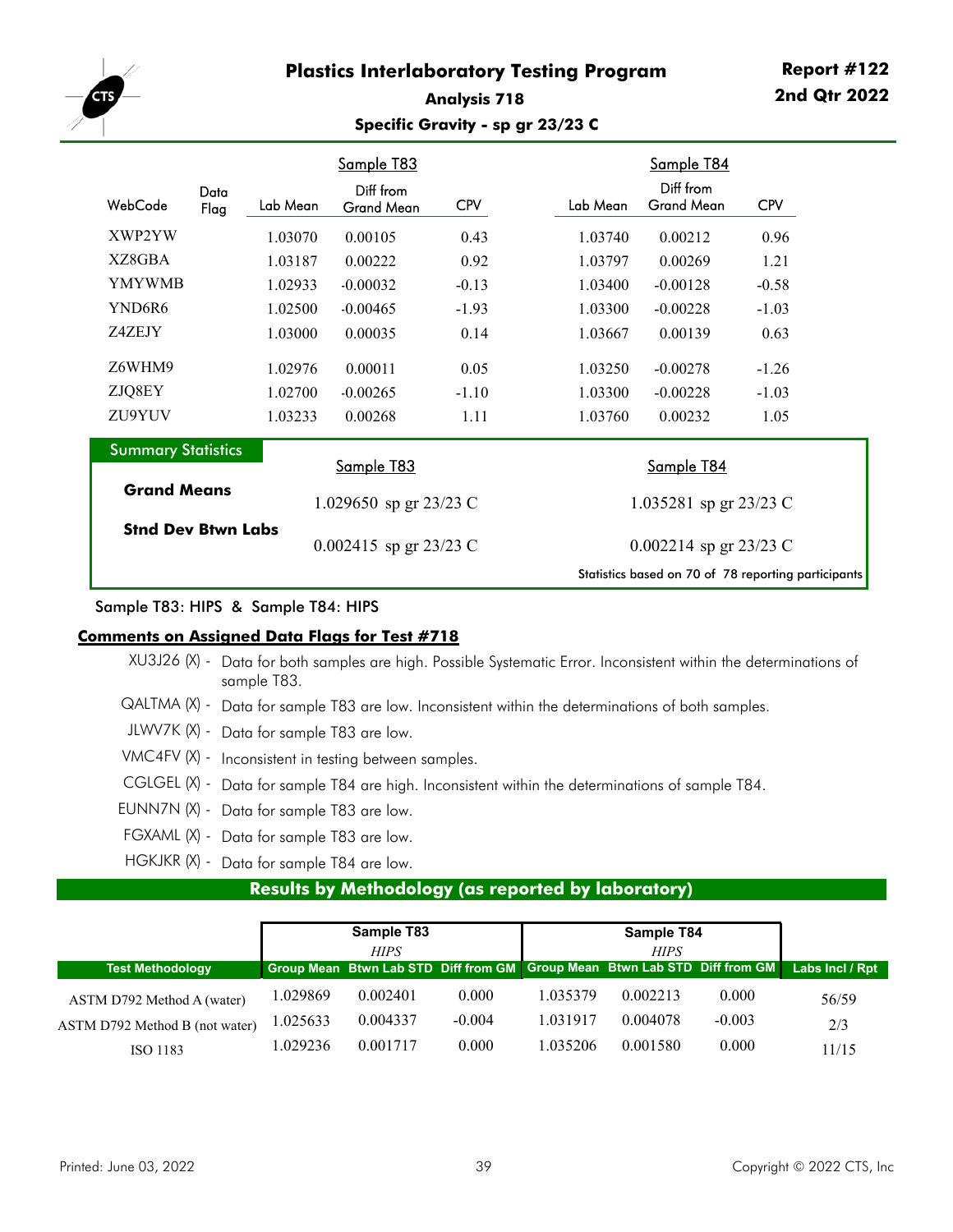

**Specific Gravity - sp gr 23/23 C**

**Grand Mean Sample T83: 1.0297 sp gr 23/23 C Grand Mean Sample T84: 1.0353 sp gr 23/23 C**

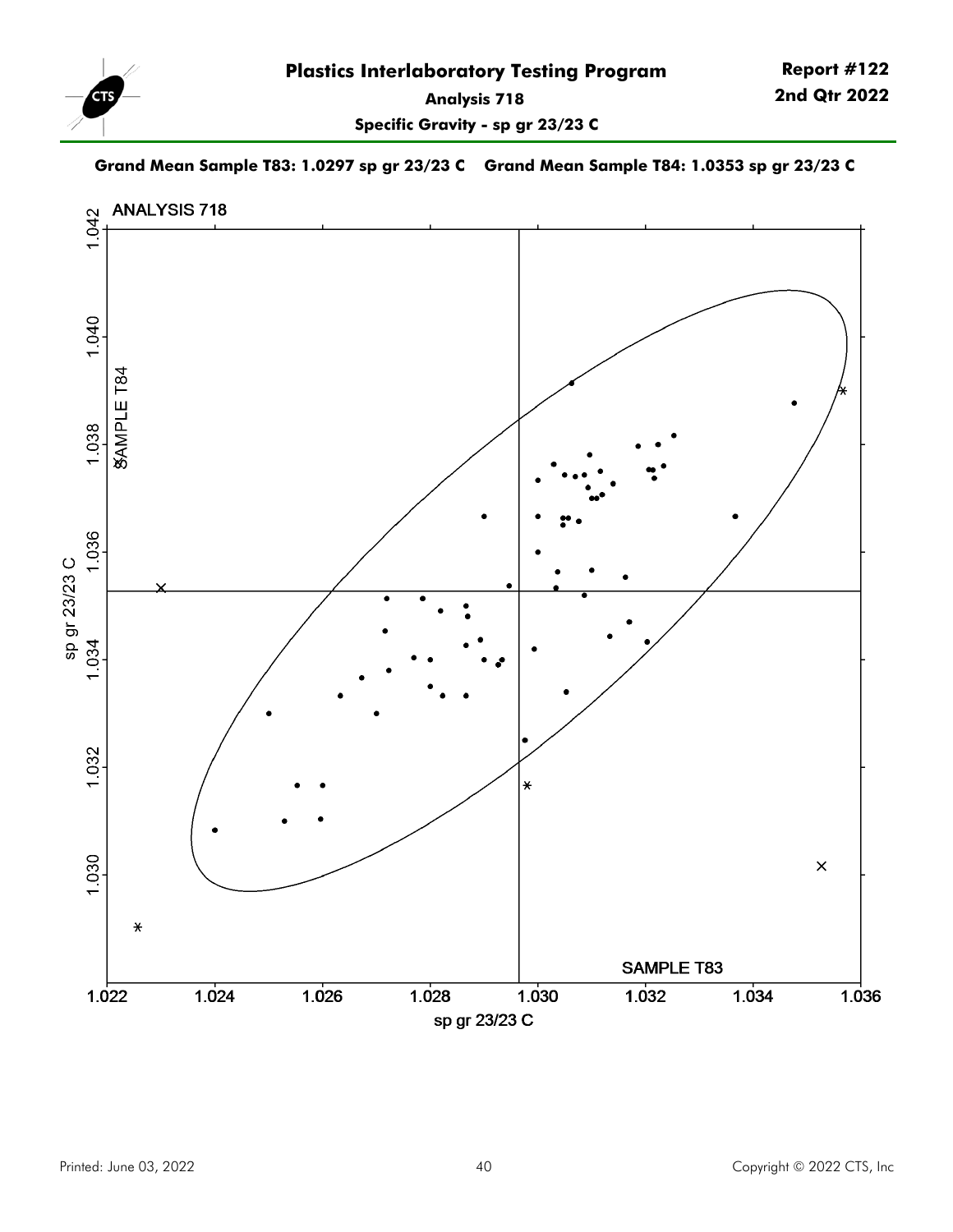

## **Analysis 720 Flexural Modulus- ksi**

| WebCode                          | Data         | Lab Mean | Sample J83<br>Diff from | <b>CPV</b> | Lab Mean | Sample J84<br>Diff from<br><b>Grand Mean</b> | <b>CPV</b> |
|----------------------------------|--------------|----------|-------------------------|------------|----------|----------------------------------------------|------------|
|                                  | Flag         |          | Grand Mean              |            |          |                                              |            |
| 22PKMZ                           |              | 327.1    | $-8.4$                  | $-0.50$    | 324.1    | $-10.9$                                      | $-0.65$    |
| 2MRHZZ                           | $\mathbf X$  | 316.5    | $-19.0$                 | $-1.14$    | 329.8    | $-5.2$                                       | $-0.31$    |
| 3RWTFX                           |              | 338.6    | 3.1                     | 0.19       | 340.7    | 5.6                                          | 0.33       |
| 426DMZ                           |              | 331.0    | $-4.5$                  | $-0.27$    | 328.7    | $-6.4$                                       | $-0.38$    |
| 4FN9UJ                           | $\mathbf X$  | 336.0    | 0.5                     | 0.03       | 293.7    | $-41.4$                                      | $-2.45$    |
| 4GY4HW                           | $\mathbf{X}$ | 302.4    | $-33.1$                 | $-1.98$    | 323.9    | $-11.2$                                      | $-0.66$    |
| 4JMH88                           |              | 325.8    | $-9.7$                  | $-0.58$    | 325.8    | $-9.2$                                       | $-0.55$    |
| 4XG9LF                           |              | 316.7    | $-18.8$                 | $-1.12$    | 317.3    | $-17.7$                                      | $-1.05$    |
| 4ZQCD7                           |              | 343.2    | 7.8                     | 0.46       | 342.5    | 7.4                                          | 0.44       |
| <b>6ENP89</b>                    |              | 344.4    | 8.9                     | 0.53       | 345.6    | 10.5                                         | 0.62       |
| 7CAURU                           |              | 311.7    | $-23.8$                 | $-1.42$    | 312.4    | $-22.6$                                      | $-1.34$    |
| 8LW3ZN                           |              | 331.4    | $-4.1$                  | $-0.25$    | 333.2    | $-1.9$                                       | $-0.11$    |
| 94W7LY                           | $\star$      | 348.0    | 12.5                    | 0.75       | 341.1    | 6.0                                          | 0.36       |
| 99RV6R                           |              | 336.5    | 1.0                     | 0.06       | 338.4    | 3.3                                          | 0.20       |
| 9U4XUG                           |              | 341.7    | 6.2                     | 0.37       | 341.1    | 6.1                                          | 0.36       |
| 9U8J8N                           |              | 326.2    | $-9.3$                  | $-0.56$    | 325.4    | $-9.7$                                       | $-0.57$    |
| AC2G8V                           |              | 335.1    | $-0.4$                  | $-0.03$    | 330.8    | $-4.3$                                       | $-0.25$    |
| <b>AVUH2D</b>                    |              | 314.7    | $-20.8$                 | $-1.25$    | 314.0    | $-21.0$                                      | $-1.24$    |
| B7XXMB                           |              | 333.4    | $-2.1$                  | $-0.13$    | 333.0    | $-2.1$                                       | $-0.12$    |
| <b>BMGUZJ</b>                    |              | 344.5    | 9.0                     | 0.54       | 344.4    | 9.3                                          | 0.55       |
| BPQRD2                           |              | 353.5    | 18.0                    | 1.08       | 354.1    | 19.0                                         | 1.13       |
| <b>BT6NLN</b>                    |              | 343.9    | 8.4                     | 0.50       | 344.0    | 8.9                                          | 0.53       |
| <b>DLGMCN</b>                    | $\mathbf X$  | 258.4    | $-77.1$                 | $-4.62$    | 326.4    | $-8.7$                                       | $-0.51$    |
| <b>DZQMVR</b>                    |              | 321.6    | $-13.9$                 | $-0.83$    | 319.8    | $-15.3$                                      | $-0.90$    |
| EUNN7N                           | ÷            | 328.6    | $-6.9$                  | $-0.42$    | 334.5    | $-0.5$                                       | $-0.03$    |
| FUG27L                           |              | 317.1    | $-18.4$                 | $-1.10$    | 315.5    | $-19.5$                                      | $-1.16$    |
| H <sub>2</sub> D <sub>G8</sub> D |              | 355.1    | 19.6                    | 1.17       | 351.6    | 16.5                                         | 0.98       |
| <b>H2F23T</b>                    |              | 342.8    | 7.3                     | 0.44       | 340.7    | 5.7                                          | 0.34       |
| <b>JAHUHD</b>                    |              | 340.5    | 5.0                     | 0.30       | 340.2    | 5.1                                          | 0.30       |
| JWG92A                           | *            | 304.4    | $-31.1$                 | $-1.86$    | 299.1    | $-36.0$                                      | $-2.13$    |
| <b>JXDMQM</b>                    |              | 360.1    | 24.6                    | 1.47       | 355.9    | 20.8                                         | 1.23       |
| MDA9NQ                           |              | 322.1    | $-13.4$                 | $-0.80$    | 321.8    | $-13.2$                                      | $-0.78$    |
| <b>PDMNMC</b>                    |              | 318.9    | $-16.6$                 | $-1.00$    | 319.8    | $-15.2$                                      | $-0.90$    |
| <b>PMVYGW</b>                    |              | 333.4    | $-2.1$                  | $-0.13$    | 332.6    | $-2.5$                                       | $-0.15$    |
| <b>PVLQFA</b>                    |              | 348.7    | 13.2                    | 0.79       | 348.5    | 13.4                                         | 0.80       |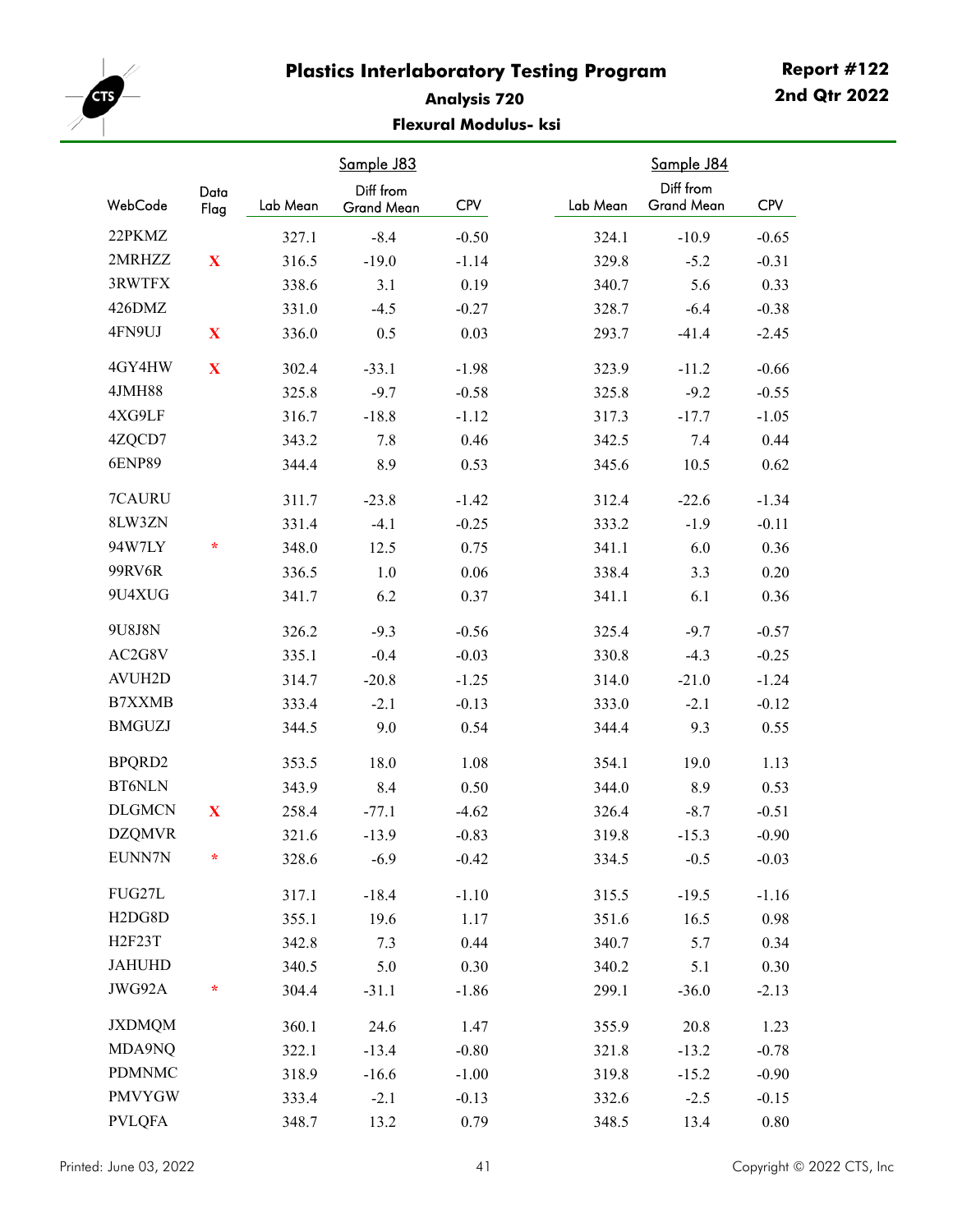

## **Analysis 720 Flexural Modulus- ksi**

|                           |              |          | Sample J83                     |            |          | Sample J84                     |            |
|---------------------------|--------------|----------|--------------------------------|------------|----------|--------------------------------|------------|
| WebCode                   | Data<br>Flag | Lab Mean | Diff from<br><b>Grand Mean</b> | <b>CPV</b> | Lab Mean | Diff from<br><b>Grand Mean</b> | <b>CPV</b> |
| QWRLJD                    |              | 338.5    | 3.0                            | 0.18       | 340.6    | 5.5                            | 0.33       |
| QXRGDG                    |              | 362.5    | 27.0                           | 1.62       | 364.9    | 29.9                           | 1.77       |
| RF2XQU                    |              | 363.6    | 28.1                           | 1.68       | 361.8    | 26.7                           | 1.58       |
| <b>RLPHYF</b>             |              | 355.8    | 20.3                           | 1.21       | 355.0    | 19.9                           | 1.18       |
| <b>TABNGV</b>             |              | 323.7    | $-11.8$                        | $-0.71$    | 324.0    | $-11.1$                        | $-0.65$    |
| TGU7HA                    |              | 336.5    | 1.0                            | 0.06       | 335.6    | 0.6                            | 0.03       |
| UA2FG7                    |              | 310.3    | $-25.2$                        | $-1.51$    | 311.4    | $-23.7$                        | $-1.40$    |
| W34BV9                    |              | 339.4    | 3.9                            | 0.23       | 339.7    | 4.7                            | 0.28       |
| W8VPDN                    |              | 325.1    | $-10.4$                        | $-0.62$    | 324.0    | $-11.1$                        | $-0.66$    |
| XWP2YW                    |              | 314.7    | $-20.8$                        | $-1.25$    | 314.7    | $-20.4$                        | $-1.20$    |
| XZ8GBA                    |              | 339.1    | 3.6                            | 0.21       | 342.2    | 7.1                            | 0.42       |
| <b>YDQBDM</b>             | X            | 390.7    | 55.2                           | 3.31       | 372.6    | 37.6                           | 2.22       |
| YND6R6                    |              | 329.4    | $-6.1$                         | $-0.37$    | 329.2    | $-5.9$                         | $-0.35$    |
| Z3RTHE                    |              | 366.8    | 31.3                           | 1.87       | 366.3    | 31.2                           | 1.85       |
| ZB3AW7                    |              | 345.2    | 9.7                            | 0.58       | 342.4    | 7.3                            | 0.43       |
| <b>ZCPZPX</b>             | $\ast$       | 375.3    | 39.8                           | 2.38       | 378.4    | 43.3                           | 2.56       |
| ZJQ8EY                    |              | 301.8    | $-33.7$                        | $-2.02$    | 301.0    | $-34.1$                        | $-2.02$    |
| <b>Summary Statistics</b> |              |          | Sample J83                     |            |          | Sample J84                     |            |
| <b>Grand Means</b>        |              |          | 335.49 ksi                     |            |          | 335.06 ksi                     |            |

Sample J83: ABS/PC & Sample J84: ABS/PC

**Stnd Dev Btwn Labs**

#### **Comments on Assigned Data Flags for Test #720**

4GY4HW (X) - Inconsistent in testing between samples. Inconsistent within the determinations of sample J84. 4FN9UJ (X) - Inconsistent in testing between samples. DLGMCN (X) - Data for sample J83 are low. Inconsistent in testing between samples. YDQBDM (X) - Data for sample J83 are high. Inconsistent in testing between samples. 2MRHZZ (X) - Inconsistent in testing between samples. Inconsistent within the determinations of sample J84.

16.69 ksi 16.90

Statistics based on 47 of 52 reporting participants

 $16.90$  ksi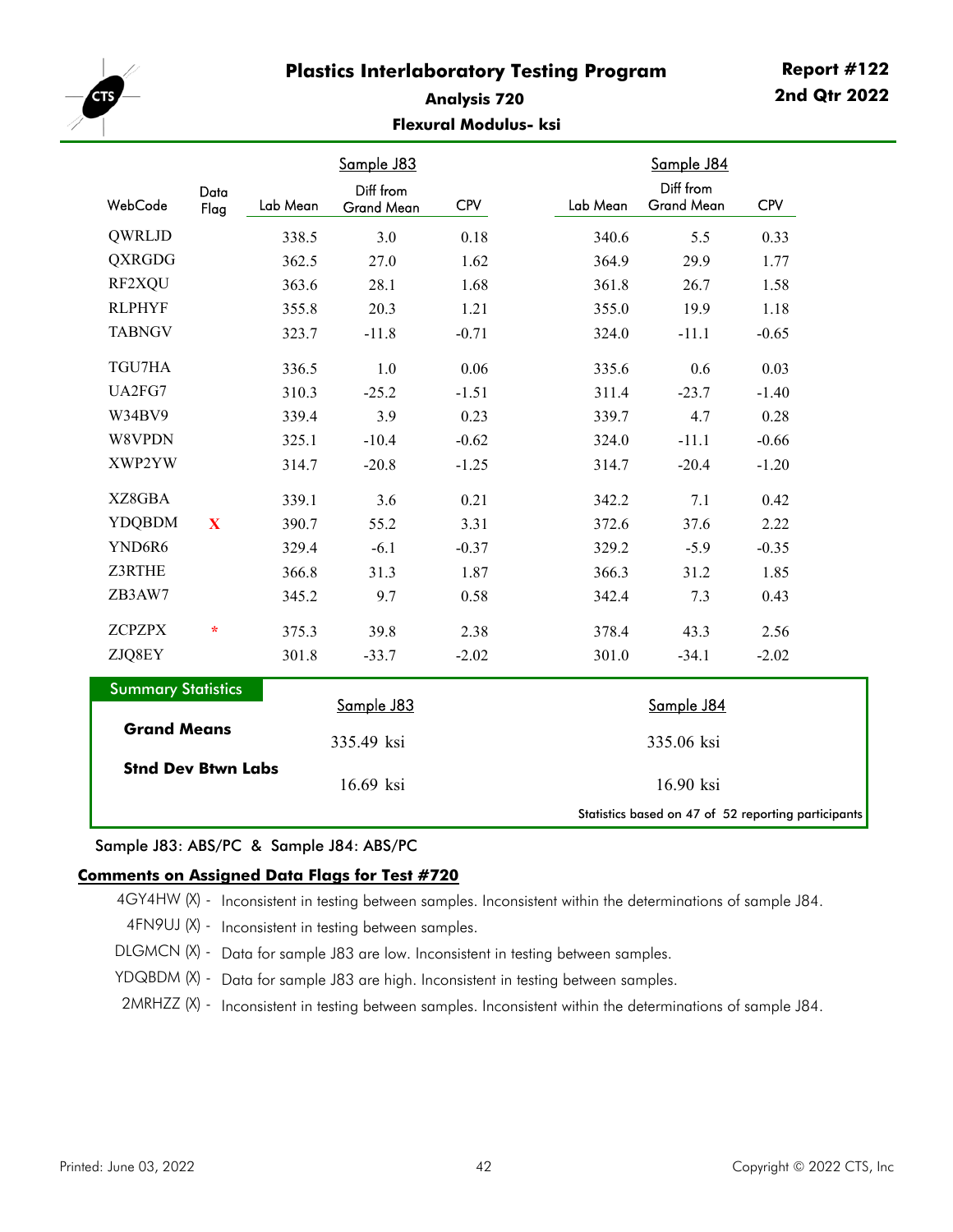

**Flexural Modulus- ksi**

**Grand Mean Sample J83: 335.49 ksi Grand Mean Sample J84: 335.06 ksi**

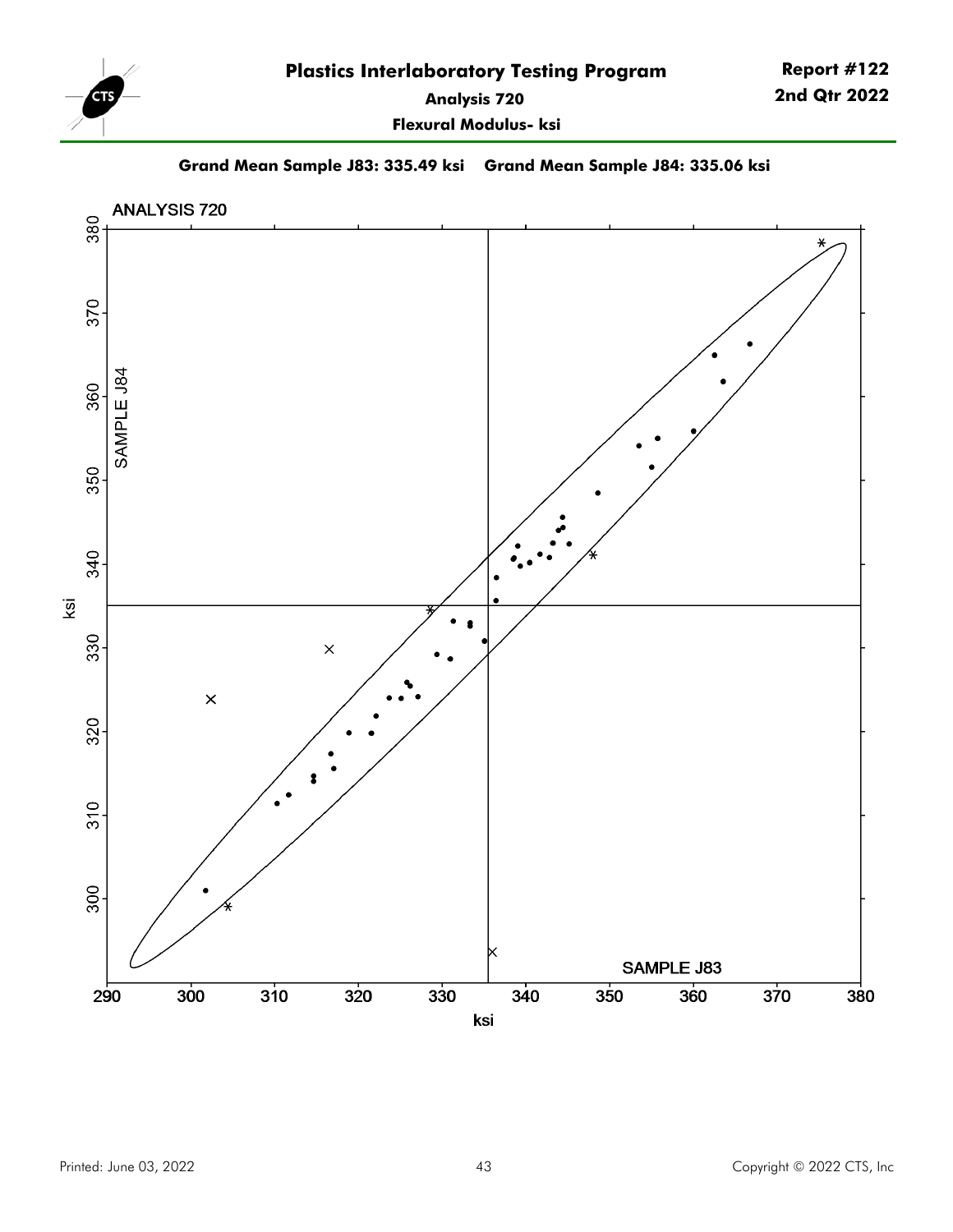

# **Report #122 2nd Qtr 2022**

## **Analysis 721 Flexural Stress at 5% Strain - psi**

| WebCode                          | Data<br>Flag | Lab Mean | Sample J83<br>Diff from<br>Grand Mean | <b>CPV</b> | Lab Mean | Sample J84<br>Diff from<br><b>Grand Mean</b> | <b>CPV</b> |
|----------------------------------|--------------|----------|---------------------------------------|------------|----------|----------------------------------------------|------------|
| 22PKMZ                           |              | 11,943   | 269                                   | 0.51       | 11,768   | 128                                          | 0.27       |
| 2MRHZZ                           |              | 11,395   | $-278$                                | $-0.52$    | 11,525   | $-115$                                       | $-0.24$    |
| 4FN9UJ                           |              | 10,757   | $-916$                                | $-1.73$    | 10,766   | $-873$                                       | $-1.80$    |
| 4GY4HW                           |              | 12,201   | 527                                   | 0.99       | 12,036   | 396                                          | 0.82       |
| 4JMH88                           |              | 11,804   | 130                                   | 0.25       | 11,911   | 271                                          | 0.56       |
| 4XG9LF                           |              | 11,168   | $-506$                                | $-0.95$    | 11,382   | $-257$                                       | $-0.53$    |
| 4ZQCD7                           |              | 11,835   | 162                                   | 0.30       | 11,748   | 109                                          | 0.22       |
| <b>6ENP89</b>                    |              | 11,834   | 160                                   | 0.30       | 11,794   | 155                                          | 0.32       |
| 7CAURU                           |              | 12,032   | 359                                   | $0.68\,$   | 12,035   | 396                                          | 0.82       |
| 8LW3ZN                           |              | 12,086   | 412                                   | 0.78       | 12,094   | 455                                          | 0.94       |
| 94W7LY                           | $\ast$       | 12,245   | 572                                   | 1.08       | 11,911   | 272                                          | 0.56       |
| 99RV6R                           |              | 11,893   | 220                                   | 0.41       | 11,922   | 283                                          | 0.58       |
| 9U8J8N                           |              | 11,160   | $-514$                                | $-0.97$    | 11,159   | $-480$                                       | $-0.99$    |
| AC2G8V                           |              | 11,427   | $-246$                                | $-0.46$    | 11,363   | $-276$                                       | $-0.57$    |
| <b>AVUH2D</b>                    |              | 10,887   | $-786$                                | $-1.48$    | 10,889   | $-751$                                       | $-1.55$    |
| <b>B7XXMB</b>                    |              | 11,060   | $-614$                                | $-1.16$    | 10,960   | $-679$                                       | $-1.40$    |
| <b>BMGUZJ</b>                    |              | 11,487   | $-186$                                | $-0.35$    | 11,588   | $-51$                                        | $-0.11$    |
| BPQRD2                           |              | 11,897   | 223                                   | 0.42       | 11,944   | 305                                          | 0.63       |
| <b>BT6NLN</b>                    | $\mathbf X$  | 10,970   | $-703$                                | $-1.33$    | 10,345   | $-1,294$                                     | $-2.67$    |
| <b>DLGMCN</b>                    | $\mathbf X$  | 8,883    | $-2,791$                              | $-5.27$    | 11,530   | $-109$                                       | $-0.23$    |
| <b>DZQMVR</b>                    |              | 10,900   | $-774$                                | $-1.46$    | 10,864   | $-776$                                       | $-1.60$    |
| EUNN7N                           |              | 10,968   | $-705$                                | $-1.33$    | 11,070   | $-569$                                       | $-1.17$    |
| FUG27L                           |              | 11,890   | 217                                   | 0.41       | 12,064   | 425                                          | 0.88       |
| H <sub>2</sub> D <sub>G8</sub> D |              | 11,766   | 92                                    | 0.17       | 11,672   | 33                                           | 0.07       |
| H2F23T                           |              | 11,665   | $\mbox{-}8$                           | $-0.02$    | 11,564   | $-76$                                        | $-0.16$    |
| <b>JAHUHD</b>                    |              | 11,703   | 29                                    | 0.06       | 11,649   | $10\,$                                       | 0.02       |
| JWG92A                           |              | 11,669   | $-5$                                  | $-0.01$    | 11,517   | $-123$                                       | $-0.25$    |
| <b>JXDMQM</b>                    |              | 12,518   | 844                                   | 1.59       | 12,310   | 671                                          | 1.38       |
| MDA9NQ                           |              | 11,053   | $-621$                                | $-1.17$    | 11,018   | $-621$                                       | $-1.28$    |
| <b>PDMNMC</b>                    |              | 11,419   | $-254$                                | $-0.48$    | 11,405   | $-234$                                       | $-0.48$    |
| <b>PMVYGW</b>                    |              | 10,980   | $-694$                                | $-1.31$    | 10,980   | $-659$                                       | $-1.36$    |
| QWRLJD                           |              | 12,520   | 846                                   | 1.60       | 12,500   | 861                                          | 1.78       |
| QXRGDG                           |              | 11,707   | 34                                    | 0.06       | 11,718   | 79                                           | $0.16\,$   |
| <b>RLPHYF</b>                    |              | 12,653   | 980                                   | 1.85       | 12,479   | 840                                          | 1.73       |
| <b>TABNGV</b>                    |              | 11,269   | $-404$                                | $-0.76$    | 11,271   | $-368$                                       | $-0.76$    |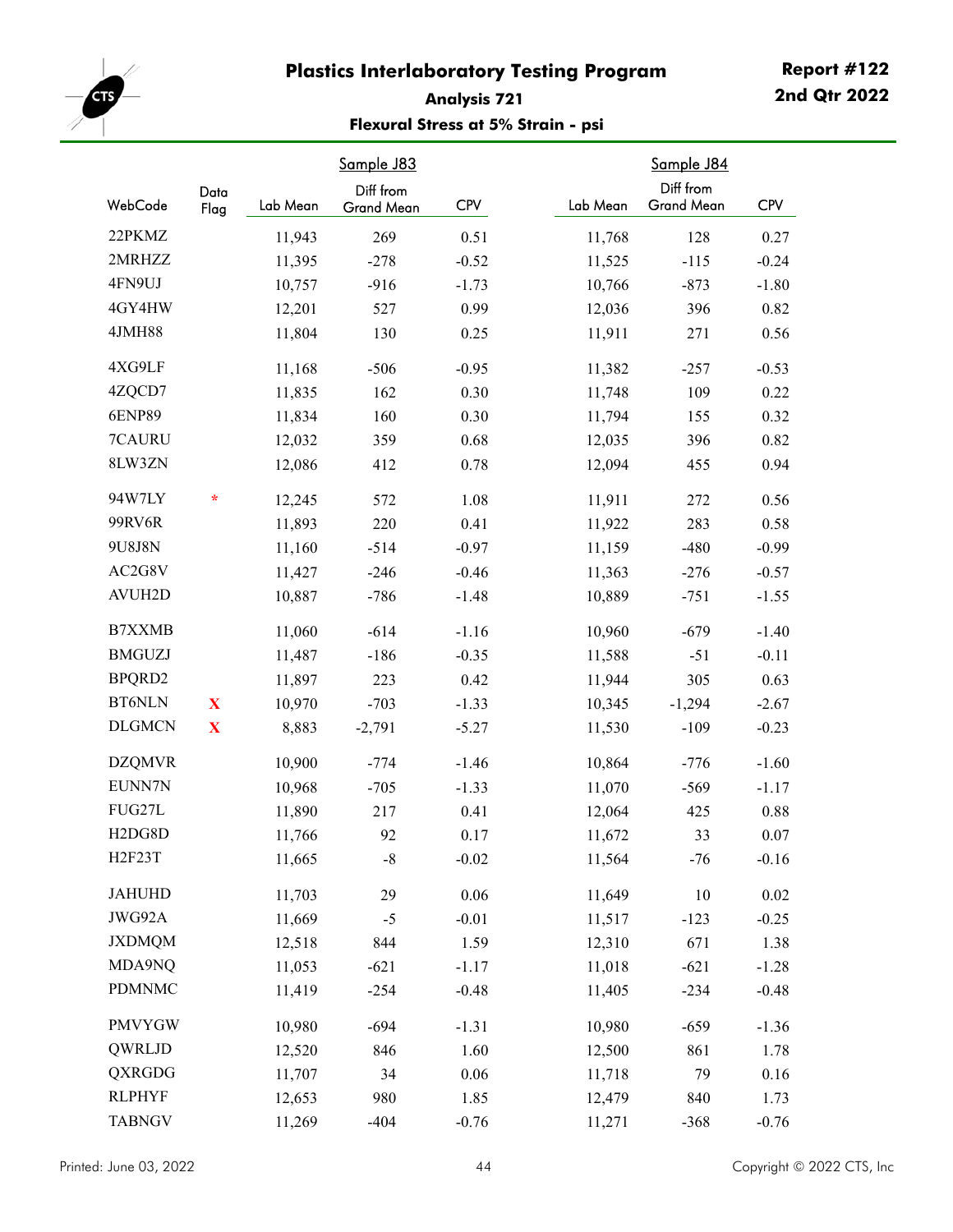

### **Analysis 721 Flexural Stress at 5% Strain - psi**

|                           |              |          | Sample J83                     |            |          | Sample J84                     |                                                     |
|---------------------------|--------------|----------|--------------------------------|------------|----------|--------------------------------|-----------------------------------------------------|
| WebCode                   | Data<br>Flag | Lab Mean | Diff from<br><b>Grand Mean</b> | <b>CPV</b> | Lab Mean | Diff from<br><b>Grand Mean</b> | <b>CPV</b>                                          |
| UA2FG7                    |              | 11,949   | 275                            | 0.52       | 11,962   | 323                            | 0.67                                                |
| W8VPDN                    |              | 11,143   | $-530$                         | $-1.00$    | 11,160   | $-479$                         | $-0.99$                                             |
| XWP2YW                    |              | 11,564   | $-110$                         | $-0.21$    | 11,554   | -86                            | $-0.18$                                             |
| XZ8GBA                    |              | 11,071   | $-602$                         | $-1.14$    | 10,961   | $-678$                         | $-1.40$                                             |
| <b>YDQBDM</b>             | $\star$      | 12,964   | 1,290                          | 2.43       | 12,616   | 976                            | 2.02                                                |
| YND6R6                    |              | 11,480   | $-194$                         | $-0.37$    | 11,480   | $-159$                         | $-0.33$                                             |
| ZB3AW7                    |              | 12,080   | 406                            | 0.77       | 12,000   | 361                            | 0.74                                                |
| <b>ZCPZPX</b>             |              | 11,802   | 128                            | 0.24       | 11,857   | 218                            | 0.45                                                |
| ZJQ8EY                    |              | 12,446   | 772                            | 1.46       | 12,382   | 743                            | 1.53                                                |
| <b>Summary Statistics</b> |              |          | Sample J83                     |            |          | Sample J84                     |                                                     |
| <b>Grand Means</b>        |              |          | 11,673.6 psi                   |            |          | 11,639.2 psi                   |                                                     |
| <b>Stnd Dev Btwn Labs</b> |              |          | 530.1 psi                      |            |          | 484.4 psi                      |                                                     |
|                           |              |          |                                |            |          |                                | Statistics based on 42 of 44 reporting participants |

Sample J83: ABS/PC & Sample J84: ABS/PC

### **Comments on Assigned Data Flags for Test #721**

BT6NLN (X) - Inconsistent in testing between samples.

DLGMCN (X) - Data for sample J83 are low. Inconsistent in testing between samples.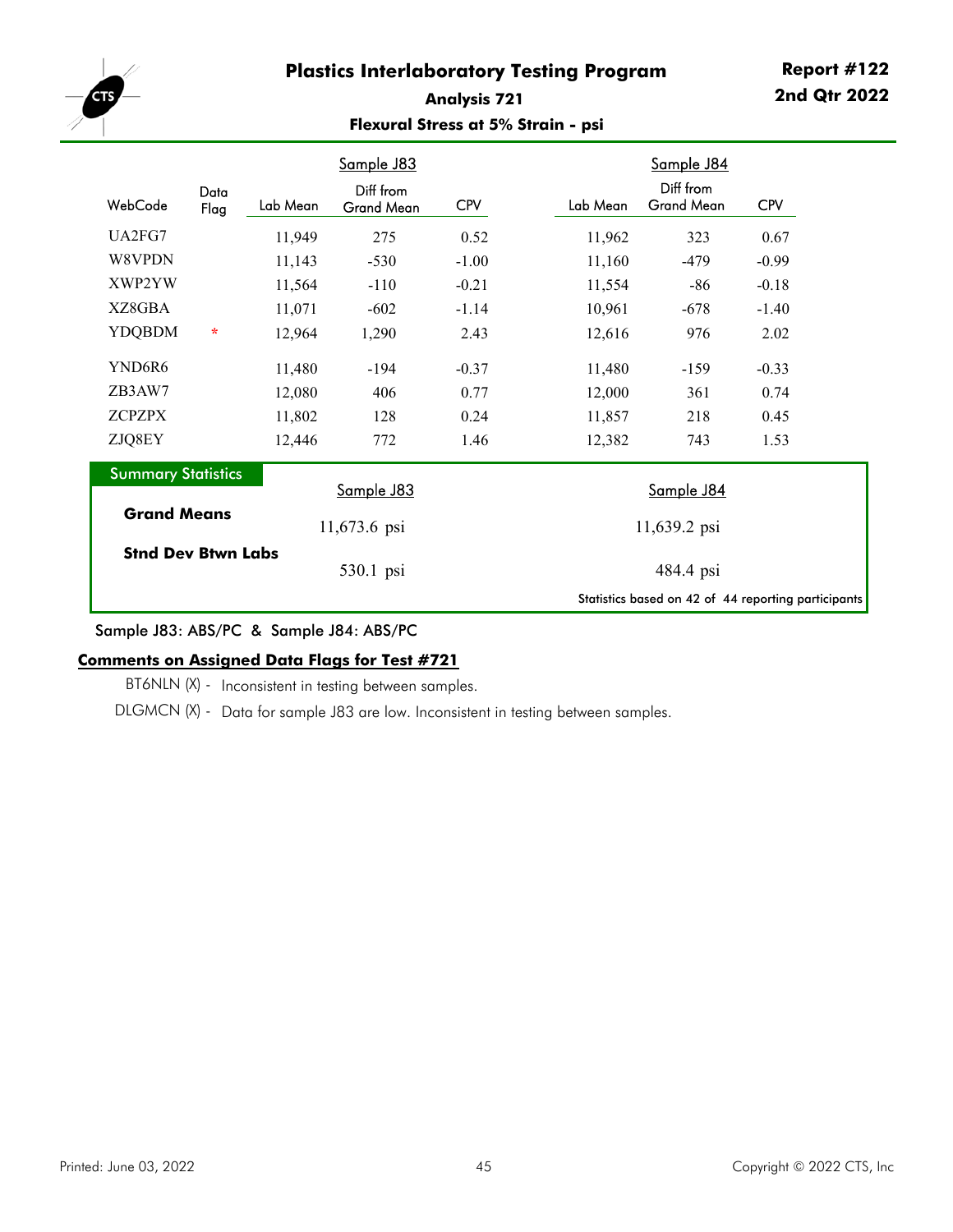

**Report #122 2nd Qtr 2022**

**Flexural Stress at 5% Strain - psi**

**Grand Mean Sample J83: 11,673.61 psi Grand Mean Sample J84: 11,639.23 psi**

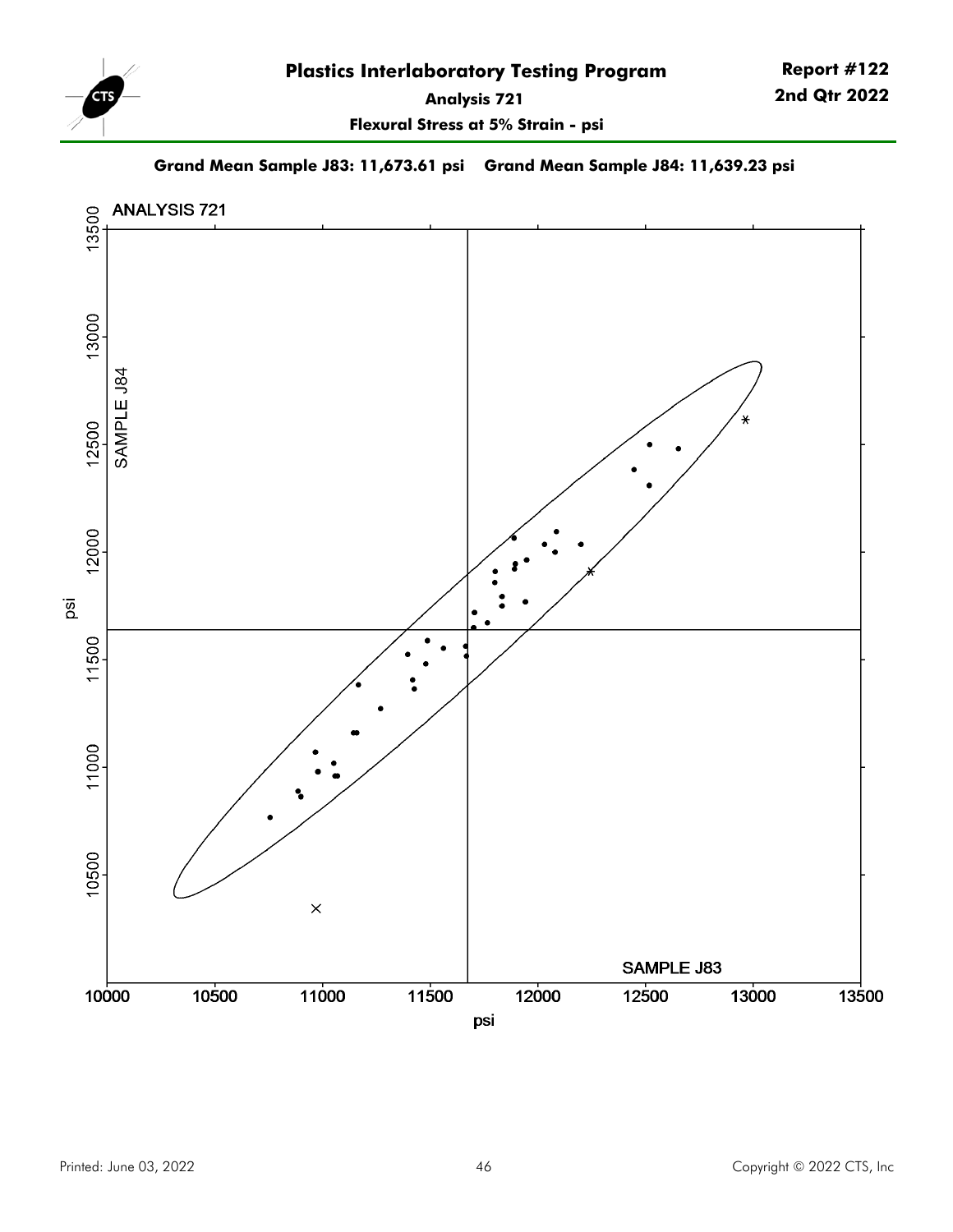

# **Analysis 722 Flexural Stress at Yield - psi**

| WebCode                          | Data<br>Flag | Lab Mean | Sample J83<br>Diff from<br>Grand Mean | <b>CPV</b> | Lab Mean | Sample J84<br>Diff from<br><b>Grand Mean</b> | <b>CPV</b> |
|----------------------------------|--------------|----------|---------------------------------------|------------|----------|----------------------------------------------|------------|
| 22PKMZ                           |              | 12,214   | 349                                   | 0.59       | 12,004   | 162                                          | 0.29       |
| 2MRHZZ                           | $\mathbf{X}$ | 8,086    | $-3,779$                              | $-6.39$    | 8,526    | $-3,316$                                     | $-5.89$    |
| 3RWTFX                           | $\star$      | 12,207   | 342                                   | 0.58       | 12,523   | 681                                          | 1.21       |
| 4FN9UJ                           |              | 10,819   | $-1,047$                              | $-1.77$    | 10,889   | $-953$                                       | $-1.69$    |
| 4GY4HW                           |              | 12,576   | 711                                   | 1.20       | 12,422   | 581                                          | 1.03       |
| 4JMH88                           |              | 12,147   | 282                                   | 0.48       | 12,367   | 525                                          | 0.93       |
| 4XG9LF                           |              | 11,612   | $-253$                                | $-0.43$    | 11,770   | $-72$                                        | $-0.13$    |
| 4ZQCD7                           |              | 12,038   | 173                                   | 0.29       | 11,893   | 51                                           | 0.09       |
| 7CAURU                           |              | 12,139   | 274                                   | 0.46       | 12,067   | 226                                          | 0.40       |
| 8LW3ZN                           |              | 11,247   | $-618$                                | $-1.05$    | 11,257   | $-585$                                       | $-1.04$    |
| 99RV6R                           |              | 11,922   | 57                                    | 0.10       | 11,951   | 109                                          | 0.19       |
| 9U8J8N                           |              | 11,747   | $-118$                                | $-0.20$    | 11,747   | $-95$                                        | $-0.17$    |
| <b>AVUH2D</b>                    |              | 11,093   | $-772$                                | $-1.31$    | 11,099   | $-743$                                       | $-1.32$    |
| BPQRD2                           |              | 12,065   | 200                                   | 0.34       | 12,130   | 288                                          | 0.51       |
| <b>BT6NLN</b>                    | $\mathbf X$  | 11,085   | $-781$                                | $-1.32$    | 10,396   | $-1,446$                                     | $-2.57$    |
| <b>DZQMVR</b>                    |              | 10,965   | $-900$                                | $-1.52$    | 10,918   | $-923$                                       | $-1.64$    |
| EUNN7N                           |              | 10,972   | $-893$                                | $-1.51$    | 11,072   | $-770$                                       | $-1.37$    |
| FUG27L                           |              | 12,131   | 266                                   | 0.45       | 12,064   | 222                                          | 0.40       |
| H <sub>2</sub> D <sub>G8</sub> D |              | 11,757   | $-108$                                | $-0.18$    | 11,725   | $-117$                                       | $-0.21$    |
| <b>JAHUHD</b>                    |              | 12,069   | 204                                   | 0.35       | 12,010   | 168                                          | 0.30       |
| JWG92A                           |              | 11,759   | $-106$                                | $-0.18$    | 11,641   | $-201$                                       | $-0.36$    |
| <b>JXDMQM</b>                    |              | 12,518   | 653                                   | 1.10       | 12,503   | 662                                          | 1.18       |
| MDA9NQ                           |              | 11,261   | $-604$                                | $-1.02$    | 11,250   | $-591$                                       | $-1.05$    |
| <b>PDMNMC</b>                    |              | 11,677   | $-188$                                | $-0.32$    | 11,644   | $-198$                                       | $-0.35$    |
| <b>PVLQFA</b>                    |              | 11,598   | $-267$                                | $-0.45$    | 11,621   | $-221$                                       | $-0.39$    |
| QWRLJD                           |              | 12,734   | 869                                   | 1.47       | 12,743   | 901                                          | 1.60       |
| RF2XQU                           |              | 12,098   | 233                                   | 0.39       | 12,008   | 166                                          | 0.30       |
| <b>RLPHYF</b>                    |              | 12,552   | 687                                   | 1.16       | 12,274   | 432                                          | 0.77       |
| <b>TABNGV</b>                    |              | 11,643   | $-222$                                | $-0.38$    | 11,674   | $-167$                                       | $-0.30$    |
| UA2FG7                           |              | 12,058   | 193                                   | 0.33       | 12,048   | 206                                          | 0.37       |
| W8VPDN                           |              | 10,739   | $-1,126$                              | $-1.90$    | 10,768   | $-1,074$                                     | $-1.91$    |
| XWP2YW                           |              | 11,564   | $-302$                                | $-0.51$    | 11,553   | $-289$                                       | $-0.51$    |
| XZ8GBA                           |              | 11,301   | $-565$                                | $-0.96$    | 11,104   | $-738$                                       | $-1.31$    |
| <b>YDQBDM</b>                    | ÷            | 13,321   | 1,456                                 | 2.46       | 13,059   | 1,217                                        | 2.16       |
| YND6R6                           |              | 11,480   | $-385$                                | $-0.65$    | 11,480   | $-362$                                       | $-0.64$    |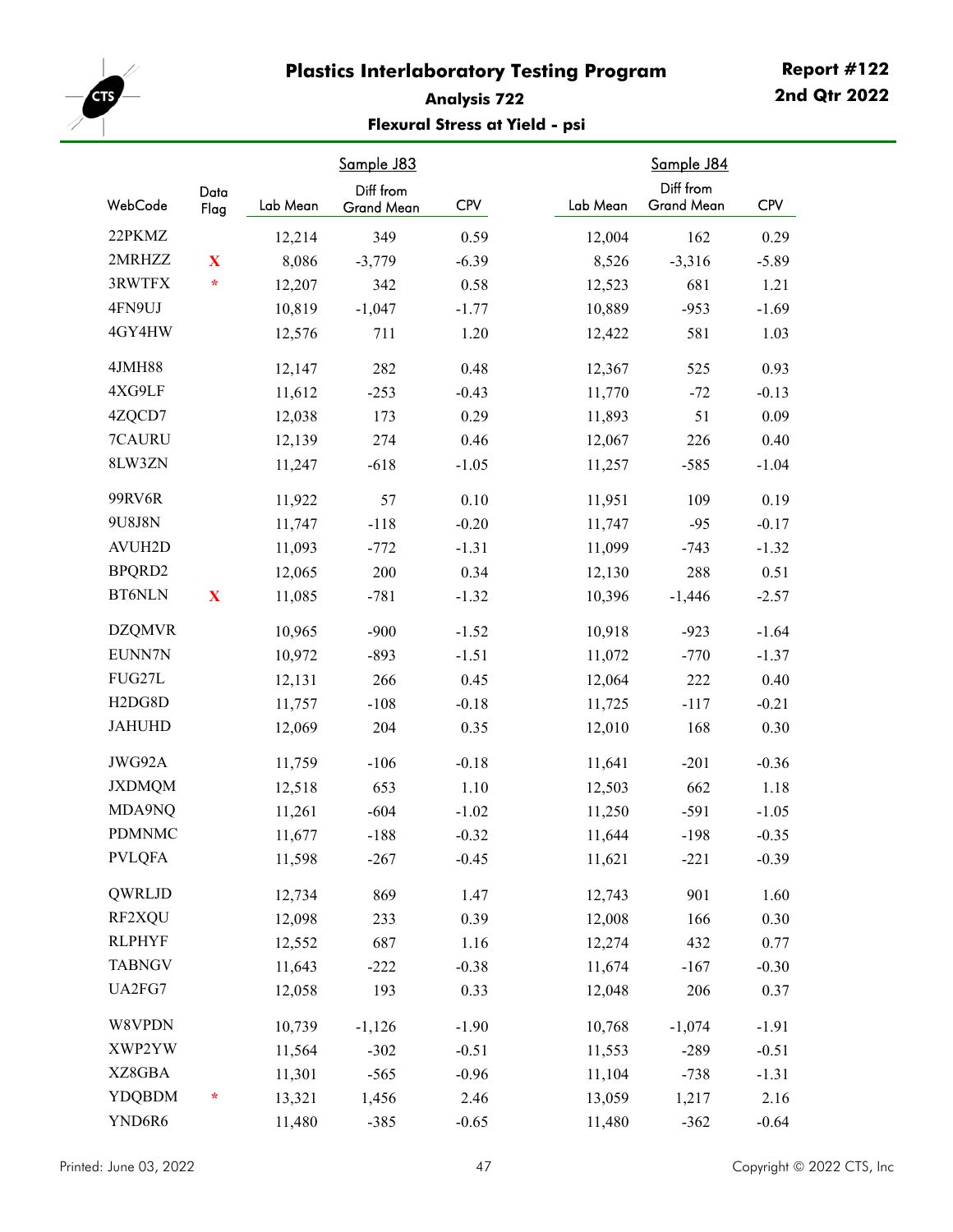

### **Analysis 722 Flexural Stress at Yield - psi**

|                           |                           |          | Sample J83                     |            |          | Sample J84                                          |            |  |
|---------------------------|---------------------------|----------|--------------------------------|------------|----------|-----------------------------------------------------|------------|--|
| WebCode                   | Data<br>Flag              | Lab Mean | Diff from<br><b>Grand Mean</b> | <b>CPV</b> | Lab Mean | Diff from<br><b>Grand Mean</b>                      | <b>CPV</b> |  |
| Z3RTHE                    |                           | 12,023   | 158                            | 0.27       | 12,048   | 206                                                 | 0.37       |  |
| ZB3AW7                    |                           | 12,240   | 375                            | 0.63       | 12,180   | 338                                                 | 0.60       |  |
| <b>ZCPZPX</b>             | X                         | 8,876    | $-2,989$                       | $-5.06$    | 8,438    | $-3,404$                                            | $-6.05$    |  |
| ZJQ8EY                    |                           | 12,860   | 995                            | 1.68       | 12,800   | 958                                                 | 1.70       |  |
| <b>Summary Statistics</b> |                           |          |                                |            |          |                                                     |            |  |
|                           |                           |          | Sample J83                     |            |          | Sample J84                                          |            |  |
| <b>Grand Means</b>        |                           |          | 11,865.2 psi                   |            |          | 11,841.9 psi                                        |            |  |
|                           | <b>Stnd Dev Btwn Labs</b> |          |                                |            |          |                                                     |            |  |
|                           |                           |          | 591.1 psi                      |            |          | 562.8 psi                                           |            |  |
|                           |                           |          |                                |            |          | Statistics based on 36 of 39 reporting participants |            |  |

#### Sample J83: ABS/PC & Sample J84: ABS/PC

#### **Comments on Assigned Data Flags for Test #722**

- BT6NLN (X) Inconsistent in testing between samples.
- ZCPZPX (X) Data for both samples are low. Possible Systematic Error. Inconsistent within the determinations of sample J83.
- 2MRHZZ (X) Data for both samples are low. Possible Systematic Error. Inconsistent within the determinations of both samples.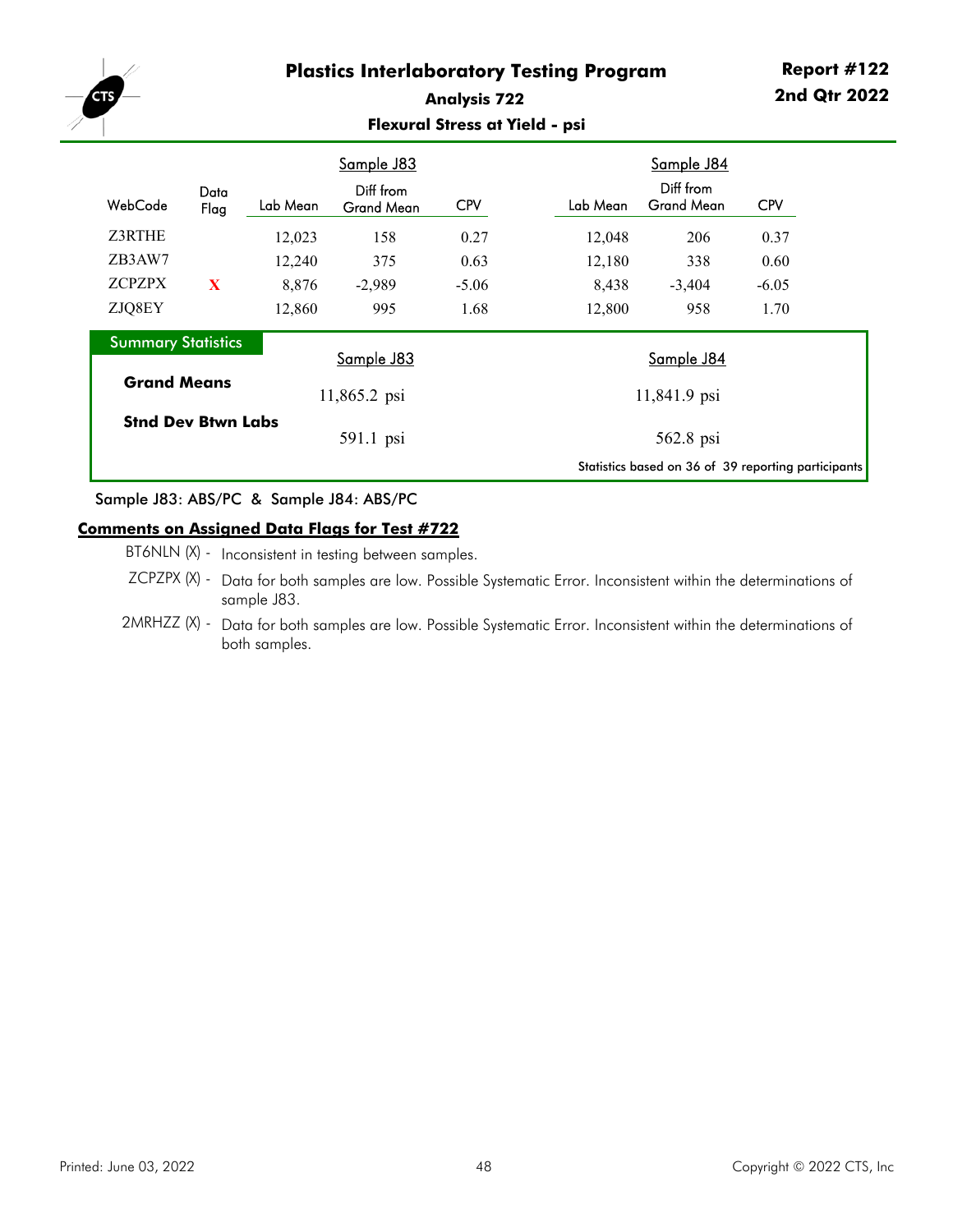

**Report #122 2nd Qtr 2022**

**Flexural Stress at Yield - psi**

**Grand Mean Sample J83: 11,865.18 psi Grand Mean Sample J84: 11,841.87 psi**

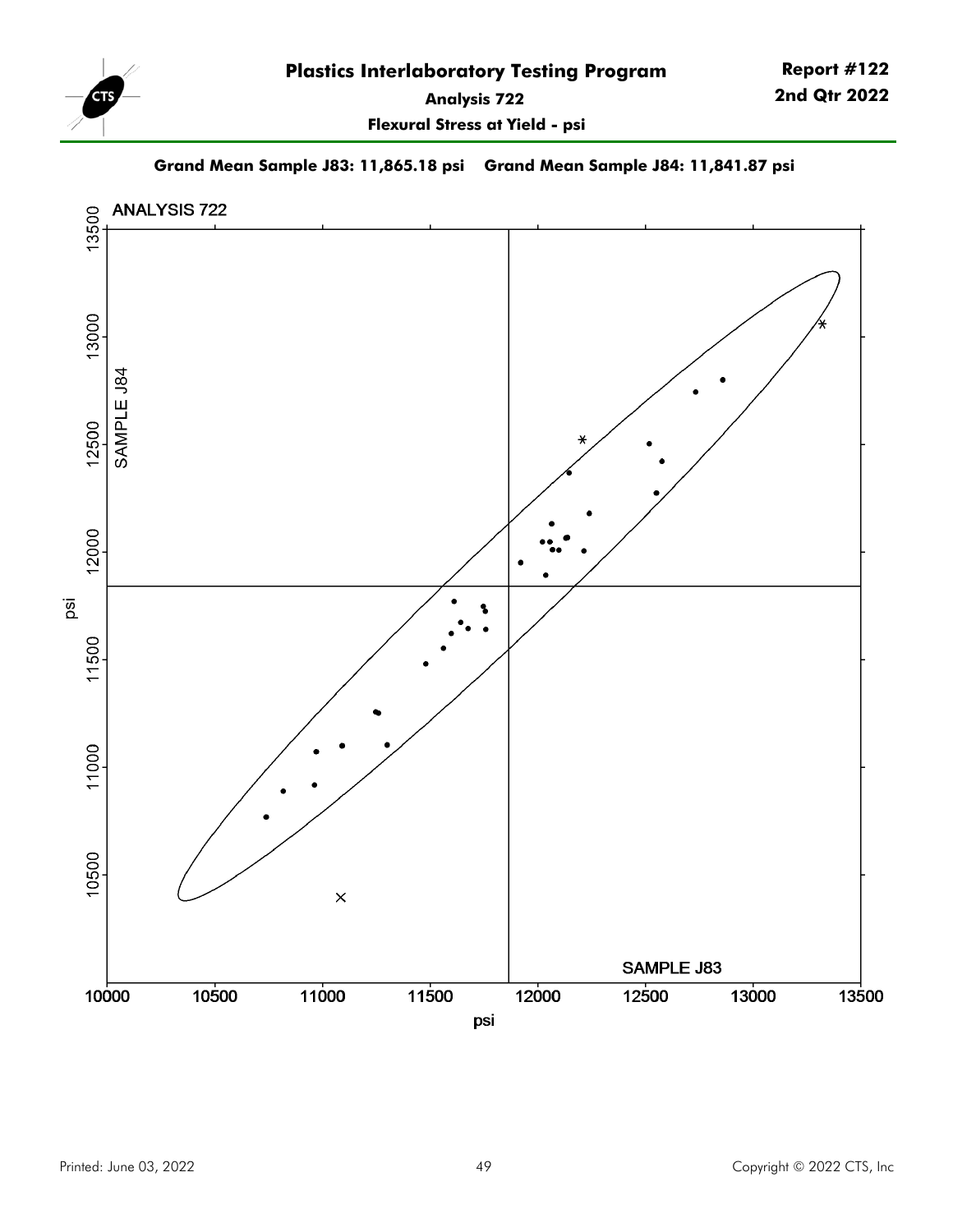

## **Analysis 730 Tensile Stress at Yield - MPa**

| WebCode                          | Data<br>Flag | Lab Mean | Sample C83<br>Diff from<br>Grand Mean | <b>CPV</b> | Lab Mean | <b>Sample C84</b><br>Diff from<br><b>Grand Mean</b> | <b>CPV</b> |
|----------------------------------|--------------|----------|---------------------------------------|------------|----------|-----------------------------------------------------|------------|
| 29RUUR                           |              | 49.86    | 0.31                                  | 0.36       | 50.04    | 0.44                                                | 0.49       |
| 426DMZ                           |              | 48.50    | $-1.05$                               | $-1.20$    | 48.75    | $-0.85$                                             | $-0.93$    |
| 4JMH88                           |              | 49.88    | 0.33                                  | 0.38       | 49.78    | 0.18                                                | 0.20       |
| 4ZQCD7                           |              | 50.00    | 0.44                                  | 0.51       | 50.09    | 0.49                                                | 0.54       |
| 7MCVK7                           | X            | 48.66    | $-0.89$                               | $-1.02$    | 49.57    | $-0.03$                                             | $-0.03$    |
| 83J9MW                           |              | 51.40    | 1.85                                  | 2.12       | 51.40    | 1.80                                                | 1.97       |
| 94W7LY                           |              | 49.29    | $-0.27$                               | $-0.31$    | 49.61    | 0.01                                                | 0.02       |
| 9U4XUG                           |              | 49.78    | 0.22                                  | 0.26       | 50.07    | 0.47                                                | 0.52       |
| <b>A7DUEB</b>                    |              | 50.69    | 1.13                                  | 1.30       | 50.81    | 1.21                                                | 1.33       |
| AC2G8V                           |              | 48.26    | $-1.29$                               | $-1.48$    | 48.30    | $-1.30$                                             | $-1.42$    |
| <b>AVUH2D</b>                    |              | 48.52    | $-1.03$                               | $-1.19$    | 48.33    | $-1.27$                                             | $-1.39$    |
| <b>BE7REJ</b>                    |              | 48.03    | $-1.53$                               | $-1.75$    | 47.88    | $-1.72$                                             | $-1.88$    |
| BPQRD2                           |              | 49.02    | $-0.54$                               | $-0.62$    | 49.06    | $-0.54$                                             | $-0.59$    |
| <b>CGLGEL</b>                    |              | 48.62    | $-0.93$                               | $-1.07$    | 48.64    | $-0.96$                                             | $-1.05$    |
| D6VZ9L                           | $\mathbf X$  | 47.48    | $-2.07$                               | $-2.38$    | 48.58    | $-1.02$                                             | $-1.12$    |
| <b>ENHVED</b>                    |              | 49.80    | 0.25                                  | 0.28       | 49.64    | 0.04                                                | 0.05       |
| F7UYDB                           |              | 49.08    | $-0.47$                               | $-0.54$    | 49.40    | $-0.20$                                             | $-0.22$    |
| <b>FGXAML</b>                    | ÷            | 51.81    | 2.25                                  | 2.59       | 52.05    | 2.45                                                | 2.68       |
| G9JTQ6                           |              | 49.58    | 0.03                                  | 0.04       | 49.62    | 0.02                                                | 0.02       |
| H <sub>2</sub> D <sub>G8</sub> D |              | 49.45    | $-0.10$                               | $-0.11$    | 49.48    | $-0.12$                                             | $-0.13$    |
| H34QVK                           |              | 49.88    | 0.33                                  | 0.38       | 49.72    | 0.12                                                | 0.13       |
| H68GZE                           |              | 48.83    | $-0.72$                               | $-0.83$    | 48.66    | $-0.94$                                             | $-1.03$    |
| <b>HGKJKR</b>                    |              | 51.34    | 1.79                                  | 2.05       | 51.46    | 1.86                                                | 2.04       |
| JLWV7K                           |              | 49.76    | 0.21                                  | 0.24       | 49.65    | 0.05                                                | 0.05       |
| JWG92A                           |              | 48.38    | $-1.17$                               | $-1.34$    | 48.30    | $-1.30$                                             | $-1.42$    |
| <b>MBKVUM</b>                    |              | 48.86    | $-0.69$                               | $-0.79$    | 49.08    | $-0.52$                                             | $-0.57$    |
| PEEHM2                           |              | 49.32    | $-0.24$                               | $-0.27$    | 49.52    | $-0.08$                                             | $-0.09$    |
| <b>PLFUHX</b>                    | ÷            | 48.49    | $-1.06$                               | $-1.22$    | 48.98    | $-0.62$                                             | $-0.68$    |
| QRWUD2                           |              | 48.64    | $-0.91$                               | $-1.04$    | 48.61    | $-0.99$                                             | $-1.08$    |
| R9JGBD                           |              | 49.62    | 0.07                                  | $0.08\,$   | 49.66    | 0.06                                                | $0.07\,$   |
| RAFXG9                           |              | 50.13    | 0.58                                  | 0.67       | 50.11    | 0.51                                                | 0.56       |
| RF2XQU                           |              | 49.79    | 0.23                                  | 0.27       | 49.95    | 0.35                                                | 0.38       |
| <b>TABNGV</b>                    |              | 50.25    | 0.70                                  | $0.80\,$   | 50.31    | 0.71                                                | 0.77       |
| TGU7HA                           |              | 49.84    | 0.29                                  | 0.33       | 49.64    | 0.04                                                | 0.04       |
| THL36H                           |              | 50.34    | 0.78                                  | 0.90       | 50.41    | 0.81                                                | 0.89       |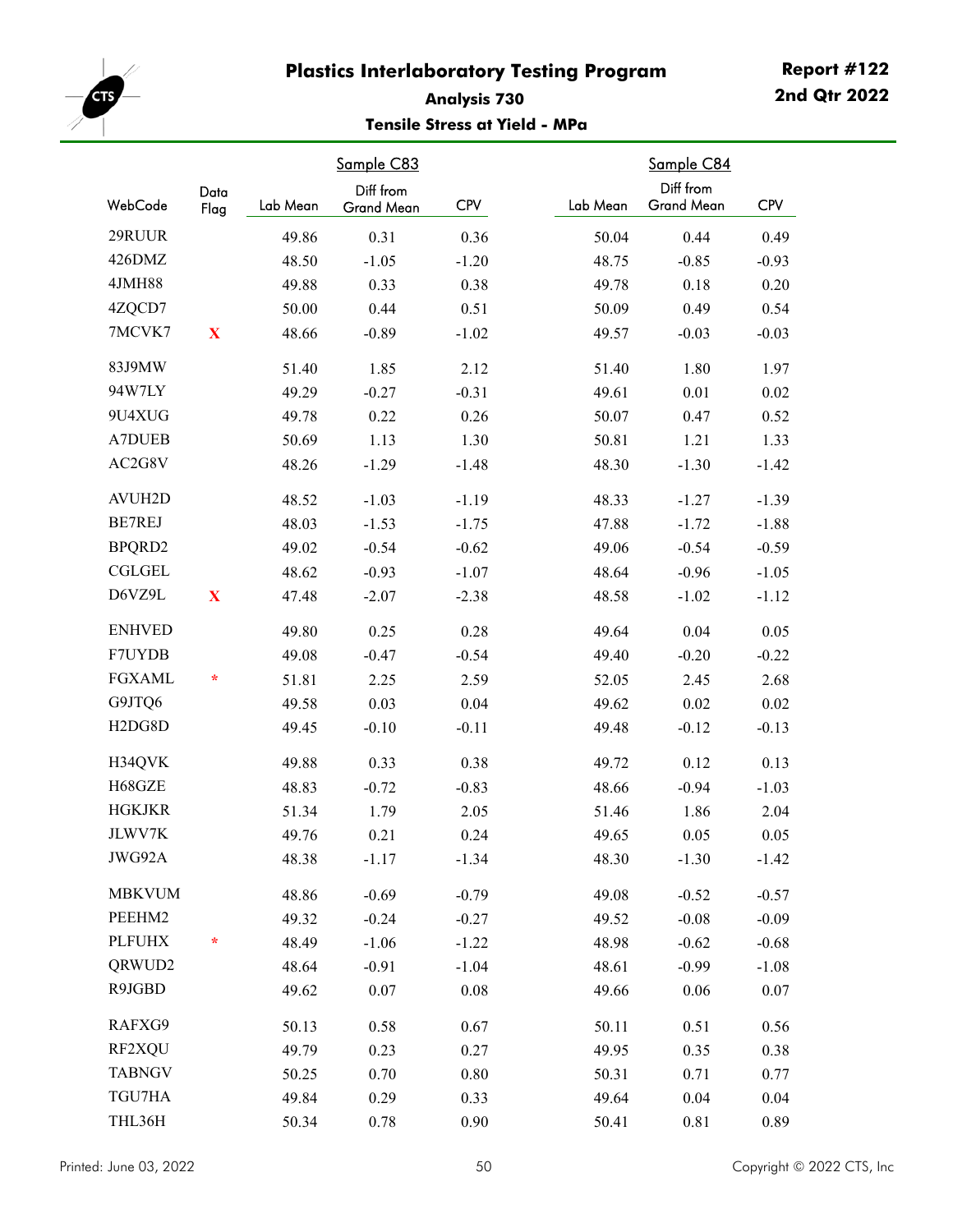

### **Analysis 730 Tensile Stress at Yield - MPa**

|                           |                           |          | Sample C83                     |            |          | Sample C84                                          |            |
|---------------------------|---------------------------|----------|--------------------------------|------------|----------|-----------------------------------------------------|------------|
| WebCode                   | Data<br>Flag              | Lab Mean | Diff from<br><b>Grand Mean</b> | <b>CPV</b> | Lab Mean | Diff from<br><b>Grand Mean</b>                      | <b>CPV</b> |
| <b>UAPUVC</b>             |                           | 49.02    | $-0.53$                        | $-0.61$    | 48.76    | $-0.84$                                             | $-0.92$    |
| V37QJ3                    |                           | 49.88    | 0.33                           | 0.38       | 49.67    | 0.07                                                | 0.08       |
| VD4QZD                    |                           | 49.10    | $-0.45$                        | $-0.52$    | 48.94    | $-0.66$                                             | $-0.72$    |
| VG6MQ9                    | $\mathbf X$               | 49.99    | 0.43                           | 0.50       | 49.26    | $-0.34$                                             | $-0.38$    |
| <b>VUE7MH</b>             |                           | 51.22    | 1.67                           | 1.92       | 51.14    | 1.54                                                | 1.69       |
| VVLMG8                    | $\mathbf X$               | 53.71    | 4.16                           | 4.78       | 53.67    | 4.07                                                | 4.46       |
| W4VEGN                    | $\star$                   | 49.61    | 0.05                           | 0.06       | 50.19    | 0.59                                                | 0.64       |
| WE9MW2                    |                           | 49.48    | $-0.07$                        | $-0.08$    | 49.48    | $-0.12$                                             | $-0.13$    |
| WM79AV                    |                           | 50.78    | 1.23                           | 1.41       | 51.12    | 1.52                                                | 1.66       |
| XL8K7Q                    |                           | 49.59    | 0.04                           | 0.05       | 49.69    | 0.09                                                | 0.10       |
| XWP2YW                    |                           | 48.39    | $-1.17$                        | $-1.34$    | 48.22    | $-1.38$                                             | $-1.51$    |
| YND6R6                    |                           | 48.84    | $-0.71$                        | $-0.82$    | 48.99    | $-0.61$                                             | $-0.67$    |
| ZB3AW7                    |                           | 49.68    | 0.13                           | 0.15       | 49.44    | $-0.16$                                             | $-0.18$    |
| ZJQ8EY                    |                           | 49.52    | $-0.03$                        | $-0.04$    | 49.76    | 0.16                                                | 0.18       |
| ZNQ9TA                    |                           | 49.25    | $-0.30$                        | $-0.35$    | 49.17    | $-0.43$                                             | $-0.47$    |
| <b>Summary Statistics</b> |                           |          |                                |            |          |                                                     |            |
|                           |                           |          | Sample C83                     |            |          | Sample C84                                          |            |
| <b>Grand Means</b>        |                           |          | 49.552 MPa                     |            |          | 49.600 MPa                                          |            |
|                           | <b>Stnd Dev Btwn Labs</b> |          | 0.870 MPa                      |            |          | 0.914 MPa                                           |            |
|                           |                           |          |                                |            |          | Statistics based on 46 of 50 reporting participants |            |

Sample C83: ABS/PC & Sample C84: ABS/PC

#### **Comments on Assigned Data Flags for Test #730**

D6VZ9L (X) - Inconsistent in testing between samples.

VG6MQ9 (X) - Inconsistent in testing between samples. Inconsistent within the determinations of sample C83.

7MCVK7 (X) - Inconsistent in testing between samples. Inconsistent within the determinations of both samples.

VVLMG8 (X) - Data for both samples are high. Possible Systematic Error.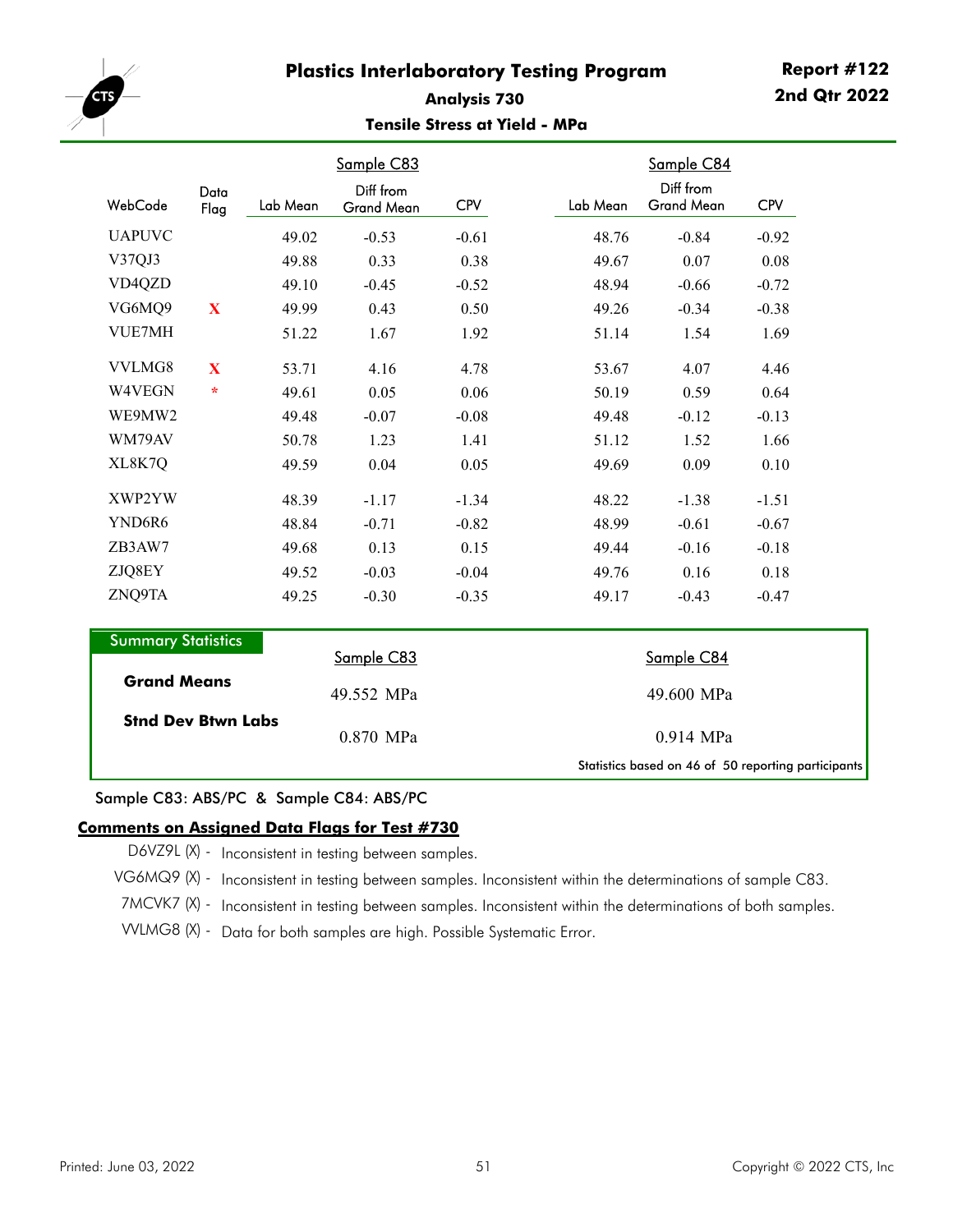

**Tensile Stress at Yield - MPa**

**Grand Mean Sample C83: 49.552 MPa Grand Mean Sample C84: 49.600 MPa**

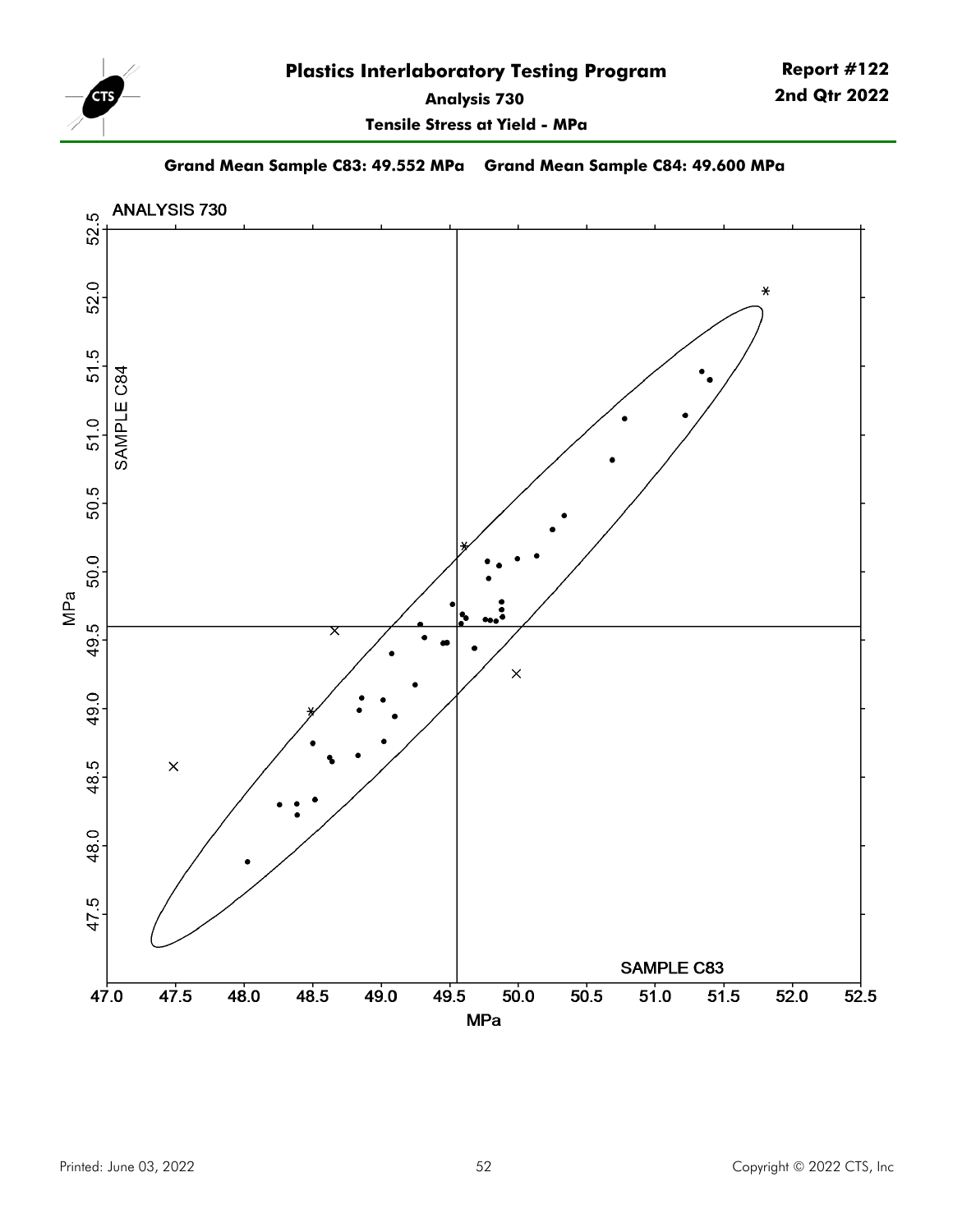

## **Analysis 731 Tensile Stress at Break - MPa**

| WebCode                          | Data<br>Flag | Lab Mean | Sample C83<br>Diff from<br>Grand Mean | <b>CPV</b> | Lab Mean | Sample C84<br>Diff from<br><b>Grand Mean</b> | <b>CPV</b> |
|----------------------------------|--------------|----------|---------------------------------------|------------|----------|----------------------------------------------|------------|
| 29RUUR                           |              | 48.69    | 2.31                                  | 0.94       | 47.72    | 0.93                                         | 0.37       |
| 3PULJZ                           |              | 42.04    | $-4.34$                               | $-1.77$    | 41.76    | $-5.03$                                      | $-1.98$    |
| 426DMZ                           |              | 46.15    | $-0.23$                               | $-0.09$    | 45.79    | $-1.00$                                      | $-0.39$    |
| 4JMH88                           |              | 47.34    | 0.96                                  | 0.39       | 46.74    | $-0.05$                                      | $-0.02$    |
| 4ZQCD7                           | ÷            | 51.65    | 5.27                                  | 2.14       | 47.53    | 0.74                                         | 0.29       |
| 7MCVK7                           |              | 48.87    | 2.49                                  | 1.01       | 47.66    | 0.87                                         | 0.34       |
| 83J9MW                           |              | 50.80    | 4.42                                  | 1.80       | 50.40    | 3.61                                         | 1.42       |
| 94W7LY                           |              | 49.41    | 3.02                                  | 1.23       | 49.75    | 2.96                                         | 1.16       |
| <b>A7DUEB</b>                    |              | 45.22    | $-1.16$                               | $-0.47$    | 45.19    | $-1.60$                                      | $-0.63$    |
| AC2G8V                           |              | 46.08    | $-0.30$                               | $-0.12$    | 47.02    | 0.23                                         | 0.09       |
| <b>AVUH2D</b>                    |              | 42.72    | $-3.66$                               | $-1.49$    | 41.96    | $-4.83$                                      | $-1.90$    |
| <b>BE7REJ</b>                    |              | 43.66    | $-2.72$                               | $-1.11$    | 43.64    | $-3.15$                                      | $-1.24$    |
| BPQRD2                           |              | 46.16    | $-0.23$                               | $-0.09$    | 48.72    | 1.92                                         | 0.76       |
| <b>CGLGEL</b>                    |              | 44.46    | $-1.92$                               | $-0.78$    | 45.92    | $-0.87$                                      | $-0.34$    |
| <b>CUEX8T</b>                    |              | 48.22    | 1.84                                  | 0.75       | 49.20    | 2.41                                         | 0.95       |
| D6VZ9L                           |              | 42.48    | $-3.90$                               | $-1.59$    | 43.60    | $-3.19$                                      | $-1.25$    |
| <b>ENHVED</b>                    |              | 47.35    | 0.97                                  | 0.39       | 50.04    | 3.25                                         | 1.28       |
| F7UYDB                           |              | 48.44    | 2.06                                  | 0.84       | 46.80    | 0.01                                         | 0.00       |
| <b>FGXAML</b>                    | $\mathbf X$  | 127.42   | 81.04                                 | 32.96      | 178.94   | 132.15                                       | 51.90      |
| G9JTQ6                           |              | 43.45    | $-2.93$                               | $-1.19$    | 43.01    | $-3.79$                                      | $-1.49$    |
| H <sub>2</sub> D <sub>G8</sub> D | $\ast$       | 45.01    | $-1.38$                               | $-0.56$    | 50.83    | 4.04                                         | 1.59       |
| H34QVK                           |              | 45.66    | $-0.72$                               | $-0.29$    | 46.80    | 0.01                                         | 0.00       |
| H68GZE                           |              | 43.08    | $-3.30$                               | $-1.34$    | 42.32    | $-4.47$                                      | $-1.76$    |
| <b>HGKJKR</b>                    |              | 47.04    | 0.66                                  | 0.27       | 47.54    | 0.75                                         | 0.29       |
| <b>JLWV7K</b>                    |              | 48.28    | 1.89                                  | 0.77       | 46.51    | $-0.28$                                      | $-0.11$    |
| JWG92A                           |              | 47.20    | 0.82                                  | 0.33       | 46.80    | 0.01                                         | $0.00\,$   |
| <b>MBKVUM</b>                    |              | 46.60    | 0.22                                  | 0.09       | 50.34    | 3.55                                         | 1.39       |
| PEEHM2                           |              | 43.94    | $-2.44$                               | $-0.99$    | 44.38    | $-2.41$                                      | $-0.95$    |
| <b>PLFUHX</b>                    |              | 49.75    | 3.36                                  | 1.37       | 50.27    | 3.48                                         | 1.37       |
| R9JGBD                           |              | 43.40    | $-2.98$                               | $-1.21$    | 43.42    | $-3.37$                                      | $-1.32$    |
| RAFXG9                           |              | 46.06    | $-0.32$                               | $-0.13$    | 47.59    | 0.80                                         | 0.31       |
| <b>TABNGV</b>                    |              | 45.95    | $-0.44$                               | $-0.18$    | 45.99    | $-0.80$                                      | $-0.31$    |
| THL36H                           |              | 45.21    | $-1.17$                               | $-0.48$    | 45.63    | $-1.16$                                      | $-0.45$    |
| <b>UAPUVC</b>                    |              | 43.34    | $-3.04$                               | $-1.24$    | 45.80    | $-0.99$                                      | $-0.39$    |
| V37QJ3                           |              | 46.68    | 0.30                                  | 0.12       | 46.56    | $-0.23$                                      | $-0.09$    |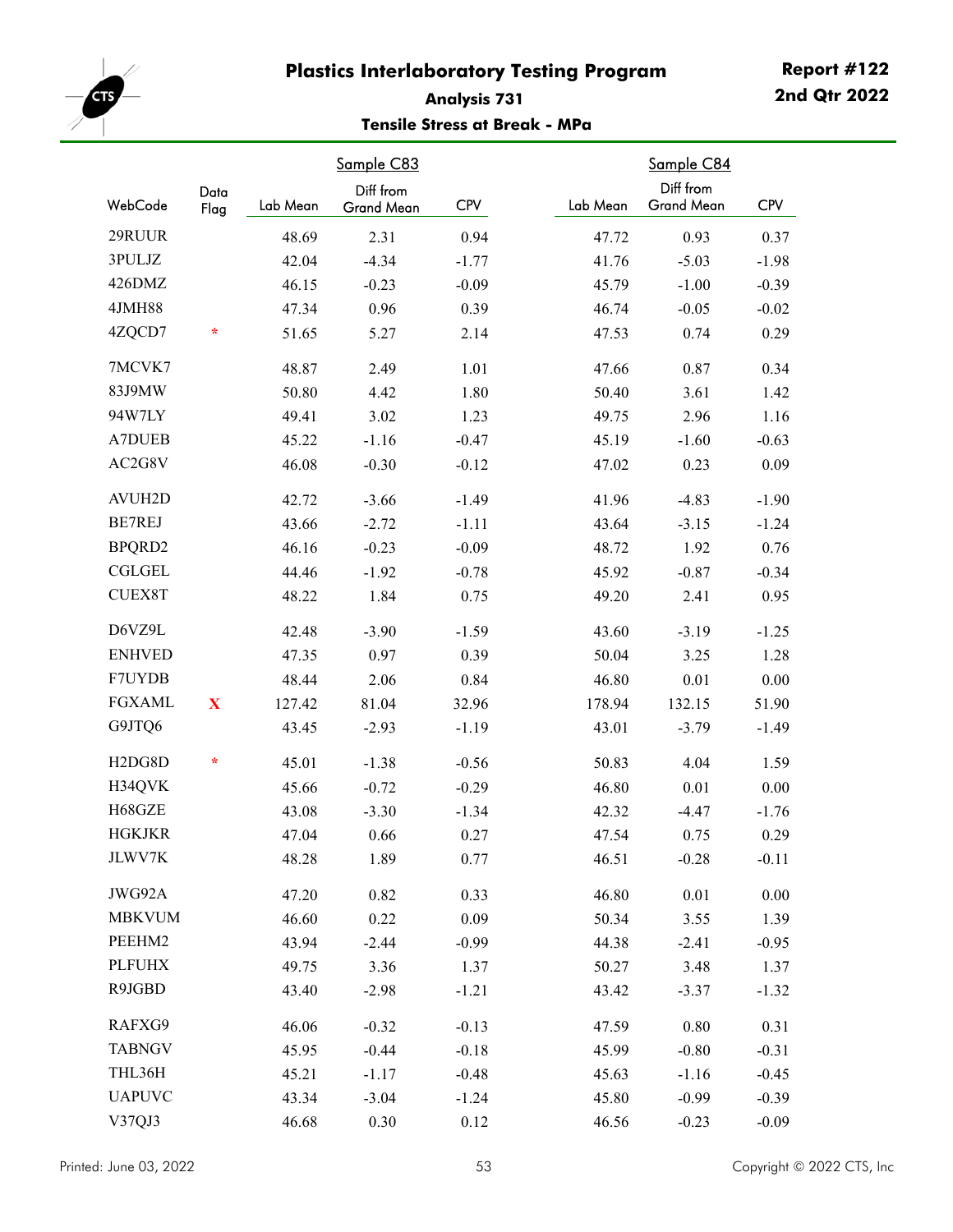

### **Analysis 731 Tensile Stress at Break - MPa**

|                           |              |          | Sample C83                     |            |          | Sample C84                                          |            |
|---------------------------|--------------|----------|--------------------------------|------------|----------|-----------------------------------------------------|------------|
| WebCode                   | Data<br>Flag | Lab Mean | Diff from<br><b>Grand Mean</b> | <b>CPV</b> | Lab Mean | Diff from<br><b>Grand Mean</b>                      | <b>CPV</b> |
| VBZNG4                    |              | 51.13    | 4.75                           | 1.93       | 48.87    | 2.08                                                | 0.82       |
| VD4QZD                    |              | 46.74    | 0.36                           | 0.15       | 46.94    | 0.15                                                | 0.06       |
| VG6MQ9                    |              | 49.91    | 3.52                           | 1.43       | 47.44    | 0.65                                                | 0.25       |
| <b>VUE7MH</b>             |              | 47.39    | 1.01                           | 0.41       | 46.24    | $-0.55$                                             | $-0.21$    |
| VVLMG8                    | $\star$      | 48.02    | 1.63                           | 0.66       | 52.66    | 5.87                                                | 2.31       |
| WE9MW2                    |              | 44.54    | $-1.84$                        | $-0.75$    | 44.54    | $-2.25$                                             | $-0.88$    |
| WM79AV                    |              | 45.49    | $-0.90$                        | $-0.36$    | 46.06    | $-0.73$                                             | $-0.29$    |
| XL8K7Q                    |              | 47.71    | 1.33                           | 0.54       | 50.19    | 3.40                                                | 1.33       |
| XWP2YW                    |              | 49.10    | 2.71                           | 1.10       | 49.63    | 2.84                                                | 1.12       |
| YND6R6                    |              | 43.39    | $-2.99$                        | $-1.21$    | 46.21    | $-0.58$                                             | $-0.23$    |
| ZB3AW7                    |              | 48.24    | 1.86                           | 0.76       | 48.78    | 1.99                                                | 0.78       |
| ZJQ8EY                    |              | 44.38    | $-2.00$                        | $-0.81$    | 45.06    | $-1.73$                                             | $-0.68$    |
| ZNQ9TA                    |              | 43.52    | $-2.86$                        | $-1.16$    | 43.30    | $-3.49$                                             | $-1.37$    |
| <b>Summary Statistics</b> |              |          | Sample C83                     |            |          | Sample C84                                          |            |
| <b>Grand Means</b>        |              |          | 46.381 MPa                     |            |          | 46.791 MPa                                          |            |
| <b>Stnd Dev Btwn Labs</b> |              |          | 2.459 MPa                      |            |          | 2.546 MPa                                           |            |
|                           |              |          |                                |            |          | Statistics based on 47 of 48 reporting participants |            |

Sample C83: ABS/PC & Sample C84: ABS/PC

### **Comments on Assigned Data Flags for Test #731**

FGXAML (X) - Extreme data.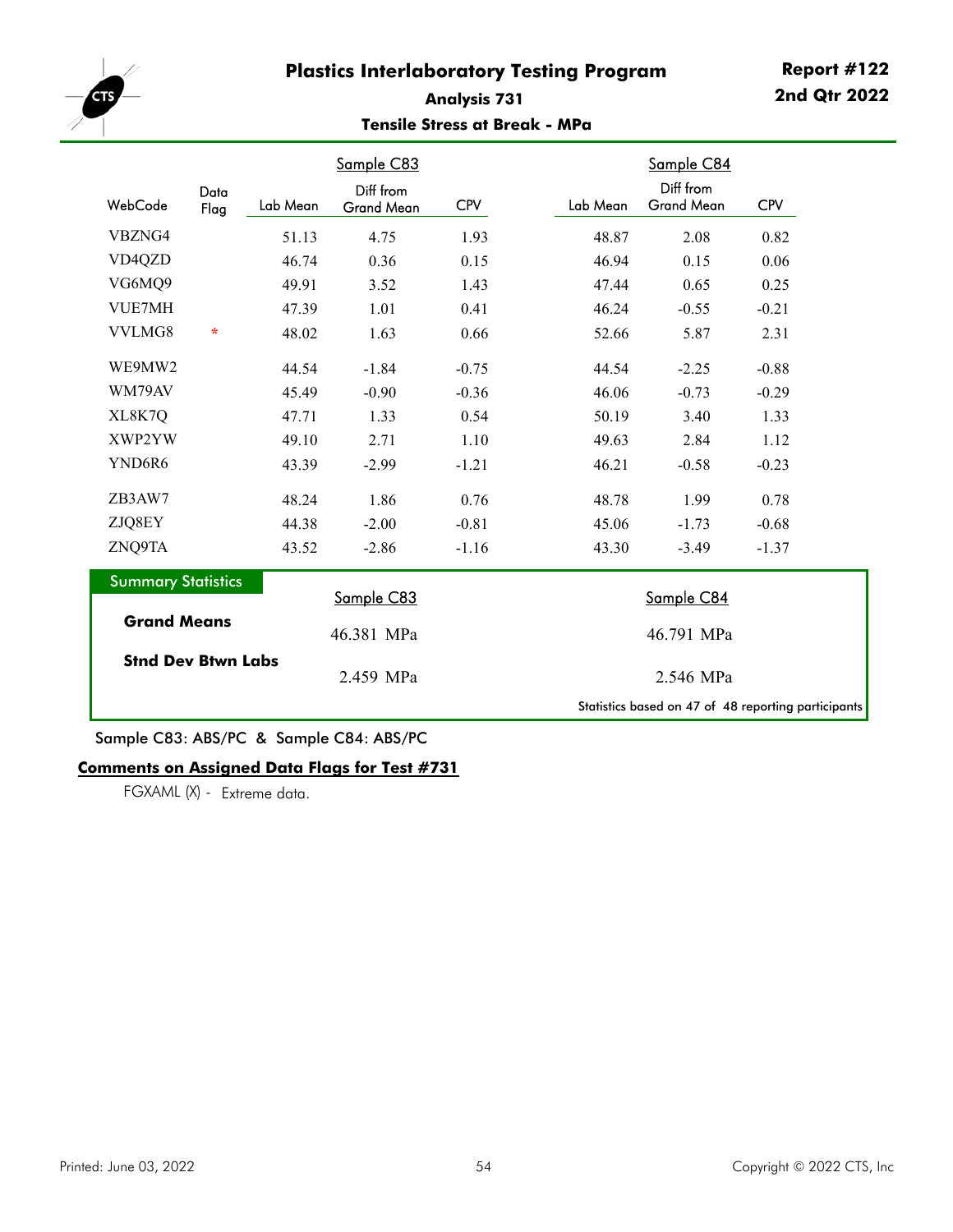

**Report #122 2nd Qtr 2022**

**Tensile Stress at Break - MPa**

**Grand Mean Sample C83: 46.381 MPa Grand Mean Sample C84: 46.791 MPa**

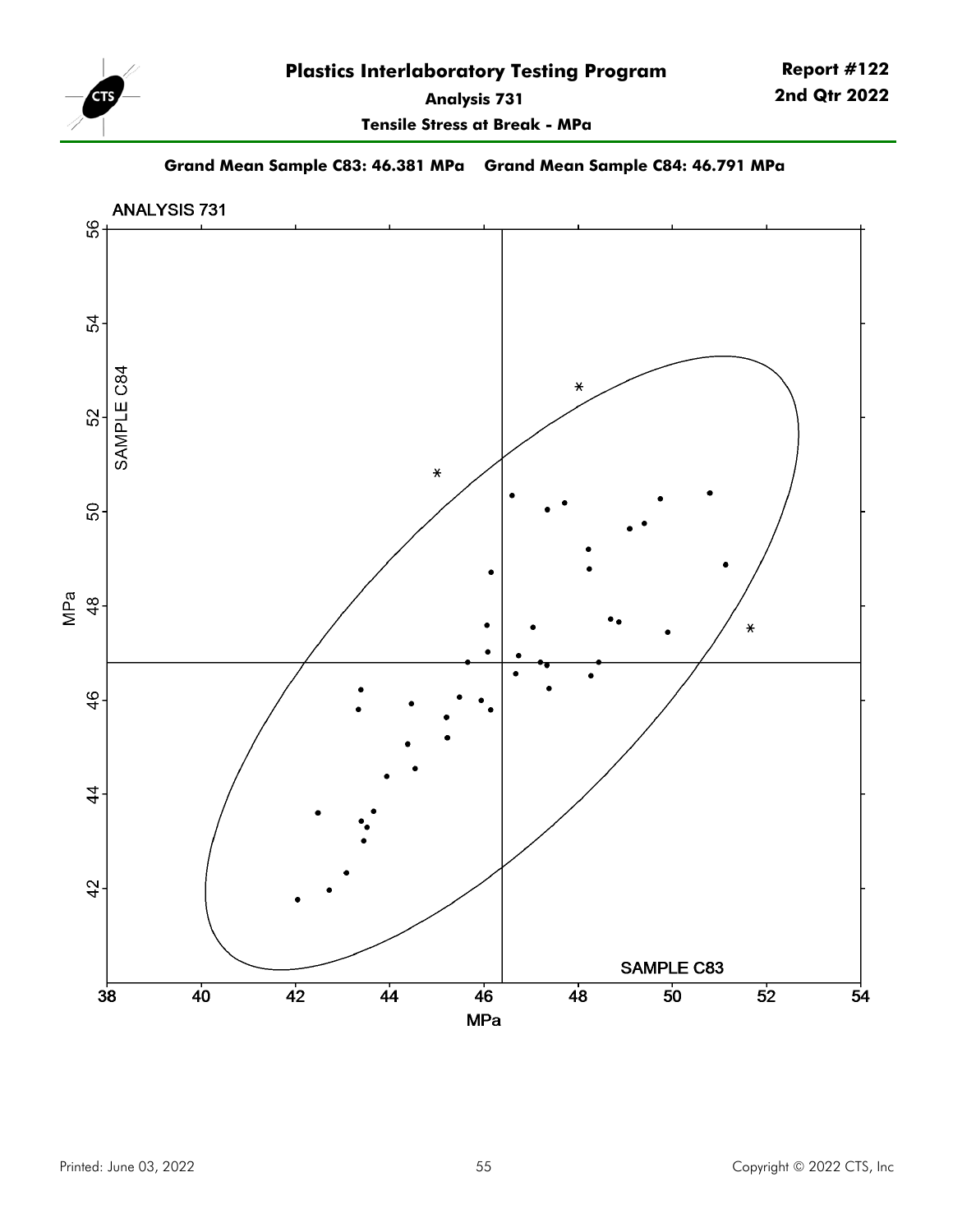

# **Analysis 732 Percent Strain at Yield**

| WebCode                          | Data<br>Flag | Lab Mean | Sample C83<br>Diff from<br>Grand Mean | <b>CPV</b> | Lab Mean | Sample C84<br>Diff from<br><b>Grand Mean</b> | <b>CPV</b> |
|----------------------------------|--------------|----------|---------------------------------------|------------|----------|----------------------------------------------|------------|
| 29RUUR                           |              | 4.520    | 0.034                                 | 0.18       | 4.508    | 0.013                                        | 0.06       |
| 426DMZ                           |              | 4.444    | $-0.042$                              | $-0.21$    | 4.440    | $-0.055$                                     | $-0.28$    |
| 4JMH88                           |              | 4.640    | 0.154                                 | 0.80       | 4.540    | 0.045                                        | 0.23       |
| 4ZQCD7                           |              | 4.446    | $-0.040$                              | $-0.20$    | 4.494    | $-0.001$                                     | $-0.01$    |
| 7MCVK7                           |              | 4.428    | $-0.058$                              | $-0.30$    | 4.454    | $-0.041$                                     | $-0.21$    |
| 83J9MW                           | $\mathbf X$  | 1.850    | $-2.636$                              | $-13.61$   | 1.818    | $-2.677$                                     | $-13.56$   |
| 94W7LY                           |              | 4.376    | $-0.110$                              | $-0.57$    | 4.378    | $-0.117$                                     | $-0.59$    |
| <b>A7DUEB</b>                    |              | 4.772    | 0.287                                 | 1.48       | 4.732    | 0.236                                        | 1.20       |
| AC2G8V                           |              | 4.492    | 0.006                                 | 0.03       | 4.534    | 0.039                                        | 0.20       |
| AVUH2D                           |              | 4.316    | $-0.170$                              | $-0.88$    | 4.368    | $-0.127$                                     | $-0.65$    |
| BE7REJ                           |              | 4.458    | $-0.028$                              | $-0.14$    | 4.416    | $-0.079$                                     | $-0.40$    |
| BPQRD2                           |              | 4.420    | $-0.066$                              | $-0.34$    | 4.474    | $-0.021$                                     | $-0.11$    |
| <b>CGLGEL</b>                    |              | 4.320    | $-0.166$                              | $-0.85$    | 4.400    | $-0.095$                                     | $-0.48$    |
| D6VZ9L                           |              | 4.488    | 0.002                                 | 0.01       | 4.486    | $-0.009$                                     | $-0.05$    |
| <b>ENHVED</b>                    |              | 4.530    | 0.044                                 | 0.23       | 4.616    | 0.121                                        | 0.61       |
| F7UYDB                           |              | 4.620    | 0.134                                 | 0.69       | 4.790    | 0.295                                        | 1.49       |
| <b>FGXAML</b>                    |              | 4.398    | $-0.088$                              | $-0.45$    | 4.323    | $-0.172$                                     | $-0.87$    |
| G9JTQ6                           |              | 4.446    | $-0.040$                              | $-0.20$    | 4.414    | $-0.081$                                     | $-0.41$    |
| H <sub>2</sub> D <sub>G8</sub> D |              | 4.604    | 0.118                                 | 0.61       | 4.614    | 0.119                                        | 0.60       |
| H34QVK                           |              | 4.280    | $-0.206$                              | $-1.06$    | 4.260    | $-0.235$                                     | $-1.19$    |
| H68GZE                           | ÷            | 3.991    | $-0.495$                              | $-2.55$    | 3.977    | $-0.519$                                     | $-2.63$    |
| <b>HGKJKR</b>                    |              | 4.500    | 0.014                                 | 0.07       | 4.600    | 0.105                                        | 0.53       |
| JLWV7K                           |              | 4.270    | $-0.216$                              | $-1.11$    | 4.280    | $-0.215$                                     | $-1.09$    |
| JWG92A                           |              | 4.524    | 0.039                                 | 0.20       | 4.557    | 0.061                                        | 0.31       |
| <b>MBKVUM</b>                    | $\mathbf{X}$ | 4.860    | 0.374                                 | 1.93       | 5.400    | 0.905                                        | 4.58       |
| QRWUD2                           |              | 4.250    | $-0.236$                              | $-1.22$    | 4.250    | $-0.245$                                     | $-1.24$    |
| R9JGBD                           | ÷            | 5.040    | 0.554                                 | 2.86       | 5.020    | 0.525                                        | 2.66       |
| RAFXG9                           |              | 4.517    | 0.031                                 | 0.16       | 4.657    | 0.162                                        | 0.82       |
| RF2XQU                           |              | 4.518    | 0.032                                 | 0.17       | 4.590    | 0.095                                        | 0.48       |
| THL36H                           |              | 4.286    | $-0.200$                              | $-1.03$    | 4.302    | $-0.193$                                     | $-0.98$    |
| <b>UAPUVC</b>                    |              | 4.454    | $-0.032$                              | $-0.16$    | 4.430    | $-0.065$                                     | $-0.33$    |
| V37QJ3                           |              | 4.366    | $-0.120$                              | $-0.62$    | 4.402    | $-0.093$                                     | $-0.47$    |
| VBZNG4                           |              | 4.558    | 0.072                                 | 0.37       | 4.552    | 0.057                                        | 0.29       |
| VD4QZD                           |              | 4.407    | $-0.078$                              | $-0.40$    | 4.422    | $-0.074$                                     | $-0.37$    |
| VG6MQ9                           | $\ast$       | 4.512    | 0.026                                 | 0.14       | 4.286    | $-0.209$                                     | $-1.06$    |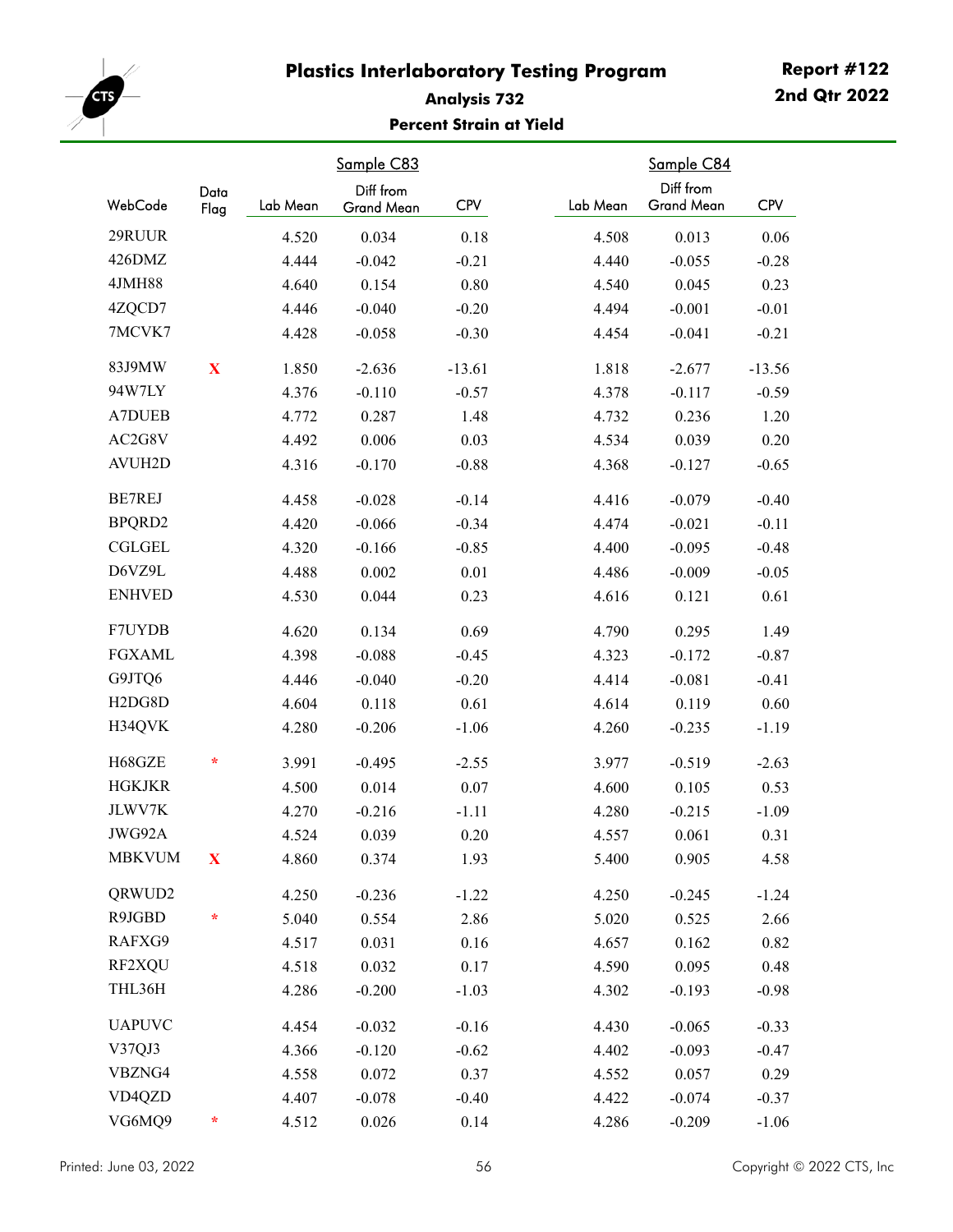

### **Analysis 732 Percent Strain at Yield**

|                           |              |          | <b>Sample C83</b>              |            |          | Sample C84                                          |            |
|---------------------------|--------------|----------|--------------------------------|------------|----------|-----------------------------------------------------|------------|
| WebCode                   | Data<br>Flag | Lab Mean | Diff from<br><b>Grand Mean</b> | <b>CPV</b> | Lab Mean | Diff from<br><b>Grand Mean</b>                      | <b>CPV</b> |
| <b>VUE7MH</b>             |              | 4.700    | 0.214                          | 1.11       | 4.740    | 0.245                                               | 1.24       |
| VVLMG8                    |              | 4.522    | 0.036                          | 0.19       | 4.490    | $-0.005$                                            | $-0.03$    |
| WE9MW2                    |              | 4.400    | $-0.086$                       | $-0.44$    | 4.380    | $-0.115$                                            | $-0.58$    |
| WM79AV                    | $\star$      | 4.848    | 0.362                          | 1.87       | 4.650    | 0.155                                               | 0.78       |
| XL8K7Q                    | $\star$      | 4.994    | 0.508                          | 2.62       | 5.072    | 0.577                                               | 2.92       |
| XWP2YW                    |              | 4.418    | $-0.068$                       | $-0.35$    | 4.550    | 0.055                                               | 0.28       |
| YND6R6                    |              | 4.540    | 0.054                          | 0.28       | 4.516    | 0.021                                               | 0.10       |
| ZB3AW7                    |              | 4.686    | 0.200                          | 1.03       | 4.662    | 0.167                                               | 0.84       |
| ZJQ8EY                    |              | 4.220    | $-0.266$                       | $-1.37$    | 4.280    | $-0.215$                                            | $-1.09$    |
| ZNQ9TA                    |              | 4.360    | $-0.126$                       | $-0.65$    | 4.400    | $-0.095$                                            | $-0.48$    |
| <b>Summary Statistics</b> |              |          | Sample C83                     |            |          | Sample C84                                          |            |
| <b>Grand Means</b>        |              |          | 4.4856 Percent                 |            |          | 4.4955 Percent                                      |            |
| <b>Stnd Dev Btwn Labs</b> |              |          | 0.1937 Percent                 |            |          | 0.1974 Percent                                      |            |
|                           |              |          |                                |            |          | Statistics based on 43 of 45 reporting participants |            |

Sample C83: ABS/PC & Sample C84: ABS/PC

### **Comments on Assigned Data Flags for Test #732**

83J9MW (X) - Data for both samples are low.

MBKVUM (X) - Data for sample C84 are high. Inconsistent within the determinations of sample C83.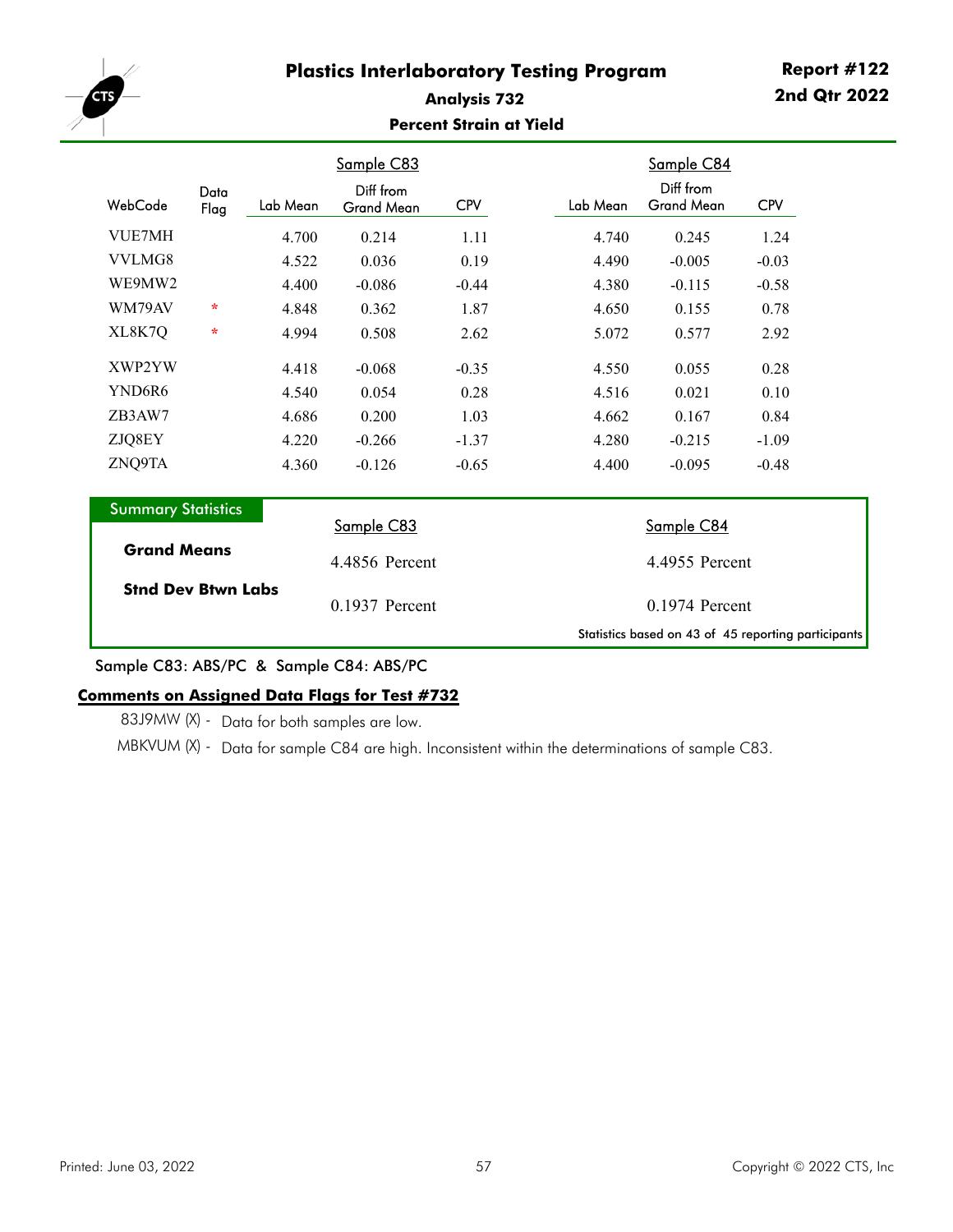

**Percent Strain at Yield**

**Grand Mean Sample C83: 4.4856 Percent Grand Mean Sample C84: 4.4955 Percent**

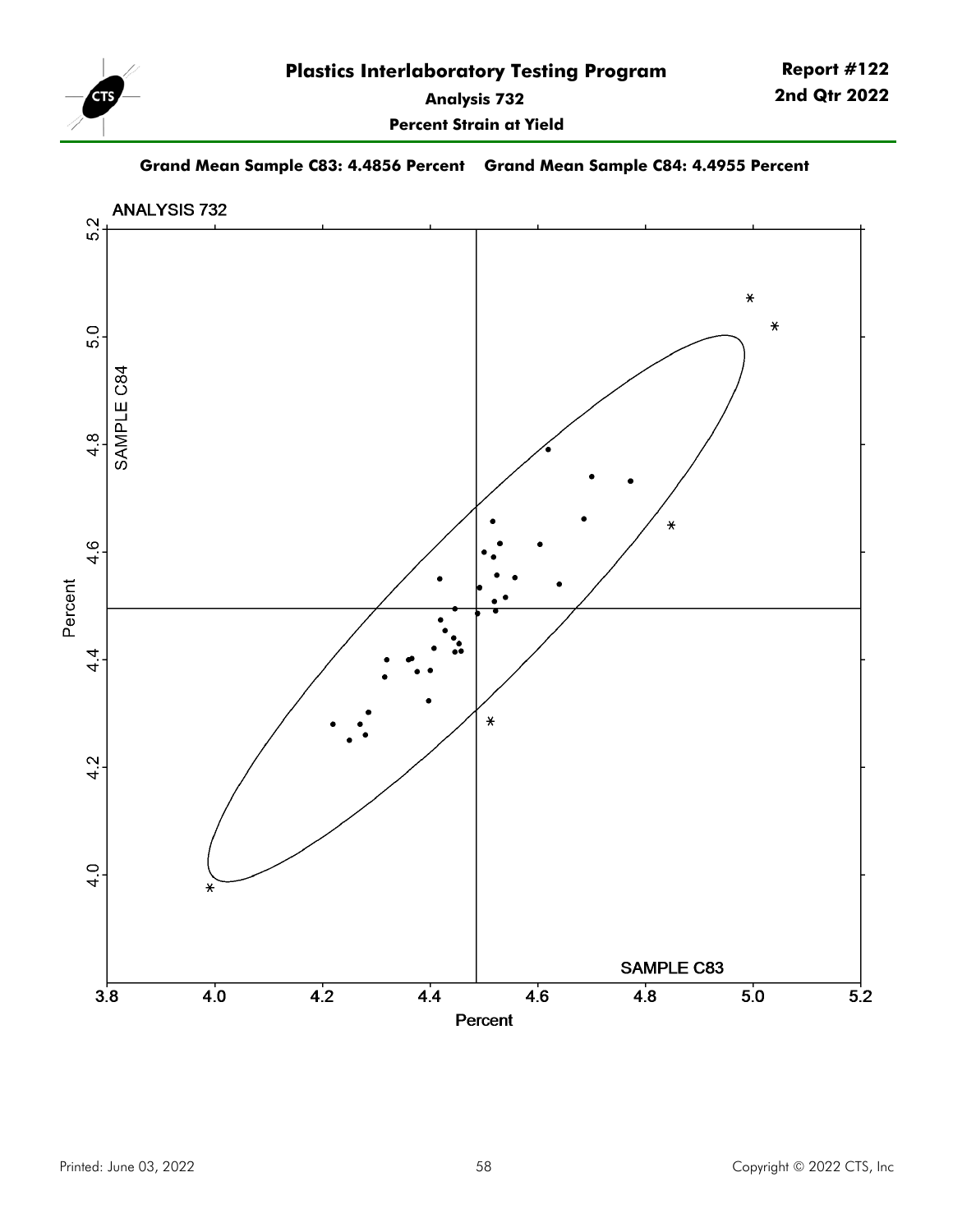

# **Analysis 734 Modulus of Elasticity - MPa**

|                                  | Data    |          | Sample C83<br>Diff from |            |          | Sample C84<br>Diff from |            |
|----------------------------------|---------|----------|-------------------------|------------|----------|-------------------------|------------|
| WebCode                          | Flag    | Lab Mean | Grand Mean              | <b>CPV</b> | Lab Mean | <b>Grand Mean</b>       | <b>CPV</b> |
| 29RUUR                           |         | 2,274    | 48                      | 0.59       | 2,270    | 51                      | 0.65       |
| 3PULJZ                           |         | 2,198    | $-28$                   | $-0.35$    | 2,211    | $-7$                    | $-0.09$    |
| 426DMZ                           |         | 2,175    | $-51$                   | $-0.62$    | 2,200    | $-18$                   | $-0.22$    |
| 4JMH88                           |         | 2,148    | $-78$                   | $-0.96$    | 2,142    | $-76$                   | $-0.96$    |
| 4ZQCD7                           |         | 2,304    | 78                      | 0.96       | 2,300    | 82                      | 1.03       |
| 7MCVK7                           |         | 2,209    | $-16$                   | $-0.20$    | 2,260    | 42                      | 0.52       |
| 83J9MW                           |         | 2,315    | 89                      | 1.09       | 2,373    | 155                     | 1.94       |
| 94W7LY                           |         | 2,291    | 66                      | 0.80       | 2,328    | 110                     | 1.38       |
| <b>A7DUEB</b>                    |         | 2,185    | $-40$                   | $-0.50$    | 2,126    | $-92$                   | $-1.16$    |
| AC2G8V                           |         | 2,225    | $\boldsymbol{0}$        | $-0.01$    | 2,207    | $-11$                   | $-0.14$    |
| <b>AVUH2D</b>                    |         | 2,323    | 98                      | 1.20       | 2,281    | 63                      | 0.79       |
| <b>BE7REJ</b>                    |         | 2,168    | $-58$                   | $-0.71$    | 2,151    | $-68$                   | $-0.85$    |
| BPQRD2                           |         | 2,267    | 41                      | 0.51       | 2,225    | $\tau$                  | 0.09       |
| <b>CGLGEL</b>                    |         | 2,224    | $-2$                    | $-0.02$    | 2,214    | $-4$                    | $-0.05$    |
| D6VZ9L                           |         | 2,177    | $-49$                   | $-0.60$    | 2,225    | 6                       | 0.08       |
| <b>ENHVED</b>                    |         | 2,282    | 56                      | 0.69       | 2,286    | 68                      | 0.85       |
| F7UYDB                           |         | 2,190    | $-36$                   | $-0.44$    | 2,200    | $-18$                   | $-0.23$    |
| <b>FGXAML</b>                    | X       | 2,437    | 211                     | 2.59       | 2,826    | 608                     | 7.64       |
| G9JTQ6                           |         | 2,307    | $8\sqrt{1}$             | 0.99       | 2,322    | 104                     | 1.31       |
| H <sub>2</sub> D <sub>G8</sub> D |         | 2,191    | $-35$                   | $-0.43$    | 2,177    | $-41$                   | $-0.52$    |
| H34QVK                           | $\star$ | 2,290    | 64                      | 0.79       | 2,144    | $-74$                   | $-0.93$    |
| H68GZE                           | X       | 2,253    | 27                      | 0.33       | 2,475    | 257                     | 3.23       |
| <b>HGKJKR</b>                    |         | 2,356    | 130                     | 1.59       | 2,349    | 131                     | 1.65       |
| JLWV7K                           |         | 2,142    | $-84$                   | $-1.03$    | 2,134    | $-84$                   | $-1.05$    |
| JWG92A                           |         | 2,116    | $-110$                  | $-1.35$    | 2,111    | $-107$                  | $-1.35$    |
| <b>MBKVUM</b>                    |         | 2,112    | $-114$                  | $-1.40$    | 2,156    | $-62$                   | $-0.78$    |
| QRWUD2                           |         | 2,242    | 17                      | $0.20\,$   | 2,256    | 38                      | 0.48       |
| R9JGBD                           |         | 2,228    | $\overline{2}$          | 0.02       | 2,239    | $20\,$                  | 0.26       |
| RAFXG9                           |         | 2,214    | $-12$                   | $-0.15$    | 2,164    | $-54$                   | $-0.68$    |
| RF2XQU                           |         | 2,283    | 57                      | 0.70       | 2,292    | 74                      | 0.93       |
| THL36H                           |         | 2,236    | 11                      | 0.13       | 2,203    | $-15$                   | $-0.19$    |
| <b>UAPUVC</b>                    |         | 2,270    | 44                      | 0.54       | 2,260    | 42                      | 0.53       |
| V37QJ3                           |         | 2,290    | 64                      | 0.78       | 2,265    | 47                      | 0.58       |
| VBZNG4                           |         | 2,033    | $-192$                  | $-2.36$    | 2,092    | $-127$                  | $-1.59$    |
| VD4QZD                           |         | 2,293    | 68                      | 0.83       | 2,270    | 52                      | 0.65       |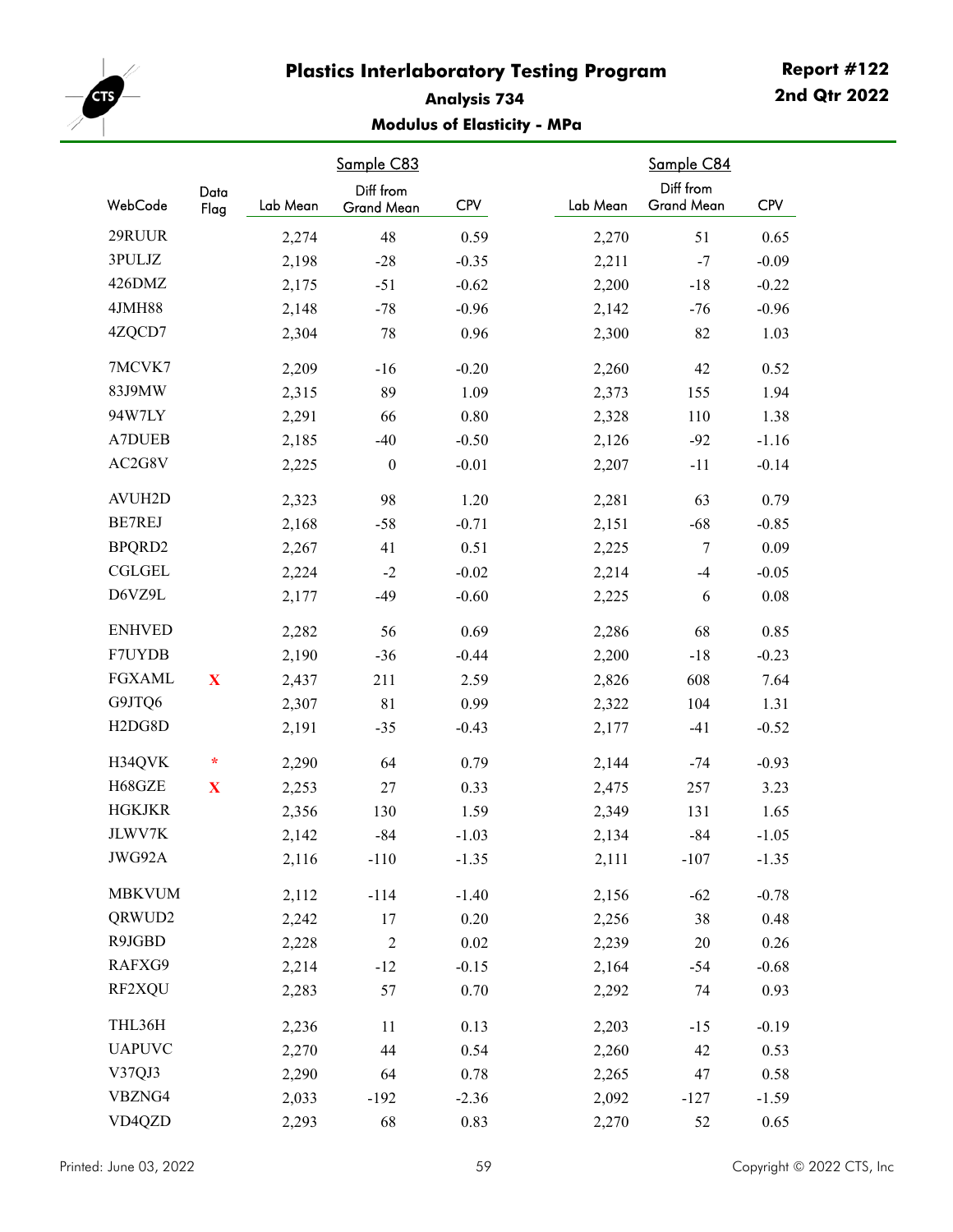

### **Analysis 734 Modulus of Elasticity - MPa**

|                                                 |              |          | Sample C83                     |            |          |          | Sample C84                                          |            |
|-------------------------------------------------|--------------|----------|--------------------------------|------------|----------|----------|-----------------------------------------------------|------------|
| WebCode                                         | Data<br>Flag | Lab Mean | Diff from<br><b>Grand Mean</b> | <b>CPV</b> |          | Lab Mean | Diff from<br><b>Grand Mean</b>                      | <b>CPV</b> |
| VG6MQ9                                          |              | 2,386    | 161                            | 1.97       |          | 2,279    | 61                                                  | 0.76       |
| <b>VUE7MH</b>                                   |              | 2,206    | $-20$                          | $-0.25$    |          | 2,139    | $-79$                                               | $-1.00$    |
| VVLMG8                                          | $\star$      | 2,008    | $-218$                         | $-2.68$    |          | 2,010    | $-209$                                              | $-2.62$    |
| W4VEGN                                          |              | 2,193    | $-33$                          | $-0.40$    |          | 2,244    | 25                                                  | 0.32       |
| WE9MW2                                          |              | 2,324    | 98                             | 1.20       |          | 2,323    | 105                                                 | 1.32       |
| WM79AV                                          |              | 2,176    | $-50$                          | $-0.61$    |          | 2,216    | $-2$                                                | $-0.03$    |
| XL8K7Q                                          | $\star$      | 2,192    | $-34$                          | $-0.42$    |          | 2,048    | $-170$                                              | $-2.14$    |
| XWP2YW                                          |              | 2,100    | $-126$                         | $-1.55$    |          | 2,186    | $-33$                                               | $-0.41$    |
| YND6R6                                          |              | 2,248    | 22                             | 0.27       |          | 2,247    | 29                                                  | 0.37       |
| ZB3AW7                                          |              | 2,214    | $-12$                          | $-0.15$    |          | 2,196    | $-22$                                               | $-0.28$    |
| ZJQ8EY                                          |              | 2,370    | 144                            | 1.77       |          | 2,332    | 114                                                 | 1.43       |
| ZNQ9TA                                          |              | 2,188    | $-38$                          | $-0.47$    |          | 2,165    | $-53$                                               | $-0.67$    |
| <b>Summary Statistics</b>                       |              |          | Sample C83                     |            |          |          | Sample C84                                          |            |
| <b>Grand Means</b><br><b>Stnd Dev Btwn Labs</b> |              |          | 2,225.8 MPa                    |            |          |          | 2,218.2 MPa                                         |            |
|                                                 |              |          | 81.5 MPa                       |            | 79.5 MPa |          |                                                     |            |
|                                                 |              |          |                                |            |          |          | Statistics based on 45 of 47 reporting participants |            |

#### Sample C83: ABS/PC & Sample C84: ABS/PC

#### **Comments on Assigned Data Flags for Test #734**

FGXAML (X) - Data for sample C84 are high. Inconsistent within the determinations of both samples. Inconsistent in testing between samples.

H68GZE (X) - Data for sample C84 are high. Inconsistent in testing between samples.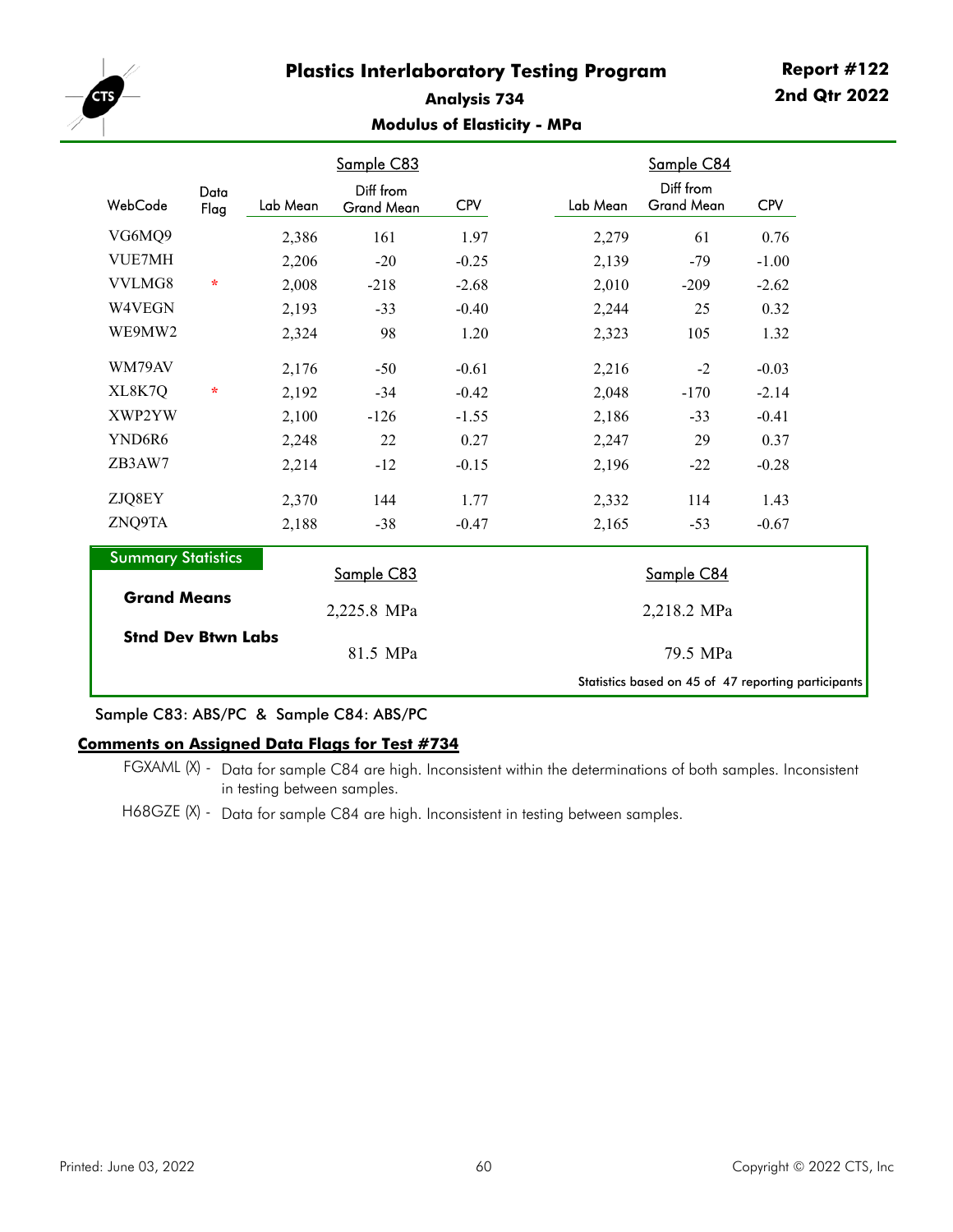

**Report #122 2nd Qtr 2022**

**Modulus of Elasticity - MPa**

**Grand Mean Sample C83: 2,225.84 MPa Grand Mean Sample C84: 2,218.17 MPa**

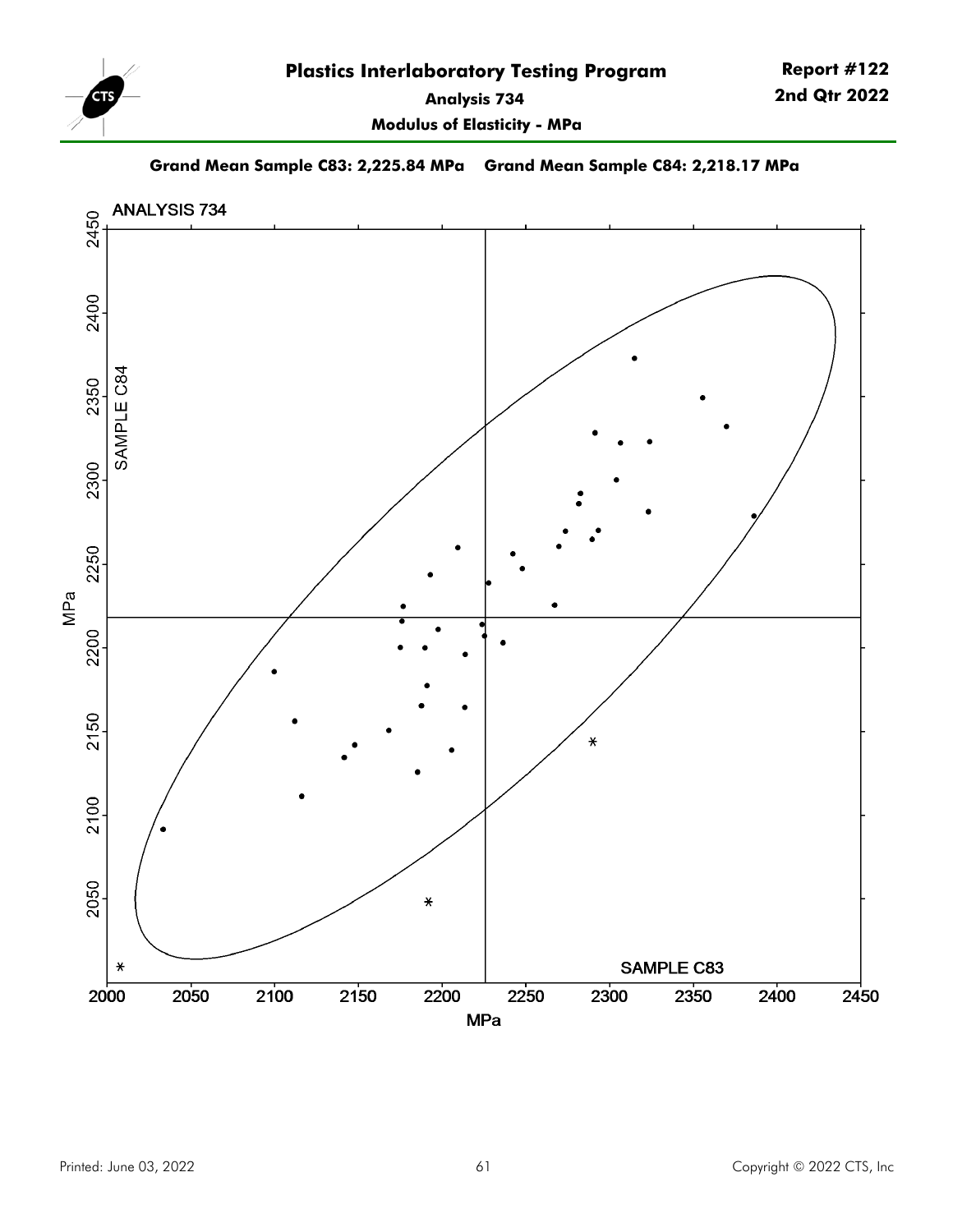

## **Analysis 736 Flexural Modulus - MPa**

|                                  | Data        |          | Sample K83<br>Diff from |            |          | Sample K84<br>Diff from |            |
|----------------------------------|-------------|----------|-------------------------|------------|----------|-------------------------|------------|
| WebCode                          | Flag        | Lab Mean | Grand Mean              | <b>CPV</b> | Lab Mean | <b>Grand Mean</b>       | <b>CPV</b> |
| 29RUUR                           |             | 2,201    | $-92$                   | $-1.03$    | 2,223    | $-73$                   | $-0.76$    |
| 426DMZ                           |             | 2,182    | $-111$                  | $-1.24$    | 2,187    | $-109$                  | $-1.14$    |
| 4JMH88                           |             | 2,270    | $-23$                   | $-0.25$    | 2,248    | $-48$                   | $-0.50$    |
| 4ZQCD7                           |             | 2,178    | $-115$                  | $-1.28$    | 2,179    | $-117$                  | $-1.22$    |
| 7MCVK7                           |             | 2,152    | $-141$                  | $-1.57$    | 2,136    | $-160$                  | $-1.67$    |
| 83J9MW                           |             | 2,444    | 151                     | 1.68       | 2,472    | 176                     | 1.84       |
| 94W7LY                           |             | 2,260    | $-33$                   | $-0.37$    | 2,318    | 22                      | 0.23       |
| 9U4XUG                           |             | 2,240    | $-53$                   | $-0.59$    | 2,228    | $-68$                   | $-0.71$    |
| <b>A7DUEB</b>                    |             | 2,307    | 14                      | 0.15       | 2,331    | 35                      | 0.37       |
| AC2G8V                           |             | 2,137    | $-156$                  | $-1.74$    | 2,136    | $-160$                  | $-1.67$    |
| BPQRD2                           |             | 2,288    | $-5$                    | $-0.06$    | 2,289    | $-7$                    | $-0.07$    |
| <b>CGLGEL</b>                    |             | 2,353    | 60                      | 0.67       | 2,361    | 65                      | 0.68       |
| F7UYDB                           |             | 2,385    | 92                      | 1.03       | 2,417    | 121                     | 1.26       |
| <b>FGXAML</b>                    | X           | 2,687    | 394                     | 4.39       | 2,657    | 361                     | 3.77       |
| G9JTQ6                           |             | 2,299    | 6                       | 0.06       | 2,314    | 18                      | 0.18       |
| H <sub>2</sub> D <sub>G8</sub> D |             | 2,384    | 91                      | 1.01       | 2,402    | 106                     | 1.11       |
| H34QVK                           |             | 2,460    | 167                     | 1.86       | 2,490    | 194                     | 2.03       |
| H68GZE                           |             | 2,201    | $-92$                   | $-1.03$    | 2,228    | $-68$                   | $-0.71$    |
| <b>HGKJKR</b>                    |             | 2,458    | 165                     | 1.84       | 2,469    | 173                     | 1.80       |
| JWG92A                           |             | 2,235    | $-58$                   | $-0.65$    | 2,243    | $-53$                   | $-0.55$    |
| QRWUD2                           |             | 2,249    | $-44$                   | $-0.49$    | 2,256    | $-40$                   | $-0.42$    |
| QWRLJD                           |             | 2,253    | $-40$                   | $-0.45$    | 2,244    | $-52$                   | $-0.55$    |
| R9JGBD                           |             | 2,285    | $\mbox{-}8$             | $-0.09$    | 2,260    | $-36$                   | $-0.37$    |
| RAFXG9                           |             | 2,325    | 32                      | 0.36       | 2,315    | 19                      | 0.20       |
| RF2XQU                           |             | 2,263    | $-31$                   | $-0.34$    | 2,254    | $-42$                   | $-0.44$    |
| TGU7HA                           |             | 2,222    | $-71$                   | $-0.79$    | 2,208    | $-88$                   | $-0.92$    |
| THL36H                           |             | 2,455    | 162                     | 1.80       | 2,435    | 139                     | 1.46       |
| <b>UAPUVC</b>                    |             | 2,364    | 71                      | 0.79       | 2,367    | 71                      | 0.74       |
| V37QJ3                           |             | 2,390    | 97                      | 1.08       | 2,392    | 96                      | 1.00       |
| VBZNG4                           |             | 2,227    | $-66$                   | $-0.74$    | 2,227    | $-69$                   | $-0.72$    |
| VD4QZD                           |             | 2,208    | $-85$                   | $-0.95$    | 2,232    | $-64$                   | $-0.67$    |
| VG6MQ9                           |             | 2,204    | $-89$                   | $-0.99$    | 2,164    | $-132$                  | $-1.37$    |
| VUE7MH                           |             | 2,265    | $-28$                   | $-0.31$    | 2,211    | $-85$                   | $-0.88$    |
| VVLMG8                           |             | 2,344    | 51                      | 0.57       | 2,334    | 38                      | 0.40       |
| W4VEGN                           | $\mathbf X$ | 78       | $-2,215$                | $-24.69$   | 78       | $-2,218$                | $-23.13$   |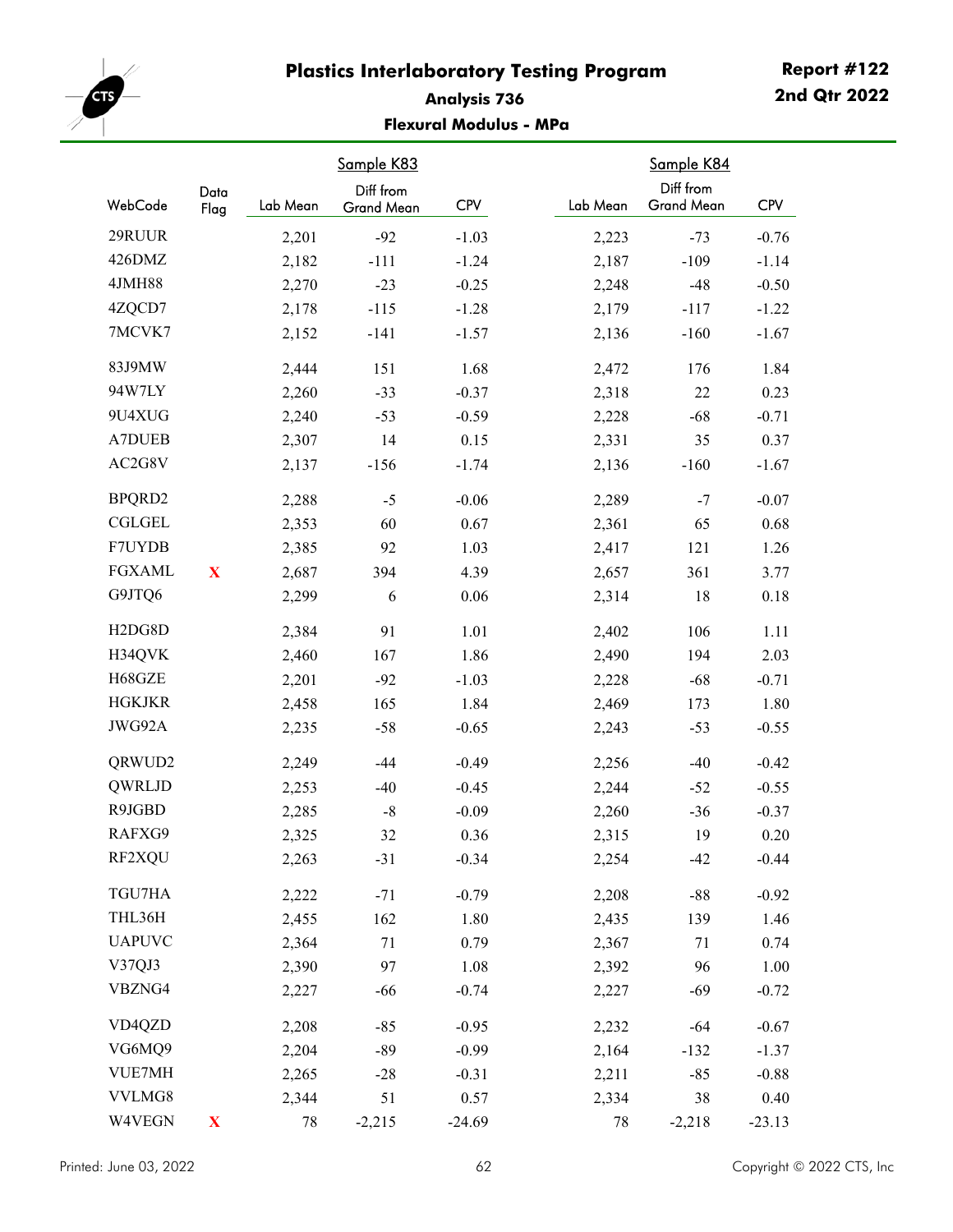

### **Analysis 736 Flexural Modulus - MPa**

|                           |              |          | Sample K83                     |            |          | Sample K84                                          |            |  |
|---------------------------|--------------|----------|--------------------------------|------------|----------|-----------------------------------------------------|------------|--|
| WebCode                   | Data<br>Flag | Lab Mean | Diff from<br><b>Grand Mean</b> | <b>CPV</b> | Lab Mean | Diff from<br><b>Grand Mean</b>                      | <b>CPV</b> |  |
| WM79AV                    |              | 2,278    | $-15$                          | $-0.17$    | 2,318    | 22                                                  | 0.23       |  |
| XWP2YW                    |              | 2,281    | $-12$                          | $-0.14$    | 2,294    | $-2$                                                | $-0.02$    |  |
| YND6R6                    | $\star$      | 2,396    | 103                            | 1.14       | 2,338    | 42                                                  | 0.44       |  |
| ZJQ8EY                    |              | 2,402    | 109                            | 1.21       | 2,428    | 132                                                 | 1.38       |  |
| <b>Summary Statistics</b> |              |          |                                |            |          |                                                     |            |  |
|                           |              |          | Sample K83                     |            |          | Sample K84                                          |            |  |
| <b>Grand Means</b>        |              |          | 2,293.1 MPa                    |            |          | 2,295.9 MPa                                         |            |  |
| <b>Stnd Dev Btwn Labs</b> |              |          |                                |            |          |                                                     |            |  |
|                           |              |          | 89.7 MPa                       |            |          | 95.9 MPa                                            |            |  |
|                           |              |          |                                |            |          | Statistics based on 37 of 39 reporting participants |            |  |

Sample K83: ABS/PC & Sample K84: ABS/PC

### **Comments on Assigned Data Flags for Test #736**

W4VEGN (X) - Extreme data.

FGXAML (X) - Data for both samples are high. Possible Systematic Error. Inconsistent within the determinations of sample K84.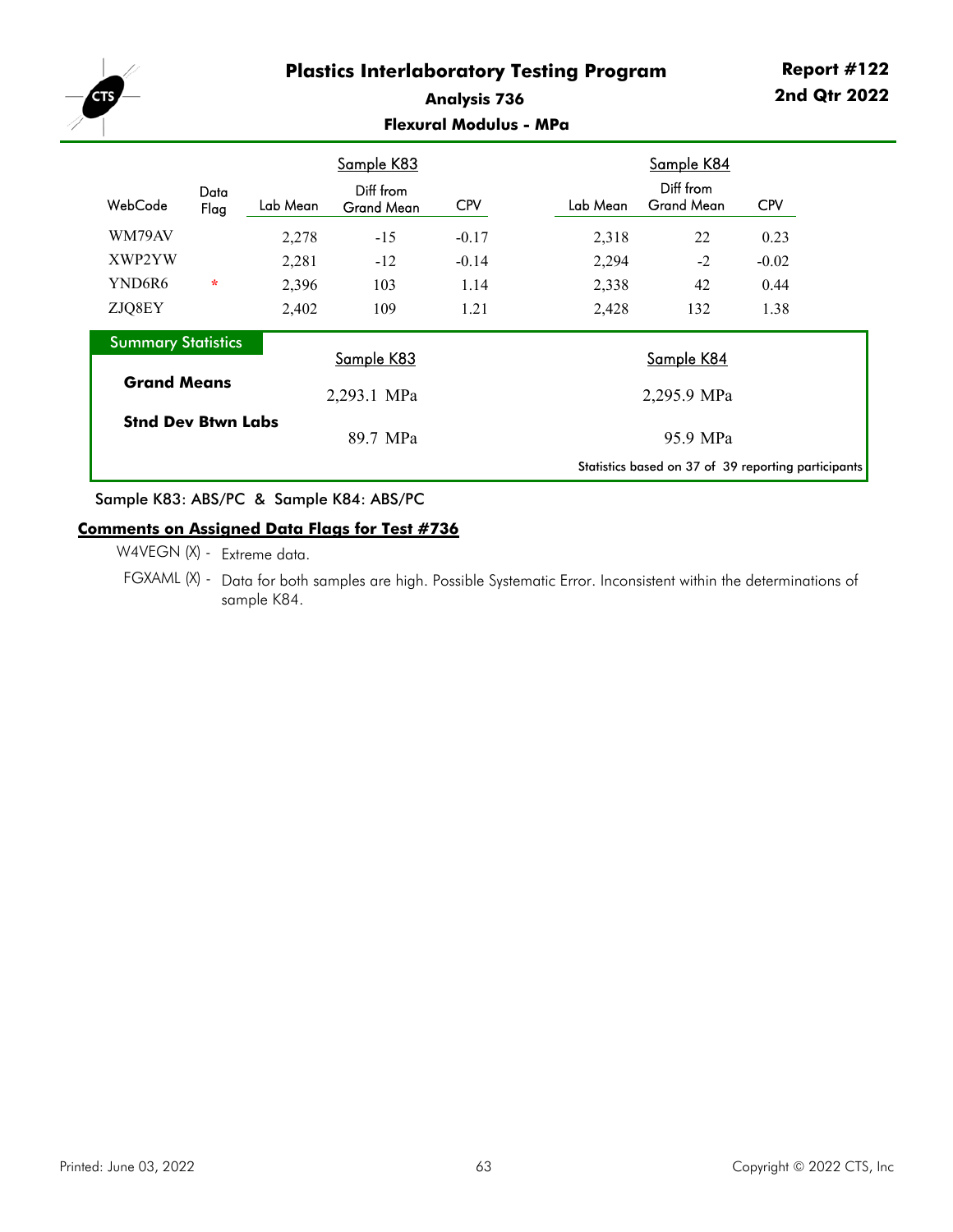

**Flexural Modulus - MPa**

**Grand Mean Sample K83: 2,293.07 MPa Grand Mean Sample K84: 2,295.91 MPa**

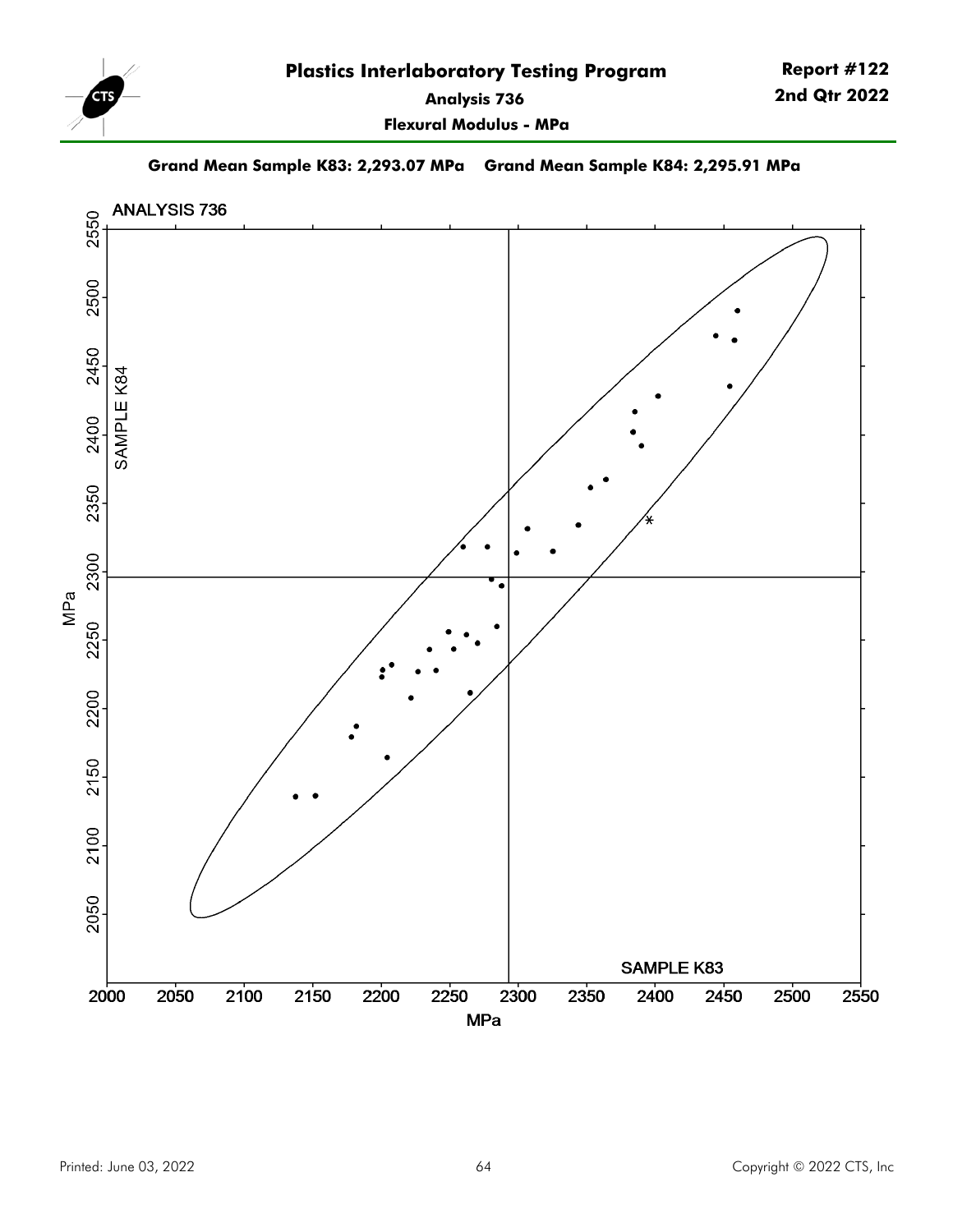

# **Report #122 2nd Qtr 2022**

## **Analysis 737 Flexural Stress at 3.5% Strain - MPa**

| WebCode                          | Data        | Lab Mean | Sample K83<br>Diff from<br><b>Grand Mean</b> | <b>CPV</b> | Lab Mean | Sample K84<br>Diff from<br><b>Grand Mean</b> | <b>CPV</b> |
|----------------------------------|-------------|----------|----------------------------------------------|------------|----------|----------------------------------------------|------------|
|                                  | Flag        |          |                                              |            |          |                                              |            |
| 29RUUR                           |             | 69.46    | $-0.52$                                      | $-0.19$    | 68.65    | $-1.34$                                      | $-0.47$    |
| <b>4JMH88</b>                    |             | 69.64    | $-0.34$                                      | $-0.12$    | 69.03    | $-0.95$                                      | $-0.34$    |
| 4ZQCD7                           |             | 68.03    | $-1.94$                                      | $-0.71$    | 68.00    | $-1.99$                                      | $-0.70$    |
| 7MCVK7                           |             | 68.23    | $-1.74$                                      | $-0.64$    | 67.50    | $-2.48$                                      | $-0.88$    |
| 83J9MW                           |             | 70.77    | 0.79                                         | 0.29       | 69.98    | $-0.01$                                      | 0.00       |
| <b>A7DUEB</b>                    |             | 67.62    | $-2.35$                                      | $-0.86$    | 68.27    | $-1.71$                                      | $-0.61$    |
| AC2G8V                           |             | 65.23    | $-4.75$                                      | $-1.73$    | 66.01    | $-3.97$                                      | $-1.41$    |
| BPQRD2                           |             | 69.79    | $-0.19$                                      | $-0.07$    | 69.55    | $-0.43$                                      | $-0.15$    |
| <b>CGLGEL</b>                    |             | 67.36    | $-2.61$                                      | $-0.95$    | 67.79    | $-2.20$                                      | $-0.78$    |
| F7UYDB                           |             | 68.98    | $-0.99$                                      | $-0.36$    | 69.20    | $-0.78$                                      | $-0.28$    |
| <b>FGXAML</b>                    | $\ast$      | 75.79    | 5.81                                         | 2.12       | 76.66    | 6.68                                         | 2.37       |
| G9JTQ6                           |             | 69.46    | $-0.51$                                      | $-0.19$    | 69.51    | $-0.47$                                      | $-0.17$    |
| H <sub>2</sub> D <sub>G8</sub> D |             | 71.13    | 1.15                                         | 0.42       | 71.26    | 1.28                                         | 0.45       |
| H34QVK                           |             | 72.42    | 2.45                                         | 0.89       | 73.45    | 3.47                                         | 1.23       |
| H68GZE                           |             | 70.24    | 0.26                                         | 0.10       | 70.61    | 0.63                                         | 0.22       |
| <b>HGKJKR</b>                    |             | 72.50    | 2.53                                         | 0.92       | 72.56    | 2.58                                         | 0.91       |
| JWG92A                           |             | 69.13    | $-0.84$                                      | $-0.31$    | 68.83    | $-1.16$                                      | $-0.41$    |
| QRWUD2                           |             | 68.13    | $-1.85$                                      | $-0.67$    | 68.09    | $-1.89$                                      | $-0.67$    |
| QWRLJD                           |             | 69.20    | $-0.77$                                      | $-0.28$    | 68.90    | $-1.08$                                      | $-0.38$    |
| R9JGBD                           |             | 69.41    | $-0.57$                                      | $-0.21$    | 69.42    | $-0.56$                                      | $-0.20$    |
| RAFXG9                           |             | 67.97    | $-2.00$                                      | $-0.73$    | 67.99    | $-1.99$                                      | $-0.71$    |
| THL36H                           |             | 73.49    | 3.51                                         | 1.28       | 72.88    | 2.90                                         | 1.03       |
| <b>UAPUVC</b>                    |             | 68.40    | $-1.57$                                      | $-0.57$    | 68.12    | $-1.86$                                      | $-0.66$    |
| V37QJ3                           |             | 69.88    | $-0.09$                                      | $-0.03$    | 70.14    | 0.15                                         | 0.05       |
| VBZNG4                           |             | 68.28    | $-1.70$                                      | $-0.62$    | 68.70    | $-1.28$                                      | $-0.45$    |
| VD4QZD                           | ÷           | 77.84    | 7.87                                         | 2.87       | 77.78    | 7.80                                         | 2.76       |
| VG6MQ9                           |             | 67.60    | $-2.37$                                      | $-0.87$    | 67.38    | $-2.61$                                      | $-0.92$    |
| <b>VUE7MH</b>                    |             | 69.50    | $-0.47$                                      | $-0.17$    | 69.33    | $-0.65$                                      | $-0.23$    |
| VVLMG8                           |             | 68.40    | $-1.57$                                      | $-0.57$    | 67.87    | $-2.11$                                      | $-0.75$    |
| WM79AV                           |             | 68.64    | $-1.33$                                      | $-0.49$    | 69.38    | $-0.60$                                      | $-0.21$    |
| XWP2YW                           |             | 70.13    | 0.15                                         | 0.06       | 69.73    | $-0.25$                                      | $-0.09$    |
| YND6R6                           | $\mathbf X$ | 73.40    | 3.43                                         | 1.25       | 70.72    | 0.74                                         | 0.26       |
| ZJQ8EY                           |             | 76.54    | 6.57                                         | 2.39       | 76.89    | 6.90                                         | 2.44       |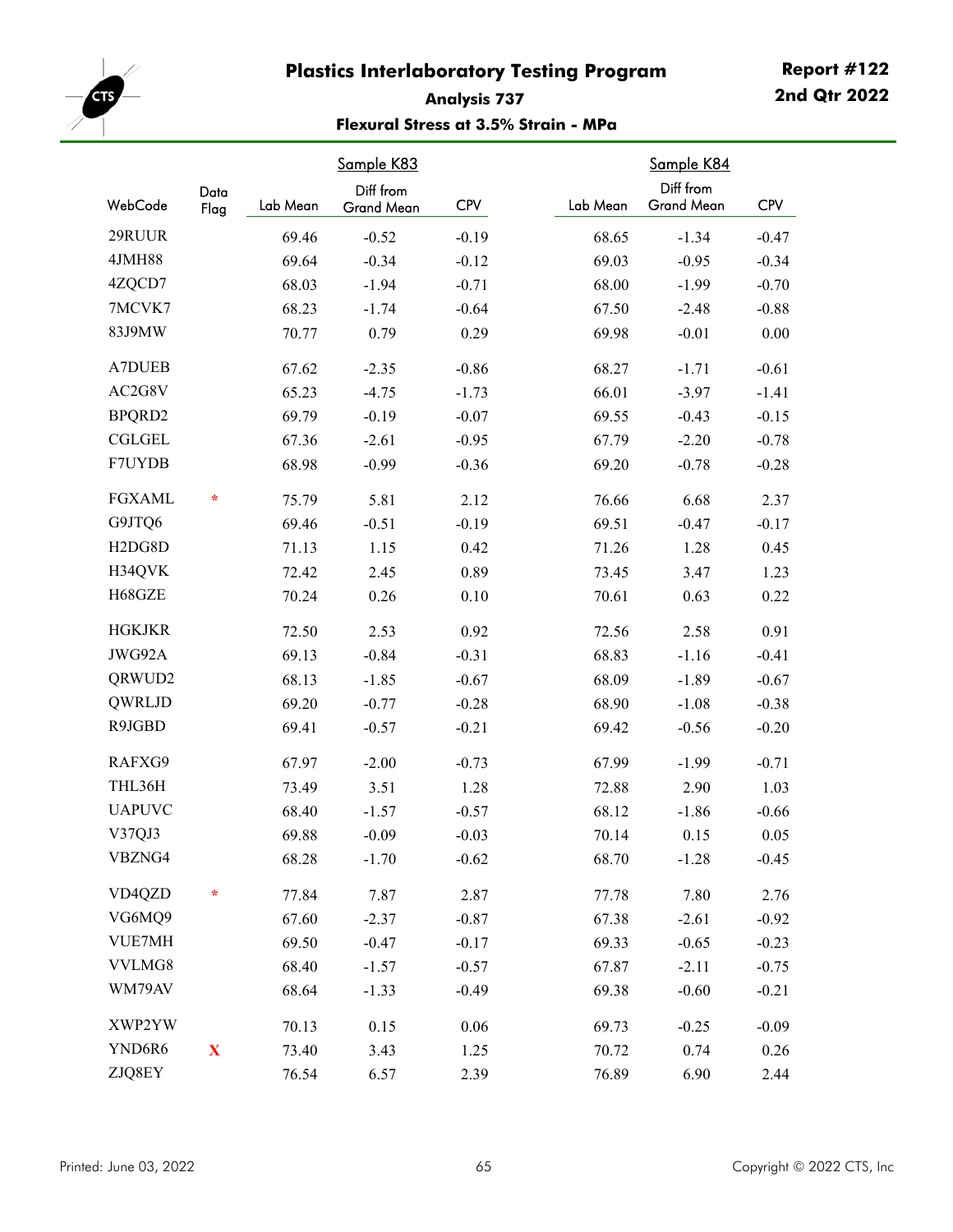

**Flexural Stress at 3.5% Strain - MPa**

| <b>Summary Statistics</b> |            |                                                     |
|---------------------------|------------|-----------------------------------------------------|
|                           | Sample K83 | Sample K84                                          |
| <b>Grand Means</b>        | 69.974 MPa | 69.983 MPa                                          |
| <b>Stnd Dev Btwn Labs</b> | 2.744 MPa  | 2.824 MPa                                           |
|                           |            | Statistics based on 32 of 33 reporting participants |

Sample K83: ABS/PC & Sample K84: ABS/PC

### **Comments on Assigned Data Flags for Test #737**

YND6R6 (X) - Inconsistent in testing between samples.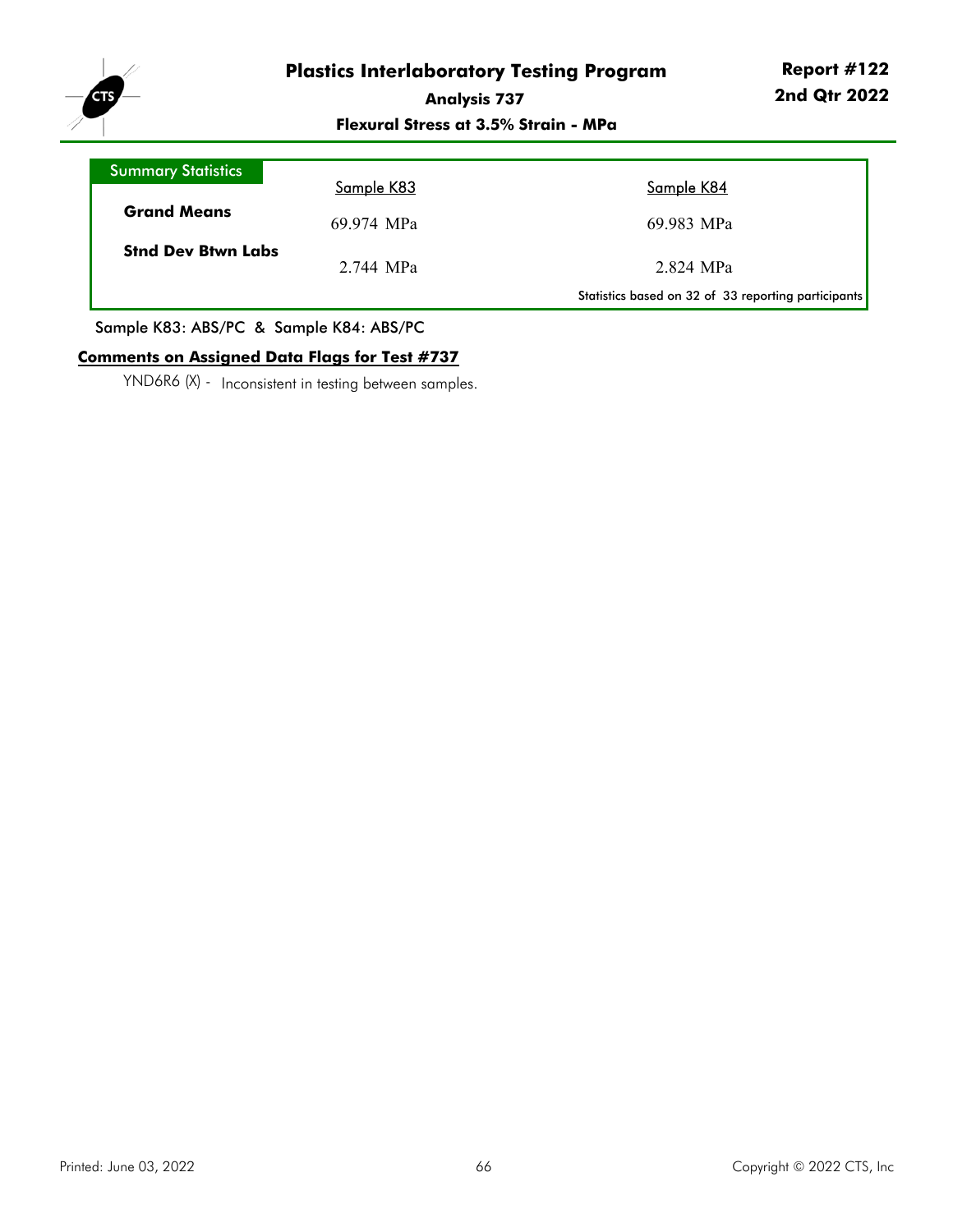

**Flexural Stress at 3.5% Strain - MPa**

**Grand Mean Sample K83: 69.974 MPa Grand Mean Sample K84: 69.983 MPa**

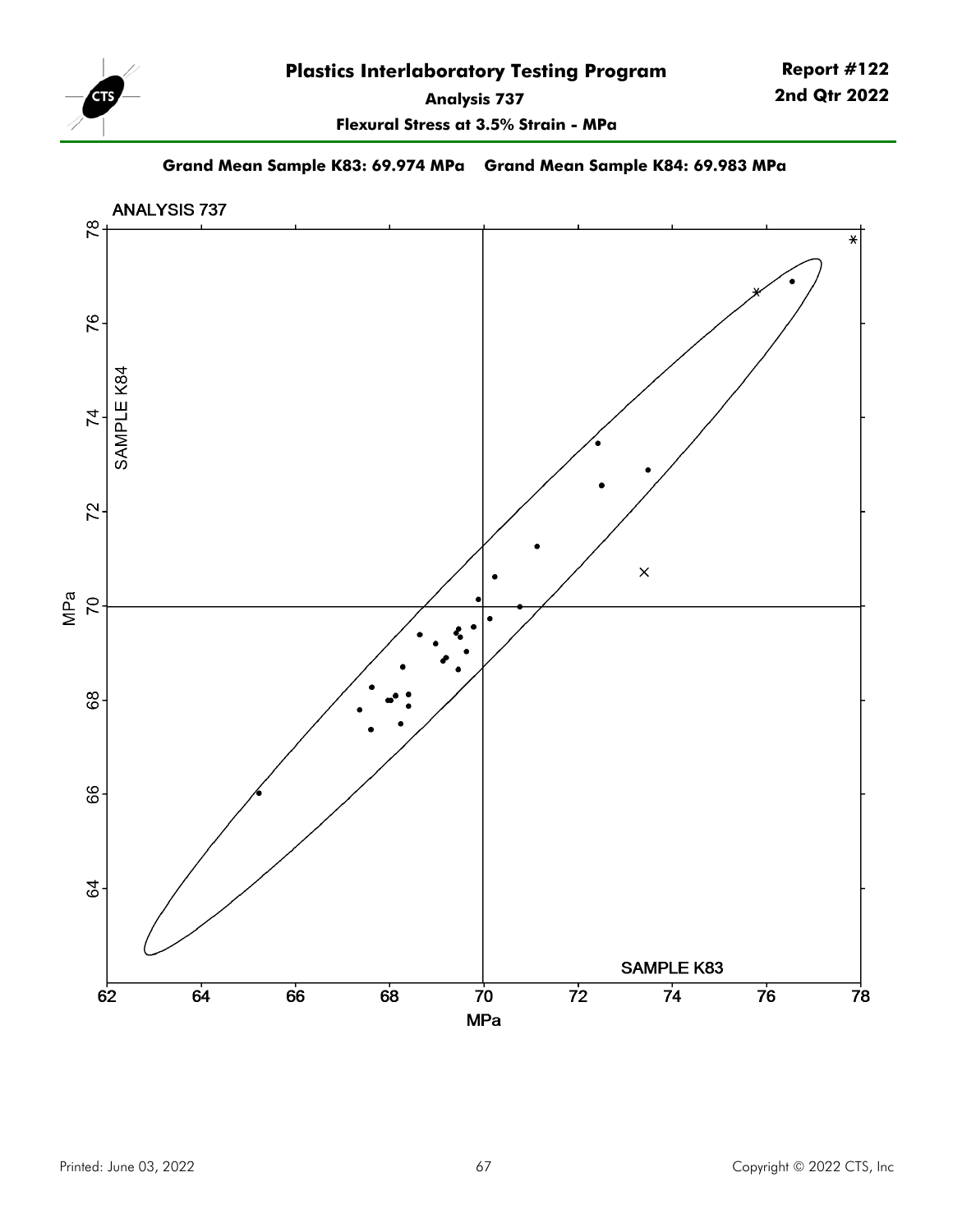

## **Analysis 738 Flexural Stress at Yield - MPa**

| Data<br>WebCode                  | Lab Mean | Sample K83<br>Diff from<br>Grand Mean | <b>CPV</b> | Lab Mean | Sample K84<br>Diff from<br>Grand Mean               | <b>CPV</b> |
|----------------------------------|----------|---------------------------------------|------------|----------|-----------------------------------------------------|------------|
| Flag                             |          |                                       |            |          |                                                     |            |
| 29RUUR                           | 81.71    | 1.67                                  | 0.76       | 81.35    | 1.34                                                | 0.57       |
| <b>4JMH88</b>                    | 81.34    | 1.30                                  | 0.59       | 80.79    | 0.78                                                | 0.33       |
| 4ZQCD7                           | 82.24    | 2.20                                  | 1.00       | 82.17    | 2.16                                                | 0.92       |
| 7MCVK7                           | 78.79    | $-1.26$                               | $-0.57$    | 78.03    | $-1.99$                                             | $-0.84$    |
| 83J9MW<br>÷                      | 79.66    | $-0.38$                               | $-0.17$    | 77.78    | $-2.23$                                             | $-0.95$    |
| 94W7LY                           | 79.42    | $-0.62$                               | $-0.28$    | 80.66    | 0.65                                                | 0.27       |
| BPQRD2                           | 79.07    | $-0.97$                               | $-0.44$    | 78.79    | $-1.22$                                             | $-0.52$    |
| <b>CGLGEL</b>                    | 76.33    | $-3.71$                               | $-1.69$    | 75.85    | $-4.16$                                             | $-1.77$    |
| F7UYDB                           | 77.32    | $-2.72$                               | $-1.24$    | 77.42    | $-2.59$                                             | $-1.10$    |
| <b>FGXAML</b>                    | 85.37    | 5.33                                  | 2.43       | 86.08    | 6.07                                                | 2.58       |
| G9JTQ6                           | 79.02    | $-1.02$                               | $-0.46$    | 79.24    | $-0.77$                                             | $-0.33$    |
| H <sub>2</sub> D <sub>G8</sub> D | 80.37    | 0.32                                  | 0.15       | 80.75    | 0.73                                                | 0.31       |
| H68GZE                           | 79.33    | $-0.71$                               | $-0.32$    | 80.09    | 0.07                                                | 0.03       |
| <b>HGKJKR</b>                    | 81.12    | 1.08                                  | 0.49       | 81.12    | 1.11                                                | 0.47       |
| JWG92A                           | 79.37    | $-0.67$                               | $-0.30$    | 79.63    | $-0.38$                                             | $-0.16$    |
| QWRLJD                           | 79.46    | $-0.58$                               | $-0.26$    | 79.36    | $-0.65$                                             | $-0.28$    |
| RAFXG9                           | 79.17    | $-0.87$                               | $-0.40$    | 78.83    | $-1.19$                                             | $-0.51$    |
| RF2XQU                           | 78.54    | $-1.50$                               | $-0.68$    | 78.41    | $-1.61$                                             | $-0.68$    |
| THL36H                           | 83.40    | 3.36                                  | 1.53       | 83.14    | 3.13                                                | 1.33       |
| <b>UAPUVC</b>                    | 80.42    | 0.38                                  | 0.17       | 80.30    | 0.29                                                | 0.12       |
| VBZNG4                           | 78.33    | $-1.72$                               | $-0.78$    | 79.20    | $-0.82$                                             | $-0.35$    |
| VG6MQ9                           | 77.12    | $-2.92$                               | $-1.33$    | 77.24    | $-2.78$                                             | $-1.18$    |
| VUE7MH                           | 79.07    | $-0.97$                               | $-0.44$    | 79.67    | $-0.35$                                             | $-0.15$    |
| VVLMG8                           | 78.35    | $-1.69$                               | $-0.77$    | 77.93    | $-2.08$                                             | $-0.89$    |
| WM79AV                           | 80.51    | 0.47                                  | 0.21       | 80.53    | 0.51                                                | 0.22       |
| XWP2YW                           | 80.84    | 0.80                                  | 0.36       | 80.11    | 0.10                                                | 0.04       |
| ZJQ8EY                           | 85.42    | 5.38                                  | 2.45       | 85.94    | 5.92                                                | 2.52       |
| <b>Summary Statistics</b>        |          |                                       |            |          |                                                     |            |
| <b>Grand Means</b>               |          | Sample K83                            |            |          | Sample K84                                          |            |
|                                  |          | 80.041 MPa                            |            |          | 80.015 MPa                                          |            |
| <b>Stnd Dev Btwn Labs</b>        |          | 2.194 MPa                             |            |          | 2.351 MPa                                           |            |
|                                  |          |                                       |            |          | Statistics based on 27 of 27 reporting participants |            |

Sample K83: ABS/PC & Sample K84: ABS/PC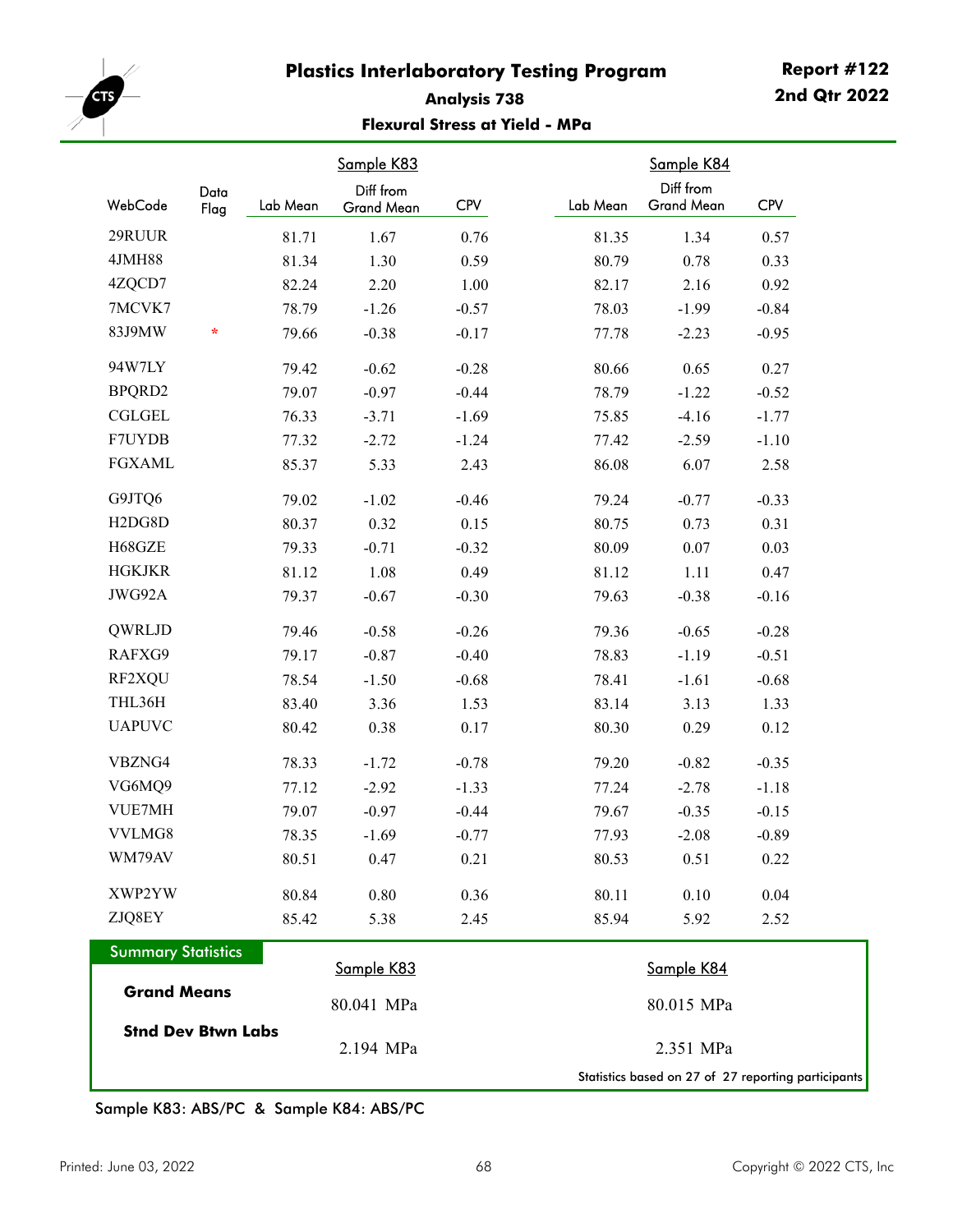

**Report #122 2nd Qtr 2022**

**Flexural Stress at Yield - MPa**

**Grand Mean Sample K83: 80.041 MPa Grand Mean Sample K84: 80.015 MPa**

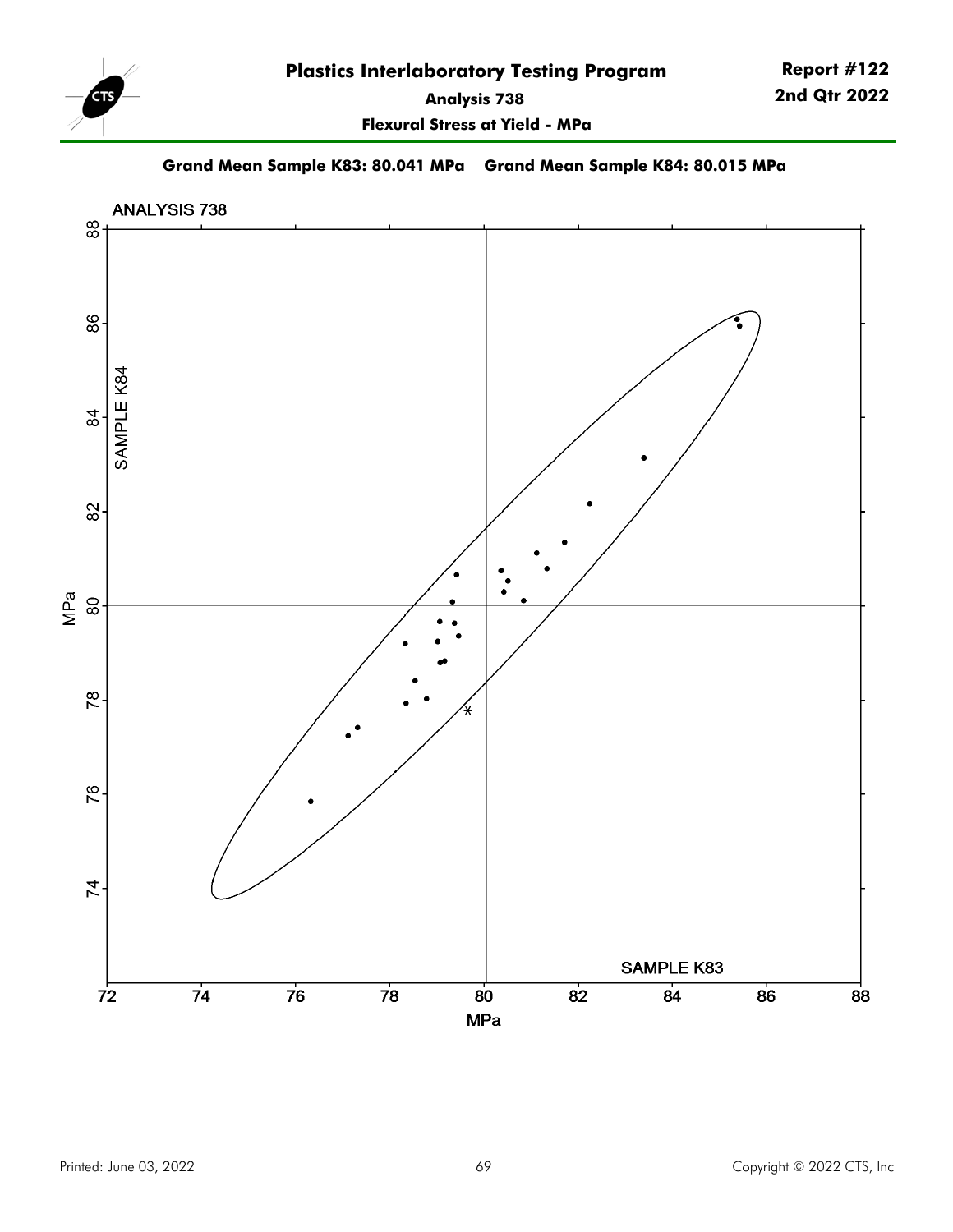**Analysis 750**

**Report #122 2nd Qtr 2022**



## **Flow Rates of Thermoplastics (190 or 230C/2.16 kg) - g/10 mins**

|               |             | Sample X83 |            |            |          |                                |            |                        |
|---------------|-------------|------------|------------|------------|----------|--------------------------------|------------|------------------------|
| WebCode       | Data        |            | Diff from  | <b>CPV</b> | Lab Mean | Diff from<br><b>Grand Mean</b> | <b>CPV</b> | Instr                  |
|               | Flag        | Lab Mean   | Grand Mean |            |          |                                |            | Code                   |
| 29RUUR        |             | 12.81      | $-0.51$    | $-0.74$    | 12.67    | $-0.79$                        | $-1.14$    | GO                     |
| 2JPM9B        | $\mathbf X$ | 13.09      | $-0.23$    | $-0.33$    | 15.10    | 1.64                           | 2.38       | <b>TO</b>              |
| 426DMZ        |             | 13.05      | $-0.27$    | $-0.39$    | 13.15    | $-0.31$                        | $-0.45$    | TO                     |
| 4B9T9Y        |             | 14.33      | 1.01       | 1.46       | 14.11    | 0.65                           | 0.94       | QT                     |
| 4GY4HW        |             | 13.46      | 0.13       | 0.19       | 13.31    | $-0.15$                        | $-0.22$    | WZ                     |
| 4JMH88        |             | 13.79      | 0.47       | 0.68       | 13.83    | 0.37                           | 0.53       | TO                     |
| 4ZQCD7        |             | 12.65      | $-0.67$    | $-0.97$    | 12.60    | $-0.86$                        | $-1.24$    | WZ                     |
| 6VCZWW        |             | 13.55      | 0.23       | 0.33       | 13.14    | $-0.32$                        | $-0.46$    | TO                     |
| 73NGYQ        |             | 13.45      | 0.13       | 0.19       | 14.55    | 1.09                           | 1.58       | TO                     |
| 7BHJ8T        |             | 13.98      | 0.66       | 0.95       | 13.93    | 0.47                           | 0.68       | DY                     |
| 7MCVK7        |             | 14.05      | 0.73       | 1.05       | 14.45    | 0.99                           | 1.44       | <b>TO</b>              |
| 7MY97Y        |             | 13.19      | $-0.14$    | $-0.20$    | 13.24    | $-0.22$                        | $-0.31$    | <b>TO</b>              |
| 7UV44W        |             | 12.48      | $-0.85$    | $-1.22$    | 12.41    | $-1.05$                        | $-1.52$    | <b>TO</b>              |
| 8M8ZD7        |             | 12.64      | $-0.69$    | $-0.99$    | 12.47    | $-0.99$                        | $-1.44$    | WZ                     |
| 8WEKTV        |             | 13.18      | $-0.14$    | $-0.20$    | 13.38    | $-0.08$                        | $-0.12$    | <b>TO</b>              |
| 94W7LY        |             | 13.66      | 0.33       | 0.48       | 13.68    | 0.22                           | 0.31       | WZ                     |
| 99RV6R        |             | 13.11      | $-0.21$    | $-0.31$    | 12.97    | $-0.49$                        | $-0.71$    | TO                     |
| 9D2D2Y        |             | 13.75      | 0.43       | 0.62       | 14.16    | 0.70                           | 1.02       | $\rm CE$               |
| 9HTRGT        |             | 13.31      | $-0.01$    | $-0.02$    | 14.13    | 0.68                           | 0.98       | TM                     |
| 9NHXKV        |             | 13.84      | 0.52       | 0.75       | 13.56    | 0.10                           | 0.15       | $\rm CE$               |
| 9U4XUG        |             | 12.38      | $-0.94$    | $-1.36$    | 13.12    | $-0.33$                        | $-0.48$    | XX                     |
| A2YGAG        |             | 13.60      | 0.28       | 0.40       | 14.05    | 0.59                           | 0.86       | TO                     |
| AL8J9L        |             | 12.30      | $-1.02$    | $-1.48$    | 12.40    | $-1.06$                        | $-1.53$    | XX                     |
| AM6QXT        |             | 14.76      | 1.44       | 2.08       | 15.00    | 1.54                           | 2.23       | <b>TO</b>              |
| BF24JY        |             | 13.80      | 0.48       | 0.69       | 13.60    | 0.14                           | 0.21       | XX                     |
| BPQRD2        | $\star$     | 13.90      | 0.58       | 0.84       | 15.10    | 1.64                           | 2.38       | <b>TO</b>              |
| <b>BT6NLN</b> |             | 12.40      | $-0.92$    | $-1.33$    | 13.45    | $-0.01$                        | $-0.01$    | <b>TO</b>              |
| BTP8LN        |             | 13.46      | 0.13       | 0.19       | 12.81    | $-0.65$                        | $-0.95$    | XX                     |
| <b>CGLGEL</b> |             | 13.01      | $-0.31$    | $-0.45$    | 13.23    | $-0.23$                        | $-0.34$    | CE                     |
| CWGY8Q        |             | 12.78      | $-0.55$    | $-0.79$    | 12.84    | $-0.62$                        | $-0.90$    | <b>TO</b>              |
| DA2PGT        |             | 13.30      | $-0.02$    | $-0.03$    | 13.00    | $-0.46$                        | $-0.66$    | <b>TO</b>              |
| <b>DLGMCN</b> |             | 13.63      | 0.30       | 0.44       | 14.28    | 0.82                           | 1.18       | $\mathbf{X}\mathbf{X}$ |
| EED24L        |             | 12.63      | $-0.69$    | $-1.00$    | 12.83    | $-0.63$                        | $-0.91$    | DY                     |
| <b>EUNKZR</b> |             | 12.95      | $-0.37$    | $-0.54$    | 13.85    | 0.39                           | 0.57       | TO                     |
| F7UYDB        | $\ast$      | 15.01      | 1.68       | 2.43       | 14.12    | 0.66                           | 0.96       | <b>TO</b>              |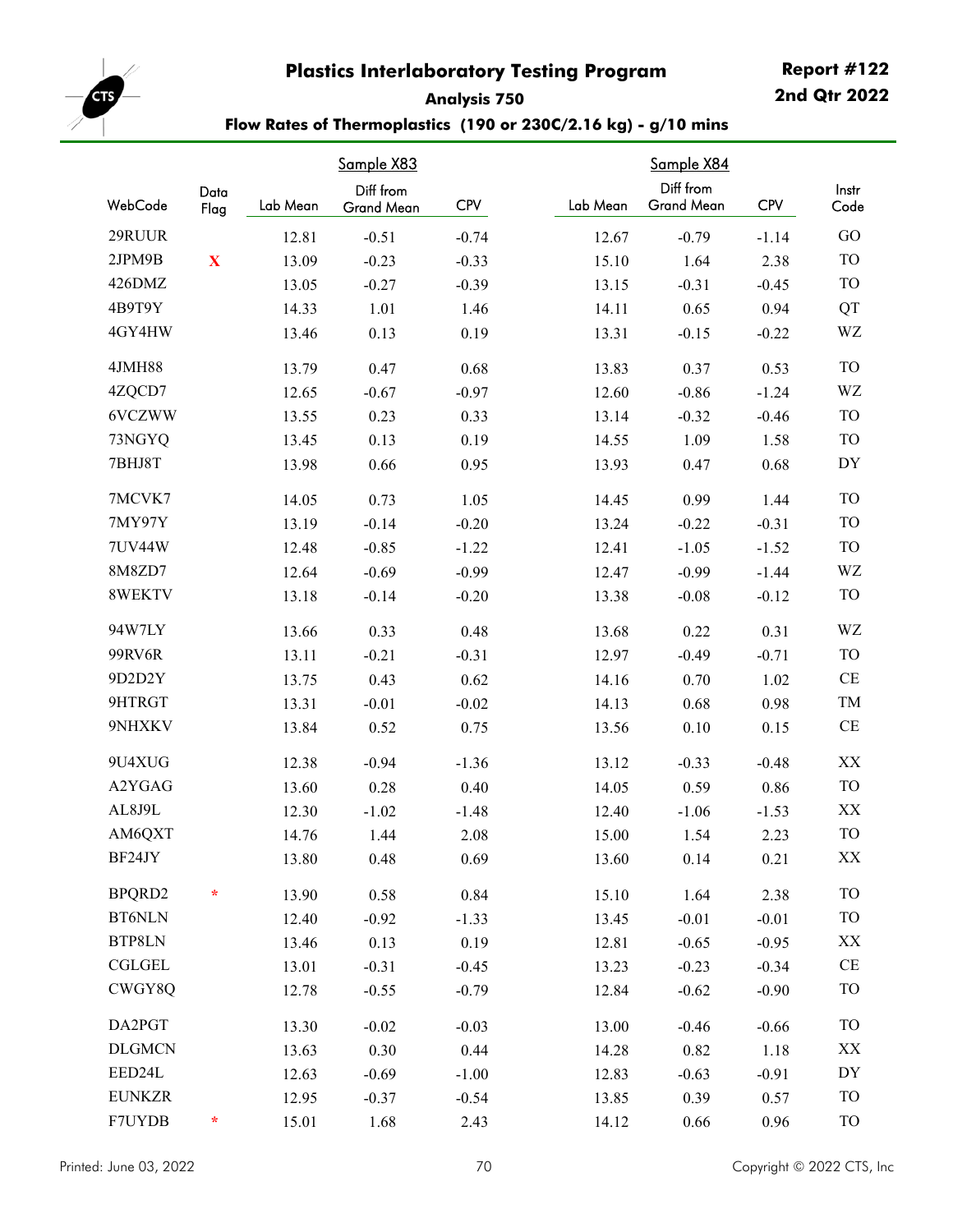**Analysis 750**

**Report #122 2nd Qtr 2022**



**Flow Rates of Thermoplastics (190 or 230C/2.16 kg) - g/10 mins**

|                    |              | Sample X83 |                                |            |          |                                |          |                                     |
|--------------------|--------------|------------|--------------------------------|------------|----------|--------------------------------|----------|-------------------------------------|
| WebCode            | Data<br>Flag | Lab Mean   | Diff from<br><b>Grand Mean</b> | <b>CPV</b> | Lab Mean | Diff from<br><b>Grand Mean</b> | CPV      | Instr<br>Code                       |
| <b>FGXAML</b>      |              | 12.66      | $-0.66$                        | $-0.96$    | 12.75    | $-0.71$                        | $-1.03$  | <b>TO</b>                           |
| GAQ688             |              | 13.46      | 0.14                           | 0.20       | 13.33    | $-0.13$                        | $-0.19$  | CE                                  |
| H <sub>2F23T</sub> |              | 13.30      | $-0.02$                        | $-0.03$    | 13.55    | 0.09                           | 0.13     | CE                                  |
| H34QVK             |              | 12.63      | $-0.69$                        | $-1.00$    | 12.62    | $-0.84$                        | $-1.21$  | XX                                  |
| H3CGBJ             |              | 13.04      | $-0.28$                        | $-0.41$    | 13.02    | $-0.44$                        | $-0.64$  | <b>TO</b>                           |
| H4KR8M             |              | 13.60      | 0.28                           | 0.40       | 13.55    | 0.09                           | 0.13     | TY                                  |
| H6CYYD             | $\mathbf{X}$ | 15.83      | 2.51                           | 3.63       | 17.10    | 3.64                           | 5.27     | CE                                  |
| <b>HGKJKR</b>      | $\star$      | 15.00      | 1.68                           | 2.43       | 15.55    | 2.09                           | 3.03     | DA                                  |
| HN8KRH             |              | 12.55      | $-0.77$                        | $-1.12$    | 12.60    | $-0.86$                        | $-1.25$  | <b>TO</b>                           |
| J28RWD             |              | 14.03      | 0.70                           | 1.02       | 14.67    | 1.21                           | 1.75     | DY                                  |
| JLWV7K             | $\mathbf X$  | 1.70       | $-11.62$                       | $-16.80$   | 1.97     | $-11.49$                       | $-16.63$ | DY                                  |
| <b>JRZVDF</b>      |              | 13.03      | $-0.29$                        | $-0.42$    | 13.58    | 0.12                           | 0.17     | <b>TO</b>                           |
| JUP7EU             |              | 13.23      | $-0.09$                        | $-0.13$    | 12.93    | $-0.53$                        | $-0.77$  | CE                                  |
| JWG92A             |              | 12.83      | $-0.50$                        | $-0.72$    | 12.98    | $-0.48$                        | $-0.69$  | DY                                  |
| MDA9NQ             |              | 14.44      | 1.12                           | 1.62       | 14.18    | 0.72                           | 1.05     | <b>TO</b>                           |
| <b>NNNPQG</b>      | $\mathbf{X}$ | 7.82       | $-5.51$                        | $-7.96$    | 7.87     | $-5.59$                        | $-8.10$  | XX                                  |
| <b>NRNYXD</b>      |              | 12.71      | $-0.62$                        | $-0.89$    | 12.69    | $-0.77$                        | $-1.12$  | <b>TO</b>                           |
| <b>PVLQFA</b>      |              | 13.38      | 0.06                           | 0.08       | 14.00    | 0.54                           | 0.78     | RR                                  |
| QXRGDG             |              | 11.94      | $-1.38$                        | $-2.00$    | 12.55    | $-0.91$                        | $-1.31$  | <b>TO</b>                           |
| R9JGBD             |              | 12.44      | $-0.89$                        | $-1.28$    | 12.55    | $-0.91$                        | $-1.31$  | DY                                  |
| RF2XQU             |              | 12.74      | $-0.58$                        | $-0.84$    | 12.92    | $-0.54$                        | $-0.78$  | <b>TO</b>                           |
| <b>TABNGV</b>      |              | 12.35      | $-0.97$                        | $-1.40$    | 12.65    | $-0.81$                        | $-1.17$  | <b>TO</b>                           |
| TGU7HA             |              | 14.06      | 0.74                           | 1.07       | 14.24    | 0.78                           | 1.13     | XX                                  |
| TTJ667             |              | 12.61      | $-0.71$                        | $-1.03$    | 12.70    | $-0.76$                        | $-1.10$  | <b>TO</b>                           |
| <b>UAPUVC</b>      |              | 13.90      | 0.58                           | 0.84       | 13.30    | $-0.16$                        | $-0.23$  | WZ                                  |
| UAQJ4F             |              | 13.65      | 0.33                           | 0.47       | 13.90    | 0.44                           | 0.64     | <b>TO</b>                           |
| V37QJ3             |              | 13.32      | $0.00\,$                       | $0.00\,$   | 13.41    | $-0.05$                        | $-0.08$  | DY                                  |
| VBZNG4             |              | 13.16      | $-0.16$                        | $-0.23$    | 13.36    | $-0.10$                        | $-0.14$  | DY                                  |
| VUE7MH             | $\mathbf{X}$ | 14.75      | 1.43                           | 2.06       | 12.95    | $-0.51$                        | $-0.74$  | WZ                                  |
| VVLMG8             | $\mathbf{X}$ | 5.02       | $-8.31$                        | $-12.00$   | 12.00    | $-1.46$                        | $-2.11$  | $\rm CE$                            |
| <b>VWH287</b>      |              | 13.50      | 0.18                           | 0.26       | 13.67    | 0.21                           | 0.31     | <b>TO</b>                           |
| <b>VZERAB</b>      |              | 13.57      | 0.25                           | 0.36       | 13.84    | 0.38                           | 0.55     | <b>TO</b>                           |
| W34BV9             |              | 12.90      | $-0.42$                        | $-0.61$    | 13.70    | 0.24                           | 0.35     | <b>TO</b>                           |
| W8VPDN             | $\star$      | 15.06      | 1.74                           | 2.51       | 14.49    | 1.03                           | 1.49     | DY                                  |
| WM79AV             |              | 14.30      | 0.98                           | 1.41       | 14.40    | 0.94                           | 1.36     | $\boldsymbol{\mathsf{A}\mathsf{T}}$ |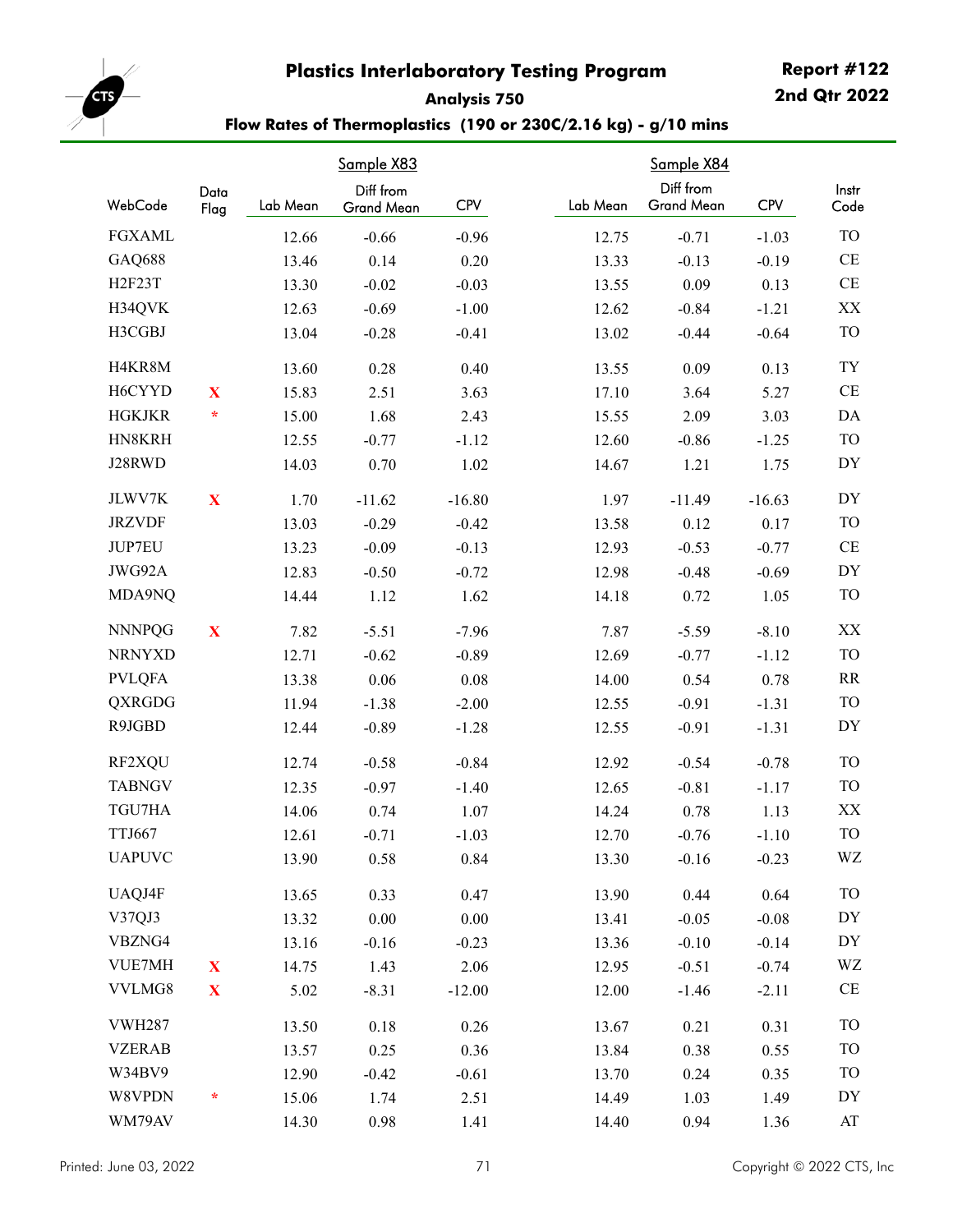**Report #122 2nd Qtr 2022**



### **Analysis 750 Flow Rates of Thermoplastics (190 or 230C/2.16 kg) - g/10 mins**

|                                                     |              |          | <u>Sample X83</u>              |            |  |                        | <u>Sample X84</u>              |            |               |  |
|-----------------------------------------------------|--------------|----------|--------------------------------|------------|--|------------------------|--------------------------------|------------|---------------|--|
| WebCode                                             | Data<br>Flag | Lab Mean | Diff from<br><b>Grand Mean</b> | <b>CPV</b> |  | Lab Mean               | Diff from<br><b>Grand Mean</b> | <b>CPV</b> | Instr<br>Code |  |
| X8ACPB                                              |              | 12.86    | $-0.47$                        | $-0.67$    |  | 13.15                  | $-0.31$                        | $-0.45$    | <b>TO</b>     |  |
| XJ7ET6                                              |              | 12.59    | $-0.73$                        | $-1.06$    |  | 12.61                  | $-0.85$                        | $-1.23$    | <b>TO</b>     |  |
| XL8K7Q                                              |              | 12.65    | $-0.67$                        | $-0.97$    |  | 12.85                  | $-0.61$                        | $-0.88$    | KA            |  |
| XWP2YW                                              |              | 12.40    | $-0.92$                        | $-1.33$    |  | 12.70                  | $-0.76$                        | $-1.10$    | KA            |  |
| XXZ4KV                                              |              | 13.37    | 0.04                           | 0.06       |  | 13.61                  | 0.15                           | 0.21       | <b>TO</b>     |  |
| XZ8GBA                                              |              | 12.30    | $-1.02$                        | $-1.48$    |  | 13.25                  | $-0.21$                        | $-0.30$    | <b>TO</b>     |  |
| <b>YDQBDM</b>                                       | $\star$      | 14.13    | 0.80                           | 1.16       |  | 13.15                  | $-0.31$                        | $-0.45$    | <b>TO</b>     |  |
| <b>YMYWMB</b>                                       |              | 13.60    | 0.28                           | 0.40       |  | 13.95                  | 0.49                           | 0.71       | DY            |  |
| YND6R6                                              |              | 13.05    | $-0.27$                        | $-0.39$    |  | 13.15                  | $-0.31$                        | $-0.45$    | TO            |  |
| <b>YRUQKC</b>                                       |              | 13.76    | 0.44                           | 0.63       |  | 13.94                  | 0.48                           | 0.69       | TO            |  |
| Z3RTHE                                              |              | 13.75    | 0.43                           | 0.62       |  | 13.55                  | 0.09                           | 0.13       | <b>TO</b>     |  |
| ZJQ8EY                                              |              | 13.00    | $-0.33$                        | $-0.47$    |  | 12.98                  | $-0.48$                        | $-0.69$    | GO            |  |
| ZNQ9TA                                              |              | 13.69    | 0.36                           | 0.53       |  | 13.70                  | 0.24                           | 0.35       | WZ            |  |
| ZU9YUV                                              |              | 14.45    | 1.13                           | 1.63       |  | 14.15                  | 0.69                           | 1.00       | AT            |  |
| <b>Summary Statistics</b>                           |              |          | Sample X83                     |            |  | Sample X84             |                                |            |               |  |
| <b>Grand Means</b>                                  |              |          | $13.322$ grams/10 mins         |            |  | $13.458$ grams/10 mins |                                |            |               |  |
| <b>Stnd Dev Btwn Labs</b>                           |              |          | $0.692$ grams/10 mins          |            |  | $0.691$ grams/10 mins  |                                |            |               |  |
| Statistics based on 78 of 84 reporting participants |              |          |                                |            |  |                        |                                |            |               |  |

#### Sample X83: PP & Sample X84: PP

#### **Comments on Assigned Data Flags for Test #750**

JLWV7K (X) - Extreme data.

- VUE7MH (X) Inconsistent in testing between samples.
- 2JPM9B (X) Inconsistent in testing between samples.
- VVLMG8 (X) Data for sample X83 are low. Inconsistent in testing between samples.
- NNNPQG (X) Data for both samples are low. Possible Systematic Error.
- H6CYYD (X) Data for both samples are high. Possible Systematic Error.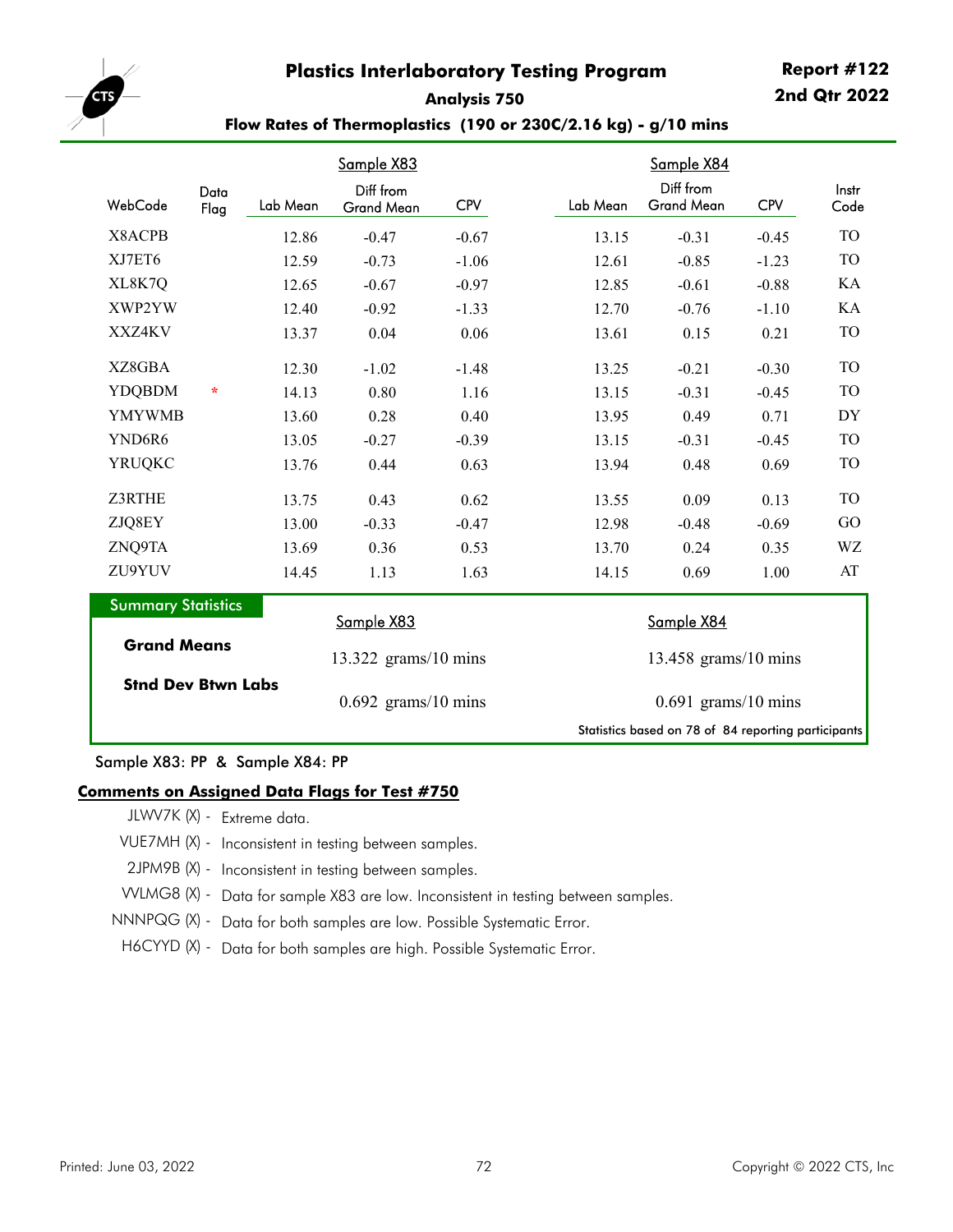

**Report #122 2nd Qtr 2022**

**Analysis 750**

# **Flow Rates of Thermoplastics (190 or 230C/2.16 kg) - g/10 mins**

# **Results by Methodology (as reported by laboratory)**

|     |                                              |        | Sample X83                                              |           |              | Sample X84                                              |         |                 |
|-----|----------------------------------------------|--------|---------------------------------------------------------|-----------|--------------|---------------------------------------------------------|---------|-----------------|
|     | <b>Test Methodology</b>                      |        | PP<br><b>Group Mean Btwn Lab STD</b>                    |           |              | PP<br>Diff from GM Group Mean Btwn Lab STD Diff from GM |         | Labs Incl / Rpt |
|     | Procedure A of ASTM D1238                    | 13.365 | 0.744                                                   | 0.04      | 13.576       | 0.692                                                   | 0.12    | 45/48           |
|     | Procedure B of ASTM D1238                    | 13.100 | 0.532                                                   | $-0.22$   | 13.171       | 0.535                                                   | $-0.29$ | 17/17           |
|     | Procedure A of ISO 1133                      | 13.387 | 0.775                                                   | 0.07      | 13.493       | 0.885                                                   | 0.03    | 11/13           |
|     | Procedure B of ISO 1133                      | 13.479 | 0.580                                                   | 0.16      | 13.353       | 0.605                                                   | $-0.11$ | 3/4             |
|     |                                              |        | <b>Key to Instrument Codes Reported by Participants</b> |           |              |                                                         |         |                 |
| AT  | Atlas                                        |        |                                                         | <b>CE</b> | Ceast        |                                                         |         |                 |
| DA  | Davenport                                    |        |                                                         | DY        | Dynisco      |                                                         |         |                 |
| GO. | Gottfert                                     |        |                                                         | KA        | Kayeness     |                                                         |         |                 |
| QT  | Qualitest                                    |        |                                                         | <b>RR</b> | Ray Ran      |                                                         |         |                 |
| TM  | TMI                                          |        |                                                         | TO        | Tinius Olsen |                                                         |         |                 |
| TY  | Toyoseiki Seisakusho                         |        |                                                         | WZ.       | Zwick        |                                                         |         |                 |
| XX  | Instrument manufacturer not specified by lab |        |                                                         |           |              |                                                         |         |                 |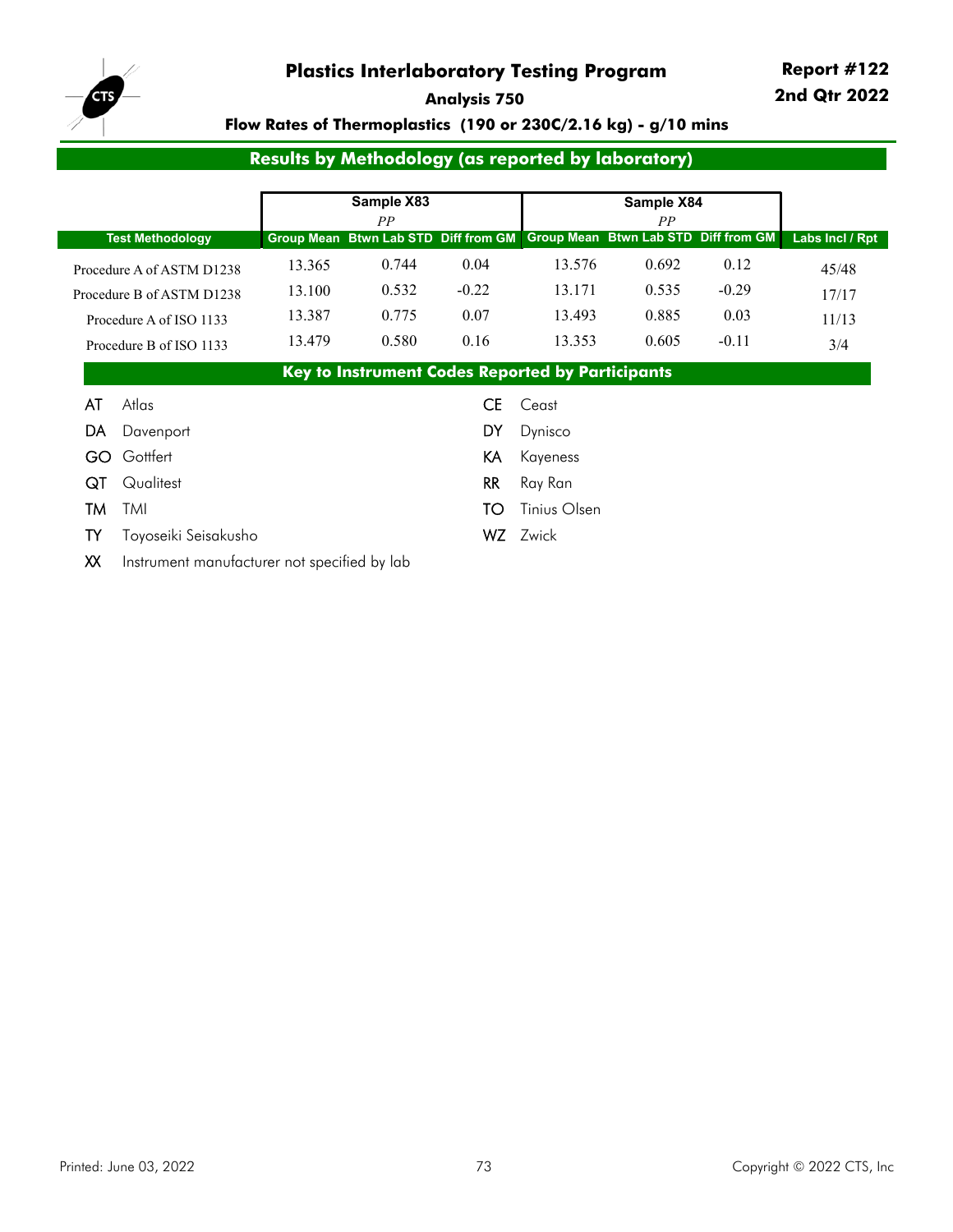

**Flow Rates of Thermoplastics (190 or 230C/2.16 kg) - g/10 mins**

### **Grand Mean Sample X83: 13.322 grams/10 mins Grand Mean Sample X84: 13.458 grams/10 mins**

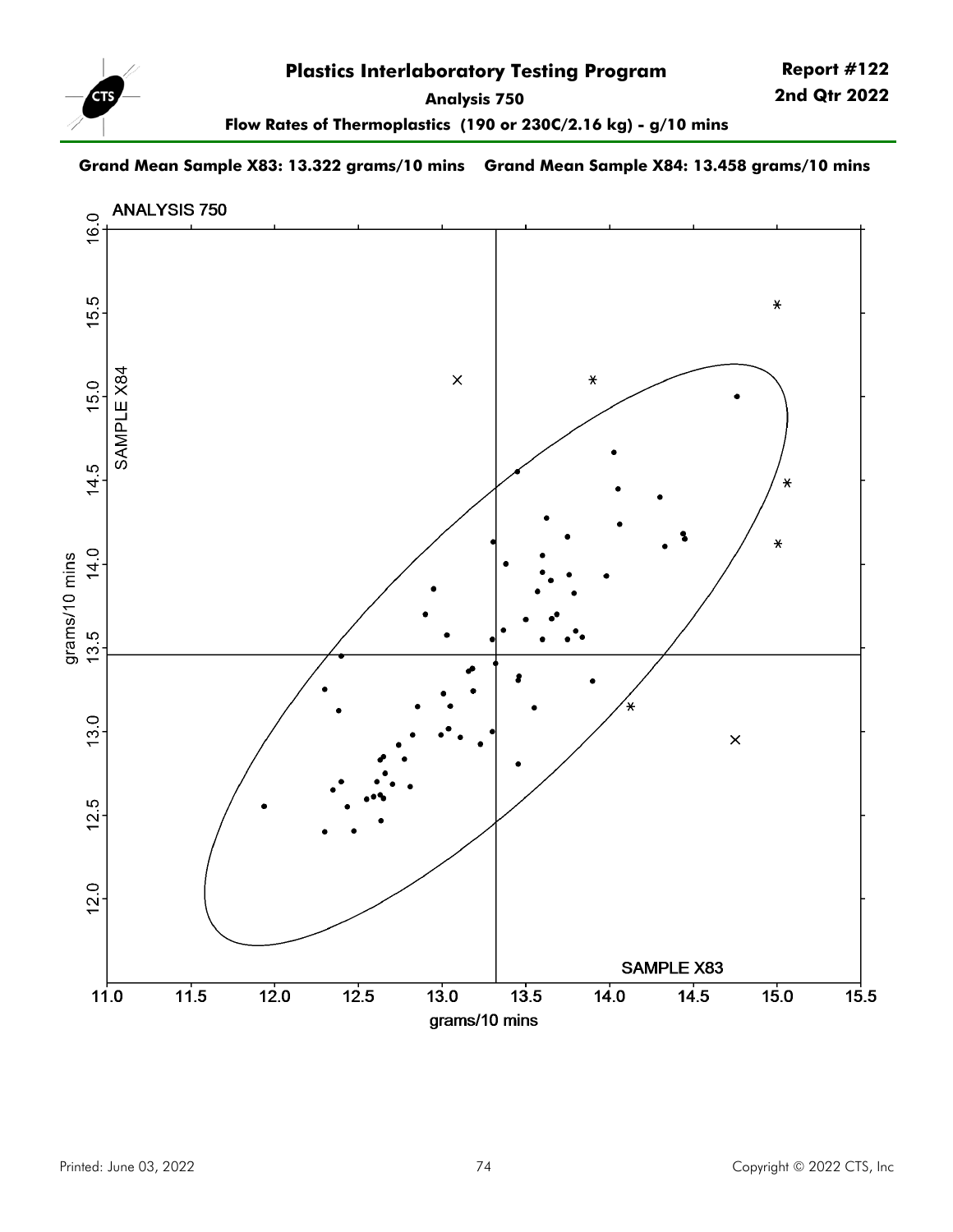

# **Analysis 755 Moisture Content of Plastics**

|               |              |          | Sample Y83              |            |          | Sample Y84                     |            |                                   |
|---------------|--------------|----------|-------------------------|------------|----------|--------------------------------|------------|-----------------------------------|
| WebCode       | Data<br>Flag | Lab Mean | Diff from<br>Grand Mean | <b>CPV</b> | Lab Mean | Diff from<br><b>Grand Mean</b> | <b>CPV</b> | Instr<br>Code                     |
| 426DMZ        |              | 0.11400  | 0.00336                 | 0.17       | 0.11467  | 0.00467                        | 0.23       | $\mathbf{A}\mathbf{Z}$            |
| 4GY4HW        |              | 0.11950  | 0.00886                 | 0.44       | 0.12100  | 0.01101                        | 0.55       | $\mathbf{A}\mathbf{Z}$            |
| <b>6ENP89</b> |              | 0.11447  | 0.00383                 | 0.19       | 0.11363  | 0.00364                        | 0.18       | $\mathbf{A}\mathbf{Z}$            |
| 6UXM4T        |              | 0.07877  | $-0.03187$              | $-1.58$    | 0.08307  | $-0.02693$                     | $-1.34$    | MU                                |
| 83J9MW        |              | 0.12567  | 0.01503                 | 0.75       | 0.10733  | $-0.00266$                     | $-0.13$    | ${\cal C}{\cal T}$                |
| 8D4MD6        |              | 0.11523  | 0.00459                 | 0.23       | 0.11467  | 0.00467                        | 0.23       | ML                                |
| 94W7LY        |              | 0.13020  | 0.01956                 | 0.97       | 0.12020  | 0.01021                        | 0.51       | $\mathbf{A}\mathbf{Z}$            |
| 98R9WT        |              | 0.10333  | $-0.00731$              | $-0.36$    | 0.10667  | $-0.00332$                     | $-0.17$    | MU                                |
| 9DFL7T        |              | 0.11883  | 0.00819                 | 0.41       | 0.11897  | 0.00898                        | 0.45       | CS                                |
| 9NHXKV        |              | 0.12297  | 0.01233                 | 0.61       | 0.11637  | 0.00638                        | 0.32       | MK                                |
| AL8J9L        |              | 0.12147  | 0.01083                 | 0.54       | 0.11920  | 0.00921                        | 0.46       | MK                                |
| BF24JY        | $\star$      | 0.05833  | $-0.05231$              | $-2.60$    | 0.07400  | $-0.03599$                     | $-1.79$    | CT                                |
| <b>BJVBAL</b> |              | 0.10300  | $-0.00764$              | $-0.38$    | 0.09800  | $-0.01199$                     | $-0.60$    | ${\bf SB}$                        |
| <b>BMGUZJ</b> |              | 0.12100  | 0.01036                 | 0.51       | 0.11900  | 0.00901                        | 0.45       | MJ                                |
| BPQRD2        |              | 0.10667  | $-0.00397$              | $-0.20$    | 0.10733  | $-0.00266$                     | $-0.13$    | MU                                |
| <b>CGLGEL</b> |              | 0.08500  | $-0.02564$              | $-1.27$    | 0.08500  | $-0.02499$                     | $-1.25$    | $\mathbf{X} \mathbf{X}$           |
| <b>DDEPEK</b> |              | 0.09967  | $-0.01097$              | $-0.54$    | 0.10933  | $-0.00066$                     | $-0.03$    | $\mathbf{A}\mathbf{Z}$            |
| DMD24M        |              | 0.12147  | 0.01083                 | 0.54       | 0.11787  | 0.00788                        | 0.39       | $\ensuremath{\mathsf{MR}}\xspace$ |
| EED24L        |              | 0.12201  | 0.01137                 | 0.56       | 0.13303  | 0.02304                        | 1.15       | $\mathbf{XX}$                     |
| F7UYDB        |              | 0.07067  | $-0.03997$              | $-1.98$    | 0.07200  | $-0.03799$                     | $-1.89$    | $\mathbf{A}\mathbf{Z}$            |
| <b>K8R26A</b> | $\mathbf X$  | 0.16000  | 0.04936                 | 2.45       | 0.19000  | 0.08001                        | 3.99       | XX                                |
| <b>NRQJPL</b> |              | 0.11800  | 0.00736                 | 0.37       | 0.11800  | 0.00801                        | 0.40       | ${\bf SB}$                        |
| <b>PVLQFA</b> |              | 0.12377  | 0.01313                 | 0.65       | 0.12790  | 0.01791                        | 0.89       | CT                                |
| <b>QALTMA</b> |              | 0.12350  | 0.01286                 | 0.64       | 0.10900  | $-0.00099$                     | $-0.05$    | $\mathbf{A}\mathbf{Z}$            |
| QWRLJD        | $\mathbf X$  | 0.40000  | 0.28936                 | 14.36      | 0.18167  | 0.07168                        | 3.57       | MU                                |
| QXRGDG        |              | 0.10710  | $-0.00354$              | $-0.18$    | 0.12057  | 0.01057                        | 0.53       | ML                                |
| R9JGBD        | $\ast$       | 0.13303  | 0.02239                 | 1.11       | 0.15593  | 0.04594                        | 2.29       | XX                                |
| RAFXG9        |              | 0.12133  | 0.01069                 | 0.53       | 0.10800  | $-0.00199$                     | $-0.10$    | MU                                |
| <b>TABNGV</b> |              | 0.11233  | 0.00169                 | 0.08       | 0.10900  | $-0.00099$                     | $-0.05$    | <b>BA</b>                         |
| UAQJ4F        |              | 0.07833  | $-0.03231$              | $-1.60$    | 0.06333  | $-0.04666$                     | $-2.33$    | CT                                |
| V37QJ3        |              | 0.11950  | 0.00886                 | 0.44       | 0.11850  | 0.00851                        | 0.42       | $\mathbf{X} \mathbf{X}$           |
| VUE7MH        |              | 0.12833  | 0.01769                 | 0.88       | 0.10900  | $-0.00099$                     | $-0.05$    | MJ                                |
| VVLMG8        |              | 0.09267  | $-0.01797$              | $-0.89$    | 0.08867  | $-0.02133$                     | $-1.06$    | MU                                |
| <b>VZERAB</b> |              | 0.15233  | 0.04169                 | 2.07       | 0.14700  | 0.03701                        | 1.84       | $\mathbf{XX}$                     |
| W722UT        |              | 0.07067  | $-0.03997$              | $-1.98$    | 0.07200  | $-0.03799$                     | $-1.89$    | MU                                |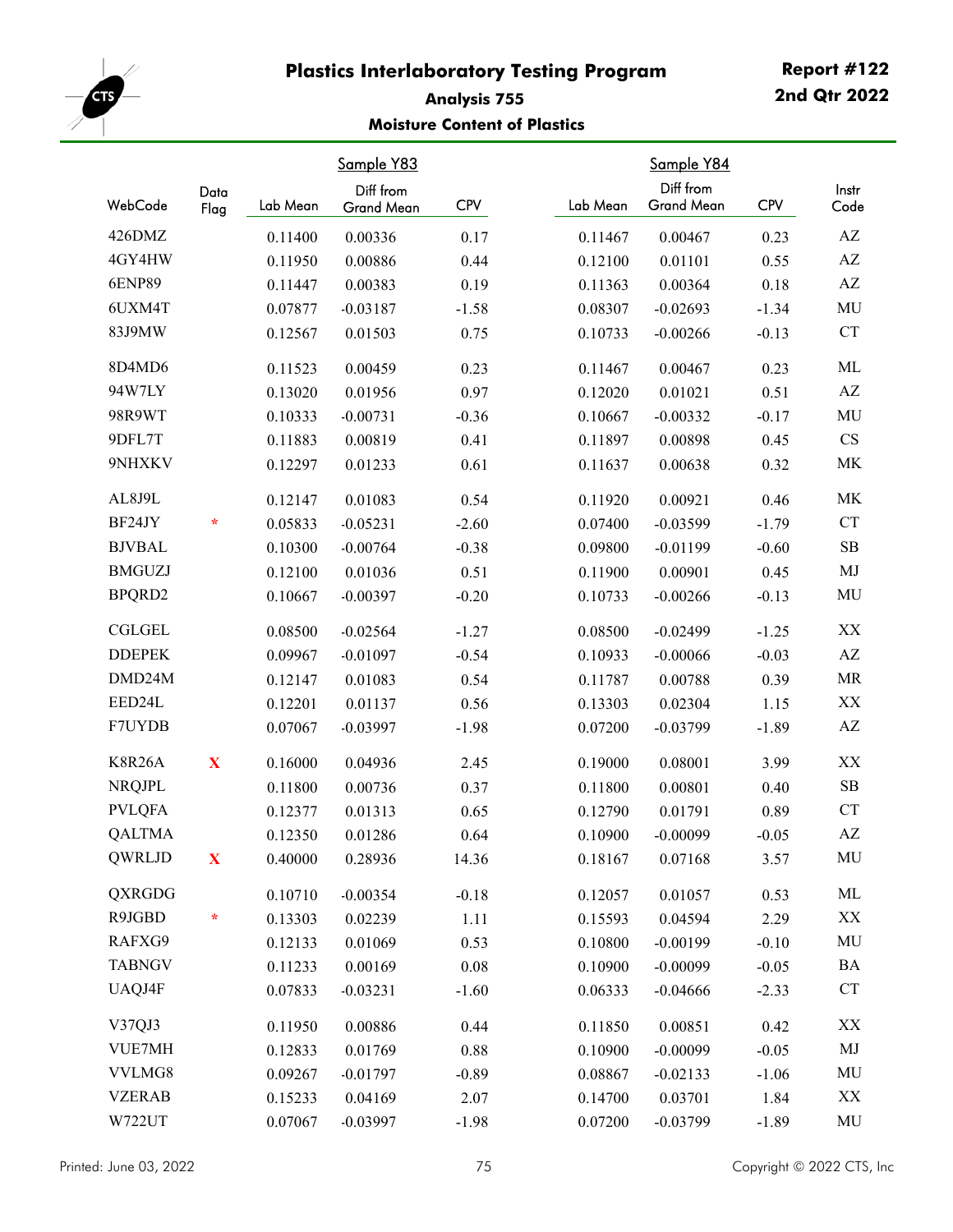

### **Analysis 755 Moisture Content of Plastics**

|                           |              |          | Sample Y83                     |            |  | Sample Y84       |                                                     |            |               |
|---------------------------|--------------|----------|--------------------------------|------------|--|------------------|-----------------------------------------------------|------------|---------------|
| WebCode                   | Data<br>Flag | Lab Mean | Diff from<br><b>Grand Mean</b> | <b>CPV</b> |  | Lab Mean         | Diff from<br>Grand Mean                             | <b>CPV</b> | Instr<br>Code |
| XWP2YW                    |              | 0.10500  | $-0.00564$                     | $-0.28$    |  | 0.11333          | 0.00334                                             | 0.17       | MU            |
| <b>YMYWMB</b>             |              | 0.11520  | 0.00456                        | 0.23       |  | 0.11613          | 0.00614                                             | 0.31       | AZ            |
| ZNQ9TA                    |              | 0.12967  | 0.01903                        | 0.94       |  | 0.13200          | 0.02201                                             | 1.10       | BA            |
| <b>Summary Statistics</b> |              |          |                                |            |  |                  |                                                     |            |               |
|                           |              |          | Sample Y83                     |            |  |                  | Sample Y84                                          |            |               |
| <b>Grand Means</b>        |              |          | 0.110639 Percent               |            |  | 0.109992 Percent |                                                     |            |               |
| <b>Stnd Dev Btwn Labs</b> |              |          | 0.020150 Percent               |            |  |                  |                                                     |            |               |
|                           |              |          |                                |            |  |                  | 0.020060 Percent                                    |            |               |
|                           |              |          |                                |            |  |                  | Statistics based on 36 of 38 reporting participants |            |               |

Sample Y83: ABS/PC & Sample Y84: ABS/PC

### **Comments on Assigned Data Flags for Test #755**

K8R26A (X) - Data for sample Y84 are high. Inconsistent in testing between samples.

QWRLJD (X) - Data for both samples are high. Inconsistent within the determinations of sample Y83.

## **Results by Methodology (as reported by laboratory)**

|                         |          | Sample Y83                                                                  |           |          | Sample Y84 |           |                 |
|-------------------------|----------|-----------------------------------------------------------------------------|-----------|----------|------------|-----------|-----------------|
|                         |          | ABS/PC                                                                      |           |          | ABS/PC     |           |                 |
| <b>Test Methodology</b> |          | Group Mean Btwn Lab STD Diff from GM   Group Mean Btwn Lab STD Diff from GM |           |          |            |           | Labs Incl / Rpt |
| ASTM D6869              | 0.108500 | 0.016741                                                                    | $-0.0021$ | 0.108453 | 0.016022   | $-0.0015$ | 10/11           |
| ISO 15512 Method B      | 0.113200 | 0.019261                                                                    | 0.0026    | 0.108900 | 0.015087   | $-0.0011$ | 5/5             |
| ASTM D6980              | 0.106285 | 0.029357                                                                    | $-0.0044$ | 0.102767 | 0.026161   | $-0.0072$ | 11/11           |
| ASTM D7191              | 0.112528 | 0.006740                                                                    | 0.0019    | 0.113544 | 0.003766   | 0.0036    | 6/6             |

- AZ Arizona Instruments Moisture Analyzer **BA** Brabender Aquatrac
- 
- MJ Mitsubishi KF Analyzer Series MK Mitsubishi KF Analyzer CA
- 
- 
- XX Instrument manufacturer not specified by lab
- 
- CS Cosa Instruments **CS Cosa Instruments** CT Computrac Moisture Analyzer
	-
- ML Metrohm Coulometer MR Metrohm Coulineter 756 KF
- **MU** Mettler Toledo SB Sartorius Mark 3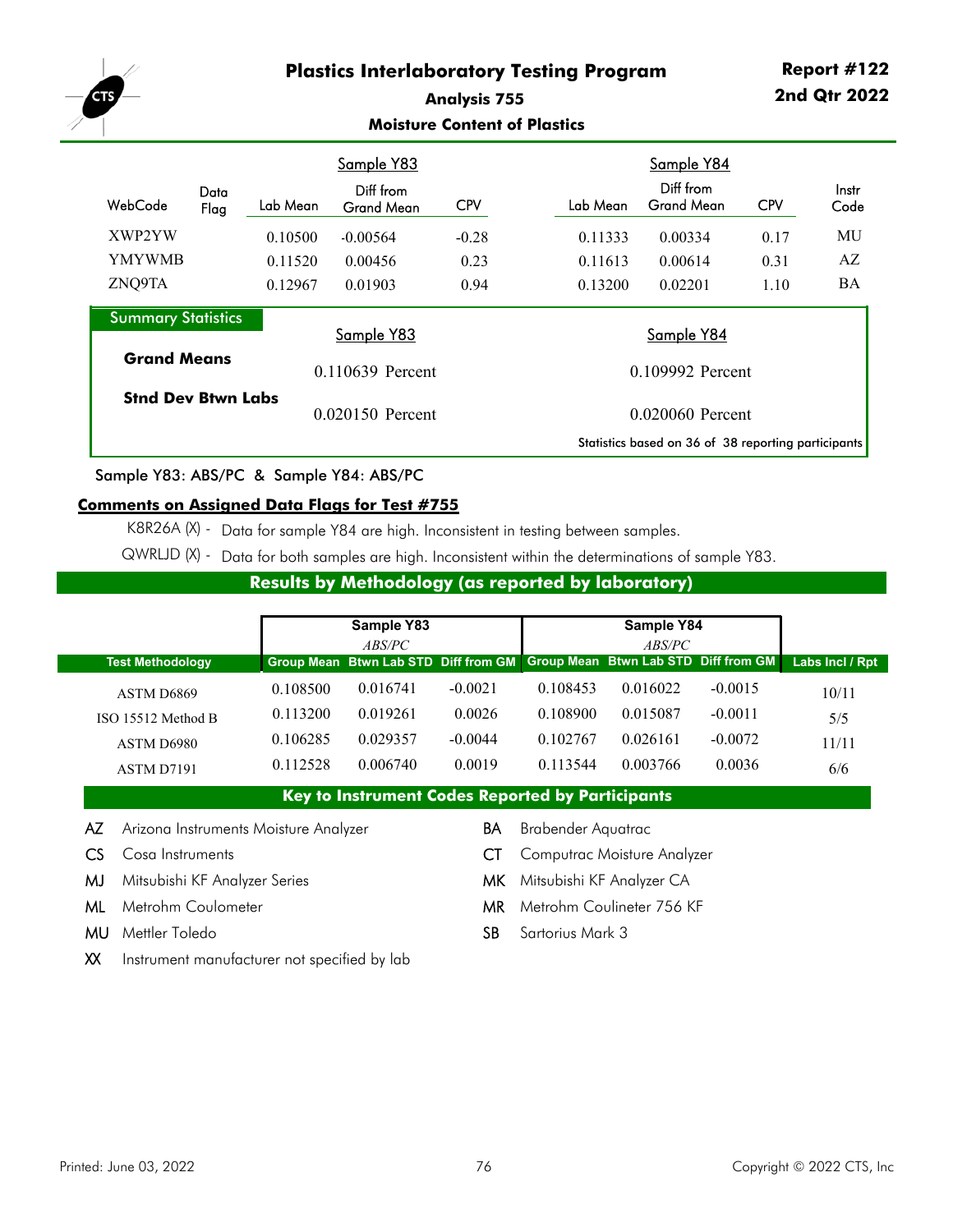

**Moisture Content of Plastics**

**Grand Mean Sample Y83: 0.11064 Percent Grand Mean Sample Y84: 0.10999 Percent**

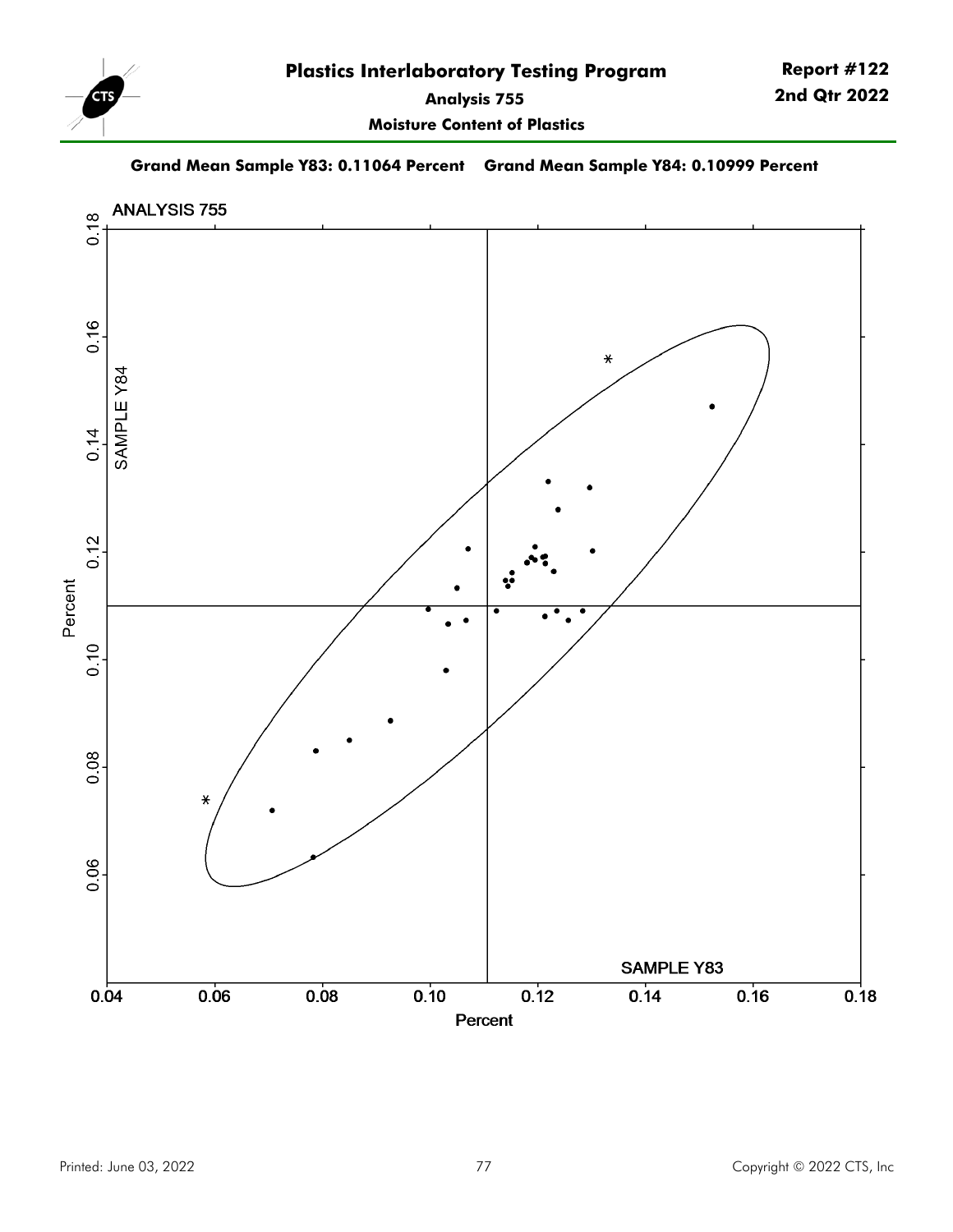

# **Analysis 757 Ash Content in Thermoplastics - Percent**

| WebCode                          | Data<br>Flag | Lab Mean | <u>Sample L83</u><br>Diff from<br>Grand Mean | <b>CPV</b> | Lab Mean | Sample L84<br>Diff from<br><b>Grand Mean</b> | <b>CPV</b> |
|----------------------------------|--------------|----------|----------------------------------------------|------------|----------|----------------------------------------------|------------|
| 29RUUR                           |              | 30.385   | $-0.217$                                     | $-0.66$    | 30.160   | $-0.388$                                     | $-1.16$    |
| 3RWTFX                           |              | 30.405   | $-0.197$                                     | $-0.60$    | 30.260   | $-0.288$                                     | $-0.86$    |
| 3TWPA2                           |              | 30.590   | $-0.012$                                     | $-0.04$    | 30.671   | 0.123                                        | 0.37       |
| 426DMZ                           |              | 30.942   | 0.340                                        | 1.04       | 30.741   | 0.193                                        | 0.58       |
| 4HRY67                           |              | 30.410   | $-0.192$                                     | $-0.58$    | 30.515   | $-0.033$                                     | $-0.10$    |
|                                  |              |          |                                              |            |          |                                              |            |
| 4JMH88                           |              | 30.100   | $-0.502$                                     | $-1.53$    | 30.050   | $-0.498$                                     | $-1.49$    |
| 4ZQCD7                           |              | 30.200   | $-0.402$                                     | $-1.23$    | 30.195   | $-0.353$                                     | $-1.06$    |
| 6HL7HG                           |              | 30.780   | 0.178                                        | 0.54       | 31.150   | 0.602                                        | 1.81       |
| 6UXM4T                           |              | 30.680   | 0.078                                        | 0.24       | 30.792   | 0.244                                        | 0.73       |
| 83J9MW                           |              | 30.885   | 0.283                                        | 0.86       | 30.895   | 0.347                                        | 1.04       |
| 94W7LY                           |              | 30.615   | 0.013                                        | 0.04       | 30.770   | 0.222                                        | 0.67       |
| 98R9WT                           |              | 30.965   | 0.363                                        | 1.11       | 30.935   | 0.387                                        | 1.16       |
| 9D2D2Y                           |              | 30.930   | 0.328                                        | 1.00       | 31.005   | 0.457                                        | 1.37       |
| 9NHXKV                           |              | 30.615   | 0.013                                        | 0.04       | 30.505   | $-0.043$                                     | $-0.13$    |
| 9U4XUG                           |              | 29.950   | $-0.652$                                     | $-1.99$    | 30.010   | $-0.538$                                     | $-1.61$    |
| A2YGAG                           |              | 30.985   | 0.383                                        | 1.17       | 30.715   | 0.167                                        | 0.50       |
| AC2G8V                           |              | 30.330   | $-0.272$                                     | $-0.83$    | 30.325   | $-0.223$                                     | $-0.67$    |
| BF24JY                           |              | 30.385   | $-0.217$                                     | $-0.66$    | 30.530   | $-0.018$                                     | $-0.05$    |
| BPQRD2                           |              | 30.750   | 0.148                                        | 0.45       | 30.310   | $-0.238$                                     | $-0.71$    |
| <b>BT6NLN</b>                    |              | 30.530   | $-0.072$                                     | $-0.22$    | 30.880   | 0.332                                        | 1.00       |
| <b>CGLGEL</b>                    |              | 30.145   | $-0.457$                                     | $-1.39$    | 30.245   | $-0.303$                                     | $-0.91$    |
| <b>CUEX8T</b>                    |              | 30.695   | 0.093                                        | 0.28       | 30.625   | 0.077                                        | 0.23       |
| <b>DDEPEK</b>                    |              | 30.260   | $-0.342$                                     | $-1.04$    | 30.375   | $-0.173$                                     | $-0.52$    |
| <b>DLGMCN</b>                    |              | 30.295   | $-0.307$                                     | $-0.94$    | 30.120   | $-0.428$                                     | $-1.28$    |
| DMD24M                           |              | 30.570   | $-0.032$                                     | $-0.10$    | 30.430   | $-0.118$                                     | $-0.35$    |
| EED24L                           | $\mathbf{X}$ | 31.630   | 1.028                                        | 3.14       | 29.450   | $-1.098$                                     | $-3.30$    |
| F7UYDB                           | ÷            | 30.950   | 0.348                                        | 1.06       | 30.135   | $-0.413$                                     | $-1.24$    |
| <b>FGXAML</b>                    | ÷            | 31.455   | 0.853                                        | 2.60       | 31.365   | 0.817                                        | 2.45       |
| G6HPYH                           |              | 30.735   | 0.133                                        | 0.41       | 30.715   | 0.167                                        | 0.50       |
| H <sub>2</sub> D <sub>G</sub> 8D |              | 30.895   | 0.293                                        | 0.89       | 31.000   | 0.452                                        | 1.36       |
| H34QVK                           |              | 30.070   | $-0.532$                                     | $-1.62$    | 30.135   | $-0.413$                                     | $-1.24$    |
| <b>JLXYDF</b>                    | $\mathbf X$  | 30.685   | 0.083                                        | 0.25       | 29.505   | $-1.043$                                     | $-3.13$    |
| <b>NRQJPL</b>                    |              | 30.185   | $-0.417$                                     | $-1.27$    | 29.975   | $-0.573$                                     | $-1.72$    |
| <b>QALTMA</b>                    |              | 30.370   | $-0.232$                                     | $-0.71$    | 30.630   | 0.082                                        | 0.25       |
| <b>QXRGDG</b>                    |              | 30.680   | 0.078                                        | 0.24       | 30.810   | 0.262                                        | 0.79       |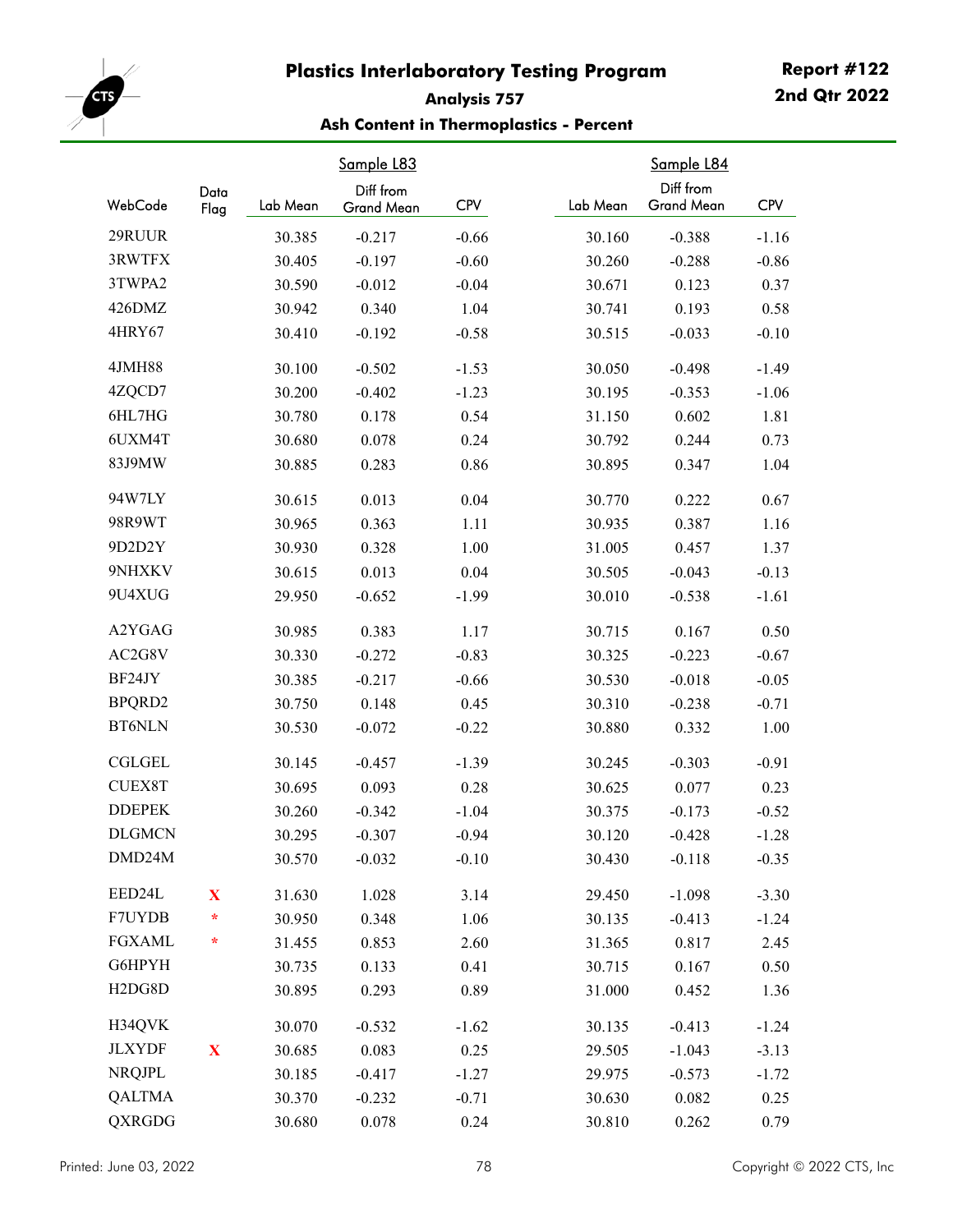

## **Analysis 757 Ash Content in Thermoplastics - Percent**

| WebCode                   | Data<br>Flag | Lab Mean | Sample L83<br>Diff from<br><b>Grand Mean</b> | <b>CPV</b> |  | Lab Mean        | Sample L84<br>Diff from<br><b>Grand Mean</b> | <b>CPV</b> |  |
|---------------------------|--------------|----------|----------------------------------------------|------------|--|-----------------|----------------------------------------------|------------|--|
| R9JGBD                    |              | 30.620   | 0.018                                        | 0.06       |  | 30.745          | 0.197                                        | 0.59       |  |
| RF2XQU                    |              | 30.320   | $-0.282$                                     | $-0.86$    |  | 30.500          | $-0.048$                                     | $-0.14$    |  |
| TGU7HA                    |              | 30.288   | $-0.314$                                     | $-0.96$    |  | 30.284          | $-0.264$                                     | $-0.79$    |  |
| UAQJ4F                    | X            | 37.739   | 7.137                                        | 21.76      |  | 38.458          | 7.910                                        | 23.75      |  |
| V37QJ3                    |              | 30.625   | 0.023                                        | 0.07       |  | 30.540          | $-0.008$                                     | $-0.02$    |  |
| VA4F6D                    |              | 30.700   | 0.098                                        | 0.30       |  | 30.755          | 0.207                                        | 0.62       |  |
| <b>VUE7MH</b>             |              | 30.585   | $-0.017$                                     | $-0.05$    |  | 30.070          | $-0.478$                                     | $-1.43$    |  |
| VVLMG8                    |              | 31.018   | 0.416                                        | 1.27       |  | 31.021          | 0.473                                        | 1.42       |  |
| <b>VZERAB</b>             |              | 30.450   | $-0.152$                                     | $-0.46$    |  | 30.550          | 0.002                                        | 0.01       |  |
| W4VEGN                    | $\star$      | 31.105   | 0.503                                        | 1.53       |  | 30.330          | $-0.218$                                     | $-0.65$    |  |
| XU3J26                    |              | 30.690   | 0.088                                        | 0.27       |  | 30.425          | $-0.123$                                     | $-0.37$    |  |
| XWP2YW                    |              | 30.705   | 0.103                                        | 0.31       |  | 30.575          | 0.027                                        | 0.08       |  |
| YND6R6                    |              | 30.445   | $-0.157$                                     | $-0.48$    |  | 30.465          | $-0.083$                                     | $-0.25$    |  |
| ZJQ8EY                    |              | 30.595   | $-0.007$                                     | $-0.02$    |  | 30.420          | $-0.128$                                     | $-0.38$    |  |
| ZNQ9TA                    |              | 31.400   | 0.798                                        | 2.43       |  | 31.090          | 0.542                                        | 1.63       |  |
| <b>Summary Statistics</b> |              |          | Sample L83                                   |            |  |                 | Sample L84                                   |            |  |
| <b>Grand Means</b>        |              |          | 30.6017 Percent                              |            |  | 30.5477 Percent |                                              |            |  |
| <b>Stnd Dev Btwn Labs</b> |              |          | 0.3279 Percent                               |            |  |                 | $0.3330$ Percent                             |            |  |

#### Sample L83: PBT & Sample L84: PBT

#### **Comments on Assigned Data Flags for Test #757**

EED24L (X) - Data for sample L83 are high and data for sample L84 are low. Inconsistent in testing between samples. Inconsistent within the determinations of both samples.

UAQJ4F (X) - Extreme data.

JLXYDF (X) - Data for sample L84 are low. Inconsistent within the determinations of sample L84.

Statistics based on 47 of 50 reporting participants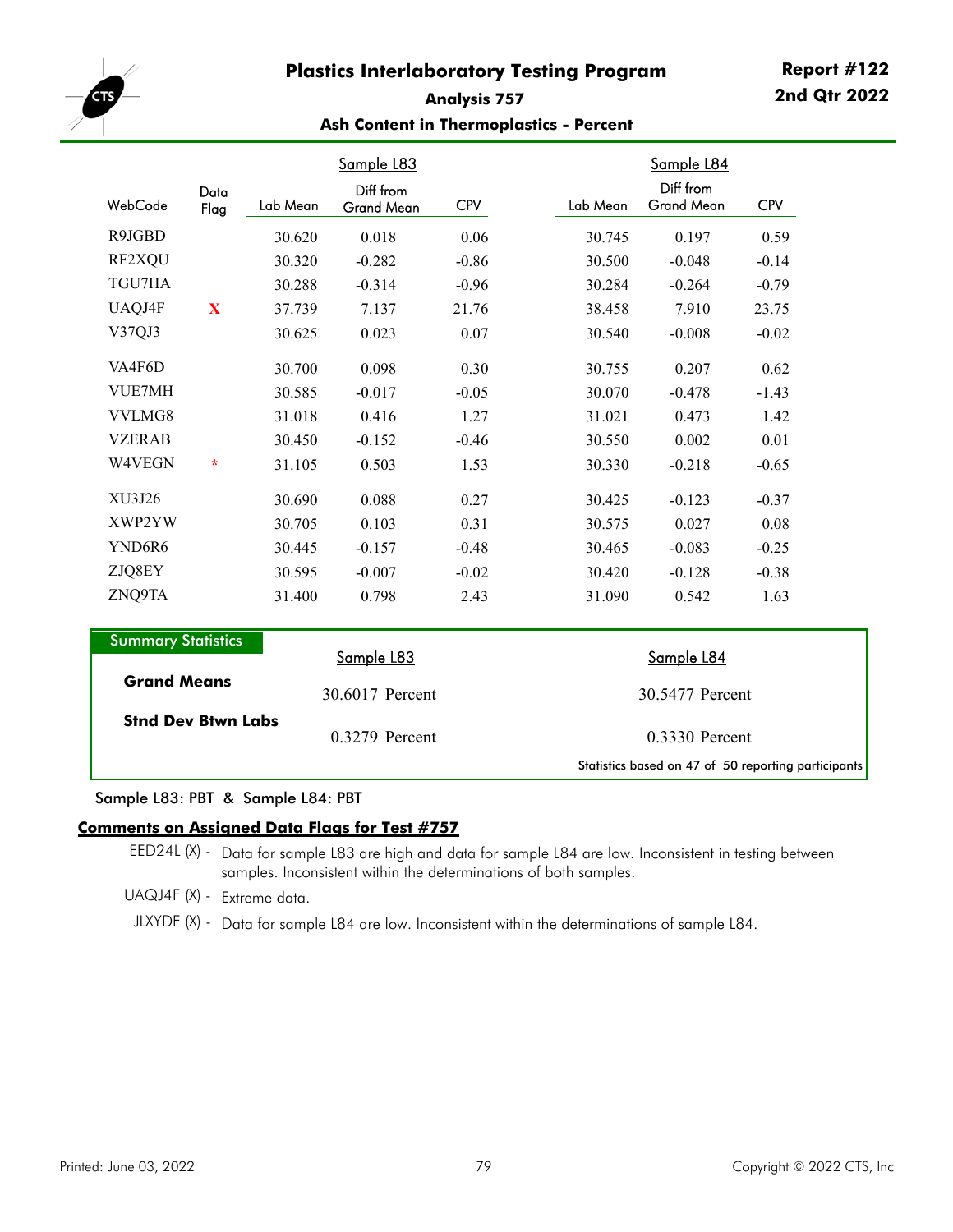

**Report #122 2nd Qtr 2022**

**Ash Content in Thermoplastics - Percent**

**Grand Mean Sample L83: 30.602 Percent Grand Mean Sample L84: 30.548 Percent**

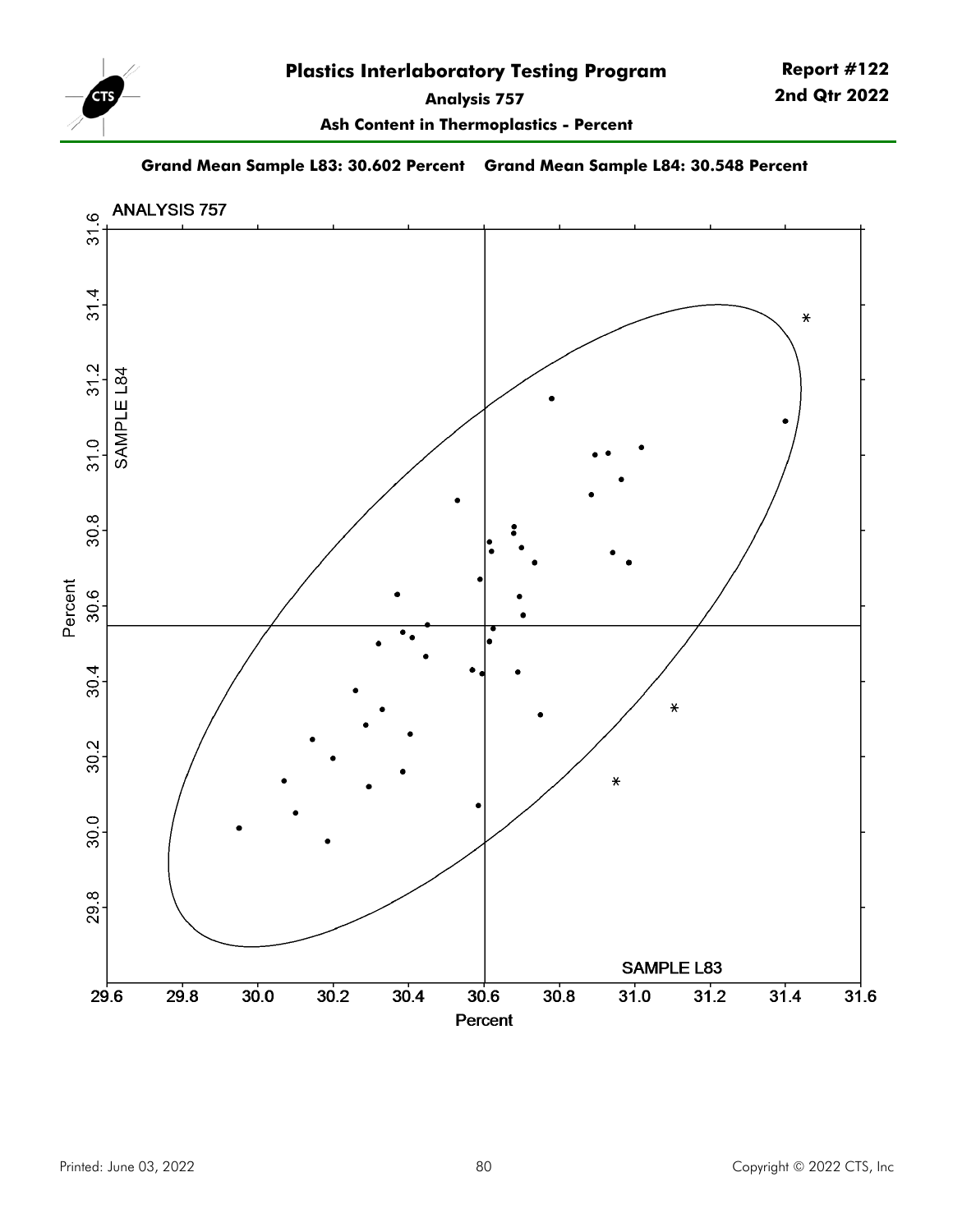

# **Analysis 758 Thermogravimetric Analysis**

| WebCode                   | Data<br>Flag | Lab Mean | Sample A83<br>Diff from<br><b>Grand Mean</b> | <b>CPV</b> | Lab Mean | Sample A84<br>Diff from<br><b>Grand Mean</b> | <b>CPV</b> | Instr<br>Code |
|---------------------------|--------------|----------|----------------------------------------------|------------|----------|----------------------------------------------|------------|---------------|
| 2C97L3                    |              | 76.91    | 9.25                                         | 0.39       | 78.57    | 10.93                                        | 0.46       | <b>TA</b>     |
| 3PULJZ                    |              | 79.08    | 11.42                                        | 0.48       | 78.70    | 11.05                                        | 0.46       | TA            |
| 426DMZ                    |              | 81.53    | 13.87                                        | 0.58       | 82.85    | 15.20                                        | 0.64       | TA            |
| 4ZQCD7                    |              | 79.45    | 11.79                                        | 0.49       | 79.40    | 11.75                                        | 0.49       | TA            |
| 6B3VHV                    |              | 20.21    | $-47.45$                                     | $-1.98$    | 20.71    | $-46.93$                                     | $-1.96$    | TA            |
| 94W7LY                    |              | 79.61    | 11.95                                        | 0.50       | 79.30    | 11.65                                        | 0.49       | TA            |
| <b>CGLGEL</b>             |              | 79.17    | 11.51                                        | 0.48       | 79.29    | 11.64                                        | 0.49       | TA            |
| G9JTQ6                    |              | 79.30    | 11.64                                        | 0.49       | 79.35    | 11.71                                        | 0.49       | XX            |
| JWG92A                    |              | 79.00    | 11.34                                        | 0.47       | 78.95    | 11.31                                        | 0.47       | TA            |
| PTE9HE                    |              | 79.09    | 11.43                                        | 0.48       | 78.79    | 11.14                                        | 0.47       | TA            |
| <b>QXRGDG</b>             | $\star$      | 80.21    | 12.56                                        | 0.52       | 77.17    | 9.52                                         | 0.40       | TA            |
| WE9MW2                    |              | 20.95    | $-46.71$                                     | $-1.95$    | 20.35    | $-47.30$                                     | $-1.98$    | <b>TA</b>     |
| XWP2YW                    |              | 79.50    | 11.84                                        | 0.49       | 79.57    | 11.92                                        | 0.50       | TA            |
| XZ8GBA                    |              | 78.01    | 10.35                                        | 0.43       | 78.24    | 10.59                                        | 0.44       | TA            |
| ZT6UPN                    |              | 22.85    | $-44.81$                                     | $-1.87$    | 23.45    | $-44.19$                                     | $-1.85$    | XX            |
|                           |              |          |                                              |            |          |                                              |            |               |
| <b>Summary Statistics</b> |              |          | Sample A83                                   |            |          | <b>Sample A84</b>                            |            |               |
| <b>Grand Means</b>        |              |          | 67.656 Percent                               |            |          | 67.643 Percent                               |            |               |

Statistics based on 15 of 15 reporting participants

Sample A83: PP & Sample A84: PP

**Stnd Dev Btwn Labs**

# **Results by Methodology (as reported by laboratory)**

23.999 23.918 Percent

23.918 Percent

|                         |        | Sample A83                                              |      |        | Sample A84                                                                  |      |                 |
|-------------------------|--------|---------------------------------------------------------|------|--------|-----------------------------------------------------------------------------|------|-----------------|
|                         |        | PР                                                      |      |        | РP                                                                          |      |                 |
| <b>Test Methodology</b> |        |                                                         |      |        | Group Mean Btwn Lab STD Diff from GM   Group Mean Btwn Lab STD Diff from GM |      | Labs Incl / Rpt |
| ASTM D3850              | 69.266 | 24.085                                                  | 1.61 | 69.887 | 24.147                                                                      | 2.24 | 6/6             |
| ISO 11358               | 71.015 | 22.081                                                  | 3.36 | 70.360 | 22.066                                                                      | 2.72 | 7/7             |
|                         |        | <b>Key to Instrument Codes Reported by Participants</b> |      |        |                                                                             |      |                 |
| TA Instruments<br>IΑ    |        |                                                         | хх   |        | Instrument manufacturer not specified by lab                                |      |                 |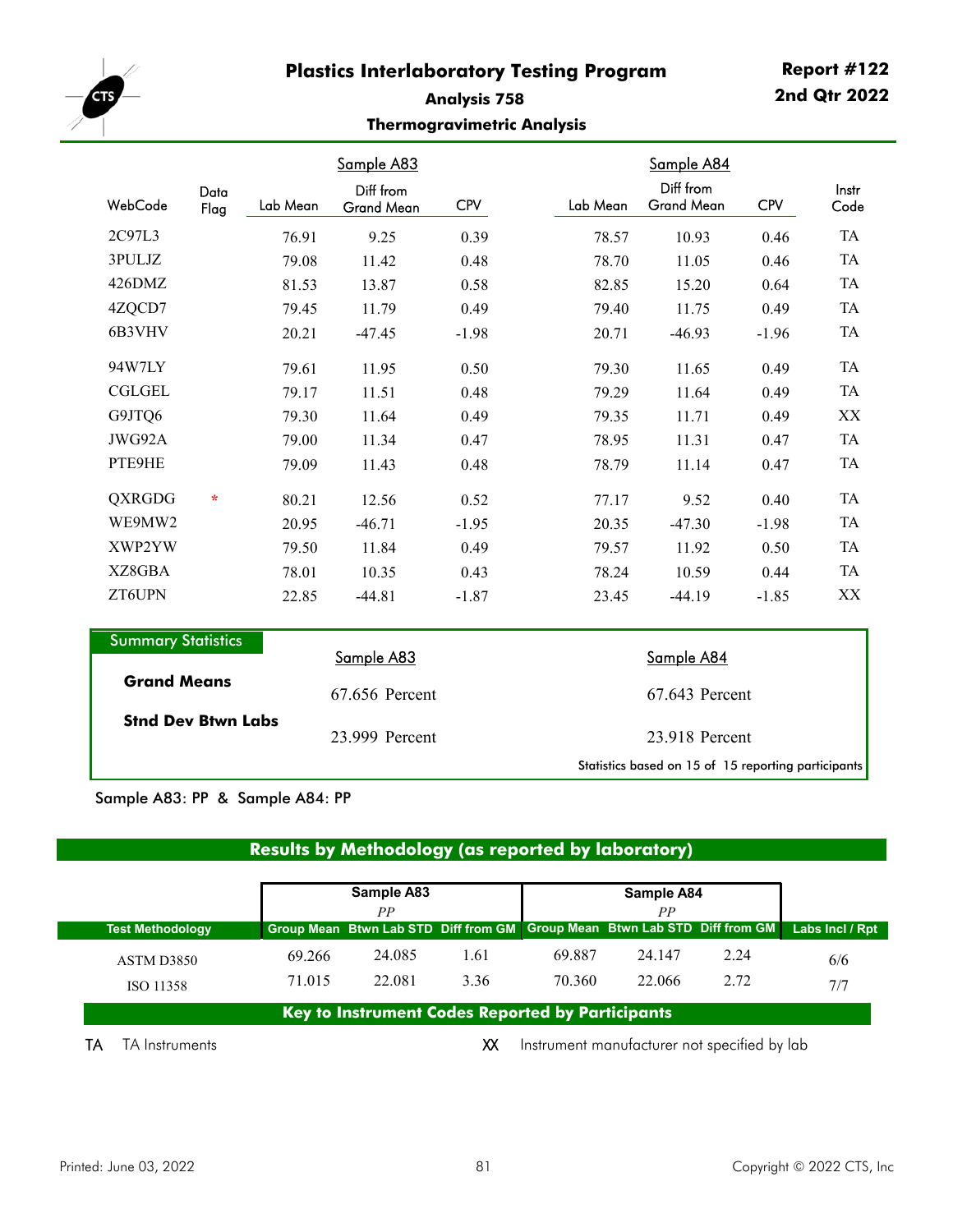

**Thermogravimetric Analysis**

**Grand Mean Sample A83: 67.656 Percent Grand Mean Sample A84: 67.643 Percent**



If fewer than 20 laboratories are included in an analysis, a control ellipse will not be drawn on the two-sample plot.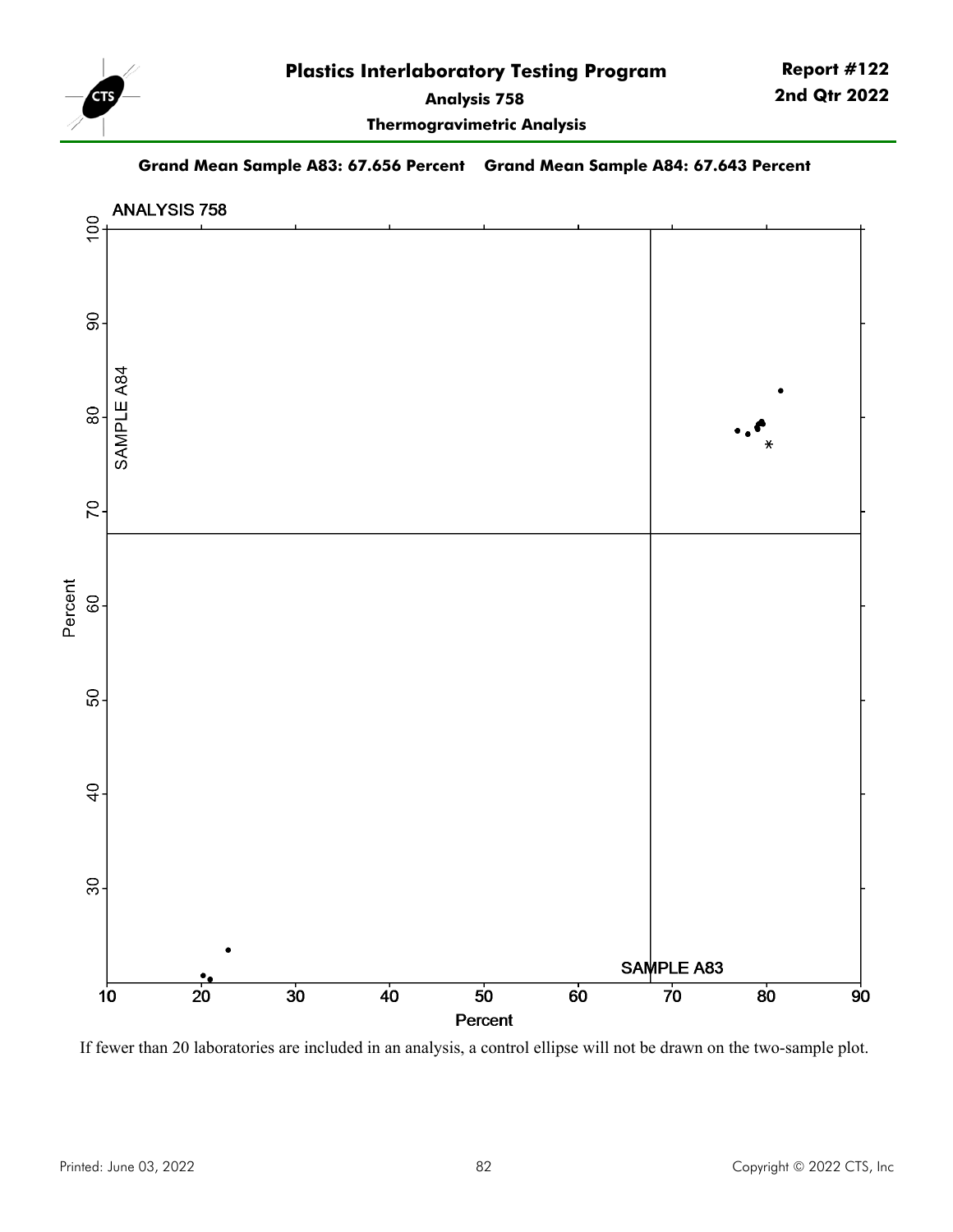

# **Report #122 2nd Qtr 2022**

# **Analysis 760 DSC Crystallization Temperature**

|               |              |          | Sample W83              |            |          | Sample W84              |            |                     |
|---------------|--------------|----------|-------------------------|------------|----------|-------------------------|------------|---------------------|
| WebCode       | Data<br>Flag | Lab Mean | Diff from<br>Grand Mean | <b>CPV</b> | Lab Mean | Diff from<br>Grand Mean | <b>CPV</b> | Instr<br>Code       |
| 3PULJZ        |              | 171.53   | $-3.50$                 | $-0.60$    | 172.93   | $-2.30$                 | $-0.40$    | <b>TA</b>           |
| 4HRY67        |              | 179.07   | 4.04                    | 0.69       | 179.00   | 3.77                    | 0.65       | <b>TA</b>           |
| 4ZQCD7        |              | 174.79   | $-0.24$                 | $-0.04$    | 174.05   | $-1.18$                 | $-0.20$    | TA                  |
| 6B3VHV        | $\mathbf X$  | 77.38    | $-97.65$                | $-16.70$   | 78.55    | $-96.68$                | $-16.67$   | <b>TA</b>           |
| 6UXM4T        |              | 179.57   | 4.54                    | 0.78       | 179.26   | 4.03                    | 0.70       | <b>TA</b>           |
| 94W7LY        |              | 172.10   | $-2.93$                 | $-0.50$    | 173.16   | $-2.07$                 | $-0.36$    | <b>TA</b>           |
| 9U4XUG        |              | 171.92   | $-3.11$                 | $-0.53$    | 171.45   | $-3.78$                 | $-0.65$    | <b>TA</b>           |
| AC2G8V        |              | 180.50   | 5.47                    | 0.94       | 178.33   | 3.10                    | 0.53       | <b>TA</b>           |
| AL8J9L        |              | 172.56   | $-2.47$                 | $-0.42$    | 173.34   | $-1.89$                 | $-0.33$    | <b>TA</b>           |
| <b>CGLGEL</b> |              | 171.00   | $-4.03$                 | $-0.69$    | 170.43   | $-4.80$                 | $-0.83$    | ${\rm NZ}$          |
| <b>DFAYYM</b> |              | 172.60   | $-2.43$                 | $-0.42$    | 172.83   | $-2.40$                 | $-0.41$    | <b>TA</b>           |
| <b>EUNKZR</b> |              | 180.43   | 5.40                    | 0.92       | 182.43   | 7.20                    | 1.24       | <b>TA</b>           |
| G9JTQ6        |              | 175.01   | $-0.02$                 | $0.00\,$   | 174.61   | $-0.63$                 | $-0.11$    | XX                  |
| H4KR8M        |              | 188.72   | 13.69                   | 2.34       | 187.93   | 12.69                   | 2.19       | $\operatorname{SH}$ |
| <b>HGKJKR</b> |              | 172.43   | $-2.60$                 | $-0.44$    | 171.93   | $-3.30$                 | $-0.57$    | TA                  |
| JLWV7K        |              | 187.31   | 12.28                   | 2.10       | 188.40   | 13.16                   | 2.27       | <b>TA</b>           |
| JWG92A        |              | 173.77   | $-1.26$                 | $-0.22$    | 174.00   | $-1.23$                 | $-0.21$    | <b>TA</b>           |
| <b>K8R26A</b> |              | 161.73   | $-13.30$                | $-2.27$    | 163.00   | $-12.23$                | $-2.11$    | $\mathbf{XX}$       |
| KEUDZ7        |              | 181.33   | 6.30                    | 1.08       | 180.90   | 5.67                    | 0.98       | MT                  |
| TGU7HA        |              | 172.39   | $-2.64$                 | $-0.45$    | 172.57   | $-2.66$                 | $-0.46$    | TA                  |
| <b>UAPUVC</b> |              | 171.64   | $-3.39$                 | $-0.58$    | 171.99   | $-3.24$                 | $-0.56$    | <b>TA</b>           |
| V37QJ3        |              | 171.45   | $-3.58$                 | $-0.61$    | 171.61   | $-3.62$                 | $-0.62$    | XX                  |
| VMC4FV        |              | 184.07   | 9.04                    | 1.55       | 185.70   | 10.46                   | 1.80       | TA                  |
| VVLMG8        |              | 173.27   | $-1.76$                 | $-0.30$    | 173.30   | $-1.93$                 | $-0.33$    | MT                  |
| <b>VZERAB</b> |              | 169.67   | $-5.36$                 | $-0.92$    | 170.70   | $-4.53$                 | $-0.78$    | NZ                  |
| XJ8629        |              | 171.70   | $-3.33$                 | $-0.57$    | 170.13   | $-5.10$                 | $-0.88$    | <b>TA</b>           |
| XX2UX6        |              | 171.27   | $-3.76$                 | $-0.64$    | 173.97   | $-1.27$                 | $-0.22$    | $\rm PE$            |
| XZ8GBA        |              | 173.97   | $-1.06$                 | $-0.18$    | 173.30   | $-1.93$                 | $-0.33$    | TA                  |

| <b>Summary Statistics</b> |                         |                                                     |
|---------------------------|-------------------------|-----------------------------------------------------|
|                           | Sample W83              | Sample W84                                          |
| <b>Grand Means</b>        | 175.030 Degrees Celsius | 175.232 Degrees Celsius                             |
| <b>Stnd Dev Btwn Labs</b> | 5.848 Degrees Celsius   | 5.799 Degrees Celsius                               |
|                           |                         | Statistics based on 27 of 28 reporting participants |

Sample W83: PBT & Sample W84: PBT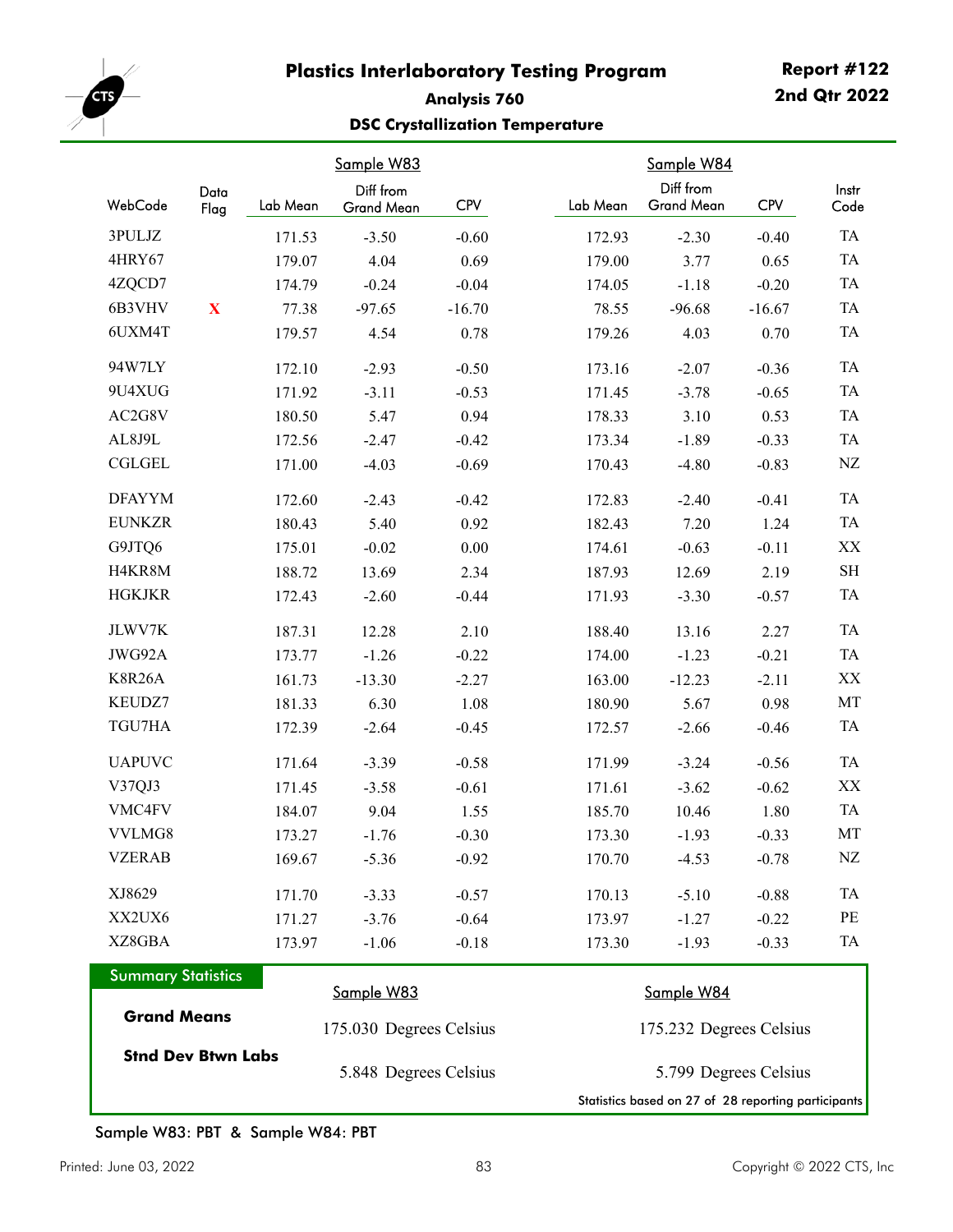

**Report #122 2nd Qtr 2022**

**DSC Crystallization Temperature**

## **Comments on Assigned Data Flags for Test #760**

6B3VHV (X) - Extreme data.

## **Key to Instrument Codes Reported by Participants**

- MT Mettler Toledo Instruments NZ Netzsch Instruments
- PE Perkins Elmer Instruments SH Shimadzu
- 
- 
- 
- TA TA Instruments **TA Instrument manufacturer not specified by lab** XX Instrument manufacturer not specified by lab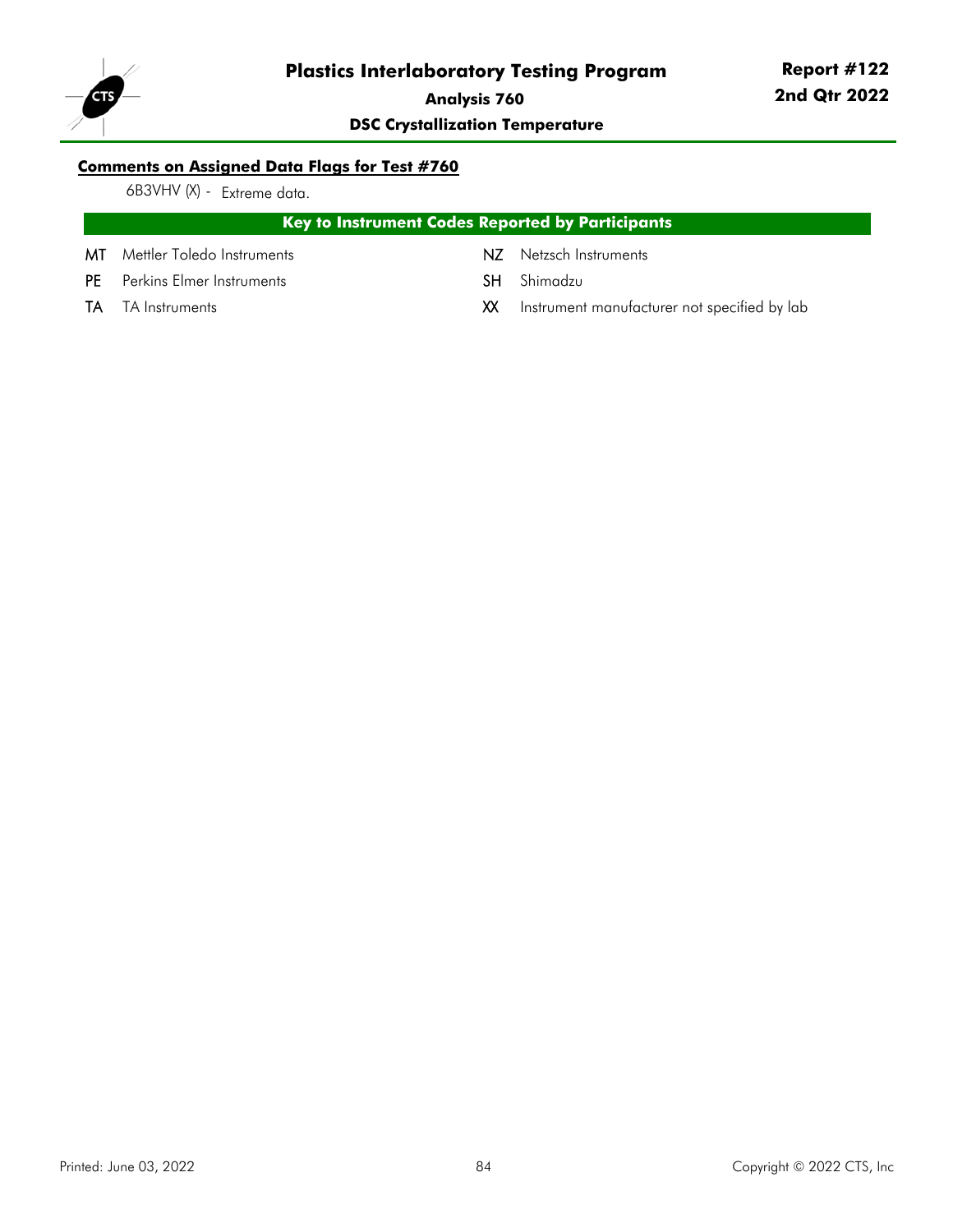

**Grand Mean Sample W83: 175.03 Degrees Celsius Grand Mean Sample W84: 175.23 Degrees Celsius**

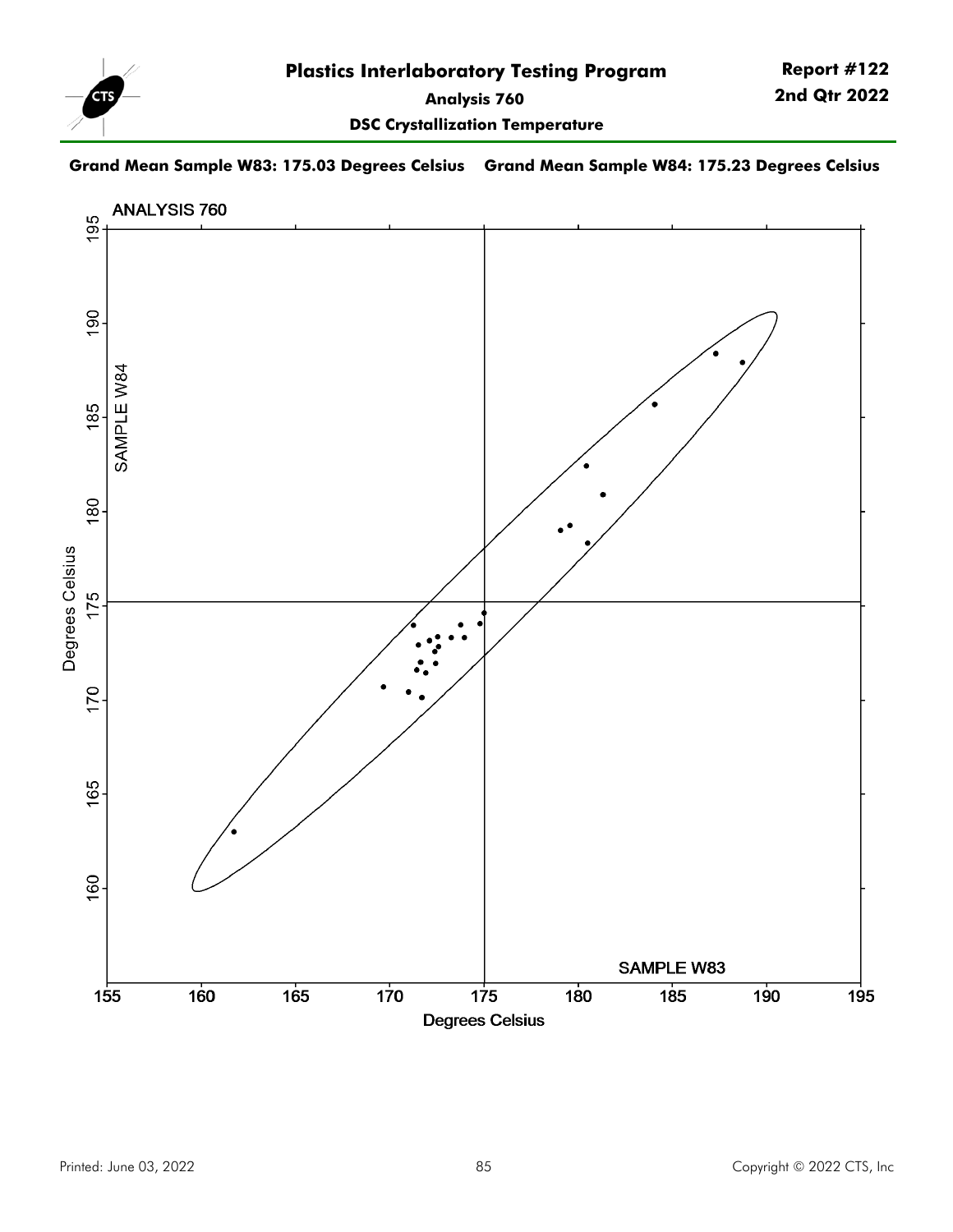

# **Analysis 761 DSC Melt Temperature**

|               |              |          | Sample W83              |            |          | Sample W84                     |            |               |
|---------------|--------------|----------|-------------------------|------------|----------|--------------------------------|------------|---------------|
| WebCode       | Data<br>Flag | Lab Mean | Diff from<br>Grand Mean | <b>CPV</b> | Lab Mean | Diff from<br><b>Grand Mean</b> | <b>CPV</b> | Instr<br>Code |
| 2LC9WR        |              | 221.43   | $-2.48$                 | $-2.18$    | 221.63   | $-2.29$                        | $-1.84$    | NZ            |
| 3PULJZ        | $\mathbf{X}$ | 225.87   | 1.95                    | 1.71       | 221.80   | $-2.12$                        | $-1.71$    | TA            |
| 3TWPA2        |              | 224.04   | 0.13                    | 0.11       | 223.74   | $-0.18$                        | $-0.14$    | TA            |
| 4HRY67        |              | 223.77   | $-0.15$                 | $-0.13$    | 224.00   | $0.08\,$                       | 0.06       | TA            |
| 4ZQCD7        |              | 222.97   | $-0.94$                 | $-0.83$    | 223.80   | $-0.12$                        | $-0.10$    | TA            |
| 6B3VHV        | $\mathbf X$  | 106.06   | $-117.86$               | $-103.49$  | 106.29   | $-117.64$                      | $-94.82$   | <b>TA</b>     |
| 6UXM4T        |              | 222.57   | $-1.35$                 | $-1.19$    | 222.67   | $-1.26$                        | $-1.01$    | TA            |
| 94W7LY        |              | 225.05   | 1.13                    | 0.99       | 224.03   | 0.11                           | 0.09       | TA            |
| 9U4XUG        |              | 224.85   | 0.94                    | 0.82       | 224.67   | 0.74                           | 0.60       | XX            |
| AC2G8V        |              | 223.53   | $-0.38$                 | $-0.34$    | 223.97   | 0.04                           | 0.04       | TA            |
| AL8J9L        |              | 223.59   | $-0.33$                 | $-0.29$    | 223.39   | $-0.53$                        | $-0.43$    | <b>TA</b>     |
| <b>CGLGEL</b> |              | 224.70   | 0.78                    | 0.69       | 225.00   | 1.08                           | 0.87       | NZ            |
| <b>DFAYYM</b> |              | 223.53   | $-0.38$                 | $-0.34$    | 222.70   | $-1.22$                        | $-0.98$    | <b>TA</b>     |
| <b>EUNKZR</b> |              | 221.77   | $-2.15$                 | $-1.89$    | 221.20   | $-2.72$                        | $-2.19$    | TA            |
| G9JTQ6        |              | 224.12   | 0.20                    | $0.18\,$   | 224.40   | 0.48                           | 0.39       | XX            |
| H4KR8M        |              | 224.07   | 0.15                    | 0.13       | 222.97   | $-0.95$                        | $-0.77$    | $\rm SH$      |
| <b>HGKJKR</b> | X            | 228.80   | 4.88                    | 4.29       | 229.17   | 5.24                           | 4.23       | TA            |
| JLWV7K        |              | 223.54   | $-0.38$                 | $-0.33$    | 223.72   | $-0.20$                        | $-0.16$    | TA            |
| JWG92A        |              | 223.37   | $-0.55$                 | $-0.48$    | 223.18   | $-0.74$                        | $-0.60$    | TA            |
| <b>K8R26A</b> |              | 224.93   | 1.02                    | 0.89       | 225.37   | 1.44                           | 1.16       | XX            |
| KEUDZ7        |              | 223.43   | $-0.48$                 | $-0.42$    | 223.27   | $-0.66$                        | $-0.53$    | MT            |
| <b>QXRGDG</b> |              | 225.51   | 1.59                    | 1.40       | 225.34   | 1.42                           | 1.15       | TA            |
| <b>TABNGV</b> |              | 221.97   | $-1.95$                 | $-1.71$    | 221.97   | $-1.96$                        | $-1.58$    | TA            |
| TGU7HA        |              | 225.08   | 1.16                    | 1.02       | 225.18   | 1.25                           | 1.01       | XX            |
| <b>UAPUVC</b> |              | 225.18   | 1.26                    | 1.11       | 225.64   | 1.72                           | 1.38       | TA            |
| V37QJ3        |              | 225.15   | 1.23                    | 1.08       | 224.88   | 0.96                           | 0.77       | XX            |
| VMC4FV        |              | 225.89   | 1.98                    | 1.74       | 225.49   | 1.56                           | 1.26       | TA            |
| VVLMG8        |              | 223.73   | $-0.18$                 | $-0.16$    | 223.43   | $-0.49$                        | $-0.39$    | MT            |
| <b>VZERAB</b> |              | 224.17   | 0.25                    | 0.22       | 224.37   | 0.44                           | 0.36       | NZ            |
| XJ8629        |              | 223.55   | $-0.37$                 | $-0.32$    | 224.09   | 0.17                           | 0.14       | TA            |
| XX2UX6        |              | 225.10   | 1.18                    | 1.04       | 225.90   | 1.98                           | 1.59       | PE            |
| XZ8GBA        |              | 222.37   | $-1.55$                 | $-1.36$    | 222.33   | $-1.59$                        | $-1.28$    | TA            |
| ZL233C        |              | 224.54   | 0.62                    | 0.55       | 225.33   | 1.40                           | 1.13       | TA            |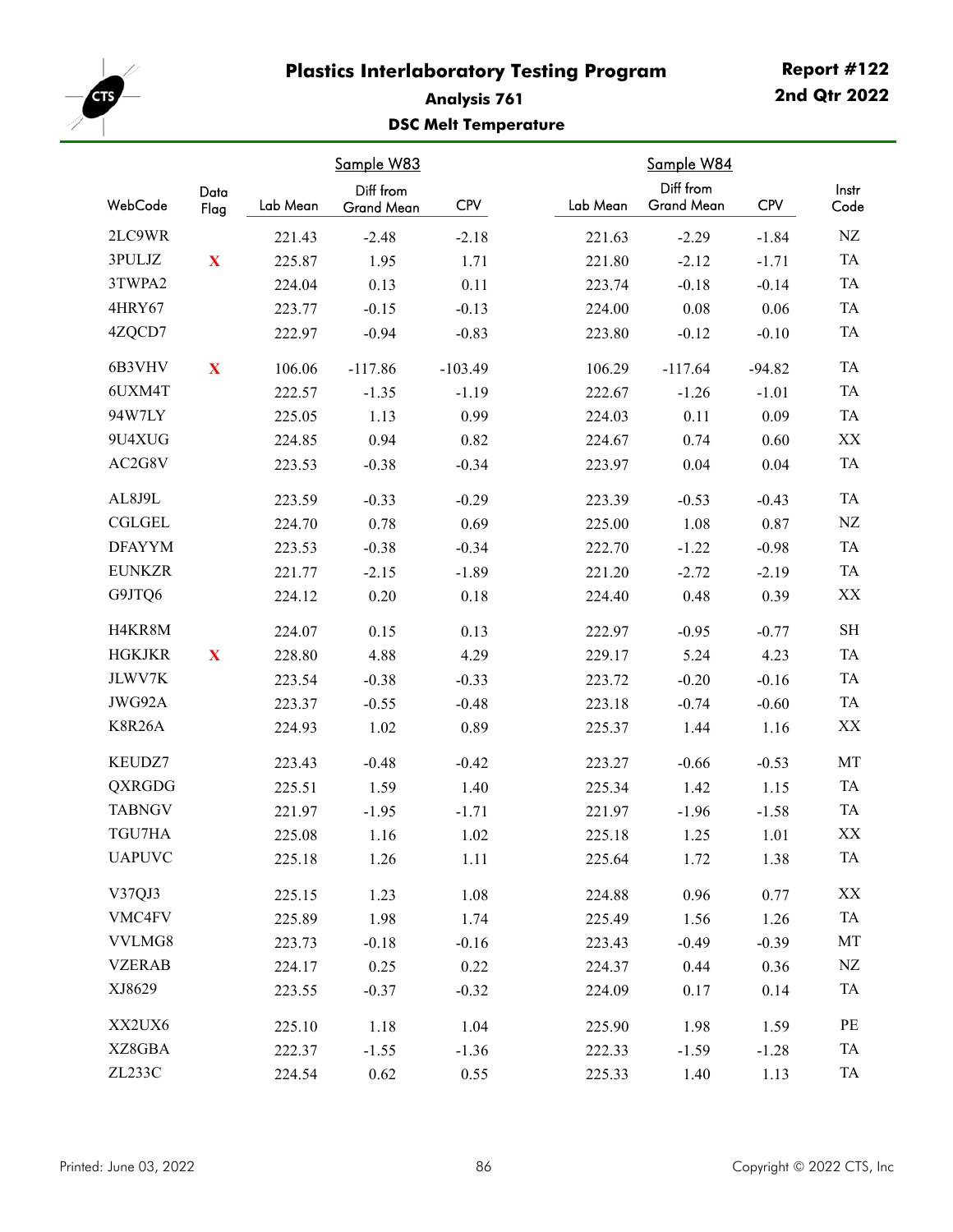

#### **DSC Melt Temperature**

| <b>Summary Statistics</b> |                         |                                                     |
|---------------------------|-------------------------|-----------------------------------------------------|
|                           | Sample W83              | Sample W84                                          |
| <b>Grand Means</b>        | 223.916 Degrees Celsius | 223.922 Degrees Celsius                             |
| <b>Stnd Dev Btwn Labs</b> | 1.139 Degrees Celsius   | 1.241 Degrees Celsius                               |
|                           |                         | Statistics based on 30 of 33 reporting participants |

#### Sample W83: PBT & Sample W84: PBT

#### **Comments on Assigned Data Flags for Test #761**

- 3PULJZ (X) Inconsistent in testing between samples. Inconsistent within the determinations of sample W83.
- 6B3VHV (X) Extreme data.
- HGKJKR (X) Data for both samples are high. Possible Systematic Error.

| Key to Instrument Codes Reported by Participants |
|--------------------------------------------------|
|--------------------------------------------------|

- MT Mettler Toledo Instruments NZ Netzsch Instruments
- PE Perkins Elmer Instruments **SH** Shimadzu
- 
- 
- 
- TA TA Instruments **TA** TA Instruments **XX** Instrument manufacturer not specified by lab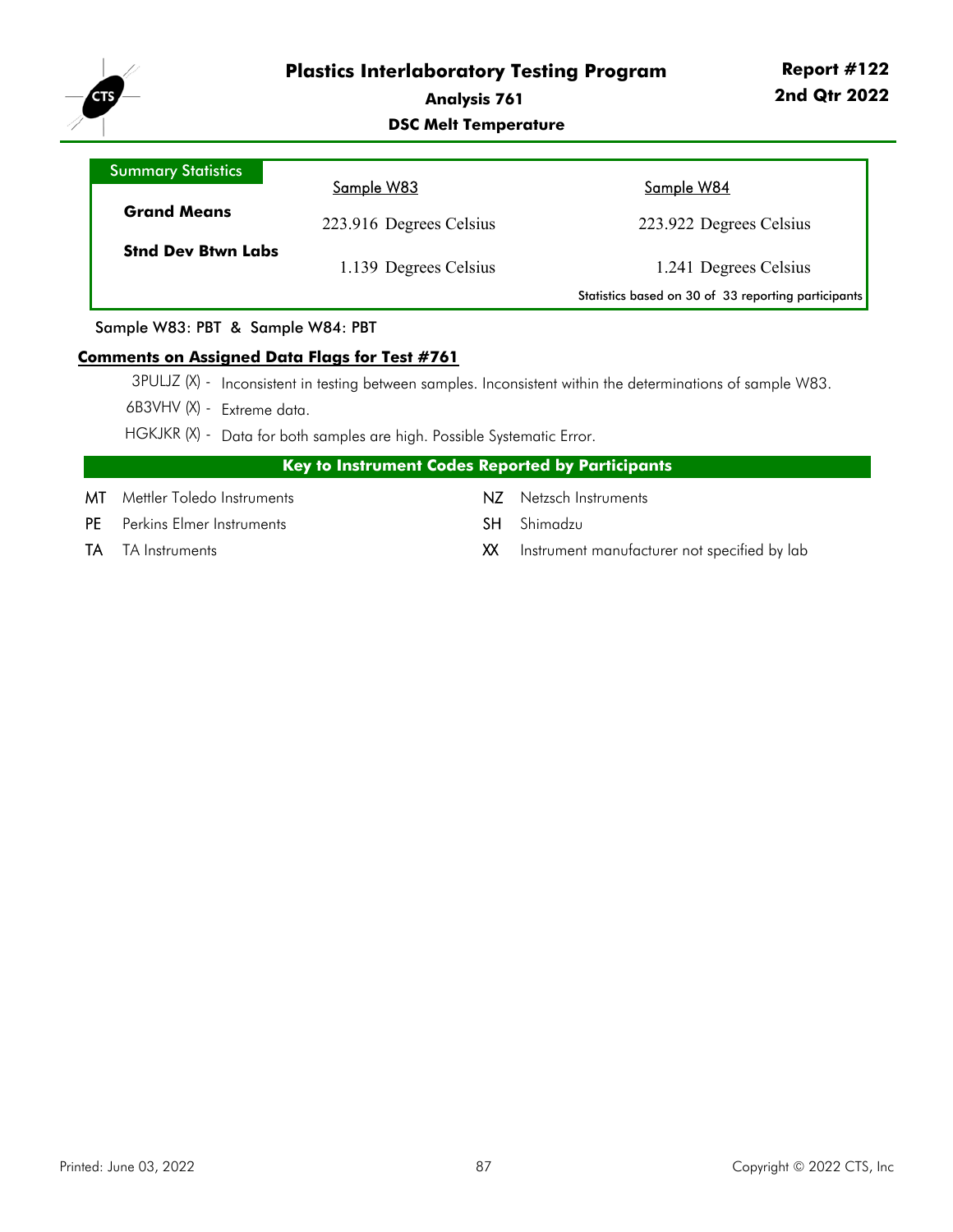

**DSC Melt Temperature**

#### **Grand Mean Sample W83: 223.92 Degrees Celsius Grand Mean Sample W84: 223.92 Degrees Celsius**

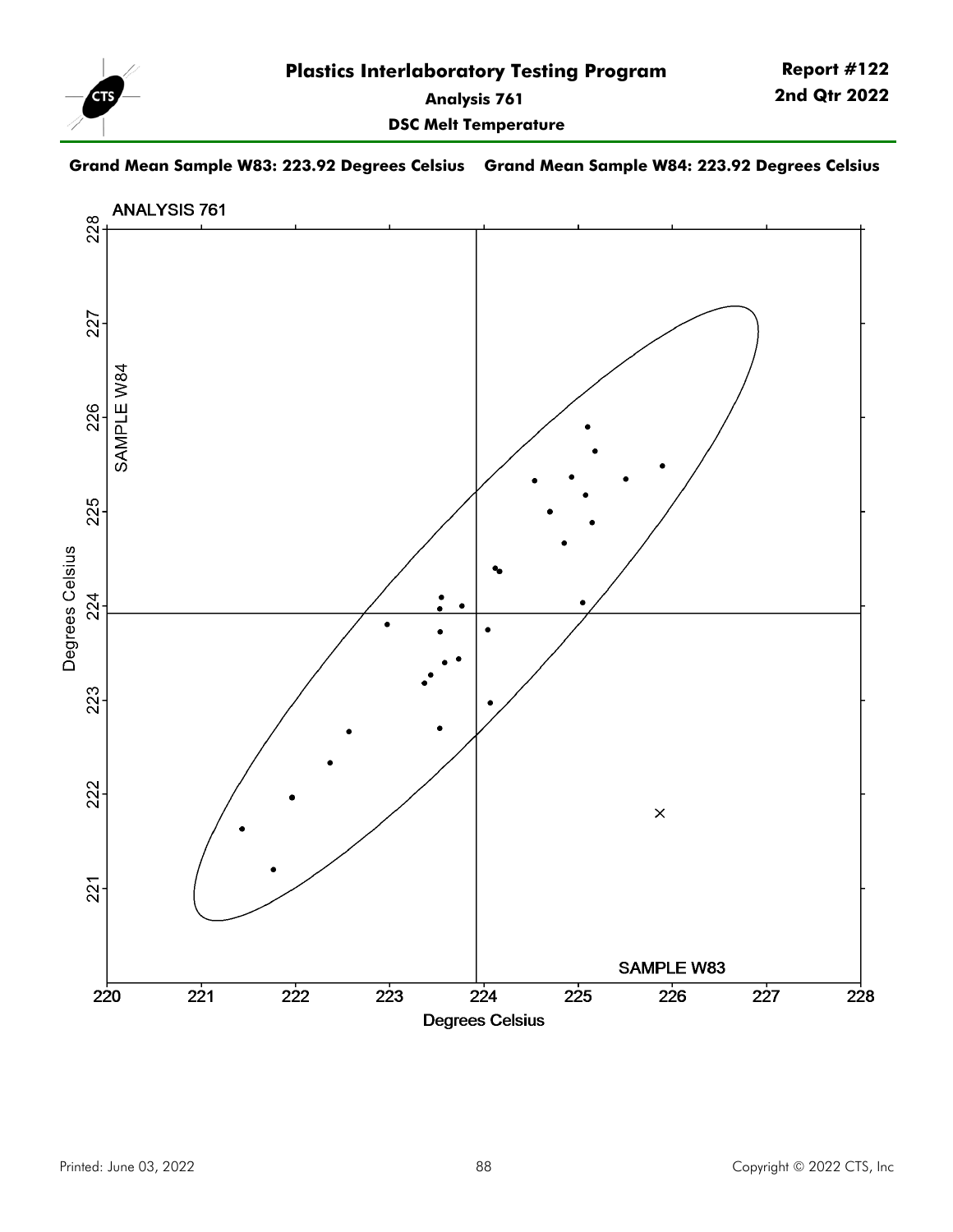

# **Analysis 762 DSC Enthalpy of Crystallization**

|               |              |          | Sample W83                     |          |          | Sample W84                     |            |               |
|---------------|--------------|----------|--------------------------------|----------|----------|--------------------------------|------------|---------------|
| WebCode       | Data<br>Flag | Lab Mean | Diff from<br><b>Grand Mean</b> | CPV      | Lab Mean | Diff from<br><b>Grand Mean</b> | <b>CPV</b> | Instr<br>Code |
| 3PULJZ        |              | 46.63    | $-1.60$                        | $-0.38$  | 49.83    | 1.43                           | 0.32       |               |
| 4ZQCD7        |              | 49.04    | 0.81                           | 0.19     | 47.25    | $-1.15$                        | $-0.26$    |               |
| 6B3VHV        | $\mathbf{X}$ | 1.25     | $-46.97$                       | $-11.01$ | 1.83     | $-46.57$                       | $-10.51$   |               |
| 6UXM4T        |              | 51.08    | 2.86                           | 0.67     | 52.40    | 4.00                           | 0.90       |               |
| 94W7LY        |              | 43.16    | $-5.07$                        | $-1.19$  | 44.62    | $-3.78$                        | $-0.85$    |               |
| AC2G8V        |              | 48.32    | 0.10                           | 0.02     | 46.71    | $-1.69$                        | $-0.38$    |               |
| AL8J9L        |              | 46.43    | $-1.80$                        | $-0.42$  | 47.21    | $-1.20$                        | $-0.27$    |               |
| <b>CGLGEL</b> |              | 43.94    | $-4.28$                        | $-1.00$  | 42.98    | $-5.42$                        | $-1.22$    |               |
| <b>DFAYYM</b> |              | 44.63    | $-3.60$                        | $-0.84$  | 43.80    | $-4.60$                        | $-1.04$    |               |
| <b>EUNKZR</b> |              | 52.23    | 4.01                           | 0.94     | 53.80    | 5.40                           | 1.22       |               |
| G9JTQ6        |              | 49.48    | 1.25                           | 0.29     | 50.80    | 2.40                           | 0.54       |               |
| H4KR8M        |              | 42.53    | $-5.69$                        | $-1.33$  | 39.11    | $-9.30$                        | $-2.10$    |               |
| <b>HGKJKR</b> |              | 59.00    | 10.77                          | 2.52     | 57.97    | 9.56                           | 2.16       |               |
| JLWV7K        | $\star$      | 59.20    | 10.97                          | 2.57     | 57.48    | 9.08                           | 2.05       |               |
| JWG92A        |              | 48.15    | $-0.07$                        | $-0.02$  | 46.69    | $-1.71$                        | $-0.39$    |               |
| <b>K8R26A</b> |              | 44.13    | $-4.09$                        | $-0.96$  | 43.43    | $-4.97$                        | $-1.12$    |               |
| KEUDZ7        |              | 48.93    | 0.70                           | 0.16     | 51.18    | 2.77                           | 0.63       |               |
| <b>UAPUVC</b> |              | 49.11    | 0.88                           | 0.21     | 48.66    | 0.26                           | 0.06       |               |
| V37QJ3        |              | 46.24    | $-1.99$                        | $-0.47$  | 46.78    | $-1.62$                        | $-0.37$    |               |
| VMC4FV        |              | 50.01    | 1.78                           | 0.42     | 49.94    | 1.53                           | 0.35       |               |
| VVLMG8        |              | 48.46    | 0.23                           | 0.05     | 49.04    | 0.64                           | 0.14       |               |
| <b>VZERAB</b> |              | 42.77    | $-5.45$                        | $-1.28$  | 44.62    | $-3.78$                        | $-0.85$    |               |
| XJ8629        |              | 47.05    | $-1.18$                        | $-0.28$  | 46.39    | $-2.02$                        | $-0.46$    |               |
| XX2UX6        |              | 46.98    | $-1.24$                        | $-0.29$  | 50.75    | 2.34                           | 0.53       |               |
| XZ8GBA        |              | 49.95    | 1.73                           | 0.40     | 50.27    | 1.87                           | 0.42       |               |

| <b>Summary Statistics</b> |                        |                                                     |
|---------------------------|------------------------|-----------------------------------------------------|
|                           | Sample W83             | <u>Sample W84</u>                                   |
| <b>Grand Means</b>        | 48.228 Joules Per Gram | 48.405 Joules Per Gram                              |
| <b>Stnd Dev Btwn Labs</b> | 4.268 Joules Per Gram  | 4.432 Joules Per Gram                               |
|                           |                        | Statistics based on 24 of 25 reporting participants |

Sample W83: PBT & Sample W84: PBT

## **Comments on Assigned Data Flags for Test #762**

6B3VHV (X) - Extreme data.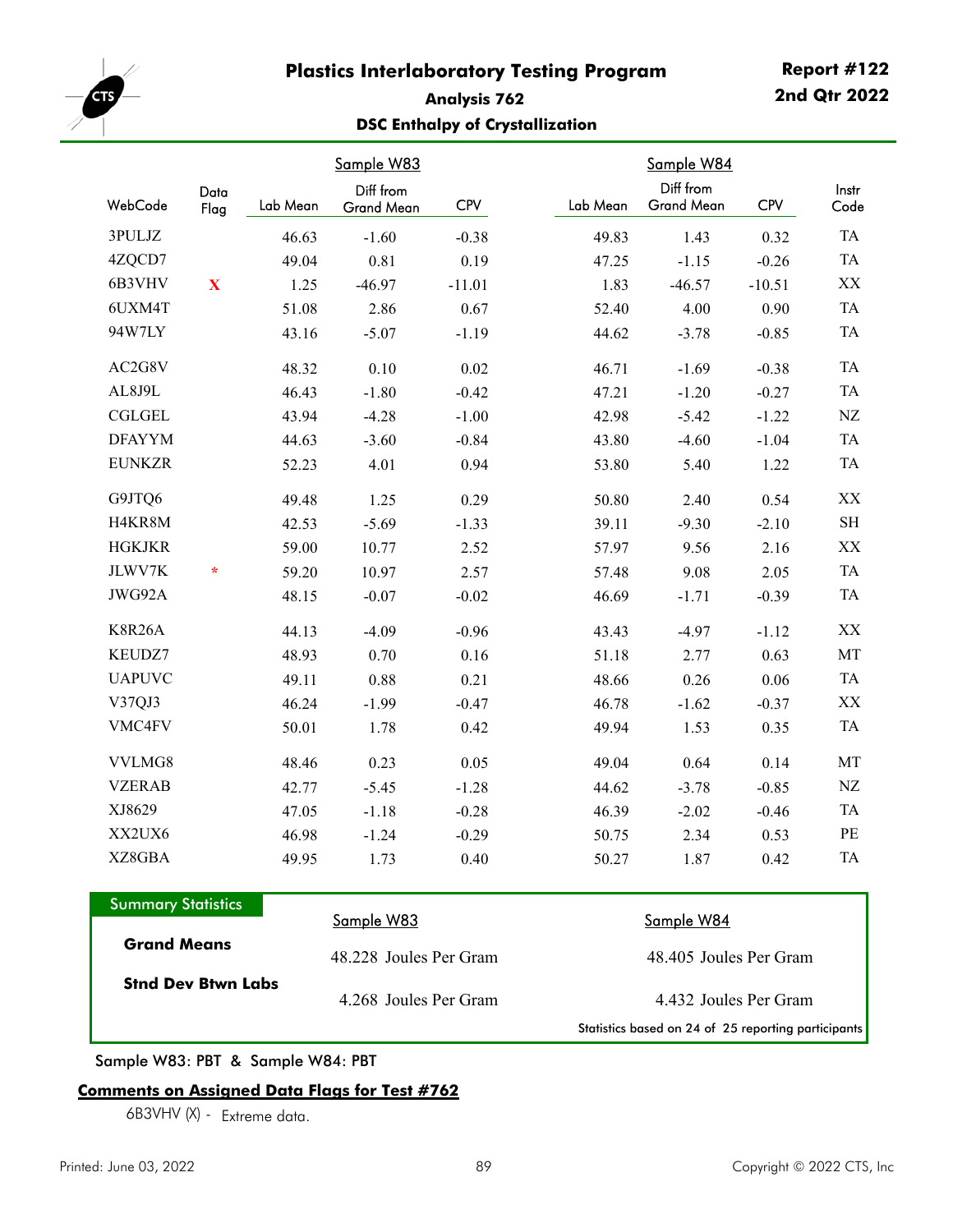

**Analysis 762**

# **DSC Enthalpy of Crystallization**

| <b>Key to Instrument Codes Reported by Participants</b> |  |                        |  |  |  |  |  |
|---------------------------------------------------------|--|------------------------|--|--|--|--|--|
| <b>MT</b> Mettler Toledo Instruments                    |  | NZ Netzsch Instruments |  |  |  |  |  |
| <b>PE</b> Perkins Elmer Instruments                     |  | <b>SH</b> Shimadzu     |  |  |  |  |  |

- 
- TA TA Instruments **TA Instruments** and the **XX** Instrument manufacturer not specified by lab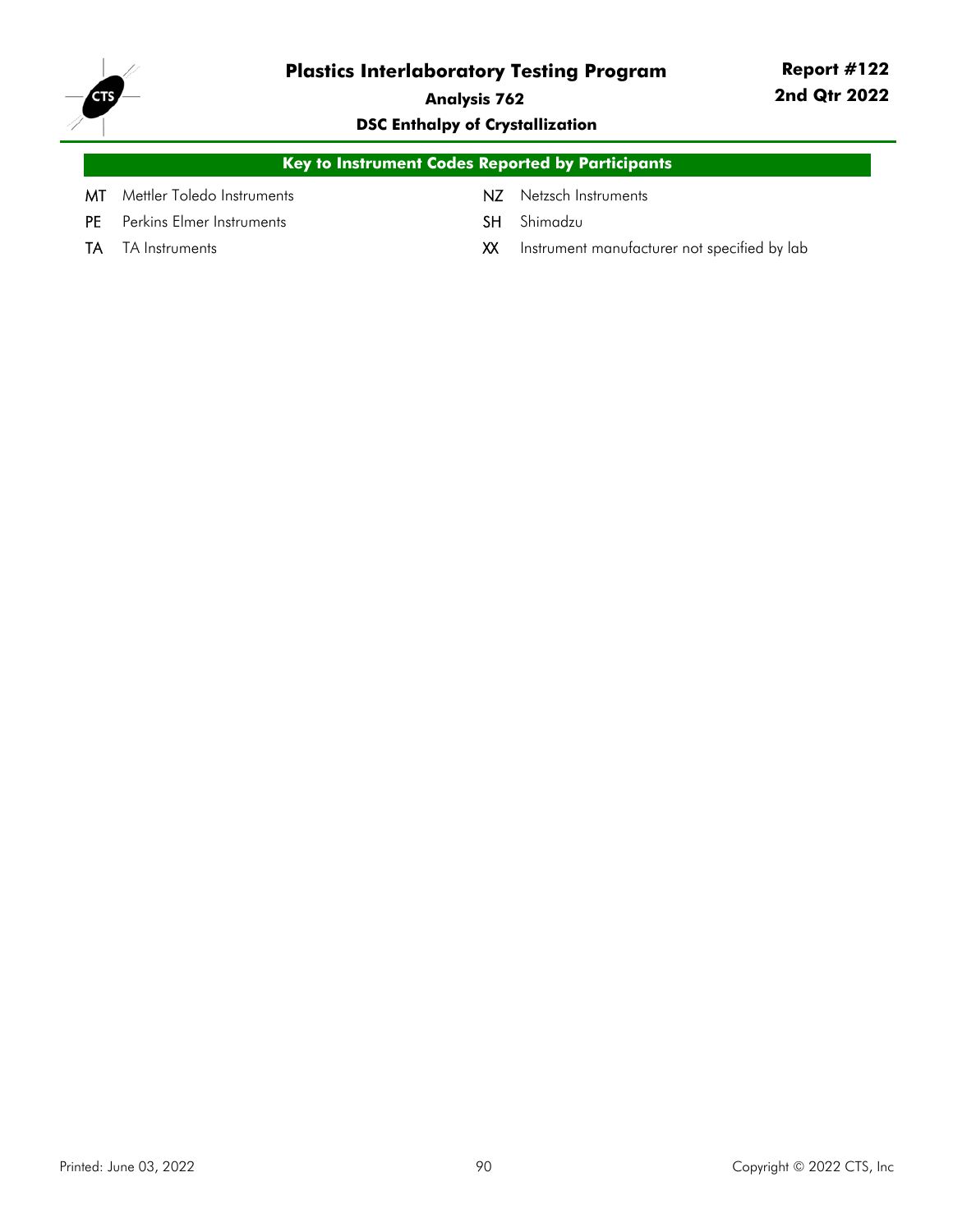

**DSC Enthalpy of Crystallization**

### **Grand Mean Sample W83: 48.228 Joules Per Gram Grand Mean Sample W84: 48.405 Joules Per Gram**

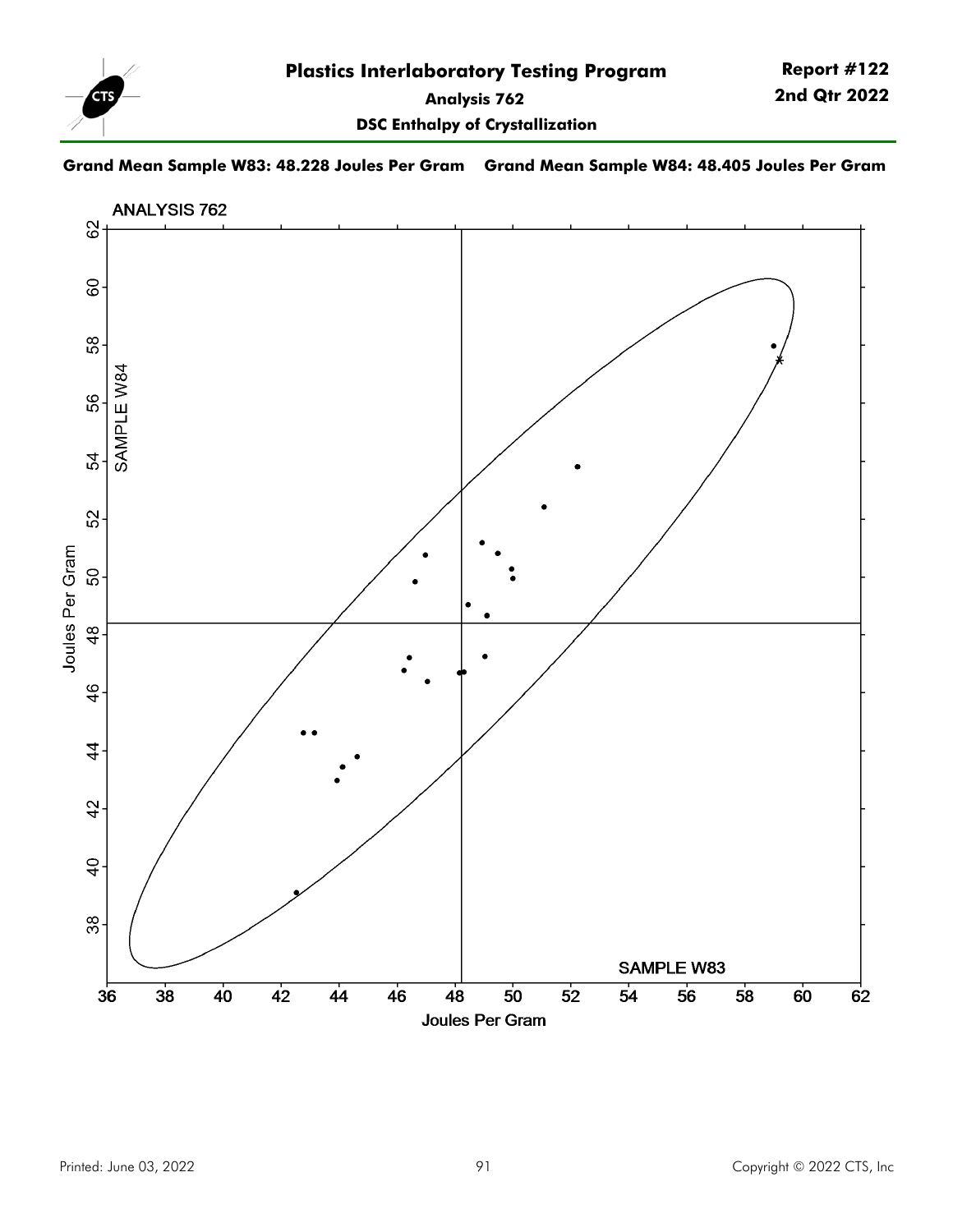

# **Analysis 763 DSC Enthalpy of Fusion**

|                           |                       |          | Sample W83              |                       |  |          | Sample W84                                          |            |                     |
|---------------------------|-----------------------|----------|-------------------------|-----------------------|--|----------|-----------------------------------------------------|------------|---------------------|
| WebCode                   | Data<br>Flag          | Lab Mean | Diff from<br>Grand Mean | <b>CPV</b>            |  | Lab Mean | Diff from<br><b>Grand Mean</b>                      | <b>CPV</b> | Instr<br>Code       |
| 3PULJZ                    |                       | 35.91    | $-6.88$                 | $-1.01$               |  | 38.48    | $-3.42$                                             | $-0.51$    | TA                  |
| 4ZQCD7                    |                       | 44.63    | 1.84                    | 0.27                  |  | 42.90    | 1.00                                                | 0.15       | TA                  |
| 6B3VHV                    | $\mathbf X$           | 3.36     | $-39.43$                | $-5.79$               |  | 3.46     | $-38.44$                                            | $-5.68$    | $\mathbf{XX}$       |
| 6UXM4T                    |                       | 52.26    | 9.47                    | 1.39                  |  | 51.70    | 9.80                                                | 1.45       | TA                  |
| 94W7LY                    |                       | 35.91    | $-6.88$                 | $-1.01$               |  | 37.03    | $-4.87$                                             | $-0.72$    | TA                  |
| AC2G8V                    |                       | 48.91    | 6.12                    | 0.90                  |  | 41.93    | 0.03                                                | $0.00\,$   | TA                  |
| AL8J9L                    |                       | 35.93    | $-6.86$                 | $-1.01$               |  | 36.58    | $-5.32$                                             | $-0.79$    | TA                  |
| <b>CGLGEL</b>             |                       | 38.17    | $-4.62$                 | $-0.68$               |  | 36.84    | $-5.06$                                             | $-0.75$    | NZ                  |
| <b>DFAYYM</b>             |                       | 45.62    | 2.83                    | 0.42                  |  | 39.35    | $-2.55$                                             | $-0.38$    | TA                  |
| <b>EUNKZR</b>             |                       | 55.87    | 13.08                   | 1.92                  |  | 55.57    | 13.67                                               | 2.02       | TA                  |
| G9JTQ6                    |                       | 40.32    | $-2.47$                 | $-0.36$               |  | 41.22    | $-0.68$                                             | $-0.10$    | XX                  |
| H4KR8M                    |                       | 35.84    | $-6.95$                 | $-1.02$               |  | 31.04    | $-10.86$                                            | $-1.61$    | $\operatorname{SH}$ |
| <b>HGKJKR</b>             |                       | 53.37    | 10.58                   | 1.55                  |  | 51.63    | 9.73                                                | 1.44       | TA                  |
| JLWV7K                    |                       | 49.67    | 6.88                    | 1.01                  |  | 48.86    | 6.96                                                | 1.03       | TA                  |
| JWG92A                    |                       | 40.57    | $-2.22$                 | $-0.33$               |  | 39.37    | $-2.53$                                             | $-0.37$    | TA                  |
| K8R26A                    |                       | 45.13    | 2.34                    | 0.34                  |  | 45.33    | 3.43                                                | 0.51       | XX                  |
| KEUDZ7                    |                       | 40.30    | $-2.49$                 | $-0.37$               |  | 43.78    | 1.88                                                | 0.28       | MT                  |
| QXRGDG                    |                       | 37.37    | $-5.42$                 | $-0.80$               |  | 33.31    | $-8.59$                                             | $-1.27$    | TA                  |
| <b>UAPUVC</b>             |                       | 44.30    | 1.51                    | 0.22                  |  | 37.80    | $-4.10$                                             | $-0.61$    | TA                  |
| V37QJ3                    |                       | 36.38    | $-6.41$                 | $-0.94$               |  | 36.72    | $-5.18$                                             | $-0.77$    | XX                  |
| VMC4FV                    |                       | 58.76    | 15.97                   | 2.35                  |  | 58.76    | 16.86                                               | 2.49       | TA                  |
| VVLMG8                    |                       | 39.51    | $-3.28$                 | $-0.48$               |  | 39.70    | $-2.20$                                             | $-0.33$    | MT                  |
| <b>VZERAB</b>             |                       | 40.29    | $-2.50$                 | $-0.37$               |  | 41.43    | $-0.47$                                             | $-0.07$    | NZ                  |
| XJ8629                    |                       | 37.08    | $-5.71$                 | $-0.84$               |  | 37.09    | $-4.81$                                             | $-0.71$    | TA                  |
| XX2UX6                    |                       | 38.16    | $-4.63$                 | $-0.68$               |  | 41.24    | $-0.66$                                             | $-0.10$    | PE                  |
| XZ8GBA                    |                       | 39.52    | $-3.27$                 | $-0.48$               |  | 39.84    | $-2.06$                                             | $-0.30$    | TA                  |
| <b>Summary Statistics</b> |                       |          | Sample W83              |                       |  |          | Sample W84                                          |            |                     |
| <b>Grand Means</b>        |                       |          | 42.791 Joules Per Gram  |                       |  |          | 41.901 Joules Per Gram                              |            |                     |
| <b>Stnd Dev Btwn Labs</b> |                       |          |                         |                       |  |          |                                                     |            |                     |
|                           | 6.808 Joules Per Gram |          |                         | 6.762 Joules Per Gram |  |          |                                                     |            |                     |
|                           |                       |          |                         |                       |  |          | Statistics based on 25 of 26 reporting participants |            |                     |

Sample W83: PBT & Sample W84: PBT

## **Comments on Assigned Data Flags for Test #763**

6B3VHV (X) - Data for both samples are low. Possible Systematic Error.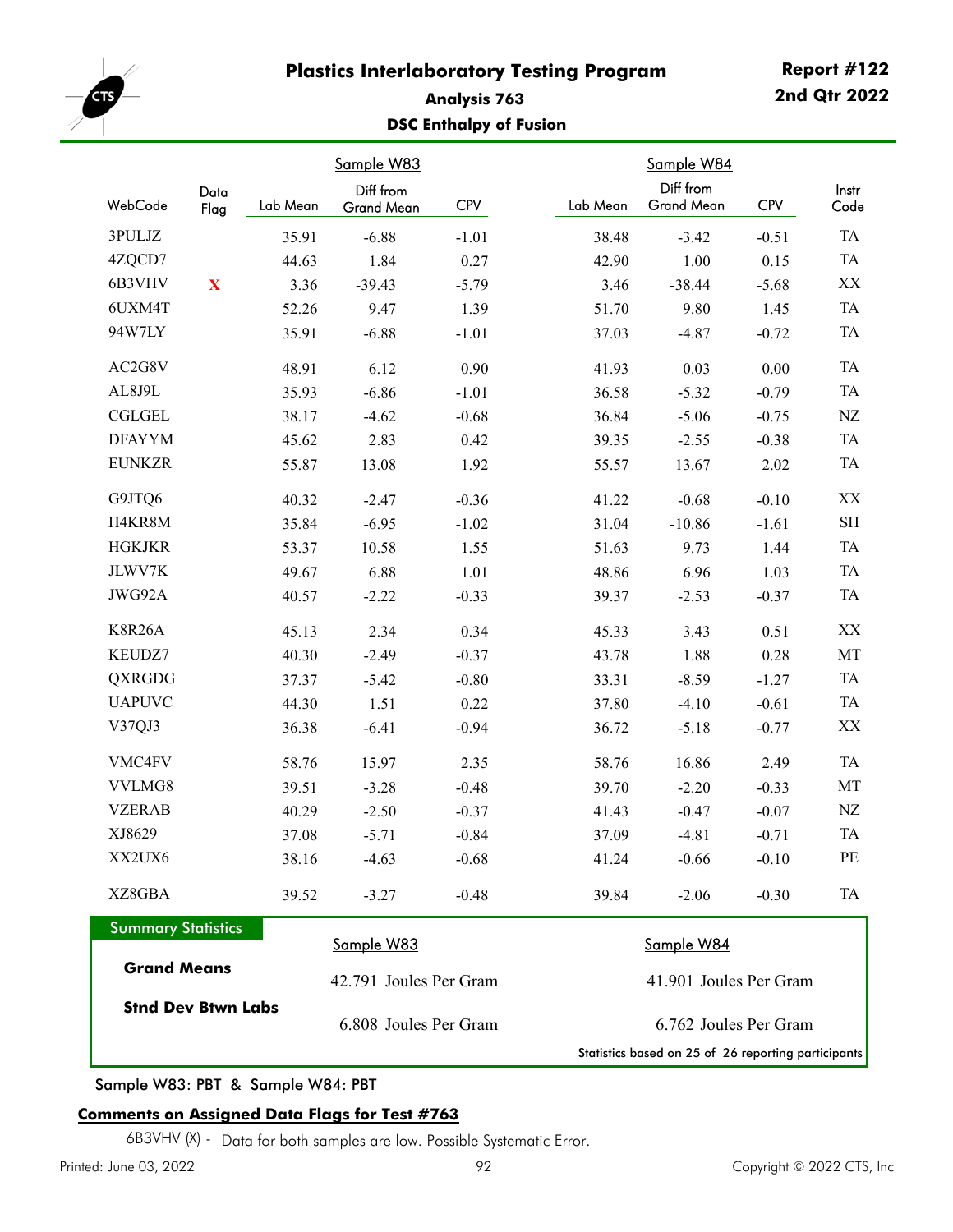

**Analysis 763**

**DSC Enthalpy of Fusion**

|     | Key to Instrument Codes Reported by Participants |                        |  |  |  |  |  |  |
|-----|--------------------------------------------------|------------------------|--|--|--|--|--|--|
|     | <b>MT</b> Mettler Toledo Instruments             | NZ Netzsch Instruments |  |  |  |  |  |  |
| PF. | Perkins Elmer Instruments                        | <b>SH</b> Shimadzu     |  |  |  |  |  |  |

- 
- TA TA Instruments **TA Instruments** and the **XX** Instrument manufacturer not specified by lab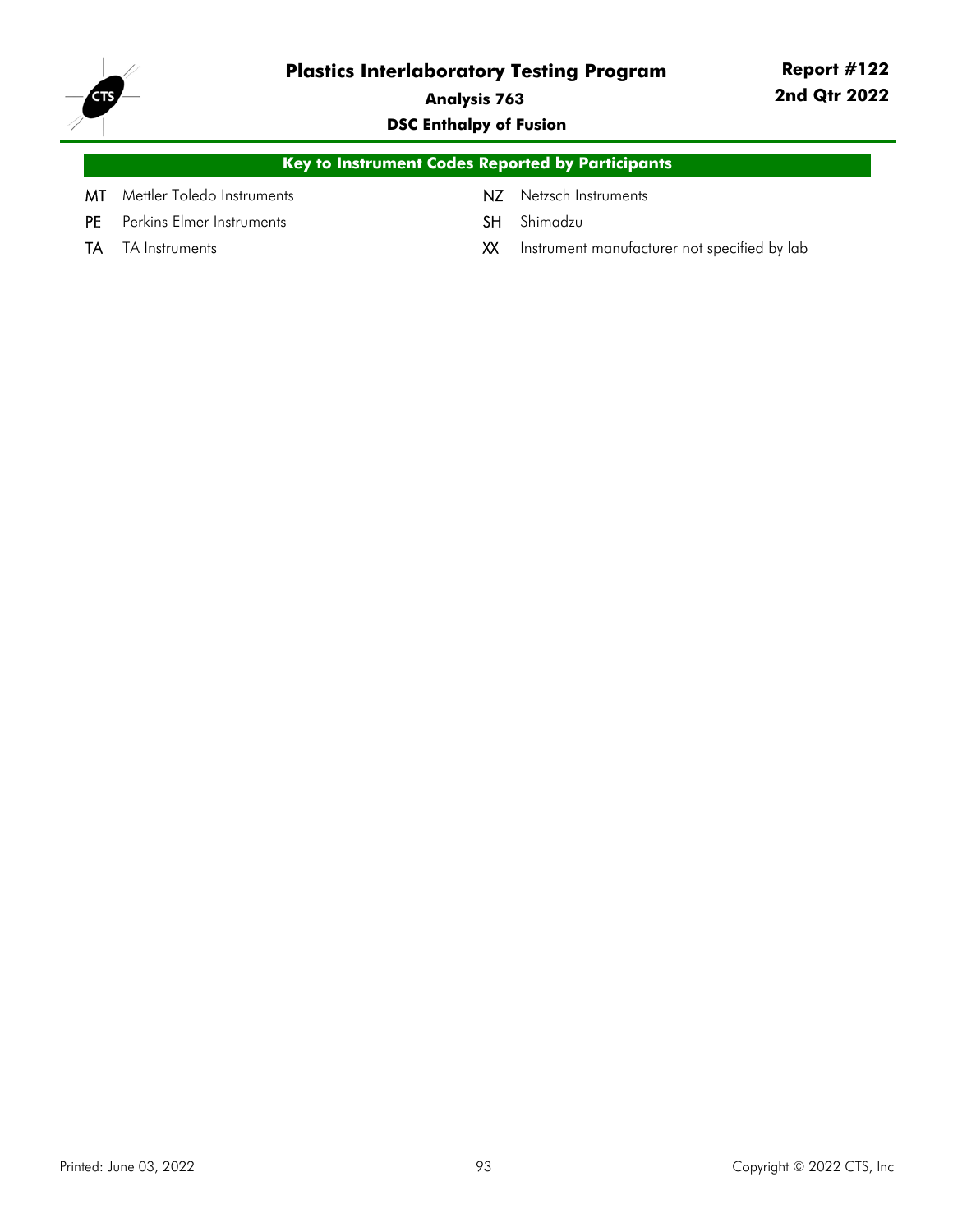

## **Grand Mean Sample W83: 42.791 Joules Per Gram Grand Mean Sample W84: 41.901 Joules Per Gram**

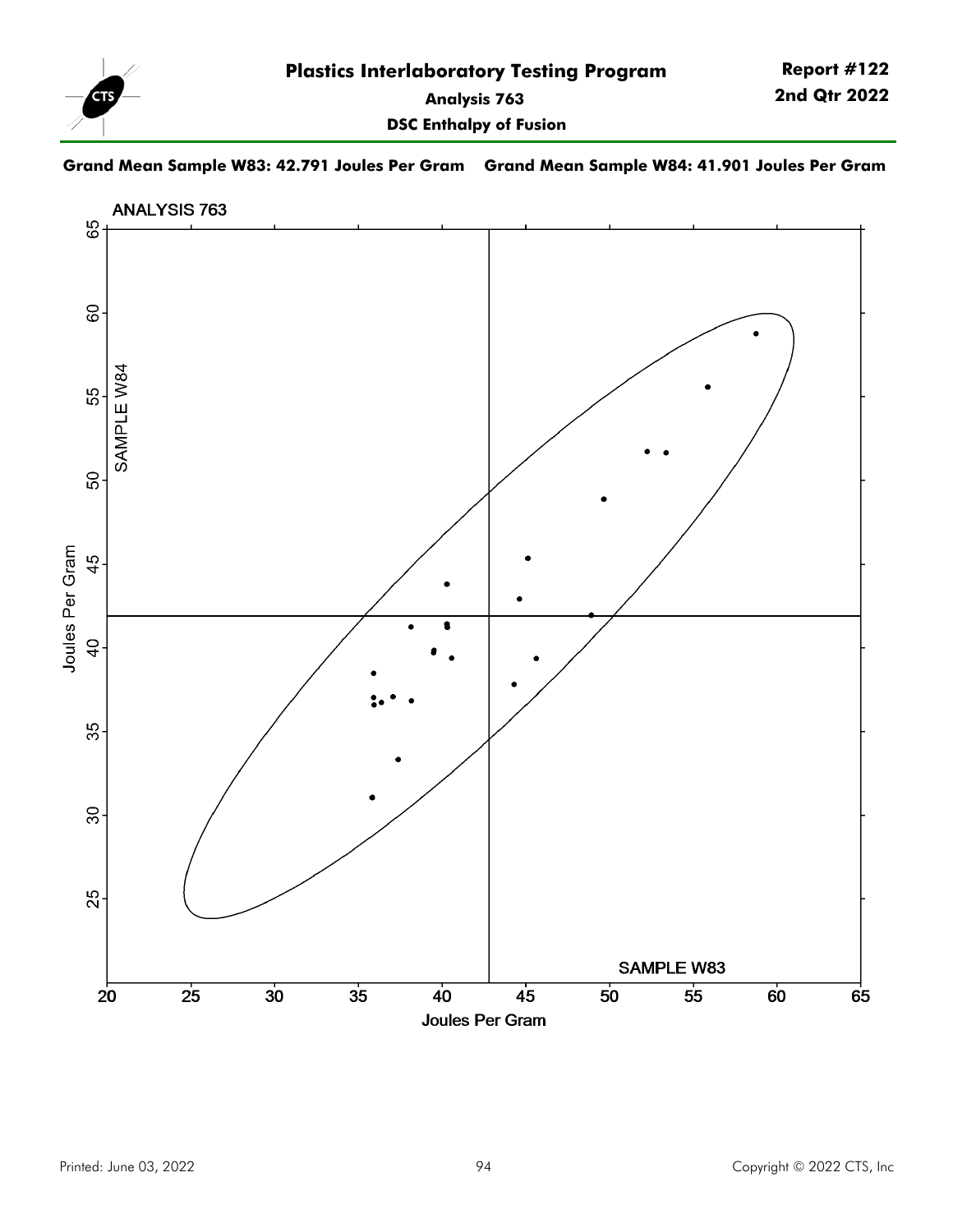

# **Analysis 764 DSC Glass Transition Temperature**

|               |              |          | Sample V83                     |            |          | Sample V84                     |            |
|---------------|--------------|----------|--------------------------------|------------|----------|--------------------------------|------------|
| WebCode       | Data<br>Flag | Lab Mean | Diff from<br><b>Grand Mean</b> | <b>CPV</b> | Lab Mean | Diff from<br><b>Grand Mean</b> | <b>CPV</b> |
| 2LC9WR        |              | 81.10    | $-0.84$                        | $-0.48$    | 81.10    | $-0.86$                        | $-0.46$    |
| 4ZQCD7        |              | 82.84    | 0.90                           | 0.51       | 82.60    | 0.64                           | 0.34       |
| 6B3VHV        | $\star$      | 76.13    | $-5.81$                        | $-3.30$    | 75.73    | $-6.23$                        | $-3.32$    |
| 6UXM4T        | X            | 72.50    | $-9.45$                        | $-5.37$    | 74.87    | $-7.09$                        | $-3.78$    |
| 94W7LY        |              | 81.62    | $-0.32$                        | $-0.18$    | 81.97    | 0.01                           | 0.00       |
| AC2G8V        |              | 83.33    | 1.39                           | 0.79       | 83.20    | 1.24                           | 0.66       |
| AL8J9L        |              | 81.29    | $-0.66$                        | $-0.37$    | 81.09    | $-0.87$                        | $-0.46$    |
| <b>CGLGEL</b> |              | 83.97    | 2.02                           | 1.15       | 84.27    | 2.31                           | 1.23       |
| <b>EUNKZR</b> |              | 80.00    | $-1.94$                        | $-1.10$    | 80.40    | $-1.56$                        | $-0.83$    |
| G9JTQ6        |              | 82.85    | 0.91                           | 0.51       | 82.50    | 0.54                           | 0.29       |
| H4KR8M        | $\mathbf X$  | 89.22    | 7.28                           | 4.13       | 87.71    | 5.75                           | 3.07       |
| <b>HGKJKR</b> |              | 82.73    | 0.79                           | 0.45       | 83.37    | 1.41                           | 0.75       |
| JLWV7K        |              | 82.60    | 0.66                           | 0.37       | 82.51    | 0.55                           | 0.29       |
| JWG92A        |              | 82.49    | 0.55                           | 0.31       | 82.13    | 0.17                           | 0.09       |
| <b>K8R26A</b> |              | 79.57    | $-2.38$                        | $-1.35$    | 79.80    | $-2.16$                        | $-1.15$    |
| KEUDZ7        |              | 80.77    | $-1.18$                        | $-0.67$    | 80.50    | $-1.46$                        | $-0.78$    |
| QXRGDG        |              | 84.86    | 2.91                           | 1.65       | 84.76    | 2.80                           | 1.49       |
| <b>UAPUVC</b> |              | 82.34    | 0.40                           | 0.23       | 82.35    | 0.39                           | 0.21       |
| V37QJ3        |              | 82.06    | 0.11                           | 0.06       | 81.98    | 0.02                           | $0.01\,$   |
| VMC4FV        |              | 82.54    | 0.60                           | 0.34       | 82.43    | 0.47                           | 0.25       |
| VVLMG8        |              | 81.04    | $-0.90$                        | $-0.51$    | 81.00    | $-0.96$                        | $-0.51$    |
| <b>VZERAB</b> |              | 82.83    | 0.89                           | 0.50       | 83.10    | 1.14                           | 0.61       |
| XJ8629        |              | 83.00    | 1.06                           | 0.60       | 82.95    | 0.99                           | 0.53       |
| XX2UX6        | $\ast$       | 83.17    | 1.22                           | 0.69       | 84.33    | 2.37                           | 1.27       |
| XZ8GBA        |              | 81.60    | $-0.34$                        | $-0.20$    | 81.00    | $-0.96$                        | $-0.51$    |
|               |              |          |                                |            |          |                                |            |

| <b>Summary Statistics</b> |                        |                                                     |
|---------------------------|------------------------|-----------------------------------------------------|
|                           | Sample V83             | <u>Sample V84</u>                                   |
| <b>Grand Means</b>        | 81.945 Degrees Celsius | 81.960 Degrees Celsius                              |
| <b>Stnd Dev Btwn Labs</b> | 1.760 Degrees Celsius  | 1.875 Degrees Celsius                               |
|                           |                        | Statistics based on 23 of 25 reporting participants |

Sample V83: PET & Sample V84: PET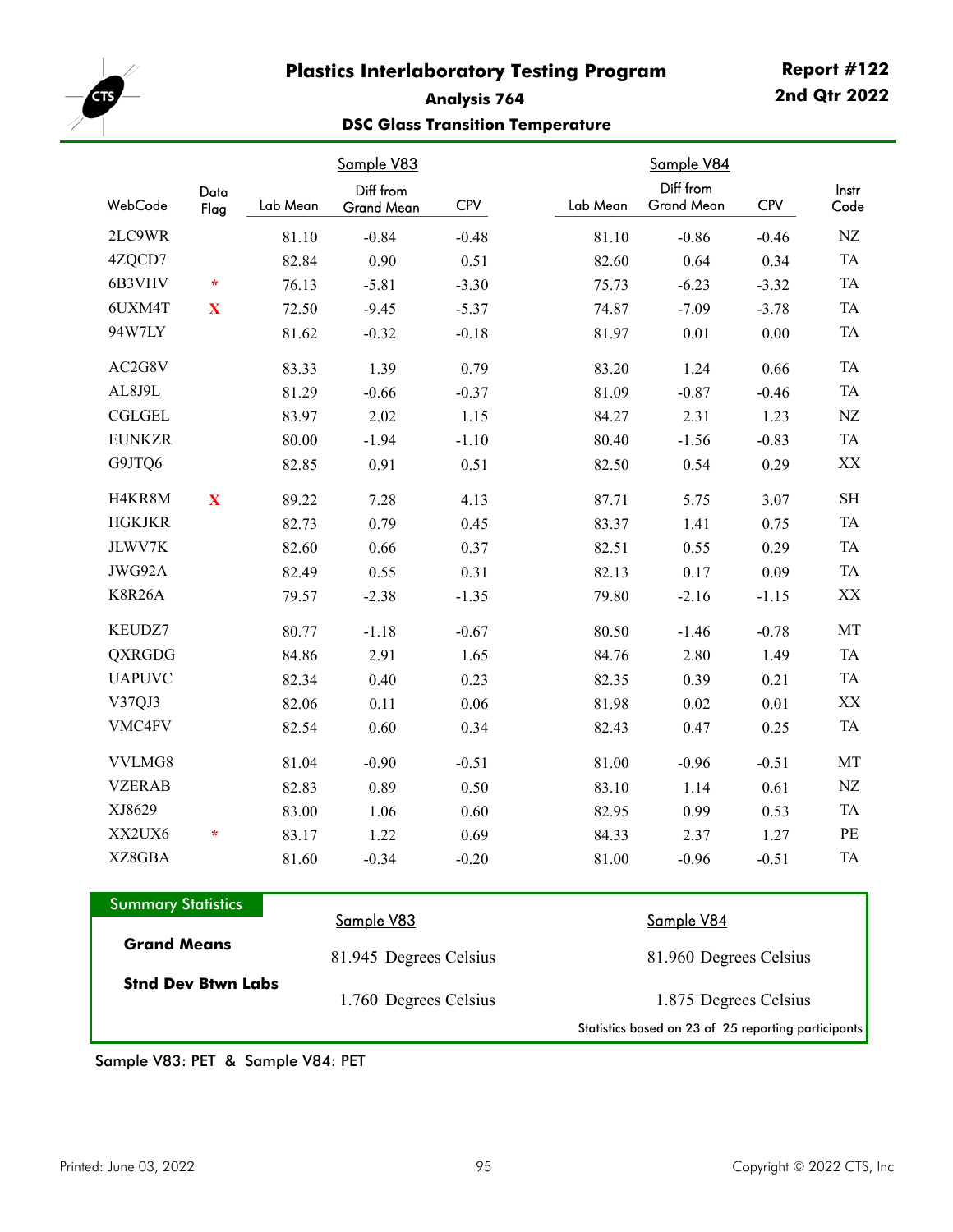

# **Report #122 2nd Qtr 2022**

#### **DSC Glass Transition Temperature**

#### **Comments on Assigned Data Flags for Test #764**

- H4KR8M (X) Data for both samples are high. Possible Systematic Error. Inconsistent within the determinations of sample V83.
- 6UXM4T (X) Data for both samples are low. Possible Systematic Error. Inconsistent within the determinations of sample V84.

## **Key to Instrument Codes Reported by Participants**

- MT Mettler Toledo Instruments NZ Netzsch Instruments
- PE Perkins Elmer Instruments SH Shimadzu
- 
- 
- 
- TA TA Instruments **TA Instruments** and the SX Instrument manufacturer not specified by lab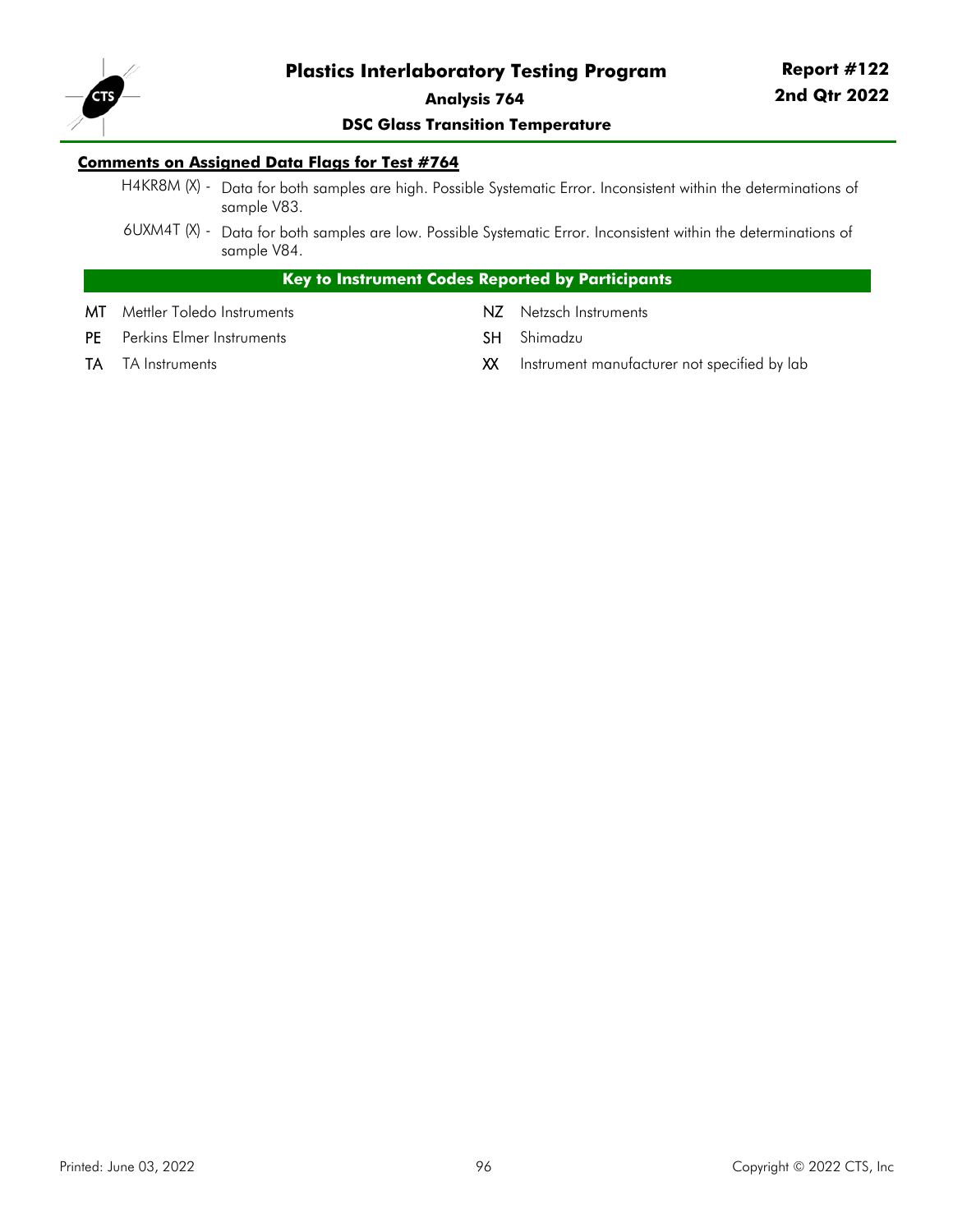

**DSC Glass Transition Temperature**

## **Grand Mean Sample V83: 81.945 Degrees Celsius Grand Mean Sample V84: 81.960 Degrees Celsius**

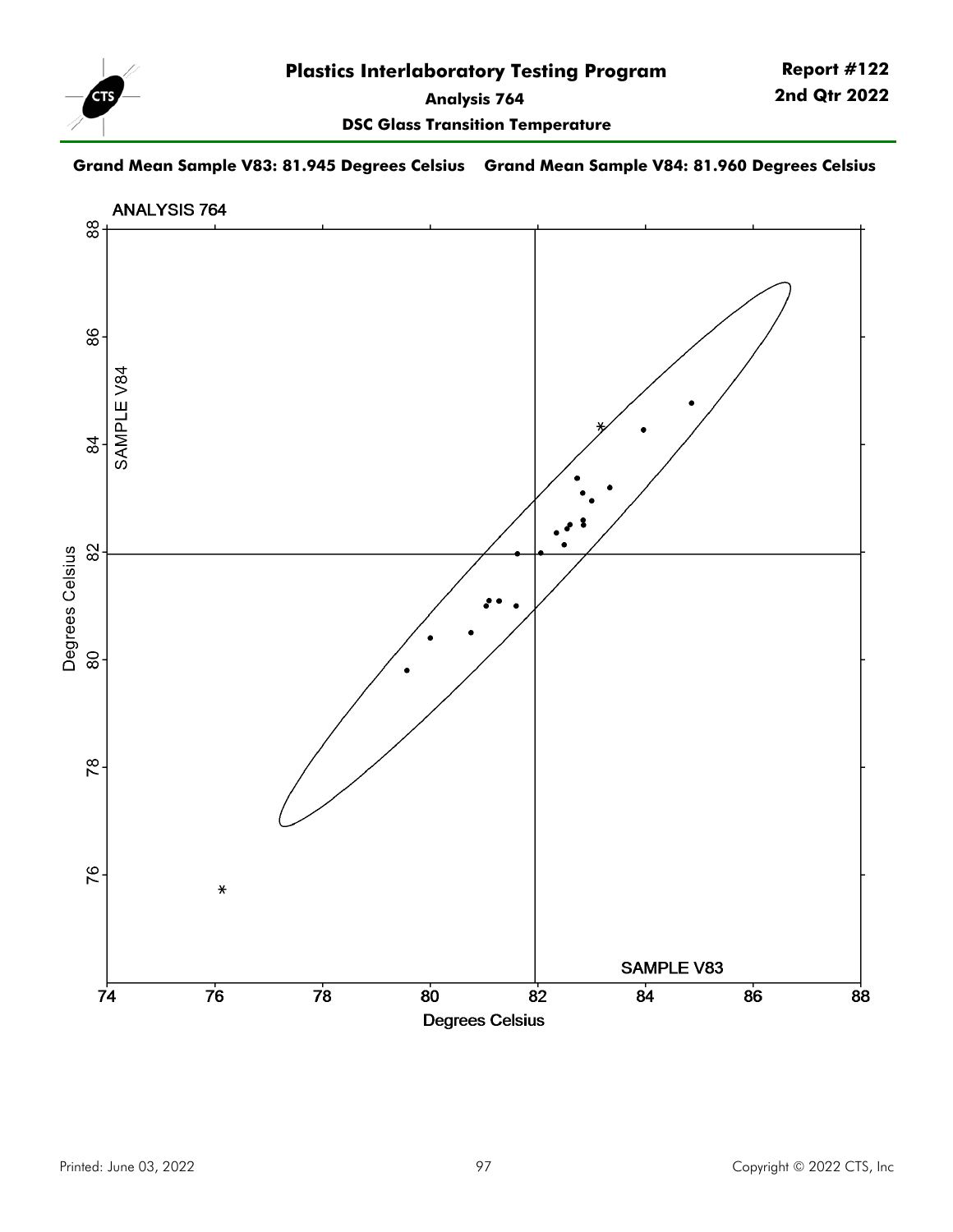

## **Analysis 765 Research Crystallization Peak Temperature**

|                                                 |              |          | Sample W83                     |            |          | Sample W84                                         |            |               |  |
|-------------------------------------------------|--------------|----------|--------------------------------|------------|----------|----------------------------------------------------|------------|---------------|--|
| WebCode                                         | Data<br>Flag | Lab Mean | Diff from<br><b>Grand Mean</b> | <b>CPV</b> | Lab Mean | Diff from<br><b>Grand Mean</b>                     | <b>CPV</b> | Instr<br>Code |  |
| 426DMZ                                          |              | 172.93   | $-1.88$                        | $-0.29$    | 172.87   | $-1.89$                                            | $-0.31$    | <b>TA</b>     |  |
| 4ZQCD7                                          |              | 174.79   | $-0.02$                        | 0.00       | 174.05   | $-0.71$                                            | $-0.12$    | TA            |  |
| 6B3VHV                                          | X            | 77.37    | $-97.44$                       | $-15.22$   | 78.55    | $-96.20$                                           | $-15.83$   | TA            |  |
| 6UXM4T                                          |              | 179.57   | 4.76                           | 0.74       | 179.26   | 4.51                                               | 0.74       | XX            |  |
| 9NJ2RR                                          |              | 185.85   | 11.04                          | 1.72       | 186.01   | 11.26                                              | 1.85       | <b>SH</b>     |  |
| <b>EUNKZR</b>                                   | X            | 52.23    | $-122.58$                      | $-19.15$   | 53.80    | $-120.96$                                          | $-19.91$   | TA            |  |
| JWG92A                                          |              | 173.70   | $-1.11$                        | $-0.17$    | 173.87   | $-0.89$                                            | $-0.15$    | <b>TA</b>     |  |
| <b>K8R26A</b>                                   |              | 161.73   | $-13.08$                       | $-2.04$    | 163.00   | $-11.76$                                           | $-1.93$    | XX            |  |
| VVLMG8                                          |              | 173.27   | $-1.54$                        | $-0.24$    | 173.30   | $-1.46$                                            | $-0.24$    | MT            |  |
| XX2UX6                                          |              | 177.07   | 2.26                           | 0.35       | 176.37   | 1.61                                               | 0.27       | XX            |  |
| XZ8GBA                                          |              | 174.37   | $-0.44$                        | $-0.07$    | 174.07   | $-0.69$                                            | $-0.11$    | XX            |  |
| <b>Summary Statistics</b>                       |              |          | Sample W83                     |            |          | Sample W84                                         |            |               |  |
| <b>Grand Means</b><br><b>Stnd Dev Btwn Labs</b> |              |          | 174.809 Degrees Celsius        |            |          | 174.755 Degrees Celsius                            |            |               |  |
|                                                 |              |          | 6.402 Degrees Celsius          |            |          | 6.075 Degrees Celsius                              |            |               |  |
|                                                 |              |          |                                |            |          | Statistics based on 9 of 11 reporting participants |            |               |  |

Sample W83: PBT & Sample W84: PBT

#### **Comments on Assigned Data Flags for Test #765**

EUNKZR (X) - Extreme data.

6B3VHV (X) - Data for both samples are low.

# **Key to Instrument Codes Reported by Participants**

- MT Mettler Toledo Instruments SH Shimadzu
	-

- 
- TA TA Instruments **TA** TA Instruments **XX** Instrument manufacturer not specified by lab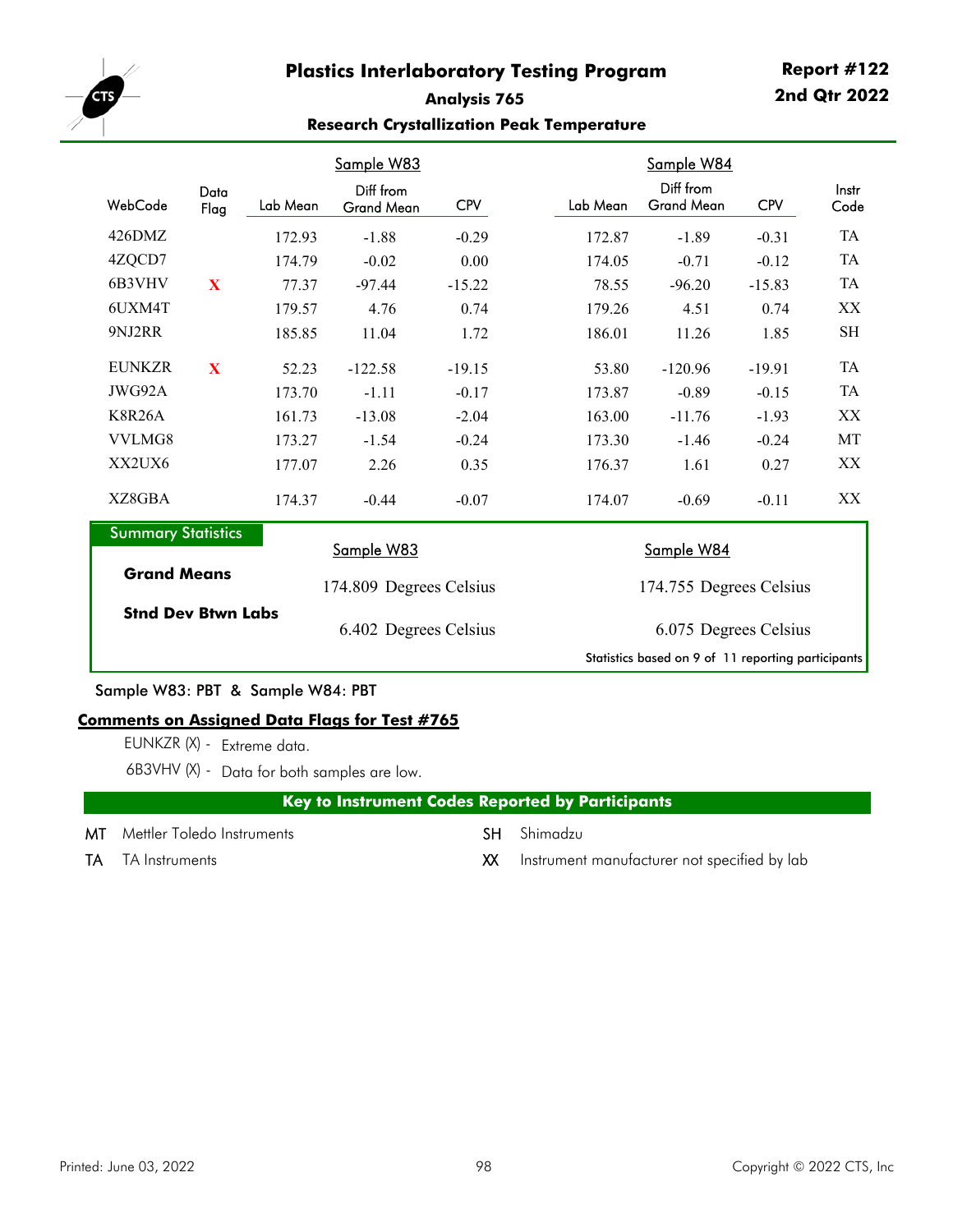

**Report #122 2nd Qtr 2022**

**Research Crystallization Peak Temperature**

### **Grand Mean Sample W83: 174.81 Degrees Celsius Grand Mean Sample W84: 174.76 Degrees Celsius**



If fewer than 20 laboratories are included in an analysis, a control ellipse will not be drawn on the two-sample plot.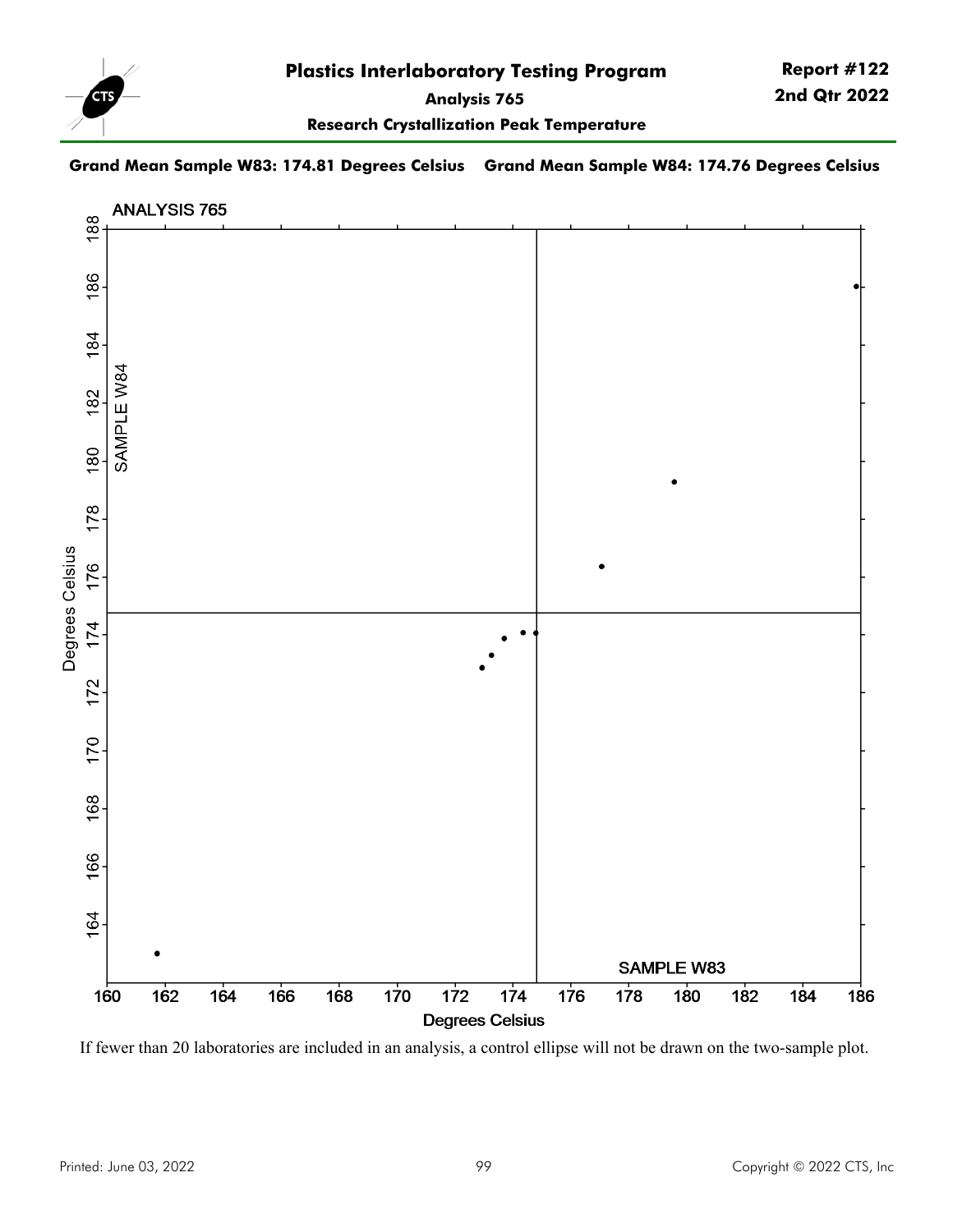

# **Analysis 766 Research Melting Peak Temperature**

|                           |                                         |          | <u>Sample W83</u>              |            |  | Sample W84              |                                |            |               |
|---------------------------|-----------------------------------------|----------|--------------------------------|------------|--|-------------------------|--------------------------------|------------|---------------|
| WebCode                   | Data<br>Flag                            | Lab Mean | Diff from<br><b>Grand Mean</b> | <b>CPV</b> |  | Lab Mean                | Diff from<br><b>Grand Mean</b> | <b>CPV</b> | Instr<br>Code |
| 3TWPA2                    |                                         | 224.04   | 0.63                           | 0.61       |  | 223.74                  | 0.28                           | 0.24       | TA            |
| 426DMZ                    |                                         | 222.73   | $-0.68$                        | $-0.66$    |  | 223.13                  | $-0.33$                        | $-0.28$    | TA            |
| 4ZQCD7                    |                                         | 222.97   | $-0.44$                        | $-0.43$    |  | 223.80                  | 0.34                           | 0.29       | TA            |
| 6B3VHV                    | $\mathbf{X}$                            | 106.06   | $-117.36$                      | $-114.56$  |  | 106.29                  | $-117.17$                      | $-99.57$   | <b>TA</b>     |
| 6UXM4T                    |                                         | 222.57   | $-0.85$                        | $-0.83$    |  | 222.67                  | $-0.79$                        | $-0.67$    | XX            |
| 9NJ2RR                    |                                         | 224.47   | 1.06                           | 1.03       |  | 224.62                  | 1.16                           | 0.98       | <b>SH</b>     |
| <b>EUNKZR</b>             |                                         | 221.77   | $-1.65$                        | $-1.61$    |  | 221.20                  | $-2.26$                        | $-1.92$    | XX            |
| JWG92A                    |                                         | 223.40   | $-0.02$                        | $-0.02$    |  | 223.30                  | $-0.16$                        | $-0.14$    | <b>TA</b>     |
| <b>K8R26A</b>             |                                         | 224.93   | 1.52                           | 1.48       |  | 225.37                  | 1.91                           | 1.62       | XX            |
| VVLMG8                    |                                         | 223.70   | 0.29                           | 0.28       |  | 223.40                  | $-0.06$                        | $-0.05$    | MT            |
| XX2UX6                    |                                         | 224.60   | 1.19                           | 1.16       |  | 224.60                  | 1.14                           | 0.97       | XX            |
| XZ8GBA                    |                                         | 222.37   | $-1.05$                        | $-1.02$    |  | 222.23                  | $-1.23$                        | $-1.04$    | TA            |
|                           | <b>Summary Statistics</b><br>Sample W83 |          |                                |            |  | Sample W84              |                                |            |               |
| <b>Grand Means</b>        |                                         |          | 223.414 Degrees Celsius        |            |  | 223.460 Degrees Celsius |                                |            |               |
| <b>Stnd Dev Btwn Labs</b> |                                         |          | 1.024 Degrees Celsius          |            |  | 1.177 Degrees Celsius   |                                |            |               |

Sample W83: PBT & Sample W84: PBT

#### **Comments on Assigned Data Flags for Test #766**

6B3VHV (X) - Extreme data.

# **Key to Instrument Codes Reported by Participants**

MT Mettler Toledo Instruments SH Shimadzu

- 
- TA TA Instruments **TA** TA Instruments **XX** Instrument manufacturer not specified by lab

Statistics based on 11 of 12 reporting participants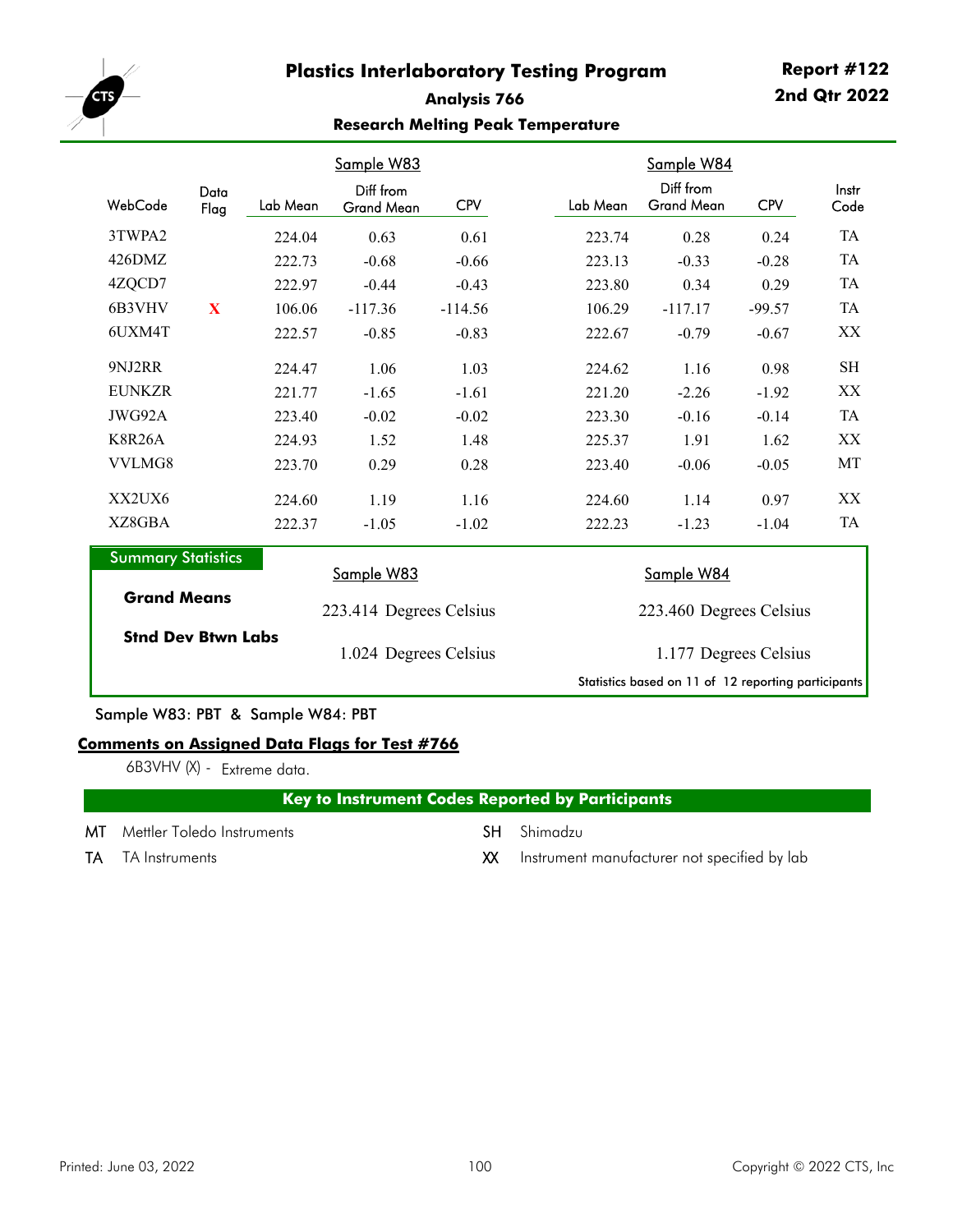

**Research Melting Peak Temperature**

#### **Grand Mean Sample W83: 223.41 Degrees Celsius Grand Mean Sample W84: 223.46 Degrees Celsius**



If fewer than 20 laboratories are included in an analysis, a control ellipse will not be drawn on the two-sample plot.

**Report #122 2nd Qtr 2022**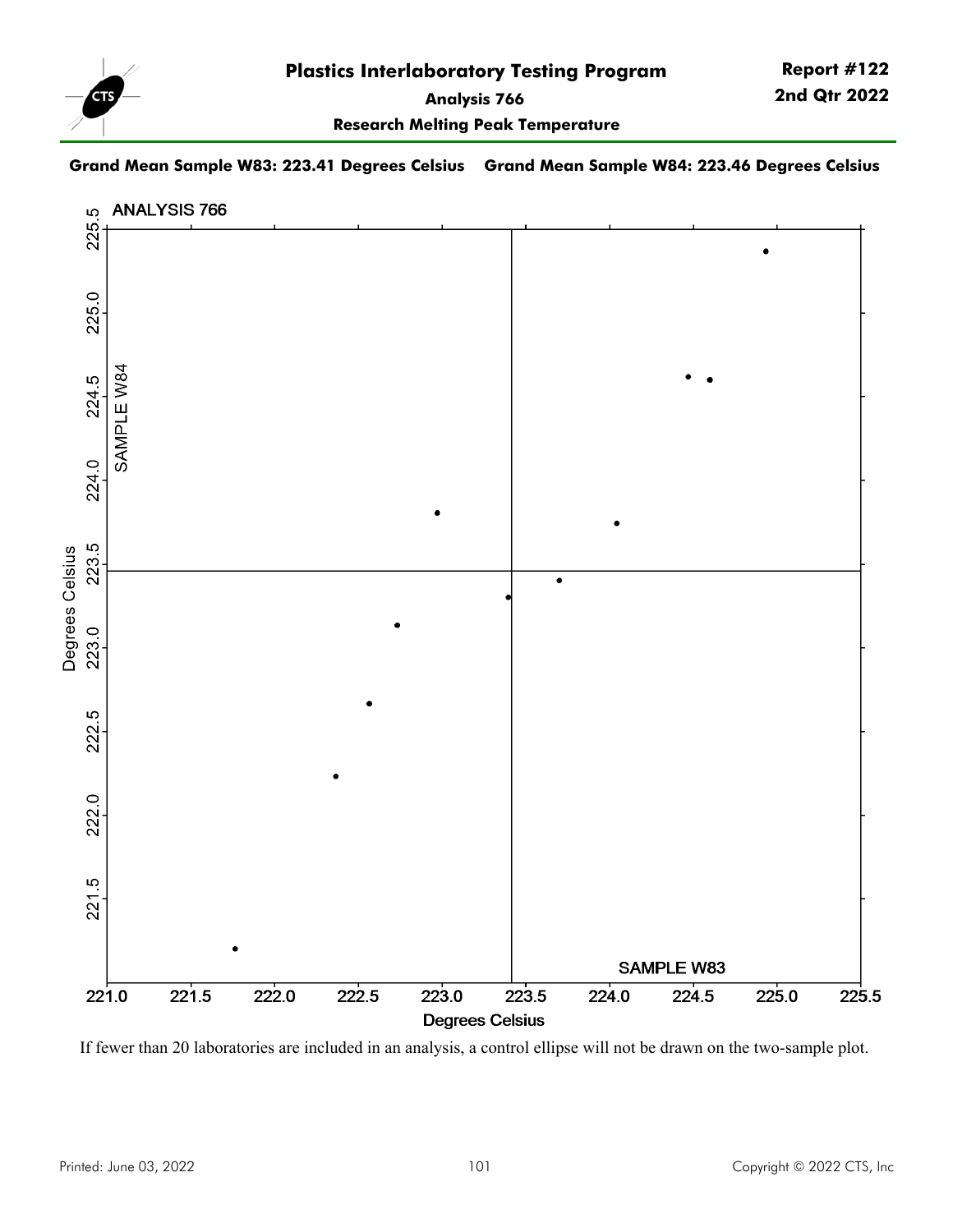

## **Analysis 767 Research Heat of Crystallization**

|                           |              |          | <u>Sample W83</u>              |            |          | Sample W84                                         |            |               |  |
|---------------------------|--------------|----------|--------------------------------|------------|----------|----------------------------------------------------|------------|---------------|--|
| WebCode                   | Data<br>Flag | Lab Mean | Diff from<br><b>Grand Mean</b> | <b>CPV</b> | Lab Mean | Diff from<br><b>Grand Mean</b>                     | <b>CPV</b> | Instr<br>Code |  |
| 426DMZ                    |              | 44.28    | $-5.72$                        | $-1.15$    | 43.84    | $-6.46$                                            | $-0.93$    | <b>TA</b>     |  |
| 4ZQCD7                    |              | 49.04    | $-0.97$                        | $-0.19$    | 47.25    | $-3.05$                                            | $-0.44$    | TA            |  |
| 6B3VHV                    | X            | 1.25     | $-48.75$                       | $-9.81$    | 1.83     | $-48.47$                                           | $-6.94$    | TA            |  |
| 6UXM4T                    |              | 51.08    | 1.08                           | 0.22       | 52.40    | 2.11                                               | 0.30       | XX            |  |
| 9NJ2RR                    |              | 60.28    | 10.28                          | 2.07       | 66.49    | 16.19                                              | 2.32       | <b>SH</b>     |  |
| <b>EUNKZR</b>             | $\mathbf{X}$ | 180.43   | 130.43                         | 26.25      | 182.43   | 132.14                                             | 18.92      | XX            |  |
| JWG92A                    |              | 48.15    | $-1.85$                        | $-0.37$    | 47.03    | $-3.27$                                            | $-0.47$    | <b>TA</b>     |  |
| <b>K8R26A</b>             |              | 44.13    | $-5.87$                        | $-1.18$    | 43.43    | $-6.86$                                            | $-0.98$    | XX            |  |
| VVLMG8                    |              | 48.63    | $-1.37$                        | $-0.28$    | 48.97    | $-1.33$                                            | $-0.19$    | MT            |  |
| XX2UX6                    |              | 54.13    | 4.13                           | 0.83       | 53.78    | 3.48                                               | 0.50       | XX            |  |
| XZ8GBA                    |              | 50.30    | 0.30                           | 0.06       | 49.47    | $-0.82$                                            | $-0.12$    | TA            |  |
| <b>Summary Statistics</b> |              |          | Sample W83                     |            |          | Sample W84                                         |            |               |  |
| <b>Grand Means</b>        |              |          |                                |            |          |                                                    |            |               |  |
|                           |              |          | 50.004 Joules Per Gram         |            |          | 50.296 Joules Per Gram                             |            |               |  |
| <b>Stnd Dev Btwn Labs</b> |              |          | 4.968 Joules Per Gram          |            |          | 6.983 Joules Per Gram                              |            |               |  |
|                           |              |          |                                |            |          | Statistics based on 9 of 11 reporting participants |            |               |  |

Sample W83: PBT & Sample W84: PBT

#### **Comments on Assigned Data Flags for Test #767**

EUNKZR (X) - Extreme data.

6B3VHV (X) - Data for both samples are low.

# **Key to Instrument Codes Reported by Participants**

- MT Mettler Toledo Instruments SH Shimadzu
	-

- 
- TA TA Instruments **TA** TA Instruments **XX** Instrument manufacturer not specified by lab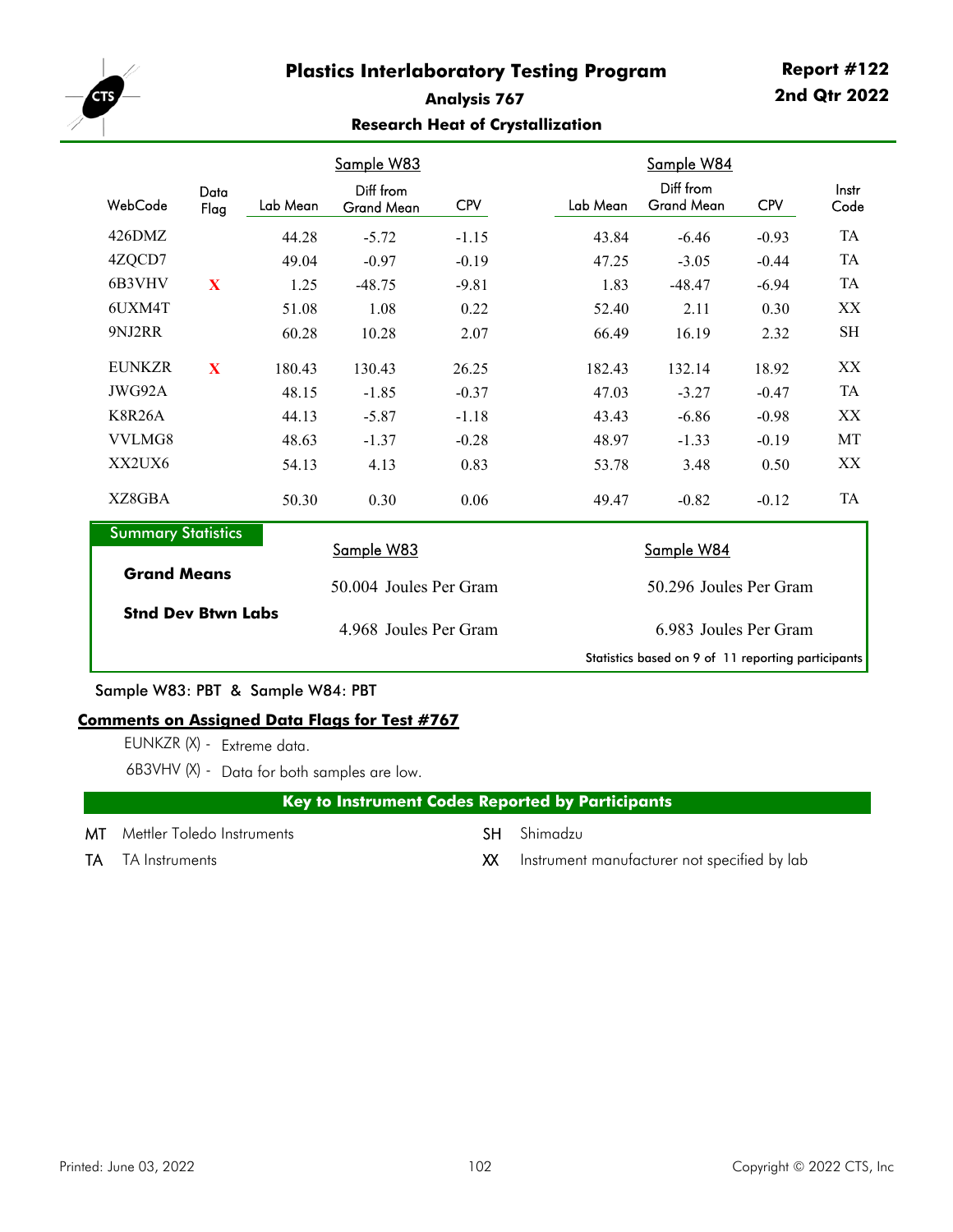

**Research Heat of Crystallization**

### **Grand Mean Sample W83: 50.004 Joules Per Gram Grand Mean Sample W84: 50.296 Joules Per Gram**



If fewer than 20 laboratories are included in an analysis, a control ellipse will not be drawn on the two-sample plot.

**Report #122 2nd Qtr 2022**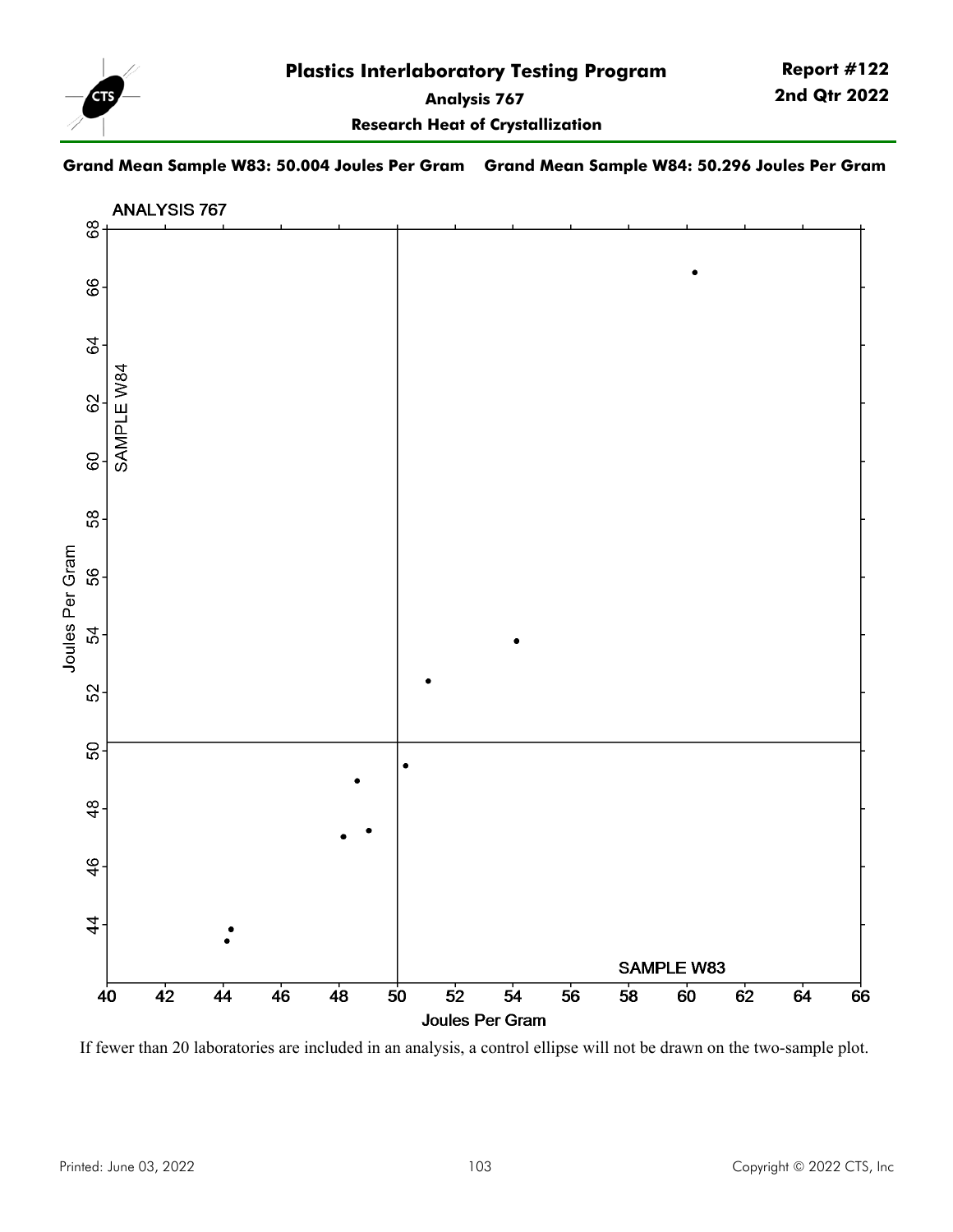

## **Analysis 768 Research Heat of Fusion**

|                           |              |          | <u>Sample W83</u>              |            |          | Sample W84                                          |            |                     |  |
|---------------------------|--------------|----------|--------------------------------|------------|----------|-----------------------------------------------------|------------|---------------------|--|
| WebCode                   | Data<br>Flag | Lab Mean | Diff from<br><b>Grand Mean</b> | <b>CPV</b> | Lab Mean | Diff from<br><b>Grand Mean</b>                      | <b>CPV</b> | Instr<br>Code       |  |
| 426DMZ                    |              | 37.86    | $-5.85$                        | $-0.96$    | 37.34    | $-6.10$                                             | $-1.01$    | <b>TA</b>           |  |
| 4ZQCD7                    |              | 44.63    | 0.92                           | 0.15       | 42.90    | $-0.54$                                             | $-0.09$    | TA                  |  |
| 6B3VHV                    | $\mathbf{X}$ | 3.37     | $-40.34$                       | $-6.62$    | 3.46     | $-39.99$                                            | $-6.60$    | TA                  |  |
| 6UXM4T                    |              | 52.26    | 8.55                           | 1.40       | 51.70    | 8.26                                                | 1.36       | XX                  |  |
| 9NJ2RR                    |              | 38.75    | $-4.96$                        | $-0.81$    | 37.60    | $-5.85$                                             | $-0.97$    | $\operatorname{SH}$ |  |
| <b>EUNKZR</b>             |              | 55.87    | 12.16                          | 2.00       | 55.57    | 12.12                                               | 2.00       | TA                  |  |
| JWG92A                    |              | 40.44    | $-3.27$                        | $-0.54$    | 40.10    | $-3.35$                                             | $-0.55$    | TA                  |  |
| <b>K8R26A</b>             |              | 45.13    | 1.43                           | 0.23       | 45.33    | 1.89                                                | 0.31       | XX                  |  |
| VVLMG8                    |              | 39.46    | $-4.25$                        | $-0.70$    | 39.64    | $-3.81$                                             | $-0.63$    | МT                  |  |
| XX2UX6                    |              | 43.76    | 0.05                           | 0.01       | 44.47    | 1.03                                                | 0.17       | XX                  |  |
| XZ8GBA                    |              | 38.91    | $-4.80$                        | $-0.79$    | 39.79    | $-3.65$                                             | $-0.60$    | <b>TA</b>           |  |
| <b>Summary Statistics</b> |              |          |                                |            |          |                                                     |            |                     |  |
|                           |              |          | Sample W83                     |            |          | Sample W84                                          |            |                     |  |
| <b>Grand Means</b>        |              |          | 43.706 Joules Per Gram         |            |          | 43.445 Joules Per Gram                              |            |                     |  |
| <b>Stnd Dev Btwn Labs</b> |              |          | 6.095 Joules Per Gram          |            |          | 6.060 Joules Per Gram                               |            |                     |  |
|                           |              |          |                                |            |          | Statistics based on 10 of 11 reporting participants |            |                     |  |

Sample W83: PBT & Sample W84: PBT

### **Comments on Assigned Data Flags for Test #768**

6B3VHV (X) - Data for both samples are low.

| Key to Instrument Codes Reported by Participants |  |
|--------------------------------------------------|--|
|                                                  |  |

- MT Mettler Toledo Instruments SH Shimadzu
	-
- TA TA Instruments **TA** TA Instruments **XX** Instrument manufacturer not specified by lab
-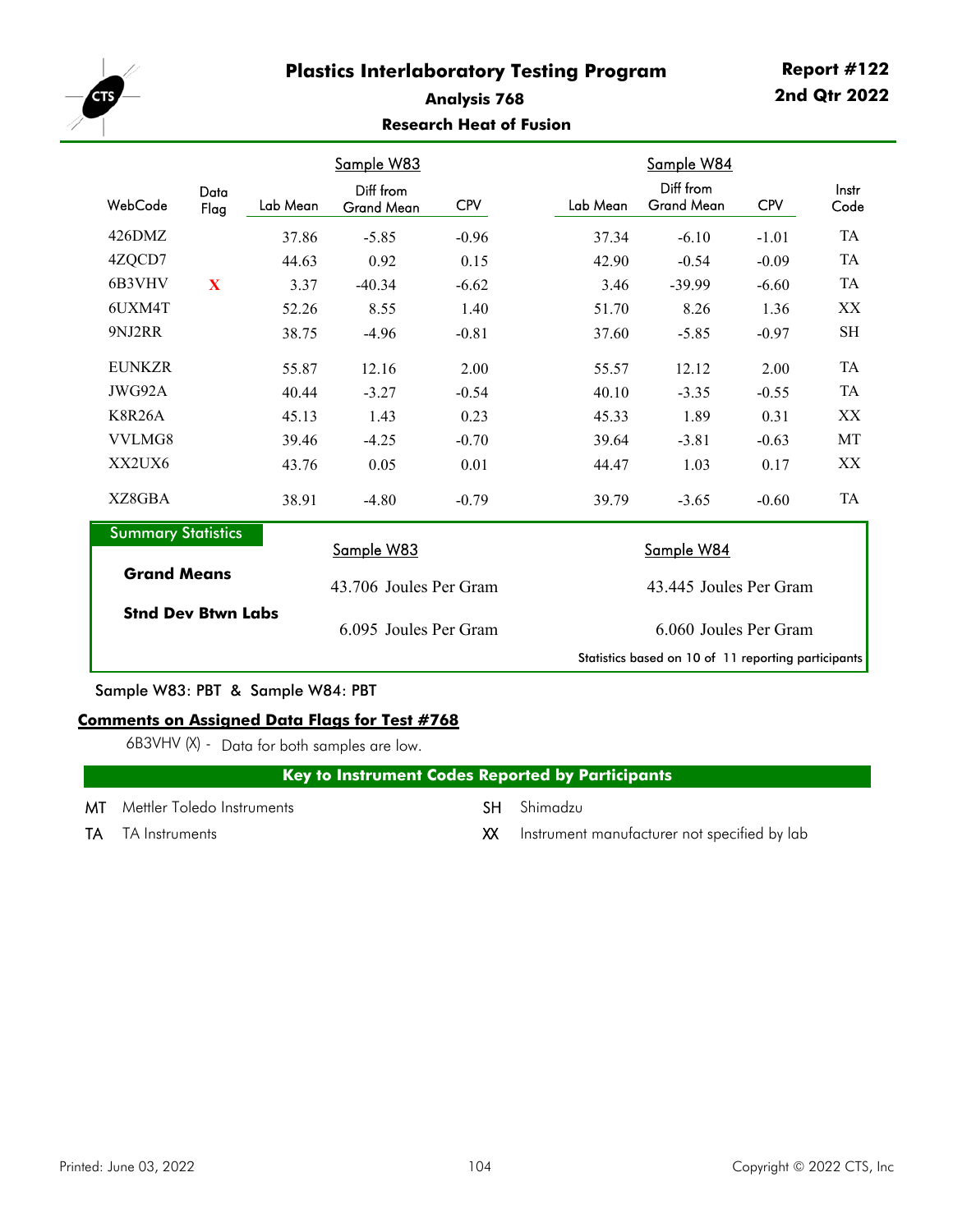

**Grand Mean Sample W83: 43.706 Joules Per Gram Grand Mean Sample W84: 43.445 Joules Per Gram**

**Research Heat of Fusion**



If fewer than 20 laboratories are included in an analysis, a control ellipse will not be drawn on the two-sample plot.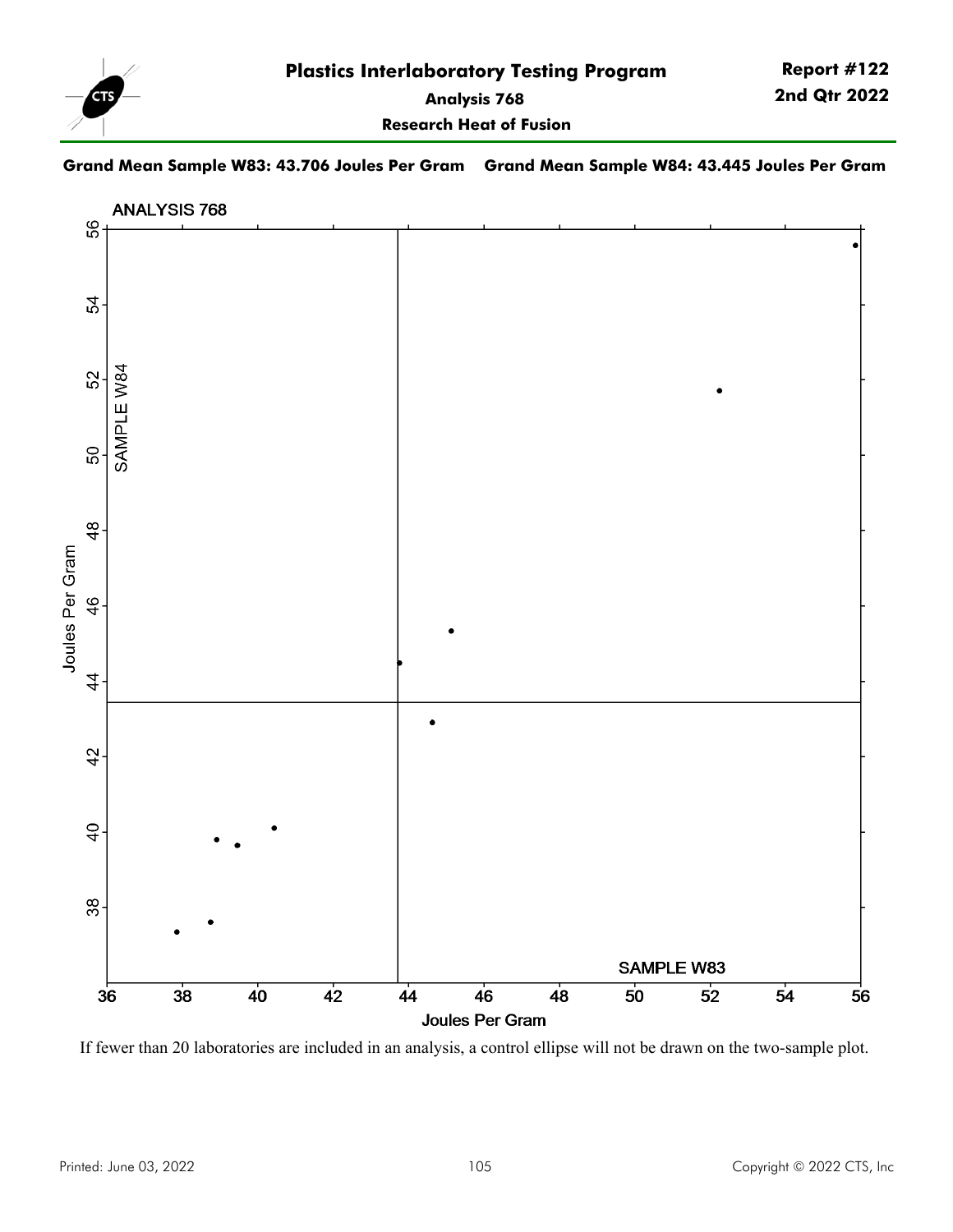

# **Analysis 769 Research Glass Transition Temperature**

|                                                 |              | Sample V83 |                                                     |            |          | Sample V84                     |            |               |  |
|-------------------------------------------------|--------------|------------|-----------------------------------------------------|------------|----------|--------------------------------|------------|---------------|--|
| WebCode                                         | Data<br>Flag | Lab Mean   | Diff from<br><b>Grand Mean</b>                      | <b>CPV</b> | Lab Mean | Diff from<br><b>Grand Mean</b> | <b>CPV</b> | Instr<br>Code |  |
| 426DMZ                                          |              | 81.73      | 1.77                                                | 0.57       | 81.00    | 0.92                           | 0.36       | TA            |  |
| 4ZQCD7                                          |              | 82.84      | 2.87                                                | 0.93       | 82.60    | 2.52                           | 0.99       | TA            |  |
| 6B3VHV                                          |              | 75.97      | $-4.00$                                             | $-1.29$    | 75.65    | $-4.43$                        | $-1.73$    | TA            |  |
| 6UXM4T                                          |              | 72.50      | $-7.47$                                             | $-2.41$    | 74.87    | $-5.21$                        | $-2.04$    | XX            |  |
| 9NJ2RR                                          |              | 80.62      | 0.66                                                | 0.21       | 79.94    | $-0.14$                        | $-0.05$    | SH            |  |
| <b>EUNKZR</b>                                   |              | 80.00      | 0.03                                                | 0.01       | 80.33    | 0.26                           | 0.10       | TA            |  |
| JWG92A                                          |              | 82.49      | 2.52                                                | 0.82       | 82.13    | 2.06                           | 0.80       | TA            |  |
| <b>K8R26A</b>                                   |              | 79.57      | $-0.40$                                             | $-0.13$    | 79.80    | $-0.28$                        | $-0.11$    | XX            |  |
| VVLMG8                                          |              | 80.90      | 0.93                                                | 0.30       | 81.07    | 0.99                           | 0.39       | MT            |  |
| XX2UX6                                          |              | 81.83      | 1.87                                                | 0.60       | 82.20    | 2.12                           | 0.83       | XX            |  |
| XZ8GBA                                          |              | 81.17      | 1.20                                                | 0.39       | 81.27    | 1.19                           | 0.47       | <b>TA</b>     |  |
| <b>Summary Statistics</b>                       |              |            |                                                     |            |          |                                |            |               |  |
| <b>Grand Means</b><br><b>Stnd Dev Btwn Labs</b> |              |            | Sample V83                                          |            |          | Sample V84                     |            |               |  |
|                                                 |              |            | 79.965 Degrees Celsius                              |            |          | 80.078 Degrees Celsius         |            |               |  |
|                                                 |              |            | 3.097 Degrees Celsius                               |            |          | 2.554 Degrees Celsius          |            |               |  |
|                                                 |              |            | Statistics based on 11 of 11 reporting participants |            |          |                                |            |               |  |

Sample V83: PET & Sample V84: PET

## **Key to Instrument Codes Reported by Participants**

MT Mettler Toledo Instruments SH Shimadzu

TA TA Instruments **TA** TA Instruments **XX** Instrument manufacturer not specified by lab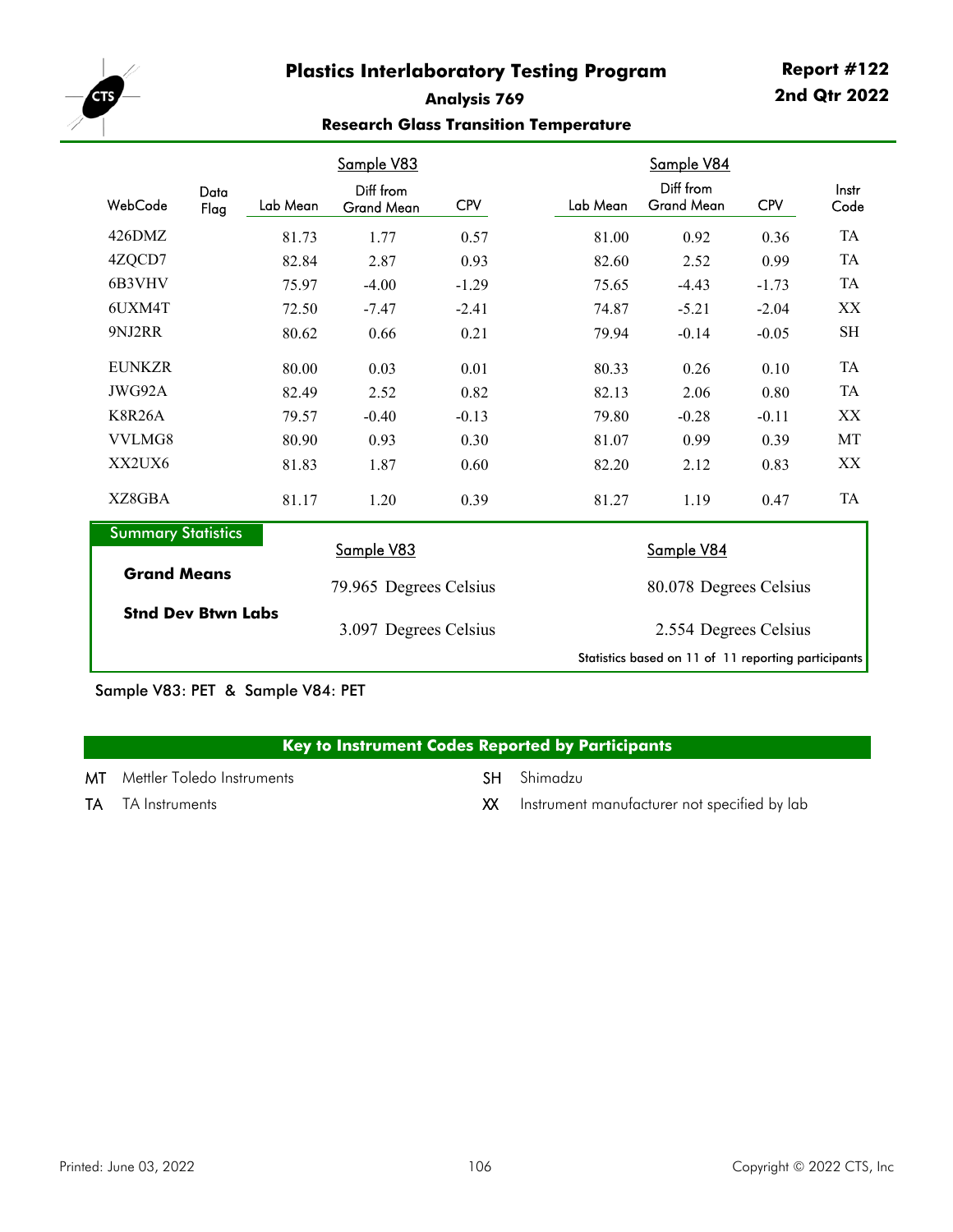

**Report #122 2nd Qtr 2022**

**Research Glass Transition Temperature**

### **Grand Mean Sample V83: 79.965 Degrees Celsius Grand Mean Sample V84: 80.078 Degrees Celsius**



If fewer than 20 laboratories are included in an analysis, a control ellipse will not be drawn on the two-sample plot.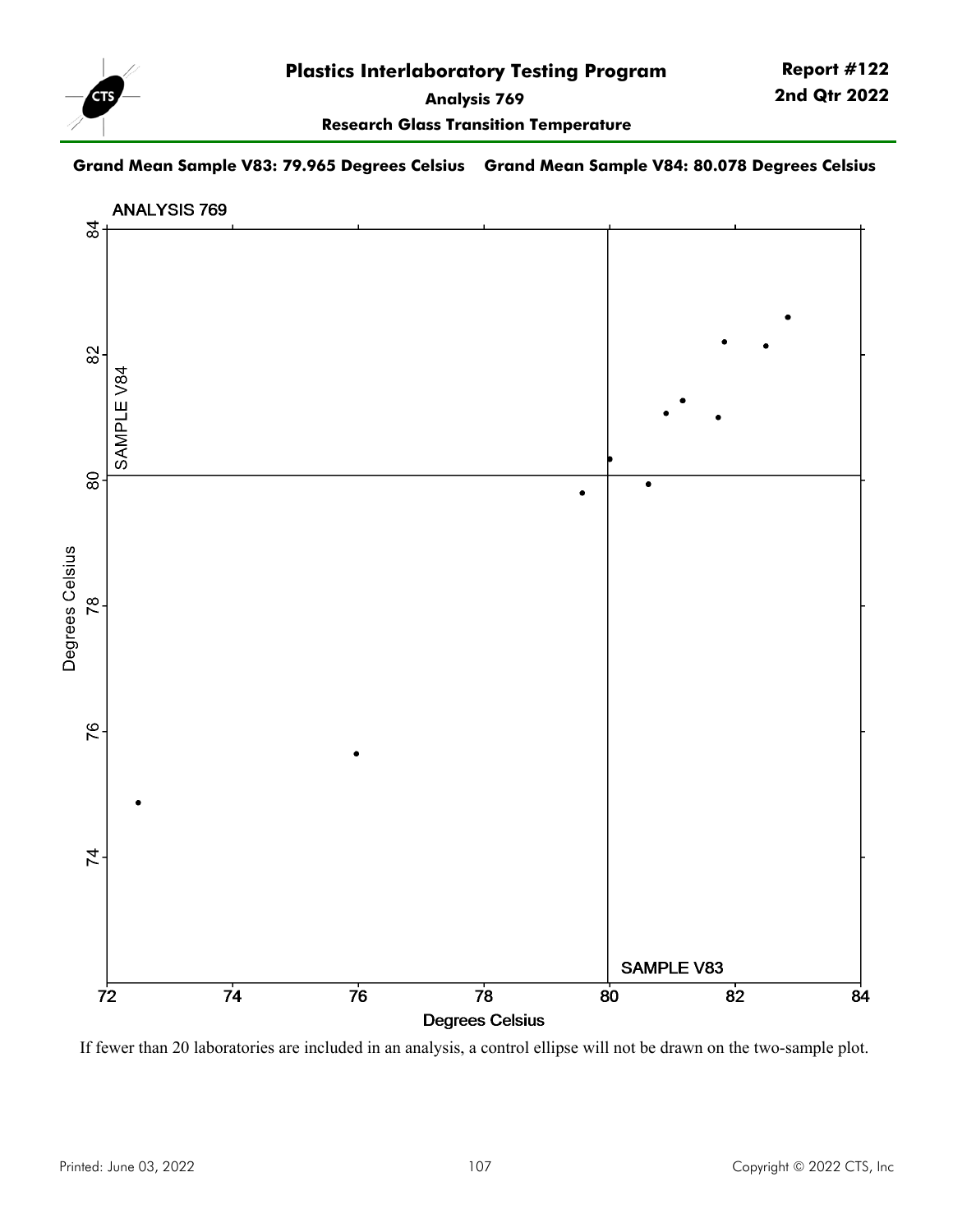

# **Report #122 2nd Qtr 2022**

# **Analysis 770 Tensile Stress at Yield, Film Samples - psi**

|                                  |                                   |          | Sample B83<br>Sample B84       |            |  |          |                                |            |                          |
|----------------------------------|-----------------------------------|----------|--------------------------------|------------|--|----------|--------------------------------|------------|--------------------------|
| WebCode                          | Data<br>Flag                      | Lab Mean | Diff from<br><b>Grand Mean</b> | <b>CPV</b> |  | Lab Mean | Diff from<br><b>Grand Mean</b> | <b>CPV</b> | Instr<br>Code            |
| 426DMZ                           |                                   | 2,078    | 151                            | 0.67       |  | 1,740    | 84                             | 0.53       | IN                       |
| 48AEK9                           | $\star$                           | 2,252    | 325                            | 1.45       |  | 2,046    | 391                            | 2.47       | LI                       |
| 8M8ZD7                           |                                   | 2,058    | 131                            | 0.59       |  | 1,704    | 48                             | 0.31       | IN                       |
| 94W7LY                           |                                   | 2,021    | 94                             | 0.42       |  | 1,685    | 29                             | 0.18       | IM                       |
| 9HTRGT                           |                                   | 1,962    | 35                             | 0.16       |  | 1,738    | 83                             | 0.52       | <b>OA</b>                |
| B3PRYP                           |                                   | 1,927    | $\boldsymbol{0}$               | 0.00       |  | 1,595    | $-60$                          | $-0.38$    | IN                       |
| <b>EPURJH</b>                    |                                   | 2,014    | 87                             | 0.39       |  | 1,701    | 45                             | 0.29       | $\ensuremath{\text{IN}}$ |
| GAQ688                           |                                   | 1,986    | 60                             | 0.27       |  | 1,693    | 37                             | 0.24       | IN                       |
| H <sub>2</sub> D <sub>G8</sub> D |                                   | 1,590    | $-336$                         | $-1.50$    |  | 1,503    | $-152$                         | $-0.96$    | IN                       |
| H4KR8M                           |                                   | 2,155    | 228                            | 1.02       |  | 1,649    | $-7$                           | $-0.04$    | WZ                       |
| <b>JBWAZL</b>                    |                                   | 1,495    | $-432$                         | $-1.93$    |  | 1,360    | $-296$                         | $-1.87$    | IN                       |
| <b>PDMNMC</b>                    |                                   | 1,996    | 69                             | 0.31       |  | 1,666    | 11                             | 0.07       | MT                       |
| TP78XJ                           |                                   | 1,965    | 38                             | 0.17       |  | 1,731    | 76                             | 0.48       | $\operatorname{SH}$      |
| XFZWQ4                           |                                   | 1,507    | $-420$                         | $-1.87$    |  | 1,427    | $-229$                         | $-1.45$    | <b>TO</b>                |
| YND6R6                           |                                   | 1,897    | $-30$                          | $-0.13$    |  | 1,595    | $-60$                          | $-0.38$    | ${\rm IN}$               |
| $\sim$                           | <b>Contract Contract Contract</b> |          |                                |            |  |          |                                |            |                          |

| <b>Summary Statistics</b> |               |                                                     |  |  |
|---------------------------|---------------|-----------------------------------------------------|--|--|
|                           | Sample B83    | Sample B84                                          |  |  |
| <b>Grand Means</b>        | $1,926.9$ psi | $1,655.6$ psi                                       |  |  |
| <b>Stnd Dev Btwn Labs</b> | $224.0$ psi   | $158.0$ psi                                         |  |  |
|                           |               | Statistics based on 15 of 15 reporting participants |  |  |

# Sample B83: LDPE & Sample B84: LDPE

## **Key to Instrument Codes Reported by Participants**

| <b>IM</b> Instru-Met Instruments | IN | Instron            |
|----------------------------------|----|--------------------|
| LI Lloyd Instruments             |    | MT MTS/Sintech     |
| <b>OA</b> Oakland Testing        |    | <b>SH</b> Shimadzu |
| <b>TO</b> Tinius Olsen           |    | WZ Zwick           |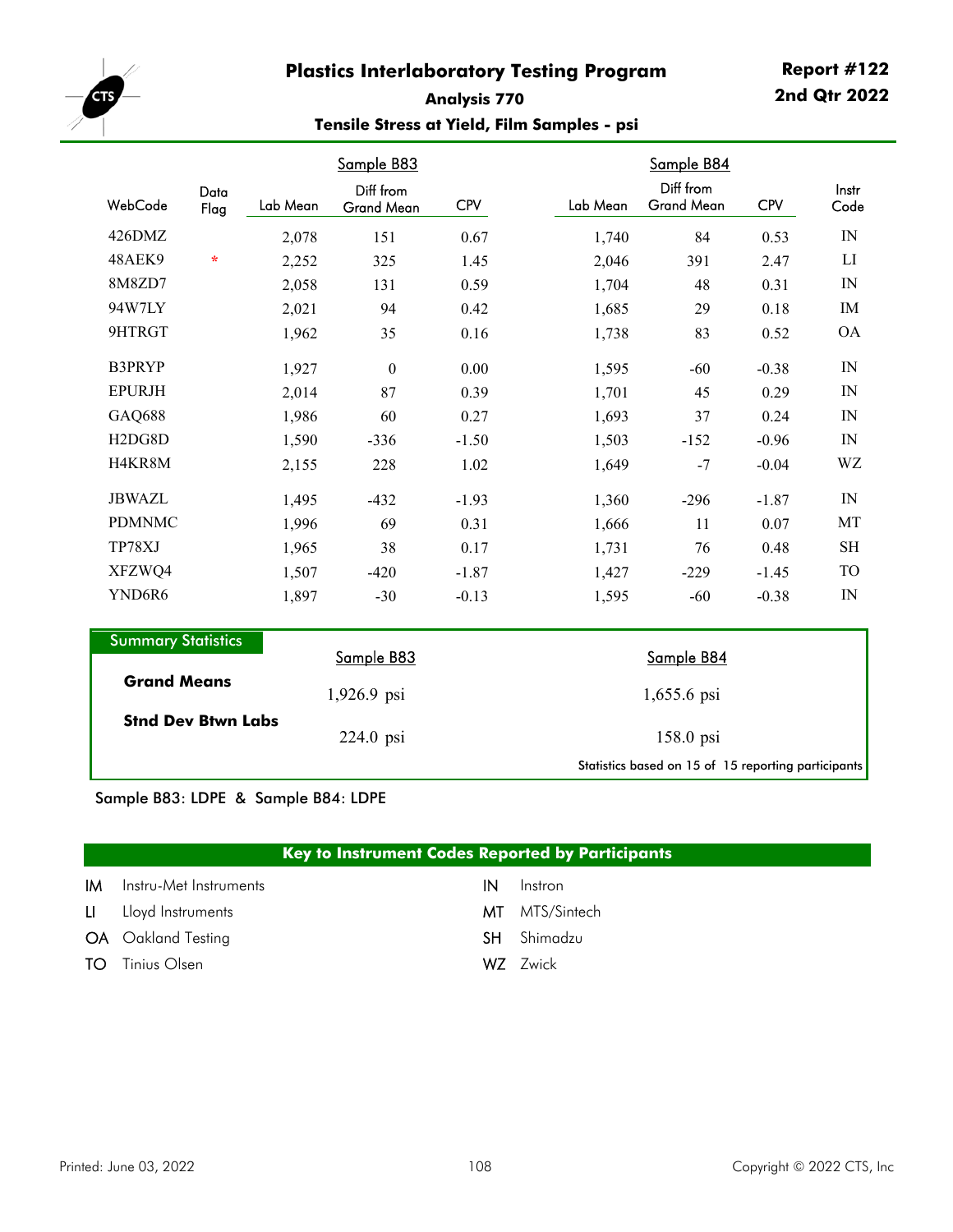

**Tensile Stress at Yield, Film Samples - psi**

**Grand Mean Sample B83: 1,926.87 psi Grand Mean Sample B84: 1,655.60 psi**



If fewer than 20 laboratories are included in an analysis, a control ellipse will not be drawn on the two-sample plot.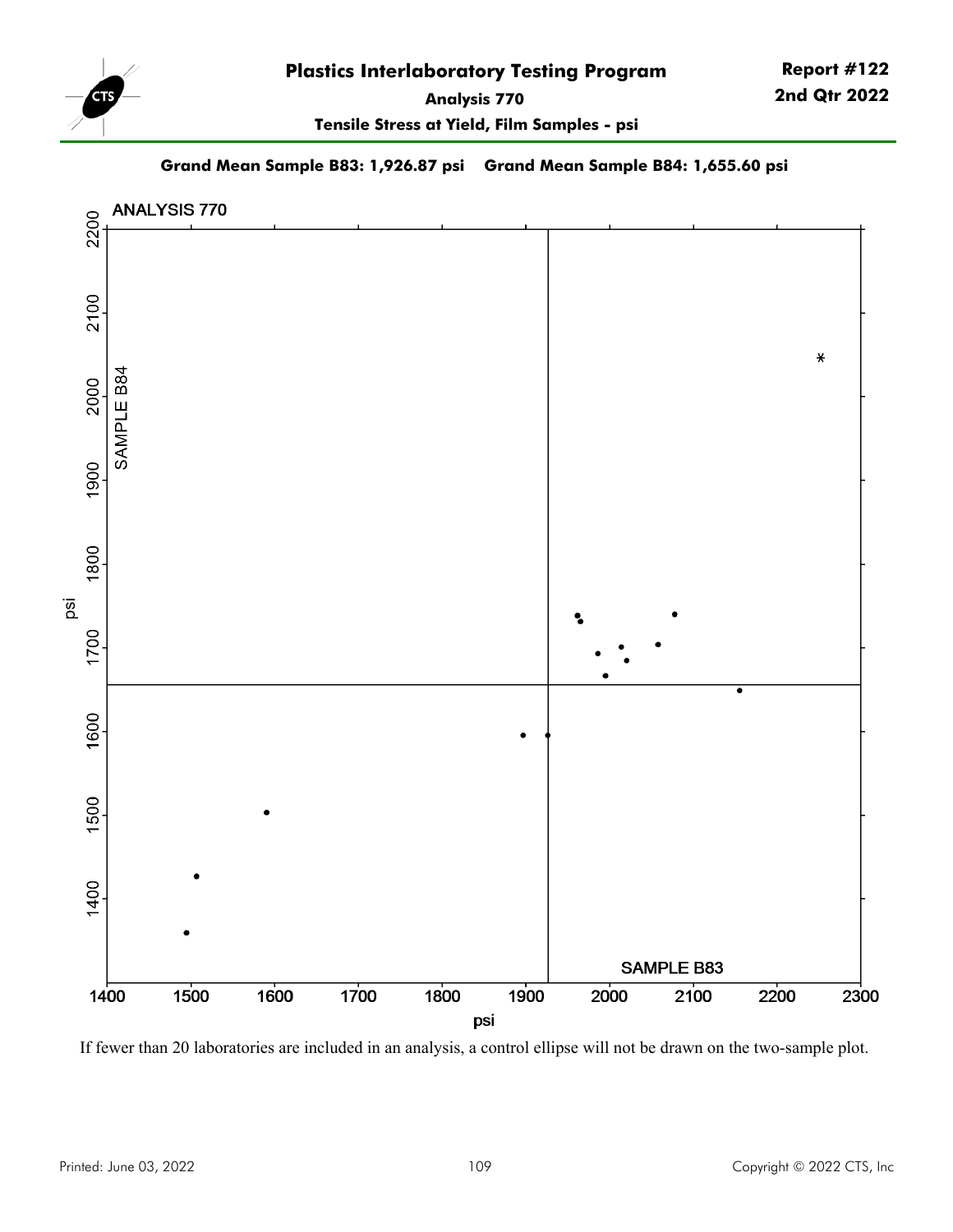

# **Report #122 2nd Qtr 2022**

# **Analysis 771 Tensile Stress at Break, Film Samples - psi**

|                                  |              |          | Sample B83              |            |          | Sample B84                                          |            |                                         |
|----------------------------------|--------------|----------|-------------------------|------------|----------|-----------------------------------------------------|------------|-----------------------------------------|
| WebCode                          | Data<br>Flag | Lab Mean | Diff from<br>Grand Mean | <b>CPV</b> | Lab Mean | Diff from<br><b>Grand Mean</b>                      | <b>CPV</b> | Instr<br>Code                           |
| 2MRHZZ                           |              | 3,844    | 481                     | 0.98       | 4,181    | 754                                                 | 1.61       | MT                                      |
| 3DGQVN                           |              | 2,979    | $-383$                  | $-0.78$    | 2,762    | $-666$                                              | $-1.42$    | $\ensuremath{\text{IN}}$                |
| 3UMTVG                           |              | 3,707    | 345                     | 0.70       | 3,783    | 356                                                 | 0.76       | XX                                      |
| 426DMZ                           |              | 3,936    | 574                     | 1.17       | 4,102    | 674                                                 | 1.44       | $\ensuremath{\text{IN}}$                |
| 48AEK9                           |              | 3,518    | 156                     | 0.32       | 3,081    | $-346$                                              | $-0.74$    | LI                                      |
| 837M22                           |              | 3,627    | 265                     | 0.54       | 3,448    | $20\,$                                              | 0.04       | MT                                      |
| 8M8ZD7                           |              | 3,929    | 567                     | 1.16       | 3,771    | 343                                                 | 0.73       | $\ensuremath{\text{IN}}$                |
| 94W7LY                           |              | 3,477    | 115                     | 0.24       | 3,636    | 208                                                 | 0.45       | IM                                      |
| 9HTRGT                           |              | 3,554    | 191                     | 0.39       | 3,392    | $-36$                                               | $-0.08$    | <b>OA</b>                               |
| B3PRYP                           |              | 3,140    | $-222$                  | $-0.45$    | 3,079    | $-349$                                              | $-0.75$    | IN                                      |
| <b>DCCFWN</b>                    |              | 3,512    | 150                     | 0.31       | 3,743    | 315                                                 | 0.68       | $\ensuremath{\mathop{\rm IN}\nolimits}$ |
| <b>EPURJH</b>                    |              | 3,317    | $-45$                   | $-0.09$    | 3,509    | 81                                                  | 0.17       | $\mathbf{X}\mathbf{X}$                  |
| GAQ688                           |              | 3,795    | 433                     | 0.88       | 3,543    | 115                                                 | 0.25       | $\ensuremath{\text{IN}}$                |
| <b>GEFUGH</b>                    |              | 3,646    | 283                     | 0.58       | 4,191    | 763                                                 | 1.63       | WZ                                      |
| H <sub>2</sub> D <sub>G8</sub> D |              | 3,692    | 330                     | 0.67       | 3,673    | 245                                                 | 0.52       | $\ensuremath{\text{IN}}$                |
| H4KR8M                           |              | 3,813    | 451                     | 0.92       | 3,664    | 236                                                 | 0.51       | WZ                                      |
| <b>JBWAZL</b>                    |              | 2,482    | $-881$                  | $-1.80$    | 2,920    | $-507$                                              | $-1.09$    | $\ensuremath{\text{IN}}$                |
| <b>NNNPQG</b>                    |              | 2,354    | $-1,008$                | $-2.06$    | 3,107    | $-320$                                              | $-0.69$    | XX                                      |
| <b>PDMNMC</b>                    |              | 3,099    | $-263$                  | $-0.54$    | 3,168    | $-259$                                              | $-0.56$    | MT                                      |
| <b>PRJPFC</b>                    |              | 3,431    | 69                      | 0.14       | 3,474    | 47                                                  | 0.10       | TH                                      |
| TP78XJ                           |              | 3,593    | 231                     | 0.47       | 3,900    | 472                                                 | 1.01       | $\operatorname{SH}$                     |
| XFZWQ4                           |              | 2,694    | $-668$                  | $-1.36$    | 2,747    | $-681$                                              | $-1.46$    | TO                                      |
| XZ8GBA                           |              | 2,266    | $-1,096$                | $-2.24$    | 2,606    | $-822$                                              | $-1.76$    | UC                                      |
| YND6R6                           |              | 3,285    | $-77$                   | $-0.16$    | 2,781    | $-646$                                              | $-1.38$    | IN                                      |
| <b>Summary Statistics</b>        |              |          | Sample B83              |            |          | Sample B84                                          |            |                                         |
| <b>Grand Means</b>               |              |          | 3,362.1 psi             |            |          | 3,427.5 psi                                         |            |                                         |
| <b>Stnd Dev Btwn Labs</b>        |              |          | 489.9 psi               |            |          | 467.4 psi                                           |            |                                         |
|                                  |              |          |                         |            |          | Statistics based on 24 of 24 reporting participants |            |                                         |

Sample B83: LDPE & Sample B84: LDPE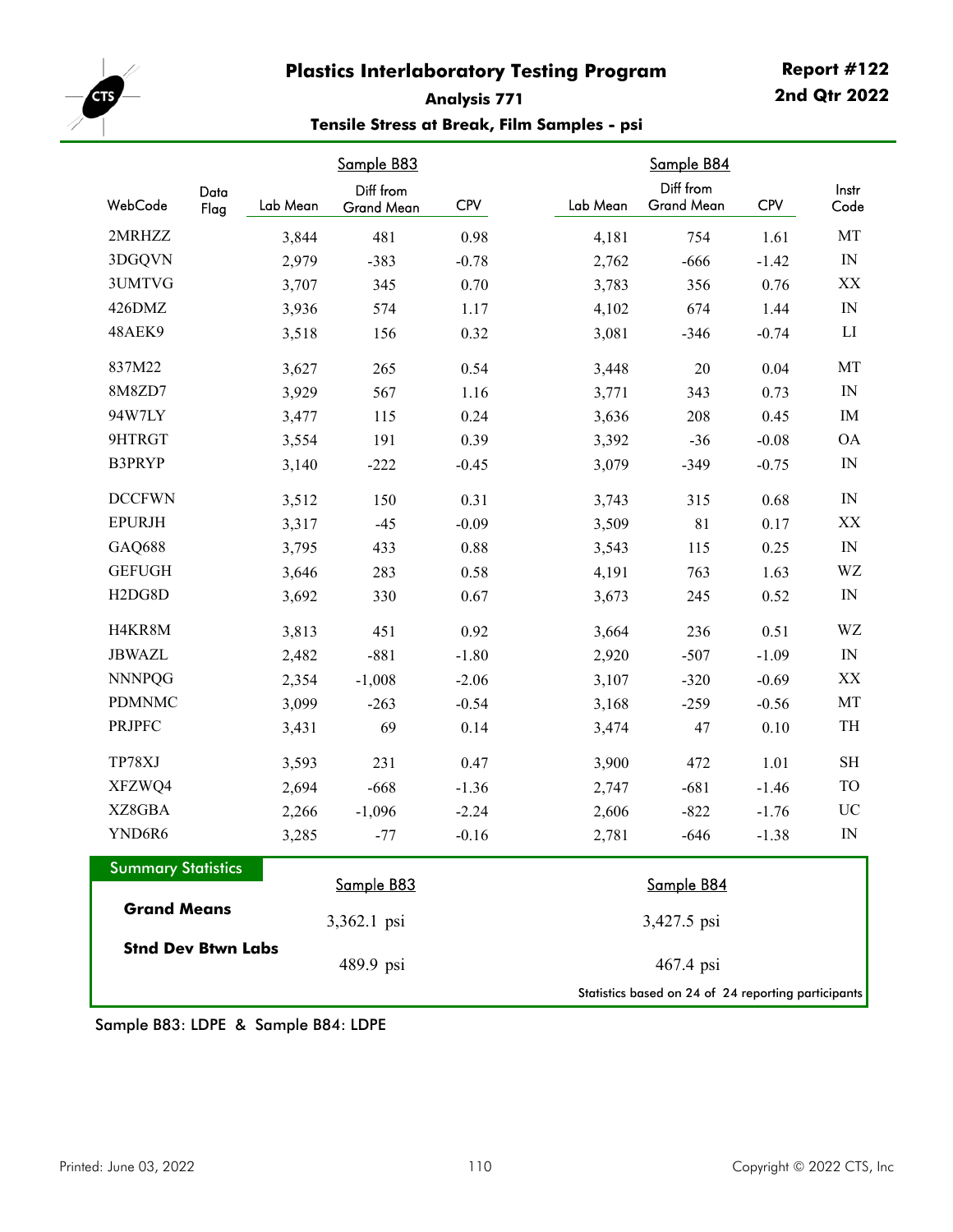

**Analysis 771**

**Tensile Stress at Break, Film Samples - psi**

|     | Key to Instrument Codes Reported by Participants |     |              |  |  |  |
|-----|--------------------------------------------------|-----|--------------|--|--|--|
| IМ  | Instru-Met Instruments                           | IN  | Instron      |  |  |  |
| LI. | Lloyd Instruments                                | МT  | MTS/Sintech  |  |  |  |
| OA  | Oakland Testing                                  | SH. | Shimadzu     |  |  |  |
| TH  | Thwing Albert                                    | TO  | Tinius Olsen |  |  |  |
| UC. | United                                           |     | WZ Zwick     |  |  |  |
| XX  | Instrument manufacturer not specified by lab     |     |              |  |  |  |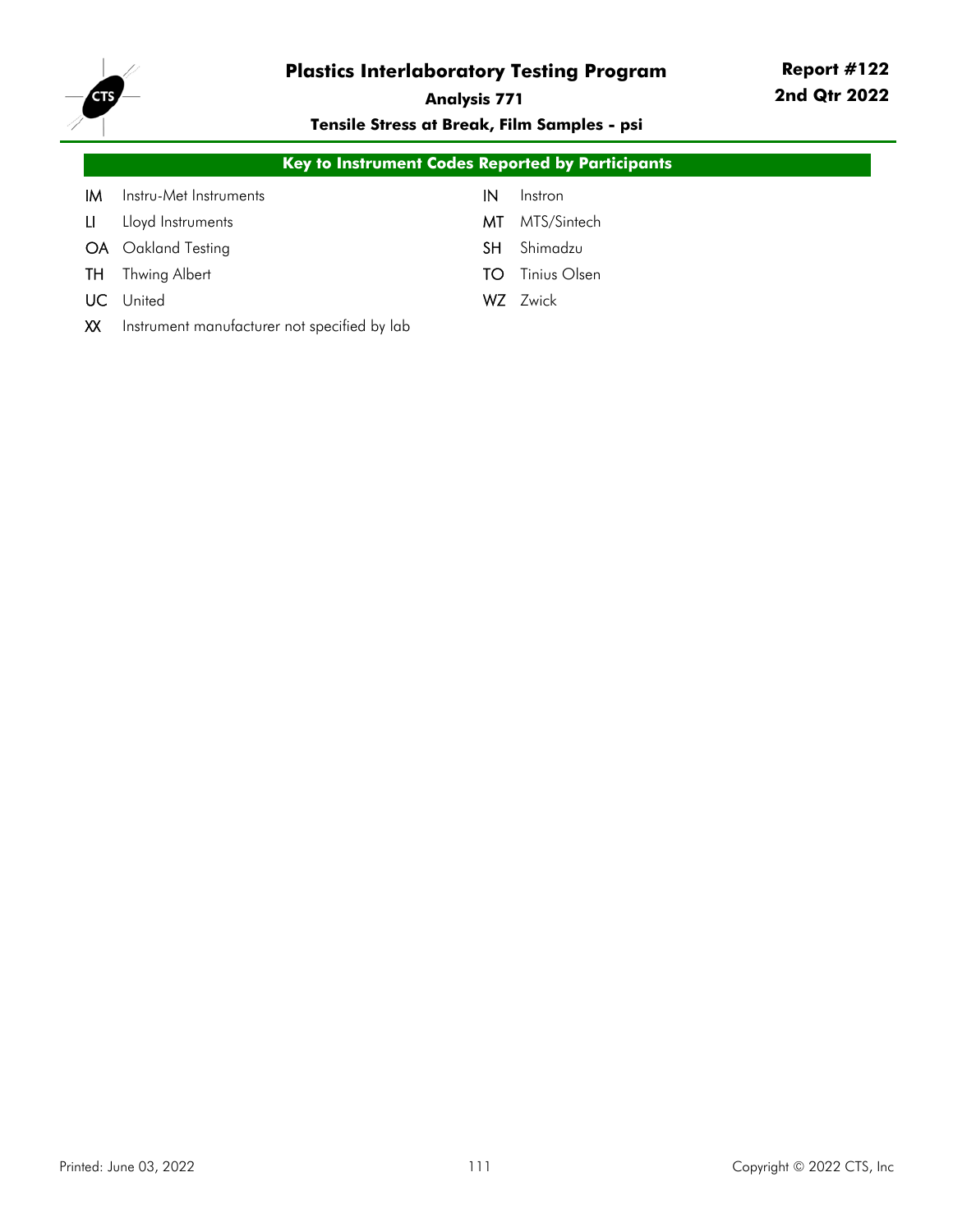

**Report #122 2nd Qtr 2022**

**Tensile Stress at Break, Film Samples - psi**

**Grand Mean Sample B83: 3,362.06 psi Grand Mean Sample B84: 3,427.52 psi**

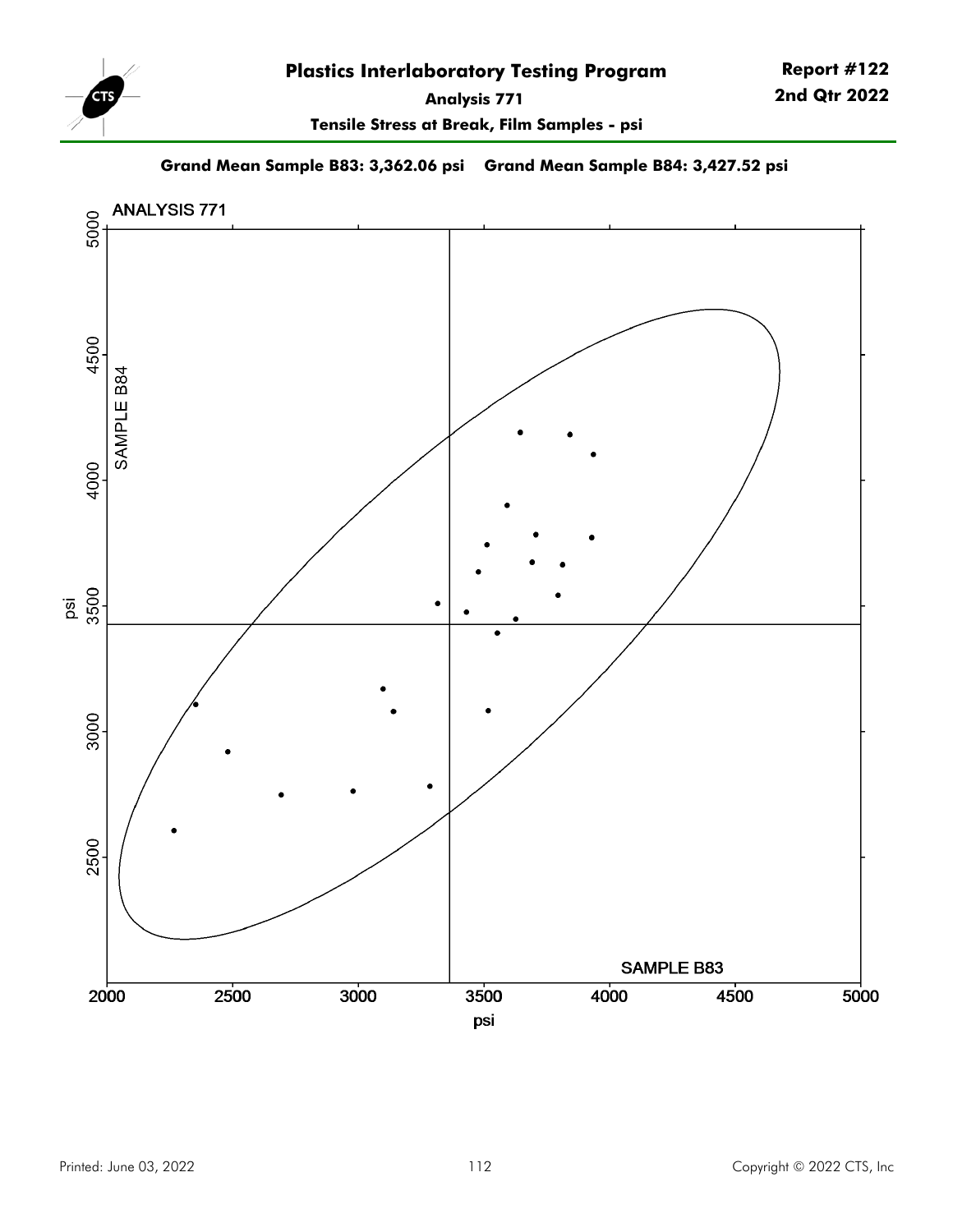

# **Analysis 772 Percent Elongation at Yield, Films**

|                                  |              |          | Sample B83                     |            |          | Sample B84<br>Diff from |            | Instr      |
|----------------------------------|--------------|----------|--------------------------------|------------|----------|-------------------------|------------|------------|
| WebCode                          | Data<br>Flag | Lab Mean | Diff from<br><b>Grand Mean</b> | <b>CPV</b> | Lab Mean | <b>Grand Mean</b>       | <b>CPV</b> | Code       |
| 426DMZ                           |              | 69.57    | $-9.51$                        | $-0.32$    | 38.12    | $-6.47$                 | $-0.35$    | IN         |
| 48AEK9                           |              | 84.24    | 5.16                           | 0.18       | 12.78    | $-31.81$                | $-1.71$    | LI         |
| 8M8ZD7                           |              | 88.82    | 9.74                           | 0.33       | 46.70    | 2.11                    | 0.11       | IN         |
| 94W7LY                           |              | 115.62   | 36.54                          | 1.25       | 61.02    | 16.42                   | 0.88       | IM         |
| B3PRYP                           |              | 84.90    | 5.82                           | 0.20       | 62.27    | 17.68                   | 0.95       | IN         |
| <b>EPURJH</b>                    |              | 89.37    | 10.29                          | 0.35       | 50.49    | 5.90                    | 0.32       | IN         |
| <b>GAQ688</b>                    |              | 77.72    | $-1.36$                        | $-0.05$    | 47.08    | 2.49                    | 0.13       | IN         |
| H <sub>2</sub> D <sub>G8</sub> D |              | 8.29     | $-70.79$                       | $-2.42$    | 8.17     | $-36.42$                | $-1.96$    | IN         |
| H4KR8M                           |              | 66.80    | $-12.28$                       | $-0.42$    | 40.20    | $-4.39$                 | $-0.24$    | WZ         |
| <b>JBWAZL</b>                    |              | 101.67   | 22.59                          | 0.77       | 54.83    | 10.24                   | 0.55       | IN         |
| <b>PDMNMC</b>                    |              | 77.88    | $-1.20$                        | $-0.04$    | 47.67    | 3.08                    | 0.17       | MT         |
| <b>PRJPFC</b>                    |              | 84.86    | 5.78                           | 0.20       | 38.74    | $-5.86$                 | $-0.32$    | TH         |
| TP78XJ                           |              | 98.38    | 19.30                          | 0.66       | 76.17    | 31.58                   | 1.70       | <b>SH</b>  |
| XFZWQ4                           |              | 23.99    | $-55.09$                       | $-1.88$    | 24.45    | $-20.14$                | $-1.09$    | TO         |
| YND6R6                           |              | 114.08   | 35.00                          | 1.19       | 60.21    | 15.62                   | 0.84       | ${\rm IN}$ |
| <b>Summary Statistics</b>        |              |          |                                |            |          |                         |            |            |
|                                  |              |          | Sample B83                     |            |          | Sample B84              |            |            |
| $\sim$ $\sim$ $\sim$ $\sim$      |              |          |                                |            |          |                         |            |            |

|                           | Sample B83     | Sample B84                                          |
|---------------------------|----------------|-----------------------------------------------------|
| <b>Grand Means</b>        | 79.080 Percent | 44.594 Percent                                      |
| <b>Stnd Dev Btwn Labs</b> | 29.311 Percent | 18.561 Percent                                      |
|                           |                | Statistics based on 15 of 15 reporting participants |

#### Sample B83: LDPE & Sample B84: LDPE

#### **Key to Instrument Codes Reported by Participants**

| <b>IM</b> Instru-Met Instruments | IN. | Instron                 |
|----------------------------------|-----|-------------------------|
| LI Lloyd Instruments             |     | <b>MT</b> MTS/Sintech   |
| <b>SH</b> Shimadzu               |     | <b>TH</b> Thwing Albert |
| <b>TO</b> Tinius Olsen           |     | WZ Zwick                |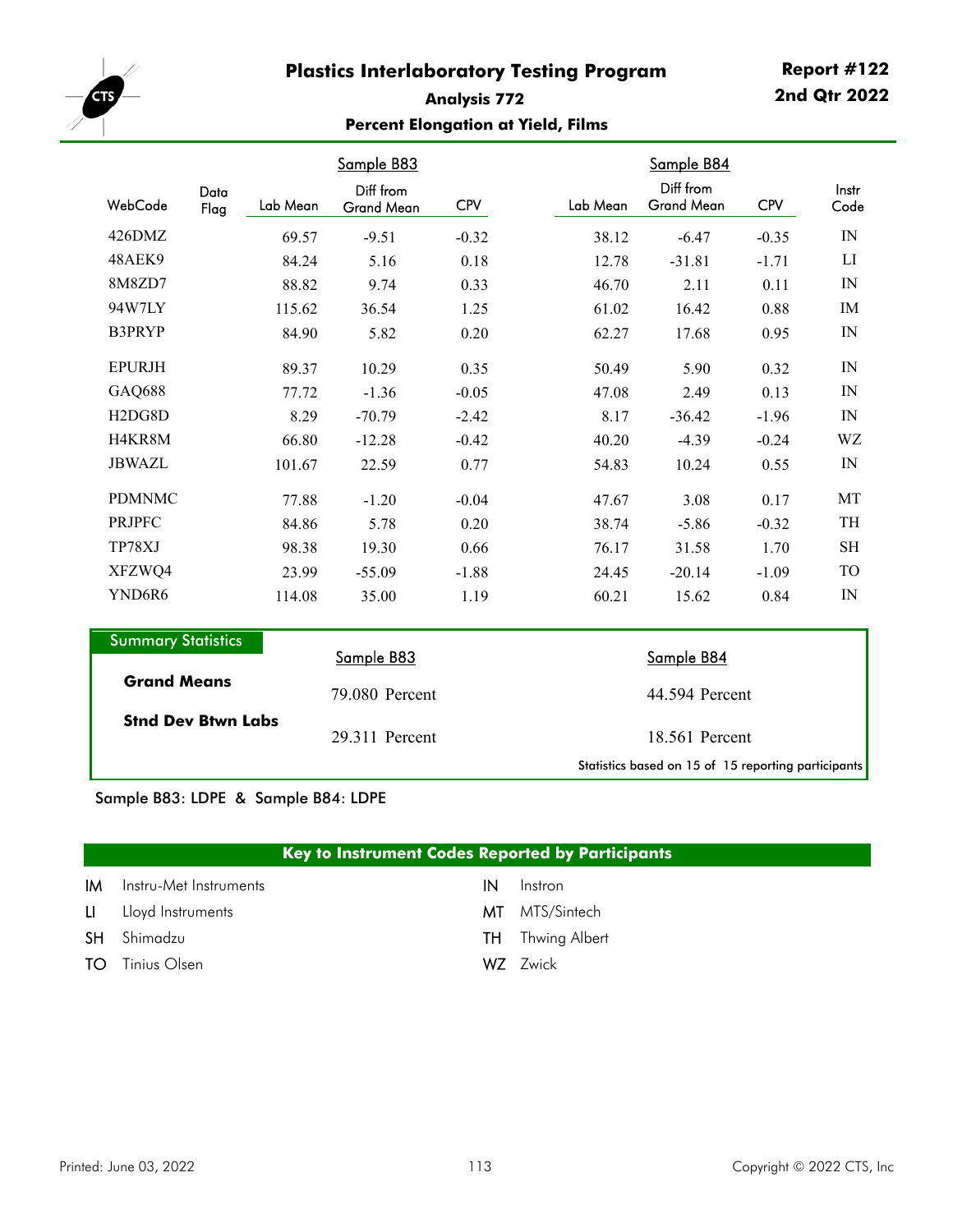

**Report #122 2nd Qtr 2022**

**Percent Elongation at Yield, Films**

**Grand Mean Sample B83: 79.080 Percent Grand Mean Sample B84: 44.594 Percent**



If fewer than 20 laboratories are included in an analysis, a control ellipse will not be drawn on the two-sample plot.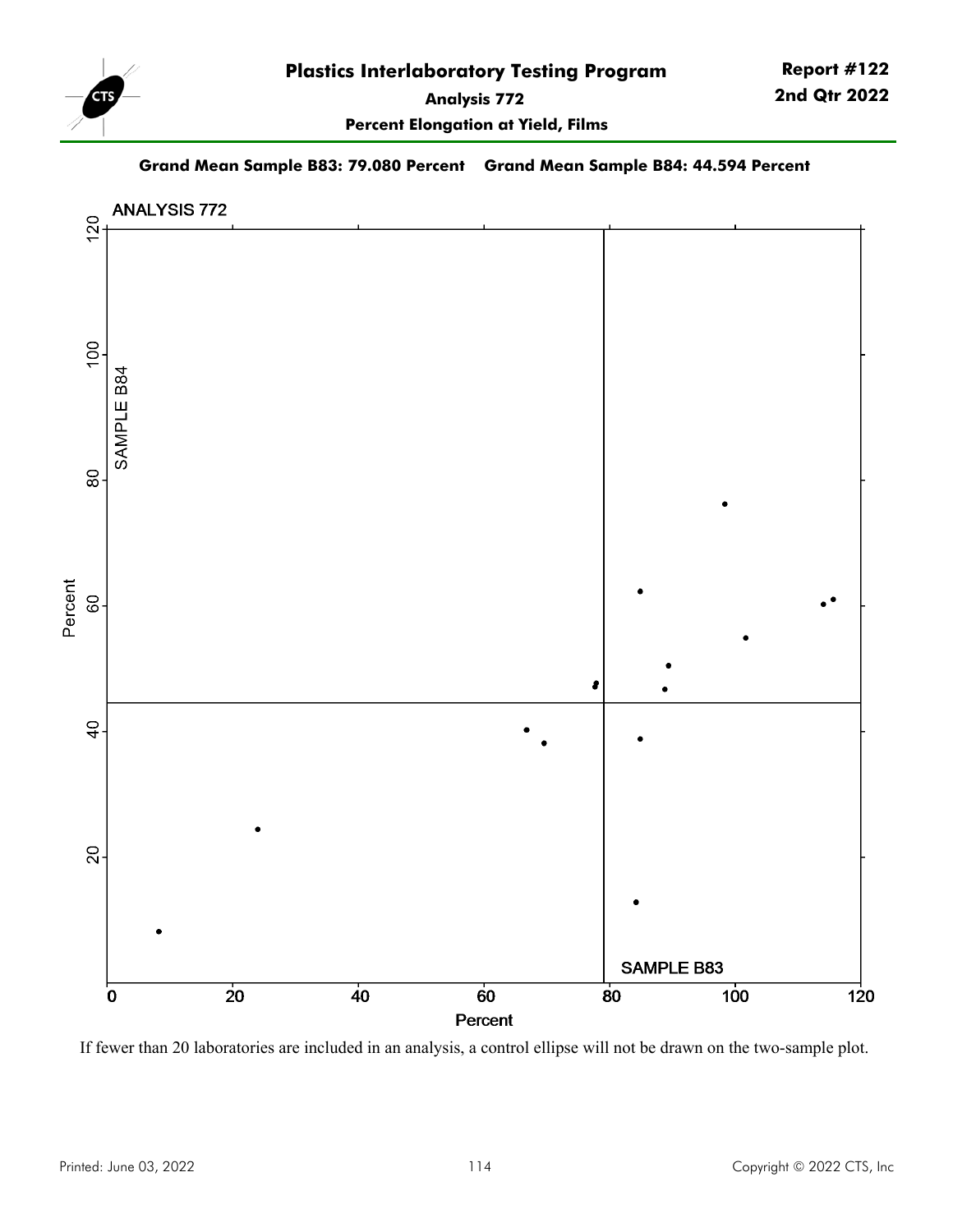

# **Analysis 773 Percent Elongation at Break, Film Samples**

| WebCode                          | Data                    | Lab Mean | Sample B83<br>Diff from | <b>CPV</b> | Lab Mean | Sample B84<br>Diff from<br><b>Grand Mean</b> | <b>CPV</b> | Instr<br>Code            |
|----------------------------------|-------------------------|----------|-------------------------|------------|----------|----------------------------------------------|------------|--------------------------|
|                                  | Flag                    |          | <b>Grand Mean</b>       |            |          |                                              |            |                          |
| 3DGQVN                           |                         | 991.0    | 234.1                   | 1.73       | 1,130.4  | 241.1                                        | 1.68       | ${\rm IN}$               |
| 3UMTVG                           |                         | 930.9    | 174.0                   | 1.29       | 928.9    | 39.6                                         | 0.28       | XX                       |
| 426DMZ                           |                         | 639.9    | $-117.0$                | $-0.87$    | 737.4    | $-151.9$                                     | $-1.06$    | $\ensuremath{\text{IN}}$ |
| 48AEK9                           |                         | 729.0    | $-27.9$                 | $-0.21$    | 779.9    | $-109.4$                                     | $-0.76$    | LI                       |
| 837M22                           |                         | 595.1    | $-161.8$                | $-1.20$    | 661.2    | $-228.1$                                     | $-1.59$    | MT                       |
| 8M8ZD7                           |                         | 792.6    | 35.7                    | 0.26       | 906.6    | 17.3                                         | 0.12       | IN                       |
| 94W7LY                           |                         | 892.3    | 135.3                   | 1.00       | 1,136.2  | 246.9                                        | 1.72       | IM                       |
| 9HTRGT                           |                         | 747.5    | $-9.4$                  | $-0.07$    | 920.6    | 31.3                                         | 0.22       | <b>OA</b>                |
| B3PRYP                           |                         | 737.0    | $-19.9$                 | $-0.15$    | 900.6    | 11.3                                         | $0.08\,$   | IN                       |
| <b>DCCFWN</b>                    |                         | 677.5    | $-79.4$                 | $-0.59$    | 817.0    | $-72.3$                                      | $-0.50$    | IN                       |
| <b>EPURJH</b>                    |                         | 820.0    | 63.1                    | 0.47       | 1,060.0  | 170.7                                        | 1.19       | IN                       |
| <b>GAQ688</b>                    |                         | 639.7    | $-117.2$                | $-0.87$    | 683.1    | $-206.3$                                     | $-1.44$    | IN                       |
| H <sub>2</sub> D <sub>G8</sub> D |                         | 709.3    | $-47.7$                 | $-0.35$    | 796.1    | $-93.3$                                      | $-0.65$    | IN                       |
| H4KR8M                           |                         | 581.0    | $-175.9$                | $-1.30$    | 694.0    | $-195.3$                                     | $-1.36$    | WZ                       |
| <b>JBWAZL</b>                    |                         | 745.2    | $-11.7$                 | $-0.09$    | 933.3    | 44.0                                         | 0.31       | ${\rm IN}$               |
| <b>NNNPQG</b>                    |                         | 557.6    | $-199.3$                | $-1.48$    | 870.2    | $-19.1$                                      | $-0.13$    | $\mathbf{XX}$            |
| <b>PDMNMC</b>                    |                         | 567.7    | $-189.2$                | $-1.40$    | 739.3    | $-150.0$                                     | $-1.05$    | MT                       |
| <b>PRJPFC</b>                    |                         | 896.6    | 139.7                   | 1.03       | 1,072.8  | 183.5                                        | 1.28       | TH                       |
| TP78XJ                           |                         | 851.7    | 94.8                    | 0.70       | 992.3    | 103.0                                        | 0.72       | $\operatorname{SH}$      |
| XFZWQ4                           |                         | 801.3    | 44.4                    | 0.33       | 939.2    | 49.9                                         | 0.35       | <b>TO</b>                |
| XZ8GBA                           | $\overline{\mathbf{X}}$ | 12.8     | $-744.1$                | $-5.51$    | 20.6     | $-868.7$                                     | $-6.05$    | <b>UC</b>                |
| YND6R6                           |                         | 992.2    | 235.3                   | 1.74       | 976.6    | 87.3                                         | 0.61       | IN                       |
| <b>Summary Statistics</b>        |                         |          | Sample B83              |            |          | Sample B84                                   |            |                          |
| <b>Grand Means</b>               |                         |          | 756.91 Percent          |            |          | 889.32 Percent                               |            |                          |
| <b>Stnd Dev Btwn Labs</b>        |                         |          | 135.01 Percent          |            |          | 143.54 Percent                               |            |                          |

Sample B83: LDPE & Sample B84: LDPE

#### **Comments on Assigned Data Flags for Test #773**

XZ8GBA (X) - Extreme data.

Statistics based on 21 of 22 reporting participants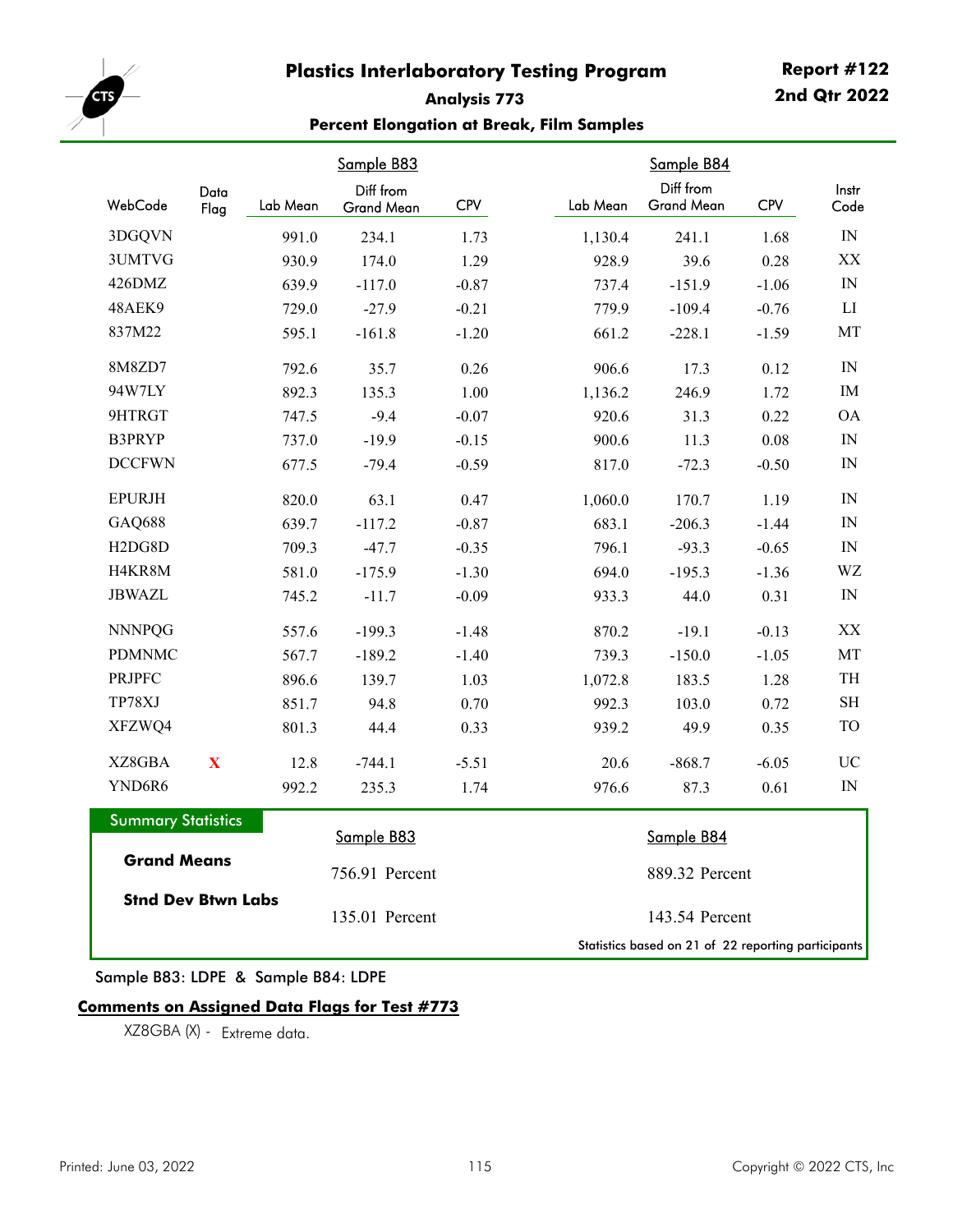

# **Analysis 773**

**Percent Elongation at Break, Film Samples**

|     | <b>Key to Instrument Codes Reported by Participants</b> |    |              |  |  |  |  |
|-----|---------------------------------------------------------|----|--------------|--|--|--|--|
| ΙM  | Instru-Met Instruments                                  | IN | Instron      |  |  |  |  |
| LI. | Lloyd Instruments                                       | МT | MTS/Sintech  |  |  |  |  |
|     | <b>OA</b> Oakland Testing                               | SH | Shimadzu     |  |  |  |  |
| TH. | Thwing Albert                                           | TO | Tinius Olsen |  |  |  |  |
| UC. | United                                                  |    | WZ Zwick     |  |  |  |  |
| XX  | Instrument manufacturer not specified by lab            |    |              |  |  |  |  |
|     |                                                         |    |              |  |  |  |  |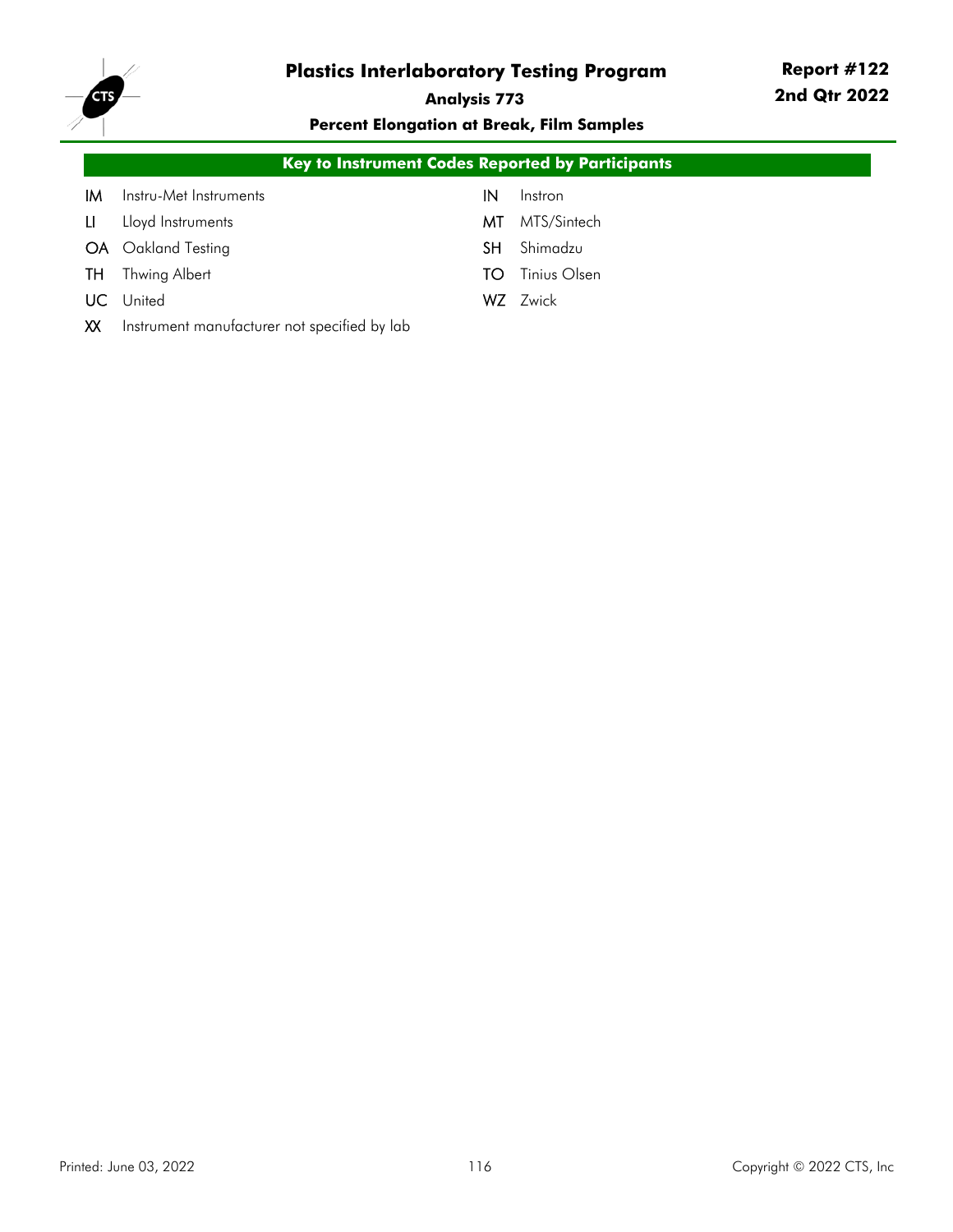

**Report #122 2nd Qtr 2022**

**Percent Elongation at Break, Film Samples**

**Grand Mean Sample B83: 756.91 Percent Grand Mean Sample B84: 889.32 Percent**

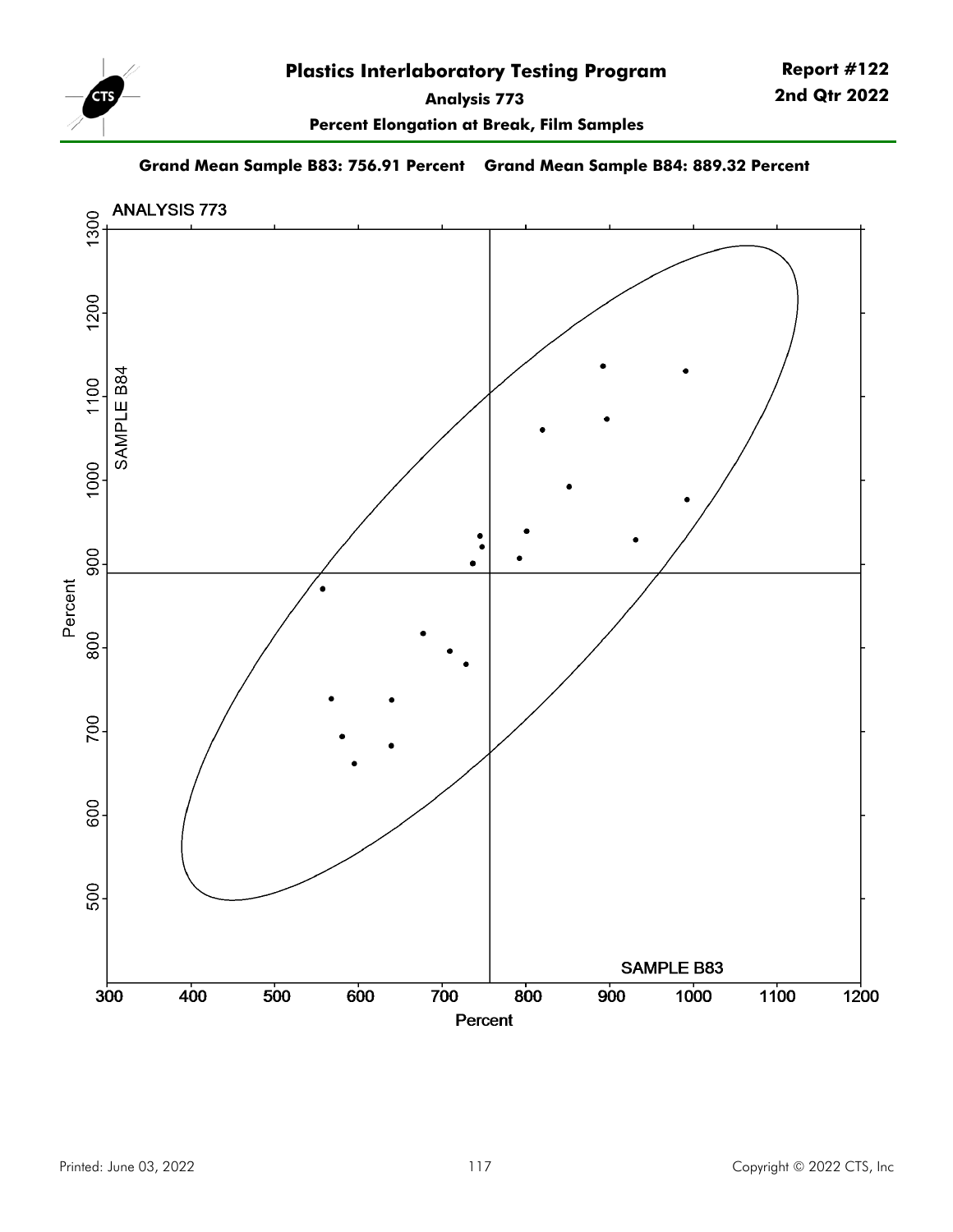

# **Analysis 774 Thickness of Film Tensile Samples - mils**

| WebCode                          | Data        | Lab Mean | Sample B83<br>Diff from | <b>CPV</b> | Lab Mean | Sample B84<br>Diff from<br><b>Grand Mean</b>        | <b>CPV</b> |
|----------------------------------|-------------|----------|-------------------------|------------|----------|-----------------------------------------------------|------------|
|                                  | Flag        |          | <b>Grand Mean</b>       |            |          |                                                     |            |
| 2MRHZZ                           |             | 2.7559   | 0.0597                  | 0.72       | 2.7559   | $-0.1726$                                           | $-1.84$    |
| 3DGQVN                           |             | 2.7402   | 0.0439                  | 0.53       | 2.8780   | $-0.0505$                                           | $-0.54$    |
| 426DMZ                           |             | 2.6090   | $-0.0873$               | $-1.06$    | 2.8670   | $-0.0615$                                           | $-0.65$    |
| 48AEK9                           | $\mathbf X$ | 2.5272   | $-0.1690$               | $-2.05$    | 2.4619   | $-0.4666$                                           | $-4.97$    |
| 837M22                           |             | 2.8100   | 0.1137                  | 1.38       | 2.8500   | $-0.0785$                                           | $-0.84$    |
| 8M8ZD7                           |             | 2.6400   | $-0.0563$               | $-0.68$    | 3.0300   | 0.1015                                              | 1.08       |
| 94W7LY                           |             | 2.6460   | $-0.0503$               | $-0.61$    | 3.0320   | 0.1035                                              | 1.10       |
| 9HTRGT                           |             | 2.7870   | 0.0907                  | 1.10       | 3.0760   | 0.1475                                              | 1.57       |
| B3PRYP                           |             | 2.6680   | $-0.0283$               | $-0.34$    | 2.9340   | 0.0055                                              | 0.06       |
| <b>DCCFWN</b>                    |             | 2.7730   | 0.0767                  | 0.93       | 2.9060   | $-0.0225$                                           | $-0.24$    |
| <b>EPURJH</b>                    |             | 2.6560   | $-0.0403$               | $-0.49$    | 2.8630   | $-0.0655$                                           | $-0.70$    |
| <b>GAQ688</b>                    |             | 2.7402   | 0.0440                  | 0.53       | 2.8898   | $-0.0387$                                           | $-0.41$    |
| <b>GEFUGH</b>                    |             | 2.6654   | $-0.0309$               | $-0.38$    | 2.9528   | 0.0243                                              | 0.26       |
| H <sub>2</sub> D <sub>G8</sub> D |             | 2.7440   | 0.0477                  | 0.58       | 2.8460   | $-0.0825$                                           | $-0.88$    |
| H4KR8M                           |             | 2.5709   | $-0.1254$               | $-1.52$    | 3.1142   | 0.1857                                              | 1.98       |
| HLJ2QK                           |             | 2.5850   | $-0.1113$               | $-1.35$    | 2.8230   | $-0.1055$                                           | $-1.12$    |
| <b>JBWAZL</b>                    |             | 2.5800   | $-0.1163$               | $-1.41$    | 2.8800   | $-0.0485$                                           | $-0.52$    |
| JPYW8G                           |             | 2.7640   | 0.0677                  | 0.82       | 2.9420   | 0.0135                                              | 0.14       |
| <b>PDMNMC</b>                    |             | 2.6000   | $-0.0963$               | $-1.17$    | 3.0300   | 0.1015                                              | 1.08       |
| TP78XJ                           |             | 2.7225   | 0.0262                  | 0.32       | 2.8363   | $-0.0922$                                           | $-0.98$    |
| XFZWQ4                           |             | 2.7166   | 0.0203                  | 0.25       | 2.8819   | $-0.0465$                                           | $-0.50$    |
| XZ8GBA                           |             | 2.6700   | $-0.0263$               | $-0.32$    | 3.0000   | 0.0715                                              | 0.76       |
| YND6R6                           |             | 2.8740   | 0.1777                  | 2.16       | 3.0390   | 0.1105                                              | 1.18       |
| <b>Summary Statistics</b>        |             |          |                         |            |          |                                                     |            |
|                                  |             |          | Sample B83              |            |          | Sample B84                                          |            |
| <b>Grand Means</b>               |             |          | 2.69625 mils            |            |          | 2.92849 mils                                        |            |
| <b>Stnd Dev Btwn Labs</b>        |             |          | 0.08231 mils            |            |          | 0.09391 mils                                        |            |
|                                  |             |          |                         |            |          | Statistics based on 22 of 23 reporting participants |            |

#### Sample B83: LDPE & Sample B84: LDPE

#### **Comments on Assigned Data Flags for Test #774**

48AEK9 (X) - Data for sample B84 are low.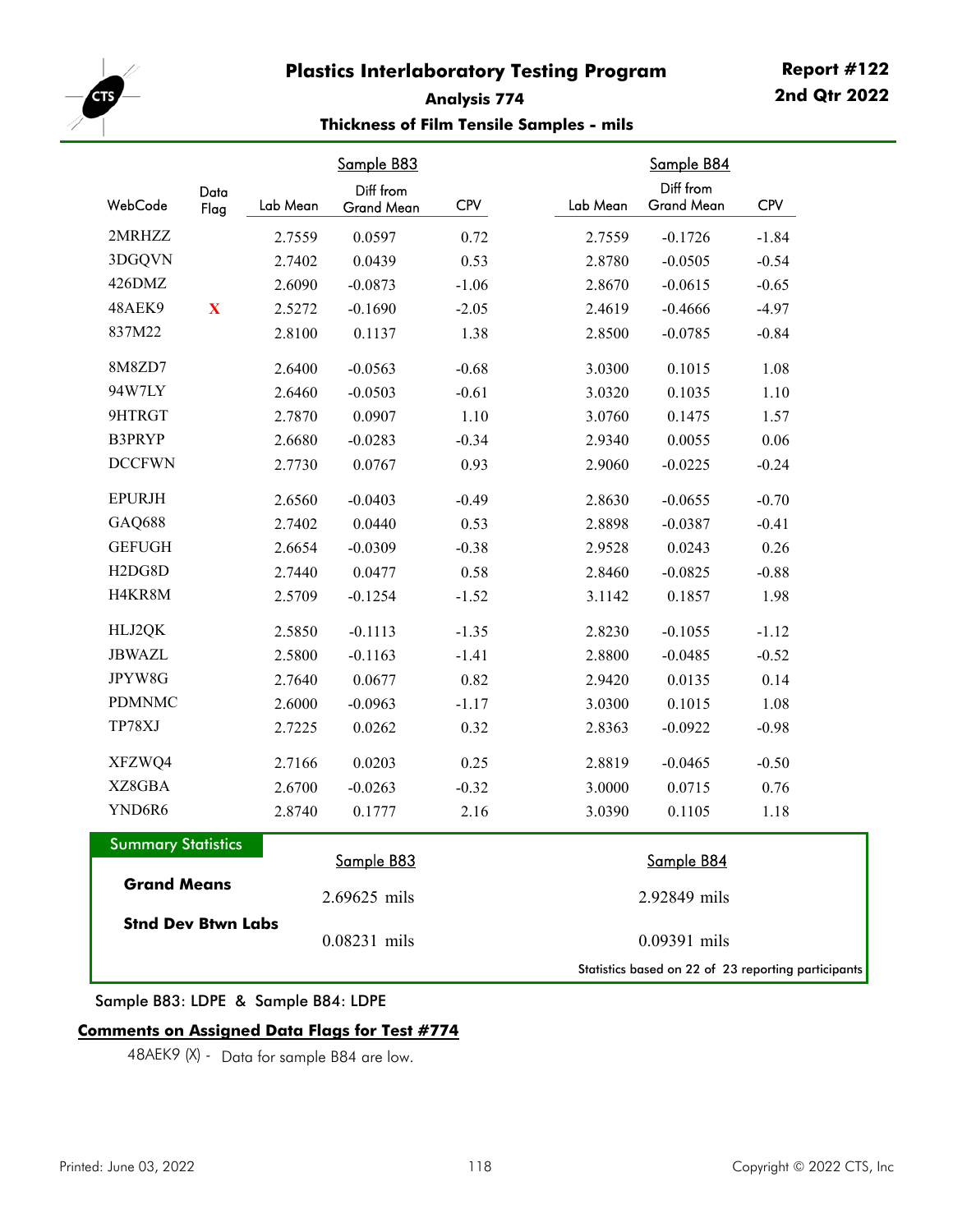

**Thickness of Film Tensile Samples - mils**

**Grand Mean Sample B83: 2.6963 mils Grand Mean Sample B84: 2.9285 mils**

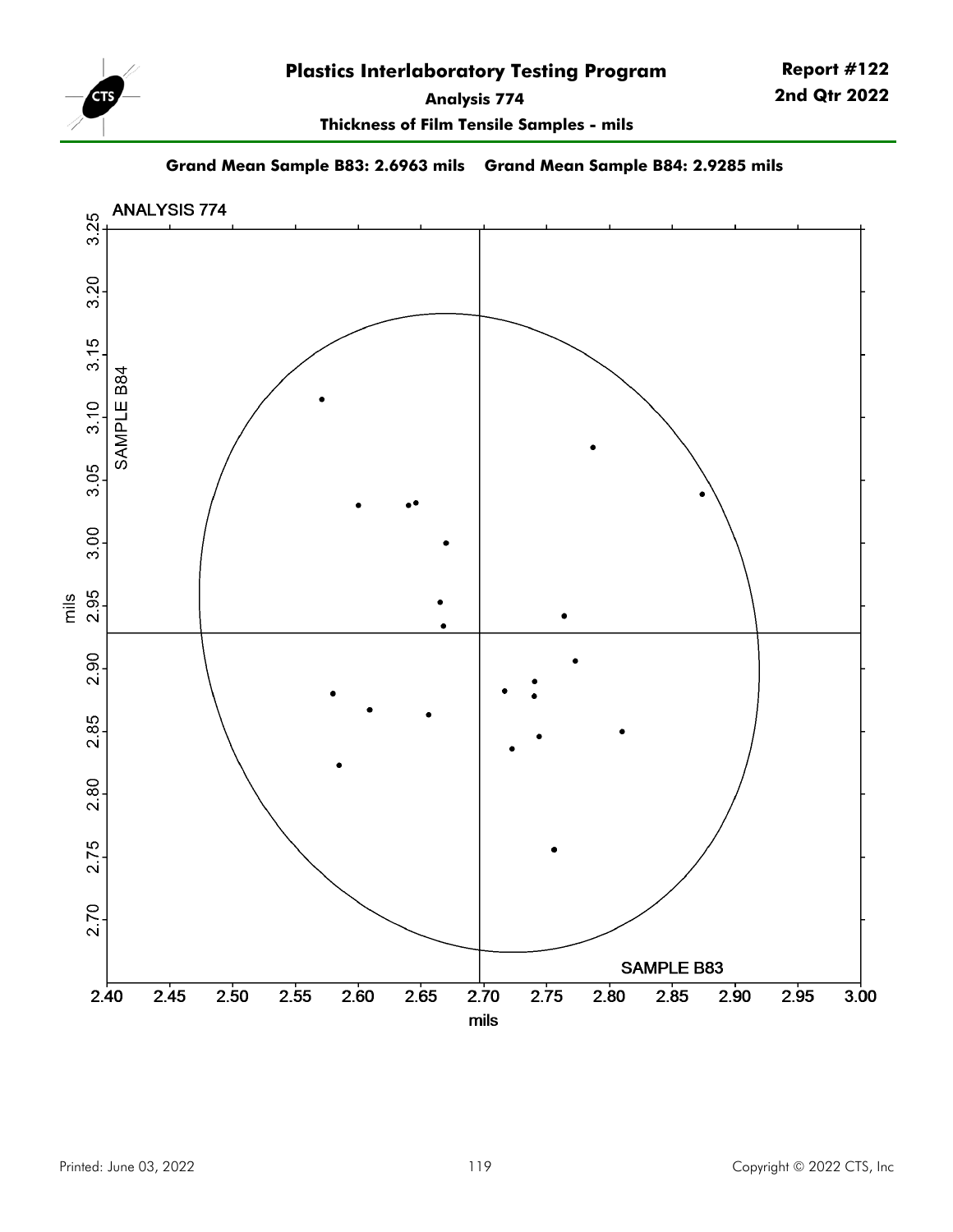

## **Analysis 775 Secant Modulus at 1% Strain - psi**

|                                  |              |          | Sample B83                     |         |          | Sample B84                                          |            |               |
|----------------------------------|--------------|----------|--------------------------------|---------|----------|-----------------------------------------------------|------------|---------------|
| WebCode                          | Data<br>Flag | Lab Mean | Diff from<br><b>Grand Mean</b> | CPV     | Lab Mean | Diff from<br><b>Grand Mean</b>                      | <b>CPV</b> | Instr<br>Code |
| 3DGQVN                           |              | 27,201   | $-6,003$                       | $-1.37$ | 23,163   | $-10,543$                                           | $-1.81$    | IN            |
| 426DMZ                           |              | 33,319   | 114                            | 0.03    | 33,749   | 43                                                  | 0.01       | IN            |
| 48AEK9                           |              | 39,012   | 5,807                          | 1.32    | 43,932   | 10,226                                              | 1.75       | LI            |
| 8M8ZD7                           |              | 32,489   | $-716$                         | $-0.16$ | 32,502   | $-1,203$                                            | $-0.21$    | IN            |
| 94W7LY                           |              | 34,060   | 855                            | 0.20    | 33,824   | 119                                                 | 0.02       | IM            |
| 9HTRGT                           |              | 32,927   | $-278$                         | $-0.06$ | 32,904   | $-802$                                              | $-0.14$    | <b>OA</b>     |
| B3PRYP                           |              | 31,668   | $-1,537$                       | $-0.35$ | 32,088   | $-1,618$                                            | $-0.28$    | IN            |
| H <sub>2</sub> D <sub>G8</sub> D |              | 32,351   | $-854$                         | $-0.19$ | 34,220   | 515                                                 | 0.09       | IN            |
| H4KR8M                           | X            | 46,108   | 12,903                         | 2.94    | 39,929   | 6,224                                               | 1.07       | WZ            |
| <b>PDMNMC</b>                    |              | 35,106   | 1,901                          | 0.43    | 35,585   | 1,879                                               | 0.32       | MT            |
| TP78XJ                           |              | 42,711   | 9,506                          | 2.17    | 43,679   | 9,974                                               | 1.71       | <b>SH</b>     |
| XFZWQ4                           |              | 27,310   | $-5,895$                       | $-1.34$ | 26,720   | $-6,986$                                            | $-1.20$    | <b>TO</b>     |
| YND6R6                           |              | 30,304   | $-2,901$                       | $-0.66$ | 32,101   | $-1,605$                                            | $-0.27$    | IN            |
| <b>Summary Statistics</b>        |              |          | Sample B83                     |         |          | Sample B84                                          |            |               |
| <b>Grand Means</b>               |              |          | 33,204.8 psi                   |         |          | 33,705.5 psi                                        |            |               |
| <b>Stnd Dev Btwn Labs</b>        |              |          | 4,383.2 psi                    |         |          | 5,839.4 psi                                         |            |               |
|                                  |              |          |                                |         |          | Statistics based on 12 of 13 reporting participants |            |               |

Sample B83: LDPE & Sample B84: LDPE

#### **Comments on Assigned Data Flags for Test #775**

H4KR8M (X) - Data for sample B83 are low. Inconsistent within the determinations of both samples. Inconsistent in testing between samples.

|     | <b>Key to Instrument Codes Reported by Participants</b> |     |                |  |  |  |  |  |
|-----|---------------------------------------------------------|-----|----------------|--|--|--|--|--|
| IMI | Instru-Met Instruments                                  | IN  | Instron        |  |  |  |  |  |
|     | LI Lloyd Instruments                                    |     | MT MTS/Sintech |  |  |  |  |  |
|     | <b>OA</b> Oakland Testing                               | SH. | Shimadzu       |  |  |  |  |  |
|     | <b>TO</b> Tinius Olsen                                  |     | WZ Zwick       |  |  |  |  |  |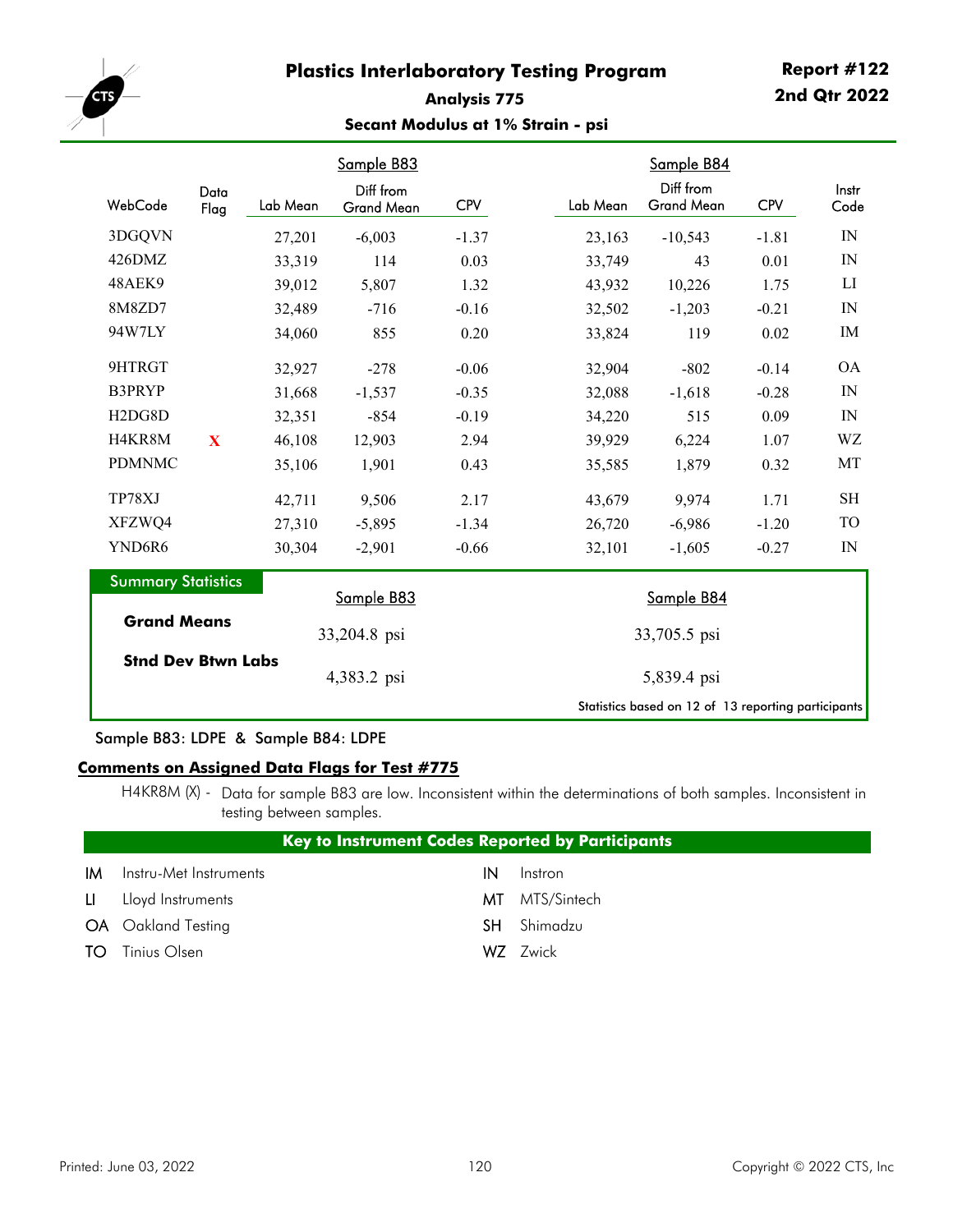

**Secant Modulus at 1% Strain - psi**

**Report #122 2nd Qtr 2022**

**Grand Mean Sample B83: 33,204.80 psi Grand Mean Sample B84: 33,705.54 psi**



If fewer than 20 laboratories are included in an analysis, a control ellipse will not be drawn on the two-sample plot.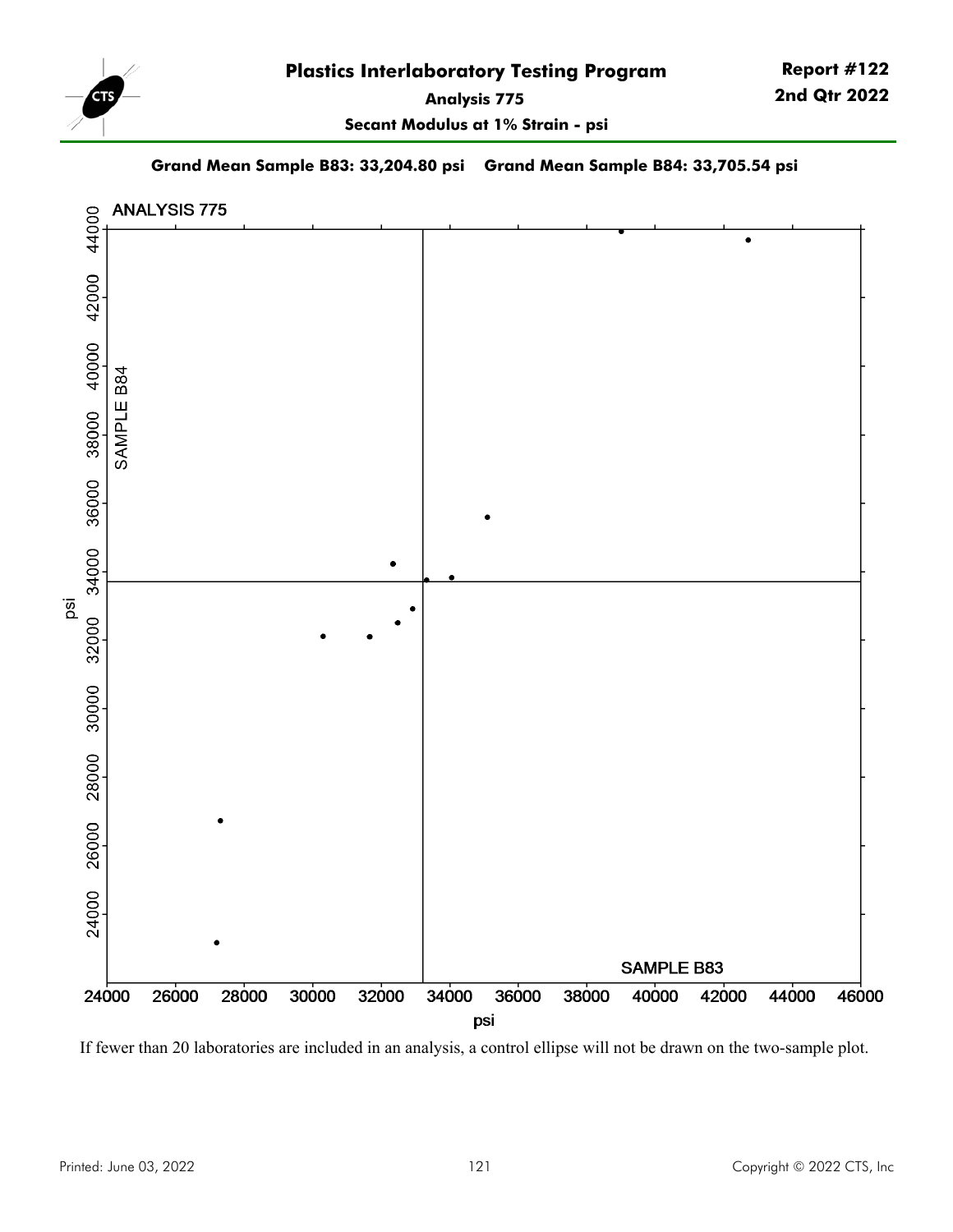

# **Analysis 776 Secant Modulus at 2% Strain - psi**

|                                  |              |          | Sample B83                     |            |          | Sample B84                                          |            |               |
|----------------------------------|--------------|----------|--------------------------------|------------|----------|-----------------------------------------------------|------------|---------------|
| WebCode                          | Data<br>Flag | Lab Mean | Diff from<br><b>Grand Mean</b> | <b>CPV</b> | Lab Mean | Diff from<br><b>Grand Mean</b>                      | <b>CPV</b> | Instr<br>Code |
| 3DGQVN                           |              | 25,200   | $-3,245$                       | $-1.23$    | 23,858   | $-4,860$                                            | $-1.34$    | IN            |
| 426DMZ                           |              | 28,895   | 450                            | 0.17       | 28,877   | 159                                                 | 0.04       | IN            |
| 48AEK9                           |              | 32,941   | 4,495                          | 1.71       | 36,671   | 7,952                                               | 2.19       | LI            |
| 8M8ZD7                           |              | 28,039   | $-406$                         | $-0.15$    | 27,830   | $-888$                                              | $-0.24$    | IN            |
| 94W7LY                           |              | 28,666   | 220                            | 0.08       | 28,114   | $-604$                                              | $-0.17$    | IM            |
| <b>B3PRYP</b>                    |              | 25,091   | $-3,355$                       | $-1.28$    | 25,267   | $-3,452$                                            | $-0.95$    | IN            |
| H <sub>2</sub> D <sub>G8</sub> D |              | 27,828   | $-618$                         | $-0.24$    | 28,603   | $-116$                                              | $-0.03$    | MT            |
| H4KR8M                           | X            | 46,108   | 17,662                         | 6.72       | 39,944   | 11,225                                              | 3.09       | WZ            |
| <b>PDMNMC</b>                    |              | 29,179   | 733                            | 0.28       | 29,577   | 859                                                 | 0.24       | MT            |
| TP78XJ                           |              | 33,061   | 4,615                          | 1.76       | 33,578   | 4,860                                               | 1.34       | SН            |
| XFZWQ4                           |              | 27,360   | $-1,086$                       | $-0.41$    | 26,770   | $-1,948$                                            | $-0.54$    | TO            |
| YND6R6                           |              | 26,642   | $-1,803$                       | $-0.69$    | 26,757   | $-1,961$                                            | $-0.54$    | IN            |
| <b>Summary Statistics</b>        |              |          | Sample B83                     |            |          | Sample B84                                          |            |               |
| <b>Grand Means</b>               |              |          | 28,445.7 psi                   |            |          | 28,718.3 psi                                        |            |               |
| <b>Stnd Dev Btwn Labs</b>        |              |          | 2,628.0 psi                    |            |          | 3,632.8 psi                                         |            |               |
|                                  |              |          |                                |            |          | Statistics based on 11 of 12 reporting participants |            |               |

#### Sample B83: LDPE & Sample B84: LDPE

#### **Comments on Assigned Data Flags for Test #776**

H4KR8M (X) - Data for both samples are high. Inconsistent within the determinations of both samples.

|              | <b>Key to Instrument Codes Reported by Participants</b> |    |                |  |  |  |  |  |
|--------------|---------------------------------------------------------|----|----------------|--|--|--|--|--|
| ΙM           | Instru-Met Instruments                                  | ΙN | Instron        |  |  |  |  |  |
| $\mathbf{u}$ | Lloyd Instruments                                       |    | MT MTS/Sintech |  |  |  |  |  |
| <b>SH</b>    | Shimadzu                                                | TO | Tinius Olsen   |  |  |  |  |  |
| W7           | Zwick                                                   |    |                |  |  |  |  |  |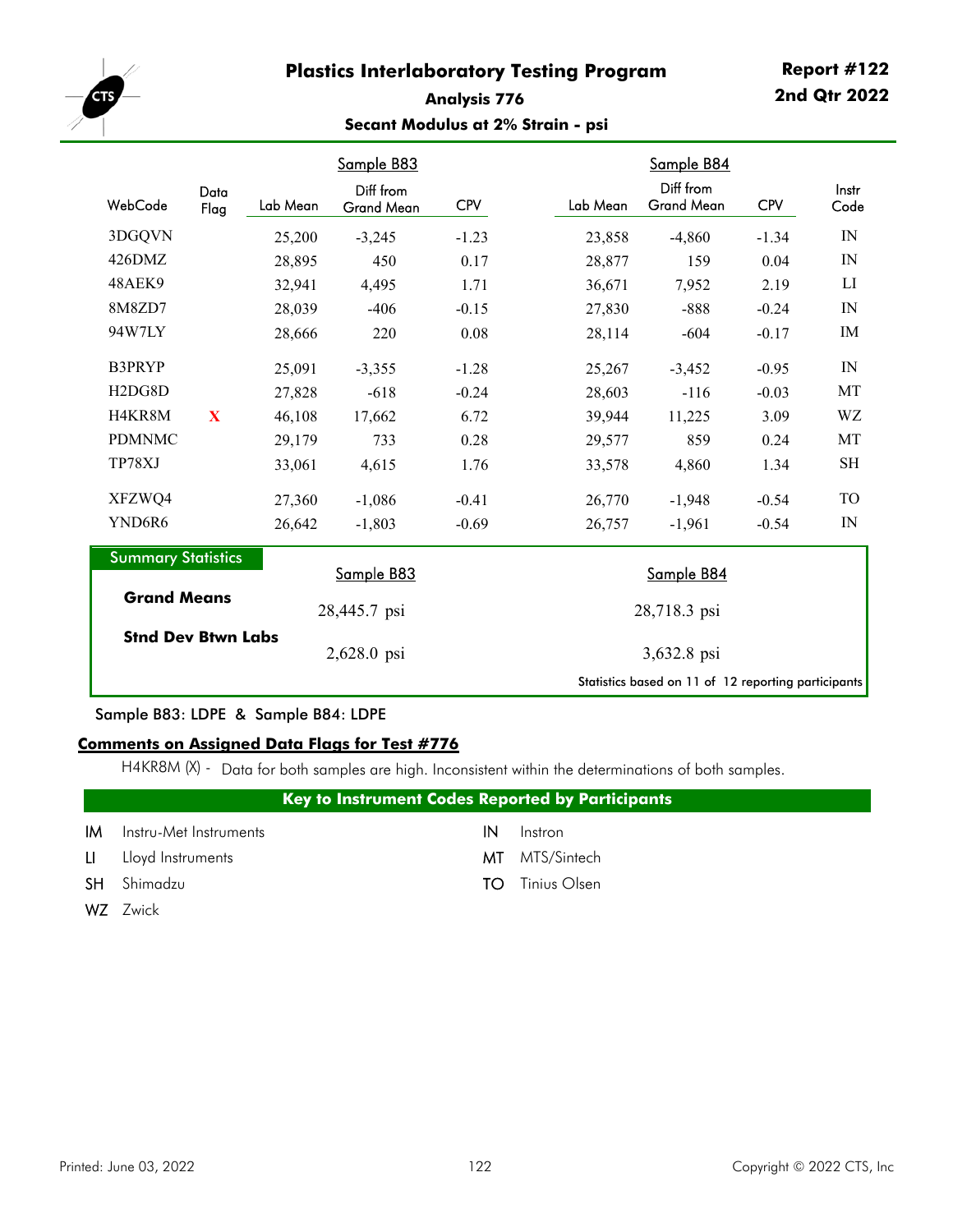

**Secant Modulus at 2% Strain - psi**

**Grand Mean Sample B83: 28,445.66 psi Grand Mean Sample B84: 28,718.33 psi**



If fewer than 20 laboratories are included in an analysis, a control ellipse will not be drawn on the two-sample plot.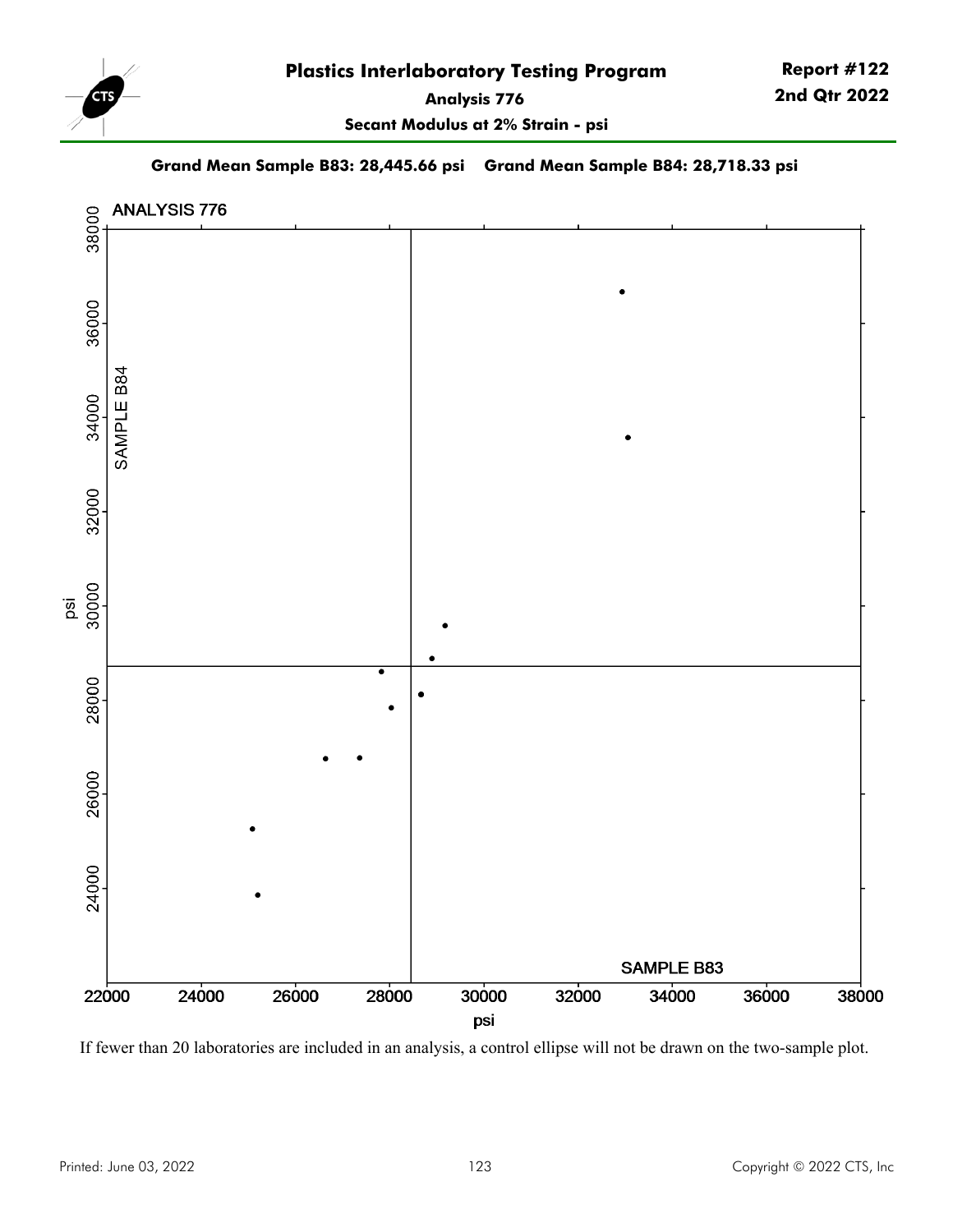

#### **Analysis 780 Coefficient of Static Friction**

|                                  |              |          | Sample P83                     |            |  |          | Sample P84                     |            |               |
|----------------------------------|--------------|----------|--------------------------------|------------|--|----------|--------------------------------|------------|---------------|
| WebCode                          | Data<br>Flag | Lab Mean | Diff from<br><b>Grand Mean</b> | <b>CPV</b> |  | Lab Mean | Diff from<br><b>Grand Mean</b> | <b>CPV</b> | Instr<br>Code |
| 426DMZ                           |              | 0.1056   | $-0.0466$                      | $-1.22$    |  | 0.1348   | $-0.0176$                      | $-0.40$    | TH            |
| 8M8ZD7                           |              | 0.1340   | $-0.0182$                      | $-0.48$    |  | 0.1564   | 0.0040                         | 0.09       | TM            |
| 8PUGPY                           |              | 0.1180   | $-0.0342$                      | $-0.90$    |  | 0.0636   | $-0.0888$                      | $-2.01$    | LI            |
| 94W7LY                           |              | 0.1360   | $-0.0162$                      | $-0.42$    |  | 0.2020   | 0.0496                         | 1.12       | MS            |
| 9HTRGT                           |              | 0.1564   | 0.0042                         | 0.11       |  | 0.1758   | 0.0234                         | 0.53       | DY            |
| <b>B7XXMB</b>                    |              | 0.2082   | 0.0559                         | 1.46       |  | 0.1676   | 0.0152                         | 0.34       | IG            |
| H <sub>2</sub> D <sub>G8</sub> D |              | 0.2094   | 0.0572                         | 1.50       |  | 0.2254   | 0.0730                         | 1.65       | MI            |
| H4KR8M                           |              | 0.1540   | 0.0018                         | 0.05       |  | 0.1460   | $-0.0064$                      | $-0.14$    | <b>SA</b>     |
| L7YKCD                           |              | 0.1982   | 0.0460                         | 1.20       |  | 0.1856   | 0.0332                         | 0.75       | IG            |
| <b>NRQJPL</b>                    |              | 0.0894   | $-0.0628$                      | $-1.64$    |  | 0.1144   | $-0.0380$                      | $-0.86$    | <b>TN</b>     |
| PEEHM2                           |              | 0.1408   | $-0.0114$                      | $-0.30$    |  | 0.1422   | $-0.0102$                      | $-0.23$    | XX            |
| TP78XJ                           |              | 0.1910   | 0.0388                         | 1.01       |  | 0.1764   | 0.0240                         | 0.54       | <b>SA</b>     |
| XFZWQ4                           |              | 0.1208   | $-0.0314$                      | $-0.82$    |  | 0.1140   | $-0.0384$                      | $-0.87$    | <b>RD</b>     |
| XU3J26                           |              | 0.1358   | $-0.0164$                      | $-0.43$    |  | 0.0880   | $-0.0644$                      | $-1.46$    | <b>IS</b>     |
| YND6R6                           |              | 0.1860   | 0.0338                         | 0.88       |  | 0.1932   | 0.0408                         | 0.92       | TH            |
| <b>Summary Statistics</b>        |              |          |                                |            |  |          |                                |            |               |
| <b>Grand Means</b>               |              |          | Sample P83                     |            |  |          | Sample P84                     |            |               |
|                                  |              |          | 0.15224 COF                    |            |  |          | 0.15236 COF                    |            |               |
| <b>Stnd Dev Btwn Labs</b>        |              |          | 0.03822 COF                    |            |  |          | 0.04419 COF                    |            |               |

Statistics based on 15 of 15 reporting participants

Sample P83: LDPE & Sample P84: LDPE

#### **Key to Instrument Codes Reported by Participants**

- DY Dynisco Model D1055 **IG** Instron
- IS Instron 5000 Series LI Lloyd Instruments
- MI MTS Insight MI MTS Insight
- 
- TH Thwing Albert Friction/Peel Tester Model 225-1 TM TMI Slip and Friction Tester
- 

- 
- 
- RD RDM CF SA Shimadzu Autograph
	-
- TN TMI #32-06 XX Instrument make/model not specified by lab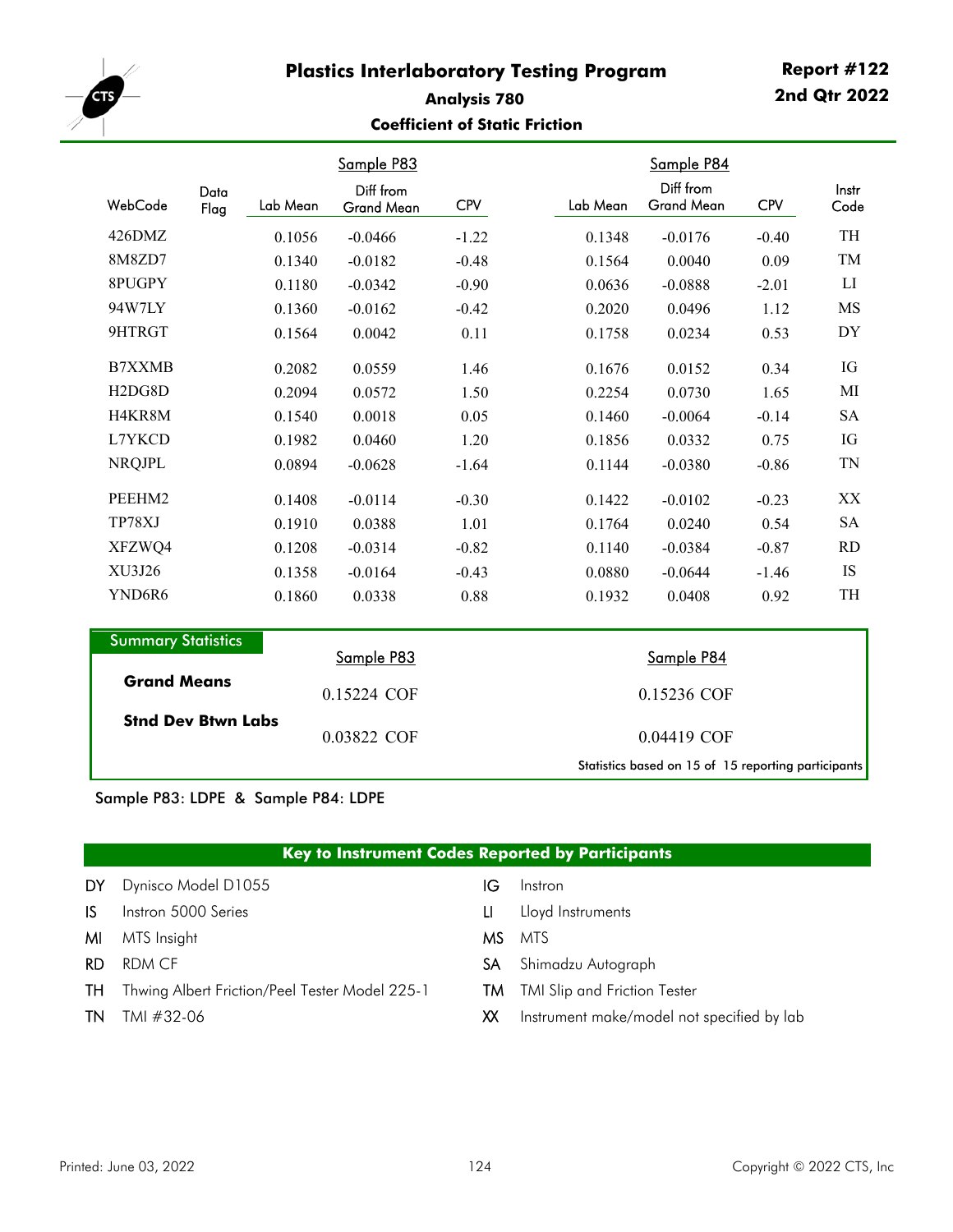

**Coefficient of Static Friction**

**Report #122 2nd Qtr 2022**

#### **Grand Mean Sample P83: 0.15224 COF Grand Mean Sample P84: 0.15236 COF**



If fewer than 20 laboratories are included in an analysis, a control ellipse will not be drawn on the two-sample plot.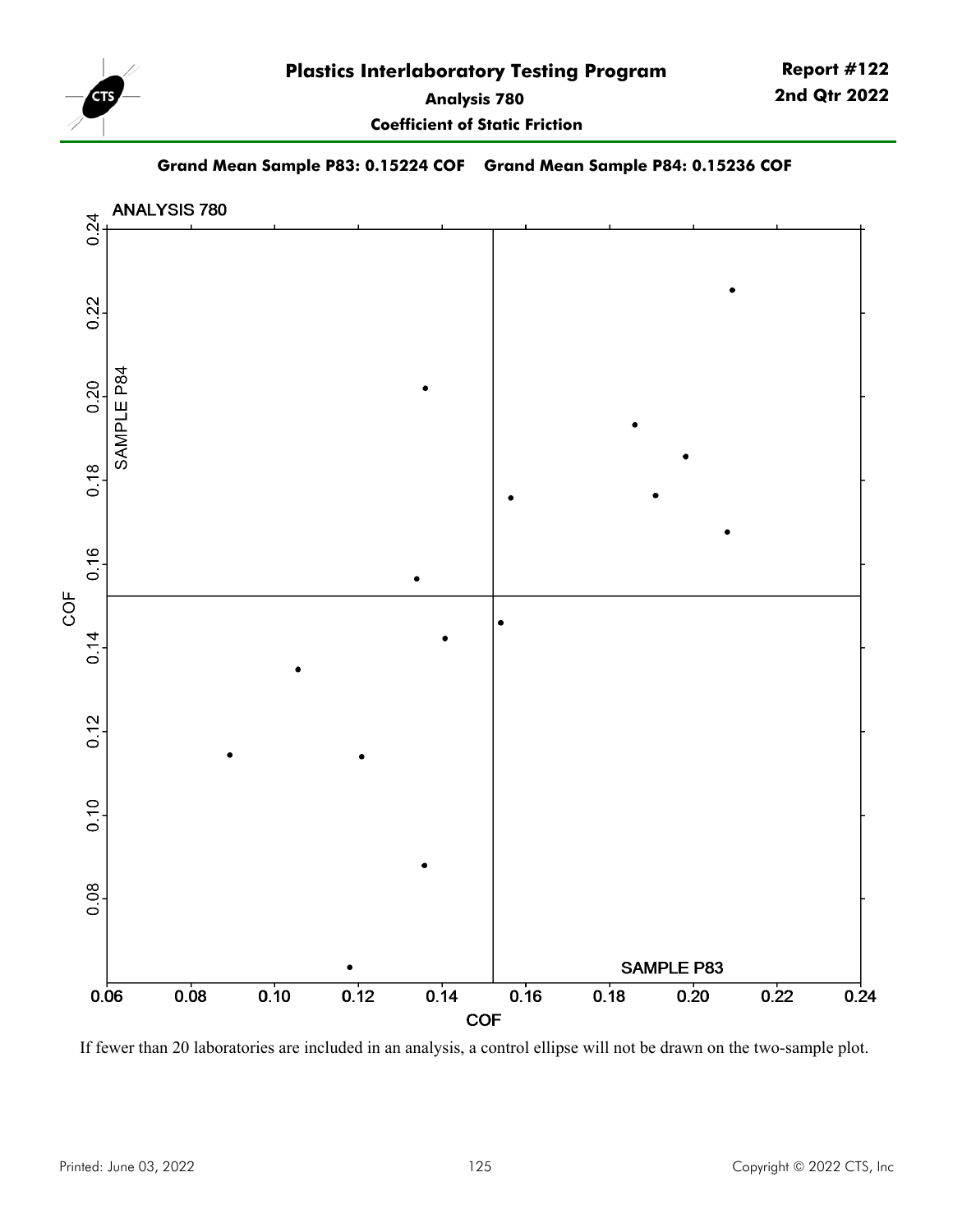

#### **Analysis 781 Coefficient of Kinetic Friction**

|                                  |              |          | Sample P83                     |            |          | Sample P84                                          |            |               |
|----------------------------------|--------------|----------|--------------------------------|------------|----------|-----------------------------------------------------|------------|---------------|
| WebCode                          | Data<br>Flag | Lab Mean | Diff from<br><b>Grand Mean</b> | <b>CPV</b> | Lab Mean | Diff from<br>Grand Mean                             | <b>CPV</b> | Instr<br>Code |
| 426DMZ                           |              | 0.0938   | 0.0067                         | 0.26       | 0.1056   | 0.0087                                              | 0.21       | TH            |
| 8M8ZD7                           |              | 0.0888   | 0.0017                         | 0.07       | 0.0970   | 0.0001                                              | 0.00       | TM            |
| 8PUGPY                           |              | 0.0474   | $-0.0397$                      | $-1.55$    | 0.0304   | $-0.0665$                                           | $-1.60$    | XX            |
| 94W7LY                           | $\star$      | 0.1060   | 0.0189                         | 0.73       | 0.2020   | 0.1051                                              | 2.53       | MS            |
| 9HTRGT                           |              | 0.0850   | $-0.0021$                      | $-0.08$    | 0.1094   | 0.0125                                              | 0.30       | DY            |
| <b>B7XXMB</b>                    |              | 0.1087   | 0.0216                         | 0.84       | 0.1007   | 0.0038                                              | 0.09       | IG            |
| H <sub>2</sub> D <sub>G8</sub> D |              | 0.0858   | $-0.0013$                      | $-0.05$    | 0.0824   | $-0.0145$                                           | $-0.35$    | MI            |
| H4KR8M                           |              | 0.0860   | $-0.0011$                      | $-0.04$    | 0.0720   | $-0.0249$                                           | $-0.60$    | <b>SA</b>     |
| L7YKCD                           |              | 0.1366   | 0.0495                         | 1.93       | 0.1448   | 0.0479                                              | 1.15       | IG            |
| <b>NRQJPL</b>                    |              | 0.0518   | $-0.0353$                      | $-1.37$    | 0.0720   | $-0.0249$                                           | $-0.60$    | <b>TN</b>     |
| PEEHM2                           |              | 0.1098   | 0.0227                         | 0.88       | 0.1290   | 0.0321                                              | 0.77       | XX            |
| TP78XJ                           |              | 0.0814   | $-0.0057$                      | $-0.22$    | 0.0826   | $-0.0143$                                           | $-0.34$    | <b>SA</b>     |
| XFZWQ4                           |              | 0.1120   | 0.0249                         | 0.97       | 0.1052   | 0.0083                                              | 0.20       | <b>RD</b>     |
| XU3J26                           |              | 0.0502   | $-0.0369$                      | $-1.44$    | 0.0404   | $-0.0565$                                           | $-1.36$    | <b>IS</b>     |
| YND6R6                           |              | 0.0634   | $-0.0237$                      | $-0.92$    | 0.0802   | $-0.0167$                                           | $-0.40$    | TH            |
| <b>Summary Statistics</b>        |              |          |                                |            |          |                                                     |            |               |
|                                  |              |          | Sample P83                     |            |          | Sample P84                                          |            |               |
| <b>Grand Means</b>               |              |          | 0.08712 COF                    |            |          | 0.09692 COF                                         |            |               |
| <b>Stnd Dev Btwn Labs</b>        |              |          | 0.02570 COF                    |            |          | 0.04161 COF                                         |            |               |
|                                  |              |          |                                |            |          | Statistics based on 15 of 15 reporting participants |            |               |

Sample P83: LDPE & Sample P84: LDPE

# **Key to Instrument Codes Reported by Participants**

| DY.          | Dynisco Model D1055                                                                                                                                                                                                                                                                                                           | IG  | Instron                                        |
|--------------|-------------------------------------------------------------------------------------------------------------------------------------------------------------------------------------------------------------------------------------------------------------------------------------------------------------------------------|-----|------------------------------------------------|
| IS.          | Instron 5000 Series                                                                                                                                                                                                                                                                                                           | мı  | MTS Insight                                    |
|              | <b>MS</b> MTS                                                                                                                                                                                                                                                                                                                 | RD. | RDM CF                                         |
|              | <b>SA</b> Shimadzu Autograph                                                                                                                                                                                                                                                                                                  | TH. | Thwing Albert Friction/Peel Tester Model 225-1 |
|              | <b>TM</b> TMI Slip and Friction Tester                                                                                                                                                                                                                                                                                        | TN. | TMI #32-06                                     |
| $\mathbf{M}$ | $\cdot$ . $\cdot$ . $\cdot$ . $\cdot$ . $\cdot$ . $\cdot$ . $\cdot$ . $\cdot$ . $\cdot$ . $\cdot$ . $\cdot$ . $\cdot$ . $\cdot$ . $\cdot$ . $\cdot$ . $\cdot$ . $\cdot$ . $\cdot$ . $\cdot$ . $\cdot$ . $\cdot$ . $\cdot$ . $\cdot$ . $\cdot$ . $\cdot$ . $\cdot$ . $\cdot$ . $\cdot$ . $\cdot$ . $\cdot$ . $\cdot$ . $\cdot$ |     |                                                |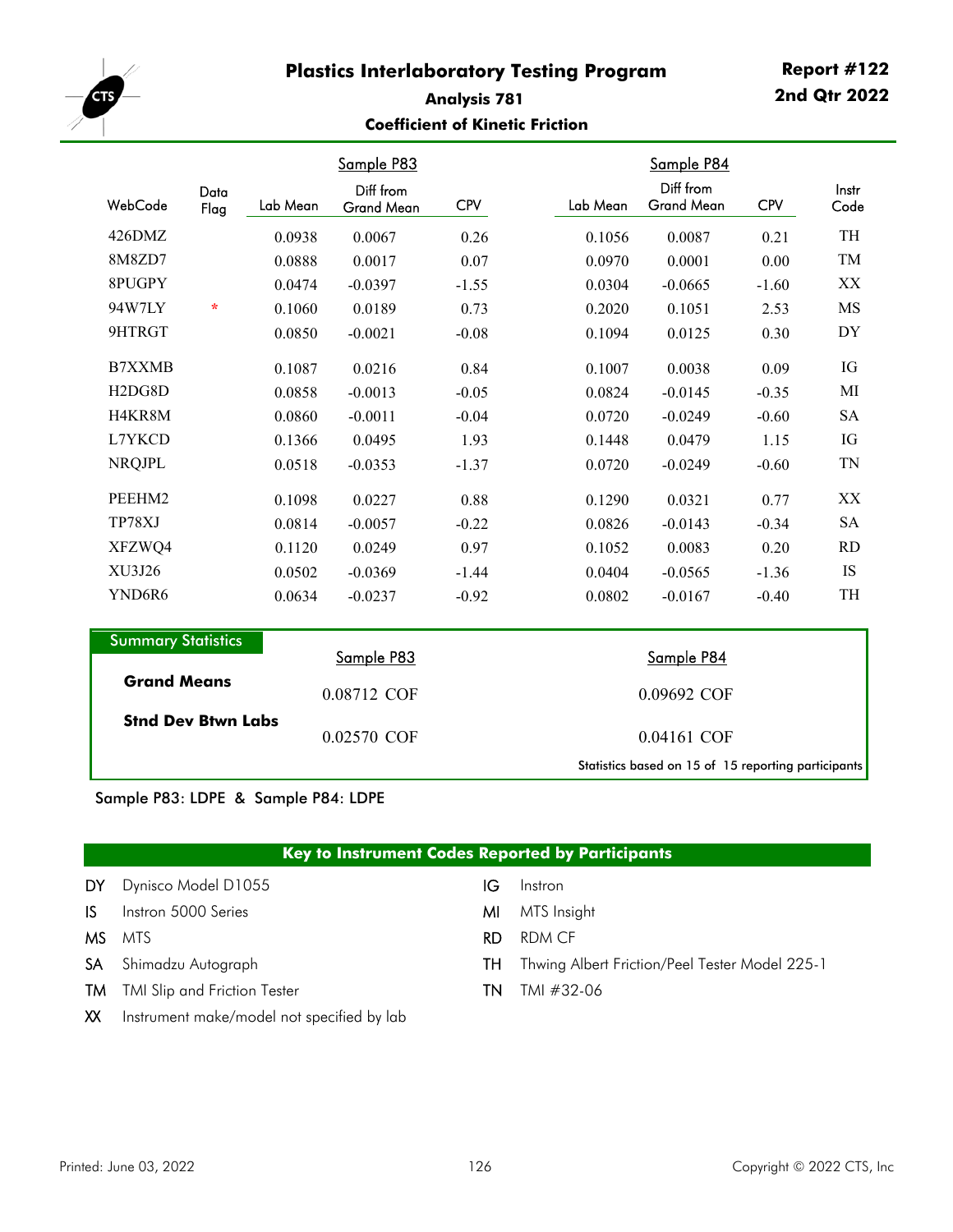

#### **Grand Mean Sample P83: 0.08712 COF Grand Mean Sample P84: 0.09692 COF**



If fewer than 20 laboratories are included in an analysis, a control ellipse will not be drawn on the two-sample plot.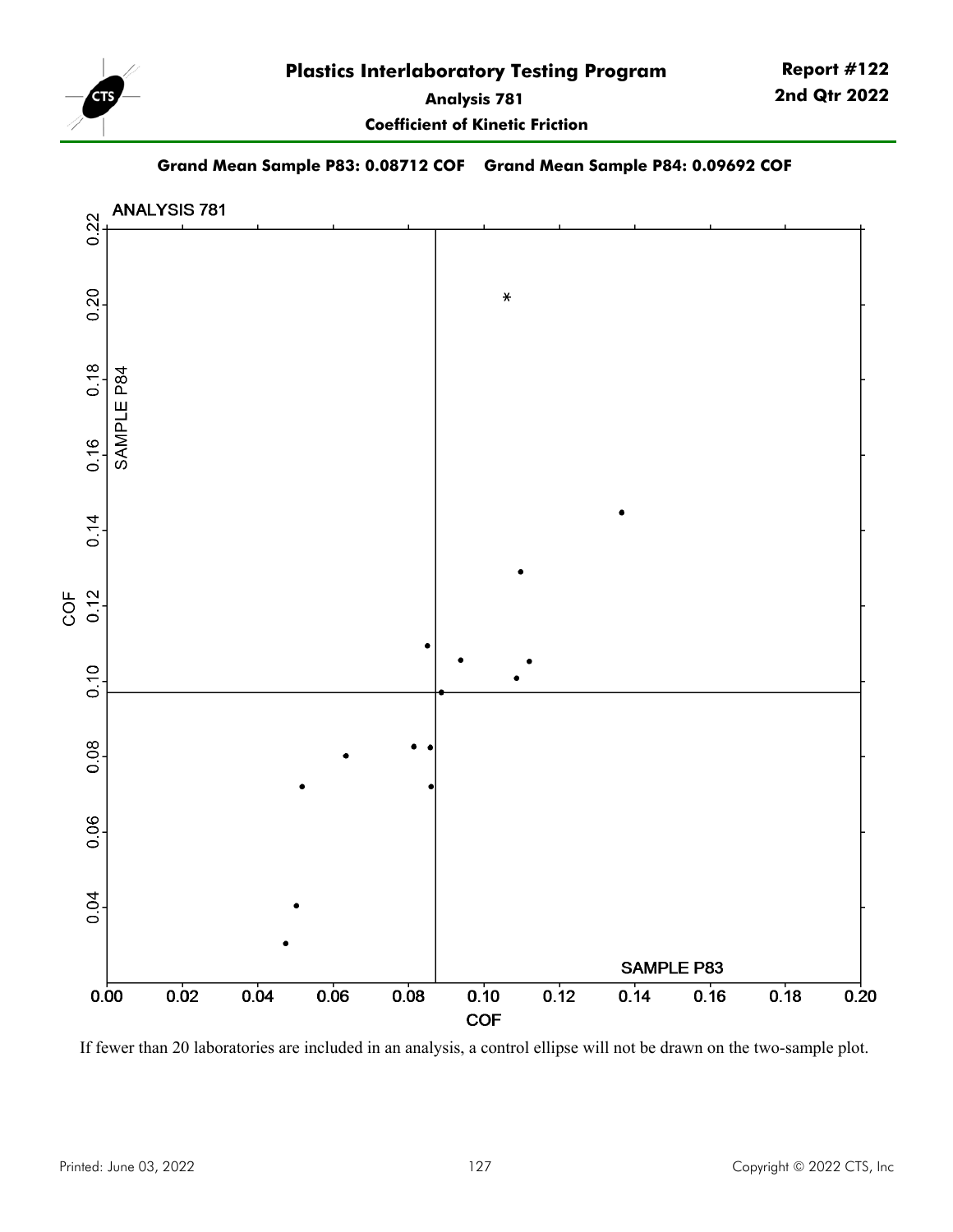

#### **Analysis 782 Tear Resistance of Films**

|                                  |              |          | Sample Q83                     |            |                   |                    | Sample Q84                                        |            |               |
|----------------------------------|--------------|----------|--------------------------------|------------|-------------------|--------------------|---------------------------------------------------|------------|---------------|
| WebCode                          | Data<br>Flag | Lab Mean | Diff from<br><b>Grand Mean</b> | <b>CPV</b> |                   | Lab Mean           | Diff from<br><b>Grand Mean</b>                    | <b>CPV</b> | Instr<br>Code |
| 426DMZ                           |              | 212.2    | $-99.6$                        | $-2.15$    |                   | 241.3              | 11.2                                              | 0.43       | TE            |
| 8M8ZD7                           |              | 296.5    | $-15.3$                        | $-0.33$    |                   | 213.8              | $-16.3$                                           | $-0.62$    | TM            |
| 94W7LY                           |              | 348.5    | 36.7                           | 0.79       |                   | 240.4              | 10.3                                              | 0.39       | EM            |
| 9HTRGT                           |              | 345.0    | 33.2                           | 0.72       |                   | 206.7              | $-23.4$                                           | $-0.89$    | TA            |
| GAQ688                           |              | 371.1    | 59.3                           | 1.28       |                   | 194.7              | $-35.4$                                           | $-1.35$    | SZ            |
| H <sub>2</sub> D <sub>G8</sub> D |              | 319.6    | 7.8                            | 0.17       |                   | 266.5              | 36.4                                              | 1.39       | TE            |
| H4KR8M                           |              | 318.2    | 6.4                            | 0.14       |                   | 206.4              | $-23.7$                                           | $-0.90$    | LO            |
| <b>PDMNMC</b>                    |              | 315.0    | 3.2                            | 0.07       |                   | 235.2              | 5.1                                               | 0.19       | <b>TA</b>     |
| TP78XJ                           |              | 280.2    | $-31.6$                        | $-0.68$    |                   | 266.2              | 36.0                                              | 1.37       | TE            |
| <b>Summary Statistics</b>        |              |          | Sample Q83                     |            | Sample Q84        |                    |                                                   |            |               |
| <b>Grand Means</b>               |              |          | 311.80 grams-force             |            |                   | 230.12 grams-force |                                                   |            |               |
| <b>Stnd Dev Btwn Labs</b>        |              |          | 46.42 grams-force              |            | 26.24 grams-force |                    |                                                   |            |               |
|                                  |              |          |                                |            |                   |                    | Statistics based on 9 of 9 reporting participants |            |               |

Sample Q83: LDPE & Sample Q84: LDPE

| Key to Instrument Codes Reported by Participants |  |  |  |  |  |
|--------------------------------------------------|--|--|--|--|--|
|--------------------------------------------------|--|--|--|--|--|

EM Elmendorf Tear Tester **LO** Lorentzen & Wettre Model II

- SZ Textest FX 3700 TA Thwing-Albert
- TE Thwing-Albert Pro Tear TM TMI No. 83-1100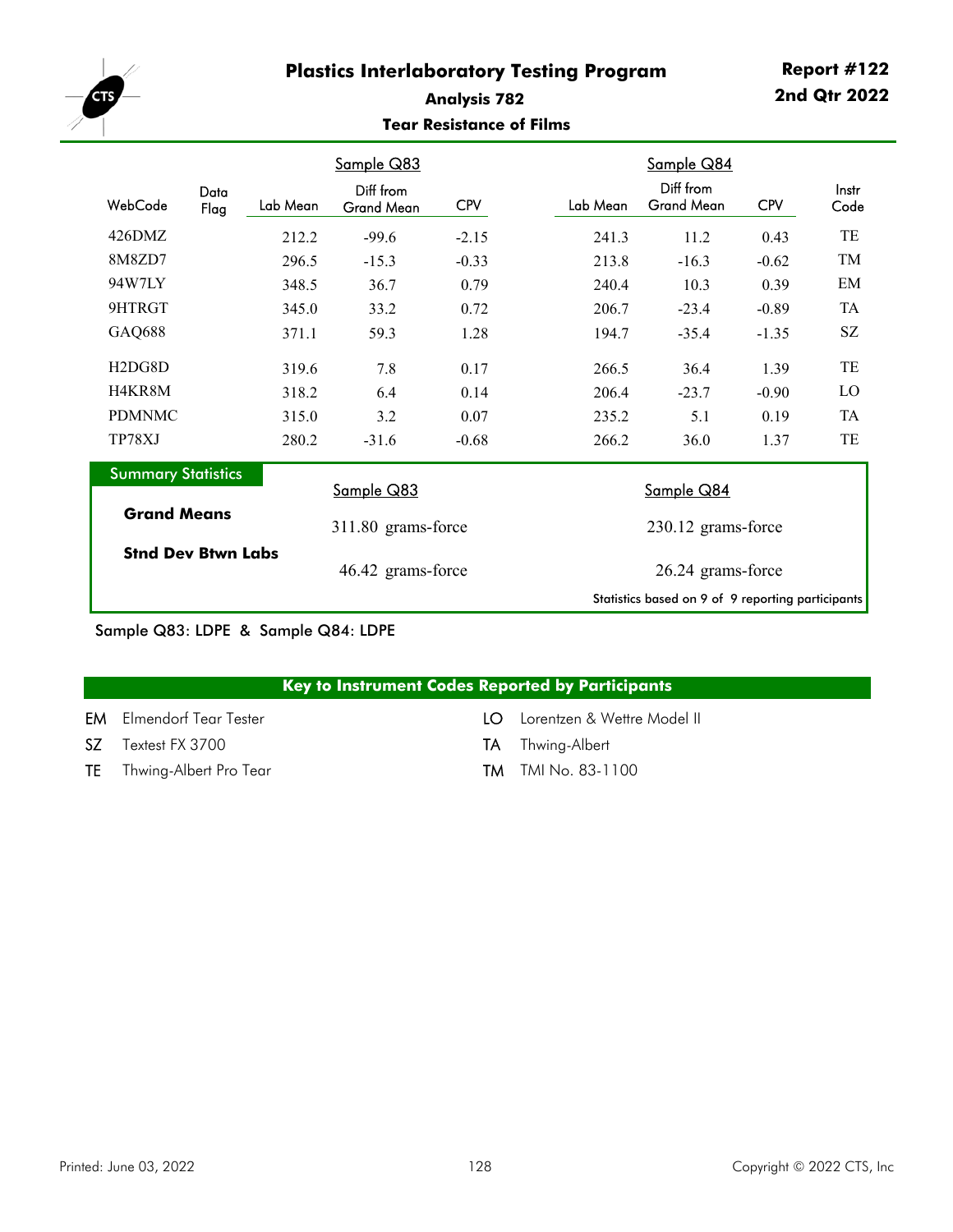

**Tear Resistance of Films**

#### **Grand Mean Sample Q83: 311.80 grams-force Grand Mean Sample Q84: 230.12 grams-force**



If fewer than 20 laboratories are included in an analysis, a control ellipse will not be drawn on the two-sample plot.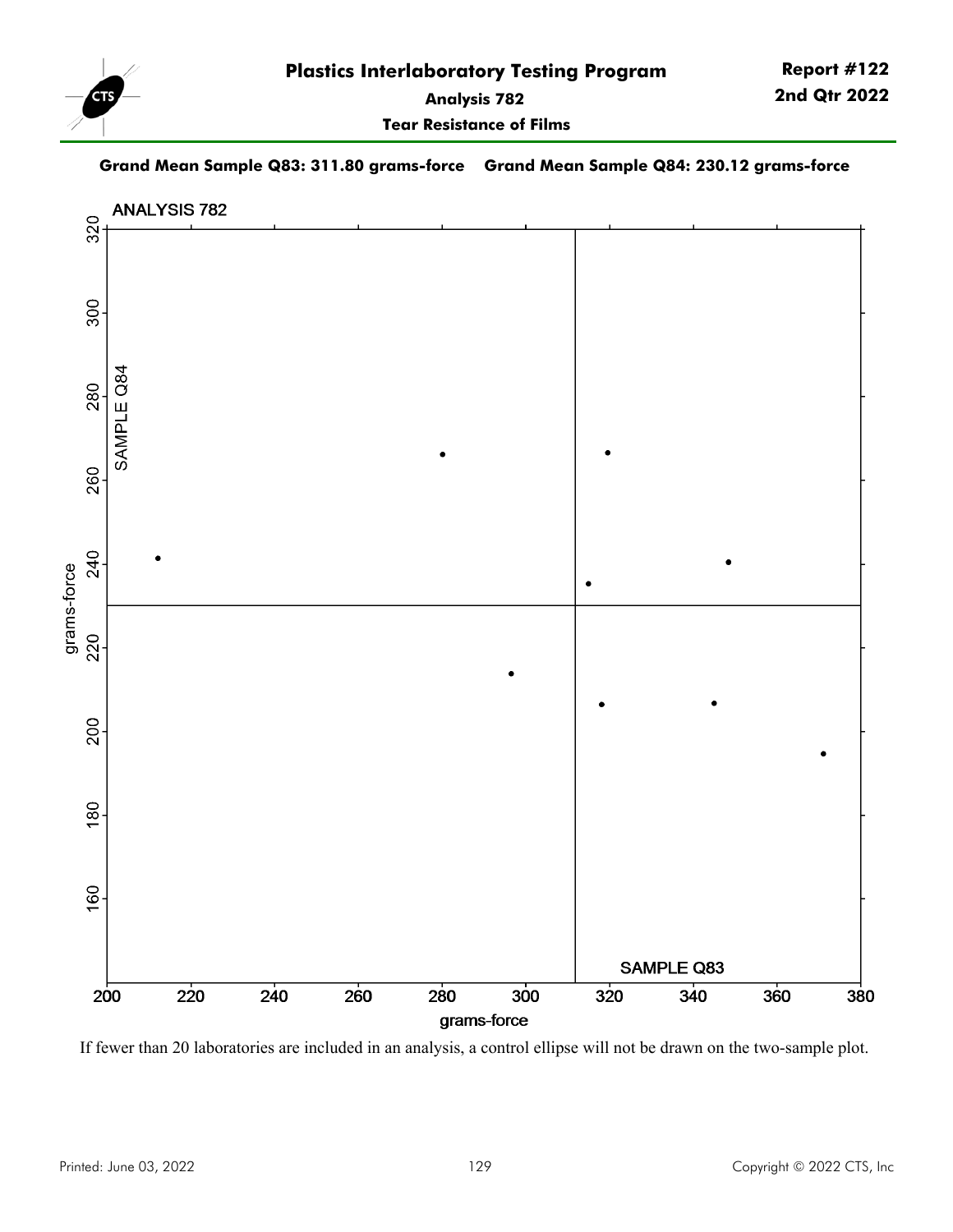

# **Analysis 785 Percent Haze of Film**

| WebCode                          | Data<br>Flag | Lab Mean | Sample D83<br>Diff from<br>Grand Mean | <b>CPV</b> | Lab Mean       | Sample D84<br>Diff from<br><b>Grand Mean</b>        | <b>CPV</b> | Instr<br>Code |
|----------------------------------|--------------|----------|---------------------------------------|------------|----------------|-----------------------------------------------------|------------|---------------|
| 426DMZ                           |              | 25.263   | 0.193                                 | 0.20       | 24.325         | 0.389                                               | 0.38       | <b>BJ</b>     |
| 4GY4HW                           | $\star$      | 22.413   | $-2.657$                              | $-2.69$    | 21.465         | $-2.471$                                            | $-2.39$    | HL            |
| 6VCZWW                           |              | 25.200   | 0.130                                 | 0.13       | 24.113         | 0.176                                               | 0.17       | <b>BJ</b>     |
| 8M8ZD7                           | $\star$      | 24.975   | $-0.095$                              | $-0.10$    | 26.225         | 2.289                                               | 2.21       | <b>BJ</b>     |
| 8PX4ZL                           |              | 24.900   | $-0.170$                              | $-0.17$    | 23.650         | $-0.286$                                            | $-0.28$    | BJ            |
| 94W7LY                           |              | 24.450   | $-0.620$                              | $-0.63$    | 23.941         | 0.005                                               | 0.00       | <b>BJ</b>     |
| 9HTRGT                           |              | 26.279   | 1.209                                 | 1.22       | 24.646         | 0.710                                               | 0.69       | <b>XR</b>     |
| <b>AGFEEH</b>                    |              | 23.828   | $-1.242$                              | $-1.26$    | 22.218         | $-1.719$                                            | $-1.66$    | XX            |
| B <sub>2</sub> DC6N              |              | 24.463   | $-0.607$                              | $-0.61$    | 23.213         | $-0.724$                                            | $-0.70$    | <b>BJ</b>     |
| BPQRD2                           |              | 25.350   | 0.280                                 | 0.28       | 24.063         | 0.126                                               | 0.12       | <b>BJ</b>     |
| <b>BPQWQN</b>                    |              | 27.039   | 1.969                                 | 1.99       | 24.635         | 0.699                                               | 0.68       | <b>XR</b>     |
| <b>EVKXMK</b>                    |              | 26.158   | 1.088                                 | 1.10       | 24.474         | 0.537                                               | 0.52       | XR            |
| G9Y2QT                           |              | 26.113   | 1.043                                 | 1.06       | 23.125         | $-0.811$                                            | $-0.78$    | BJ            |
| GAQ688                           |              | 25.563   | 0.493                                 | 0.50       | 23.575         | $-0.361$                                            | $-0.35$    | <b>BJ</b>     |
| GMEAF4                           |              | 22.950   | $-2.120$                              | $-2.14$    | 21.775         | $-2.161$                                            | $-2.09$    | $\rm HL$      |
| H <sub>2</sub> D <sub>G8</sub> D |              | 25.375   | 0.305                                 | 0.31       | 24.175         | 0.239                                               | 0.23       | <b>BJ</b>     |
| JPYW8G                           |              | 25.150   | 0.080                                 | 0.08       | 25.213         | 1.276                                               | 1.23       | <b>BJ</b>     |
| MDA9NQ                           |              | 24.043   | $-1.027$                              | $-1.04$    | 23.123         | $-0.814$                                            | $-0.79$    | HL            |
| Q68ZTA                           |              | 24.825   | $-0.245$                              | $-0.25$    | 23.918         | $-0.019$                                            | $-0.02$    | <b>BJ</b>     |
| TP78XJ                           |              | 25.850   | 0.780                                 | 0.79       | 24.238         | 0.301                                               | 0.29       | BJ            |
| UBK8MB                           |              | 24.875   | $-0.195$                              | $-0.20$    | 23.413         | $-0.524$                                            | $-0.51$    | <b>BJ</b>     |
| <b>WHUKAY</b>                    |              | 24.938   | $-0.132$                              | $-0.13$    | 24.694         | 0.757                                               | 0.73       | <b>BJ</b>     |
| WTCV76                           |              | 25.513   | 0.443                                 | 0.45       | 24.811         | 0.875                                               | 0.85       | XR            |
| XU3J26                           |              | 25.513   | 0.443                                 | 0.45       | 24.563         | 0.626                                               | 0.61       | <b>BJ</b>     |
| YND6R6                           |              | 25.575   | 0.505                                 | 0.51       | 24.563         | 0.626                                               | 0.61       | BJ            |
| ZT6UPN                           |              | 25.213   | 0.143                                 | 0.14       | 24.200         | 0.264                                               | 0.25       | BJ            |
| <b>Summary Statistics</b>        |              |          | Sample D83                            |            |                | Sample D84                                          |            |               |
| <b>Grand Means</b>               |              |          | 25.0695 Percent                       |            |                | 23.9365 Percent                                     |            |               |
| <b>Stnd Dev Btwn Labs</b>        |              |          | 0.9883 Percent                        |            | 1.0344 Percent |                                                     |            |               |
|                                  |              |          |                                       |            |                | Statistics based on 26 of 26 reporting participants |            |               |

Sample D83: LDPE & Sample D84: LDPE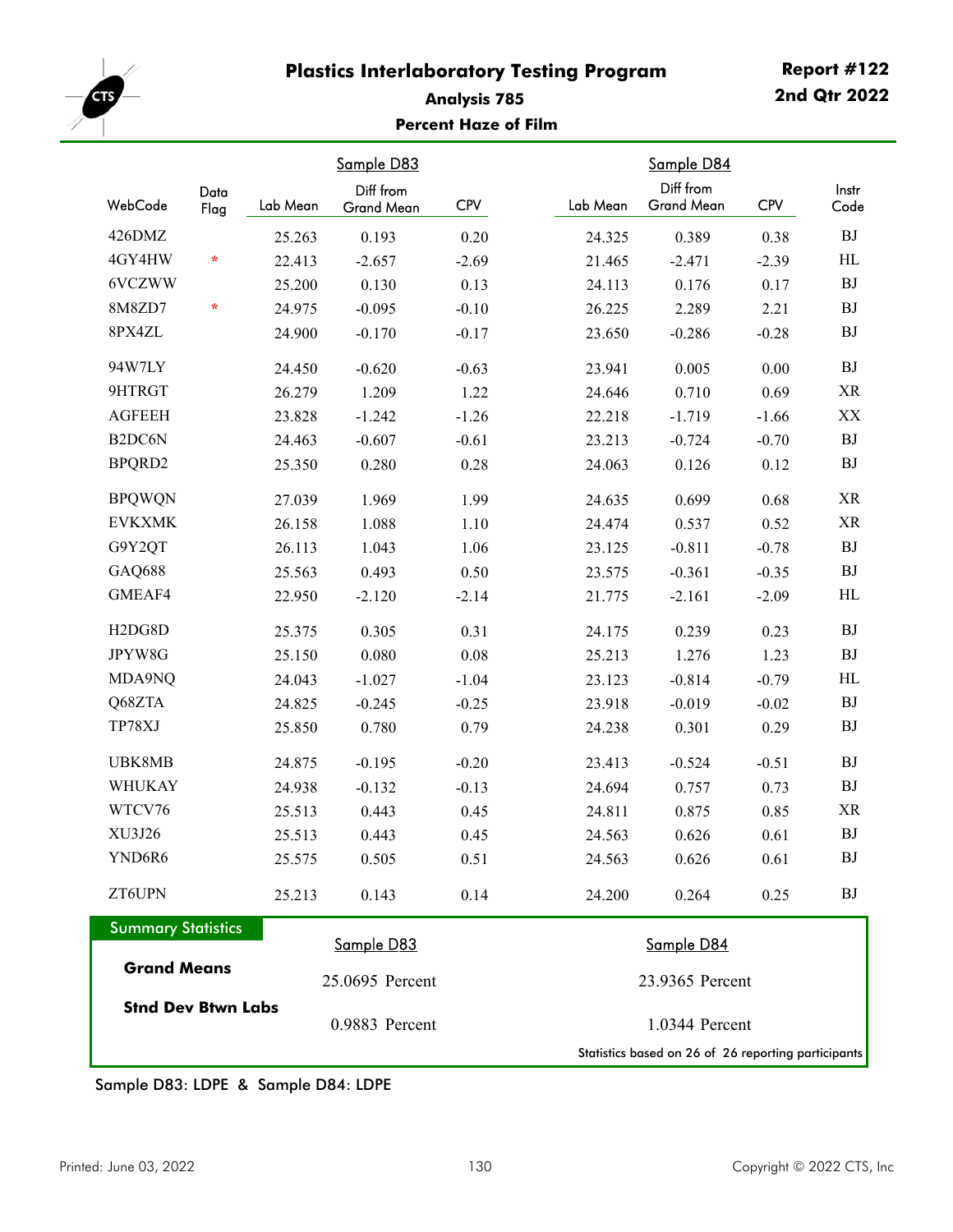

**Analysis 785**

**Percent Haze of Film**

|    |                              | Key to Instrument Codes Reported by Participants , |  |
|----|------------------------------|----------------------------------------------------|--|
| BJ | BYK-Gardner Haze-Gard Plus/i | <b>HL</b> Hunterlab Ultrascan                      |  |

XR X-Rite Spectrocolorimeter (any model) XX Instrument make/model not specified by lab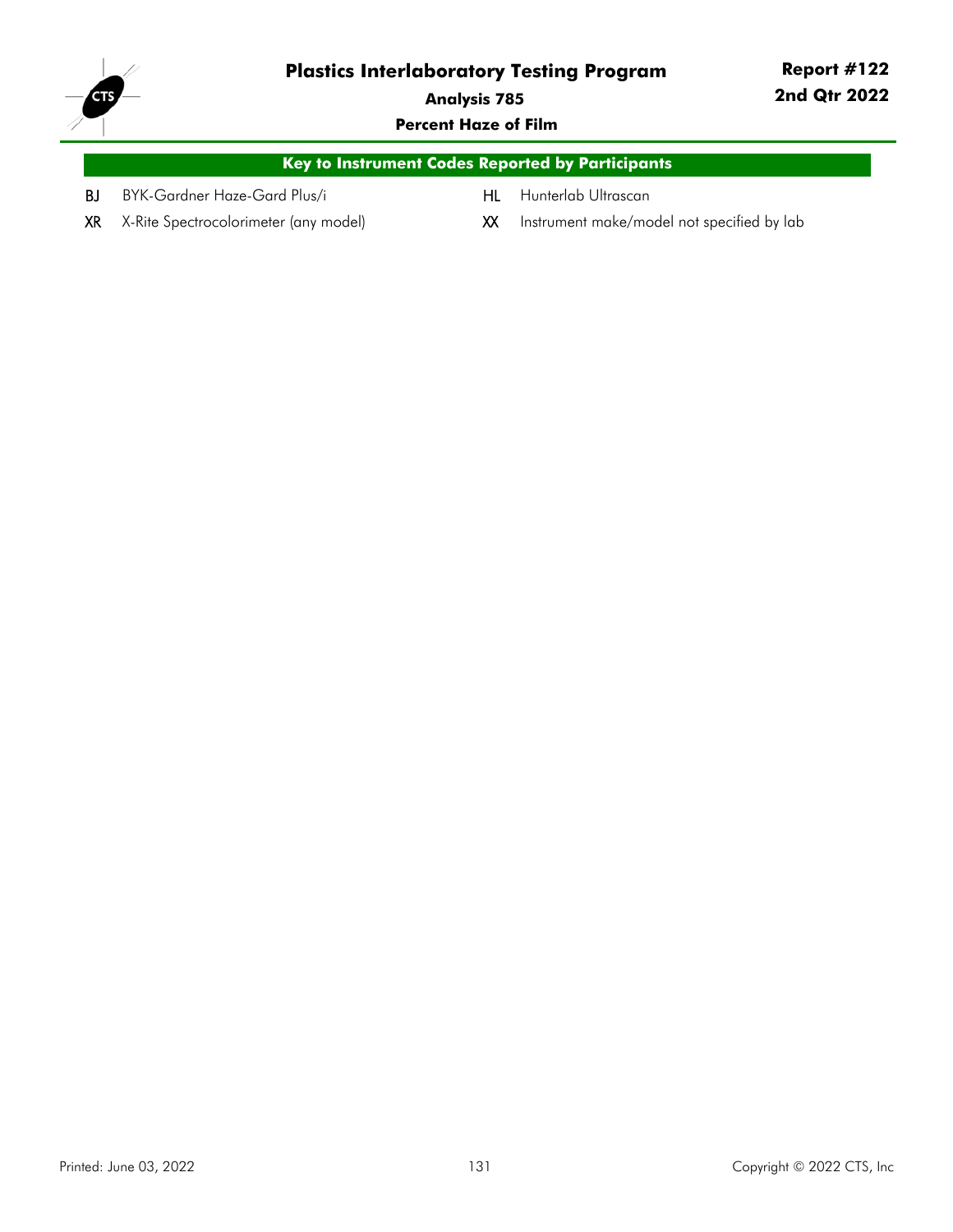

**Percent Haze of Film**



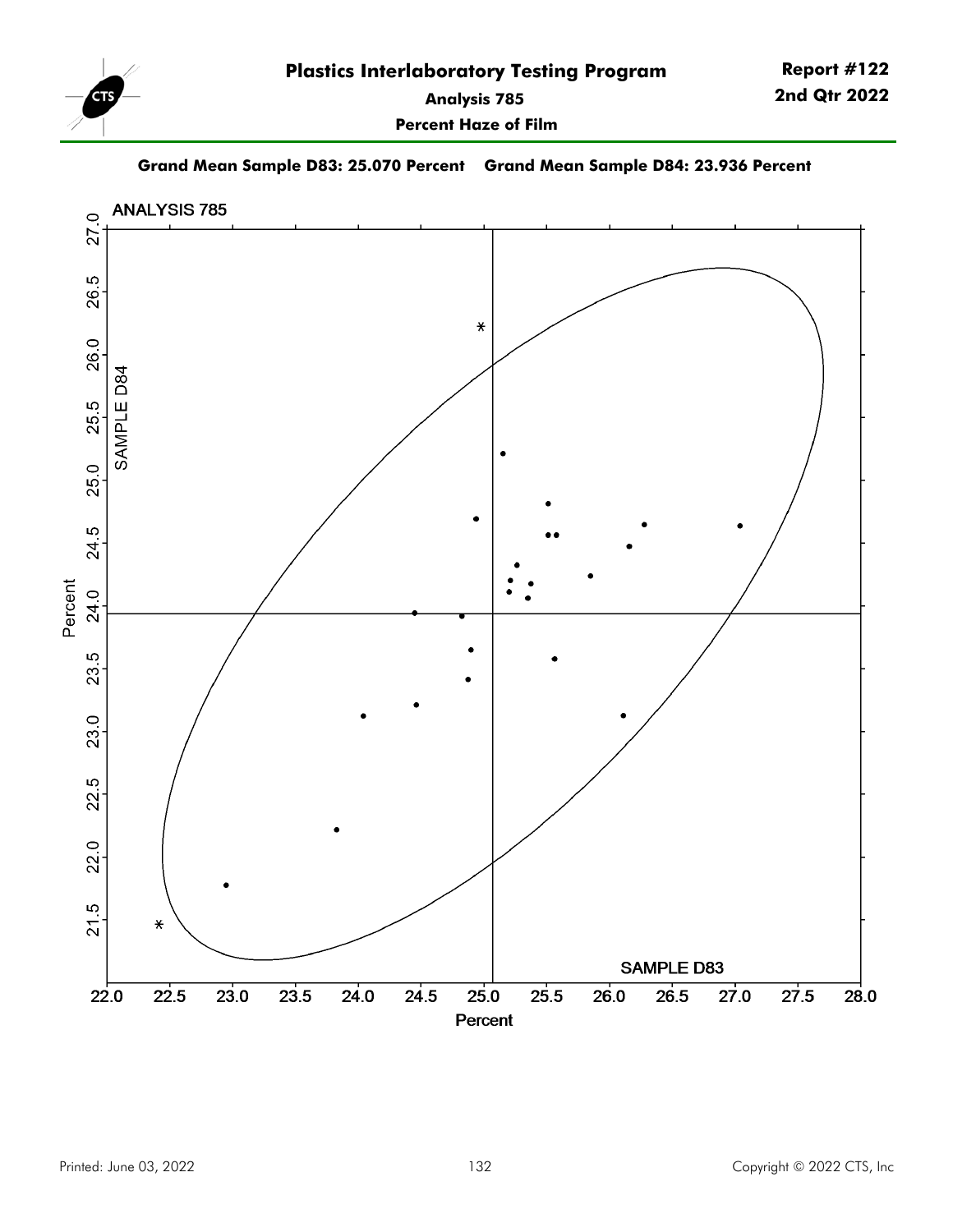

# **Analysis 786**

#### **Total Luminous transmittance of film**

|                                  |              |          | Sample D83              |            |          | Sample D84                     |            |                         |
|----------------------------------|--------------|----------|-------------------------|------------|----------|--------------------------------|------------|-------------------------|
| WebCode                          | Data<br>Flag | Lab Mean | Diff from<br>Grand Mean | <b>CPV</b> | Lab Mean | Diff from<br><b>Grand Mean</b> | <b>CPV</b> | Instr<br>Code           |
| 426DMZ                           |              | 90.59    | $-1.99$                 | $-1.64$    | 90.46    | $-2.20$                        | $-1.76$    | BJ                      |
| 4GY4HW                           |              | 90.55    | $-2.03$                 | $-1.67$    | 90.63    | $-2.03$                        | $-1.63$    | $\rm HL$                |
| 6VCZWW                           |              | 92.61    | 0.03                    | 0.03       | 92.70    | 0.04                           | 0.03       | <b>BJ</b>               |
| 8M8ZD7                           |              | 93.13    | 0.54                    | 0.45       | 93.10    | 0.44                           | 0.35       | <b>BJ</b>               |
| 8PX4ZL                           |              | 93.66    | 1.08                    | 0.89       | 93.68    | 1.02                           | 0.82       | BJ                      |
| 94W7LY                           |              | 93.75    | 1.17                    | 0.96       | 93.65    | 0.99                           | 0.80       | <b>BJ</b>               |
| <b>AGFEEH</b>                    | $\star$      | 91.81    | $-0.77$                 | $-0.63$    | 91.29    | $-1.37$                        | $-1.10$    | $\mathbf{X} \mathbf{X}$ |
| B <sub>2</sub> DC6N              |              | 93.34    | 0.76                    | 0.62       | 93.45    | 0.79                           | 0.63       | BJ                      |
| BPQRD2                           |              | 92.59    | 0.01                    | 0.01       | 92.71    | 0.05                           | 0.04       | <b>BJ</b>               |
| <b>BPQWQN</b>                    |              | 91.66    | $-0.92$                 | $-0.76$    | 91.82    | $-0.84$                        | $-0.67$    | XR                      |
| <b>EVKXMK</b>                    |              | 92.22    | $-0.36$                 | $-0.29$    | 92.28    | $-0.38$                        | $-0.30$    | $\rm XR$                |
| G9Y2QT                           |              | 93.98    | 1.39                    | 1.15       | 94.20    | 1.54                           | 1.24       | BJ                      |
| GAQ688                           |              | 91.40    | $-1.18$                 | $-0.97$    | 91.85    | $-0.81$                        | $-0.65$    | BJ                      |
| GMEAF4                           |              | 90.08    | $-2.51$                 | $-2.06$    | 90.34    | $-2.32$                        | $-1.86$    | HL                      |
| H <sub>2</sub> D <sub>G8</sub> D |              | 93.53    | 0.94                    | 0.78       | 93.66    | 1.00                           | 0.81       | ${\rm BJ}$              |
| JPYW8G                           |              | 93.16    | 0.58                    | 0.48       | 93.41    | 0.75                           | 0.60       | <b>BJ</b>               |
| MDA9NQ                           |              | 90.40    | $-2.18$                 | $-1.79$    | 90.33    | $-2.33$                        | $-1.87$    | HL                      |
| Q68ZTA                           |              | 93.19    | 0.61                    | 0.50       | 93.33    | 0.67                           | 0.53       | <b>BJ</b>               |
| TP78XJ                           |              | 92.48    | $-0.11$                 | $-0.09$    | 92.44    | $-0.22$                        | $-0.18$    | <b>BJ</b>               |
| UBK8MB                           |              | 93.33    | 0.74                    | 0.61       | 93.49    | 0.83                           | 0.66       | <b>BJ</b>               |
| WHUKAY                           |              | 93.70    | 1.12                    | 0.92       | 93.90    | 1.24                           | 1.00       | BJ                      |
| WTCV76                           |              | 92.30    | $-0.28$                 | $-0.23$    | 92.37    | $-0.29$                        | $-0.23$    | XR                      |
| XU3J26                           |              | 94.44    | 1.86                    | 1.53       | 94.43    | 1.77                           | 1.42       | <b>BJ</b>               |
| YND6R6                           |              | 93.50    | 0.92                    | 0.76       | 93.56    | 0.90                           | 0.73       | BJ                      |
| ZT6UPN                           |              | 93.14    | 0.56                    | 0.46       | 93.41    | 0.75                           | 0.60       | BJ                      |

| <b>Summary Statistics</b> |                |                                                     |
|---------------------------|----------------|-----------------------------------------------------|
|                           | Sample D83     | Sample D84                                          |
| <b>Grand Means</b>        | 92.580 Percent | 92.659 Percent                                      |
| <b>Stnd Dev Btwn Labs</b> | 1.217 Percent  | 1.246 Percent                                       |
|                           |                | Statistics based on 25 of 25 reporting participants |

Sample D83: LDPE & Sample D84: LDPE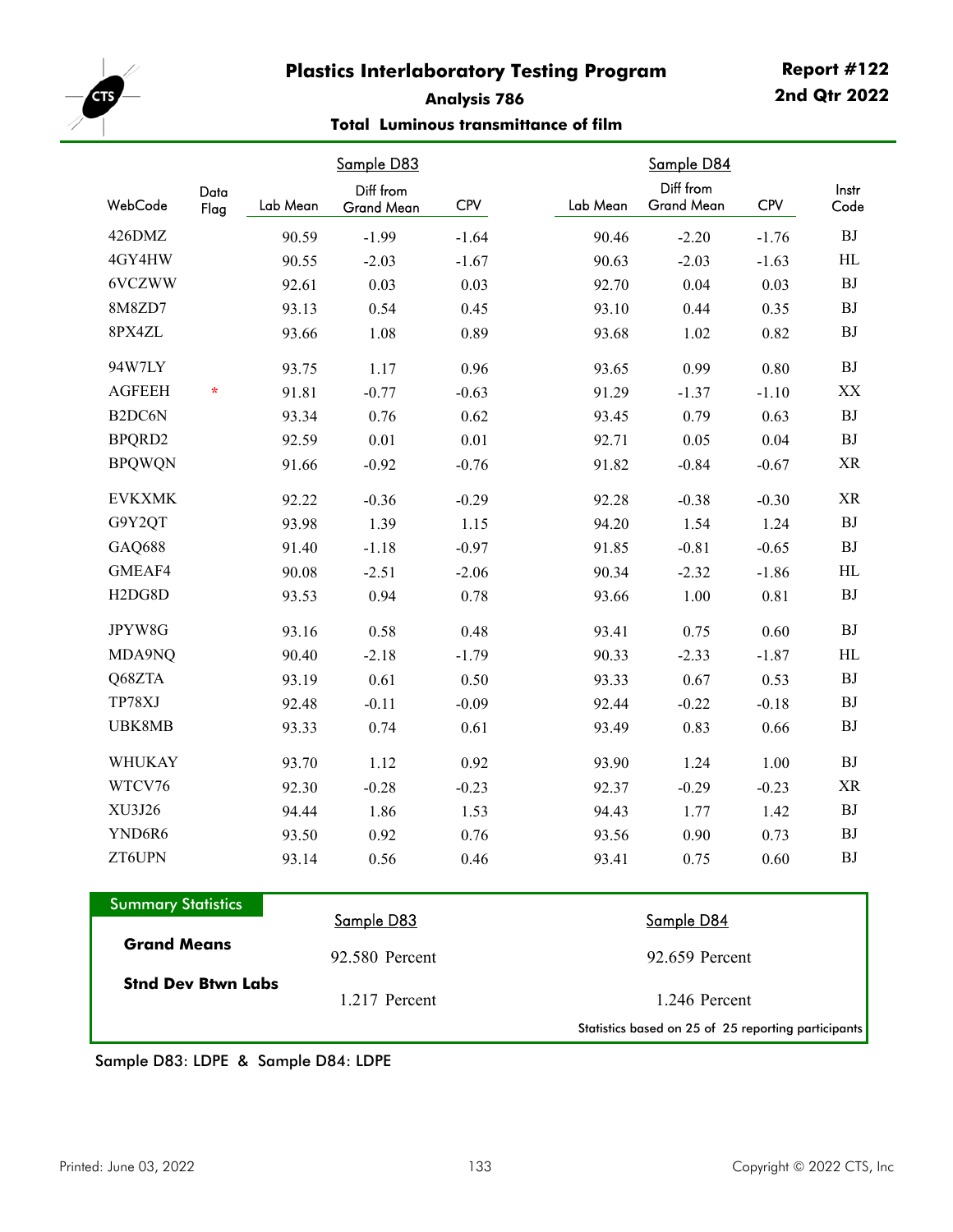

**Analysis 786**

#### **Total Luminous transmittance of film**

|    |                              | <b>Key to Instrument Codes Reported by Participants</b> |  |
|----|------------------------------|---------------------------------------------------------|--|
| BJ | BYK-Gardner Haze-Gard Plus/i | <b>HL</b> Hunterlab Ultrascan XE                        |  |

- 
- 
- XR X-Rite Spectrocolorimeter (any model) XX Instrument make/model not specified by lab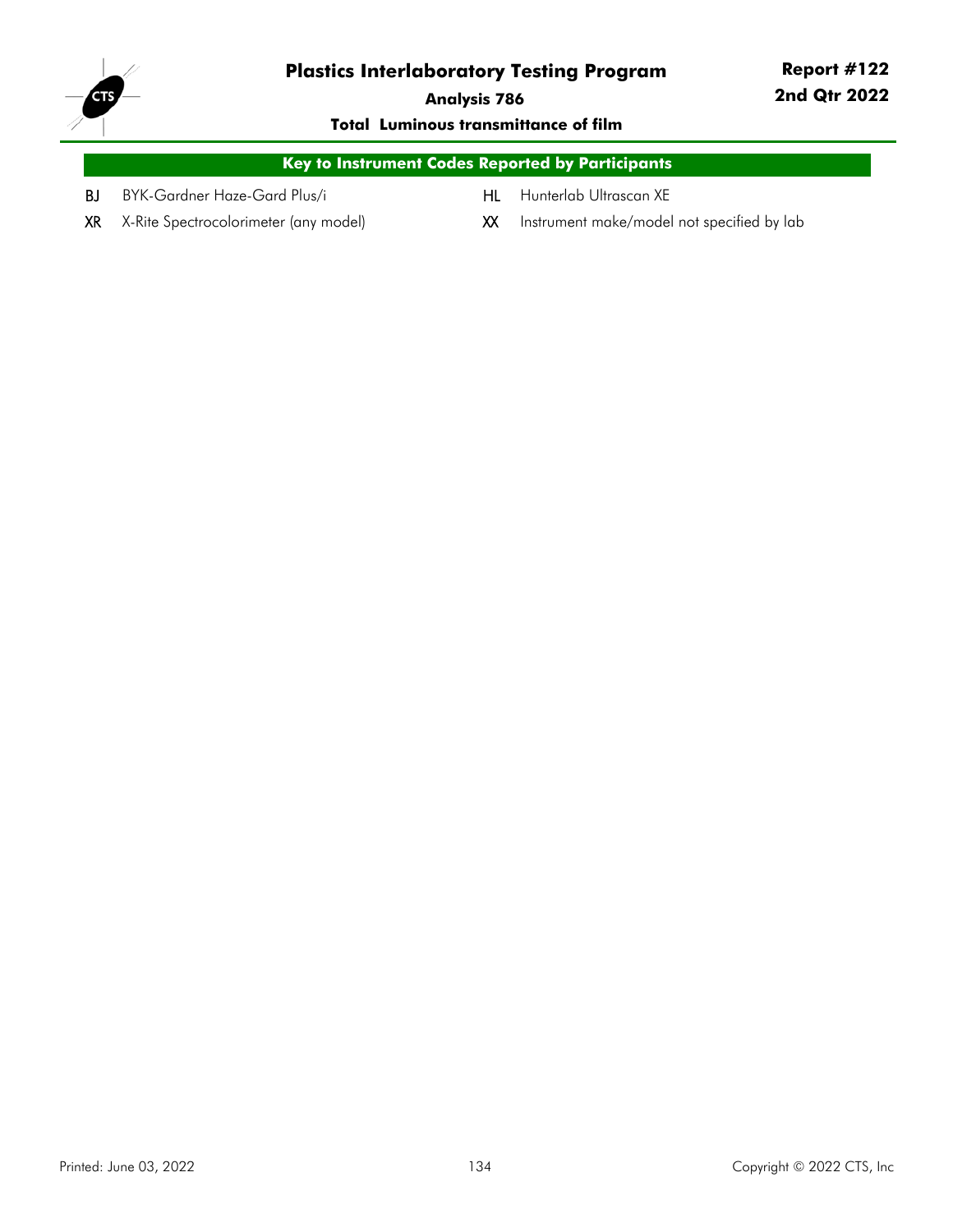

**Total Luminous transmittance of film**

**Grand Mean Sample D83: 92.580 Percent Grand Mean Sample D84: 92.659 Percent**

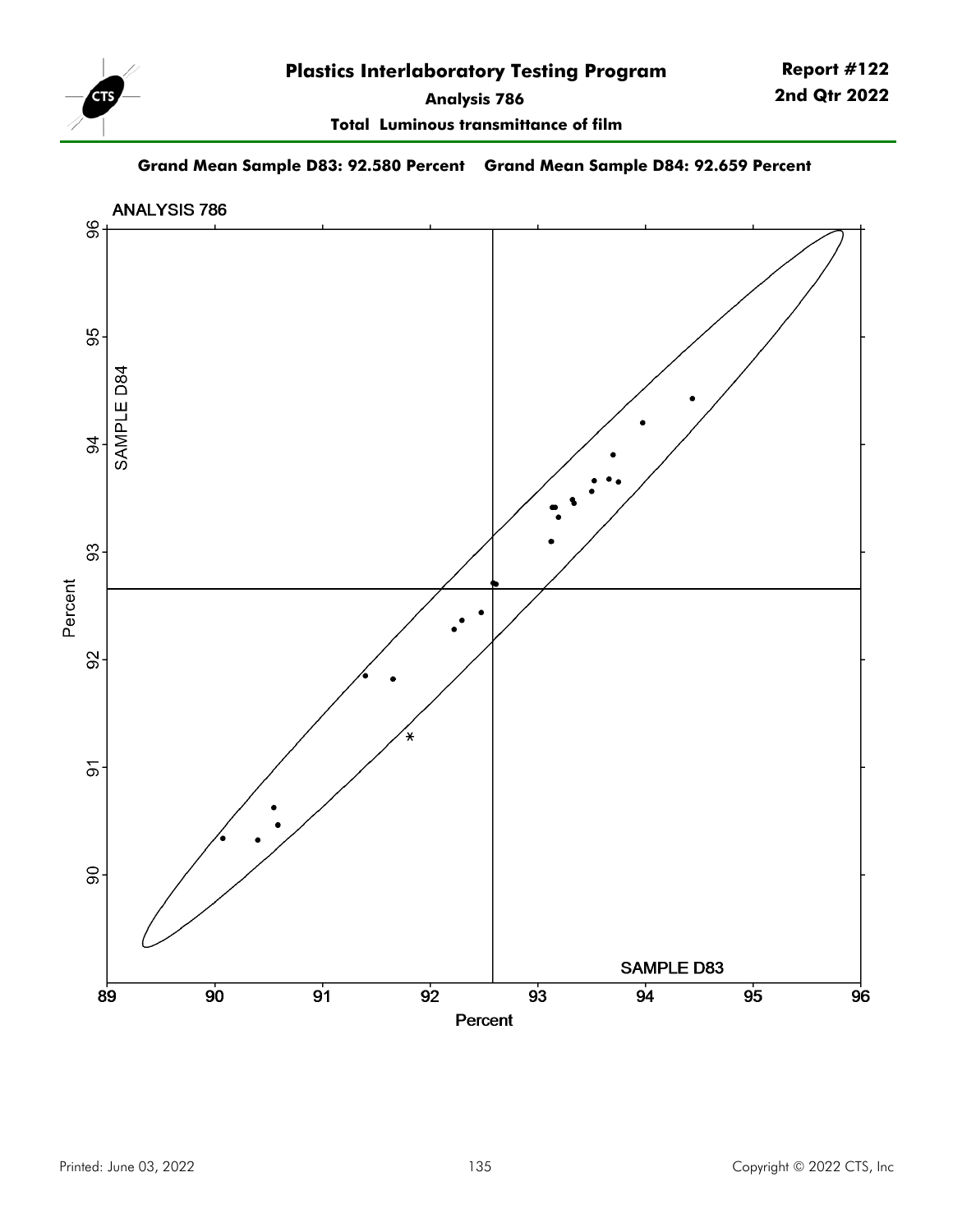

# **Analysis 790 Notched Izod Impact - ft.lbf/in**

|                                  | Data         |          | Sample S83<br>Diff from |            |          | Sample S84<br>Diff from |            | Instr         |
|----------------------------------|--------------|----------|-------------------------|------------|----------|-------------------------|------------|---------------|
| WebCode                          | Flag         | Lab Mean | Grand Mean              | <b>CPV</b> | Lab Mean | <b>Grand Mean</b>       | <b>CPV</b> | Code          |
| 3RWTFX                           |              | 1.99     | 0.06                    | 0.37       | 1.92     | 0.00                    | $-0.02$    | TM            |
| 426DMZ                           |              | 1.97     | 0.04                    | 0.26       | 1.93     | 0.01                    | 0.09       | CE            |
| 4GY4HW                           | $\star$      | 2.13     | 0.20                    | 1.26       | 2.23     | 0.31                    | 2.18       | <b>TO</b>     |
| 4HRY67                           |              | 1.79     | $-0.14$                 | $-0.90$    | 1.84     | $-0.08$                 | $-0.56$    | TM            |
| 4JMH88                           |              | 1.99     | 0.06                    | 0.35       | 1.88     | $-0.04$                 | $-0.28$    | WZ            |
| 4ZQCD7                           |              | 1.88     | $-0.05$                 | $-0.33$    | 1.89     | $-0.03$                 | $-0.20$    | WZ            |
| <b>6ENP89</b>                    |              | 1.95     | 0.02                    | 0.10       | 1.98     | 0.06                    | 0.45       | <b>TO</b>     |
| 6VCZWW                           |              | 1.83     | $-0.10$                 | $-0.67$    | 1.77     | $-0.15$                 | $-1.06$    | $\!$ $\!$     |
| 7K93RT                           |              | 1.81     | $-0.12$                 | $-0.75$    | 1.82     | $-0.10$                 | $-0.71$    | <b>TO</b>     |
| 99RV6R                           |              | 2.29     | 0.36                    | 2.28       | 2.25     | 0.33                    | 2.36       | <b>TO</b>     |
| 9U4XUG                           |              | 1.92     | $-0.01$                 | $-0.07$    | 1.98     | 0.06                    | 0.40       | $\mathbf{XX}$ |
| AC2G8V                           |              | 2.00     | 0.07                    | 0.47       | 2.05     | 0.13                    | 0.93       | TM            |
| BF24JY                           |              | 1.93     | 0.00                    | $-0.03$    | 1.92     | 0.00                    | 0.02       | XX            |
| <b>BMGUZJ</b>                    |              | 1.90     | $-0.04$                 | $-0.23$    | 1.82     | $-0.10$                 | $-0.69$    | <b>TO</b>     |
| BPQRD2                           |              | 2.02     | 0.09                    | 0.58       | 2.04     | 0.12                    | 0.84       | TM            |
| <b>BT6NLN</b>                    |              | 1.87     | $-0.06$                 | $-0.38$    | 1.85     | $-0.08$                 | $-0.53$    | <b>TO</b>     |
| DA2PGT                           |              | 2.20     | 0.27                    | 1.73       | 2.09     | 0.17                    | 1.19       | <b>TO</b>     |
| <b>DLGMCN</b>                    | $\star$      | 2.35     | 0.42                    | 2.67       | 2.27     | 0.35                    | 2.46       | XX            |
| <b>EUNKZR</b>                    |              | 1.85     | $-0.08$                 | $-0.52$    | 1.81     | $-0.11$                 | $-0.79$    | <b>TO</b>     |
| G6HPYH                           | $\star$      | 2.12     | 0.19                    | 1.19       | 1.92     | 0.00                    | $0.00\,$   | DS            |
| H <sub>2</sub> D <sub>G8</sub> D | X            | 2.14     | 0.21                    | 1.34       | 1.85     | $-0.07$                 | $-0.51$    | <b>TO</b>     |
| H2F23T                           |              | 1.80     | $-0.13$                 | $-0.85$    | 1.79     | $-0.13$                 | $-0.93$    | <b>TO</b>     |
| JWG92A                           |              | 1.77     | $-0.16$                 | $-1.00$    | 1.74     | $-0.18$                 | $-1.28$    | WZ            |
| MMVEE3                           |              | 1.82     | $-0.11$                 | $-0.68$    | 1.88     | $-0.04$                 | $-0.31$    | WZ            |
| <b>NRQJPL</b>                    | $\mathbf X$  | 0.25     | $-1.68$                 | $-10.75$   | 0.25     | $-1.67$                 | $-11.85$   | TM            |
| P3HLE8                           |              | 1.77     | $-0.16$                 | $-1.06$    | 1.71     | $-0.22$                 | $-1.52$    | TM            |
| <b>PDMNMC</b>                    |              | 1.90     | $-0.03$                 | $-0.19$    | 1.90     | $-0.02$                 | $-0.16$    | $\rm TM$      |
| PFPMX6                           | $\mathbf{X}$ | 3.13     | 1.20                    | 7.70       | 2.84     | 0.92                    | 6.51       | <b>TO</b>     |
| <b>PVLQFA</b>                    |              | 1.80     | $-0.13$                 | $-0.86$    | 1.81     | $-0.11$                 | $-0.76$    | <b>TO</b>     |
| RF2XQU                           |              | 1.97     | 0.04                    | 0.23       | 1.97     | 0.05                    | 0.32       | $\!$ $\!$     |
| TGU7HA                           |              | 1.79     | $-0.14$                 | $-0.90$    | 1.89     | $-0.03$                 | $-0.23$    | XX            |
| UAQJ4F                           |              | 1.86     | $-0.07$                 | $-0.45$    | 1.90     | $-0.02$                 | $-0.15$    | <b>TO</b>     |
| VEY6RC                           |              | 2.18     | 0.25                    | 1.60       | 2.04     | 0.12                    | 0.87       | TO            |
| VMC4FV                           |              | 2.10     | 0.17                    | 1.11       | 2.10     | 0.18                    | 1.28       | WZ            |
| VVLMG8                           |              | 2.12     | 0.19                    | 1.19       | 2.09     | 0.17                    | 1.17       | $\rm CE$      |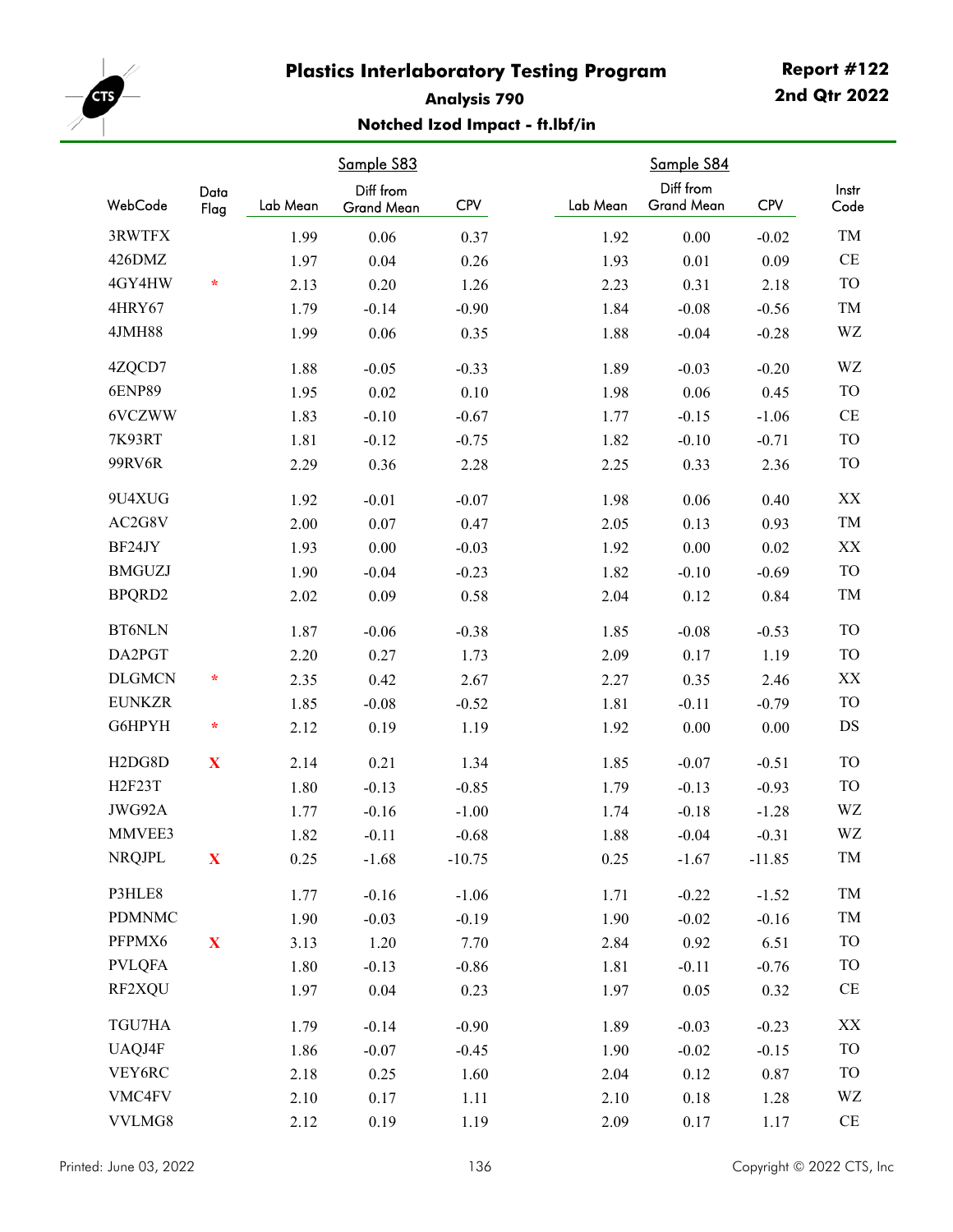

#### **Analysis 790 Notched Izod Impact - ft.lbf/in**

|                           |              |                   | Sample S83              |            |          | Sample S84                                          |            |               |  |
|---------------------------|--------------|-------------------|-------------------------|------------|----------|-----------------------------------------------------|------------|---------------|--|
| WebCode                   | Data<br>Flag | Lab Mean          | Diff from<br>Grand Mean | <b>CPV</b> | Lab Mean | Diff from<br><b>Grand Mean</b>                      | <b>CPV</b> | Instr<br>Code |  |
| WM79AV                    |              | 1.74              | $-0.19$                 | $-1.21$    | 1.74     | $-0.18$                                             | $-1.27$    | <b>CS</b>     |  |
| XWP2YW                    |              | 1.83              | $-0.10$                 | $-0.66$    | 1.86     | $-0.06$                                             | $-0.42$    | CE            |  |
| XXZ4KV                    |              | 1.90              | $-0.03$                 | $-0.22$    | 1.90     | $-0.03$                                             | $-0.18$    | TM            |  |
| XZ8GBA                    |              | 1.81              | $-0.12$                 | $-0.75$    | 1.82     | $-0.10$                                             | $-0.72$    | TO            |  |
| <b>YDQBDM</b>             |              | 1.74              | $-0.19$                 | $-1.25$    | 1.77     | $-0.16$                                             | $-1.10$    | TO            |  |
| YND6R6                    |              | 1.72              | $-0.22$                 | $-1.38$    | 1.75     | $-0.18$                                             | $-1.24$    | TO            |  |
| <b>YRUQKC</b>             |              | 1.92              | $-0.01$                 | $-0.07$    | 2.00     | 0.08                                                | 0.56       | BA            |  |
| Z3RTHE                    | X            | 1.96              | 0.03                    | 0.20       | 2.18     | 0.26                                                | 1.83       | TO            |  |
| <b>Summary Statistics</b> |              |                   | Sample S83              |            |          |                                                     |            |               |  |
| <b>Grand Means</b>        |              |                   |                         |            |          | Sample S84                                          |            |               |  |
|                           |              |                   | 1.931 ft.lbf/in         |            |          | $1.921$ ft.lbf/in                                   |            |               |  |
| <b>Stnd Dev Btwn Labs</b> |              | $0.156$ ft.lbf/in | $0.141$ ft.lbf/in       |            |          |                                                     |            |               |  |
|                           |              |                   |                         |            |          | Statistics based on 39 of 43 reporting participants |            |               |  |

#### Sample S83: HIPS & Sample S84: HIPS

#### **Comments on Assigned Data Flags for Test #790**

NRQJPL (X) - Data for both samples are low.

H2DG8D (X) - Inconsistent in testing between samples. Inconsistent within the determinations of both samples.

PFPMX6 (X) - Data for both samples are high. Possible Systematic Error.

Z3RTHE (X) - Inconsistent in testing between samples. Inconsistent within the determinations of both samples.

|               | <b>Key to Instrument Codes Reported by Participants</b> |      |                                              |  |  |  |  |  |
|---------------|---------------------------------------------------------|------|----------------------------------------------|--|--|--|--|--|
| BA            | Baldwin                                                 |      | <b>CE</b> Ceast                              |  |  |  |  |  |
| CS CSI        |                                                         |      | DS Dynisco                                   |  |  |  |  |  |
| <b>TM</b> TMI |                                                         | TO.  | Tinius Olsen                                 |  |  |  |  |  |
|               | <b>WZ</b> Zwick                                         | XX l | Instrument manufacturer not specified by lab |  |  |  |  |  |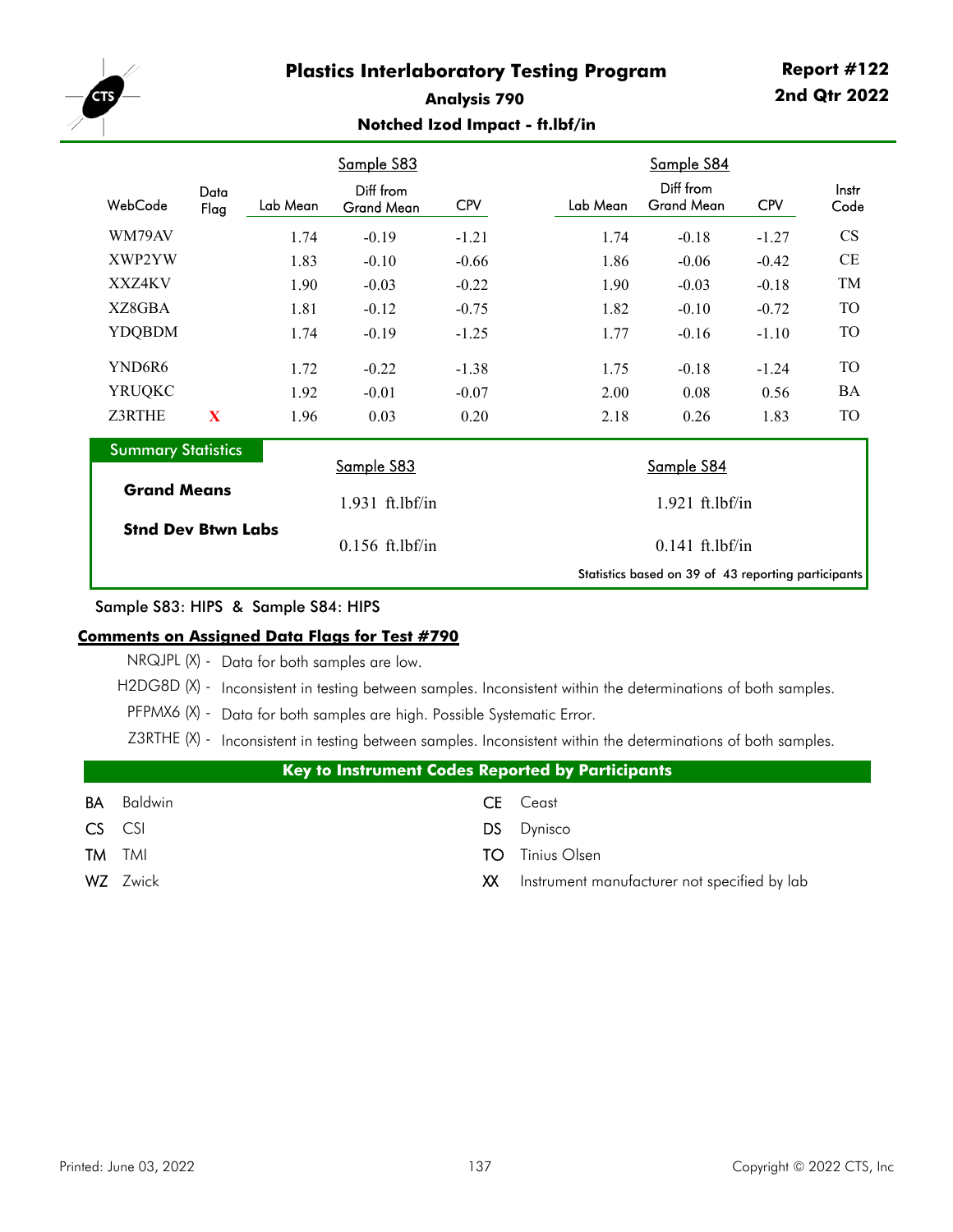

**Grand Mean Sample S83: 1.9308 ft.lbf/in Grand Mean Sample S84: 1.9211 ft.lbf/in**

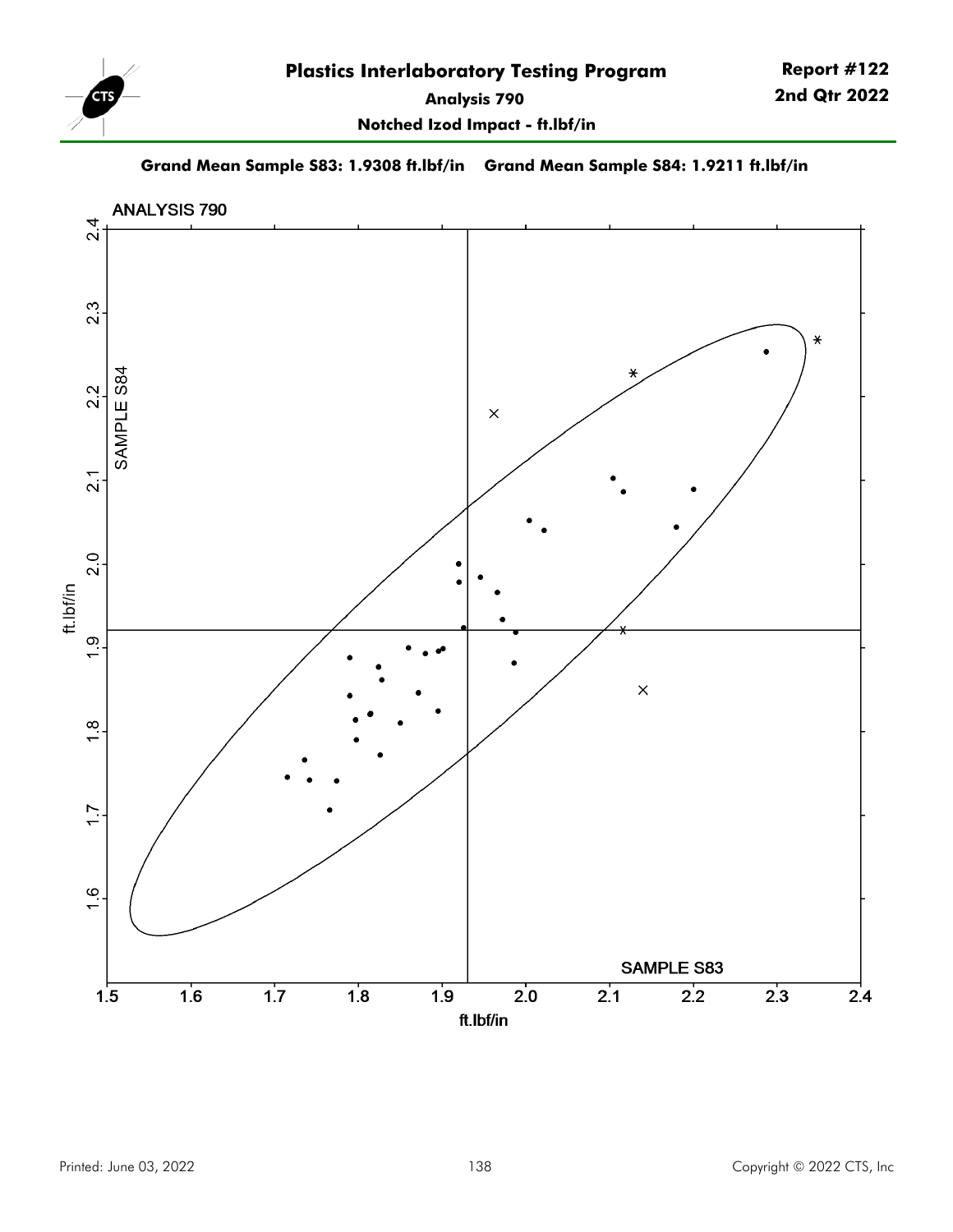

# **Report #122 2nd Qtr 2022**

# **Analysis 791 Notched Izod Impact - kJ/m^2**

|                                  |              |          | Sample Z83                     |            |          | Sample Z84                     |            |               |
|----------------------------------|--------------|----------|--------------------------------|------------|----------|--------------------------------|------------|---------------|
| WebCode                          | Data<br>Flag | Lab Mean | Diff from<br><b>Grand Mean</b> | <b>CPV</b> | Lab Mean | Diff from<br><b>Grand Mean</b> | <b>CPV</b> | Instr<br>Code |
| 29RUUR                           |              | 44.55    | $-1.49$                        | $-0.29$    | 43.44    | $-2.16$                        | $-0.46$    | WZ            |
| 426DMZ                           |              | 34.98    | $-11.07$                       | $-2.18$    | 35.06    | $-10.54$                       | $-2.27$    | $\rm CE$      |
| 4B9T9Y                           |              | 45.53    | $-0.51$                        | $-0.10$    | 46.26    | 0.67                           | 0.14       | XX            |
| 4JMH88                           |              | 43.28    | $-2.77$                        | $-0.54$    | 42.28    | $-3.31$                        | $-0.71$    | WZ            |
| 4ZQCD7                           |              | 45.30    | $-0.74$                        | $-0.15$    | 44.99    | $-0.61$                        | $-0.13$    | WZ            |
| 7MCVK7                           |              | 43.06    | $-2.99$                        | $-0.59$    | 43.87    | $-1.73$                        | $-0.37$    | $\!$ $\!$     |
| 83J9MW                           |              | 48.49    | 2.45                           | 0.48       | 48.83    | 3.23                           | 0.70       | TO            |
| 8WEKTV                           |              | 44.45    | $-1.59$                        | $-0.31$    | 44.36    | $-1.23$                        | $-0.27$    | TM            |
| 9U4XUG                           |              | 44.08    | $-1.96$                        | $-0.39$    | 43.16    | $-2.43$                        | $-0.52$    | XX            |
| <b>DFAYYM</b>                    |              | 47.15    | 1.10                           | 0.22       | 48.36    | 2.76                           | 0.59       | TM            |
| DMD24M                           |              | 49.06    | 3.02                           | 0.59       | 49.95    | 4.36                           | 0.94       | $\!$ $\!$     |
| <b>FGXAML</b>                    |              | 44.77    | $-1.27$                        | $-0.25$    | 44.37    | $-1.23$                        | $-0.26$    | TO            |
| G9JTQ6                           |              | 50.06    | 4.02                           | 0.79       | 50.52    | 4.93                           | 1.06       | XX            |
| H <sub>2</sub> D <sub>G8</sub> D |              | 48.65    | 2.60                           | 0.51       | 47.54    | 1.94                           | 0.42       | XX            |
| <b>HGKJKR</b>                    |              | 42.60    | $-3.44$                        | $-0.68$    | 43.00    | $-2.59$                        | $-0.56$    | $\!$ $\!$     |
| JLWV7K                           |              | 44.58    | $-1.47$                        | $-0.29$    | 42.96    | $-2.63$                        | $-0.57$    | $\!$ $\!$     |
| MDA9NQ                           |              | 40.00    | $-6.04$                        | $-1.19$    | 39.94    | $-5.65$                        | $-1.22$    | TM            |
| QRWUD2                           |              | 38.02    | $-8.02$                        | $-1.58$    | 37.76    | $-7.84$                        | $-1.69$    | $\!$ $\!$     |
| RAFXG9                           |              | 48.47    | 2.43                           | 0.48       | 46.53    | 0.94                           | 0.20       | $\!$ $\!$     |
| TGU7HA                           |              | 43.84    | $-2.20$                        | $-0.43$    | 43.92    | $-1.67$                        | $-0.36$    | XX            |
| THL36H                           |              | 47.84    | 1.80                           | 0.35       | 47.91    | 2.31                           | 0.50       | $\!$ $\!$     |
| <b>UAPUVC</b>                    |              | 46.90    | 0.86                           | 0.17       | 46.64    | 1.05                           | 0.23       | $\!$ $\!$     |
| VBZNG4                           |              | 51.21    | 5.16                           | 1.02       | 51.23    | 5.63                           | 1.21       | $\!$ $\!$     |
| VD4QZD                           | $\star$      | 62.73    | 16.68                          | 3.28       | 59.91    | 14.31                          | 3.08       | <b>TO</b>     |
| VUE7MH                           |              | 46.42    | 0.38                           | 0.07       | 48.68    | 3.09                           | 0.66       | <b>TO</b>     |
| W4VEGN                           |              | 46.05    | 0.01                           | $0.00\,$   | 44.55    | $-1.04$                        | $-0.22$    | <b>TO</b>     |
| <b>XZUQKE</b>                    | *            | 55.94    | 9.90                           | 1.95       | 51.62    | 6.03                           | 1.30       | <b>TO</b>     |
| YND6R6                           |              | 41.27    | $-4.78$                        | $-0.94$    | 41.64    | $-3.95$                        | $-0.85$    | <b>TO</b>     |
| ZJQ8EY                           |              | 44.78    | $-1.27$                        | $-0.25$    | 43.72    | $-1.88$                        | $-0.40$    | WZ            |
| ZL233C                           |              | 47.28    | 1.23                           | 0.24       | 44.84    | $-0.75$                        | $-0.16$    | $\!$ $\!$     |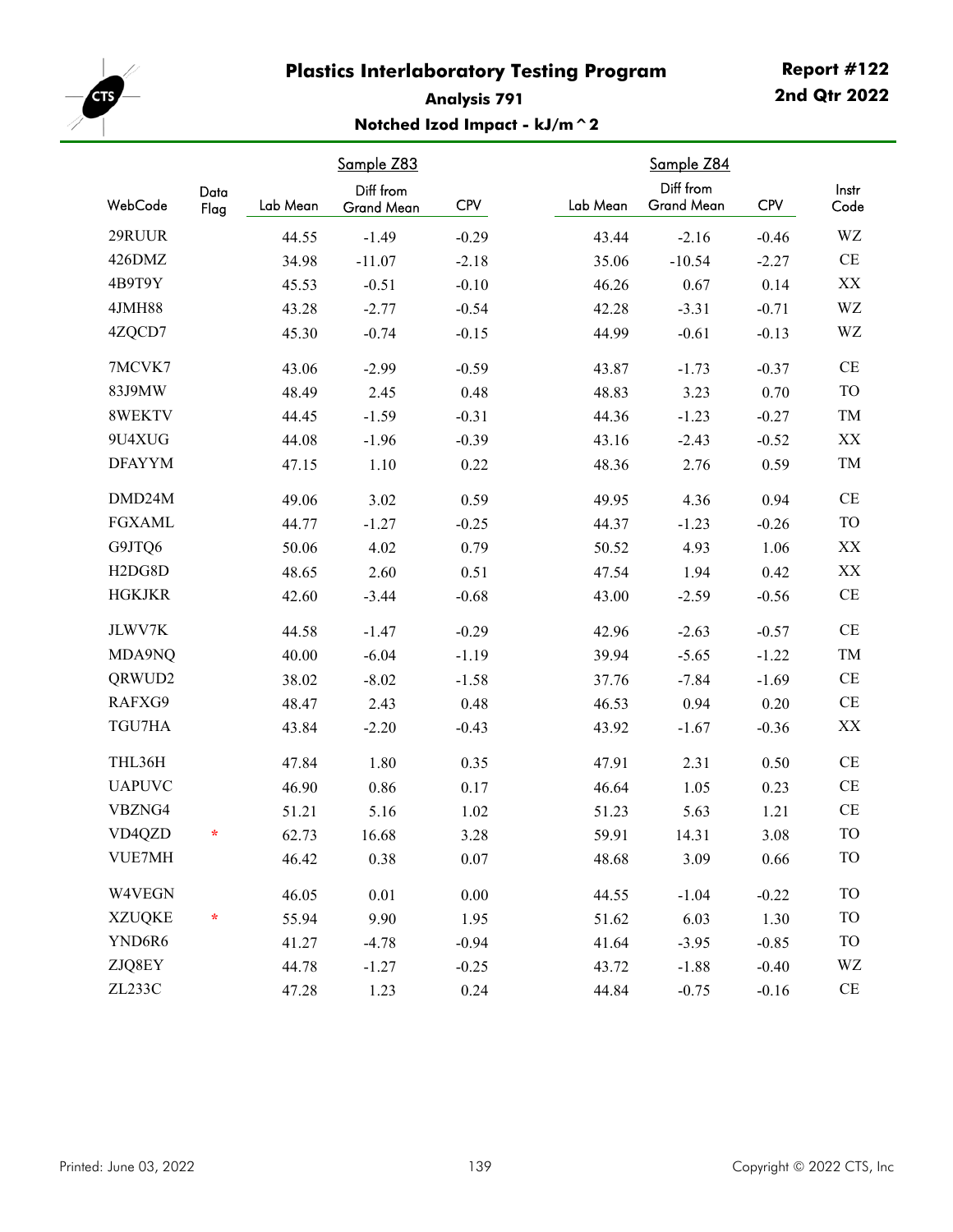

# **Notched Izod Impact - kJ/m^2**

| Summary Statistics        |                                              |                                                     |
|---------------------------|----------------------------------------------|-----------------------------------------------------|
|                           | Sample Z83                                   | Sample Z84                                          |
| <b>Grand Means</b>        | 46.045 kJ/m <sup><math>\gamma</math></sup> 2 | 45.594 kJ/m <sup><math>\gamma</math></sup> 2        |
| <b>Stnd Dev Btwn Labs</b> | 5.078 kJ/m <sup><math>\sim</math>2</sup>     | 4.642 kJ/m <sup><math>\gamma</math></sup> 2         |
|                           |                                              | Statistics based on 30 of 30 reporting participants |

Sample Z83: ABS/PC & Sample Z84: ABS/PC

| Key to Instrument Codes Reported by Participants |  |               |  |  |  |  |  |
|--------------------------------------------------|--|---------------|--|--|--|--|--|
| <b>CE</b> Ceast                                  |  | <b>TM</b> TMI |  |  |  |  |  |
| <b>TO</b> Tinius Olsen                           |  | WZ Zwick      |  |  |  |  |  |
| XX Instrument manufacturer not specified by lab  |  |               |  |  |  |  |  |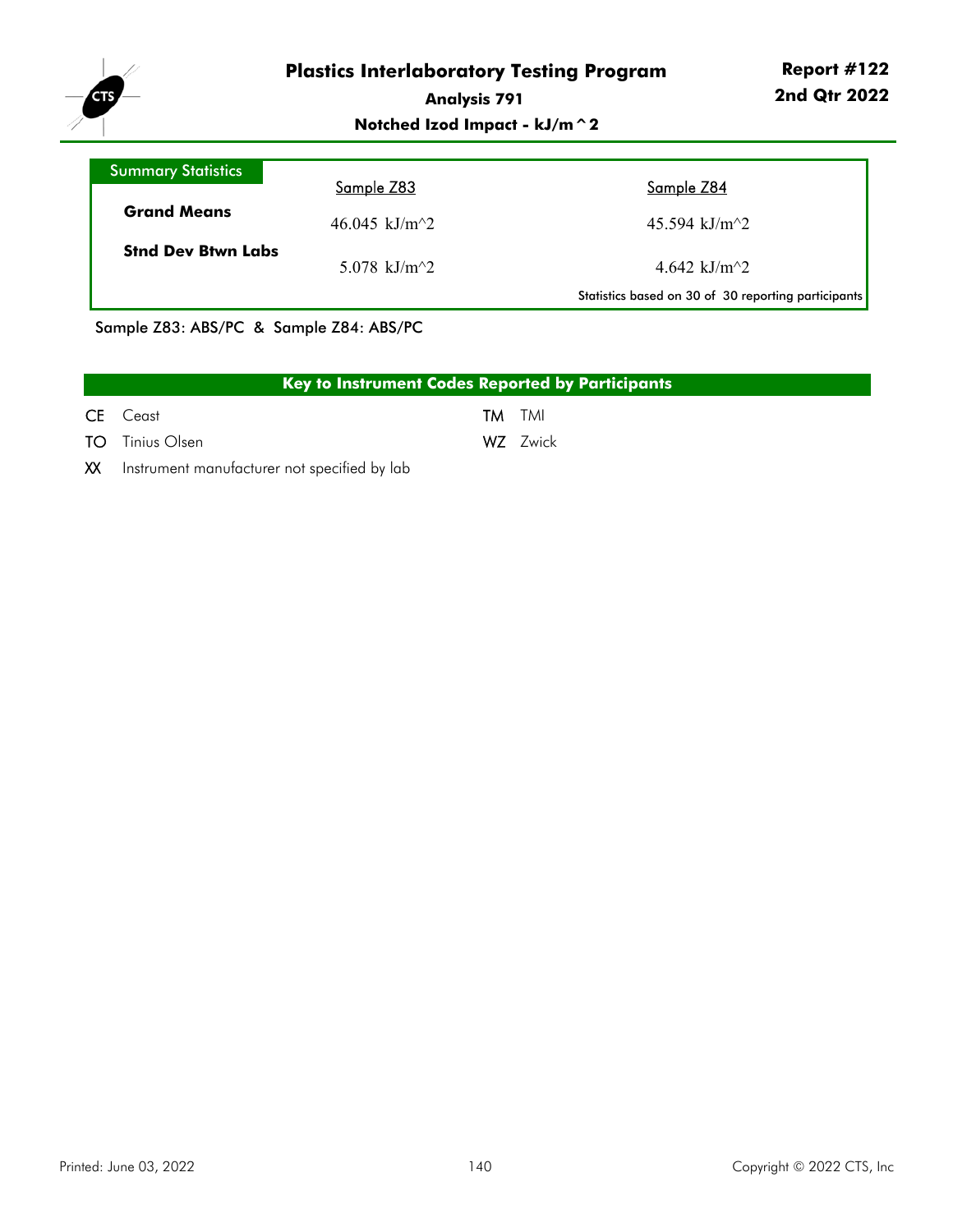

**Report #122 2nd Qtr 2022**

**Notched Izod Impact - kJ/m^2**

**Grand Mean Sample Z83: 46.045 kJ/m^2 Grand Mean Sample Z84: 45.594 kJ/m^2**

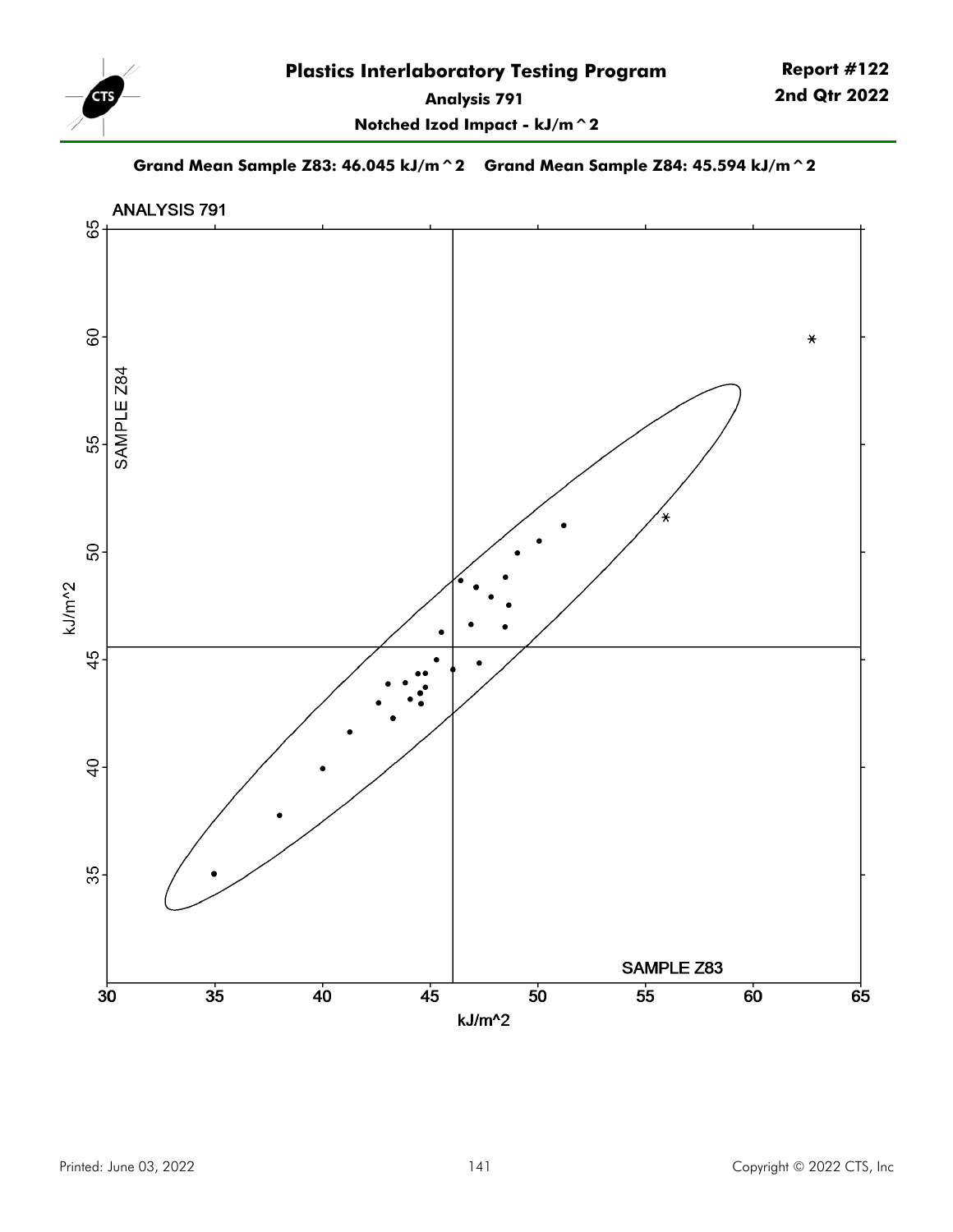

# **Report #122 2nd Qtr 2022**

# **Analysis 792 Notched Charpy Impact - kJ/m^2**

| Sample M83                       |              |          | Sample M84 |            |          |                   |            |                |
|----------------------------------|--------------|----------|------------|------------|----------|-------------------|------------|----------------|
|                                  | Data         |          | Diff from  |            |          | Diff from         |            | Instr          |
| WebCode                          | Flag         | Lab Mean | Grand Mean | <b>CPV</b> | Lab Mean | <b>Grand Mean</b> | <b>CPV</b> | Code           |
| 29RUUR                           | $\star$      | 56.94    | 6.21       | 1.29       | 48.89    | $-1.64$           | $-0.36$    | WZ             |
| 3PULJZ                           |              | 45.16    | $-5.57$    | $-1.15$    | 45.22    | $-5.30$           | $-1.16$    | $\!$ $\!$      |
| 426DMZ                           |              | 52.36    | 1.64       | 0.34       | 53.04    | 2.51              | 0.55       | $\rm CE$       |
| 4B9T9Y                           |              | 51.73    | 1.01       | 0.21       | 50.95    | 0.42              | 0.09       | TM             |
| 4JMH88                           |              | 46.43    | $-4.29$    | $-0.89$    | 46.68    | $-3.85$           | $-0.84$    | WZ             |
| 4ZQCD7                           |              | 56.57    | 5.85       | 1.21       | 52.74    | 2.21              | 0.48       | WZ             |
| 7MCVK7                           |              | 50.89    | 0.16       | 0.03       | 50.53    | 0.00              | $0.00\,$   | $\!$ $\!$      |
| 83J9MW                           |              | 57.50    | 6.78       | 1.40       | 51.60    | 1.08              | 0.23       | <b>TO</b>      |
| 94W7LY                           |              | 53.08    | 2.36       | 0.49       | 53.62    | 3.09              | 0.67       | $\!$ $\!$      |
| 99RV6R                           |              | 61.01    | 10.29      | 2.13       | 58.73    | 8.21              | 1.79       | TO             |
| 9U4XUG                           |              | 44.60    | $-6.12$    | $-1.27$    | 47.24    | $-3.29$           | $-0.72$    | XX             |
| <b>AVUH2D</b>                    |              | 54.22    | 3.49       | 0.72       | 47.74    | $-2.79$           | $-0.61$    | PO             |
| <b>AYUUWD</b>                    |              | 50.38    | $-0.34$    | $-0.07$    | 50.92    | 0.39              | $0.08\,$   | <b>TO</b>      |
| BPQRD2                           |              | 52.88    | 2.16       | 0.45       | 57.10    | 6.57              | 1.43       | TM             |
| <b>CGLGEL</b>                    |              | 45.13    | $-5.59$    | $-1.16$    | 46.09    | $-4.44$           | $-0.97$    | WZ             |
| <b>DLGMCN</b>                    |              | 45.63    | $-5.10$    | $-1.05$    | 51.62    | 1.10              | 0.24       | XX             |
| F7UYDB                           |              | 51.34    | 0.62       | 0.13       | 53.66    | 3.13              | 0.68       | $\rm CE$       |
| <b>FGXAML</b>                    |              | 47.53    | $-3.20$    | $-0.66$    | 46.83    | $-3.69$           | $-0.80$    | <b>TO</b>      |
| G9JTQ6                           |              | 47.21    | $-3.51$    | $-0.73$    | 47.77    | $-2.76$           | $-0.60$    | WZ             |
| H <sub>2</sub> D <sub>G8</sub> D |              | 57.37    | 6.64       | 1.37       | 53.37    | 2.84              | 0.62       | XX             |
| H2F23T                           |              | 47.15    | $-3.57$    | $-0.74$    | 46.56    | $-3.97$           | $-0.86$    | <b>TO</b>      |
| H68GZE                           |              | 49.64    | $-1.08$    | $-0.22$    | 49.82    | $-0.71$           | $-0.15$    | WZ             |
| <b>HGKJKR</b>                    |              | 44.78    | $-5.94$    | $-1.23$    | 44.52    | $-6.01$           | $-1.31$    | $\!$ $\!$      |
| JLWV7K                           |              | 51.32    | 0.60       | 0.12       | 53.20    | 2.67              | 0.58       | $\!$ $\!$ $\!$ |
| JWG92A                           |              | 45.96    | $-4.77$    | $-0.99$    | 45.70    | $-4.82$           | $-1.05$    | WZ             |
| MDA9NQ                           |              | 46.12    | $-4.60$    | $-0.95$    | 46.10    | $-4.42$           | $-0.96$    | TM             |
| QRWUD2                           |              | 43.48    | $-7.24$    | $-1.50$    | 46.48    | $-4.05$           | $-0.88$    | $\rm CE$       |
| <b>QXRGDG</b>                    |              | 50.10    | $-0.62$    | $-0.13$    | 49.00    | $-1.53$           | $-0.33$    | TO             |
| R9JGBD                           |              | 51.30    | 0.57       | 0.12       | 50.61    | 0.09              | $0.02\,$   | $\!$ $\!$      |
| RAFXG9                           |              | 51.89    | 1.17       | 0.24       | 50.95    | 0.42              | 0.09       | $\mathbb{N}$   |
| RF2XQU                           |              | 53.42    | 2.70       | 0.56       | 53.79    | 3.26              | 0.71       | IN             |
| TGU7HA                           |              | 48.68    | $-2.04$    | $-0.42$    | 49.42    | $-1.11$           | $-0.24$    | XX             |
| <b>UAPUVC</b>                    |              | 53.68    | 2.96       | 0.61       | 51.40    | 0.87              | 0.19       | $\rm CE$       |
| V37QJ3                           |              | 54.01    | 3.29       | 0.68       | 53.98    | 3.45              | 0.75       | WZ             |
| VBZNG4                           | $\mathbf{X}$ | 71.12    | 20.40      | 4.22       | 67.48    | 16.95             | 3.69       | $\!$ $\!$      |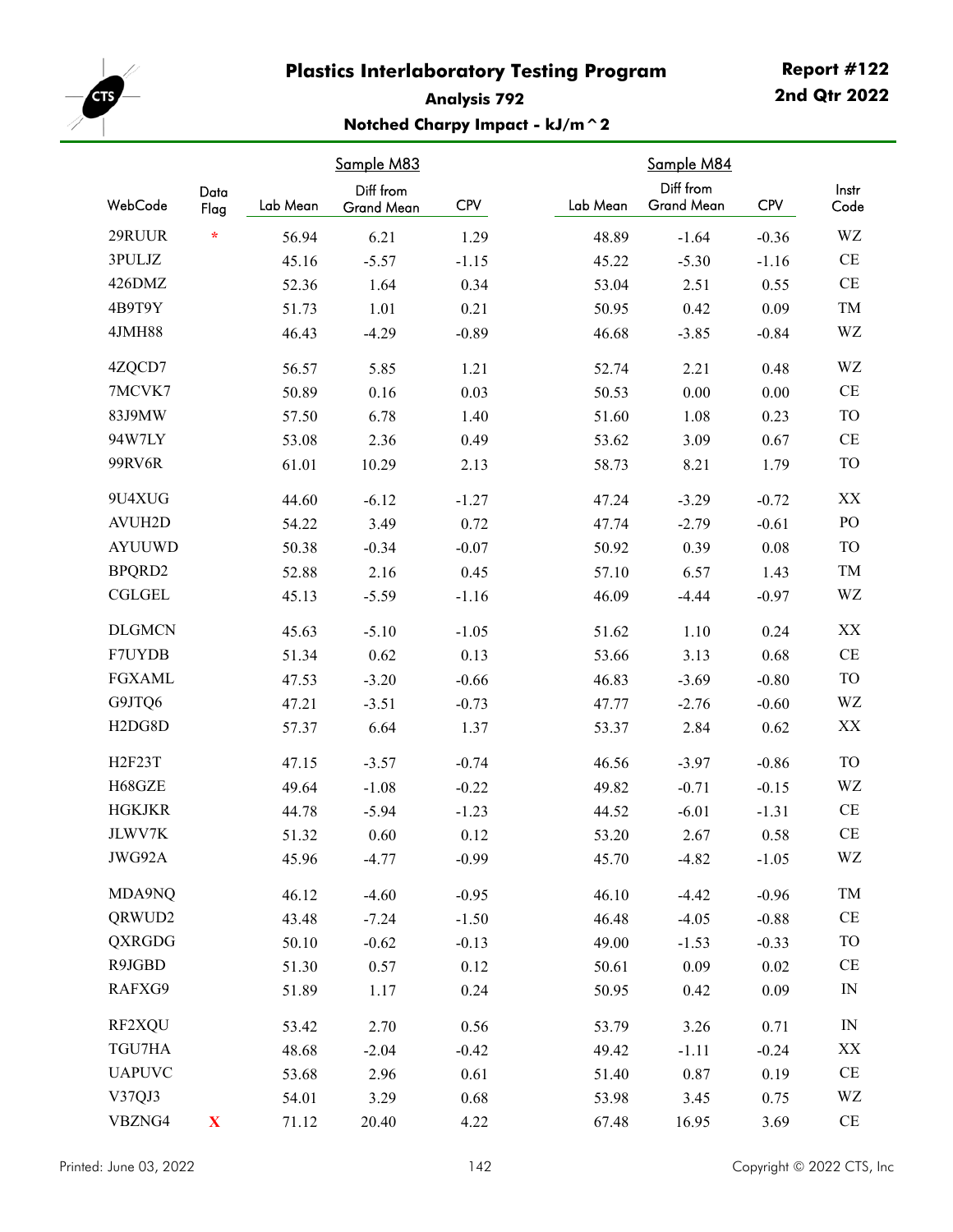

#### **Analysis 792 Notched Charpy Impact - kJ/m^2**

|                           |              |          | Sample M83                     |            |                 | Sample M84                     |            |               |  |  |
|---------------------------|--------------|----------|--------------------------------|------------|-----------------|--------------------------------|------------|---------------|--|--|
| WebCode                   | Data<br>Flag | Lab Mean | Diff from<br><b>Grand Mean</b> | <b>CPV</b> | Lab Mean        | Diff from<br><b>Grand Mean</b> | <b>CPV</b> | Instr<br>Code |  |  |
| VG6MQ9                    |              | 47.42    | $-3.30$                        | $-0.68$    | 45.20           | $-5.33$                        | $-1.16$    | TO            |  |  |
| VUE7MH                    | $\star$      | 63.64    | 12.92                          | 2.67       | 64.82           | 14.29                          | 3.11       | <b>TO</b>     |  |  |
| W34BV9                    | $\star$      | 57.00    | 6.28                           | 1.30       | 61.66           | 11.13                          | 2.43       | TO            |  |  |
| W4VEGN                    |              | 55.93    | 5.21                           | 1.08       | 55.47           | 4.94                           | 1.08       | TO            |  |  |
| XL8K7Q                    |              | 41.72    | $-9.00$                        | $-1.86$    | 41.31           | $-9.22$                        | $-2.01$    | XX            |  |  |
| <b>XZUQKE</b>             |              | 51.00    | 0.28                           | 0.06       | 49.64           | $-0.89$                        | $-0.19$    | TO            |  |  |
| YND6R6                    |              | 51.91    | 1.19                           | 0.25       | 52.18           | 1.65                           | 0.36       | TO            |  |  |
| ZJQ8EY                    |              | 45.01    | $-5.71$                        | $-1.18$    | 45.24           | $-5.29$                        | $-1.15$    | WZ            |  |  |
| ZL233C                    |              | 50.10    | $-0.62$                        | $-0.13$    | 52.53           | 2.00                           | 0.44       | CE            |  |  |
| ZNQ9TA                    |              | 48.55    | $-2.17$                        | $-0.45$    | 49.32           | $-1.21$                        | $-0.26$    | WZ            |  |  |
| <b>Summary Statistics</b> |              |          | Sample M83                     |            |                 | Sample M84                     |            |               |  |  |
| <b>Grand Means</b>        |              |          | 50.722 $kJ/m^2$                |            |                 | 50.528 kJ/m^2                  |            |               |  |  |
| <b>Stnd Dev Btwn Labs</b> |              |          | 4.836 kJ/m $^2$                |            | 4.589 kJ/m $^2$ |                                |            |               |  |  |

Sample M83: ABS/PC & Sample M84: ABS/PC

#### **Comments on Assigned Data Flags for Test #792**

VBZNG4 (X) - Data for both samples are high. Possible Systematic Error.

|                        |  |  | <b>Key to Instrument Codes Reported by Participants</b> |  |
|------------------------|--|--|---------------------------------------------------------|--|
| <b>CE</b> Ceast        |  |  | <b>IN</b> Instron                                       |  |
| PO POE                 |  |  | <b>TM</b> TMI                                           |  |
| <b>TO</b> Tinius Olsen |  |  | WZ Zwick                                                |  |
|                        |  |  |                                                         |  |

XX Instrument manufacturer not specified by lab

Statistics based on 44 of 45 reporting participants